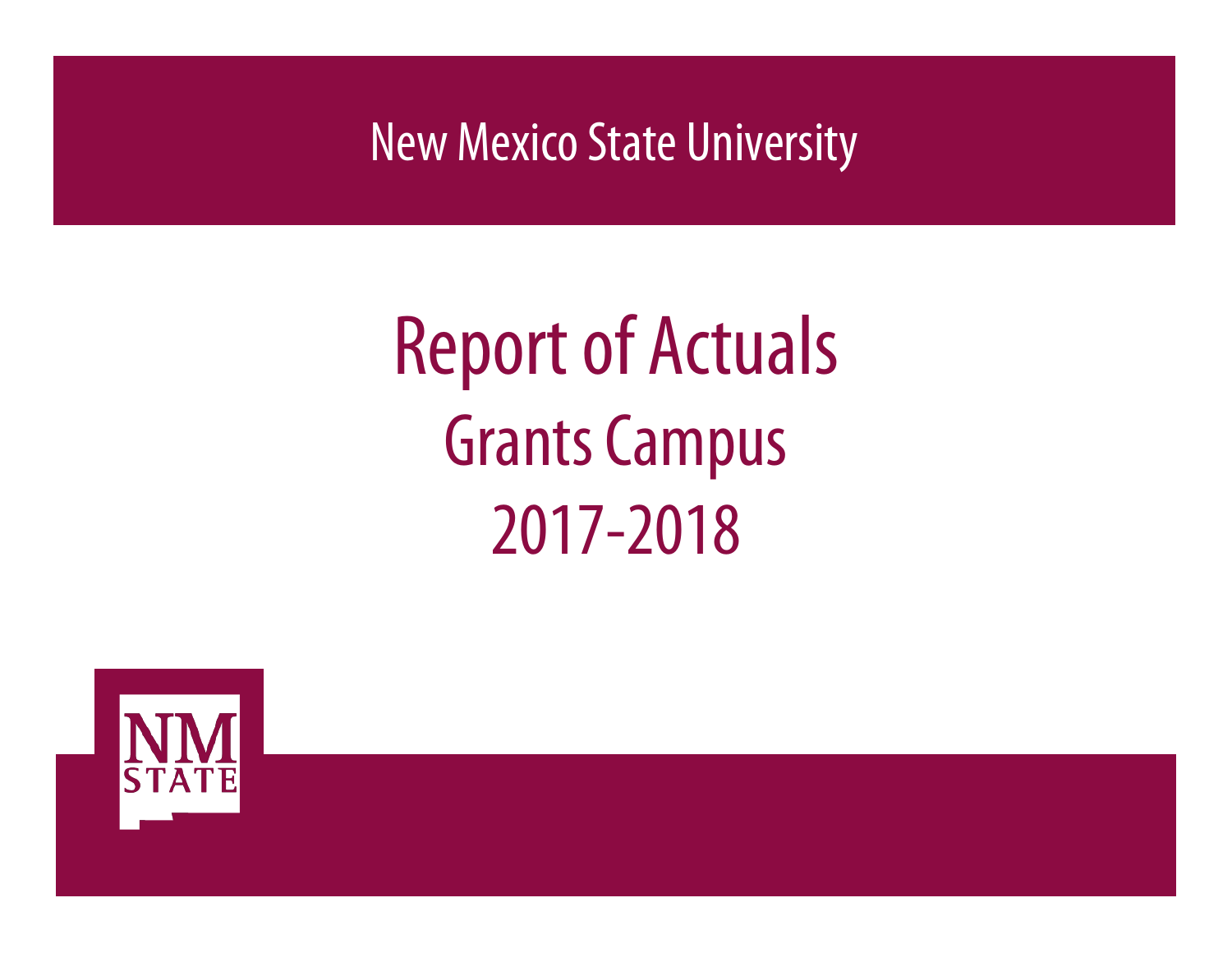### **Report of Actuals Grants Campus 2017-2018**

### **Table of Contents**

| Exhibit 1:   |                                                                           |  |
|--------------|---------------------------------------------------------------------------|--|
| Exhibit 1A:  |                                                                           |  |
| Exhibit 2:   |                                                                           |  |
| Exhibit 3:   |                                                                           |  |
| Exhibit 4:   |                                                                           |  |
| Exhibit 5:   | Summary of Government Grants and Contracts for Instruction and General7   |  |
| Exhibit 6:   |                                                                           |  |
| Exhibit 7:   | Endowment, Land, and Permanent Fund Incomes for Instruction and General 8 |  |
| Exhibit 8:   |                                                                           |  |
| Exhibit 9:   |                                                                           |  |
| Exhibit 10:  |                                                                           |  |
| Exhibit 10:  |                                                                           |  |
| Exhibit 10:  |                                                                           |  |
| Exhibit 10A: |                                                                           |  |
| Exhibit 11:  |                                                                           |  |
| Exhibit 11:  |                                                                           |  |
| Exhibit 11:  |                                                                           |  |
| Exhibit 11A: |                                                                           |  |
| Exhibit 12:  |                                                                           |  |
| Exhibit 12:  |                                                                           |  |
| Exhibit 12:  |                                                                           |  |
| Exhibit 12A: |                                                                           |  |
| Exhibit 13:  |                                                                           |  |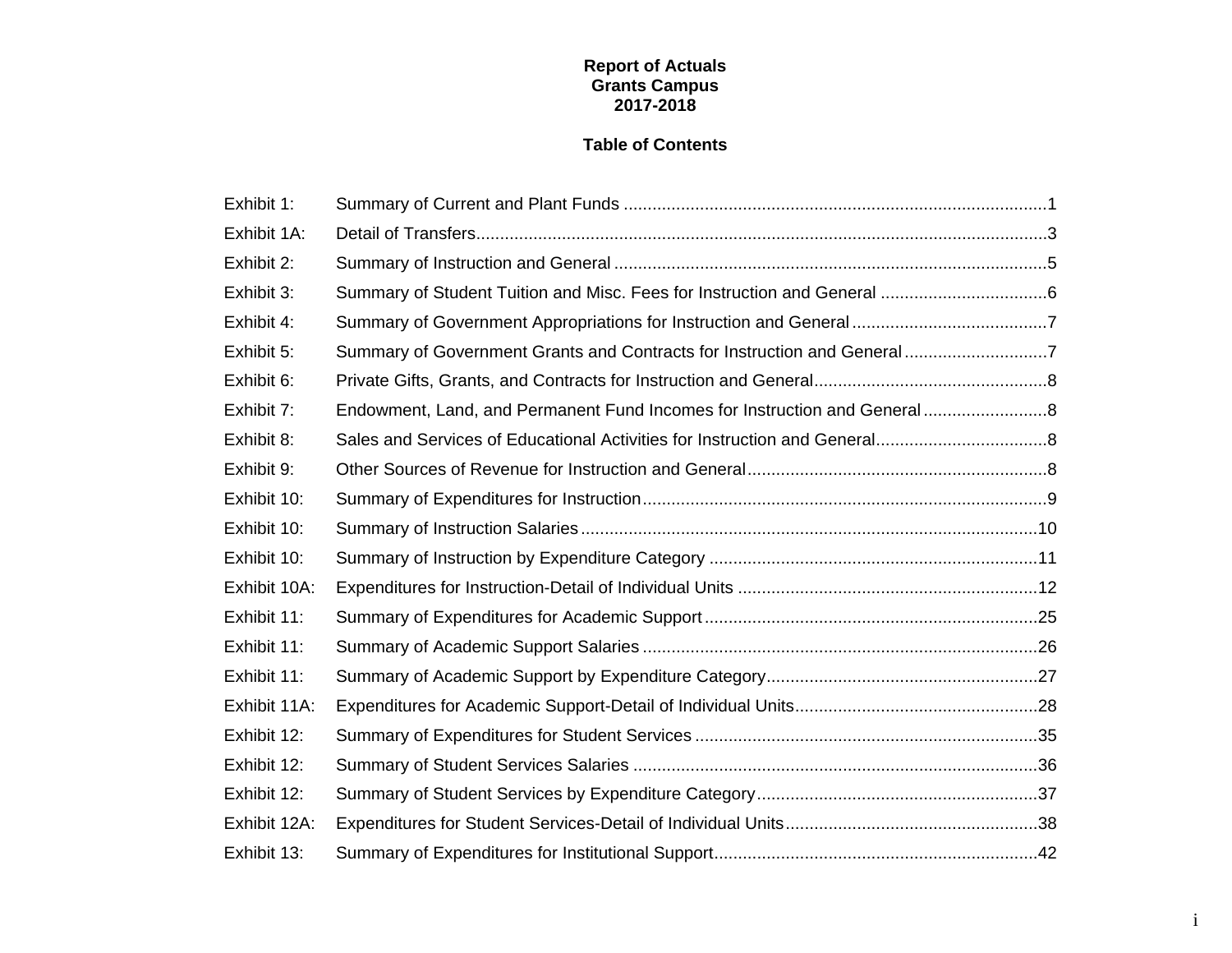### **Report of Actuals Grants Campus 2017-2018**

### **Table of Contents**

| Exhibit 13:  |                                                                          |  |
|--------------|--------------------------------------------------------------------------|--|
| Exhibit 13:  |                                                                          |  |
| Exhibit 13A: |                                                                          |  |
| Exhibit 14:  |                                                                          |  |
| Exhibit 14:  |                                                                          |  |
| Exhibit 14:  | Summary of Operation and Maintenance of Plant Expenditure by Category 53 |  |
| Exhibit 14A: | Expenditures for Operation and Maintenance-Detail of Individual Units54  |  |
| Exhibit 15:  |                                                                          |  |
| Exhibit 15A: |                                                                          |  |
| Exhibit 17:  |                                                                          |  |
| Exhibit 17A: |                                                                          |  |
| Exhibit 18:  |                                                                          |  |
| Exhibit 18A: |                                                                          |  |
| Exhibit 19:  |                                                                          |  |
| Exhibit 20:  |                                                                          |  |
| Exhibit 20A: |                                                                          |  |
| Exhibit I:   |                                                                          |  |
| Exhibit II:  |                                                                          |  |
| Exhibit a:   |                                                                          |  |
| Exhibit b:   |                                                                          |  |
| Exhibit e:   |                                                                          |  |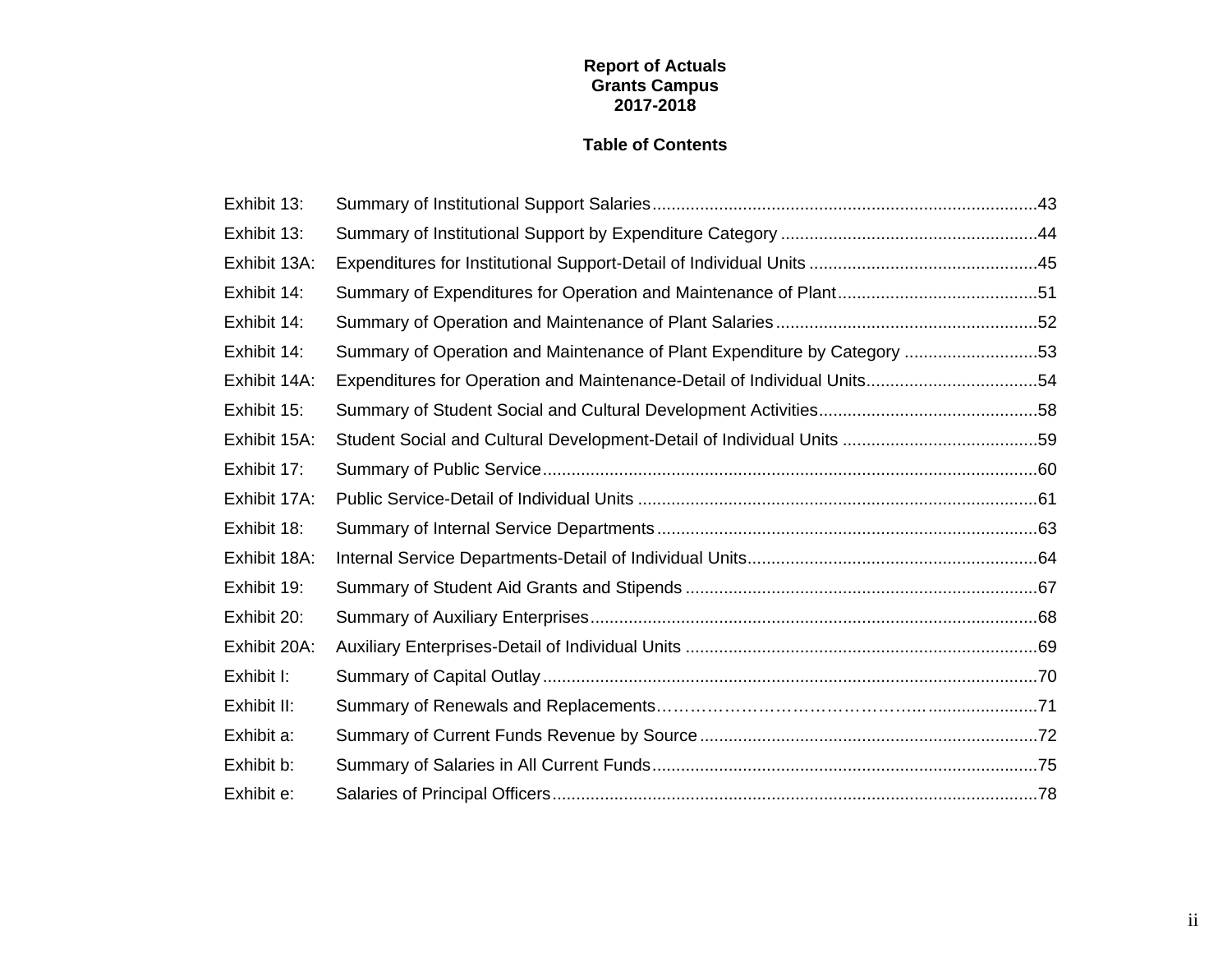#### **Exhibit 1. Summary of Current and Plant Funds New Mexico State University**

|                                                |                                | <b>Operating Budget 2017-2018</b> |              | Revised Budget 2017-2018 |                          |               | <b>Unaudited Actuals 2017-2018</b> |                          |
|------------------------------------------------|--------------------------------|-----------------------------------|--------------|--------------------------|--------------------------|---------------|------------------------------------|--------------------------|
|                                                | Unrestricted                   | Restricted                        |              | Unrestricted             | Restricted               |               | Unrestricted                       | Restricted               |
|                                                |                                |                                   |              |                          |                          |               |                                    |                          |
| <b>Revenues</b>                                |                                |                                   |              |                          |                          |               |                                    |                          |
| Instruction and General (Exh 2)                | $4,562,600$ \$<br>$\mathbb{S}$ | 914,425                           | $\mathbb{S}$ | $4,523,025$ \$           | 895,729                  | $\mathbb{S}$  | $4,614,732$ \$                     | 813,039                  |
| Student Soc & Cultural Dev Activities (Exh 15) | 16,000                         | 100                               |              | 15,500                   | $\sim$                   |               | 5,375                              | $\sim$                   |
| Research (Exh 16)                              |                                |                                   |              |                          |                          |               |                                    |                          |
| Public Service (Exh 17)                        | 1,860                          | 184,633                           |              | 1,860                    | 193,445                  |               | 500                                | 169,406                  |
| Internal Service Depts (Exh 18)                | $\sim$                         |                                   |              | 1,643                    |                          |               | 1,643                              |                          |
| Student Aid Grants & Stipends (Exh 19)         |                                | 1,216,500                         |              |                          | 1,093,500                |               |                                    | 1,046,317                |
| Auxiliary Enterprises (Exh 20)                 | 42.000                         |                                   |              | 30,000                   |                          |               | 2,926                              |                          |
| <b>Subtotal Current Funds</b>                  | 4,622,460                      | 2,315,658                         |              | 4,572,028                | 2,182,674                |               | 4,625,176                          | 2,028,762                |
| Capital Outlay (Exh I)                         | 7,704,923                      |                                   |              | 1,400,000                |                          |               | 910,836                            |                          |
| Renewal & Replacement (Exh II)                 | $\sim$                         | $\overline{\phantom{a}}$          |              | $\sim$                   | $\sim$                   |               | $\sim$                             | $\overline{a}$           |
| Debt Service (Exh III)                         |                                |                                   |              | $\overline{a}$           |                          |               |                                    |                          |
| <b>Total Revenues</b>                          | $12,327,383$ \$<br>\$          | 2,315,658                         | \$           | $5,972,028$ \$           | 2,182,674                | \$            | $5,536,012$ \$                     | 2,028,762                |
|                                                |                                |                                   |              |                          |                          |               |                                    |                          |
| <b>Beginning Balances</b>                      |                                |                                   |              |                          |                          |               |                                    |                          |
| Instruction and General (Exh 2)                | $\mathbb{S}$<br>548,592 \$     |                                   | \$           |                          |                          | $\mathbb{S}$  | $1,270,040$ \$                     |                          |
| Student Soc & Cultural Dev Activities (Exh 15) | 54,584                         |                                   |              | 56,279                   | $\overline{\phantom{a}}$ |               | 56,279                             |                          |
| Research (Exh 16)                              |                                |                                   |              | $\sim$                   | $\sim$                   |               |                                    |                          |
| Public Service (Exh 17)                        | 5,242                          | $\overline{a}$                    |              | 9.501                    | $\sim$                   |               | 9.501                              |                          |
| Internal Service Depts (Exh 18)                | 49.929                         | $\sim$                            |              | 56,605                   | $\sim$                   |               | 56,605                             |                          |
| Student Aid Grants & Stipends (Exh 19)         | $\sim$                         | $\sim$                            |              | 579                      | $\sim$                   |               | 579                                | $\overline{\phantom{a}}$ |
| Auxiliary Enterprises (Exh 20)                 | 67,870                         | $\sim$                            |              | 76,662                   | $\sim$                   |               | 76,662                             |                          |
| <b>Subtotal Current Funds</b>                  | 726.217                        | $\sim$                            |              | 1,469,666                | $\sim$                   |               | 1,469,666                          | $\overline{\phantom{a}}$ |
| Capital Outlay (Exh I)                         | 9,622,758                      | $\sim$                            |              | 9,270,127                | $\sim$                   |               | 9,270,127                          | $\overline{\phantom{a}}$ |
| Renewal & Replacement (Exh II)                 | 2,694,598                      |                                   |              | 2,957,500                | $\overline{a}$           |               | 2,957,500                          |                          |
| Debt Service (Exh III)                         |                                | $\sim$                            |              | $\sim$                   | $\sim$                   |               |                                    |                          |
| <b>Total Balances</b>                          | $13,043,573$ \$<br>\$          |                                   | \$           | $13,697,293$ \$          |                          | \$            | $13,697,293$ \$                    |                          |
|                                                |                                |                                   |              |                          |                          |               |                                    |                          |
| <b>Total Available</b>                         |                                |                                   |              |                          |                          |               |                                    |                          |
| Instruction and General (Exh 2)                | $5,111,192$ \$<br>£.           | 914,425                           | $\mathbb{S}$ |                          | 895,729                  | $\mathcal{S}$ | 5,884,772 \$                       | 813,039                  |
| Student Soc & Cultural Dev Activities (Exh 15) | 70,584                         | 100                               |              | 71,779                   | $\sim$                   |               | 61,654                             |                          |
| Research (Exh 16)                              | $\overline{a}$                 |                                   |              | $\overline{a}$           | $\overline{a}$           |               |                                    |                          |
| Public Service (Exh 17)                        | 7,102                          | 184,633                           |              | 11,361                   | 193,445                  |               | 10,001                             | 169,406                  |
| Internal Service Depts (Exh 18)                | 49.929                         | -                                 |              | 58,248                   |                          |               | 58,248                             |                          |
| Student Aid Grants & Stipends (Exh 19)         |                                | 1,216,500                         |              | 579                      | 1,093,500                |               | 579                                | 1,046,317                |
| Auxiliary Enterprises (Exh 20)                 | 109,870                        |                                   |              | 106,662                  |                          |               | 79,588                             |                          |
| <b>Subtotal Current Funds</b>                  | 5,348,677                      | 2,315,658                         |              | 6,041,694                | 2,182,674                |               | 6,094,842                          | 2,028,762                |
| Capital Outlay (Exh I)                         | 17,327,681                     |                                   |              | 10,670,127               |                          |               | 10,180,963                         |                          |
| Renewal & Replacement (Exh II)                 | 2,694,598                      | $\sim$                            |              | 2,957,500                | $\sim$                   |               | 2,957,500                          | $\sim$                   |
| Debt Service (Exh III)                         |                                |                                   |              | $\sim$                   | $\overline{a}$           |               | $\overline{a}$                     |                          |
| <b>Total Available</b>                         | 25,370,956 \$<br>\$            | 2,315,658                         | \$           | $19,669,321$ \$          | 2,182,674                | \$            | $19,233,305$ \$                    | 2,028,762                |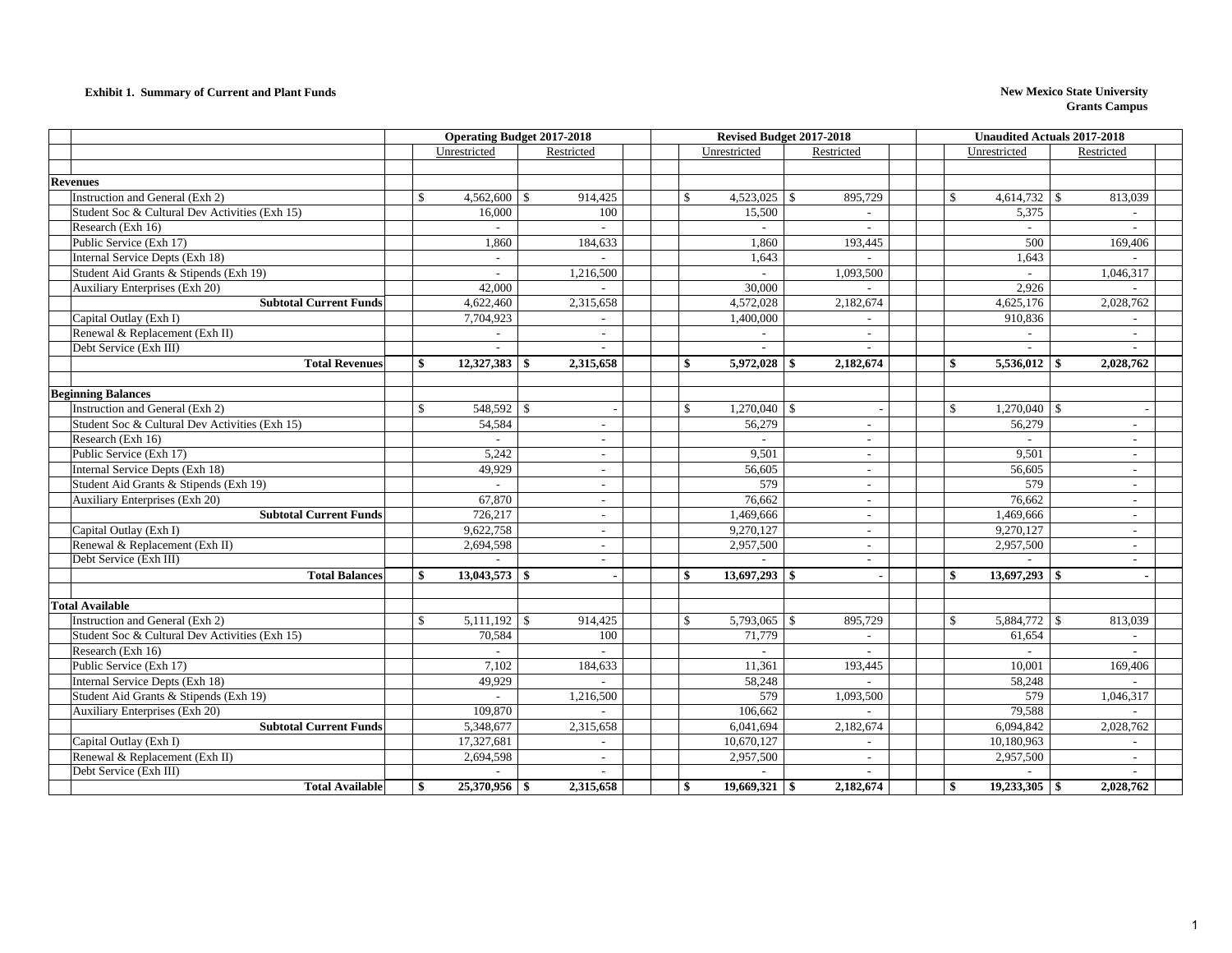#### **Exhibit 1. Summary of Current and Plant Funds New Mexico State University**

|                                                   |                                 | <b>Operating Budget 2017-2018</b> |                          |  |  | Revised Budget 2017-2018 |                 |                                     |  |               |                 | <b>Unaudited Actuals 2017-2018</b> |                |  |
|---------------------------------------------------|---------------------------------|-----------------------------------|--------------------------|--|--|--------------------------|-----------------|-------------------------------------|--|---------------|-----------------|------------------------------------|----------------|--|
|                                                   | Unrestricted                    |                                   | Restricted               |  |  |                          | Unrestricted    | Restricted                          |  |               | Unrestricted    |                                    | Restricted     |  |
| <b>Expenditures</b>                               |                                 |                                   |                          |  |  |                          |                 |                                     |  |               |                 |                                    |                |  |
| Instruction and General (Exh 2)                   | $4,292,506$ \$<br>$\mathcal{S}$ |                                   | 914,425                  |  |  | $\mathcal{S}$            |                 | 895,729                             |  | -8            | $3,574,427$ \$  |                                    | 813,039        |  |
| Student Soc & Cultural Dev Activities (Exh 15)    | 23,424                          |                                   | 100                      |  |  |                          | 23,000          | $\mathcal{L}^{\pm}$                 |  |               | 10,976          |                                    |                |  |
| Research (Exh 16)                                 |                                 |                                   |                          |  |  |                          |                 |                                     |  |               |                 |                                    |                |  |
| Public Service (Exh 17)                           | 3,000                           |                                   | 184,633                  |  |  |                          | 6,000           | 193,445                             |  |               | 998             |                                    | 169,406        |  |
| Internal Service Depts (Exh 18)                   | (5,000)                         |                                   |                          |  |  |                          | 8,275           |                                     |  |               | (12, 271)       |                                    |                |  |
| Student Aid Grants & Stipends (Exh 19)            | 55,242                          |                                   | 1,216,500                |  |  |                          | 55,242          | 1,093,500                           |  |               | 55,242          |                                    | 1,046,317      |  |
| Auxiliary Enterprises (Exh 20)                    | 50,000                          |                                   | $\overline{\phantom{a}}$ |  |  |                          | 30,000          | $\sim$                              |  |               | 3,733           |                                    |                |  |
| <b>Subtotal Current Funds</b>                     | 4,419,172                       |                                   | 2,315,658                |  |  |                          | 4,602,571       | 2,182,674                           |  |               | 3,633,105       |                                    | 2,028,762      |  |
| Capital Outlay (Exh I)                            | 7,834,923                       |                                   |                          |  |  |                          | 6,110,000       |                                     |  |               | 4,397,328       |                                    |                |  |
| Renewal & Replacement (Exh II)                    | 700,000                         |                                   | $\overline{\phantom{a}}$ |  |  |                          | 300,000         | $\sim$                              |  |               | 35,768          |                                    |                |  |
| Debt Service (Exh III)                            | $\overline{a}$                  |                                   | $\sim$                   |  |  |                          | $\overline{a}$  | $\sim$                              |  |               | $\overline{a}$  |                                    | $\sim$         |  |
| <b>Total Expenditures</b>                         | $12,954,095$ \$<br>S.           |                                   | 2,315,658                |  |  | -S                       | $11,012,571$ \$ | 2,182,674                           |  | -\$           | $8,066,201$ \$  |                                    | 2,028,762      |  |
|                                                   |                                 |                                   |                          |  |  |                          |                 |                                     |  |               |                 |                                    |                |  |
| <b>Transfers To or (From)</b>                     |                                 |                                   |                          |  |  |                          |                 |                                     |  |               |                 |                                    |                |  |
| Instruction and General (Exh 2)                   | $\mathbf S$                     |                                   |                          |  |  | $\mathbb{S}$             | 680,488 \$      |                                     |  | <sup>\$</sup> | 677,488 \$      |                                    |                |  |
| Student Soc & Cultural Dev Activities (Exh 15)    | 3.000                           |                                   |                          |  |  |                          | 3,000           | $\overline{a}$                      |  |               | 3,000           |                                    |                |  |
| Research (Exh 16)                                 | $\overline{a}$                  |                                   | $\sim$                   |  |  |                          | $\sim$          | $\sim$                              |  |               | $\overline{a}$  |                                    | $\blacksquare$ |  |
| Public Service (Exh 17)                           | (2,000)                         |                                   | $\sim$                   |  |  |                          | (5,000)         | $\overline{a}$                      |  |               | (2,000)         |                                    |                |  |
| Internal Service Depts (Exh 18)                   | 10.000                          |                                   |                          |  |  |                          | 10.435          | $\overline{a}$                      |  |               | 10,434          |                                    |                |  |
| Student Aid Grants & Stipends (Exh 19)            | (55, 242)                       |                                   | $\sim$                   |  |  |                          | (55, 242)       | $\sim$                              |  |               | (55, 242)       |                                    | $\sim$         |  |
| Auxiliary Enterprises (Exh 20)                    | 10,000                          |                                   | $\sim$                   |  |  |                          | 10,000          | $\sim$                              |  |               | 10,000          |                                    | $\overline{a}$ |  |
| <b>Subtotal Current Funds</b>                     | 283,246                         |                                   | $\overline{a}$           |  |  |                          | 643,681         | $\sim$                              |  |               | 643,680         |                                    |                |  |
| Capital Outlay (Exh I)                            | (13, 681)                       |                                   | $\sim$                   |  |  |                          | (13,681)        | $\sim$                              |  |               | (13,681)        |                                    | $\sim$         |  |
| Renewal & Replacement (Exh II)                    | (269, 565)                      |                                   | $\overline{\phantom{a}}$ |  |  |                          | (630,000)       | $\blacksquare$                      |  |               | (629,999)       |                                    | $\overline{a}$ |  |
| Debt Service (Exh III)                            |                                 |                                   | $\overline{\phantom{a}}$ |  |  |                          |                 | $\overline{\phantom{a}}$            |  |               |                 |                                    | $\overline{a}$ |  |
| <b>Total Net Transfers</b>                        | \$                              | $-$ \$                            | $\sim$                   |  |  | S.                       |                 | $-1$ \$<br>$\overline{\phantom{a}}$ |  | -\$           |                 | - 8                                | $\sim$         |  |
| <b>Ending Balances</b>                            |                                 |                                   |                          |  |  |                          |                 |                                     |  |               |                 |                                    |                |  |
| Instruction and General (Exh 2)                   | $\mathbf S$                     |                                   |                          |  |  | $\mathbb{S}$             | $632,523$ \$    |                                     |  | $\mathcal{S}$ | $1,632,857$ \$  |                                    |                |  |
| Student Soc & Cultural Dev Activities (Exh 15)    | 44,160                          |                                   | $\sim$                   |  |  |                          | 45,779          | $\overline{a}$                      |  |               | 47,678          |                                    |                |  |
| Research (Exh 16)                                 |                                 |                                   |                          |  |  |                          |                 | $\overline{a}$                      |  |               |                 |                                    |                |  |
| Public Service (Exh 17)                           | 6,102                           |                                   | $\sim$                   |  |  |                          | 10,361          | $\sim$                              |  |               | 11,003          |                                    | $\sim$         |  |
| Internal Service Depts (Exh 18)                   | 44.929                          |                                   | $\overline{a}$           |  |  |                          | 39,538          | $\sim$                              |  |               | 60,085          |                                    | $\sim$         |  |
| Student Aid Grants & Stipends (Exh 19)            |                                 |                                   | $\sim$                   |  |  |                          | 579             | $\sim$                              |  |               | 579             |                                    | $\sim$         |  |
| Auxiliary Enterprises (Exh 20)                    | 49,870                          |                                   | $\overline{\phantom{a}}$ |  |  |                          | 66,662          | $\sim$                              |  |               | 65,855          |                                    | $\sim$         |  |
| <b>Subtotal Current Funds</b>                     | 646.259                         |                                   | $\sim$                   |  |  |                          | 795.442         | $\sim$                              |  |               | 1,818,057       |                                    | $\sim$         |  |
| Capital Outlay (Exh I)                            | 9,506,439                       |                                   | $\sim$                   |  |  |                          | 4,573,808       | $\sim$                              |  |               | 5,797,316       |                                    | $\sim$         |  |
| Renewal & Replacement (Exh II)                    | 2,264,163                       |                                   | $\sim$                   |  |  |                          | 3,287,500       | $\overline{a}$                      |  |               | 3,551,731       |                                    | $\sim$         |  |
| Debt Service (Exh III)                            |                                 |                                   | $\overline{\phantom{a}}$ |  |  |                          |                 | $\overline{\phantom{a}}$            |  |               |                 |                                    |                |  |
| <b>Total Ending Balances</b>                      | $12,416,861$ \$<br>\$           |                                   | $\sim$                   |  |  | \$                       | $8,656,750$ \$  |                                     |  | -\$           | $11,167,104$ \$ |                                    |                |  |
|                                                   |                                 |                                   |                          |  |  |                          |                 |                                     |  |               |                 |                                    |                |  |
| <b>Total Expenditures, Transfers and Balances</b> | \$<br>25,370,956 \$             |                                   | 2,315,658                |  |  | \$                       | $19,669,321$ \$ | 2,182,674                           |  | \$            | $19,233,305$ \$ |                                    | 2,028,762      |  |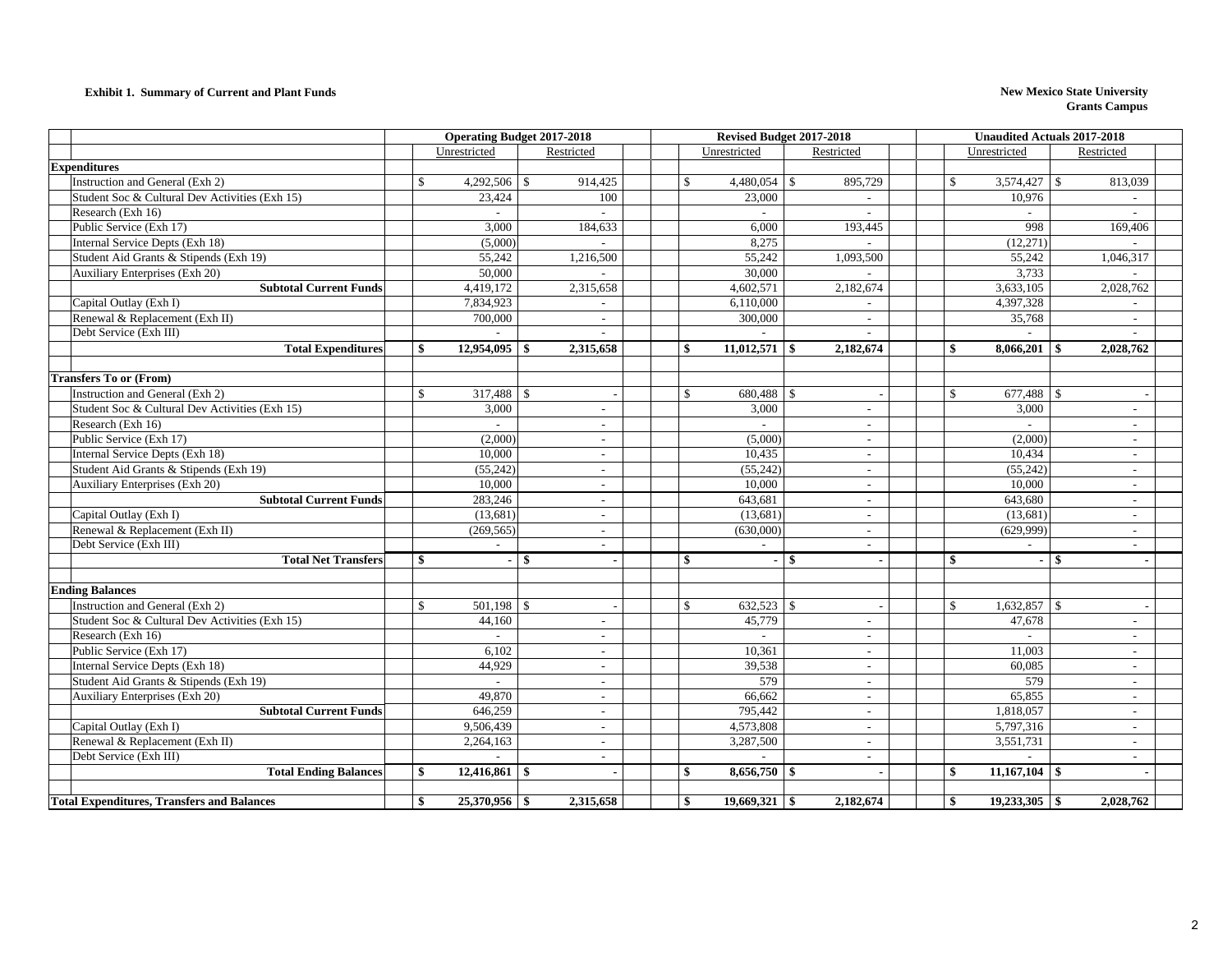#### **Exhibit 1A. Detail of Transfers**

#### **New Mexico State University Grants Campus**

|                                                                    | <b>Operating Budget 2017-2018</b> |                          |  | Revised Budget 2017-2018 |                             | <b>Unaudited Actuals 2017-2018</b> |                          |  |
|--------------------------------------------------------------------|-----------------------------------|--------------------------|--|--------------------------|-----------------------------|------------------------------------|--------------------------|--|
|                                                                    | Unrestricted                      | Restricted               |  | Unrestricted             | Restricted                  | Unrestricted                       | Restricted               |  |
|                                                                    |                                   |                          |  |                          |                             |                                    |                          |  |
| A. Instruction & General Transfers                                 |                                   |                          |  |                          |                             |                                    |                          |  |
| Non-Mandatory                                                      |                                   |                          |  |                          |                             |                                    |                          |  |
| Public Service                                                     | $2,000$ \$<br>$\mathcal{S}$       | $\overline{a}$           |  | 5,000<br>\$              | $\mathbb{S}$                | 2,000<br>$\mathbb{S}$<br>\$        |                          |  |
| Renewal and Replacement                                            |                                   | $\overline{\phantom{a}}$ |  | 360,000                  | $\overline{\phantom{a}}$    | 360,000                            | $\overline{a}$           |  |
| Subtotal Non-Mandatory                                             | 2.000                             | $\overline{\phantom{a}}$ |  | 365,000                  | $\overline{\phantom{a}}$    | 362,000                            |                          |  |
| Required                                                           |                                   |                          |  |                          |                             |                                    |                          |  |
| Student Aid                                                        | 52,242                            | $\overline{\phantom{a}}$ |  | 52,242                   | $\sim$                      | 52,242                             | $\overline{\phantom{a}}$ |  |
| Capital Outlay                                                     | 13,681                            | $\sim$                   |  | 13,681                   | $\sim$                      | 13,681                             | $\sim$                   |  |
| Renewal and Replacement                                            | 249,565                           | $\sim$                   |  | 249,565                  | $\sim$                      | 249,565                            | $\overline{a}$           |  |
| <b>Subtotal Required</b>                                           | 315,488                           | $\sim$                   |  | 315,488                  | $\sim$                      | 315,488                            | $\sim$                   |  |
| <b>Total Transfers (Exh 2)</b>                                     | 317,488                           | $\sim$                   |  | 680,488                  | $\blacksquare$              | 677,488                            | $\blacksquare$           |  |
| <b>B. Student Social &amp; Cultural Develop Activity Transfers</b> |                                   |                          |  |                          |                             |                                    |                          |  |
| Non-Mandatory                                                      |                                   |                          |  |                          |                             |                                    |                          |  |
| Student Aid                                                        | 3,000                             | $\sim$                   |  | 3,000                    | $\sim$                      | 3,000                              | $\overline{a}$           |  |
| Subtotal Non-Mandatory                                             | 3,000                             |                          |  | 3,000                    | $\overline{a}$              | 3,000                              |                          |  |
| <b>Total Transfers (Exh 15)</b>                                    | 3,000                             | $\sim$                   |  | 3,000                    | $\sim$                      | 3,000                              | $\sim$                   |  |
|                                                                    |                                   |                          |  |                          |                             |                                    |                          |  |
| <b>C. Research Transfers</b>                                       |                                   |                          |  |                          |                             |                                    |                          |  |
| Non-Mandatory                                                      |                                   |                          |  |                          |                             |                                    |                          |  |
| Research                                                           | $\sim$                            | $\sim$                   |  | $\sim$                   | $\sim$                      | $\sim$                             | $\sim$                   |  |
| Subtotal Non-Mandatory                                             | $\sim$                            | $\sim$                   |  | $\overline{a}$           | $\overline{\phantom{a}}$    | $\overline{a}$                     |                          |  |
| <b>Total Transfers (Exh 16)</b>                                    | $\blacksquare$                    | $\blacksquare$           |  | $\blacksquare$           | $\blacksquare$              | $\blacksquare$                     | $\blacksquare$           |  |
|                                                                    |                                   |                          |  |                          |                             |                                    |                          |  |
| <b>D. Public Service Transfers</b>                                 |                                   |                          |  |                          |                             |                                    |                          |  |
| Non-Mandatory                                                      |                                   |                          |  |                          |                             |                                    |                          |  |
| I & G                                                              | (2,000)                           | $\overline{\phantom{a}}$ |  | (5,000)                  | $\sim$                      | (2,000)                            |                          |  |
| Subtotal Non-Mandatory                                             | (2,000)                           | $\overline{\phantom{a}}$ |  | (5,000)                  | $\overline{\phantom{a}}$    | (2,000)                            | $\sim$                   |  |
| <b>Total Transfers (Exh 17)</b>                                    | (2,000)                           | $\blacksquare$           |  | (5,000)                  | $\blacksquare$              | (2,000)                            | $\mathbf{r}$             |  |
|                                                                    |                                   |                          |  |                          |                             |                                    |                          |  |
| <b>E.</b> Internal Service Transfers                               |                                   |                          |  |                          |                             |                                    |                          |  |
| Non-Mandatory<br>I & G                                             | $\sim$                            | $\sim$                   |  | $\sim$                   |                             | $\overline{a}$                     | $\overline{a}$           |  |
| Renewal and Replacement                                            | 10,000                            | $\sim$                   |  | 10,435                   | $\sim$<br>$\sim$            | 10,434                             | $\overline{a}$           |  |
| Subtotal Non-Mandatory                                             | 10,000                            | $\overline{\phantom{a}}$ |  | 10,435                   | $\sim$                      | 10,434                             | $\overline{a}$           |  |
| <b>Total Transfers (Exh 18)</b>                                    | 10,000                            | $\overline{\phantom{a}}$ |  | 10,435                   | $\overline{\phantom{a}}$    | 10,434                             | $\overline{a}$           |  |
|                                                                    |                                   |                          |  |                          |                             |                                    |                          |  |
| F. Student Aid Grants & Stipends Transfers                         |                                   |                          |  |                          |                             |                                    |                          |  |
| Non-Mandatory                                                      |                                   |                          |  |                          |                             |                                    |                          |  |
| Student Social and Cultural                                        | (3,000)                           | $\sim$                   |  | (3,000)                  | $\sim$                      | (3,000)                            | $\overline{a}$           |  |
| Subtotal Non-Mandatory                                             | (3,000)                           | $\sim$                   |  | (3,000)                  | $\sim$                      | (3,000)                            | $\overline{\phantom{a}}$ |  |
| Required                                                           |                                   |                          |  |                          |                             |                                    |                          |  |
| I & G                                                              | (52, 242)                         | $\sim$                   |  | (52, 242)                | $\mathcal{L}_{\mathcal{A}}$ | (52, 242)                          | $\overline{a}$           |  |
| <b>Subtotal Required</b>                                           | (52, 242)                         | $\sim$                   |  | (52, 242)                | $\sim$                      | (52, 242)                          |                          |  |
| <b>Total Transfers (Exh 19)</b>                                    | (55, 242)                         | $\blacksquare$           |  | (55, 242)                | $\blacksquare$              | (55,242)                           | ä,                       |  |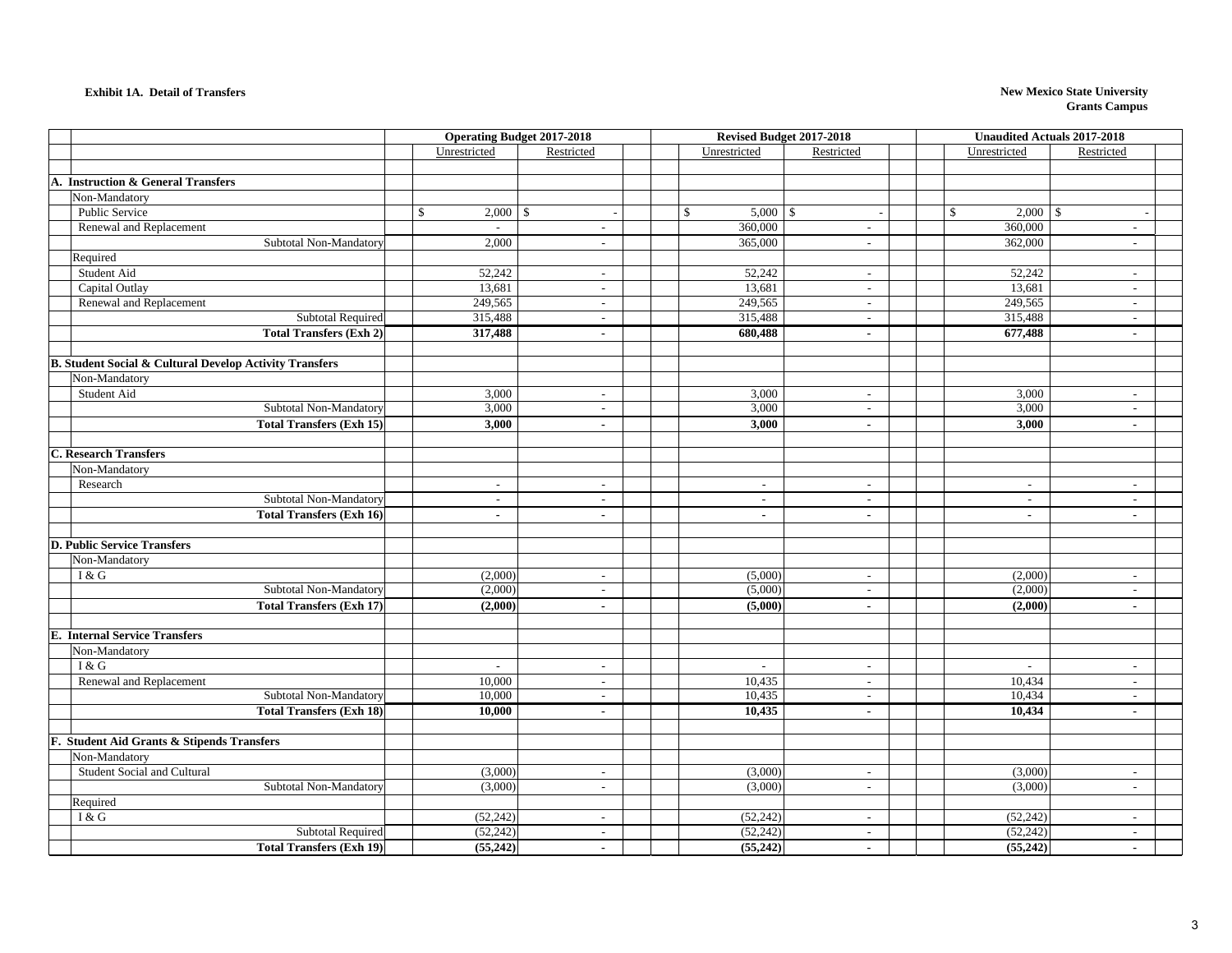#### **Exhibit 1A. Detail of Transfers**

#### **New Mexico State University Grants Campus**

|                                                                  | <b>Operating Budget 2017-2018</b> |                          | Revised Budget 2017-2018    |                          | <b>Unaudited Actuals 2017-2018</b> |                                    |
|------------------------------------------------------------------|-----------------------------------|--------------------------|-----------------------------|--------------------------|------------------------------------|------------------------------------|
|                                                                  | Unrestricted                      | Restricted               | Unrestricted                | Restricted               | Unrestricted                       | Restricted                         |
|                                                                  |                                   |                          |                             |                          |                                    |                                    |
| <b>G. Auxiliary Enterprises Transfers</b>                        |                                   |                          |                             |                          |                                    |                                    |
| Non-Mandatory                                                    |                                   |                          |                             |                          |                                    |                                    |
| Renewal and Replacement                                          | 10,000                            | $\sim$                   | 10,000                      | $\overline{\phantom{a}}$ | 10,000                             |                                    |
| Subtotal Non-Mandatory                                           | 10,000                            | $\overline{a}$           | 10,000                      | $\sim$                   | 10,000                             | $\sim$                             |
| <b>Total Transfers (Exh 20)</b>                                  | 10,000                            | $\blacksquare$           | 10,000                      | $\sim$                   | 10,000                             | $\blacksquare$                     |
|                                                                  |                                   |                          |                             |                          |                                    |                                    |
| H. Intercollegiate Transfers                                     |                                   |                          |                             |                          |                                    |                                    |
| Non-Mandatory                                                    |                                   |                          |                             |                          |                                    |                                    |
| Athletics                                                        | $\overline{\phantom{a}}$          | $\sim$                   | $\sim$                      | $\sim$                   | $\overline{\phantom{a}}$           | $\sim$                             |
| Subtotal Non-Mandatory                                           | $\sim$                            | $\overline{a}$           | $\mathcal{L}$               | $\sim$                   | $\sim$                             | $\sim$                             |
| <b>Total Transfers (Exh 21)</b>                                  | $\blacksquare$                    | $\blacksquare$           | $\blacksquare$              | $\sim$                   | $\blacksquare$                     | $\blacksquare$                     |
|                                                                  |                                   |                          |                             |                          |                                    |                                    |
| <b>I. Independent Operations Transfers</b><br>Non-Mandatory      |                                   |                          |                             |                          |                                    |                                    |
| <b>Independent Operations</b>                                    | $\overline{a}$                    |                          |                             |                          |                                    |                                    |
| Subtotal Non-Mandatory                                           | $\mathbb{Z}^2$                    | $\sim$<br>$\sim$         | $\sim$<br>$\sim$            | $\sim$<br>$\sim$         | $\sim$<br>$\sim$                   | $\overline{\phantom{a}}$<br>$\sim$ |
| <b>Total Transfers (Exh 22)</b>                                  | $\sim$                            | $\sim$                   | $\sim$                      | $\sim$                   | $\sim$                             | $\sim$                             |
|                                                                  |                                   |                          |                             |                          |                                    |                                    |
| <b>J. Capital Outlay Transfers</b>                               |                                   |                          |                             |                          |                                    |                                    |
| Non-Mandatory                                                    |                                   |                          |                             |                          |                                    |                                    |
| Unallocated                                                      |                                   |                          |                             |                          |                                    |                                    |
| I & G                                                            | $\sim$                            | $\sim$                   | $\sim$                      | $\sim$                   | $\sim$                             | $\sim$                             |
| Subtotal Non-Mandatory                                           | $\sim$                            | $\sim$                   | $\mathcal{L}_{\mathcal{A}}$ | $\sim$                   | $\sim$                             | $\overline{a}$                     |
| Required                                                         |                                   |                          |                             |                          |                                    |                                    |
| Allocated                                                        |                                   |                          |                             |                          |                                    |                                    |
| I & G                                                            | (13,681)                          | $\blacksquare$           | (13,681)                    | $\sim$                   | (13,681)                           | $\sim$                             |
| <b>Subtotal Required</b>                                         | (13,681)                          | $\sim$                   | (13,681)                    | $\sim$                   | (13,681)                           | $\overline{\phantom{a}}$           |
| <b>Total Transfers (Exh I)</b>                                   | (13,681)                          | $\blacksquare$           | (13,681)                    | $\sim$                   | (13,681)                           | $\sim$                             |
|                                                                  |                                   |                          |                             |                          |                                    |                                    |
| K. Renewal and Replacement Transfers                             |                                   |                          |                             |                          |                                    |                                    |
| Non-Mandatory                                                    |                                   |                          |                             |                          |                                    |                                    |
| I & G                                                            | $\sim$                            | $\sim$                   | (360,000)                   | $\sim$                   | (360,000)                          | $\sim$                             |
| Internal Service                                                 | (10,000)                          | $\sim$                   | (10, 435)                   | $\sim$                   | (10, 434)                          | $\sim$                             |
| <b>Auxiliary Enterprises</b>                                     | (10,000)                          | $\sim$                   | (10,000)                    | $\sim$                   | (10,000)                           | $\sim$                             |
| Subtotal Non-Mandatory                                           | (20,000)                          | $\sim$                   | (380, 435)                  | $\sim$                   | (380, 434)                         | $\sim$                             |
| Required                                                         |                                   |                          |                             |                          |                                    |                                    |
| I & G                                                            | (249, 565)                        | $\sim$                   | (249, 565)                  | $\sim$                   | (249, 565)                         | $\sim$                             |
| Subtotal Required                                                | (249, 565)                        | $\overline{\phantom{a}}$ | (249, 565)                  | $\sim$                   | (249, 565)                         | $\sim$                             |
| <b>Total Transfers (Exh II)</b>                                  | (269, 565)                        | $\blacksquare$           | (630,000)                   | $\sim$                   | (629,999)                          | $\blacksquare$                     |
|                                                                  |                                   |                          |                             |                          |                                    |                                    |
| <b>L. Debt Service Transfers</b>                                 |                                   |                          |                             |                          |                                    |                                    |
| Non-Mandatory                                                    |                                   |                          |                             |                          |                                    |                                    |
| Debt Service                                                     | $\sim$                            | $\sim$                   | $\sim$                      | $\sim$                   | $\sim$                             | $\overline{\phantom{a}}$           |
| Subtotal Non-Mandatory                                           | $\overline{\phantom{a}}$          | $\sim$                   | $\blacksquare$              | $\sim$                   | $\overline{\phantom{a}}$           | $\sim$                             |
| <b>Total Transfers (Exh III)</b>                                 | $\sim$                            | $\blacksquare$           | $\sim$                      | $\blacksquare$           | $\blacksquare$                     |                                    |
| Net Transfers (should equal transfer to LC or other fund groups) |                                   |                          |                             |                          |                                    |                                    |
|                                                                  | $\blacksquare$                    |                          | $\blacksquare$              | $\blacksquare$           | $\blacksquare$                     |                                    |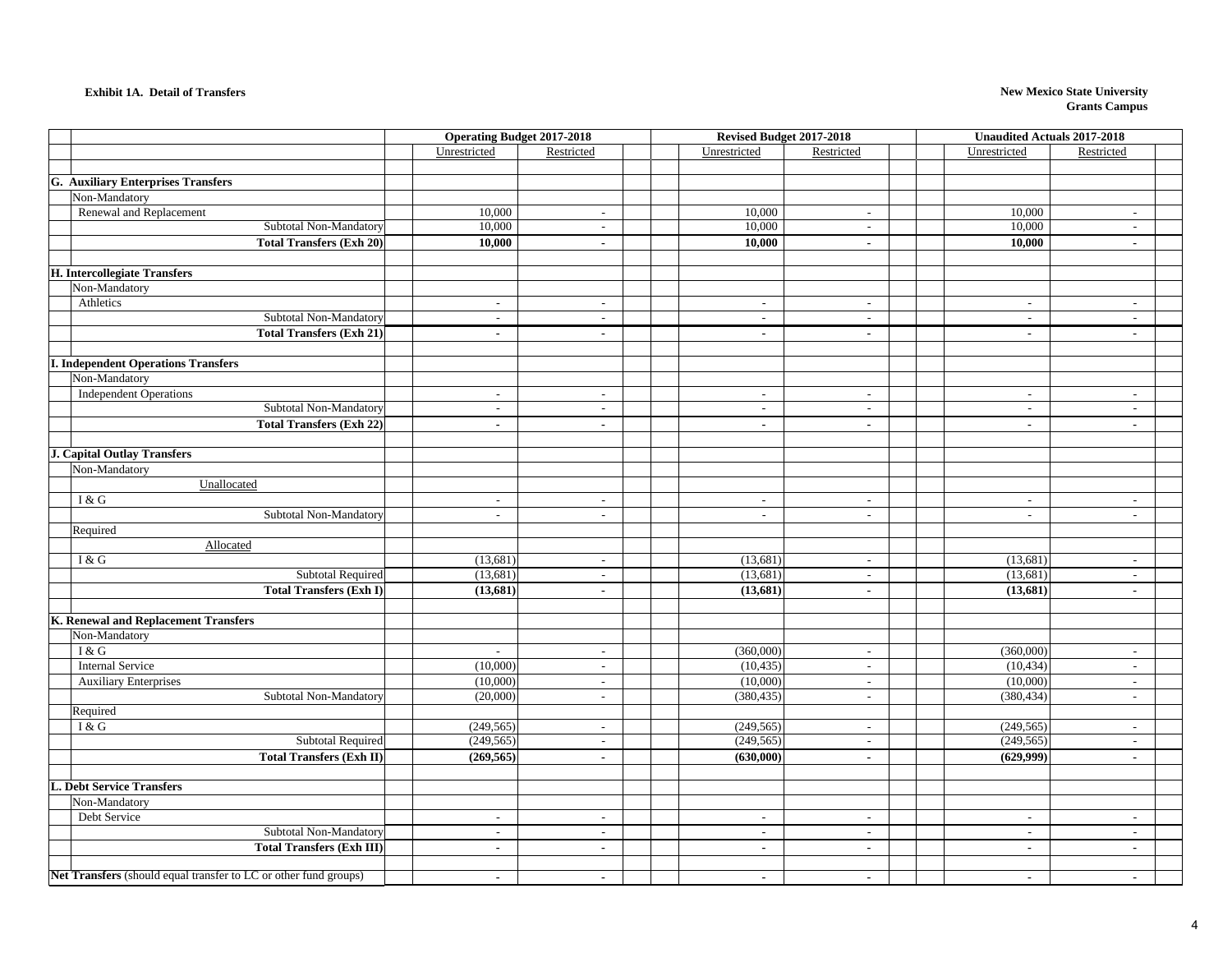#### **Exhibit 2. Summary of Instruction and General New Mexico State University**

|                                             |            | <b>Operating Budget 2017-2018</b> |            |               |        |              | Revised Budget 2017-2018 |            |               |            |              | <b>Unaudited Actuals 2017-2018</b> |            |               |                |
|---------------------------------------------|------------|-----------------------------------|------------|---------------|--------|--------------|--------------------------|------------|---------------|------------|--------------|------------------------------------|------------|---------------|----------------|
|                                             | <b>FTE</b> | Unrestricted                      | <b>FTE</b> | Restricted    |        | <b>FTE</b>   | Unrestricted             | <b>FTE</b> | Restricted    | <b>FTE</b> |              | Unrestricted                       | <b>FTE</b> |               | Restricted     |
| <b>Revenues</b>                             |            |                                   |            |               |        |              |                          |            |               |            |              |                                    |            |               |                |
| Tuition and Fees Income (Exh 3)             |            | $\mathbf{s}$<br>948,000           |            | $\mathbb{S}$  |        | $\mathbb{S}$ | 905,625                  |            | $\mathbb S$   |            | $\mathbb{S}$ | 913,075                            |            | $\mathcal{S}$ |                |
| Federal Govt Appropriations (Exh 4)         |            |                                   |            |               | $\sim$ |              |                          |            |               |            |              |                                    |            |               | $\sim$         |
| State Govt Appropriations (Exh 4)           |            | 3,320,100                         |            |               | $\sim$ |              | 3,320,100                |            | $\sim$        |            |              | 3,362,850                          |            |               | $\sim$         |
| Local Govt Appropriations (Exh 4)           |            | 240,000                           |            |               |        |              | 240,000                  |            |               |            |              | 277,836                            |            |               | $\sim$         |
| Federal Govt G & C (Exh 5)                  |            | 300                               |            | 753,659       |        |              | 300                      |            | 705,823       |            |              | 266                                |            |               | 682,800        |
| State Govt G & C (Exh 5)                    |            | $\sim$                            |            | 159,766       |        |              | $\sim$                   |            | 174,906       |            |              | $\sim$                             |            |               | 124,404        |
| Local Govt G & C (Exh 5)                    |            | $\sim$                            |            |               |        |              | $\sim$                   |            |               |            |              | $\sim$                             |            |               |                |
| Private Gifts, G & C (Exh 6)                |            | $\sim$                            |            |               | 1,000  |              | $\sim$                   |            | 15,000        |            |              | $\sim$                             |            |               | 5,835          |
| Endow, Land & Perm Fund Income (Exh 7)      |            |                                   |            |               | $\sim$ |              | $\sim$                   |            |               |            |              | $\sim$                             |            |               | $\sim$         |
| Sales & Services of Educ Activities (Exh 8) |            | $\sim$                            |            |               | $\sim$ |              | $\sim$                   |            | $\sim$        |            |              | $\sim$                             |            |               | $\sim$         |
| Other Sources (Exh 9)                       |            | 54,200                            |            |               |        |              | 57,000                   |            |               |            |              | 60,705                             |            |               | $\sim$         |
| <b>Total Revenues (Exh 1)</b>               |            | 4.562.600                         |            | 914.425       |        |              | 4,523,025                |            | 895,729       |            |              | 4,614,732                          |            |               | 813,039        |
| <b>Beginning Balance (Exh 1)</b>            |            | 548,592                           |            |               |        |              | 1,270,040                |            |               |            |              | 1,270,040                          |            |               | $\sim$         |
| <b>Total Available (Exh 1)</b>              |            | \$<br>5,111,192                   |            | \$<br>914,425 |        | \$           | 5,793,065                |            | 895,729<br>\$ |            | \$           | 5,884,772                          |            | \$            | 813,039        |
| <b>Expenditures</b>                         |            |                                   |            |               |        |              |                          |            |               |            |              |                                    |            |               |                |
| Instruction (Exh 10)                        | 82.74      | 1,687,151                         | 6.89       | 304,277       |        | 77.03        | 1,744,023                | 5.72       | 283,007       | 61.30      |              | 1,422,896                          | 4.80       |               | 232,556        |
| Academic Support (Exh 11)                   | 5.16       | 534,480                           | 17.71      | 583,648       |        | 4.71         | 562,879                  | 12.81      | 579,722       | 4.21       |              | 408,644                            | 13.68      |               | 555,291        |
| Student Services (Exh 12)                   | 10.27      | 516,465                           | 1.30       | 20,700        |        | 9.75         | 561,191                  | 1.63       | 26,000        | 9.42       |              | 494,701                            | 1.26       |               | 20,080         |
| <b>Institutional Support (Exh 13)</b>       | 7.94       | 956,816                           |            |               | 1.000  | 7.51         | 994,368                  | 0.31       | 4,900         | 7.26       |              | 825,177                            | 0.17       |               | 2.709          |
| Operation & Maintenance (Exh 14)            | 4.74       | 597,594                           | 0.30       |               | 4,800  | 4.51         | 617,593                  | 0.13       | 2,100         | 3.74       |              | 423,009                            | 0.15       |               | 2,403          |
| <b>Total Expenditures (Exh 1)</b>           | 110.85     | 4,292,506                         | 26.20      | 914,425       |        | 103.51       | 4,480,054                | 20.60      | 895,729       | 85.93      |              | 3,574,427                          | 20.06      |               | 813,039        |
| <b>Transfers</b>                            |            |                                   |            |               |        |              |                          |            |               |            |              |                                    |            |               |                |
| Non-Mandatory                               |            |                                   |            |               |        |              |                          |            |               |            |              |                                    |            |               |                |
| <b>Public Service</b>                       |            | 2,000                             |            |               | $\sim$ |              | 5,000                    |            | $\sim$        |            |              | 2.000                              |            |               | $\sim$         |
| Renewal and Replacement                     |            |                                   |            |               |        |              | 360,000                  |            |               |            |              | 360,000                            |            |               | $\sim$         |
| Subtotal Non-Mandatory                      |            | 2.000                             |            |               | $\sim$ |              | 365,000                  |            | $\sim$        |            |              | 362,000                            |            |               | $\sim$         |
| Required                                    |            |                                   |            |               |        |              |                          |            |               |            |              |                                    |            |               |                |
| Student Aid                                 |            | 52,242                            |            |               | $\sim$ |              | 52,242                   |            |               |            |              | 52,242                             |            |               | $\sim$         |
| Capital Outlay                              |            | 13,681                            |            |               |        |              | 13,681                   |            |               |            |              | 13,681                             |            |               | $\sim$         |
| Renewal and Replacement                     |            | 249,565                           |            |               | $\sim$ |              | 249,565                  |            | $\sim$        |            |              | 249,565                            |            |               | $\sim$         |
| <b>Subtotal Required</b>                    |            | 315,488                           |            |               | $\sim$ |              | 315,488                  |            |               |            |              | 315,488                            |            |               | $\sim$         |
| <b>Total Net Transfers (Exh 1)</b>          |            | 317,488                           |            |               |        |              |                          |            |               |            |              |                                    |            |               |                |
|                                             |            |                                   |            |               |        |              | 680,488                  |            |               |            |              | 677,488                            |            |               | $\blacksquare$ |
| <b>Total Expenditures and Net Transfers</b> |            | 4,609,994<br>\$                   |            | \$<br>914,425 |        | S.           | 5,160,542                |            | \$<br>895,729 |            | \$           | 4,251,915                          |            | $\mathbf{s}$  | 813,039        |
| <b>Ending Balance (Exh 1)</b>               |            | ¢<br>501,198                      |            | \$            |        | \$           | 632,523                  |            | \$            |            | \$           | 1,632,857                          |            | \$            |                |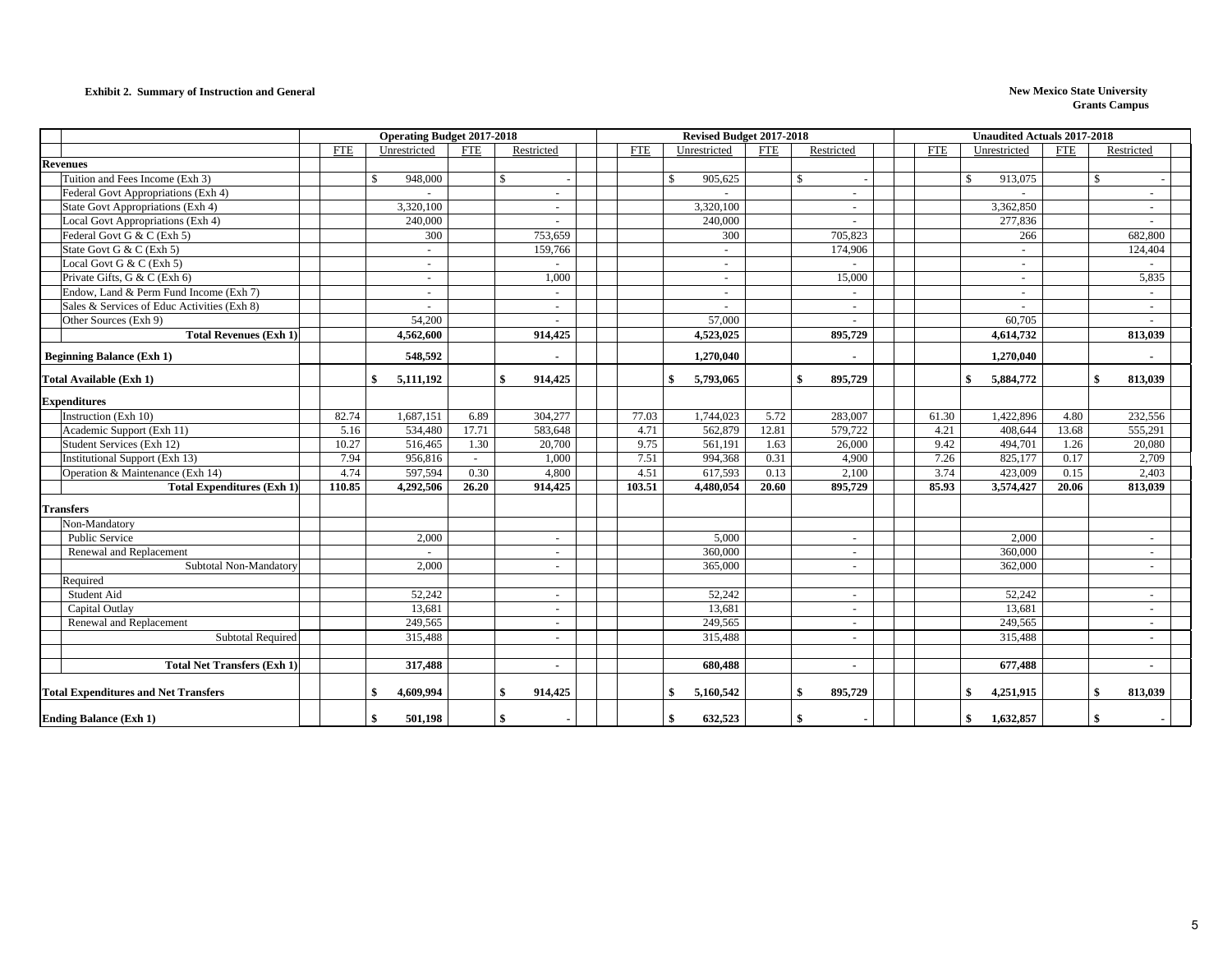#### **Exhibit 3. Summary of Student Tuition and Misc. Fees for Instruction and General <b>New Mexico State University New Mexico State University**

|                |                                                 | <b>Operating Budget 2017-2018</b> |              |                |  |                             | Revised Budget 2017-2018 |                              | <b>Unaudited Actuals 2017-2018</b> |
|----------------|-------------------------------------------------|-----------------------------------|--------------|----------------|--|-----------------------------|--------------------------|------------------------------|------------------------------------|
|                |                                                 | Unrestricted                      |              | Restricted     |  | Unrestricted                | Restricted               | Unrestricted                 | Restricted                         |
| <b>Tuition</b> |                                                 |                                   |              |                |  |                             |                          |                              |                                    |
|                | Resident Student/Full Time                      |                                   |              |                |  |                             |                          |                              |                                    |
|                | Summer                                          | $\mathcal{S}$<br>$10,000$ \$      |              |                |  | $\mathbb{S}$<br>$3,000$ \$  |                          | $\mathbb{S}$                 |                                    |
|                | Fall                                            | 150,000                           |              | $\sim$         |  | 142,000                     | $\sim$                   | 101,331                      | $\sim$                             |
|                | Spring                                          | 155,000                           |              | $\sim$         |  | 111,903                     | $\sim$                   | 65,377                       | $\sim$                             |
|                | <b>Resident Student/Part Time</b>               |                                   |              |                |  |                             |                          |                              |                                    |
|                | Summer                                          | 62,000                            |              | $\sim$         |  | 40,000                      | $\sim$                   | 44,021                       | $\sim$                             |
|                | Fall                                            | 166,000                           |              | $\sim$         |  | 143,938                     | $\sim$                   | 211,190                      | $\sim$                             |
|                | Spring                                          | 160,000                           |              | $\sim$         |  | 145,000                     | $\sim$                   | 171,370                      | $\sim$                             |
|                | <b>Total Tuition from Resident Students</b>     | 703,000                           |              | $\sim$         |  | 585,841                     | $\sim$                   | 623,382                      | $\sim$                             |
|                | Non-Resident Student/Full Time                  |                                   |              |                |  |                             |                          |                              |                                    |
|                | Summer                                          | $\sim$                            |              | $\sim$         |  | $\sim$                      | $\sim$                   | 611                          | $\sim$                             |
|                | Fall                                            | $\sim$                            |              | $\sim$         |  |                             | $\sim$                   | 1,799                        | $\blacksquare$                     |
|                | Spring                                          | 2,000                             |              | $\sim$         |  | 1,956                       | $\sim$                   | $\sim$                       | $\sim$                             |
|                | Non-Resident Student/Part Time                  |                                   |              |                |  |                             |                          |                              |                                    |
|                | Summer                                          | $\overline{\phantom{a}}$          |              | $\sim$         |  | 13,203                      | $\sim$                   |                              | $\overline{\phantom{a}}$           |
|                | Fall                                            | 10,000                            |              | $\sim$         |  | 45,000                      | $\sim$                   | 22,860                       | $\sim$                             |
|                | Spring                                          | 15,000                            |              | $\sim$         |  | 24,000                      | $\sim$                   | 16,721                       | $\sim$                             |
|                | <b>Total Tuition from Non-Resident Students</b> | 27,000                            |              | $\sim$         |  | 84,159                      | $\sim$                   | 41,991                       | ÷.                                 |
|                |                                                 |                                   |              |                |  |                             |                          |                              |                                    |
|                | <b>Total Tuition</b>                            | 730,000                           |              | $\sim$         |  | 670,000                     | $\sim$                   | 665,373                      | ٠                                  |
|                |                                                 |                                   |              |                |  |                             |                          |                              |                                    |
|                | <b>Community Education/Contract Training</b>    | $\mathbb{S}$<br>$12,700$ \$       |              |                |  | $\mathbb{S}$<br>$12,000$ \$ |                          | $\mathsf{\$}$                |                                    |
| Fees           |                                                 |                                   |              |                |  |                             |                          |                              |                                    |
|                | Application Fee                                 | $\mathbb{S}$                      | $\mathbb{S}$ |                |  | $\mathbb{S}$<br>40          | <sup>\$</sup>            | $20 \mid$ \$<br>$\mathbb{S}$ |                                    |
|                | Distance Education Fee                          | 110,000                           |              | $\sim$         |  | 111,125                     | $\sim$                   | 138,025                      | $\sim$                             |
|                | Deferred Payment Fee                            | 7,300                             |              | $\sim$         |  | 7,310                       | $\sim$                   | 6,490                        | $\sim$                             |
|                | Graduation Fee                                  | 3,000                             |              | $\sim$         |  | 2,350                       | $\sim$                   | 2,145                        | $\omega$                           |
|                | Laboratory/Course Fee                           | 20,000                            |              | $\sim$         |  | 15,000                      | $\sim$                   | 13,639                       | $\sim$                             |
|                | Late Registration Fee                           | 2,000                             |              | $\sim$         |  | 2,000                       | $\sim$                   | 1,650                        | $\sim$                             |
|                | <b>Technology Support Fee</b>                   | 63,000                            |              | $\sim$         |  | 85,800                      | $\sim$                   | 79,049                       | $\sim$                             |
|                | <b>Total Fees</b>                               | 205,300                           |              | $\mathcal{L}$  |  | 223,625                     | $\sim$                   | 241,018                      | $\blacksquare$                     |
|                |                                                 |                                   |              |                |  |                             |                          |                              |                                    |
|                | Total Tuition and Fees Income for I&G (Exh 2)   | 948,000                           |              | $\blacksquare$ |  | 905,625                     | $\blacksquare$           | 913,075                      | $\blacksquare$                     |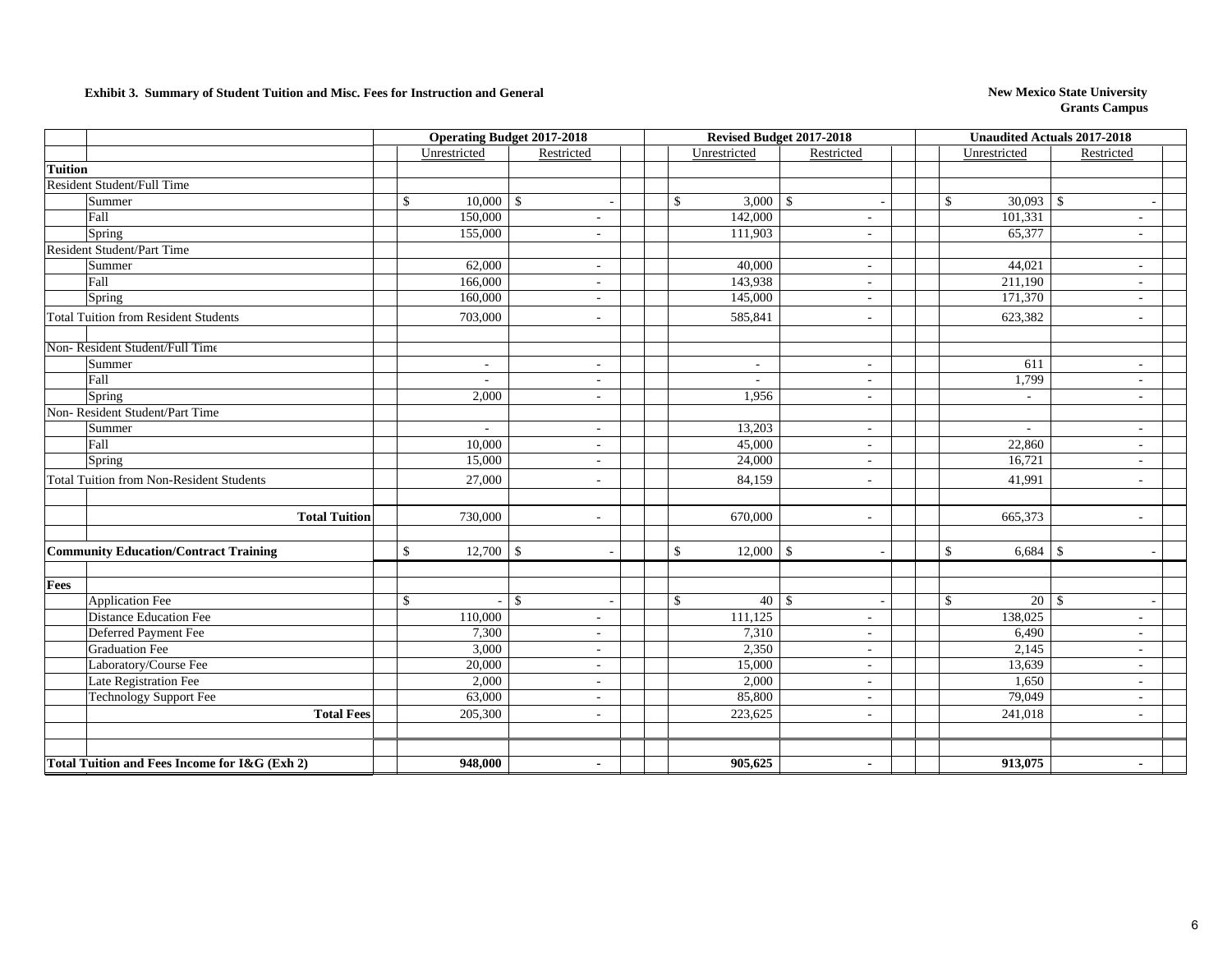#### **Exhibit 4. Summary of Government Appropriations for Instruction and General Exhibit 5. Summary of Government Grants and Contracts for Instruction and General**

#### **New Mexico State University Grants Campus**

|              | <b>Exhibit 4. Government Appropriations</b>                |              |           | <b>Operating Budget 2017-2018</b> |                | Revised Budget 2017-2018 |              | <b>Unaudited Actuals 2017-2018</b> |               |                |  |
|--------------|------------------------------------------------------------|--------------|-----------|-----------------------------------|----------------|--------------------------|--------------|------------------------------------|---------------|----------------|--|
|              | <b>Instruction and General</b>                             | Unrestricted |           | Restricted                        | Unrestricted   | Restricted               |              | Unrestricted                       | Restricted    |                |  |
|              |                                                            |              |           |                                   |                |                          |              |                                    |               |                |  |
| Federal      |                                                            |              |           |                                   |                |                          |              |                                    |               |                |  |
|              | Land Grant Teaching Funds (Morrill)                        | $\mathbb{S}$ |           | $\mathbb{S}$                      | ${\mathbb S}$  | $\mathbb{S}$             | $\mathbb{S}$ | $\sim$                             | $\mathbb{S}$  |                |  |
|              | <b>Total Federal (Exh 2)</b>                               |              | $\sim$    | ÷.                                | $\sim$         | $\sim$                   |              |                                    |               | $\sim$         |  |
|              |                                                            |              |           |                                   |                |                          |              |                                    |               |                |  |
| <b>State</b> |                                                            |              |           |                                   |                |                          |              |                                    |               |                |  |
|              | General Appropriation                                      |              | 3,320,100 | $\sim$                            | 3,320,100      | $\sim$                   |              | 3,362,850                          |               | $\sim$         |  |
|              | I&G Line Item Appropriations                               |              | $\sim$    | $\overline{\phantom{a}}$          |                | $\sim$                   |              | $\sim$                             |               | $\sim$         |  |
|              | <b>Total State (Exh 2)</b>                                 |              | 3,320,100 | $\overline{\phantom{a}}$          | 3,320,100      | $\overline{\phantom{a}}$ |              | 3,362,850                          |               | ٠              |  |
|              |                                                            |              |           |                                   |                |                          |              |                                    |               |                |  |
| Local        |                                                            |              |           |                                   |                |                          |              |                                    |               |                |  |
|              | Regular Levy                                               |              | 240,000   | $\sim$                            | 240,000        | $\sim$                   |              | 277,836                            |               | $\sim$         |  |
|              | <b>Total Local (Exh 2)</b>                                 |              | 240,000   | $\sim$                            | 240,000        | $\sim$                   |              | 277,836                            |               | $\sim$         |  |
|              |                                                            |              |           |                                   |                |                          |              |                                    |               |                |  |
|              | <b>Total Government Appropriations for I&amp;G (Exh 2)</b> |              | 3,560,100 | $\blacksquare$                    | 3,560,100      | $\blacksquare$           |              | 3,640,686                          |               | $\blacksquare$ |  |
|              |                                                            |              |           |                                   |                |                          |              |                                    |               |                |  |
|              |                                                            |              |           |                                   |                |                          |              |                                    |               |                |  |
|              | <b>Exhibit 5. Government Grants and Contracts</b>          |              |           | <b>Operating Budget 2017-2018</b> |                | Revised Budget 2017-2018 |              | <b>Unaudited Actuals 2017-2018</b> |               |                |  |
|              | <b>Instruction and General</b>                             | Unrestricted |           | Restricted                        | Unrestricted   | Restricted               |              | Unrestricted                       | Restricted    |                |  |
|              |                                                            |              |           |                                   |                |                          |              |                                    |               |                |  |
| Federal      |                                                            |              |           |                                   |                |                          |              |                                    |               |                |  |
|              | <b>Reporting Veterans</b>                                  | \$.          | 300       | $\mathcal{S}$                     | \$<br>300S     |                          | $\mathbb{S}$ | 266                                | <sup>\$</sup> |                |  |
|              | Federal Work Study Funds                                   |              |           | 20,100                            |                | 34,600                   |              |                                    |               | 36,618         |  |
|              | Instruction                                                |              | $\sim$    | 130,611                           |                | 97,101                   |              |                                    |               | 94,833         |  |
|              | Other I&G Programs                                         |              |           | 602,948                           |                | 574,122                  |              |                                    |               | 551,349        |  |
|              | <b>Total Federal (Exh 2)</b>                               |              | 300       | 753,659                           | 300            | 705,823                  |              | 266                                |               | 682,800        |  |
|              |                                                            |              |           |                                   |                |                          |              |                                    |               |                |  |
| <b>State</b> |                                                            |              |           |                                   |                |                          |              |                                    |               |                |  |
|              | <b>State Work Study Funds</b>                              |              | $\sim$    | 32,200                            | $\sim$         | 36,700                   |              | $\overline{\phantom{a}}$           |               | 19,524         |  |
|              | <b>Instruction &amp; General</b>                           |              | $\sim$    | 127,566                           | $\sim$         | 138,206                  |              | $\overline{\phantom{a}}$           |               | 104,880        |  |
|              | <b>Total State (Exh 2)</b>                                 |              | $\sim$    | 159,766                           | $\overline{a}$ | 174,906                  |              |                                    |               | 124,404        |  |
|              |                                                            |              |           |                                   |                |                          |              |                                    |               |                |  |
| Local        |                                                            |              |           |                                   |                |                          |              |                                    |               |                |  |
|              | Instruction & General                                      |              | $\sim$    | $\sim$                            | $\sim$         | $\sim$                   |              | $\overline{\phantom{a}}$           |               | $\sim$         |  |
|              | <b>Total Local (Exh 2)</b>                                 |              | $\sim$    | $\sim$                            | $\sim$         | $\sim$                   |              | $\overline{\phantom{a}}$           |               | $\sim$         |  |
|              |                                                            |              |           |                                   |                |                          |              |                                    |               |                |  |
|              | Total Government Grants and Contracts for I&G (Exh 2)      |              | 300       | 913,425                           | 300            | 880,729                  |              | 266                                |               | 807,204        |  |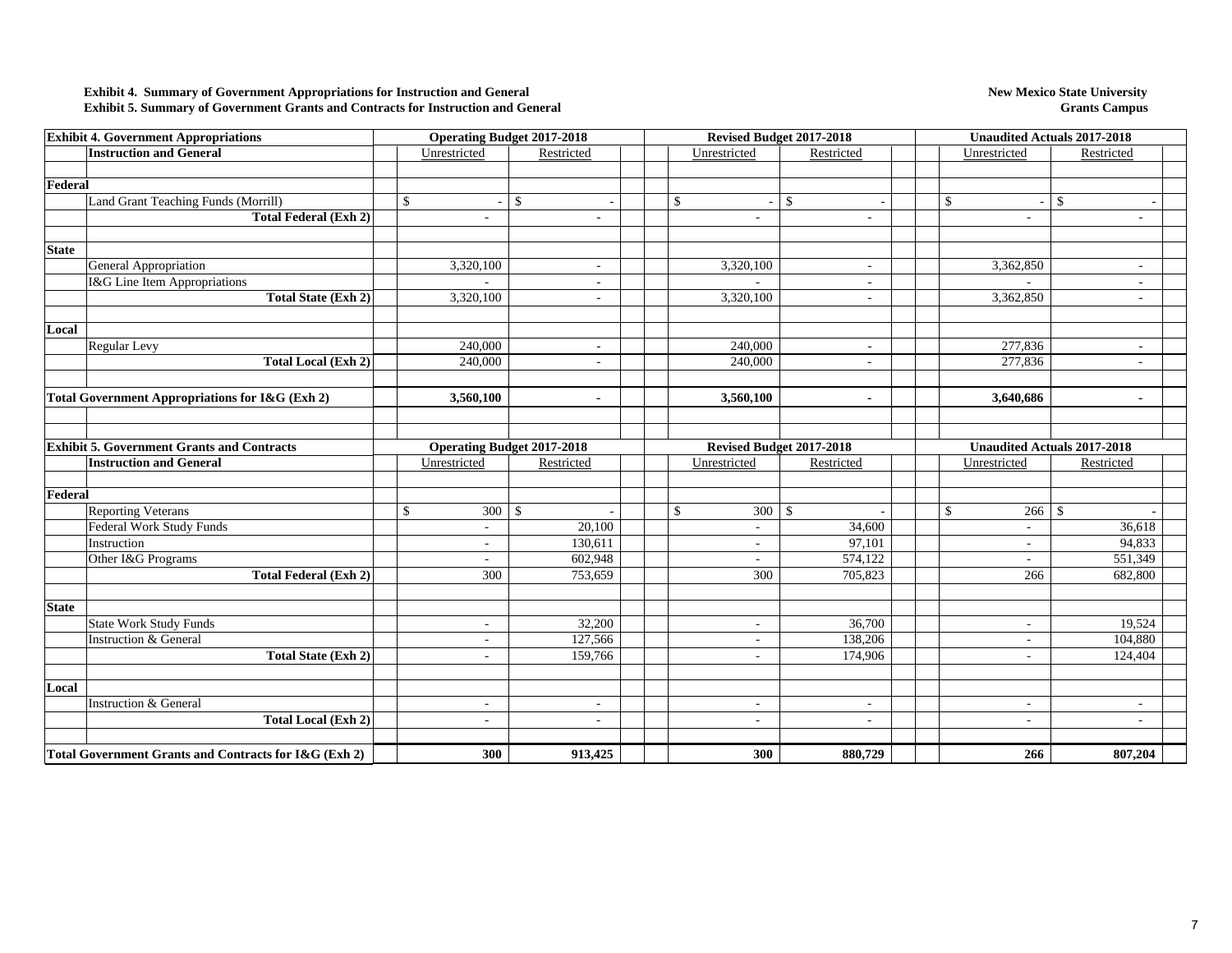#### **Exhibit 6 through 9. Summary of Revenues for Instruction and General as Listed Below New Mexico State University**

| Exhibit 6. Private Gifts, Grants, and                           |                         | <b>Operating Budget 2017-2018</b> |               | Revised Budget 2017-2018 | <b>Unaudited Actuals 2017-2018</b> |                        |
|-----------------------------------------------------------------|-------------------------|-----------------------------------|---------------|--------------------------|------------------------------------|------------------------|
| <b>Contracts for Instruction and General</b>                    | Unrestricted            | Restricted                        | Unrestricted  | Restricted               | Unrestricted                       | Restricted             |
|                                                                 |                         |                                   |               |                          |                                    |                        |
| Instruction                                                     | $\mathcal{S}$           | \$                                | $\mathcal{S}$ | $\mathcal{S}$            | \$                                 | <sup>\$</sup><br>5,835 |
| Other I & G Programs                                            |                         | 1.000                             |               | 15,000                   |                                    |                        |
| <b>Total Private for Instruction and General (Exh 2)</b>        |                         | 1,000                             |               | 15,000                   | $\blacksquare$                     | 5,835                  |
|                                                                 |                         |                                   |               |                          |                                    |                        |
| <b>Exhibit 7. Endowment, Land, and Permanent</b>                |                         | <b>Operating Budget 2017-2018</b> |               | Revised Budget 2017-2018 | <b>Unaudited Actuals 2017-2018</b> |                        |
| <b>Fund Incomes for Instruction and General</b>                 | Unrestricted            | Restricted                        | Unrestricted  | Restricted               | Unrestricted                       | Restricted             |
| <b>Endowment Funds</b>                                          | $\mathcal{S}$           | $\mathbb{S}$                      | $\mathcal{S}$ | $\mathcal{S}$            | \$.                                | \$                     |
| <b>Permanent Funds</b>                                          |                         |                                   |               |                          | $\overline{\phantom{a}}$           |                        |
| <b>Total Endowment, Land, and Permanent Funds (Exh 2)</b>       |                         |                                   |               |                          | $\blacksquare$                     |                        |
|                                                                 |                         |                                   |               |                          |                                    |                        |
| <b>Exhibit 8. Sales and Services of Educational</b>             |                         | <b>Operating Budget 2017-2018</b> |               | Revised Budget 2017-2018 | <b>Unaudited Actuals 2017-2018</b> |                        |
| <b>Activities for Instruction and General</b>                   | Unrestricted            | Restricted                        | Unrestricted  | Restricted               | Unrestricted                       | Restricted             |
| Miscellanous                                                    | <sup>\$</sup>           | $\mathcal{S}$                     |               | $\mathcal{S}$            | $\mathcal{S}$                      | <sup>\$</sup>          |
| Publications                                                    |                         | $\overline{\phantom{a}}$          |               |                          | $\overline{\phantom{a}}$           |                        |
| <b>Total Sales and Services for Instruction and General</b>     |                         | $\blacksquare$                    |               | $\blacksquare$           | $\blacksquare$                     |                        |
|                                                                 |                         |                                   |               |                          |                                    |                        |
| <b>Exhibit 9. Other Sources of Revenue for</b>                  |                         | <b>Operating Budget 2017-2018</b> |               | Revised Budget 2017-2018 | <b>Unaudited Actuals 2017-2018</b> |                        |
| <b>Instruction and General</b>                                  | Unrestricted            | Restricted                        | Unrestricted  | Restricted               | Unrestricted                       | Restricted             |
| Interest on Current Fund Balances                               | 11,000<br><sup>\$</sup> | -S                                | 14,000        | $\mathcal{S}$            | 21,023<br>\$                       | -\$                    |
| Misc Income                                                     | 8,000                   | $\sim$                            | 8,000         | $\overline{\phantom{a}}$ | 7,578                              |                        |
| Rentals                                                         | 23,000                  | $\sim$                            | 24,000        | $\overline{\phantom{a}}$ | 22,285                             |                        |
| Recovery of IDC-Instruction                                     | 8,200                   | $\sim$                            | 8,200         | ٠                        | 7,927                              |                        |
| <b>GED Testing Fees</b>                                         | 4.000                   | $\sim$                            | 2.800         |                          | 1.892                              |                        |
| <b>Total Other Revenues for Instruction and General (Exh 2)</b> | 54,200                  |                                   | 57,000        |                          | 60,705                             |                        |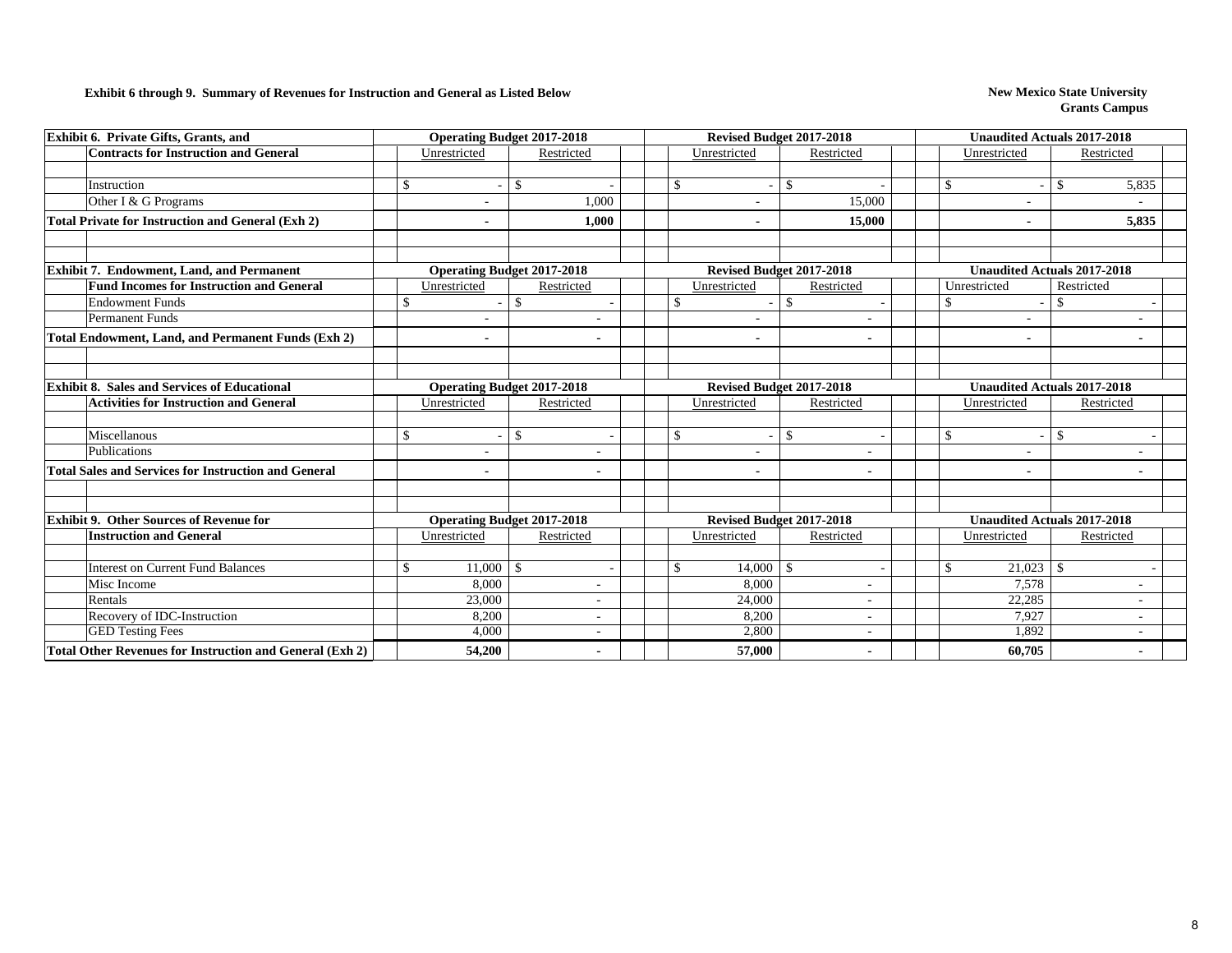#### **Exhibit 10. Summary of Expenditures for Instruction New Mexico State University**

|                                                        |                |                           | <b>Operating Budget 2017-2018</b> |                    |            |                |                    | Revised Budget 2017-2018 |               |                    |            |                |               | <b>Unaudited Actuals 2017-2018</b> |            |                    |            |
|--------------------------------------------------------|----------------|---------------------------|-----------------------------------|--------------------|------------|----------------|--------------------|--------------------------|---------------|--------------------|------------|----------------|---------------|------------------------------------|------------|--------------------|------------|
|                                                        | <b>FTE</b>     | Unrestricted              | <b>FTE</b>                        |                    | Restricted | <b>FTE</b>     |                    | Unrestricted             | <b>FTE</b>    |                    | Restricted | <b>FTE</b>     |               | Unrestricted                       | <b>FTE</b> |                    | Restricted |
| <b>General Academic Instruction</b>                    |                |                           |                                   |                    |            |                |                    |                          |               |                    |            |                |               |                                    |            |                    |            |
| <b>Business</b>                                        |                | $\mathcal{S}$             | 1,800                             | $\mathbb{S}$       |            |                | $\mathbf{s}$       | 1,800                    | $\sim$        | $\mathbf{s}$       |            | $\sim$         | $\mathcal{S}$ | 599                                |            | $\mathcal{S}$      |            |
| <b>College Studies</b>                                 | 0.03           |                           | 2,548<br>$\mathbb{Z}^2$           |                    |            | 0.03           |                    | 2.548                    | $\mathbf{r}$  |                    | $\sim$     | 0.01           |               | 827                                | $\omega$   |                    | $\sim$     |
| Communications                                         | 1.98           | 104,488                   | $\sim$                            |                    |            | 2.05           |                    | 104,488                  | $\omega$      |                    |            | 1.99           |               | 102,878                            | $\sim$     |                    | $\sim$     |
| Criminal Justice                                       | 0.80           | 44,200                    | $\sim$                            |                    |            | 0.83           |                    | 44,200                   | $\mathbf{r}$  |                    |            | 0.83           |               | 42,150                             | $\sim$     |                    | $\sim$     |
| Education                                              | 1.10           | 56,752                    | $\sim$                            |                    |            | 1.13           |                    | 57,252                   | $\sim$        |                    |            | 1.05           |               | 55,020                             | $\sim$     |                    | $\sim$     |
| <b>Health Sciences</b>                                 | 0.51           | 28,941                    | $\sim$                            |                    |            | 0.53           |                    | 34,441                   | $\sim$        |                    |            | 0.53           |               | 30,466                             | $\sim$     |                    | $\sim$     |
| Humanities                                             | 1.78           | 94,762                    | $\sim$                            |                    | $\sim$     | 1.67           |                    | 86,000                   | $\sim$        |                    | $\sim$     | 1.28           |               | 64,729                             | $\sim$     |                    | $\sim$     |
| Mathematics                                            | 2.40           | 123,500                   | $\sim$                            |                    | $\sim$     | 2.42           |                    | 123,500                  | $\sim$        |                    | $\sim$     | 2.27           |               | 118,935                            | $\sim$     |                    | $\sim$     |
| Miscellaneous Off Campus                               | $\sim$         |                           | 3,000<br>$\sim$                   |                    |            | $\blacksquare$ |                    | 3,000                    | $\sim$        |                    |            | $\sim$         |               |                                    | $\sim$     |                    | $\sim$     |
| <b>Natural Sciences</b>                                | 1.83           | 100,229                   | $\sim$                            |                    |            | 1.90           |                    | 105,229                  | $\sim$        |                    |            | 1.40           |               | 80,128                             | $\sim$     |                    |            |
| Regular Academic Instruction Misc.                     | 36.08          | 257,964                   | $\omega$                          |                    |            | 32.68          |                    | 256,462                  | $\omega$      |                    | 15,000     | 28.28          |               | 216,303                            | 0.01       |                    | 5,835      |
| Social Sciences                                        | 0.01           |                           | 2,500<br>$\mathcal{L}^{\pm}$      |                    |            | 0.01           |                    | 2,500                    | $\sim$        |                    |            | 0.01           |               | 750                                | $\sim$     |                    |            |
| <b>Total General Academic Instruction</b>              | 46.52          | 820,684<br>\$.            | $\sim$                            | \$                 |            | 43.25          | \$                 | 821,420                  | $\omega$      | £.                 | 15,000     | 37.65          | \$            | 712,785                            | 0.01       | -S                 | 5,835      |
| <b>Occupational &amp; Vocational Instruction</b>       |                |                           |                                   |                    |            |                |                    |                          |               |                    |            |                |               |                                    |            |                    |            |
| Applied Health Sciences                                | 0.51           | $\mathbb{S}$<br>27,741    | $\sim$                            | $\mathbf{\hat{S}}$ |            | 0.53           | $\mathbf{s}$       | 27,741                   | $\sim$        | $\mathcal{S}$      |            | 0.53           | $\mathbb{S}$  | 27,724                             | $\sim$     | $\mathbf{\hat{S}}$ |            |
| Automotive Technology                                  | 1.05           | 57,119                    | $\sim$                            |                    |            | 0.73           |                    | 39,419                   | $\sim$        |                    |            | 0.40           |               | 23,305                             | $\sim$     |                    |            |
| <b>Building Trades</b>                                 | $\omega$       |                           | 750<br>$\omega$                   |                    |            | $\omega$       |                    | 850                      | $\omega$      |                    |            | $\mathbb{Z}^2$ |               | 405                                | $\omega$   |                    |            |
| Carl Perkins                                           | $\mathbb{Z}^2$ |                           | $\sim$                            |                    | 27,000     | $\blacksquare$ |                    |                          | $\omega$      |                    | 31,000     | $\omega$       |               |                                    | $\sim$     |                    | 14,285     |
| <b>Computer Technology</b>                             | 1.36           | 71,367                    | $\sim$                            |                    |            | 1.50           |                    | 73,217                   | $\omega$      |                    |            | 1.41           |               | 69,161                             | $\sim$     |                    |            |
| <b>Drafting Trades</b>                                 | 0.39           | 21,137                    | $\omega$                          |                    |            | 0.41           |                    | 21,647                   | $\omega$      |                    | $\sim$     | 0.41           |               | 21,034                             | $\sim$     |                    |            |
| Electronic Technology                                  | $\omega$       |                           | 2,700<br>$\sim$                   |                    |            | $\sim$         |                    | 2,700                    | $\sim$        |                    |            | $\sim$         |               |                                    |            |                    |            |
| IT Boot Camp                                           | $\omega$       |                           | $\sim$                            |                    | $\sim$     | 0.09           |                    | 15,000                   | $\omega$      |                    | $\sim$     | 0.06           |               | 24,504                             | $\sim$     |                    | $\sim$     |
| Miscellaneous Occupational & Vocational                | 8.37           | 88,100                    | $\sim$                            |                    | $\sim$     | 8.04           |                    | 106,100                  | $\sim$        |                    | $\sim$     | 9.38           |               | 99,694                             | $\sim$     |                    | $\sim$     |
| OE Public Safety                                       | 4.61           | 32,277                    | $\sim$                            |                    | $\sim$     | 4.20           |                    | 32,277                   | $\sim$        |                    | $\sim$     | $\mathbb{Z}^2$ |               |                                    | $\sim$     |                    | $\sim$     |
| Welding Technology                                     | 0.88           | 58,544                    | $\mathcal{L}$                     |                    |            | 0.91           |                    | 58,544                   | $\sim$        |                    |            | 0.87           |               | 52,924                             |            |                    |            |
| <b>Total Occupational &amp; Vocational Instruction</b> | 17.17          | 359,735<br>$\mathbf{s}$   | $\sim$                            | $\mathbb{S}$       | 27,000     | $16.41 \t$ \$  |                    | 377,495                  | $\mathbf{r}$  | $\mathcal{S}$      | 31,000     | 13.06          | <sup>\$</sup> | 318,751                            | $\sim$     | -\$                | 14,285     |
| <b>Special Session Instruction</b>                     |                |                           |                                   |                    |            |                |                    |                          |               |                    |            |                |               |                                    |            |                    |            |
| <b>Summer Session</b>                                  | $18.90$ \$     | 139,000                   | $\sim$                            | $\mathbf S$        |            | $17.23$ \$     |                    | 139,000                  | $\sim$        | $\mathbf{\hat{S}}$ |            |                |               | 80,625                             |            | $\mathcal{S}$      |            |
| <b>Total Special Session Instruction</b>               | 18.90          | $\mathbf{s}$<br>139,000   | $\sim$                            | $\mathbf S$        | $\sim$     |                |                    | 139,000                  | $\omega$      | $\mathbf{s}$       | $\sim$     | 10.59          | $\mathbb{S}$  | 80,625                             | $\sim$     | $\mathcal{S}$      |            |
| <b>Community Education</b>                             |                |                           |                                   |                    |            |                |                    |                          |               |                    |            |                |               |                                    |            |                    |            |
| <b>Community Education</b>                             | 0.15           | $\mathbb{S}$<br>11,000    |                                   | $\mathbf S$        |            | 0.14           | $\mathbf S$        | 11,804                   |               | $\mathcal{S}$      |            |                | $\mathcal{S}$ |                                    |            | $\mathcal{S}$      |            |
| <b>Total Community Education</b>                       | 0.15           | $\mathbb{S}$<br>11,000    | $\mathbb{Z}^2$                    | $\mathbf S$        |            | 0.14           | $\mathbf{\hat{S}}$ | 11,804                   | $\mathcal{L}$ | $\mathcal{S}$      |            | $\mathbb{Z}^2$ | $\mathbb{S}$  |                                    | $\sim$     | $\mathcal{S}$      |            |
| <b>Preparation/Remedial Instruction</b>                |                |                           |                                   |                    |            |                |                    |                          |               |                    |            |                |               |                                    |            |                    |            |
| <b>ABE</b> Instructional Material                      | $\bar{a}$      | $\mathbb{S}$              |                                   | $\mathbf S$        | 3,100      | $\overline{a}$ | $\mathbb{S}$       |                          | $\omega$      | $\mathbf{s}$       | 3,553      | $\omega$       | $\mathbb{S}$  |                                    |            | $\mathcal{S}$      | 1,710      |
| <b>Adult Basic Education</b>                           | $\sim$         |                           | 3.39                              |                    | 180,000    | $\blacksquare$ |                    | $\sim$                   | 3.16          |                    | 169,217    | $\omega$       |               |                                    | 2.60       |                    | 152,182    |
| CHE Teacher (TEDC)                                     | $\sim$         |                           | 10<br>$\sim$                      |                    |            | $\sim$         |                    | $\sim$                   | $\sim$        |                    |            | $\sim$         |               |                                    | $\sim$     |                    |            |
| Native American Serving Non-Tribal                     | $\sim$         |                           | 2.30                              |                    | 75,077     | $\blacksquare$ |                    | $\sim$                   | 0.51          |                    | 31,537     | $\sim$         |               |                                    | 0.51       |                    | 31,536     |
| <b>Total Preparation/Remedial Instruction</b>          | $\omega$       | \$                        | 10<br>5.69                        | <sup>\$</sup>      | 258,177    | $\blacksquare$ | $\mathbf{\hat{S}}$ |                          | 3.67          | <sup>\$</sup>      | 204,307    | $\omega$       | \$            |                                    | 3.11       | - \$               | 185,428    |
| Other Items Not Included in Exhibit 10A's              |                |                           |                                   |                    |            |                |                    |                          |               |                    |            |                |               |                                    |            |                    |            |
| Federal Work-Study Salaries                            | $\sim$         | $\mathbb{S}$              |                                   |                    | 3,600      |                | \$                 |                          | 0.86          | $\mathbf{s}$       | 13,700     | $\omega$       | \$            |                                    |            |                    | 18,301     |
| <b>State Work-Study Salaries</b>                       | $\sim$         |                           | 0.97                              |                    | 15,500     | $\sim$         |                    |                          | 1.19          |                    | 19,000     | $\omega$       |               |                                    | 0.54       |                    | 8,707      |
| Fringe Benefits                                        |                | 356,722                   |                                   |                    |            |                |                    | 394,304                  |               |                    |            |                |               | 310,735                            |            |                    |            |
| <b>Total Other Items Not Included in Exhibit 10A's</b> | $\sim$         | 356,722<br>\$             | 1.20                              | $\mathcal{S}$      | 19,100     | $\sim$         | \$                 | 394,304                  | 2.05          | $\mathcal{S}$      | 32,700     | $\sim$         | \$            | 310,735                            | 1.68       |                    | 27,008     |
| Net Expense for Instruction in I&G (Exh 2)             | 82.74          | $\mathbf{s}$<br>1,687,151 | 6.89                              | \$                 | 304,277    | 77.03          | - \$               | 1,744,023                | 5.72          | \$                 | 283,007    | 61.30          | \$            | 1,422,896                          | 4.80       | \$                 | 232,556    |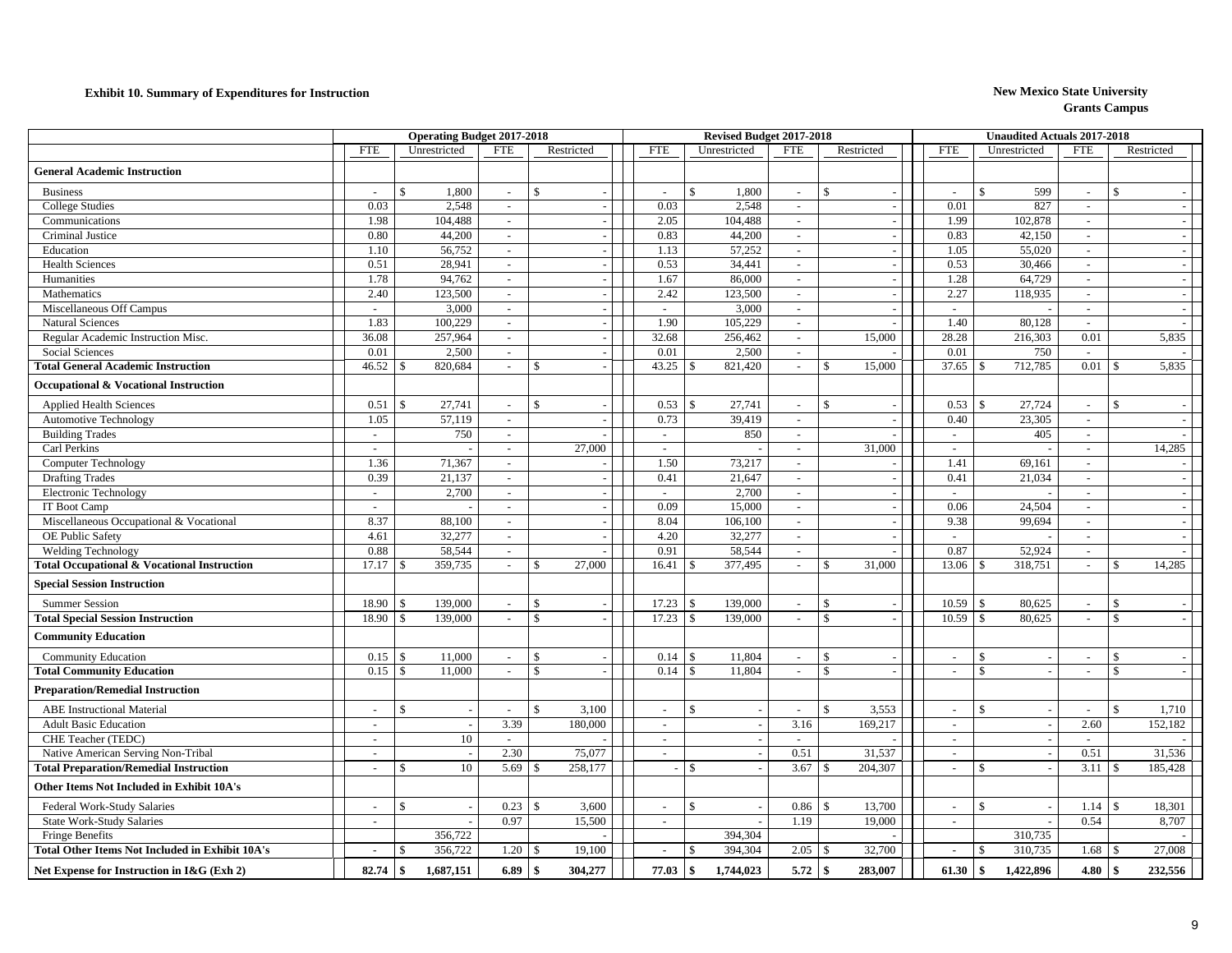### **Exhibit 10. Summary of Instruction Salaries** New Mexico State University

|                                       |            | <b>Operating Budget 2017-2018</b> |            |            |            |                          | Revised Budget 2017-2018 |            |            | <b>Unaudited Actuals 2017-2018</b> |              |                          |  |            |  |
|---------------------------------------|------------|-----------------------------------|------------|------------|------------|--------------------------|--------------------------|------------|------------|------------------------------------|--------------|--------------------------|--|------------|--|
| <b>Salaries for Instruction</b>       | <b>FTE</b> | Unrestricted                      | <b>FTE</b> | Restricted | <b>FTE</b> |                          | Unrestricted             | <b>FTE</b> | Restricted | <b>FTE</b>                         | Unrestricted | <b>FTE</b>               |  | Restricted |  |
| <b>Faculty Salaries</b>               | 13.98      | 734,209                           |            |            |            | 4.35،                    | 727,457                  |            |            | 13.23                              | 670,811      | $\overline{\phantom{0}}$ |  |            |  |
| Part-time Faculty Salaries            | 66.47      | 421,987                           | 1.58       | 10,000     |            | 60.36                    | 420,485                  |            |            | 47.05                              | 327.732      | $\overline{\phantom{0}}$ |  |            |  |
| <b>Professional Salaries</b>          |            |                                   | 1.65       | 73,320     |            |                          |                          | 1.37       | 64.805     | 0.03                               | 1,650        | 1.77                     |  | 84,185     |  |
| <b>Support Staff Salaries</b>         |            |                                   | 1.22       | 32,857     |            |                          |                          | 1.09       | 30,750     | $\overline{\phantom{0}}$           |              | 1.27                     |  | 35,779     |  |
| GA/TA Salaries                        |            |                                   |            |            |            |                          |                          |            |            | $\overline{\phantom{0}}$           |              | $\overline{\phantom{0}}$ |  |            |  |
| <b>Student Salaries</b>               |            |                                   |            |            |            | $\overline{\phantom{0}}$ |                          |            |            | 0.06                               | 1,019        | $\overline{\phantom{0}}$ |  |            |  |
| Federal Work-Study Salaries           |            |                                   | 0.23       | 3,600      |            | 0.03                     | 500                      | 0.86       | 13,700     | 0.22                               | 3,619        | 1.19                     |  | 19,196     |  |
| <b>State Work-Study Salaries</b>      | 0.91       | 15,000                            | 1.10       | 17.500     |            | 0.98                     | 16.000                   | 1.28       | 20.400     | 0.19                               | 3.015        | 0.57                     |  | 9.160      |  |
| <b>Other Salaries</b>                 | .38        | 37,000                            | 1.11       | 30,000     |            | 1.31                     | 37,000                   | 1.12       | 31,692     | 0.52                               | 14.790       | $\overline{\phantom{0}}$ |  |            |  |
| <b>Total Salaries for Instruction</b> | 82.74      | 1.208.196                         | 6.89       | 167,277    |            | 77.03                    | 1.201.442                | 5.72       | 161,347    | 61.30                              | 1.022.636    | 4.80                     |  | 148,320    |  |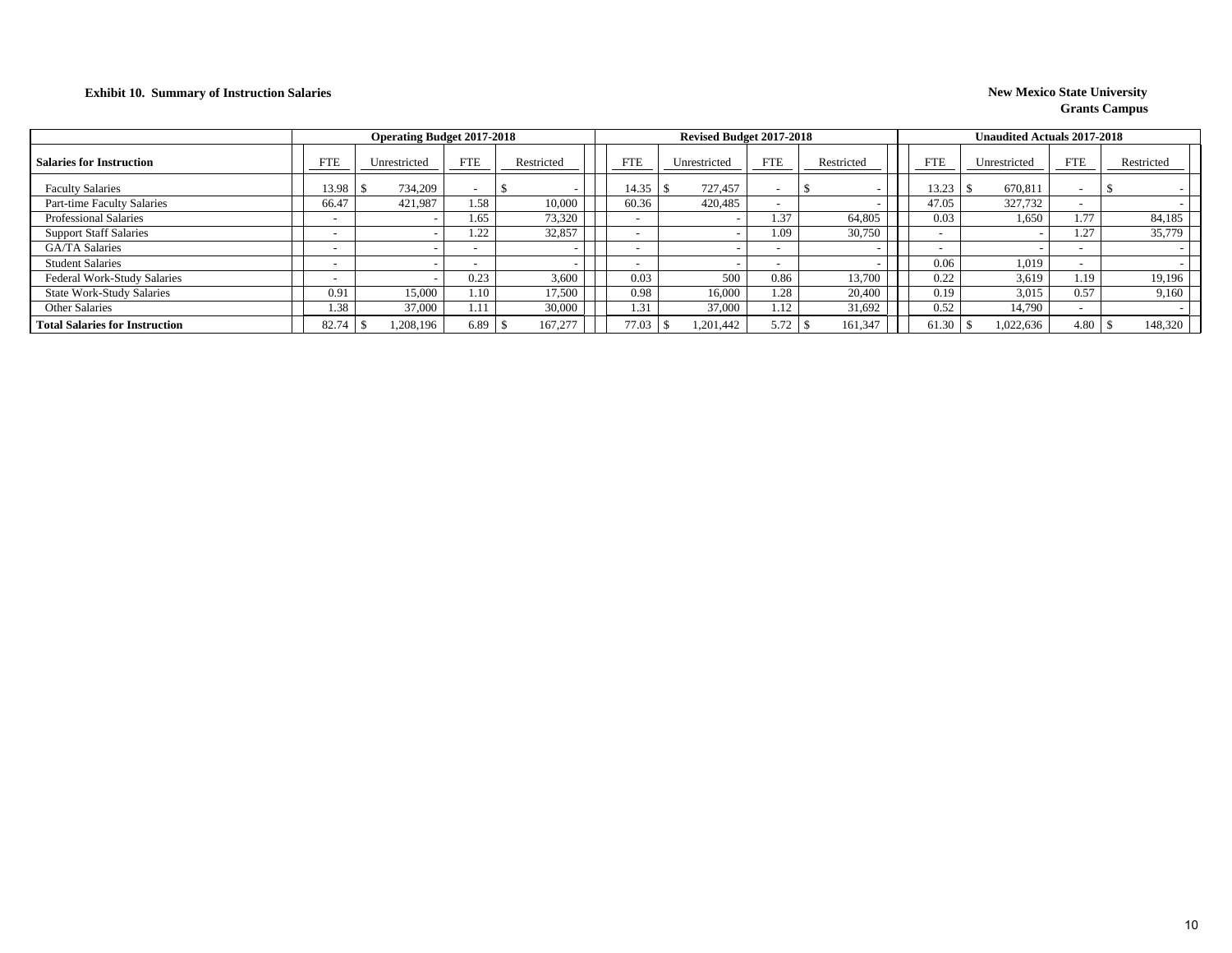### **Exhibit 10. Summary of Instruction by Expenditure Category New Mexico State University**

|                                              |                          | <b>Operating Budget 2017-2018</b> |                          |                |                          | Revised Budget 2017-2018 |                          |                 |            | <b>Unaudited Actuals 2017-2018</b> |                          |            |
|----------------------------------------------|--------------------------|-----------------------------------|--------------------------|----------------|--------------------------|--------------------------|--------------------------|-----------------|------------|------------------------------------|--------------------------|------------|
| <b>Summary by Expenditure Category</b>       | <b>FTE</b>               | Unrestricted                      | <b>FTE</b>               | Restricted     | <b>FTE</b>               | Unrestricted             | <b>FTE</b>               | Restricted      | <b>FTE</b> | Unrestricted                       | <b>FTE</b>               | Restricted |
| <b>Faculty Salaries</b>                      | 13.98                    | 734,209                           | $\overline{\phantom{0}}$ | S.             | 14.35                    | 727,457                  | $\overline{\phantom{0}}$ |                 | 13.23      | 670,811                            | $\overline{\phantom{a}}$ |            |
| Part-time Faculty Salaries                   | 66.47                    | 421,987                           | 1.58                     | 10.000         | 60.36                    | 420,485                  | $\sim$                   |                 | 47.05      | 327,732                            | $\overline{\phantom{0}}$ |            |
| <b>Professional Salaries</b>                 | $\overline{\phantom{a}}$ |                                   | 1.65                     | 73,320         | ٠                        |                          | 1.37                     | 64,805          | 0.03       | 1,650                              | 1.77                     | 84,185     |
| <b>Support Staff Salaries</b>                | $\overline{\phantom{a}}$ |                                   | 1.22                     | 32,857         | ٠                        |                          | 1.09                     | 30,750          |            |                                    | 1.27                     | 35,779     |
| <b>GA/TA Salaries</b>                        |                          |                                   | ۰                        |                |                          |                          |                          |                 |            |                                    | $\overline{\phantom{a}}$ |            |
| <b>Student Salaries</b>                      | $\overline{\phantom{0}}$ |                                   | $\overline{\phantom{0}}$ |                | $\overline{\phantom{0}}$ |                          | $\overline{\phantom{a}}$ |                 | 0.06       | 1,019                              | $\overline{\phantom{a}}$ |            |
| Federal Work-Study Salaries                  | $\overline{\phantom{0}}$ |                                   | $\overline{\phantom{a}}$ |                | 0.03                     | 500                      | $\overline{\phantom{0}}$ |                 | 0.22       | 3,619                              | 0.05                     | 895        |
| <b>State Work-Study Salaries</b>             | 0.91                     | 15,000                            | 0.13                     | 2,000          | 0.98                     | 16,000                   | 0.09                     | 1.400           | 0.19       | 3,015                              | 0.03                     | 453        |
| <b>Other Salaries</b>                        | 1.38                     | 37,000                            | $1.1^{\circ}$            | 30,000         | 1.31                     | 37,000                   | 1.12                     | 31,692          | 0.52       | 14,790                             | $\overline{\phantom{a}}$ |            |
| Fringes                                      |                          |                                   |                          | 48,154         |                          | 804                      |                          | 41,455          |            |                                    |                          | 38,752     |
| Travel                                       |                          | 19.000                            |                          | 10,429         |                          | 20,250                   |                          | 8,565           |            | 8,196                              |                          | 3,860      |
| Utilities                                    |                          |                                   |                          |                |                          |                          |                          |                 |            |                                    |                          |            |
| Other Supplies and Expenses                  |                          | 103,233                           |                          | 78,417         |                          | 127,223                  |                          | 71,640          |            | 81,318                             |                          | 41,624     |
| Equipment                                    |                          |                                   |                          |                |                          |                          |                          |                 |            |                                    |                          |            |
| <b>Total Summary by Expenditure Category</b> | 82.74                    | 1,330,429                         | 5.69                     | 285,177<br>1 S | 77.03                    | 1,349,719                | 3.67                     | 250,307<br>- 75 | 61.30      | 1,112,161                          | 3.12                     | 205,548    |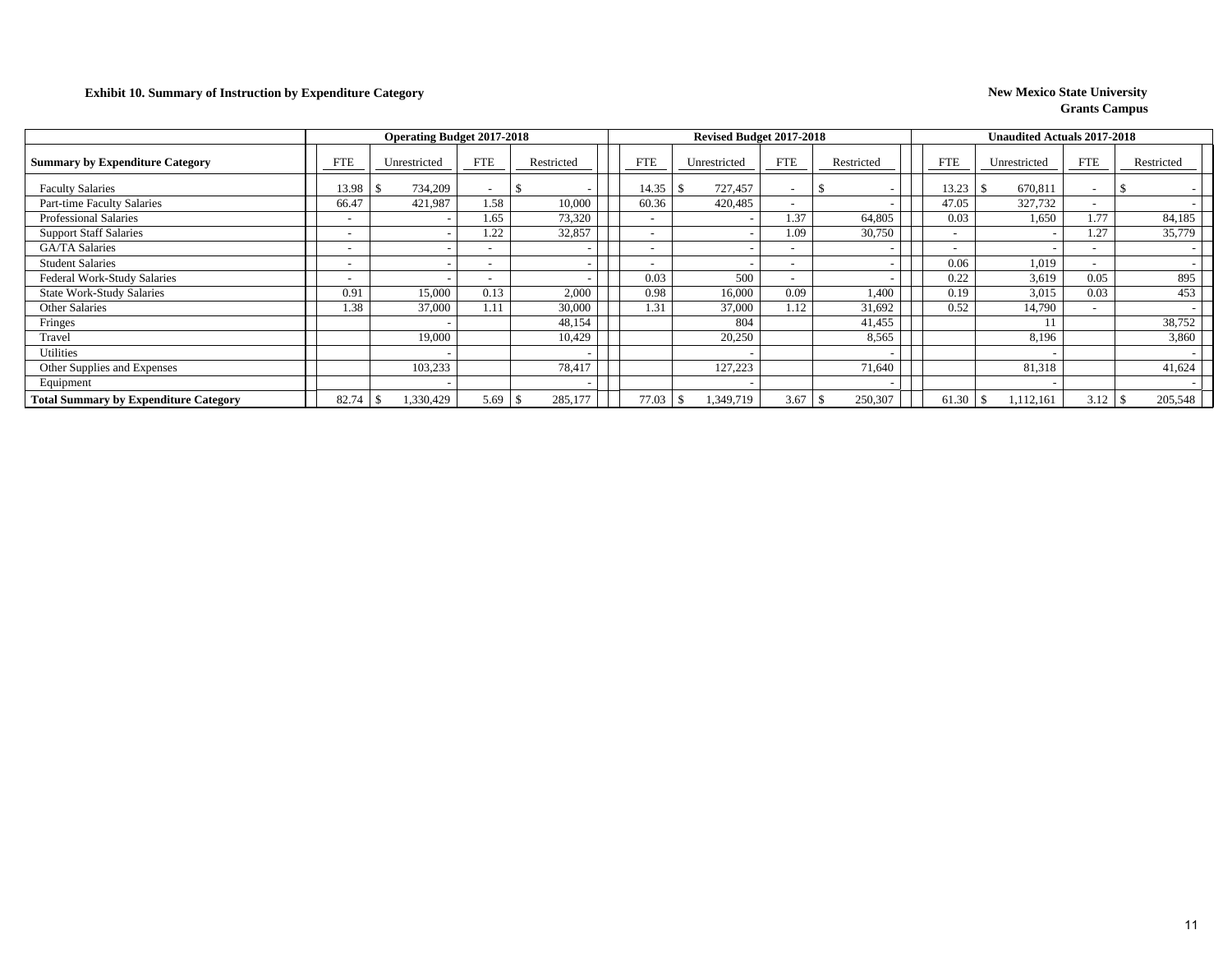|                                           |                          | <b>Operating Budget 2017-2018</b> |                          |                             |                       | Revised Budget 2017-2018 |                             |                                |                             | <b>Unaudited Actuals 2017-2018</b> |                          |                          |  |
|-------------------------------------------|--------------------------|-----------------------------------|--------------------------|-----------------------------|-----------------------|--------------------------|-----------------------------|--------------------------------|-----------------------------|------------------------------------|--------------------------|--------------------------|--|
| <b>General Academic Instruction</b>       | <b>FTE</b>               | Unrestricted                      | <b>FTE</b>               | Restricted                  | <b>FTE</b>            | Unrestricted             | <b>FTE</b>                  | Restricted                     | <b>FTE</b>                  | Unrestricted                       | <b>FTE</b>               | Restricted               |  |
| <b>Faculty Salaries</b>                   | 9.80                     | 515,097<br>\$                     | $\sim$                   | \$                          | 10.02<br>$\mathbb{S}$ | 507,835                  | $\sim$                      | \$<br>$\overline{\phantom{a}}$ | 9.27                        | \$<br>469,887                      | $\blacksquare$           | \$                       |  |
| Part-time Faculty Salaries                | 35.65                    | 226,314                           | $\mathcal{L}$            |                             | 32.27                 | 224,812                  | $\mathcal{L}$               | $\sim$                         | 28.05                       | 195,382                            | $\sim$                   |                          |  |
| Professional Salaries                     | $\overline{\phantom{a}}$ |                                   | $\overline{\phantom{a}}$ |                             | $\sim$                |                          | $\equiv$                    | $\mathcal{L}_{\mathcal{A}}$    | $\blacksquare$              |                                    | $\blacksquare$           | 231                      |  |
| <b>Support Staff Salaries</b>             | $\sim$                   | $\sim$                            | $\mathcal{L}$            | $\sim$                      | $\sim$                | $\overline{a}$           | $\omega$                    | $\sim$                         | $\sim$                      | $\overline{\phantom{a}}$           | $\sim$                   | $\sim$                   |  |
| GA/TA Salaries                            | $\sim$                   | $\sim$                            | $\sim$                   | $\overline{a}$              | $\sim$                | $\overline{\phantom{a}}$ | $\overline{a}$              | $\sim$                         | $\sim$                      | $\overline{\phantom{a}}$           | $\sim$                   | $\overline{a}$           |  |
| <b>Student Salaries</b>                   | $\sim$                   | $\sim$                            | $\sim$                   | $\sim$                      | $\sim$                | $\sim$                   | $\mathcal{L}_{\mathcal{A}}$ | $\sim$                         | $\mathcal{L}_{\mathcal{A}}$ |                                    | $\sim$                   |                          |  |
| Federal Work-Study Salaries               | $\sim$                   | $\sim$                            | $\sim$                   | $\overline{\phantom{a}}$    | $\sim$                | ÷,                       | $\blacksquare$              | $\sim$                         | 0.09                        | 1,409                              | 0.01                     | 214                      |  |
| State Work-Study Salaries                 | 0.64                     | 10,500                            | $\sim$                   | $\sim$                      | 0.55                  | 9,000                    | $\sim$                      | $\sim$                         | 0.04                        | 566                                | $\sim$                   | $\sim$                   |  |
| Other Salaries                            | 0.43                     | 11,500                            | $\sim$                   | $\sim$                      | 0.41                  | 11,500                   | $\blacksquare$              | $\sim$                         | 0.20                        | 5,692                              | $\sim$                   | $\sim$                   |  |
| Fringes                                   |                          |                                   |                          |                             |                       |                          |                             | $\mathcal{L}_{\mathcal{A}}$    |                             |                                    |                          | 49                       |  |
| Travel                                    |                          | 14,000                            |                          | $\sim$                      |                       | 15,000                   |                             | $\sim$                         |                             | 5,265                              |                          | $\sim$                   |  |
| <b>Utilities</b>                          |                          |                                   |                          | $\sim$                      |                       |                          |                             | $\sim$                         |                             |                                    |                          |                          |  |
| Other Supplies and Expenses               |                          | 43,273                            |                          | $\sim$                      |                       | 53,273                   |                             | 15,000                         |                             | 34,584                             |                          | 5,341                    |  |
| Equipment                                 |                          |                                   |                          | $\overline{\phantom{a}}$    |                       |                          |                             | $\blacksquare$                 |                             |                                    |                          |                          |  |
| <b>Total General Academic Instruction</b> | 46.52                    | 820,684<br>$\mathbf{\hat{S}}$     | $\sim$                   | $\mathbf{\hat{S}}$          | 43.25<br>$\mathbb{S}$ | 821,420                  | $\equiv$                    | $\mathbb{S}$<br>15,000         | 37.65                       | $\mathcal{S}$<br>712,785           | 0.01                     | 5,835<br>\$              |  |
| <b>Business</b>                           |                          |                                   |                          |                             |                       |                          |                             |                                |                             |                                    |                          |                          |  |
| <b>Faculty Salaries</b>                   |                          | $\mathbb{S}$                      |                          | \$                          | \$                    |                          |                             | \$                             | $\sim$                      | $\mathbb{S}$                       |                          | \$                       |  |
| Part-time Faculty Salaries                | $\sim$                   | $\sim$                            | $\sim$                   | $\mathcal{L}_{\mathcal{A}}$ | $\sim$                | $\blacksquare$           | $\mathcal{L}_{\mathcal{A}}$ | $\sim$                         | $\sim$                      | $\sim$                             | $\sim$                   | $\overline{\phantom{a}}$ |  |
| Professional Salaries                     | $\sim$                   | $\sim$                            | $\sim$                   | $\overline{a}$              | $\sim$                | $\sim$                   | $\mathcal{L}$               | $\sim$                         | $\sim$                      | $\sim$                             | $\sim$                   | $\sim$                   |  |
| <b>Support Staff Salaries</b>             | $\sim$                   | $\omega$                          | $\sim$                   | $\sim$                      | $\sim$                | $\sim$                   | $\omega$                    | $\mathcal{L}_{\mathcal{A}}$    | $\overline{\phantom{a}}$    | $\overline{\phantom{a}}$           | $\overline{\phantom{a}}$ | $\sim$                   |  |
| GA/TA Salaries                            | $\sim$                   | $\blacksquare$                    | $\overline{\phantom{a}}$ | $\overline{\phantom{a}}$    | $\sim$                | $\overline{\phantom{a}}$ | $\mathcal{L}_{\mathcal{A}}$ | $\mathbb{Z}^2$                 | $\sim$                      | ÷,                                 | $\blacksquare$           | $\sim$                   |  |
| <b>Student Salaries</b>                   | $\sim$                   | $\sim$                            | $\overline{a}$           | $\sim$                      | $\sim$                | $\sim$                   | $\sim$                      | $\sim$                         | $\sim$                      | $\sim$                             | $\sim$                   | $\overline{\phantom{a}}$ |  |
| Federal Work-Study Salaries               | $\mathbb{Z}^2$           | $\mathcal{L}_{\mathcal{A}}$       | $\sim$                   | $\sim$                      | $\sim$                | $\sim$                   | $\omega$                    | $\sim$                         | $\mathcal{L}_{\mathcal{A}}$ | $\overline{\phantom{a}}$           | $\mathbb{Z}^2$           | $\sim$                   |  |
| <b>State Work-Study Salaries</b>          | $\overline{\phantom{a}}$ | $\blacksquare$                    | $\blacksquare$           | $\sim$                      | $\sim$                | $\sim$                   | $\blacksquare$              | $\sim$                         | $\sim$                      | $\overline{\phantom{a}}$           | $\sim$                   | $\overline{\phantom{a}}$ |  |
| Other Salaries                            | $\sim$                   | $\sim$                            | $\sim$                   | $\sim$                      | $\sim$                | $\sim$                   | $\omega$                    | $\sim$                         | $\sim$                      | $\sim$                             | $\sim$                   | $\overline{\phantom{a}}$ |  |
| Fringes                                   |                          | $\omega$                          |                          | $\sim$                      |                       | $\sim$                   |                             | $\sim$                         |                             | $\overline{\phantom{a}}$           |                          | $\overline{\phantom{a}}$ |  |
| Travel                                    |                          | 750                               |                          | $\sim$                      |                       | 750                      |                             | $\sim$                         |                             | $\sim$                             |                          | $\overline{\phantom{a}}$ |  |
| Utilities                                 |                          | $\overline{a}$                    |                          | ÷,                          |                       |                          |                             | $\mathbb{L}$                   |                             |                                    |                          |                          |  |
| Other Supplies and Expenses               |                          | 1,050                             |                          | $\sim$                      |                       | 1,050                    |                             | $\sim$                         |                             | 599                                |                          | $\sim$                   |  |
| Equipment                                 |                          | $\overline{a}$                    |                          | $\sim$                      |                       | L.                       |                             | $\sim$                         |                             | ÷.                                 |                          | $\sim$                   |  |
| <b>Total Business</b>                     |                          | $\mathbf{\hat{S}}$<br>1,800       | $\bar{\phantom{a}}$      | \$                          | $\mathbb{S}$          | 1,800                    | $\bar{a}$                   | $\mathbf{s}$<br>$\sim$         | $\bar{a}$                   | $\mathbf{\hat{S}}$<br>599          | $\sim$                   | $\mathbf{s}$             |  |
| <b>College Studies</b>                    |                          |                                   |                          |                             |                       |                          |                             |                                |                             |                                    |                          |                          |  |
|                                           |                          |                                   |                          |                             |                       |                          |                             |                                |                             |                                    |                          |                          |  |
| <b>Faculty Salaries</b>                   | 0.03                     | $\mathbb{S}$<br>1,500             | $\overline{a}$           | \$                          | $\mathbb{S}$<br>0.03  | 1,500                    | $\overline{a}$              | \$<br>$\sim$                   | 0.01                        | \$<br>750                          | $\overline{a}$           | \$                       |  |
| Part-time Faculty Salaries                | $\sim$                   | $\sim$                            | $\sim$                   | $\sim$                      | $\sim$                |                          | $\sim$                      | $\sim$                         | $\sim$                      | $\overline{\phantom{a}}$           | $\sim$                   | $\sim$                   |  |
| <b>Professional Salaries</b>              | $\sim$                   | $\sim$                            | $\blacksquare$           | $\sim$                      | $\blacksquare$        | $\sim$                   | $\sim$                      | $\sim$                         | $\sim$                      | $\overline{\phantom{a}}$           | $\sim$                   | $\overline{\phantom{a}}$ |  |
| <b>Support Staff Salaries</b>             | $\sim$                   | $\sim$                            | $\sim$                   | $\sim$                      | $\sim$                | $\sim$                   | $\sim$                      | $\sim$                         | $\sim$                      | $\sim$                             | $\sim$                   | $\overline{\phantom{a}}$ |  |
| GA/TA Salaries                            | $\sim$                   | $\blacksquare$                    | $\blacksquare$           | $\sim$                      | $\sim$                | $\overline{\phantom{a}}$ | $\omega$                    | $\sim$                         | $\sim$                      | $\sim$                             | $\sim$                   | $\sim$                   |  |
| <b>Student Salaries</b>                   | $\sim$                   | $\sim$                            | $\bar{\phantom{a}}$      |                             | $\sim$                |                          | $\overline{\phantom{a}}$    | $\mathbb{Z}^2$                 | $\overline{\phantom{a}}$    |                                    | $\mathbf{r}$             | $\sim$                   |  |
| Federal Work-Study Salaries               | $\sim$                   | $\blacksquare$                    | ÷,                       | $\overline{a}$              | $\sim$                | $\overline{\phantom{a}}$ | $\blacksquare$              | $\mathcal{L}$                  | $\blacksquare$              | J.                                 | $\sim$                   | $\sim$                   |  |
| State Work-Study Salaries                 | $\sim$                   | $\sim$                            | $\sim$                   | $\sim$                      | $\sim$                | $\sim$                   | $\sim$                      | $\sim$                         | $\sim$                      | $\overline{a}$                     | $\overline{a}$           | $\sim$                   |  |
| Other Salaries                            | $\sim$                   | $\blacksquare$                    | $\sim$                   | $\sim$                      | $\sim$                | $\sim$                   | $\blacksquare$              | $\sim$                         | $\sim$                      | $\overline{\phantom{a}}$           | $\sim$                   | $\sim$                   |  |
| Fringes                                   |                          | $\sim$                            |                          | $\blacksquare$              |                       | $\overline{\phantom{a}}$ |                             | $\sim$                         |                             | $\overline{\phantom{a}}$           |                          | $\sim$                   |  |
| Travel                                    |                          | $\sim$                            |                          | $\sim$                      |                       | $\overline{a}$           |                             | $\sim$                         |                             | $\overline{\phantom{a}}$           |                          | $\sim$                   |  |
| Utilities                                 |                          | $\omega$                          |                          | $\sim$                      |                       | $\sim$                   |                             | $\sim$                         |                             | $\sim$                             |                          | $\overline{\phantom{a}}$ |  |
| Other Supplies and Expenses               |                          | 1,048                             |                          | $\sim$                      |                       | 1,048                    |                             | $\blacksquare$                 |                             | 77                                 |                          | $\sim$                   |  |
| Equipment                                 |                          |                                   |                          | $\overline{\phantom{a}}$    |                       |                          |                             | $\blacksquare$                 |                             |                                    |                          | $\overline{\phantom{a}}$ |  |
| <b>Total College Studies</b>              | 0.03                     | 2,548<br>$\mathbb{S}$             | $\sim$                   | $\mathbf{\hat{S}}$          | 0.03<br>\$            | 2,548                    | $\sim$                      | \$<br>$\blacksquare$           | 0.01                        | 827<br>\$                          | $\sim$                   | \$<br>$\sim$             |  |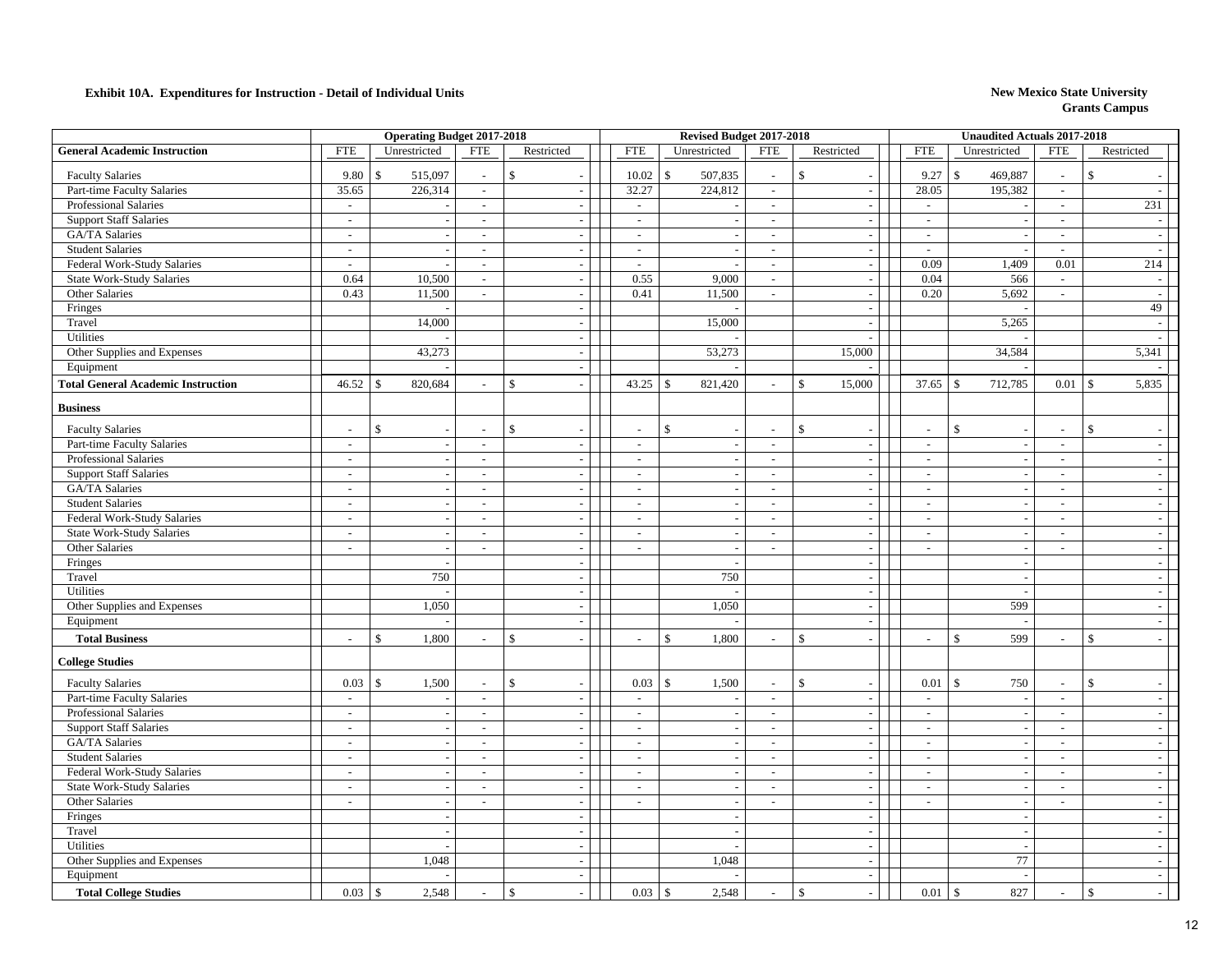|                                     |                          | <b>Operating Budget 2017-2018</b> |                             |                              |                          | Revised Budget 2017-2018     |                             |                              |                            | Unaudited Actuals 2017-2018 |                |               |        |
|-------------------------------------|--------------------------|-----------------------------------|-----------------------------|------------------------------|--------------------------|------------------------------|-----------------------------|------------------------------|----------------------------|-----------------------------|----------------|---------------|--------|
| <b>General Academic Instruction</b> | <b>FTE</b>               | Unrestricted                      | <b>FTE</b>                  | Restricted                   | <b>FTE</b>               | Unrestricted                 | <b>FTE</b>                  | Restricted                   | <b>FTE</b>                 | Unrestricted                | FTE            | Restricted    |        |
|                                     |                          |                                   |                             |                              |                          |                              |                             |                              |                            |                             |                |               |        |
| Communications                      |                          |                                   |                             |                              |                          |                              |                             |                              |                            |                             |                |               |        |
| <b>Faculty Salaries</b>             | 1.89                     | $\mathbb{S}$<br>99,238            | $\sim$                      | \$<br>$\sim$                 | 1.96                     | $\mathbb{S}$<br>99,238       | $\sim$                      | \$                           | $\mathbb{S}$<br>1.96       | 99,238                      | $\sim$         | \$            |        |
| Part-time Faculty Salaries          | $\overline{\phantom{a}}$ |                                   | $\overline{\phantom{a}}$    | $\sim$                       | $\sim$                   |                              | $\sim$                      |                              | $\sim$                     |                             | $\sim$         |               | $\sim$ |
| <b>Professional Salaries</b>        | $\sim$                   |                                   | $\sim$                      | $\omega$                     | $\sim$                   | $\sim$                       | $\mathbf{r}$                | $\sim$                       | $\omega$                   | $\sim$                      | $\mathbf{r}$   |               | $\sim$ |
| <b>Support Staff Salaries</b>       | $\bar{\phantom{a}}$      |                                   | $\mathcal{L}_{\mathcal{A}}$ | $\sim$                       | $\blacksquare$           | $\sim$                       | $\mathcal{L}_{\mathcal{A}}$ | $\blacksquare$               | $\blacksquare$             | $\overline{\phantom{a}}$    | $\sim$         |               | $\sim$ |
| GA/TA Salaries                      | $\sim$                   |                                   | $\sim$                      | $\mathcal{L}_{\mathcal{A}}$  | $\overline{\phantom{a}}$ | $\overline{\phantom{a}}$     | $\sim$                      | $\blacksquare$               | $\sim$                     | $\overline{\phantom{a}}$    | $\sim$         |               | $\sim$ |
| <b>Student Salaries</b>             | $\overline{\phantom{a}}$ |                                   | $\blacksquare$              | $\blacksquare$               | $\sim$                   | $\sim$                       | $\sim$                      | $\overline{\phantom{a}}$     | $\overline{\phantom{a}}$   |                             | $\mathcal{L}$  |               |        |
| Federal Work-Study Salaries         | $\overline{a}$           |                                   | $\sim$                      | $\sim$                       | $\sim$                   |                              | $\sim$                      | $\sim$                       | 0.03                       | 403                         | $\sim$         |               | $\sim$ |
| State Work-Study Salaries           | 0.09                     | 1,500                             | $\sim$                      | $\omega$                     | 0.09                     | 1,500                        | $\omega$                    | $\overline{\phantom{a}}$     | $\blacksquare$             |                             | $\blacksquare$ |               |        |
| Other Salaries                      | $\sim$                   | $\overline{\phantom{a}}$          | $\sim$                      | $\mathcal{L}_{\mathcal{A}}$  | $\sim$                   | $\sim$                       | $\mathcal{L}$               | $\sim$                       | $\mathcal{L}$              | $\sim$                      | $\sim$         |               | $\sim$ |
| Fringes                             |                          |                                   |                             | $\blacksquare$               |                          |                              |                             | $\blacksquare$               |                            |                             |                |               |        |
| Travel                              |                          | 1,500                             |                             | $\sim$                       |                          | 1,500                        |                             | $\sim$                       |                            | 502                         |                |               | $\sim$ |
| Utilities                           |                          |                                   |                             | $\omega$                     |                          |                              |                             | $\sim$                       |                            |                             |                |               | $\sim$ |
| Other Supplies and Expenses         |                          | 2,250                             |                             | $\sim$                       |                          | 2,250                        |                             | $\sim$                       |                            | 2,735                       |                |               |        |
| Equipment                           |                          |                                   |                             | $\blacksquare$               |                          |                              |                             | $\overline{\phantom{a}}$     |                            |                             |                |               |        |
| <b>Total Communications</b>         | 1.98                     | 104,488<br>l \$                   | $\sim$                      | \$<br>$\sim$                 | 2.05                     | \$<br>104,488                | $\sim$                      | $\mathbb{S}$<br>$\sim$       | 1.99<br>\$                 | 102,878                     | $\sim$         | $\mathcal{S}$ |        |
| <b>Criminal Justice</b>             |                          |                                   |                             |                              |                          |                              |                             |                              |                            |                             |                |               |        |
|                                     |                          |                                   |                             |                              |                          |                              |                             |                              |                            |                             |                |               |        |
| <b>Faculty Salaries</b>             | 0.80                     | $\mathcal{S}$<br>42,000           | $\mathbf{r}$                | \$<br>$\sim$                 | 0.83                     | $\mathbf{\hat{S}}$<br>42,000 | $\sim$                      | $\mathbb{S}$                 | $\mathbb{S}$<br>0.83       | 41,981                      | $\sim$         | $\mathcal{S}$ |        |
| Part-time Faculty Salaries          | $\sim$                   |                                   | $\sim$                      | $\omega$                     | $\sim$                   |                              | $\sim$                      | $\sim$                       | $\sim$                     |                             | $\sim$         |               | $\sim$ |
| Professional Salaries               | $\sim$                   |                                   | $\sim$                      | $\mathcal{L}_{\mathcal{A}}$  | $\sim$                   | $\overline{\phantom{a}}$     | $\sim$                      | $\sim$                       | $\sim$                     | $\sim$                      | $\sim$         |               | $\sim$ |
| <b>Support Staff Salaries</b>       | $\frac{1}{2}$            |                                   | $\overline{\phantom{a}}$    | $\mathcal{L}_{\mathcal{A}}$  | $\blacksquare$           | $\overline{\phantom{a}}$     | $\mathcal{L}_{\mathcal{A}}$ | $\blacksquare$               | $\overline{\phantom{a}}$   | $\sim$                      | $\equiv$       |               |        |
| GA/TA Salaries                      | $\sim$                   |                                   | $\sim$                      | $\omega$                     | $\sim$                   | $\sim$                       | $\mathbf{r}$                | $\sim$                       | $\overline{a}$             | $\sim$                      | $\sim$         |               | $\sim$ |
| <b>Student Salaries</b>             | $\overline{\phantom{a}}$ |                                   | $\sim$                      | $\sim$                       | $\overline{\phantom{a}}$ | $\overline{\phantom{a}}$     | $\sim$                      | $\sim$                       | $\bar{a}$                  | $\sim$                      | $\sim$         |               |        |
| Federal Work-Study Salaries         | $\overline{\phantom{a}}$ |                                   | $\sim$                      | $\sim$                       | $\sim$                   | $\sim$                       | $\sim$                      | $\blacksquare$               | $\sim$                     | $\sim$                      | $\sim$         |               | $\sim$ |
| <b>State Work-Study Salaries</b>    | $\overline{a}$           |                                   | $\sim$                      | $\blacksquare$               | $\sim$                   |                              | $\sim$                      | $\sim$                       | $\overline{\phantom{a}}$   |                             | $\mathcal{L}$  |               |        |
| Other Salaries                      | $\overline{a}$           | $\sim$                            | $\sim$                      | $\omega$                     | $\sim$                   | $\sim$                       | $\sim$                      | $\bar{\phantom{a}}$          | $\sim$                     | $\sim$                      | $\mathbf{r}$   |               | $\sim$ |
| Fringes                             |                          | $\overline{\phantom{a}}$          |                             | $\mathbb{L}$                 |                          | $\sim$                       |                             | $\sim$                       |                            | $\overline{\phantom{a}}$    |                |               | $\sim$ |
| Travel                              |                          | 750                               |                             | $\sim$                       |                          | 750                          |                             | $\sim$                       |                            | $\sim$                      |                |               | $\sim$ |
| Utilities                           |                          |                                   |                             | $\blacksquare$               |                          |                              |                             | $\overline{\phantom{a}}$     |                            | $\overline{\phantom{a}}$    |                |               |        |
| Other Supplies and Expenses         |                          | 1,450                             |                             | $\blacksquare$               |                          | 1,450                        |                             | $\sim$                       |                            | 169                         |                |               | $\sim$ |
| Equipment                           |                          |                                   |                             | $\blacksquare$               |                          |                              |                             | $\sim$                       |                            |                             |                |               |        |
| <b>Total Criminal Justice</b>       | 0.80                     | 44,200<br>\$                      | $\omega$                    | \$<br>$\sim$                 | 0.83                     | $\mathcal{S}$<br>44,200      | $\sim$                      | $\mathbb{S}$<br>$\sim$       | 0.83<br>$\mathbb{S}$       | 42,150                      | $\sim$         | $\mathcal{S}$ | $\sim$ |
|                                     |                          |                                   |                             |                              |                          |                              |                             |                              |                            |                             |                |               |        |
| Education                           |                          |                                   |                             |                              |                          |                              |                             |                              |                            |                             |                |               |        |
| <b>Faculty Salaries</b>             | 1.01                     | $\mathcal{S}$<br>52,927           | $\blacksquare$              | \$<br>$\sim$                 | 1.04                     | $\mathbf S$<br>52,927        | $\sim$                      | \$                           | 1.05<br>$\mathbb{S}$       | 53,338                      | $\sim$         | $\mathcal{S}$ |        |
| Part-time Faculty Salaries          | $\overline{\phantom{a}}$ |                                   | $\sim$                      | $\blacksquare$               | $\overline{\phantom{a}}$ |                              | $\sim$                      | $\overline{\phantom{a}}$     | $\sim$                     |                             | $\blacksquare$ |               |        |
| Professional Salaries               | $\sim$                   |                                   | $\sim$                      | $\sim$                       | $\sim$                   | $\overline{a}$               | $\sim$                      | $\sim$                       | $\sim$                     | $\overline{\phantom{a}}$    | $\sim$         |               | $\sim$ |
| <b>Support Staff Salaries</b>       | $\overline{\phantom{a}}$ |                                   | $\sim$                      | $\Box$                       | $\sim$                   | $\overline{\phantom{a}}$     | $\sim$                      | $\sim$                       | $\sim$                     |                             | $\sim$         |               |        |
| GA/TA Salaries                      | $\sim$                   | $\overline{a}$                    | $\sim$                      | $\omega$                     | $\sim$                   | $\sim$                       | $\sim$                      | $\blacksquare$               | $\sim$                     | $\sim$                      | $\sim$         |               | $\sim$ |
| <b>Student Salaries</b>             | $\overline{\phantom{a}}$ |                                   | $\sim$                      | $\blacksquare$               | $\sim$                   | $\sim$                       | $\sim$                      | $\sim$                       | $\blacksquare$             | $\sim$                      | $\sim$         |               |        |
| Federal Work-Study Salaries         | $\sim$                   |                                   | $\sim$                      | $\mathcal{L}_{\mathcal{A}}$  | $\sim$                   | $\overline{\phantom{a}}$     | $\sim$                      | $\overline{\phantom{a}}$     | $\sim$                     | $\overline{\phantom{a}}$    | $\sim$         |               | $\sim$ |
| <b>State Work-Study Salaries</b>    | 0.09                     | 1,500                             | $\sim$                      | $\sim$                       | 0.09                     | 1,500                        | $\sim$                      | $\sim$                       | $\sim$                     | $\sim$                      | $\sim$         |               | $\sim$ |
| Other Salaries                      | $\sim$                   |                                   | $\sim$                      | $\omega$                     | $\sim$                   | $\sim$                       | $\sim$                      | $\sim$                       | $\sim$                     | $\sim$                      | $\sim$         |               | $\sim$ |
| Fringes                             |                          |                                   |                             | $\blacksquare$               |                          |                              |                             | $\overline{\phantom{a}}$     |                            | $\overline{a}$              |                |               |        |
| Travel                              |                          | 750                               |                             | $\blacksquare$               |                          | 750                          |                             | $\sim$                       |                            | $\sim$                      |                |               | $\sim$ |
| Utilities                           |                          |                                   |                             | $\sim$                       |                          |                              |                             | $\sim$                       |                            | $\overline{\phantom{a}}$    |                |               | $\sim$ |
| Other Supplies and Expenses         |                          | 1,575                             |                             | $\sim$                       |                          | 2,075                        |                             | $\sim$                       |                            | 1,682                       |                |               | $\sim$ |
|                                     |                          |                                   |                             |                              |                          |                              |                             | $\sim$                       |                            | $\overline{a}$              |                |               | $\sim$ |
| Equipment                           |                          |                                   |                             | $\blacksquare$               |                          |                              |                             |                              |                            |                             |                |               |        |
| <b>Total Education</b>              |                          | 56,752                            | $\sim$                      | $\mathbf{\hat{S}}$<br>$\sim$ | 1.13                     | $\mathbf{\hat{S}}$<br>57,252 | $\sim$                      | $\mathbf{\hat{S}}$<br>$\sim$ | 1.05<br>$\mathbf{\hat{S}}$ | 55,020                      | $\sim$         | $\mathbb{S}$  | $\sim$ |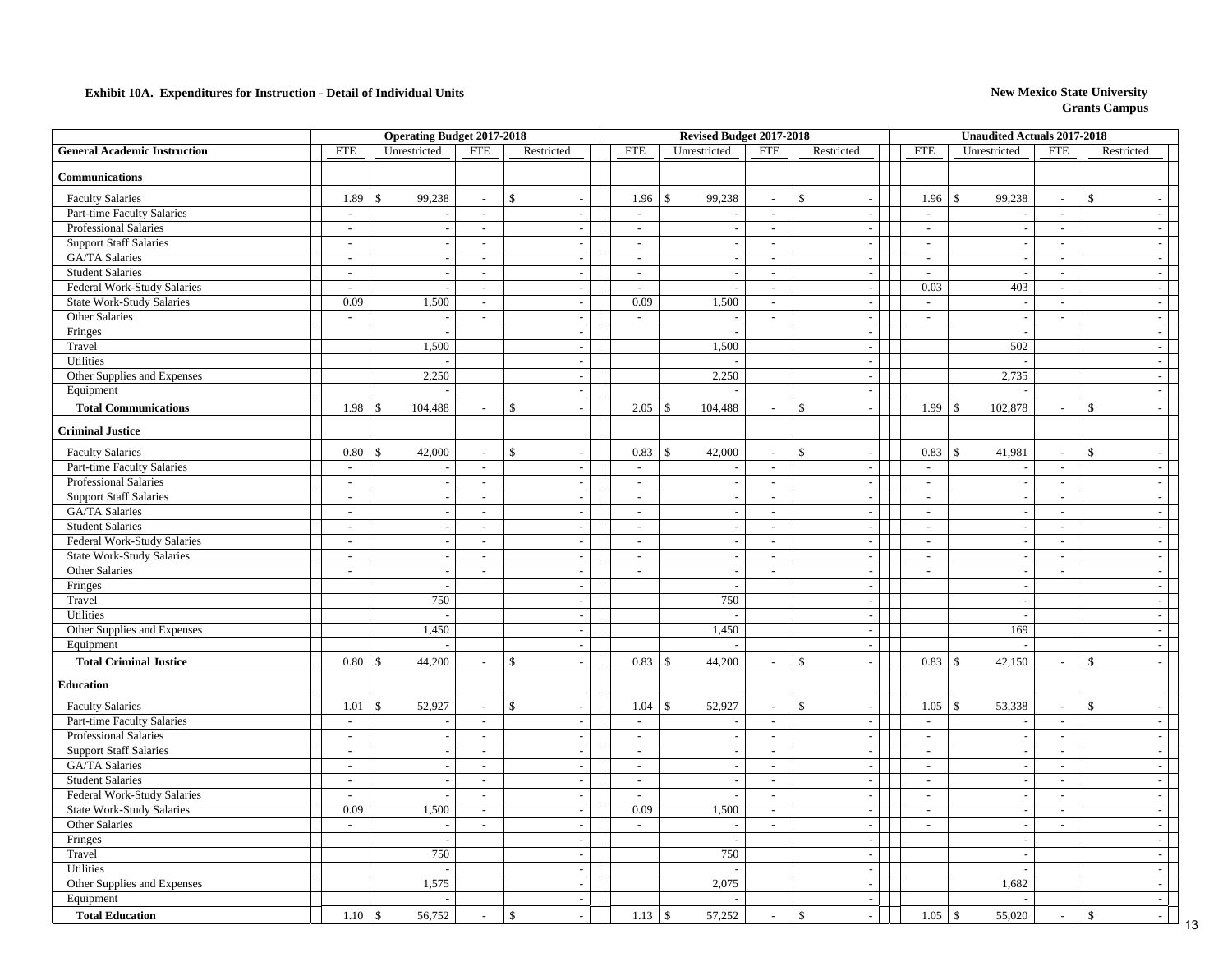|                                     |                          | <b>Operating Budget 2017-2018</b> |                             |                             |                |      | Revised Budget 2017-2018 |                |                          |                       |                    | <b>Unaudited Actuals 2017-2018</b> |                             |                              |              |
|-------------------------------------|--------------------------|-----------------------------------|-----------------------------|-----------------------------|----------------|------|--------------------------|----------------|--------------------------|-----------------------|--------------------|------------------------------------|-----------------------------|------------------------------|--------------|
| <b>General Academic Instruction</b> | <b>FTE</b>               | Unrestricted                      | FTE                         | Restricted                  | <b>FTE</b>     |      | Unrestricted             | FTE            | Restricted               | ${\rm FTE}$           |                    | Unrestricted                       | <b>FTE</b>                  | Restricted                   |              |
| <b>Health Sciences</b>              |                          |                                   |                             |                             |                |      |                          |                |                          |                       |                    |                                    |                             |                              |              |
| <b>Faculty Salaries</b>             | 0.51                     | $\mathbb{S}$<br>26,691            | $\blacksquare$              | ${\mathbb S}$<br>$\sim$     |                | 0.53 | $\mathbb{S}$<br>26,691   | $\sim$         | $\mathbb{S}$             | 0.53                  | $\mathbb{S}$       | 26,691                             | $\blacksquare$              | $\mathcal{S}$                |              |
| Part-time Faculty Salaries          | L.                       |                                   | $\overline{\phantom{a}}$    | $\sim$                      | $\mathbb{Z}^2$ |      |                          | $\mathcal{L}$  |                          | $\mathbb{Z}^2$        |                    |                                    | $\mathbb{Z}^2$              | $\sim$                       |              |
| Professional Salaries               | $\overline{\phantom{a}}$ |                                   | $\sim$                      | $\sim$                      | $\sim$         |      |                          | $\sim$         | $\sim$                   | $\sim$                |                    | $\overline{\phantom{a}}$           | $\sim$                      | $\sim$                       |              |
| <b>Support Staff Salaries</b>       | $\sim$                   | $\sim$                            | $\sim$                      | $\mathcal{L}_{\mathcal{A}}$ | $\sim$         |      | $\sim$                   | $\sim$         | $\blacksquare$           | $\sim$                |                    | $\sim$                             | $\sim$                      | $\sim$                       |              |
| GA/TA Salaries                      | $\overline{\phantom{a}}$ | $\overline{\phantom{a}}$          | $\omega$                    | $\overline{\phantom{a}}$    | $\blacksquare$ |      | $\overline{\phantom{a}}$ | $\sim$         | $\overline{\phantom{a}}$ | $\mathbb{Z}^2$        |                    | $\overline{\phantom{a}}$           | $\blacksquare$              | $\sim$                       |              |
| <b>Student Salaries</b>             | $\overline{a}$           |                                   | $\overline{\phantom{a}}$    | $\bar{\phantom{a}}$         | $\blacksquare$ |      | $\overline{\phantom{a}}$ | $\equiv$       | $\overline{\phantom{a}}$ | $\blacksquare$        |                    |                                    | $\equiv$                    |                              |              |
| Federal Work-Study Salaries         | $\overline{a}$           | $\sim$                            | $\mathbf{r}$                | $\sim$                      | $\sim$         |      | ÷.                       | $\sim$         | $\sim$                   | $\mathcal{L}$         |                    | $\sim$                             | $\mathbf{r}$                | $\sim$                       |              |
| State Work-Study Salaries           | $\overline{\phantom{a}}$ | $\sim$                            | $\blacksquare$              | $\sim$                      | $\sim$         |      | $\overline{\phantom{a}}$ | $\sim$         | $\overline{\phantom{a}}$ | $\sim$                |                    |                                    | $\sim$                      |                              |              |
| Other Salaries                      | $\tilde{\phantom{a}}$    | $\sim$                            | $\sim$                      | $\mathbb{Z}^2$              | $\sim$         |      | $\sim$                   | $\sim$         | $\sim$                   | $\sim$                |                    | $\sim$                             | $\sim$                      | $\sim$                       |              |
| Fringes                             |                          |                                   |                             | $\overline{\phantom{a}}$    |                |      |                          |                |                          |                       |                    |                                    |                             |                              |              |
| Travel                              |                          | $\sim$                            |                             | $\omega$                    |                |      | $\overline{\phantom{a}}$ |                | $\sim$                   |                       |                    | $\overline{\phantom{a}}$           |                             | $\sim$                       |              |
| Utilities                           |                          | $\blacksquare$                    |                             | $\omega$                    |                |      |                          |                | $\sim$                   |                       |                    | $\overline{\phantom{a}}$           |                             | $\sim$                       |              |
| Other Supplies and Expenses         |                          | 2,250                             |                             | $\omega$                    |                |      | 7,750                    |                | $\sim$                   |                       |                    | 3,775                              |                             |                              |              |
| Equipment                           |                          |                                   |                             | $\sim$                      |                |      |                          |                | $\sim$                   |                       |                    |                                    |                             |                              |              |
| <b>Total Health Sciences</b>        | 0.51                     | 28,941<br>\$                      | $\sim$                      | \$<br>$\sim$                |                | 0.53 | \$<br>34,441             | $\sim$         | \$<br>$\overline{a}$     | 0.53                  | $\mathbb{S}$       | 30,466                             | $\sim$                      | $\mathcal{S}$                |              |
| <b>Humanities</b>                   |                          |                                   |                             |                             |                |      |                          |                |                          |                       |                    |                                    |                             |                              |              |
|                                     |                          | $\mathbb{S}$                      | $\overline{a}$              | \$<br>$\sim$                |                | 1.58 | $\mathcal{S}$<br>80,000  | $\sim$         | $\mathbb{S}$             | 1.24                  | $\mathbf{\hat{S}}$ |                                    |                             | \$.                          |              |
| <b>Faculty Salaries</b>             | 1.69                     | 88,762                            |                             |                             |                |      |                          |                |                          |                       |                    | 62,924                             | $\sim$                      |                              |              |
| Part-time Faculty Salaries          | $\sim$                   |                                   | $\mathcal{L}_{\mathcal{A}}$ | $\mathcal{L}_{\mathcal{A}}$ | $\blacksquare$ |      |                          | $\mathbb{Z}^2$ | $\sim$                   | $\mathbb{Z}^2$        |                    |                                    | $\mathcal{L}_{\mathcal{A}}$ | $\sim$                       |              |
| <b>Professional Salaries</b>        | $\overline{\phantom{a}}$ | $\sim$                            | $\sim$                      | $\mathcal{L}_{\mathcal{A}}$ | $\sim$         |      | $\sim$                   | $\sim$         | $\overline{\phantom{a}}$ | $\sim$                |                    | $\sim$                             | $\sim$                      | $\sim$                       |              |
| <b>Support Staff Salaries</b>       | $\overline{a}$           |                                   | $\equiv$                    | $\bar{\phantom{a}}$         | $\blacksquare$ |      | $\overline{\phantom{a}}$ | $\omega$       | $\blacksquare$           | $\blacksquare$        |                    |                                    | $\equiv$                    |                              |              |
| GA/TA Salaries                      | $\sim$                   | $\sim$                            | $\sim$                      | $\sim$                      | $\mathbf{r}$   |      | ÷.                       | $\sim$         | $\sim$                   | $\sim$                |                    | $\sim$                             | $\sim$                      | $\sim$                       |              |
| <b>Student Salaries</b>             | $\sim$                   |                                   | $\blacksquare$              | $\sim$                      | $\sim$         |      | ÷.                       | $\sim$         | $\sim$                   | $\tilde{\phantom{a}}$ |                    | $\sim$                             | $\blacksquare$              |                              |              |
| Federal Work-Study Salaries         | $\overline{a}$           | $\overline{a}$                    | $\sim$                      | $\mathbb{Z}^2$              | $\sim$         |      | $\overline{\phantom{a}}$ | $\sim$         | $\sim$                   | $\sim$                |                    | $\overline{\phantom{a}}$           | $\sim$                      | $\sim$                       |              |
| State Work-Study Salaries           | 0.09                     | 1,500                             | $\mathcal{L}$               | $\sim$                      |                | 0.09 | 1,500                    | $\mathcal{L}$  |                          | 0.04                  |                    | 566                                | $\mathcal{L}$               |                              |              |
| Other Salaries                      | $\overline{a}$           |                                   | $\overline{a}$              | $\omega$                    | $\mathcal{L}$  |      |                          | $\sim$         | $\overline{\phantom{a}}$ | $\sim$                |                    | $\sim$                             | $\mathbf{r}$                | $\sim$                       |              |
| Fringes                             |                          | $\overline{\phantom{a}}$          |                             | $\mathbb{L}$                |                |      |                          |                | $\sim$                   |                       |                    | $\sim$                             |                             | $\sim$                       |              |
| Travel                              |                          | 1,500                             |                             | $\blacksquare$              |                |      | 1,500                    |                | $\overline{\phantom{a}}$ |                       |                    | $\overline{\phantom{a}}$           |                             | $\overline{\phantom{a}}$     |              |
| Utilities                           |                          |                                   |                             | $\sim$                      |                |      |                          |                | $\overline{\phantom{a}}$ |                       |                    | $\overline{\phantom{a}}$           |                             |                              |              |
| Other Supplies and Expenses         |                          | 3,000                             |                             | $\mathbb{Z}^2$              |                |      | 3,000                    |                | $\sim$                   |                       |                    | 1,239                              |                             |                              |              |
| Equipment                           |                          |                                   |                             | $\sim$                      |                |      |                          |                | $\sim$                   |                       |                    |                                    |                             |                              |              |
| <b>Total Humanities</b>             | 1.78                     | 94,762<br>$\mathcal{S}$           | $\blacksquare$              | $\mathbf{s}$<br>$\sim$      |                | 1.67 | $\mathcal{S}$<br>86,000  | $\sim$         | $\mathbf{s}$<br>$\sim$   | 1.28                  | $\mathbf{\hat{S}}$ | 64,729                             | $\blacksquare$              | $\mathbf{\hat{S}}$<br>$\sim$ |              |
| <b>Mathematics</b>                  |                          |                                   |                             |                             |                |      |                          |                |                          |                       |                    |                                    |                             |                              |              |
| <b>Faculty Salaries</b>             | 2.12                     | \$<br>111,500                     | $\sim$                      | \$<br>$\sim$                |                | 2.23 | $\mathcal{S}$<br>113,000 | $\sim$         | \$                       | 2.23                  | $\mathbb{S}$       | 112,913                            | $\sim$                      | \$                           |              |
| Part-time Faculty Salaries          | $\overline{\phantom{a}}$ | $\overline{\phantom{a}}$          | $\mathcal{L}_{\mathcal{A}}$ | $\overline{\phantom{a}}$    | $\blacksquare$ |      |                          | $\sim$         | $\sim$                   | $\sim$                |                    |                                    | $\overline{\phantom{a}}$    |                              |              |
| <b>Professional Salaries</b>        | $\omega$                 | $\sim$                            | $\omega$                    | $\overline{\phantom{a}}$    | $\mathbb{Z}^2$ |      | $\overline{\phantom{a}}$ | $\mathcal{L}$  | $\sim$                   | $\sim$                |                    | $\overline{\phantom{a}}$           | $\omega$                    | $\sim$                       |              |
| <b>Support Staff Salaries</b>       | $\sim$                   |                                   | $\sim$                      | $\sim$                      | $\sim$         |      | ÷.                       | $\sim$         | $\sim$                   | $\sim$                |                    | $\sim$                             | $\sim$                      |                              |              |
| GA/TA Salaries                      | $\bar{a}$                | $\sim$                            | $\sim$                      | $\mathbb{Z}^2$              | $\sim$         |      | ÷.                       | $\sim$         | $\blacksquare$           | $\sim$                |                    | $\sim$                             | $\sim$                      |                              |              |
| <b>Student Salaries</b>             | $\sim$                   |                                   | $\sim$                      | $\sim$                      | $\sim$         |      |                          | $\sim$         | $\sim$                   | $\sim$                |                    |                                    | $\sim$                      | $\sim$                       |              |
| Federal Work-Study Salaries         | $\overline{a}$           | $\sim$                            | $\sim$                      | $\overline{\phantom{a}}$    | $\sim$         |      | ÷,                       | $\sim$         | $\overline{\phantom{a}}$ | 0.04                  |                    | 684                                | $\mathcal{L}$               | $\sim$                       |              |
| State Work-Study Salaries           | 0.28                     | 4,500                             | $\sim$                      | $\mathbf{u}$                |                | 0.19 | 3,000                    | $\sim$         | $\sim$                   | $\mathbb{Z}^2$        |                    | $\sim$                             | $\mathbf{r}$                | $\sim$                       |              |
| Other Salaries                      | $\blacksquare$           | $\sim$                            | $\blacksquare$              | $\omega$                    | $\blacksquare$ |      |                          | $\mathbb{Z}^2$ | $\blacksquare$           | $\mathbb{Z}^2$        |                    | $\overline{\phantom{a}}$           | $\equiv$                    | $\sim$                       |              |
| Fringes                             |                          | $\sim$                            |                             | $\omega$                    |                |      |                          |                | $\sim$                   |                       |                    | $\overline{\phantom{a}}$           |                             | $\sim$                       |              |
| Travel                              |                          | 1,500                             |                             | $\sim$                      |                |      | 1,500                    |                | $\blacksquare$           |                       |                    | 478                                |                             | $\sim$                       |              |
| Utilities                           |                          |                                   |                             | $\sim$                      |                |      |                          |                | $\sim$                   |                       |                    |                                    |                             | $\sim$                       |              |
| Other Supplies and Expenses         |                          | 6,000                             |                             | $\sim$                      |                |      | 6,000                    |                | $\sim$                   |                       |                    | 4,860                              |                             | $\sim$                       |              |
| Equipment                           |                          |                                   |                             | $\omega$                    |                |      |                          |                | $\sim$                   |                       |                    |                                    |                             | $\sim$                       |              |
|                                     |                          |                                   |                             |                             |                |      |                          |                |                          |                       |                    |                                    |                             |                              |              |
| <b>Total Mathematics</b>            | 2.40                     | $\mathbb{S}$<br>123,500           | $\blacksquare$              | \$<br>$\sim$                |                | 2.42 | $\sqrt{3}$<br>123,500    | $\sim$         | $\mathbb{S}$             | 2.27                  | $\mathbb{S}$       | 118,935                            | $\blacksquare$              | $\mathbb{S}$                 | $\sim$<br>14 |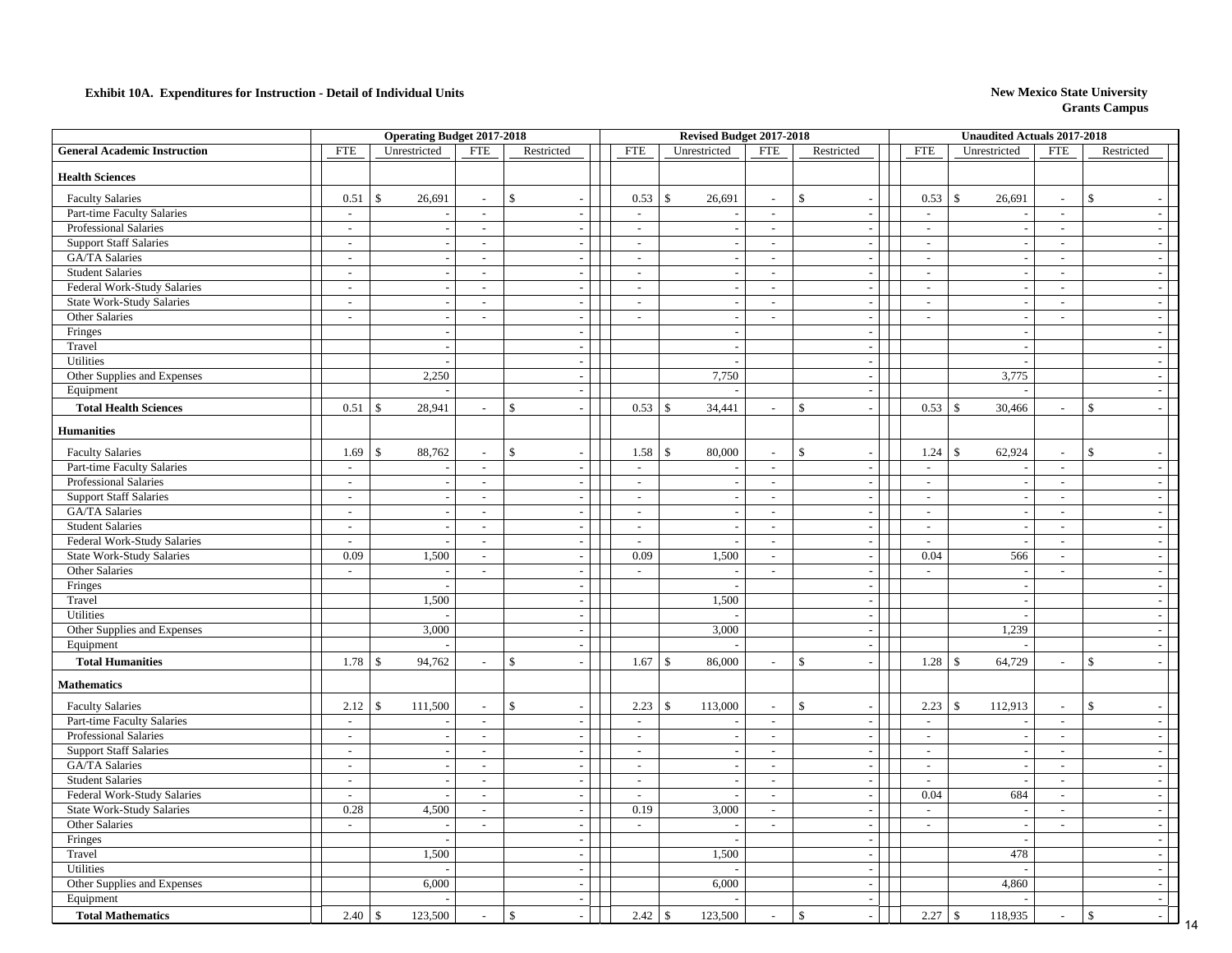### **Grants Campus**

15

|                                                 |                          | <b>Operating Budget 2017-2018</b> |                          |                                |                          |                               | Revised Budget 2017-2018                        |                    |                          |                          | Unaudited Actuals 2017-2018 |                          |                                   |
|-------------------------------------------------|--------------------------|-----------------------------------|--------------------------|--------------------------------|--------------------------|-------------------------------|-------------------------------------------------|--------------------|--------------------------|--------------------------|-----------------------------|--------------------------|-----------------------------------|
| <b>General Academic Instruction</b>             | <b>FTE</b>               | Unrestricted                      | <b>FTE</b>               | Restricted                     | <b>FTE</b>               | Unrestricted                  | FTE                                             |                    | Restricted               | <b>FTE</b>               | Unrestricted                | <b>FTE</b>               | Restricted                        |
| <b>Miscellaneous Off Campus</b>                 |                          |                                   |                          |                                |                          |                               |                                                 |                    |                          |                          |                             |                          |                                   |
| <b>Faculty Salaries</b>                         | $\overline{\phantom{a}}$ | $\mathcal{S}$                     | $\overline{\phantom{a}}$ | $\mathbf{s}$                   |                          | $\mathbb{S}$                  | $\overline{\phantom{a}}$                        | \$                 |                          | $\overline{\phantom{a}}$ | $\mathbb{S}$                | $\overline{\phantom{a}}$ | $\mathsf{\$}$                     |
| Part-time Faculty Salaries                      | $\omega$                 |                                   | $\blacksquare$           | $\sim$                         | $\mathbf{r}$             |                               | $\omega$                                        |                    | $\sim$                   | $\omega$                 | $\sim$                      | $\sim$                   | $\sim$                            |
| Professional Salaries                           | $\sim$                   |                                   | $\bar{a}$                | $\sim$                         | $\mathcal{L}$            |                               | $\sim$                                          |                    | $\mathbf{u}$             | $\mathbf{r}$             | $\sim$                      | $\sim$                   | $\sim$                            |
| <b>Support Staff Salaries</b>                   | $\sim$                   | $\blacksquare$                    | $\blacksquare$           | $\sim$                         | $\blacksquare$           |                               | $\sim$<br>$\overline{\phantom{a}}$              |                    | $\sim$                   | $\blacksquare$           | $\sim$                      | $\sim$                   | $\blacksquare$                    |
| GA/TA Salaries                                  | $\sim$                   | $\sim$                            | $\sim$                   | $\sim$                         | $\overline{\phantom{a}}$ |                               | $\sim$<br>$\overline{\phantom{a}}$              |                    | $\sim$                   | $\sim$                   | $\overline{\phantom{a}}$    | $\sim$                   | $\sim$                            |
| <b>Student Salaries</b>                         | $\sim$                   |                                   |                          | $\sim$                         | $\blacksquare$           |                               | $\bar{\phantom{a}}$<br>$\overline{\phantom{a}}$ |                    | $\overline{\phantom{a}}$ | $\sim$                   | $\overline{\phantom{a}}$    | $\sim$                   | $\blacksquare$                    |
| Federal Work-Study Salaries                     | $\sim$                   | $\sim$                            | $\sim$                   | $\sim$                         | $\mathcal{L}$            |                               | $\sim$<br>$\sim$                                |                    | $\sim$                   | $\mathbf{r}$             | $\sim$                      | $\sim$                   | $\sim$                            |
| <b>State Work-Study Salaries</b>                | $\sim$                   | $\sim$                            | $\bar{a}$                | $\sim$                         | $\sim$                   |                               | $\sim$                                          |                    | $\sim$                   | $\sim$                   | $\overline{\phantom{a}}$    | $\sim$                   | $\sim$                            |
| Other Salaries                                  | $\sim$                   | $\overline{a}$                    | $\sim$                   | $\sim$                         | $\sim$                   |                               | $\sim$<br>$\sim$                                |                    | $\sim$                   | $\sim$                   | $\sim$                      | $\sim$                   | $\omega$                          |
| Fringes                                         |                          |                                   |                          | $\sim$                         |                          |                               |                                                 |                    | $\sim$                   |                          | $\sim$                      |                          | $\sim$                            |
| Travel                                          |                          | 2,500                             |                          | $\sim$                         |                          |                               | 2,500                                           |                    | $\sim$                   |                          | $\sim$                      |                          | $\sim$                            |
| Utilities                                       |                          |                                   |                          | $\sim$                         |                          |                               |                                                 |                    | $\sim$                   |                          | $\sim$                      |                          | $\mathcal{L}_{\mathcal{A}}$       |
| Other Supplies and Expenses                     |                          | 500                               |                          | $\mathbb{Z}^2$                 |                          |                               | 500                                             |                    | $\sim$                   |                          | $\overline{\phantom{a}}$    |                          | $\sim$                            |
| Equipment                                       |                          |                                   |                          | $\sim$                         |                          |                               |                                                 |                    | $\sim$                   |                          | $\overline{\phantom{a}}$    |                          | $\sim$                            |
| <b>Total Miscellaneous Off Campus</b>           | $\blacksquare$           | $\mathbb{S}$<br>3,000             | $\overline{\phantom{a}}$ | \$<br>$\sim$                   | $\overline{\phantom{a}}$ | \$                            | 3,000<br>$\overline{\phantom{a}}$               | \$                 | $\sim$                   | $\overline{\phantom{a}}$ | \$<br>$\overline{a}$        | $\sim$                   | \$<br>$\mathcal{L}_{\mathcal{A}}$ |
| <b>Natural Sciences</b>                         |                          |                                   |                          |                                |                          |                               |                                                 |                    |                          |                          |                             |                          |                                   |
| <b>Faculty Salaries</b>                         | 1.74                     | $\mathcal{S}$<br>91,729           | $\bar{a}$                | $\mathbb{S}$                   | 1.81                     | \$<br>91,729                  | $\overline{a}$                                  | \$                 |                          | 1.38                     | \$<br>69,802                | $\sim$                   | \$                                |
| Part-time Faculty Salaries                      | $\sim$                   |                                   | $\overline{\phantom{a}}$ | $\sim$                         | $\overline{\phantom{a}}$ |                               | $\sim$                                          |                    | $\sim$                   | $\blacksquare$           | $\overline{\phantom{a}}$    | $\sim$                   | $\sim$                            |
| Professional Salaries                           | $\sim$                   |                                   | $\blacksquare$           | $\sim$                         | $\blacksquare$           |                               | $\blacksquare$<br>$\overline{\phantom{a}}$      |                    | $\sim$                   | $\blacksquare$           | $\sim$                      | $\sim$                   | $\sim$                            |
| <b>Support Staff Salaries</b>                   | $\sim$                   |                                   | $\sim$                   | $\sim$                         | $\sim$                   |                               | $\sim$<br>$\sim$                                |                    | $\sim$                   | $\sim$                   | $\sim$                      | $\sim$                   | $\sim$                            |
| GA/TA Salaries                                  | $\sim$                   |                                   | $\bar{a}$                | $\sim$                         | $\bar{a}$                |                               | $\sim$                                          |                    | $\sim$                   | $\sim$                   | $\sim$                      |                          | $\sim$                            |
| <b>Student Salaries</b>                         | $\sim$                   | $\sim$                            | $\sim$                   | $\sim$                         | $\sim$                   |                               | $\omega$<br>$\sim$                              |                    | $\sim$                   | $\sim$                   | $\overline{\phantom{a}}$    | $\sim$                   | $\overline{a}$                    |
| Federal Work-Study Salaries                     | $\sim$                   |                                   | $\sim$                   | $\mathcal{L}_{\mathcal{A}}$    | $\bar{a}$                |                               | $\sim$                                          |                    | $\sim$                   | 0.02                     | 322                         | $\sim$                   | $\sim$                            |
| State Work-Study Salaries                       | 0.09                     | 1,500                             | $\sim$                   | $\omega$                       | 0.09                     |                               | 1,500<br>$\sim$                                 |                    | $\sim$                   | $\sim$                   | $\overline{\phantom{a}}$    | $\sim$                   | $\omega$                          |
| Other Salaries                                  | $\sim$                   |                                   | $\sim$                   | $\sim$                         | $\sim$                   |                               | $\omega$<br>$\sim$                              |                    | $\overline{\phantom{a}}$ | $\blacksquare$           | $\sim$                      | $\sim$                   | $\sim$                            |
| Fringes                                         |                          |                                   |                          | $\omega$                       |                          |                               | $\overline{\phantom{a}}$                        |                    | $\sim$                   |                          | ÷.                          |                          | $\sim$                            |
| Travel                                          |                          | 1,500                             |                          | $\mathbb{L}$                   |                          |                               | $\sim$                                          |                    | $\mathbb{Z}^2$           |                          | 67                          |                          | $\sim$                            |
| Utilities                                       |                          |                                   |                          | $\sim$                         |                          |                               | $\sim$                                          |                    | $\sim$                   |                          |                             |                          | $\sim$                            |
| Other Supplies and Expenses                     |                          | 5,500                             |                          | $\sim$                         |                          | 12,000                        |                                                 |                    | $\sim$                   |                          | 9,937                       |                          | $\omega$                          |
| Equipment                                       |                          |                                   |                          | $\sim$                         |                          |                               |                                                 |                    | $\sim$                   |                          |                             |                          | $\sim$                            |
| <b>Total Natural Sciences</b>                   | 1.83                     | 100,229<br>$\mathbb{S}$           | $\bar{a}$                | $\mathbb{S}$<br>$\overline{a}$ | 1.90                     | 105,229<br>\$                 | $\sim$                                          | \$                 | $\sim$                   | 1.40                     | 80,128<br>\$                | $\sim$                   | \$<br>$\sim$                      |
| <b>Regular Academic Instruction Misc.</b>       |                          |                                   |                          |                                |                          |                               |                                                 |                    |                          |                          |                             |                          |                                   |
| <b>Faculty Salaries</b>                         |                          | $\mathbf{\hat{S}}$                |                          | $\mathbb{S}$                   |                          | $\mathbb{S}$                  |                                                 | $\mathbf{\hat{S}}$ |                          | 0.03                     | $\mathbf S$<br>1,500        |                          | \$                                |
| Part-time Faculty Salaries                      | 35.65                    | 226,314                           | $\sim$                   | $\mathcal{L}$                  | 32.27                    | 224,812                       | $\mathcal{L}$                                   |                    | $\sim$                   | 28.05                    | 195,382                     | $\sim$                   | $\mathcal{L}_{\mathcal{A}}$       |
| Professional Salaries                           | $\sim$                   |                                   | $\sim$                   | $\sim$                         | $\sim$                   |                               | $\omega$                                        |                    | $\sim$                   | $\sim$                   | $\sim$                      | $\sim$                   | 231                               |
| <b>Support Staff Salaries</b>                   | $\sim$                   |                                   | $\bar{a}$                | $\sim$                         | $\blacksquare$           |                               | $\blacksquare$                                  |                    | $\sim$                   | $\blacksquare$           | $\overline{\phantom{a}}$    | $\sim$                   | $\sim$                            |
| GA/TA Salaries                                  | $\sim$                   | $\sim$                            | $\overline{a}$           | $\omega$                       | $\mathcal{L}$            |                               | $\sim$<br>$\sim$                                |                    | $\sim$                   | $\sim$                   | $\sim$                      | $\sim$                   | $\sim$                            |
| <b>Student Salaries</b>                         | $\sim$                   |                                   | $\bar{a}$                | $\sim$                         | $\tilde{\phantom{a}}$    |                               | $\sim$                                          |                    |                          | $\sim$                   | $\overline{\phantom{a}}$    | $\sim$                   |                                   |
| Federal Work-Study Salaries                     | $\sim$                   | $\overline{a}$                    | $\overline{a}$           | $\omega$                       | $\sim$                   |                               | $\sim$<br>$\sim$                                |                    | $\mathbb{Z}^2$           | $\sim$                   | $\sim$                      | 0.01                     | 214                               |
| <b>State Work-Study Salaries</b>                |                          |                                   | $\blacksquare$           | $\sim$                         | $\overline{\phantom{a}}$ |                               | $\mathcal{L}$                                   |                    | $\sim$                   | $\overline{\phantom{a}}$ |                             | $\sim$                   | $\sim$                            |
| Other Salaries                                  | 0.43                     | 11,500                            | $\mathbf{r}$             | $\omega$                       | 0.41                     | 11,500                        | $\mathbb{Z}^+$                                  |                    | $\sim$                   | 0.20                     | 5,692                       | $\sim$                   | $\sim$                            |
| Fringes                                         |                          |                                   |                          | $\mathcal{L}$                  |                          |                               |                                                 |                    | $\sim$                   |                          |                             |                          | 49                                |
| Travel                                          |                          | 2,500                             |                          | $\mathcal{L}$                  |                          |                               | 5,000                                           |                    | $\sim$                   |                          | 4,218                       |                          | $\sim$                            |
| <b>Utilities</b>                                |                          |                                   |                          | $\sim$                         |                          |                               |                                                 |                    |                          |                          |                             |                          | $\sim$                            |
| Other Supplies and Expenses                     |                          | 17,650                            |                          | $\sim$                         |                          | 15,150                        |                                                 |                    | 15,000                   |                          | 9,511                       |                          | 5,341                             |
| Equipment                                       |                          |                                   |                          | $\sim$                         |                          |                               |                                                 |                    |                          |                          |                             |                          |                                   |
| <b>Total Regular Academic Instruction Misc.</b> | 36.08                    | 257,964<br>$\mathbf{\hat{S}}$     |                          | \$                             | 32.68                    | 256,462<br>$\mathbf{\hat{S}}$ | $\sim$                                          | \$                 | 15,000                   | $28.28$ \$               | 216,303                     | 0.01                     | 5,835<br>\$                       |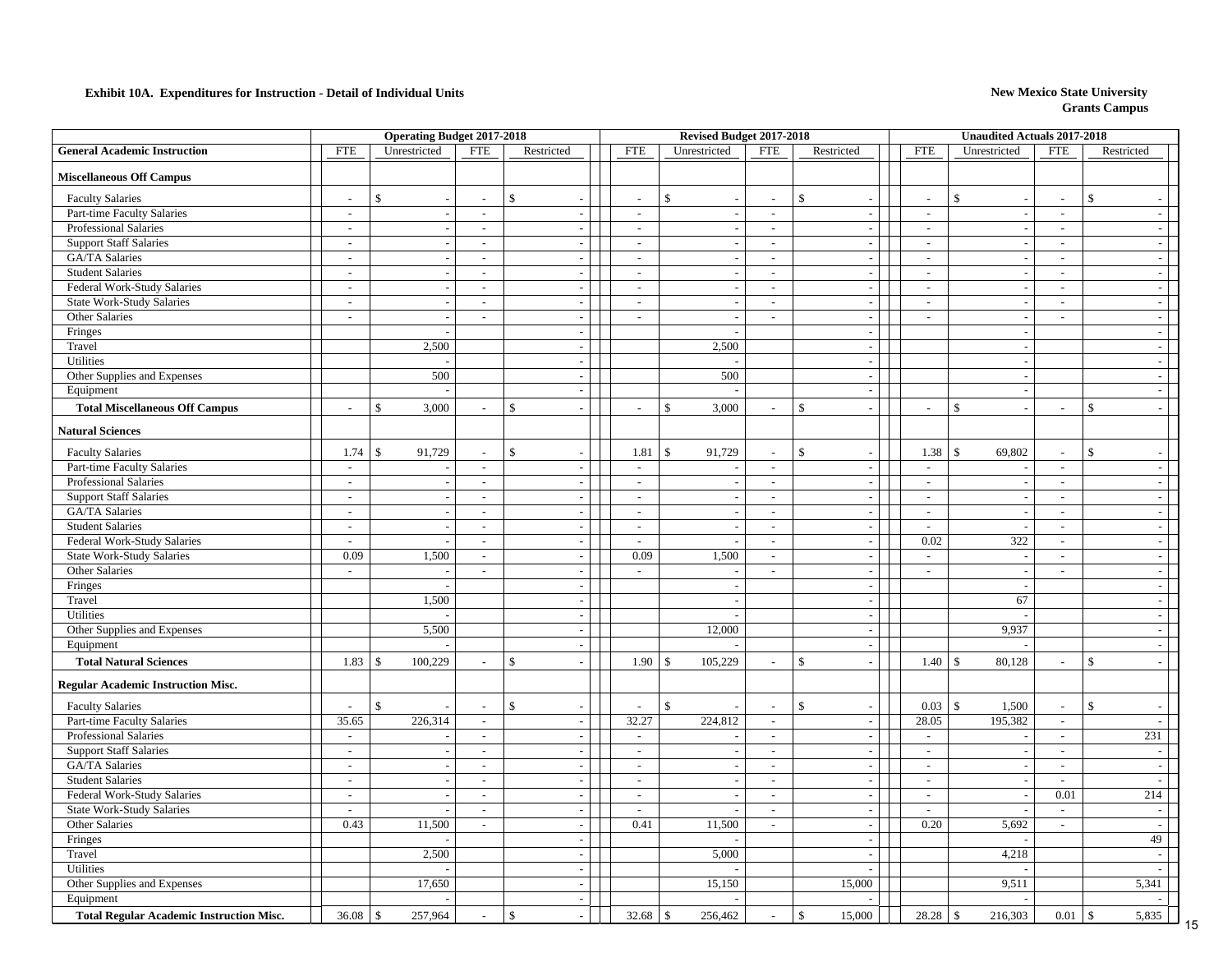|                                     |                          | <b>Operating Budget 2017-2018</b> |                          |            |                          | Revised Budget 2017-2018 |                          |                          |                          | <b>Unaudited Actuals 2017-2018</b> |                          |                          |  |
|-------------------------------------|--------------------------|-----------------------------------|--------------------------|------------|--------------------------|--------------------------|--------------------------|--------------------------|--------------------------|------------------------------------|--------------------------|--------------------------|--|
| <b>General Academic Instruction</b> | FTE                      | Unrestricted                      | FTE                      | Restricted | <b>FTE</b>               | Unrestricted             | <b>FTE</b>               | Restricted               | FTE                      | Unrestricted                       | <b>FTE</b>               | Restricted               |  |
| <b>Social Sciences</b>              |                          |                                   |                          |            |                          |                          |                          |                          |                          |                                    |                          |                          |  |
| <b>Faculty Salaries</b>             | 0.01                     | 750                               | ۰.                       |            | 0.01                     | 750<br><sup>\$</sup>     | $\overline{\phantom{a}}$ | ÷.<br>$\sim$             | 0.01                     | 750                                | $\overline{\phantom{a}}$ | J.                       |  |
| Part-time Faculty Salaries          | ۰                        |                                   | $\overline{\phantom{a}}$ |            | $\overline{\phantom{0}}$ | $\overline{\phantom{a}}$ | -                        | $\overline{\phantom{a}}$ | $\sim$                   |                                    | $\overline{\phantom{a}}$ |                          |  |
| Professional Salaries               | ۰.                       |                                   | $\overline{\phantom{a}}$ |            | $\overline{\phantom{a}}$ | <b>.</b>                 | $\overline{\phantom{a}}$ | $\sim$                   | $\overline{\phantom{0}}$ |                                    | $\overline{\phantom{a}}$ |                          |  |
| <b>Support Staff Salaries</b>       | $\overline{\phantom{a}}$ |                                   | ۰.                       |            | $\overline{\phantom{0}}$ |                          | $\overline{\phantom{a}}$ | $\overline{\phantom{a}}$ | $\overline{\phantom{0}}$ |                                    | $\overline{\phantom{a}}$ | $\overline{\phantom{0}}$ |  |
| GA/TA Salaries                      | $\overline{\phantom{0}}$ |                                   | $\overline{\phantom{a}}$ |            | $\overline{\phantom{0}}$ | <b>.</b>                 | $\overline{\phantom{a}}$ | $\overline{\phantom{a}}$ | $\sim$                   |                                    | $\overline{\phantom{a}}$ |                          |  |
| <b>Student Salaries</b>             | $\overline{\phantom{a}}$ | $\overline{\phantom{0}}$          | $\overline{\phantom{a}}$ |            | $\overline{\phantom{0}}$ | $\overline{\phantom{a}}$ | $\overline{\phantom{a}}$ | $\overline{\phantom{a}}$ | $\sim$                   |                                    | $\overline{\phantom{a}}$ |                          |  |
| Federal Work-Study Salaries         | $\sim$                   | $\overline{\phantom{a}}$          | $\overline{\phantom{a}}$ |            | $\overline{\phantom{0}}$ | $\overline{\phantom{a}}$ | $\overline{\phantom{a}}$ | $\overline{\phantom{a}}$ | $\overline{\phantom{0}}$ |                                    | $\overline{\phantom{a}}$ |                          |  |
| <b>State Work-Study Salaries</b>    | $\overline{\phantom{0}}$ |                                   | $\overline{\phantom{a}}$ |            | $\overline{\phantom{a}}$ |                          | $\overline{\phantom{a}}$ | $\overline{\phantom{a}}$ | $\sim$                   |                                    | $\overline{\phantom{a}}$ |                          |  |
| Other Salaries                      | $\overline{\phantom{0}}$ |                                   | $\overline{\phantom{a}}$ |            | $\overline{\phantom{0}}$ | <b>.</b>                 | $\overline{\phantom{a}}$ | $\overline{\phantom{a}}$ | $\overline{\phantom{a}}$ |                                    | ٠                        |                          |  |
| Fringes                             |                          |                                   |                          |            |                          |                          |                          | $\overline{\phantom{a}}$ |                          |                                    |                          |                          |  |
| Travel                              |                          | 750                               |                          |            |                          | 750                      |                          | $\overline{\phantom{a}}$ |                          |                                    |                          |                          |  |
| Utilities                           |                          |                                   |                          |            |                          | <u>. на п</u>            |                          | $\overline{\phantom{a}}$ |                          |                                    |                          |                          |  |
| Other Supplies and Expenses         |                          | 1,000                             |                          |            |                          | 1,000                    |                          | $\overline{\phantom{0}}$ |                          |                                    |                          |                          |  |
| Equipment                           |                          |                                   |                          |            |                          |                          |                          | $\overline{\phantom{0}}$ |                          |                                    |                          |                          |  |
| <b>Total Social Sciences</b>        | 0.01                     | 2,500<br>-8                       |                          |            | 0.01                     | 2,500<br>  \$            |                          |                          | 0.01                     | 750                                | $\overline{\phantom{a}}$ |                          |  |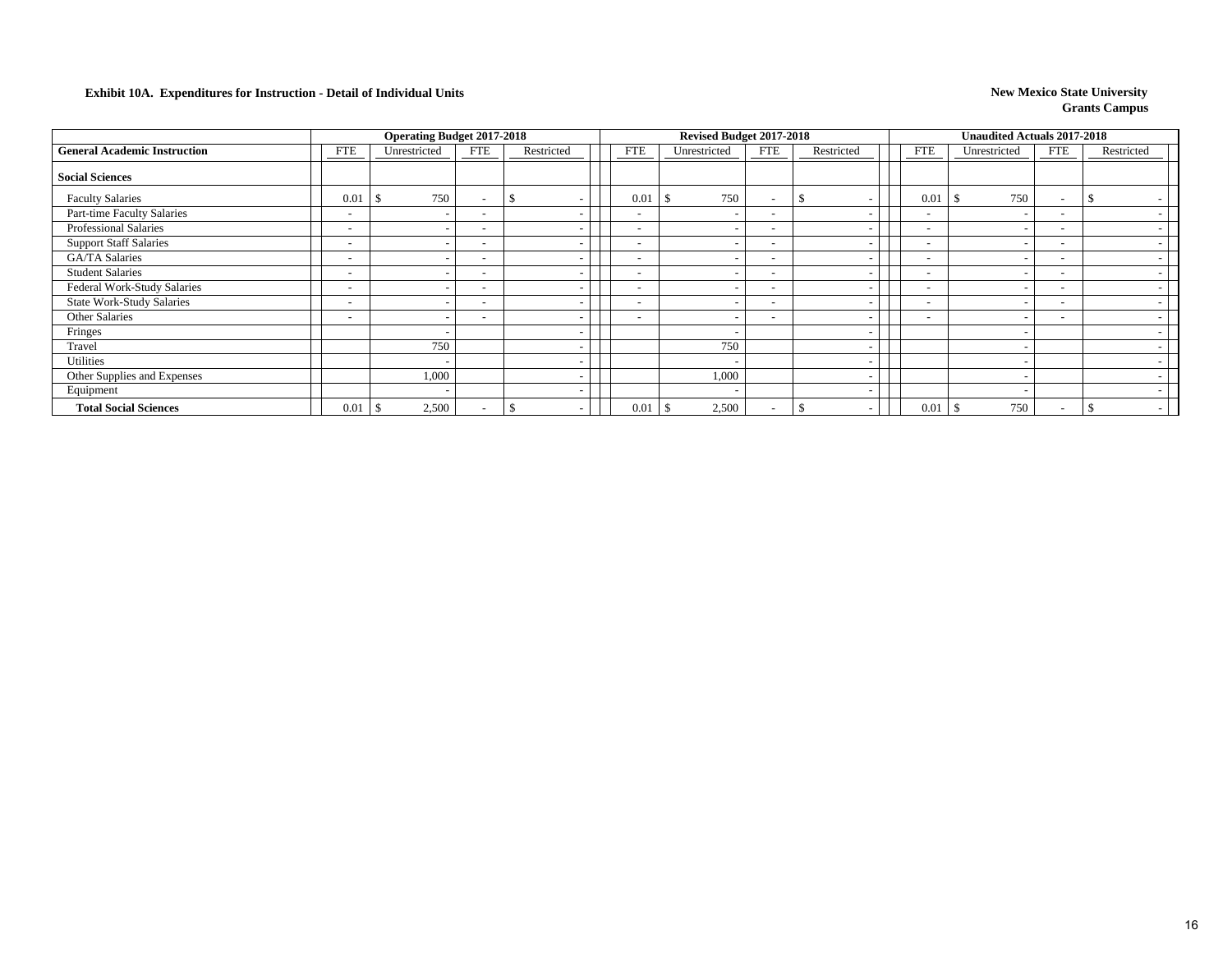|                                                        |                          | <b>Operating Budget 2017-2018</b> |                          |                          |                          | Revised Budget 2017-2018 |                          |                             |                          | Unaudited Actuals 2017-2018  |                          |              |                          |
|--------------------------------------------------------|--------------------------|-----------------------------------|--------------------------|--------------------------|--------------------------|--------------------------|--------------------------|-----------------------------|--------------------------|------------------------------|--------------------------|--------------|--------------------------|
| <b>Occupational &amp; Vocational Instruction</b>       | <b>FTE</b>               | Unrestricted                      | <b>FTE</b>               | Restricted               | <b>FTE</b>               | Unrestricted             | <b>FTE</b>               | Restricted                  | <b>FTE</b>               | Unrestricted                 | <b>FTE</b>               | Restricted   |                          |
| <b>Faculty Salaries</b>                                | 4.18                     | 219,112<br>$\mathbb{S}$           | $\sim$                   | <sup>\$</sup>            | 4.33<br>$\mathbb{S}$     | 219,622                  | $\blacksquare$           | \$                          | 3.96                     | \$<br>200,924                | $\blacksquare$           | \$           |                          |
| Part-time Faculty Salaries                             | 11.92                    | 75,673                            | $\sim$                   |                          | 10.86                    | 75,673                   | $\mathcal{L}$            | $\sim$                      | 8.73                     | 60,823                       | $\sim$                   |              |                          |
| <b>Professional Salaries</b>                           | $\overline{\phantom{a}}$ |                                   | $\overline{\phantom{a}}$ |                          |                          |                          | $\blacksquare$           | $\blacksquare$              | 0.03                     | 1,650                        | $\blacksquare$           |              |                          |
| <b>Support Staff Salaries</b>                          | $\sim$                   | $\sim$                            | $\sim$                   | $\sim$                   | $\sim$                   | $\overline{\phantom{a}}$ | $\sim$                   | $\sim$                      | $\sim$                   |                              | $\sim$                   |              | $\sim$                   |
| GA/TA Salaries                                         | $\sim$                   | $\sim$                            | $\overline{a}$           | $\sim$                   | $\sim$                   | $\sim$                   | $\mathbf{r}$             | $\sim$                      | $\sim$                   |                              | $\overline{a}$           |              | $\sim$                   |
| <b>Student Salaries</b>                                | $\sim$                   | $\sim$                            | $\bar{\phantom{a}}$      | $\sim$                   | $\sim$                   |                          | $\omega$                 | $\sim$                      | 0.06                     | 1,019                        | $\sim$                   |              |                          |
| Federal Work-Study Salaries                            | $\sim$                   | $\sim$                            | $\sim$                   | $\sim$                   | 0.03                     | 500                      | $\sim$                   | $\sim$                      | 0.13                     | 2,210                        | $\sim$                   |              | $\sim$                   |
| <b>State Work-Study Salaries</b>                       | 0.27                     | 4,500                             | $\omega$                 | $\sim$                   | 0.43                     | 7,000                    | $\sim$                   | $\sim$                      | 0.15                     | 2,449                        | $\omega$                 |              | $\overline{\phantom{a}}$ |
| Other Salaries                                         | 0.80                     | 21,500                            | $\overline{a}$           |                          | 0.76                     | 21,500                   | $\mathcal{L}$            | $\sim$                      |                          |                              | $\sim$                   |              | $\sim$                   |
| Fringes                                                |                          |                                   |                          |                          |                          |                          |                          | $\sim$                      |                          | 11                           |                          |              | $\sim$                   |
| Travel                                                 |                          | 5,000                             |                          | $\sim$                   |                          | 5,250                    |                          | $\sim$                      |                          | 2,931                        |                          |              | $\sim$                   |
| Utilities                                              |                          |                                   |                          | $\overline{a}$           |                          |                          |                          | $\sim$                      |                          |                              |                          |              |                          |
| Other Supplies and Expenses                            |                          | 33,950                            |                          | 27,000                   |                          | 47,950                   |                          | 31,000                      |                          | 46,734                       |                          | 14,285       |                          |
| Equipment                                              |                          |                                   |                          |                          |                          |                          |                          | $\sim$                      |                          |                              |                          |              |                          |
| <b>Total Occupational &amp; Vocational Instruction</b> | 17.17                    | 359,735<br>\$                     | $\mathbf{r}$             | $\mathbf{s}$<br>27,000   | 16.41<br>\$              | 377,495                  | $\overline{a}$           | 31,000<br>\$                | 13.06                    | $\mathbb{S}$<br>318,751      | $\sim$                   | 14,285<br>\$ |                          |
| <b>Applied Health Sciences</b>                         |                          |                                   |                          |                          |                          |                          |                          |                             |                          |                              |                          |              |                          |
| <b>Faculty Salaries</b>                                | 0.51                     | $\mathbb{S}$<br>26,691            | ÷,                       | $\mathbb{S}$             | 0.53<br>$\mathcal{S}$    | 26,691                   | $\bar{a}$                | $\mathbb{S}$<br>$\sim$      | 0.53                     | $\mathcal{S}$<br>26,691      | $\blacksquare$           | \$           |                          |
| Part-time Faculty Salaries                             | $\sim$                   | $\sim$                            | $\sim$                   | $\sim$                   | $\sim$                   | $\overline{\phantom{a}}$ | $\sim$                   | $\sim$                      | $\sim$                   |                              | $\sim$                   |              | $\sim$                   |
| <b>Professional Salaries</b>                           | $\sim$                   | $\sim$                            | $\overline{\phantom{a}}$ |                          | $\sim$                   |                          | $\blacksquare$           | $\omega$                    | $\overline{\phantom{a}}$ |                              | $\blacksquare$           |              |                          |
| <b>Support Staff Salaries</b>                          | $\sim$                   | $\omega$                          | $\bar{\phantom{a}}$      |                          | $\overline{\phantom{a}}$ | $\sim$                   | $\overline{\phantom{a}}$ | $\mathbb{Z}^2$              | $\sim$                   | $\sim$                       | $\overline{\phantom{a}}$ |              | $\sim$                   |
| GA/TA Salaries                                         | $\sim$                   | $\sim$                            | $\overline{a}$           | $\sim$                   | $\sim$                   | ÷,                       | $\sim$                   | $\sim$                      | $\sim$                   | $\sim$                       | $\sim$                   |              | $\sim$                   |
| <b>Student Salaries</b>                                | $\sim$                   | $\sim$                            | $\sim$                   | $\sim$                   | $\sim$                   | $\sim$                   | $\mathcal{L}$            | $\sim$                      | $\sim$                   | L,                           | $\overline{\phantom{a}}$ |              | $\sim$                   |
| Federal Work-Study Salaries                            | $\sim$                   | $\sim$                            | $\bar{\phantom{a}}$      | $\sim$                   | $\sim$                   |                          | $\omega$                 | $\sim$                      | $\sim$                   | $\overline{\phantom{a}}$     | $\sim$                   |              | $\sim$                   |
| <b>State Work-Study Salaries</b>                       | $\sim$                   | $\blacksquare$                    | ÷,                       | $\sim$                   | $\sim$                   | $\sim$                   | $\blacksquare$           | $\sim$                      | $\sim$                   | ÷,                           | $\sim$                   |              | $\sim$                   |
| Other Salaries                                         | $\sim$                   | $\omega$                          | $\overline{a}$           | $\sim$                   | $\sim$                   | $\sim$                   | $\sim$                   | $\sim$                      | $\sim$                   | $\overline{\phantom{a}}$     | $\sim$                   |              | $\sim$                   |
| Fringes                                                |                          | $\sim$                            |                          | $\sim$                   |                          |                          |                          | $\sim$                      |                          |                              |                          |              | $\sim$                   |
| Travel                                                 |                          | 750                               |                          | $\bar{a}$                |                          | 750                      |                          | $\sim$                      |                          |                              |                          |              | $\sim$                   |
| <b>Utilities</b>                                       |                          | $\sim$                            |                          | $\sim$                   |                          | ÷.                       |                          | $\sim$                      |                          |                              |                          |              | $\sim$                   |
| Other Supplies and Expenses                            |                          | 300                               |                          | $\sim$                   |                          | 300                      |                          | $\sim$                      |                          | 1,033                        |                          |              | $\sim$                   |
| Equipment                                              |                          | $\sim$                            |                          | $\sim$                   |                          |                          |                          | $\sim$                      |                          |                              |                          |              | $\overline{\phantom{a}}$ |
| <b>Total Applied Health Sciences</b>                   | 0.51                     | \$<br>27,741                      | $\bar{\phantom{a}}$      | $\mathbf{s}$             | 0.53<br>$\mathbb{S}$     | 27,741                   | $\sim$                   | \$<br>$\sim$                | 0.53                     | \$<br>27,724                 | $\sim$                   | \$           |                          |
| <b>Automotive Technology</b>                           |                          |                                   |                          |                          |                          |                          |                          |                             |                          |                              |                          |              |                          |
| <b>Faculty Salaries</b>                                | 0.96                     | $\mathbb{S}$<br>50,269            | $\overline{a}$           | $\mathbb{S}$             | $\mathbb{S}$<br>0.64     | 32,269                   | ÷,                       | $\mathbb{S}$                | 0.35                     | $\mathcal{S}$<br>17,884      | $\sim$                   | \$           |                          |
| Part-time Faculty Salaries                             | $\overline{\phantom{a}}$ | $\sim$                            | $\overline{\phantom{a}}$ | ÷,                       | $\sim$                   |                          | $\sim$                   | $\sim$                      | $\sim$                   |                              | $\sim$                   |              | $\sim$                   |
| Professional Salaries                                  | $\sim$                   | $\sim$                            | $\sim$                   | $\overline{\phantom{a}}$ | $\sim$                   | $\overline{\phantom{a}}$ | $\sim$                   | $\sim$                      | $\blacksquare$           | $\sim$                       | $\sim$                   |              | $\sim$                   |
| <b>Support Staff Salaries</b>                          | $\overline{\phantom{a}}$ | $\sim$                            | $\blacksquare$           |                          | $\sim$                   |                          | $\sim$                   | $\mathbb{Z}^2$              | $\sim$                   | $\sim$                       | $\blacksquare$           |              | $\sim$                   |
| GA/TA Salaries                                         | $\sim$                   | $\sim$                            | $\blacksquare$           |                          |                          |                          | $\overline{\phantom{a}}$ | $\mathcal{L}_{\mathcal{A}}$ | $\sim$                   | $\sim$                       | $\blacksquare$           |              | $\sim$                   |
| <b>Student Salaries</b>                                | $\sim$                   | $\sim$                            | $\bar{\phantom{a}}$      | $\sim$                   | $\overline{\phantom{a}}$ | $\overline{a}$           | $\omega$                 | $\sim$                      | $\overline{a}$           | $\overline{a}$               | $\sim$                   |              | $\sim$                   |
| Federal Work-Study Salaries                            | $\sim$                   | $\sim$                            | $\sim$                   | $\sim$                   | $\sim$                   |                          | $\sim$                   | $\sim$                      | 0.05                     | 874                          | $\sim$                   |              | $\sim$                   |
| <b>State Work-Study Salaries</b>                       | 0.09                     | 1,500                             | $\sim$                   | $\sim$                   | 0.09                     | 1,500                    | $\blacksquare$           | $\sim$                      | $\sim$                   | $\sim$                       | $\sim$                   |              | $\sim$                   |
| Other Salaries                                         | $\sim$                   | $\sim$                            | $\sim$                   | $\sim$                   | $\sim$                   | $\overline{a}$           | $\blacksquare$           | $\sim$                      | $\sim$                   | $\overline{\phantom{a}}$     | $\sim$                   |              | $\sim$                   |
| Fringes                                                |                          | $\sim$                            |                          | $\sim$                   |                          | $\sim$                   |                          | $\sim$                      |                          | $\sim$                       |                          |              | $\overline{\phantom{a}}$ |
| Travel                                                 |                          | 750                               |                          | $\overline{\phantom{a}}$ |                          | 750                      |                          | $\sim$                      |                          | 331                          |                          |              | $\sim$                   |
| <b>Utilities</b>                                       |                          | $\overline{a}$                    |                          | $\sim$                   |                          |                          |                          | $\Box$                      |                          |                              |                          |              |                          |
| Other Supplies and Expenses                            |                          | 4,600                             |                          | $\sim$                   |                          | 4,900                    |                          | $\mathcal{L}$               |                          | 4,216                        |                          |              | $\sim$                   |
| Equipment                                              |                          |                                   |                          | $\overline{a}$           |                          |                          |                          | $\sim$                      |                          |                              |                          |              | $\sim$                   |
| <b>Total Automotive Technology</b>                     | 1.05                     | $\mathbf{\hat{S}}$<br>57,119      |                          | \$                       | 0.73<br>$\mathbb{S}$     | 39,419                   |                          | \$                          | 0.40                     | $\mathbf{\hat{S}}$<br>23,305 |                          | $\mathbf{s}$ |                          |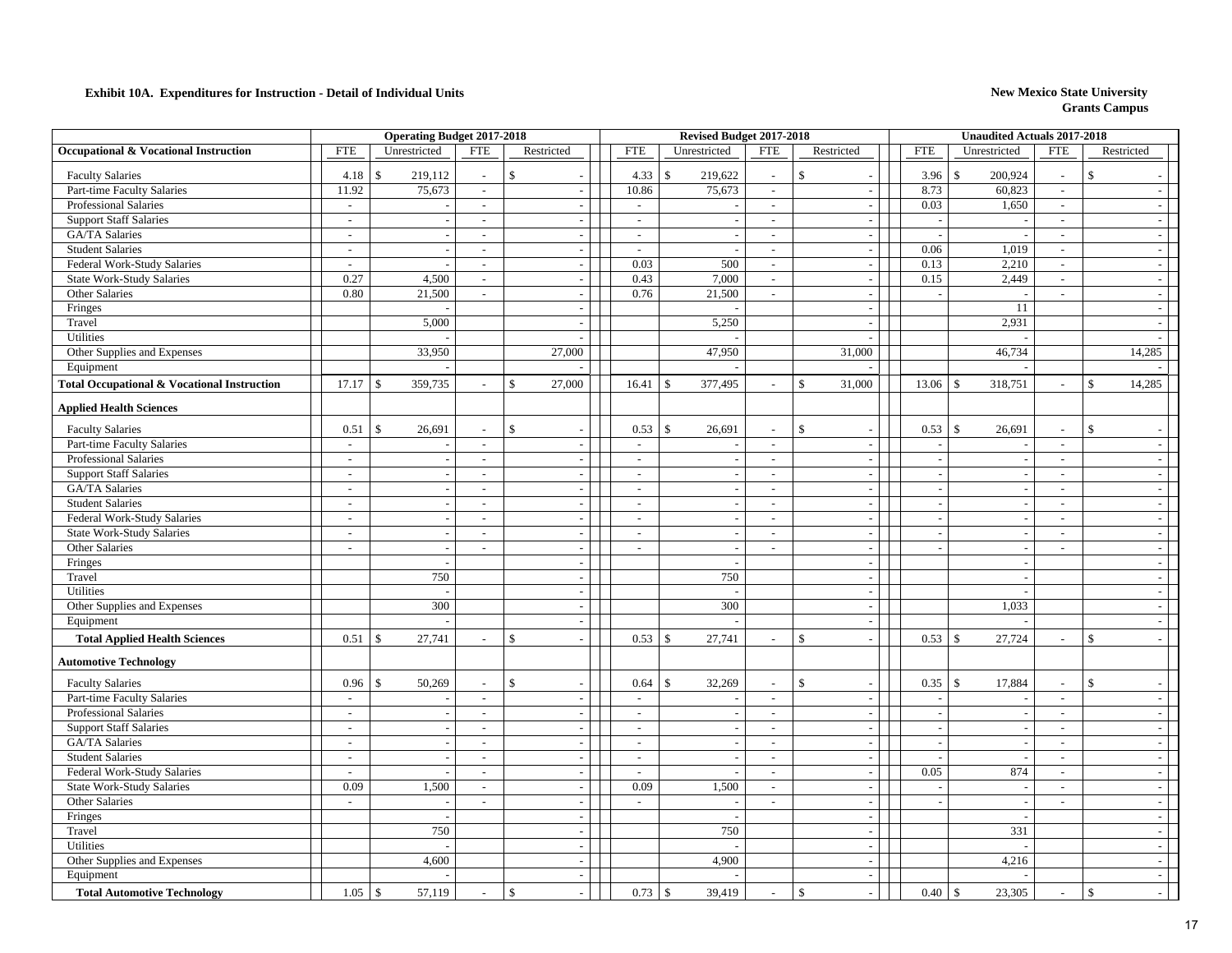|                                                  |                          | <b>Operating Budget 2017-2018</b> |                                    |                             |                | Revised Budget 2017-2018       |                |                    |                          |                             | <b>Unaudited Actuals 2017-2018</b> |                             |               |            |    |
|--------------------------------------------------|--------------------------|-----------------------------------|------------------------------------|-----------------------------|----------------|--------------------------------|----------------|--------------------|--------------------------|-----------------------------|------------------------------------|-----------------------------|---------------|------------|----|
| <b>Occupational &amp; Vocational Instruction</b> | <b>FTE</b>               | Unrestricted                      | FTE                                | Restricted                  | <b>FTE</b>     | Unrestricted                   | <b>FTE</b>     |                    | Restricted               | <b>FTE</b>                  | Unrestricted                       | <b>FTE</b>                  |               | Restricted |    |
| <b>Building Trades</b>                           |                          |                                   |                                    |                             |                |                                |                |                    |                          |                             |                                    |                             |               |            |    |
|                                                  |                          | $\mathbb{S}$                      |                                    | ${\mathbb S}$               |                | $\mathcal{S}$                  |                | $\mathbb{S}$       |                          |                             | $\mathbf{\hat{S}}$                 |                             | $\mathcal{S}$ |            |    |
| <b>Faculty Salaries</b>                          |                          |                                   | $\overline{\phantom{a}}$<br>$\sim$ | $\sim$                      | $\sim$         | $\sim$                         | $\sim$         |                    |                          |                             |                                    | $\sim$                      |               | $\sim$     |    |
| Part-time Faculty Salaries                       | $\overline{a}$           | $\sim$                            |                                    | $\sim$                      |                | ÷.                             |                |                    | $\sim$                   | $\overline{a}$              | $\sim$                             |                             |               |            |    |
| Professional Salaries                            | $\overline{a}$           | $\sim$                            | $\sim$                             | $\omega$                    | $\sim$         | $\overline{a}$                 | $\sim$         |                    | $\sim$                   | $\overline{a}$              | $\overline{\phantom{a}}$           | $\sim$                      |               | $\sim$     |    |
| <b>Support Staff Salaries</b>                    | $\overline{\phantom{a}}$ | $\sim$                            | $\sim$                             | $\mathcal{L}_{\mathcal{A}}$ | $\blacksquare$ | $\sim$                         | $\sim$         |                    | $\sim$                   | $\sim$                      | $\sim$                             | $\sim$                      |               | $\sim$     |    |
| GA/TA Salaries                                   | $\sim$                   | $\sim$                            | $\blacksquare$                     | $\overline{\phantom{a}}$    | $\blacksquare$ | $\sim$                         | $\sim$         |                    | $\overline{\phantom{a}}$ | $\overline{a}$              | $\sim$                             | $\equiv$                    |               |            |    |
| <b>Student Salaries</b>                          | $\overline{\phantom{a}}$ | $\sim$                            | $\blacksquare$                     | $\bar{\phantom{a}}$         | $\sim$         | $\overline{\phantom{a}}$       | $\sim$         |                    | $\overline{\phantom{a}}$ | $\overline{\phantom{a}}$    | $\overline{\phantom{a}}$           | $\blacksquare$              |               |            |    |
| Federal Work-Study Salaries                      | $\sim$                   | $\sim$                            | $\sim$                             | $\sim$                      | $\sim$         | ÷.                             | $\sim$         |                    | $\sim$                   | $\overline{a}$              | $\sim$                             | $\sim$                      |               | $\sim$     |    |
| <b>State Work-Study Salaries</b>                 | $\sim$                   | $\sim$                            | $\blacksquare$                     | $\sim$                      | $\sim$         | ÷.                             | $\sim$         |                    | $\sim$                   | $\sim$                      |                                    | $\sim$                      |               | $\sim$     |    |
| Other Salaries                                   | $\overline{\phantom{a}}$ | $\sim$                            | $\sim$                             | $\mathbb{Z}^2$              | $\sim$         | $\sim$                         | $\sim$         |                    | $\sim$                   | $\overline{\phantom{a}}$    | $\sim$                             | $\sim$                      |               | $\sim$     |    |
| Fringes                                          |                          | $\sim$                            |                                    | $\sim$                      |                |                                |                |                    |                          |                             |                                    |                             |               | $\sim$     |    |
| Travel                                           |                          | $\sim$                            |                                    | $\omega$                    |                | ÷.                             |                |                    | $\sim$                   |                             | $\sim$                             |                             |               | $\sim$     |    |
| Utilities                                        |                          | $\sim$                            |                                    | $\omega$                    |                | ÷.                             |                |                    | $\sim$                   |                             | $\sim$                             |                             |               | $\sim$     |    |
| Other Supplies and Expenses                      |                          | 750                               |                                    | $\sim$                      |                | 850                            |                |                    | $\sim$                   |                             | 405                                |                             |               |            |    |
| Equipment                                        |                          |                                   |                                    | $\sim$                      |                |                                |                |                    | $\sim$                   |                             |                                    |                             |               |            |    |
| <b>Total Building Trades</b>                     | ÷,                       | 750<br>$\mathbb{S}$               | $\sim$                             | \$<br>$\sim$                |                | \$<br>850                      | $\sim$         | \$                 | $\sim$                   | $\sim$                      | 405<br>$\mathcal{S}$               | $\sim$                      | $\mathcal{S}$ |            |    |
| <b>Carl Perkins</b>                              |                          |                                   |                                    |                             |                |                                |                |                    |                          |                             |                                    |                             |               |            |    |
| <b>Faculty Salaries</b>                          | ÷,                       | $\mathbb{S}$                      | L.                                 | \$<br>$\sim$                |                | $\mathcal{S}$                  |                | \$                 |                          |                             | $\mathbf{\hat{S}}$                 |                             | <sup>\$</sup> |            |    |
| Part-time Faculty Salaries                       | $\overline{\phantom{a}}$ | $\blacksquare$                    | $\mathcal{L}_{\mathcal{A}}$        | $\mathcal{L}_{\mathcal{A}}$ | $\sim$         | $\sim$                         | $\mathbb{Z}^2$ |                    | $\mathbb{Z}^2$           | $\overline{a}$              | $\sim$                             | $\mathcal{L}_{\mathcal{A}}$ |               | $\sim$     |    |
| <b>Professional Salaries</b>                     | $\sim$                   | $\overline{\phantom{a}}$          | $\sim$                             | $\omega$                    | $\sim$         | $\sim$                         | $\sim$         |                    | $\overline{\phantom{a}}$ | $\bar{a}$                   | $\overline{\phantom{a}}$           | $\sim$                      |               | $\sim$     |    |
| <b>Support Staff Salaries</b>                    | $\overline{\phantom{a}}$ | $\sim$                            | $\blacksquare$                     | $\overline{\phantom{a}}$    | $\blacksquare$ | $\overline{\phantom{a}}$       | $\blacksquare$ |                    | $\overline{\phantom{a}}$ | $\overline{\phantom{a}}$    | $\overline{\phantom{a}}$           | $\blacksquare$              |               |            |    |
| GA/TA Salaries                                   | $\sim$                   | $\sim$                            | $\sim$                             | $\sim$                      | $\sim$         | $\sim$                         | $\sim$         |                    | $\overline{\phantom{a}}$ | $\sim$                      | $\sim$                             | $\sim$                      |               | $\sim$     |    |
| <b>Student Salaries</b>                          | $\overline{\phantom{a}}$ |                                   | $\blacksquare$                     | $\sim$                      | $\sim$         |                                | $\blacksquare$ |                    |                          | $\overline{a}$              |                                    | $\blacksquare$              |               |            |    |
| Federal Work-Study Salaries                      | $\sim$                   | $\sim$                            | $\sim$                             | $\mathcal{L}_{\mathcal{A}}$ | $\sim$         | ÷.                             | $\sim$         |                    | $\sim$                   | $\sim$                      | $\sim$                             | $\sim$                      |               | $\sim$     |    |
| <b>State Work-Study Salaries</b>                 | $\overline{a}$           | $\overline{\phantom{a}}$          | $\blacksquare$                     | $\overline{\phantom{a}}$    | $\blacksquare$ | $\overline{\phantom{a}}$       | $\omega$       |                    | $\omega$                 | $\overline{a}$              | $\overline{\phantom{a}}$           | $\equiv$                    |               | $\sim$     |    |
| Other Salaries                                   | $\overline{a}$           | $\sim$                            | $\sim$                             | $\omega$                    | $\sim$         | $\sim$                         | $\sim$         |                    | $\sim$                   | $\overline{a}$              | $\sim$                             | $\sim$                      |               | $\sim$     |    |
| Fringes                                          |                          | $\sim$                            |                                    | $\mathbb{Z}^2$              |                | ÷.                             |                |                    | $\overline{\phantom{a}}$ |                             | $\overline{\phantom{a}}$           |                             |               |            |    |
| Travel                                           |                          | $\sim$                            |                                    | $\sim$                      |                | $\sim$                         |                |                    | $\sim$                   |                             | $\sim$                             |                             |               |            |    |
| Utilities                                        |                          |                                   |                                    | $\sim$                      |                |                                |                |                    |                          |                             |                                    |                             |               |            |    |
|                                                  |                          | $\overline{a}$                    |                                    | 27,000                      |                |                                |                |                    |                          |                             | $\sim$                             |                             |               |            |    |
| Other Supplies and Expenses                      |                          | $\mathcal{L}$                     |                                    | $\sim$                      |                | ÷.<br>$\overline{\phantom{a}}$ |                |                    | 31,000                   |                             | $\sim$                             |                             |               | 14,285     |    |
| Equipment                                        |                          |                                   |                                    |                             |                |                                |                |                    |                          |                             |                                    |                             |               |            |    |
| <b>Total Carl Perkins</b>                        | $\overline{\phantom{a}}$ | \$<br>$\sim$                      | $\blacksquare$                     | 27,000<br>\$                | $\sim$         | \$<br>÷,                       | $\sim$         | $\mathbb{S}$       | 31,000                   | $\mathcal{L}_{\mathcal{A}}$ | $\mathbf{\hat{S}}$<br>$\sim$       | $\blacksquare$              | $\mathbf{s}$  | 14,285     |    |
| <b>Computer Technology</b>                       |                          |                                   |                                    |                             |                |                                |                |                    |                          |                             |                                    |                             |               |            |    |
| <b>Faculty Salaries</b>                          | 1.27                     | $\sqrt$<br>66,617                 | $\sim$                             | \$<br>$\sim$                | 1.31           | $\mathbb{S}$<br>66,617         | $\sim$         | \$                 |                          | 1.24                        | $\mathbf{\hat{S}}$<br>62,931       | $\sim$                      | <sup>\$</sup> |            |    |
| Part-time Faculty Salaries                       | $\overline{a}$           |                                   | $\sim$                             | $\sim$                      |                |                                | $\sim$         |                    | $\sim$                   |                             |                                    | $\blacksquare$              |               |            |    |
| Professional Salaries                            | $\overline{a}$           | $\sim$                            | $\sim$                             | $\sim$                      | $\sim$         | $\overline{a}$                 | $\sim$         |                    | $\sim$                   |                             | $\sim$                             | $\sim$                      |               | $\sim$     |    |
| <b>Support Staff Salaries</b>                    | $\overline{a}$           | $\blacksquare$                    | $\equiv$                           | $\mathbb{Z}^2$              | $\blacksquare$ | $\overline{\phantom{a}}$       | $\mathbb{Z}^2$ |                    | $\blacksquare$           | $\sim$                      |                                    | $\equiv$                    |               | $\sim$     |    |
| GA/TA Salaries                                   | $\blacksquare$           | $\sim$                            | $\sim$                             | $\omega$                    | $\sim$         | $\sim$                         | $\sim$         |                    | $\sim$                   |                             | $\overline{\phantom{a}}$           | $\sim$                      |               | $\sim$     |    |
| <b>Student Salaries</b>                          | ÷,                       |                                   | $\sim$                             | $\sim$                      | $\sim$         |                                | $\sim$         |                    | $\overline{\phantom{a}}$ | 0.06                        | 1,019                              | $\blacksquare$              |               |            |    |
| Federal Work-Study Salaries                      | $\overline{a}$           | $\sim$                            | $\sim$                             | $\omega$                    | $\sim$         | $\overline{\phantom{a}}$       | $\sim$         |                    | $\overline{\phantom{a}}$ | 0.04                        | 577                                | $\sim$                      |               | $\sim$     |    |
| <b>State Work-Study Salaries</b>                 | 0.09                     | 1,500                             | $\sim$                             | $\omega$                    | 0.19           | 3,000                          | $\sim$         |                    | $\sim$                   | 0.07                        | 1,055                              | $\sim$                      |               | $\sim$     |    |
| Other Salaries                                   | $\overline{\phantom{a}}$ | $\sim$                            | $\blacksquare$                     | $\mathcal{L}_{\mathcal{A}}$ | $\sim$         | $\overline{\phantom{a}}$       | $\sim$         |                    | $\sim$                   |                             | $\overline{\phantom{a}}$           | $\mathbb{Z}^2$              |               | $\sim$     |    |
| Fringes                                          |                          | $\sim$                            |                                    | $\sim$                      |                |                                |                |                    | $\overline{\phantom{a}}$ |                             | $\overline{\phantom{a}}$           |                             |               |            |    |
| Travel                                           |                          | 750                               |                                    | $\sim$                      |                | 1,000                          |                |                    | $\sim$                   |                             | 1,938                              |                             |               | $\sim$     |    |
| Utilities                                        |                          |                                   |                                    | $\sim$                      |                |                                |                |                    | $\overline{\phantom{a}}$ |                             |                                    |                             |               | $\sim$     |    |
| Other Supplies and Expenses                      |                          | 2,500                             |                                    | $\omega$                    |                | 2,600                          |                |                    | $\sim$                   |                             | 1,641                              |                             |               | $\sim$     |    |
| Equipment                                        |                          | $\overline{\phantom{a}}$          |                                    | $\overline{\phantom{a}}$    |                |                                |                |                    | $\sim$                   |                             |                                    |                             |               | $\sim$     |    |
|                                                  |                          |                                   |                                    |                             |                |                                |                |                    |                          |                             |                                    |                             |               |            |    |
| <b>Total Computer Technology</b>                 | 1.36                     | 71,367<br>$\mathbf{\hat{S}}$      | $\bar{a}$                          | $\mathbf{s}$<br>$\sim$      | $1.50$ \$      | 73,217                         | $\sim$         | $\mathbf{\hat{S}}$ | $\sim$                   | 1.41                        | 69,161<br>$\mathbf{\hat{S}}$       | $\blacksquare$              | $\mathbb S$   | $\sim$     | 18 |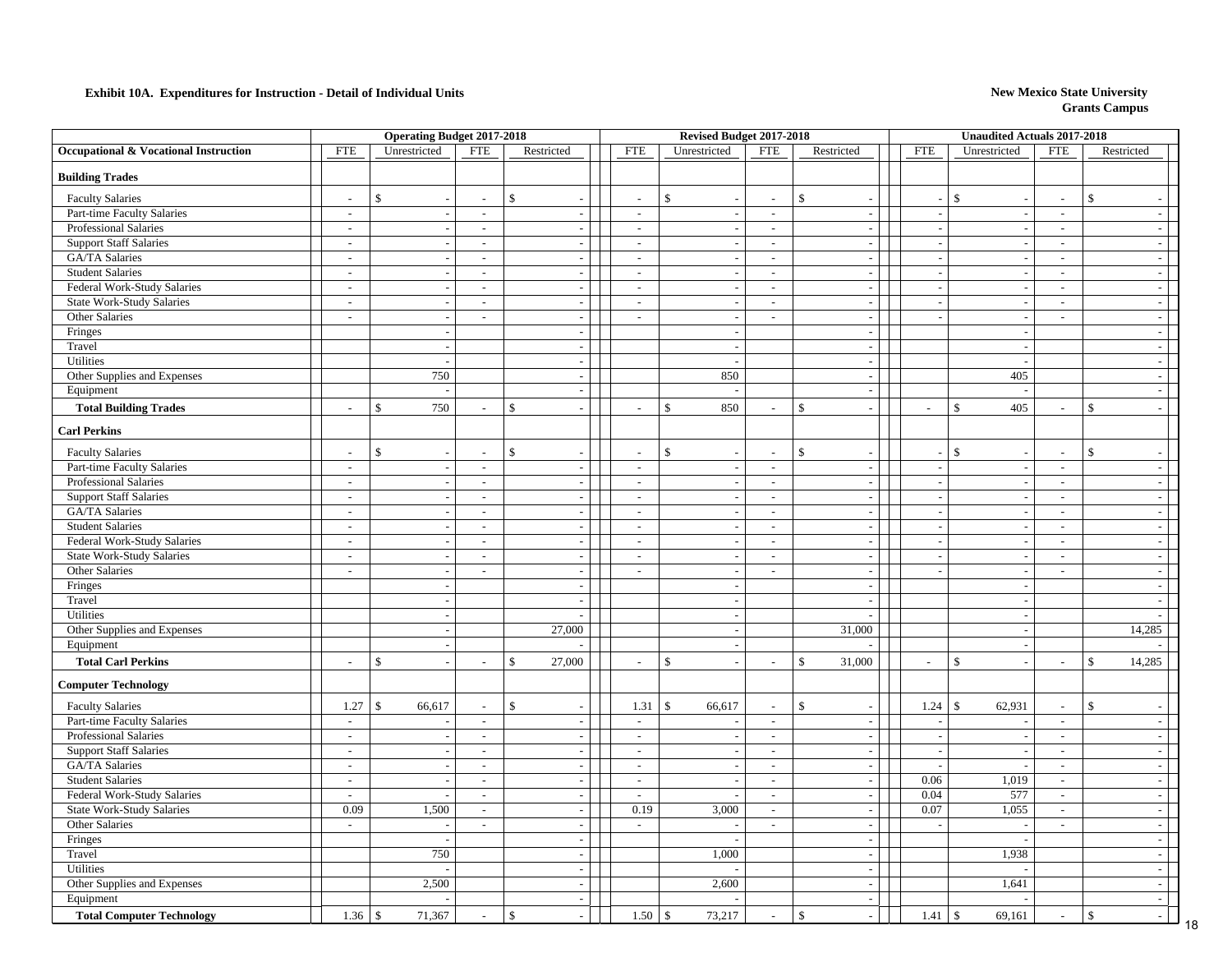|                                       |                          | <b>Operating Budget 2017-2018</b> |                             |                             |                | Revised Budget 2017-2018 |                |                              |                          | <b>Unaudited Actuals 2017-2018</b> |                             |                         |              |
|---------------------------------------|--------------------------|-----------------------------------|-----------------------------|-----------------------------|----------------|--------------------------|----------------|------------------------------|--------------------------|------------------------------------|-----------------------------|-------------------------|--------------|
| Occupational & Vocational Instruction | <b>FTE</b>               | Unrestricted                      | <b>FTE</b>                  | Restricted                  | <b>FTE</b>     | Unrestricted             | <b>FTE</b>     | Restricted                   | <b>FTE</b>               | Unrestricted                       | FTE                         | Restricted              |              |
| <b>Drafting Trades</b>                |                          |                                   |                             |                             |                |                          |                |                              |                          |                                    |                             |                         |              |
| <b>Faculty Salaries</b>               | 0.39                     | $\mathbb{S}$<br>20,437            | $\mathcal{L}_{\mathcal{A}}$ | $\mathbb S$<br>$\sim$       | 0.41           | $\mathbb{S}$<br>20,947   | $\sim$         | \$                           | 0.41                     | $\mathbb{S}$<br>20,947             | $\blacksquare$              | \$                      |              |
| Part-time Faculty Salaries            | $\sim$                   |                                   | $\overline{\phantom{a}}$    | $\overline{\phantom{a}}$    | $\sim$         |                          | $\sim$         | $\overline{\phantom{a}}$     |                          |                                    | $\mathcal{L}_{\mathcal{A}}$ | $\sim$                  |              |
| <b>Professional Salaries</b>          | $\sim$                   | $\overline{\phantom{a}}$          | $\mathcal{L}$               | $\sim$                      | $\sim$         | $\overline{\phantom{a}}$ | $\sim$         | $\mathcal{L}$                | $\overline{a}$           | $\overline{\phantom{a}}$           | $\mathcal{L}$               | $\sim$                  |              |
| <b>Support Staff Salaries</b>         | $\bar{\phantom{a}}$      | $\overline{\phantom{a}}$          | $\mathcal{L}_{\mathcal{A}}$ | $\sim$                      | $\mathbb{L}$   | $\sim$                   | $\mathbb{Z}^2$ | $\omega$                     | $\overline{\phantom{a}}$ |                                    | $\sim$                      | $\sim$                  |              |
| GA/TA Salaries                        | $\sim$                   | $\overline{\phantom{a}}$          | $\sim$                      | $\overline{\phantom{a}}$    | $\sim$         | $\sim$                   | $\sim$         | $\sim$                       | $\bar{a}$                | $\overline{\phantom{a}}$           | $\sim$                      | $\sim$                  |              |
| <b>Student Salaries</b>               | ÷,                       | $\overline{\phantom{a}}$          | $\blacksquare$              | $\sim$                      | $\sim$         | $\sim$                   | $\sim$         | $\blacksquare$               | $\bar{a}$                |                                    | $\blacksquare$              |                         |              |
| Federal Work-Study Salaries           | $\overline{a}$           | $\sim$                            | $\sim$                      | $\sim$                      | $\sim$         | $\sim$                   | $\sim$         | $\overline{a}$               | $\overline{a}$           | $\sim$                             | $\sim$                      | $\sim$                  |              |
| State Work-Study Salaries             | $\overline{\phantom{a}}$ | $\overline{\phantom{a}}$          | $\mathcal{L}_{\mathcal{A}}$ | $\mathcal{L}_{\mathcal{A}}$ | $\sim$         | $\sim$                   | $\sim$         | $\omega$                     | $\blacksquare$           |                                    | $\blacksquare$              | $\sim$                  |              |
| Other Salaries                        | $\overline{\phantom{a}}$ | $\sim$                            | $\sim$                      | $\omega$                    | $\sim$         | $\overline{\phantom{a}}$ | $\mathbf{u}$   | $\mathcal{L}$                | $\sim$                   | $\sim$                             | $\sim$                      |                         | $\sim$       |
| Fringes                               |                          |                                   |                             | $\sim$                      |                | $\sim$                   |                | $\sim$                       |                          |                                    |                             |                         |              |
| Travel                                |                          | $\sim$                            |                             | $\sim$                      |                | ÷.                       |                | $\sim$                       |                          | $\sim$                             |                             | $\sim$                  |              |
| Utilities                             |                          | $\overline{\phantom{a}}$          |                             | $\sim$                      |                | $\sim$                   |                | $\sim$                       |                          | $\sim$                             |                             |                         |              |
| Other Supplies and Expenses           |                          | 700                               |                             | $\omega$                    |                | 700                      |                | $\sim$                       |                          | 87                                 |                             |                         |              |
|                                       |                          |                                   |                             | $\sim$                      |                |                          |                |                              |                          |                                    |                             |                         |              |
| Equipment                             |                          |                                   |                             |                             |                |                          |                | $\blacksquare$               |                          |                                    |                             |                         |              |
| <b>Total Drafting Trades</b>          | 0.39                     | 21,137<br>$\sqrt{3}$              | $\sim$                      | \$<br>$\sim$                | 0.41           | \$<br>21,647             | $\sim$         | \$<br>$\overline{a}$         | 0.41                     | 21,034<br>$\mathbb{S}$             | $\sim$                      | \$                      |              |
| <b>Electronic Technology</b>          |                          |                                   |                             |                             |                |                          |                |                              |                          |                                    |                             |                         |              |
| <b>Faculty Salaries</b>               | $\overline{a}$           | $\mathbb{S}$                      | $\overline{a}$              | $\mathbb{S}$<br>$\sim$      |                | $\mathsf{\$}$            | $\sim$         | \$                           |                          | $\mathbf{\hat{S}}$                 | ÷                           | \$                      |              |
| Part-time Faculty Salaries            | $\sim$                   | $\sim$                            | $\sim$                      | $\mathcal{L}_{\mathcal{A}}$ | $\sim$         | $\overline{\phantom{a}}$ | $\sim$         | $\sim$                       | $\bar{a}$                | $\sim$                             | $\sim$                      | $\sim$                  |              |
| Professional Salaries                 | $\sim$                   | $\overline{\phantom{a}}$          | $\sim$                      | $\sim$                      | $\sim$         | $\sim$                   | $\sim$         | $\sim$                       | $\overline{a}$           | $\sim$                             | $\sim$                      | $\sim$                  |              |
| <b>Support Staff Salaries</b>         | $\bar{z}$                | $\overline{\phantom{a}}$          | $\mathcal{L}_{\mathcal{A}}$ | $\mathbb{Z}$                | $\mathbb{L}$   | $\overline{\phantom{a}}$ | $\sim$         | $\bar{\phantom{a}}$          | $\Box$                   |                                    | $\equiv$                    | $\sim$                  |              |
| GA/TA Salaries                        | $\overline{a}$           | $\sim$                            | $\sim$                      | $\omega$                    | $\overline{a}$ | $\overline{\phantom{a}}$ | $\sim$         | $\sim$                       | $\sim$                   | $\sim$                             | $\sim$                      |                         | $\sim$       |
| <b>Student Salaries</b>               | $\sim$                   | $\sim$                            | $\sim$                      | $\sim$                      | $\sim$         | $\sim$                   | $\sim$         | $\sim$                       | $\bar{a}$                |                                    | $\blacksquare$              |                         |              |
| Federal Work-Study Salaries           | $\sim$                   | $\sim$                            | $\sim$                      | $\sim$                      | $\sim$         | $\overline{\phantom{a}}$ | $\sim$         | $\sim$                       | $\sim$                   | $\sim$                             | $\sim$                      |                         | $\sim$       |
| <b>State Work-Study Salaries</b>      | $\sim$                   | $\sim$                            | $\omega$                    | $\mathcal{L}_{\mathcal{A}}$ | $\sim$         | $\sim$                   | $\sim$         | $\sim$                       | $\overline{a}$           | $\sim$                             | $\mathcal{L}$               |                         |              |
| Other Salaries                        | $\sim$                   | $\sim$                            | $\mathcal{L}$               | $\bar{\phantom{a}}$         | $\sim$         | $\sim$                   | $\sim$         | $\blacksquare$               | $\bar{a}$                | $\sim$                             | $\blacksquare$              | $\sim$                  |              |
| Fringes                               |                          | $\overline{\phantom{a}}$          |                             | $\sim$                      |                | ÷.                       |                | $\sim$                       |                          | $\sim$                             |                             | $\sim$                  |              |
| Travel                                |                          | $\overline{\phantom{a}}$          |                             | $\overline{\phantom{a}}$    |                | ÷.                       |                | $\sim$                       |                          | $\sim$                             |                             |                         |              |
| Utilities                             |                          | $\sim$                            |                             | $\overline{\phantom{a}}$    |                |                          |                | $\blacksquare$               |                          | $\overline{\phantom{a}}$           |                             |                         |              |
| Other Supplies and Expenses           |                          | 2,700                             |                             | $\mathcal{L}_{\mathcal{A}}$ |                | 2,700                    |                | $\sim$                       |                          | $\sim$                             |                             | $\sim$                  |              |
| Equipment                             |                          | $\overline{a}$                    |                             | $\sim$                      |                |                          |                | $\omega$                     |                          | $\sim$                             |                             | $\sim$                  |              |
| <b>Total Electronic Technology</b>    | $\sim$                   | 2,700<br>\$                       | $\omega_{\rm c}$            | $\mathbb{S}$<br>$\sim$      | $\sim$         | $\mathbb{S}$<br>2,700    | $\sim$         | \$<br>$\sim$                 | $\sim$                   | \$<br>$\sim$                       | $\blacksquare$              | $\mathcal{S}$<br>$\sim$ |              |
|                                       |                          |                                   |                             |                             |                |                          |                |                              |                          |                                    |                             |                         |              |
| <b>IT Boot Camp</b>                   |                          |                                   |                             |                             |                |                          |                |                              |                          |                                    |                             |                         |              |
| <b>Faculty Salaries</b>               |                          | \$                                | $\sim$                      | \$<br>$\sim$                |                | \$                       | $\sim$         | \$                           |                          | \$                                 |                             | \$                      |              |
| Part-time Faculty Salaries            | ÷,                       | $\overline{\phantom{a}}$          | $\sim$                      | $\sim$                      | $\sim$         | $\overline{\phantom{a}}$ | $\sim$         | $\blacksquare$               | $\sim$                   | $\overline{\phantom{a}}$           | $\blacksquare$              |                         |              |
| Professional Salaries                 | $\overline{a}$           | $\overline{\phantom{a}}$          | $\sim$                      | $\sim$                      | $\sim$         | $\overline{a}$           | $\sim$         | $\sim$                       | L,                       | $\sim$                             | $\sim$                      | $\sim$                  |              |
| <b>Support Staff Salaries</b>         | $\sim$                   | $\sim$                            | $\mathcal{L}_{\mathcal{A}}$ | $\mathcal{L}_{\mathcal{A}}$ | $\mathbb{L}$   | $\sim$                   | $\mathbb{Z}^2$ | $\mathcal{L}$                | $\overline{\phantom{a}}$ |                                    | $\mathcal{L}$               | $\sim$                  |              |
| GA/TA Salaries                        | $\sim$                   | $\sim$                            | $\sim$                      | $\mathcal{L}_{\mathcal{A}}$ | $\sim$         | $\overline{\phantom{a}}$ | $\sim$         | $\mathcal{L}_{\mathcal{A}}$  | $\tilde{\phantom{a}}$    | $\sim$                             | $\sim$                      |                         | $\sim$       |
| <b>Student Salaries</b>               | $\overline{\phantom{a}}$ | . —                               | $\sim$                      | $\mathbb{Z}$                | $\sim$         |                          | $\sim$         | $\overline{\phantom{a}}$     |                          |                                    | $\overline{\phantom{a}}$    |                         |              |
| Federal Work-Study Salaries           | $\sim$                   | $\sim$                            | $\sim$                      | $\sim$                      | 0.03           | 500                      | $\sim$         | $\overline{\phantom{a}}$     | 0.01                     | 210                                | $\omega$                    | $\sim$                  |              |
| <b>State Work-Study Salaries</b>      | $\sim$                   | $\overline{\phantom{a}}$          | $\omega$                    | $\sim$                      | 0.06           | 1,000                    | $\sim$         | $\sim$                       | 0.05                     | 879                                | $\sim$                      | $\sim$                  |              |
| Other Salaries                        | $\sim$                   | $\sim$                            | $\sim$                      | $\mathcal{L}_{\mathcal{A}}$ | $\sim$         | $\sim$                   | $\sim$         | $\sim$                       |                          | $\sim$                             | $\sim$                      | $\sim$                  |              |
| Fringes                               |                          | $\overline{\phantom{a}}$          |                             | $\sim$                      |                | - 1                      |                | $\overline{\phantom{a}}$     |                          | 11                                 |                             |                         |              |
| Travel                                |                          | $\sim$                            |                             | $\overline{\phantom{a}}$    |                | ÷,                       |                | $\sim$                       |                          | $\sim$                             |                             | $\sim$                  |              |
| Utilities                             |                          | $\sim$                            |                             | $\sim$                      |                |                          |                | $\sim$                       |                          |                                    |                             | $\sim$                  |              |
| Other Supplies and Expenses           |                          | $\sim$                            |                             | $\sim$                      |                | 13,500                   |                | $\sim$                       |                          | 23,404                             |                             |                         | $\sim$       |
| Equipment                             |                          | $\sim$                            |                             | $\mathcal{L}_{\mathcal{A}}$ |                |                          |                | $\mathcal{L}$                |                          |                                    |                             |                         | $\sim$       |
|                                       | $\sim$                   | $\mathsf{\$}$<br>$\sim$           | $\sim$                      | $\mathbb{S}$<br>$\sim$      | 0.09           | $\mathcal{S}$<br>15,000  |                | $\mathbf{\hat{s}}$<br>$\sim$ | 0.06                     | 24,504<br>$\mathbf{\hat{S}}$       | $\blacksquare$              | $\mathbb S$             |              |
| <b>Total IT Boot Camp</b>             |                          |                                   |                             |                             |                |                          | $\blacksquare$ |                              |                          |                                    |                             |                         | $\sim$<br>19 |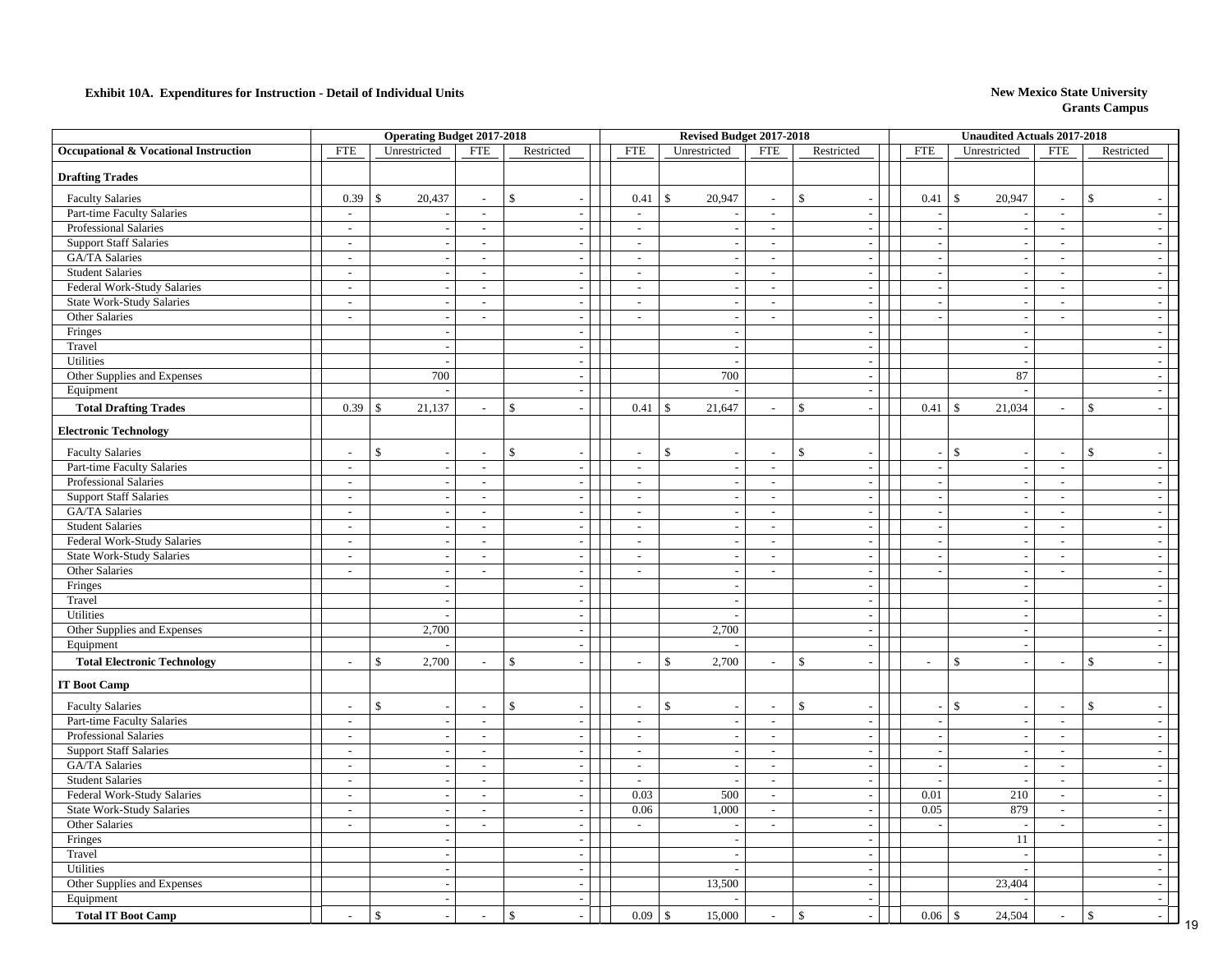|                                                          |                                  | <b>Operating Budget 2017-2018</b> |                             |                                         |                          | Revised Budget 2017-2018 |                        |                                      |                                            | <b>Unaudited Actuals 2017-2018</b>       |                             |               |                  |
|----------------------------------------------------------|----------------------------------|-----------------------------------|-----------------------------|-----------------------------------------|--------------------------|--------------------------|------------------------|--------------------------------------|--------------------------------------------|------------------------------------------|-----------------------------|---------------|------------------|
| Occupational & Vocational Instruction                    | <b>FTE</b>                       | Unrestricted                      | <b>FTE</b>                  | Restricted                              | <b>FTE</b>               | Unrestricted             | <b>FTE</b>             | Restricted                           | <b>FTE</b>                                 | Unrestricted                             | FTE                         | Restricted    |                  |
| Miscellaneous Occupational & Vocational                  |                                  |                                   |                             |                                         |                          |                          |                        |                                      |                                            |                                          |                             |               |                  |
| <b>Faculty Salaries</b>                                  | 0.26                             | \$<br>13,604                      | $\mathcal{L}_{\mathcal{A}}$ | $\mathbb{S}$<br>$\sim$                  | 0.62                     | $\$$<br>31,604           | $\blacksquare$         | \$                                   | 0.62                                       | $\mathbb{S}$<br>31,487                   | $\sim$                      | \$            |                  |
| Part-time Faculty Salaries                               | 7.31                             | 46,396                            | $\overline{\phantom{a}}$    | $\overline{\phantom{a}}$                | 6.66                     | 46,396                   | $\sim$                 | $\overline{\phantom{a}}$             | 8.73                                       | 60,823                                   | $\mathcal{L}_{\mathcal{A}}$ |               | $\sim$           |
| <b>Professional Salaries</b>                             | $\mathbf{r}$                     |                                   | $\mathbb{Z}^+$              | $\sim$                                  | $\sim$                   |                          | $\mathbf{r}$           | $\sim$                               | 0.03                                       | 1,650                                    | $\sim$                      |               | $\sim$           |
| <b>Support Staff Salaries</b>                            | $\blacksquare$                   | $\overline{\phantom{a}}$          | $\mathcal{L}_{\mathcal{A}}$ | $\sim$                                  | $\mathbb{L}$             | ÷,                       | $\mathbb{Z}^2$         | $\omega$                             | ÷,                                         | $\overline{\phantom{a}}$                 | $\sim$                      |               | $\sim$           |
| GA/TA Salaries                                           | $\sim$                           | $\overline{\phantom{a}}$          | $\sim$                      | $\sim$                                  | $\sim$                   | $\sim$                   | $\sim$                 | $\sim$                               | Ĭ.                                         | $\overline{\phantom{a}}$                 | $\sim$                      |               | $\sim$           |
| <b>Student Salaries</b>                                  | ÷,                               | $\overline{\phantom{a}}$          | $\sim$                      | $\sim$                                  | $\overline{\phantom{a}}$ | $\overline{\phantom{a}}$ | $\sim$                 | $\sim$                               |                                            |                                          | $\blacksquare$              |               |                  |
|                                                          | $\overline{a}$                   | $\sim$                            | $\sim$                      | $\sim$                                  | $\sim$                   | ÷.                       | $\sim$                 | $\overline{a}$                       | $\overline{a}$                             | $\sim$                                   | $\sim$                      |               | $\sim$           |
| Federal Work-Study Salaries<br>State Work-Study Salaries |                                  |                                   |                             |                                         |                          |                          |                        |                                      |                                            |                                          |                             |               |                  |
|                                                          | $\overline{\phantom{a}}$<br>0.80 | $\overline{\phantom{a}}$          | $\mathbb{L}$<br>$\sim$      | $\mathcal{L}_{\mathcal{A}}$<br>$\omega$ | $\sim$<br>0.76           | 21,500                   | $\sim$<br>$\mathbf{u}$ | $\blacksquare$<br>$\mathcal{L}$      | $\blacksquare$<br>$\overline{\phantom{a}}$ | $\sim$                                   | $\blacksquare$<br>$\sim$    |               | $\sim$<br>$\sim$ |
| Other Salaries                                           |                                  | 21,500                            |                             |                                         |                          |                          |                        |                                      |                                            |                                          |                             |               |                  |
| Fringes                                                  |                                  |                                   |                             | $\sim$                                  |                          |                          |                        | $\sim$                               |                                            |                                          |                             |               |                  |
| Travel                                                   |                                  | 2,000                             |                             | $\sim$                                  |                          | 2,000                    |                        | $\sim$                               |                                            | 331                                      |                             |               |                  |
| Utilities                                                |                                  |                                   |                             | $\sim$                                  |                          |                          |                        | $\sim$                               |                                            |                                          |                             |               |                  |
| Other Supplies and Expenses                              |                                  | 4,600                             |                             | $\overline{\phantom{a}}$                |                          | 4,600                    |                        | $\sim$                               |                                            | 5,403                                    |                             |               |                  |
| Equipment                                                |                                  |                                   |                             | $\sim$                                  |                          |                          |                        | $\overline{\phantom{a}}$             |                                            |                                          |                             |               |                  |
| <b>Total Miscellaneous Occupational &amp; Vocational</b> |                                  | 88,100                            | $\sim$                      | \$<br>$\sim$                            | 8.04                     | \$<br>106,100            | $\sim$                 | \$<br>$\overline{a}$                 | 9.38                                       | 99,694<br><sup>\$</sup>                  | $\sim$                      | \$            |                  |
| <b>OE Public Safety</b>                                  |                                  |                                   |                             |                                         |                          |                          |                        |                                      |                                            |                                          |                             |               |                  |
| <b>Faculty Salaries</b>                                  | $\overline{a}$                   | $\mathbb{S}$                      | $\overline{a}$              | $\mathbb{S}$<br>$\sim$                  |                          | $\sqrt{3}$               | $\sim$                 | \$                                   |                                            | $\mathbf{\hat{S}}$                       |                             | \$            |                  |
| Part-time Faculty Salaries                               | 4.61                             | 29,277                            | $\sim$                      | $\mathcal{L}_{\mathcal{A}}$             | 4.20                     | 29,277                   | $\sim$                 | $\sim$                               | $\sim$                                     | $\sim$                                   | $\blacksquare$              |               | $\sim$           |
| <b>Professional Salaries</b>                             | $\sim$                           | $\overline{\phantom{a}}$          | $\sim$                      | $\sim$                                  | $\sim$                   |                          | $\sim$                 | $\sim$                               | $\overline{a}$                             | $\sim$                                   | $\sim$                      |               | $\sim$           |
| <b>Support Staff Salaries</b>                            | $\bar{\phantom{a}}$              | $\overline{\phantom{a}}$          | $\mathcal{L}_{\mathcal{A}}$ | $\mathbb{Z}$                            | $\mathbb{L}$             | ÷,                       | $\sim$                 | $\overline{\phantom{a}}$             | $\blacksquare$                             |                                          | $\equiv$                    |               | $\sim$           |
| GA/TA Salaries                                           | $\overline{a}$                   | $\sim$                            | $\sim$                      | $\omega$                                | $\sim$                   | $\overline{\phantom{a}}$ | $\sim$                 | $\sim$                               | $\overline{\phantom{a}}$                   | $\sim$                                   | $\sim$                      |               | $\sim$           |
| <b>Student Salaries</b>                                  | $\sim$                           | $\sim$                            | $\sim$                      | $\sim$                                  | $\sim$                   | $\sim$                   | $\sim$                 | $\sim$                               | $\overline{\phantom{a}}$                   |                                          | $\blacksquare$              |               |                  |
| Federal Work-Study Salaries                              | $\sim$                           | $\sim$                            | $\sim$                      | $\sim$                                  | $\sim$                   | $\overline{\phantom{a}}$ | $\sim$                 | $\sim$                               | $\sim$                                     | $\sim$                                   | $\sim$                      |               | $\sim$           |
| <b>State Work-Study Salaries</b>                         | $\overline{a}$                   |                                   | $\mathcal{L}$               | $\sim$                                  | $\sim$                   | $\sim$                   | $\sim$                 | $\sim$                               | $\overline{\phantom{a}}$                   |                                          | $\blacksquare$              |               |                  |
| Other Salaries                                           | $\sim$                           | $\sim$                            | $\mathcal{L}$               | $\mathbb{Z}$                            | $\sim$                   | $\sim$                   | $\sim$                 | $\overline{\phantom{a}}$             | $\overline{\phantom{a}}$                   | $\sim$                                   | $\blacksquare$              |               |                  |
| Fringes                                                  |                                  | $\overline{\phantom{a}}$          |                             | $\sim$                                  |                          | ÷.                       |                        | $\sim$                               |                                            | $\sim$                                   |                             |               | $\sim$           |
| Travel                                                   |                                  | $\overline{a}$                    |                             | $\sim$                                  |                          | ÷.                       |                        | $\sim$                               |                                            | $\sim$                                   |                             |               |                  |
| Utilities                                                |                                  |                                   |                             | $\overline{\phantom{a}}$                |                          |                          |                        | $\overline{\phantom{a}}$             |                                            | $\overline{\phantom{a}}$                 |                             |               |                  |
| Other Supplies and Expenses                              |                                  | 3,000                             |                             | $\sim$                                  |                          | 3,000                    |                        | $\sim$                               |                                            | $\sim$                                   |                             |               | $\sim$           |
| Equipment                                                |                                  |                                   |                             | $\sim$                                  |                          |                          |                        | $\omega$                             |                                            | $\overline{a}$                           |                             |               | $\sim$           |
| <b>Total OE Public Safety</b>                            | 4.61                             | 32,277<br>$\mathbb{S}$            |                             | $\mathbb{S}$<br>$\sim$                  | 4.20                     | 32,277<br>-\$            | $\sim$                 | \$<br>$\sim$                         | $\sim$                                     | $\mathbf{s}$<br>$\overline{\phantom{a}}$ | $\blacksquare$              | $\mathcal{S}$ | $\sim$           |
|                                                          |                                  |                                   | $\omega_{\rm c}$            |                                         |                          |                          |                        |                                      |                                            |                                          |                             |               |                  |
| <b>Welding Technology</b>                                |                                  |                                   |                             |                                         |                          |                          |                        |                                      |                                            |                                          |                             |               |                  |
| <b>Faculty Salaries</b>                                  | 0.79                             | $\mathbb{S}$<br>41,494            | $\sim$                      | \$<br>$\sim$                            | 0.82                     | $\mathcal{S}$<br>41,494  | $\sim$                 | \$                                   | 0.81                                       | $\mathcal{S}$<br>40,984                  | $\sim$                      | <sup>\$</sup> |                  |
| Part-time Faculty Salaries                               | $\overline{\phantom{a}}$         |                                   | $\sim$                      | $\sim$                                  |                          |                          | $\sim$                 | $\sim$                               |                                            |                                          | $\sim$                      |               |                  |
| Professional Salaries                                    | $\overline{a}$                   | $\overline{a}$                    | $\sim$                      | $\sim$                                  | $\sim$                   | ÷.                       | $\sim$                 | $\sim$                               | L,                                         |                                          | $\sim$                      |               | $\sim$           |
| <b>Support Staff Salaries</b>                            | $\sim$                           | $\sim$                            | $\mathcal{L}_{\mathcal{A}}$ | $\sim$                                  | $\sim$                   | $\sim$                   | $\sim$                 | $\mathcal{L}$                        | $\overline{\phantom{a}}$                   |                                          | $\mathcal{L}$               |               | $\sim$           |
| GA/TA Salaries                                           | $\sim$                           | $\overline{\phantom{a}}$          | $\sim$                      | $\mathcal{L}_{\mathcal{A}}$             | $\sim$                   | $\overline{\phantom{a}}$ | $\sim$                 | $\mathcal{L}_{\mathcal{A}}$          | $\bar{a}$                                  | $\sim$                                   | $\sim$                      |               | $\sim$           |
| <b>Student Salaries</b>                                  | $\overline{\phantom{a}}$         |                                   | $\sim$                      | $\mathbb{Z}$                            | $\overline{\phantom{a}}$ |                          | $\sim$                 | $\overline{\phantom{a}}$             |                                            |                                          | $\overline{\phantom{a}}$    |               |                  |
| Federal Work-Study Salaries                              | $\overline{a}$                   | $\overline{a}$                    | $\sim$                      | $\sim$                                  | $\mathcal{L}$            |                          | $\sim$                 | $\overline{\phantom{a}}$             | 0.03                                       | 549                                      | $\sim$                      |               | $\sim$           |
| <b>State Work-Study Salaries</b>                         | 0.09                             | 1,500                             | $\omega$                    | $\sim$                                  | 0.09                     | 1,500                    | $\sim$                 | $\sim$                               | 0.03                                       | 515                                      | $\sim$                      |               | $\sim$           |
| Other Salaries                                           | $\sim$                           | $\overline{\phantom{a}}$          | $\sim$                      | $\mathcal{L}_{\mathcal{A}}$             | $\sim$                   | $\sim$                   | $\sim$                 | $\sim$                               |                                            | $\sim$                                   | $\blacksquare$              |               | $\sim$           |
| Fringes                                                  |                                  | $\sim$                            |                             | $\sim$                                  |                          |                          |                        | $\overline{\phantom{a}}$             |                                            | $\overline{\phantom{a}}$                 |                             |               |                  |
| Travel                                                   |                                  | 750                               |                             | $\overline{\phantom{a}}$                |                          | 750                      |                        | $\sim$                               |                                            | 331                                      |                             |               | $\sim$           |
| Utilities                                                |                                  |                                   |                             | $\sim$                                  |                          |                          |                        | $\sim$                               |                                            |                                          |                             |               | $\sim$           |
| Other Supplies and Expenses                              |                                  | 14,800                            |                             | $\sim$                                  |                          | 14,800                   |                        | $\blacksquare$                       |                                            | 10,545                                   |                             |               | $\sim$           |
|                                                          |                                  |                                   |                             | $\mathcal{L}_{\mathcal{A}}$             |                          |                          |                        | $\mathcal{L}$                        |                                            |                                          |                             |               | $\sim$           |
| Equipment                                                |                                  |                                   |                             |                                         |                          |                          |                        |                                      |                                            |                                          |                             |               |                  |
| <b>Total Welding Technology</b>                          | 0.88                             | 58,544<br>$\mathbf{\hat{S}}$      | $\overline{\phantom{a}}$    | $\mathbb{S}$<br>$\sim$                  | 0.91                     | 58,544<br>$\mathbb{S}$   | $\blacksquare$         | $\mathbf{\hat{s}}$<br>$\blacksquare$ | 0.87                                       | 52,924<br>$\mathbf{\hat{S}}$             | $\blacksquare$              | $\mathbb{S}$  | $\sim$<br>20     |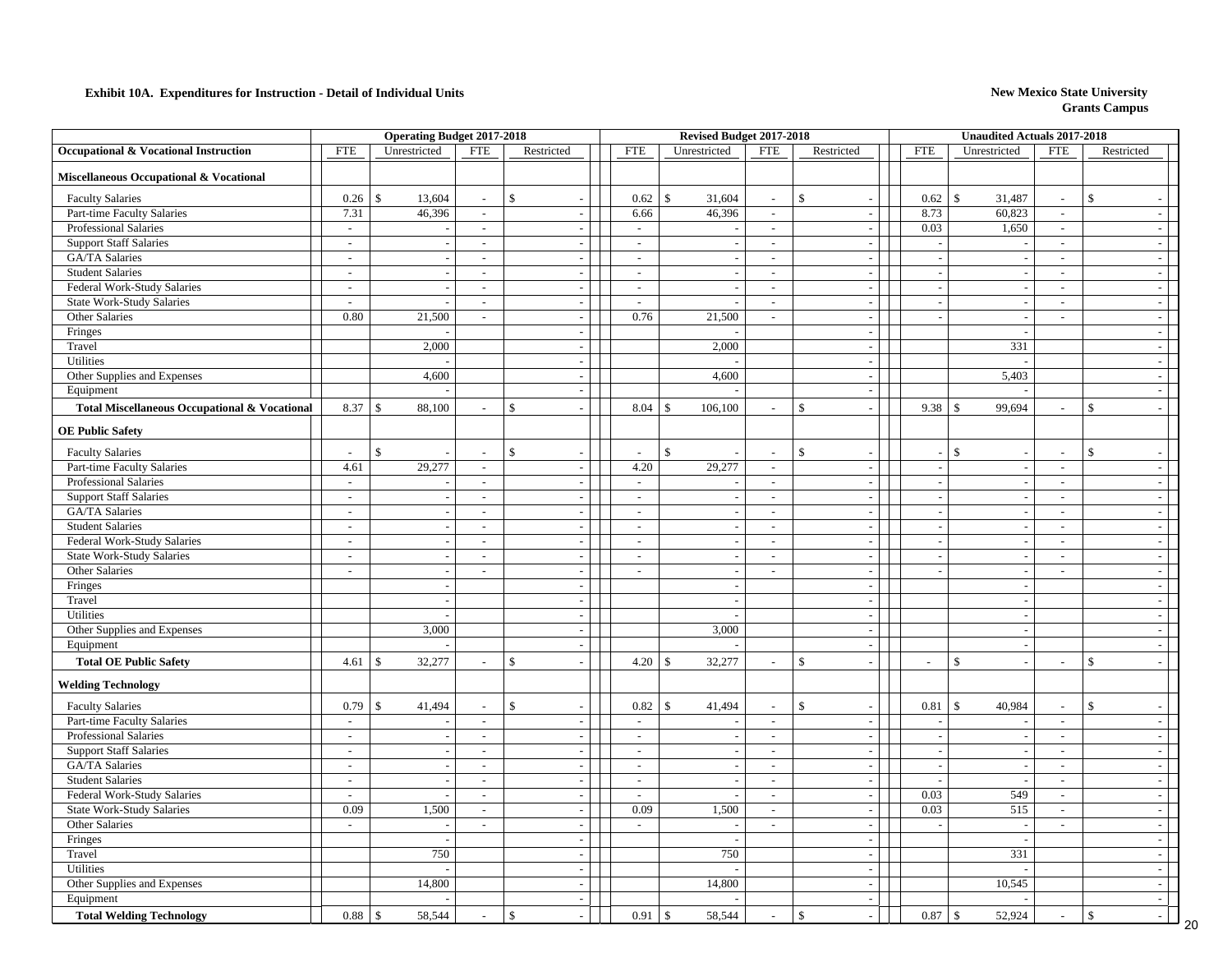|                                          |                          | <b>Operating Budget 2017-2018</b> |                          |               |            | Revised Budget 2017-2018 |                          |                                |            | <b>Unaudited Actuals 2017-2018</b>             |                          |             |  |
|------------------------------------------|--------------------------|-----------------------------------|--------------------------|---------------|------------|--------------------------|--------------------------|--------------------------------|------------|------------------------------------------------|--------------------------|-------------|--|
| <b>Special Session Instruction</b>       | <b>FTE</b>               | Unrestricted                      | <b>FTE</b>               | Restricted    | <b>FTE</b> | Unrestricted             | <b>FTE</b>               | Restricted                     | <b>FTE</b> | Unrestricted                                   | <b>FTE</b>               | Restricted  |  |
| <b>Faculty Salaries</b>                  | $\overline{\phantom{a}}$ | \$                                | $\overline{\phantom{a}}$ | $\mathbf{s}$  |            | \$                       | $\overline{\phantom{a}}$ | $\mathcal{S}$                  |            | $\mathbf{\hat{S}}$<br>$\overline{\phantom{a}}$ | $\overline{\phantom{a}}$ | $\mathbf S$ |  |
| Part-time Faculty Salaries               | 18.90                    | 120,000                           | $\overline{\phantom{a}}$ |               | 17.23      | 120,000                  | $\blacksquare$           |                                | 10.27      | 71,527                                         | $\blacksquare$           |             |  |
| <b>Professional Salaries</b>             | $\overline{\phantom{a}}$ |                                   | $\overline{\phantom{a}}$ |               | $\sim$     |                          | $\overline{\phantom{a}}$ | $\overline{\phantom{a}}$       |            |                                                | $\overline{\phantom{a}}$ |             |  |
| <b>Support Staff Salaries</b>            | $\sim$                   |                                   |                          |               |            |                          | $\overline{\phantom{a}}$ | $\sim$                         |            |                                                | $\overline{\phantom{a}}$ |             |  |
| <b>GA/TA Salaries</b>                    | $\sim$                   |                                   | $\overline{\phantom{0}}$ |               |            |                          | $\sim$                   |                                |            |                                                | ٠                        |             |  |
| <b>Student Salaries</b>                  | $\overline{\phantom{a}}$ |                                   | $\overline{\phantom{a}}$ |               |            | $\overline{\phantom{a}}$ | $\overline{\phantom{a}}$ | $\blacksquare$                 |            |                                                | $\overline{\phantom{a}}$ |             |  |
| Federal Work-Study Salaries              | $\sim$                   |                                   | $\overline{\phantom{a}}$ |               |            | $\overline{\phantom{a}}$ | $\sim$                   | $\sim$                         |            |                                                | $\sim$                   |             |  |
| State Work-Study Salaries                | $\overline{\phantom{a}}$ |                                   | $\overline{\phantom{a}}$ |               |            |                          | $\overline{\phantom{a}}$ | $\overline{\phantom{a}}$       |            |                                                | ٠                        |             |  |
| Other Salaries                           | $\overline{\phantom{a}}$ |                                   | $\overline{\phantom{a}}$ |               |            | $\overline{\phantom{a}}$ | $\overline{\phantom{a}}$ | $\blacksquare$                 | 0.32       | 9,098                                          | $\overline{\phantom{a}}$ |             |  |
| Fringes                                  |                          |                                   |                          |               |            |                          |                          |                                |            |                                                |                          |             |  |
| Travel                                   |                          |                                   |                          |               |            | $\overline{\phantom{a}}$ |                          | $\overline{\phantom{a}}$       |            |                                                |                          |             |  |
| Utilities                                |                          |                                   |                          |               |            |                          |                          | $\overline{\phantom{a}}$       |            |                                                |                          |             |  |
| Other Supplies and Expenses              |                          | 19,000                            |                          |               |            | 19,000                   |                          |                                |            |                                                |                          |             |  |
| Equipment                                |                          |                                   |                          |               |            |                          |                          | $\overline{\phantom{a}}$       |            |                                                |                          |             |  |
| <b>Total Special Session Instruction</b> | 18.90                    | 139,000<br>$\mathcal{S}$          | $\overline{\phantom{a}}$ | $\mathcal{S}$ | 17.23      | 139,000<br>\$            | $\overline{\phantom{a}}$ | \$<br>$\overline{\phantom{a}}$ | 10.59      | $\mathcal{S}$<br>80,625                        | $\overline{\phantom{a}}$ | $\mathbf S$ |  |
| <b>Summer Session</b>                    |                          |                                   |                          |               |            |                          |                          |                                |            |                                                |                          |             |  |
| <b>Faculty Salaries</b>                  | $\overline{\phantom{a}}$ | <sup>\$</sup>                     | $\overline{\phantom{a}}$ | \$            |            | \$                       | $\blacksquare$           | \$<br>$\overline{\phantom{a}}$ |            | $\mathbf{\hat{S}}$                             | $\overline{\phantom{a}}$ | \$          |  |
| Part-time Faculty Salaries               | 18.90                    | 120,000                           | $\overline{\phantom{a}}$ |               | 17.23      | 120,000                  | $\sim$                   | $\blacksquare$                 | 10.27      | 71,527                                         | $\overline{\phantom{a}}$ |             |  |
| <b>Professional Salaries</b>             | $\sim$                   |                                   | $\overline{\phantom{a}}$ |               |            |                          | $\sim$                   | $\sim$                         |            |                                                | $\sim$                   |             |  |
| <b>Support Staff Salaries</b>            | $\overline{\phantom{a}}$ |                                   | $\overline{\phantom{a}}$ |               |            |                          | $\overline{\phantom{a}}$ |                                |            |                                                | ٠                        |             |  |
| <b>GA/TA Salaries</b>                    | $\overline{\phantom{a}}$ |                                   | $\overline{\phantom{a}}$ |               |            |                          | $\overline{\phantom{a}}$ | $\overline{\phantom{a}}$       |            |                                                | $\overline{\phantom{a}}$ |             |  |
| <b>Student Salaries</b>                  | $\overline{\phantom{a}}$ |                                   | $\overline{\phantom{a}}$ |               |            | $\overline{\phantom{a}}$ | $\sim$                   | ٠                              |            |                                                | $\overline{\phantom{a}}$ |             |  |
| Federal Work-Study Salaries              | $\overline{\phantom{a}}$ |                                   | $\overline{\phantom{a}}$ |               |            | $\overline{\phantom{a}}$ | $\overline{\phantom{a}}$ | $\overline{\phantom{a}}$       |            | $\overline{\phantom{a}}$                       | $\overline{\phantom{a}}$ |             |  |
| <b>State Work-Study Salaries</b>         | $\overline{\phantom{a}}$ |                                   | $\overline{\phantom{a}}$ |               |            | $\overline{\phantom{a}}$ | $\sim$                   | $\blacksquare$                 |            |                                                | $\overline{\phantom{a}}$ |             |  |
| Other Salaries                           | $\overline{\phantom{a}}$ |                                   | $\overline{\phantom{a}}$ |               |            |                          | $\overline{\phantom{a}}$ | $\blacksquare$                 | 0.32       | 9,098                                          | $\sim$                   |             |  |
| Fringes                                  |                          |                                   |                          |               |            |                          |                          | $\overline{\phantom{a}}$       |            |                                                |                          |             |  |
| Travel                                   |                          |                                   |                          |               |            | $\overline{\phantom{a}}$ |                          | $\overline{\phantom{a}}$       |            |                                                |                          |             |  |
| <b>Utilities</b>                         |                          |                                   |                          |               |            |                          |                          |                                |            |                                                |                          |             |  |
| Other Supplies and Expenses              |                          | 19,000                            |                          |               |            | 19,000                   |                          |                                |            |                                                |                          |             |  |
| Equipment                                |                          |                                   |                          |               |            |                          |                          |                                |            |                                                |                          |             |  |
| <b>Total Summer Session</b>              | $18.90$ \$               | 139,000                           |                          | \$            | 17.23      | $\mathbb{S}$<br>139,000  |                          | \$<br>$\blacksquare$           | 10.59      | $\mathbb{S}$<br>80,625                         | $\blacksquare$           | \$          |  |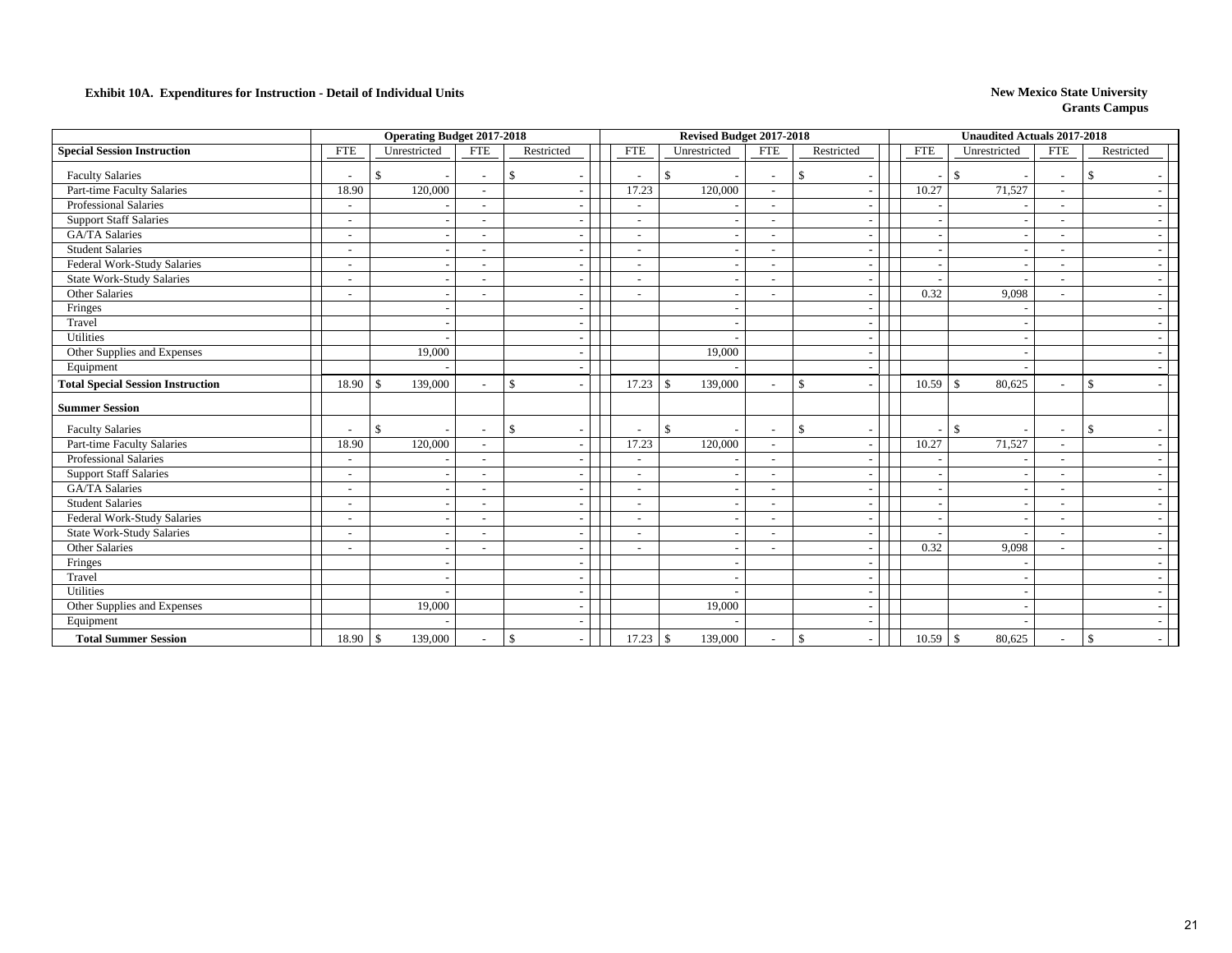|                                  |                          | <b>Operating Budget 2017-2018</b>         |                          |                    |                          | Revised Budget 2017-2018       |                          |               |                          |                          | <b>Unaudited Actuals 2017-2018</b> |                          |                          |  |
|----------------------------------|--------------------------|-------------------------------------------|--------------------------|--------------------|--------------------------|--------------------------------|--------------------------|---------------|--------------------------|--------------------------|------------------------------------|--------------------------|--------------------------|--|
| <b>Community Education</b>       | <b>FTE</b>               | Unrestricted                              | <b>FTE</b>               | Restricted         | <b>FTE</b>               | Unrestricted                   | <b>FTE</b>               | Restricted    |                          | <b>FTE</b>               | Unrestricted                       | <b>FTE</b>               | Restricted               |  |
| <b>Faculty Salaries</b>          | $\overline{\phantom{a}}$ | \$                                        | $\overline{\phantom{a}}$ | $\mathbf{\hat{S}}$ | $\overline{\phantom{a}}$ | \$                             | $\sim$                   | <sup>\$</sup> |                          | $\sim$                   | $\mathbf{\hat{S}}$                 | $\sim$                   | $\mathbf S$              |  |
| Part-time Faculty Salaries       | $\overline{\phantom{a}}$ |                                           | $\overline{\phantom{a}}$ |                    |                          |                                | $\overline{\phantom{a}}$ |               | $\overline{\phantom{a}}$ |                          |                                    | $\overline{\phantom{a}}$ |                          |  |
| <b>Professional Salaries</b>     | $\overline{\phantom{a}}$ |                                           | $\overline{\phantom{a}}$ |                    |                          | $\overline{\phantom{a}}$       |                          |               | $\overline{\phantom{a}}$ | $\overline{\phantom{a}}$ |                                    | $\overline{\phantom{a}}$ |                          |  |
| <b>Support Staff Salaries</b>    | $\overline{\phantom{a}}$ |                                           | $\overline{\phantom{a}}$ |                    |                          | $\overline{\phantom{a}}$       | $\overline{\phantom{a}}$ |               | $\overline{\phantom{a}}$ | $\overline{\phantom{a}}$ |                                    | $\overline{\phantom{0}}$ |                          |  |
| <b>GA/TA Salaries</b>            | $\overline{\phantom{a}}$ |                                           | $\overline{\phantom{a}}$ |                    |                          |                                | $\overline{a}$           |               | $\overline{\phantom{a}}$ |                          |                                    | $\overline{\phantom{a}}$ |                          |  |
| <b>Student Salaries</b>          | $\overline{\phantom{a}}$ |                                           | $\overline{\phantom{a}}$ |                    |                          | $\overline{\phantom{a}}$       | $\overline{\phantom{a}}$ |               | $\blacksquare$           |                          |                                    | $\sim$                   |                          |  |
| Federal Work-Study Salaries      | $\overline{\phantom{a}}$ |                                           | $\overline{\phantom{a}}$ |                    |                          | $\overline{\phantom{a}}$       | $\overline{\phantom{a}}$ |               | $\overline{\phantom{a}}$ |                          |                                    | $\overline{\phantom{a}}$ |                          |  |
| <b>State Work-Study Salaries</b> | $\sim$                   | $\overline{\phantom{a}}$                  | $\sim$                   |                    | $\sim$                   | $\overline{\phantom{a}}$       | $\sim$                   |               | $\blacksquare$           |                          |                                    | $\sim$                   |                          |  |
| Other Salaries                   | 0.15                     | 4,000                                     |                          |                    | 0.14                     | 4,000                          |                          |               | $\overline{\phantom{a}}$ |                          |                                    | ٠                        |                          |  |
| Fringes                          |                          |                                           |                          |                    |                          | 804                            |                          |               | $\overline{\phantom{a}}$ |                          |                                    |                          |                          |  |
| Travel                           |                          |                                           |                          |                    |                          | $\overline{\phantom{a}}$       |                          |               | $\overline{\phantom{a}}$ |                          |                                    |                          |                          |  |
| Utilities                        |                          |                                           |                          |                    |                          |                                |                          |               | $\sim$                   |                          |                                    |                          |                          |  |
| Other Supplies and Expenses      |                          | 7,000                                     |                          |                    |                          | 7,000                          |                          |               |                          |                          |                                    |                          |                          |  |
| Equipment                        |                          |                                           |                          |                    |                          |                                |                          |               | $\sim$                   |                          |                                    |                          |                          |  |
| <b>Total Community Education</b> | 0.15                     | 11,000<br>$\mathcal{S}$                   |                          | $\mathbf{\hat{S}}$ | 0.14                     | 11,804<br>$\mathbb{S}$         |                          | $\mathcal{S}$ | $\overline{\phantom{a}}$ | $\overline{\phantom{a}}$ | $\mathbf{\hat{S}}$                 | $\overline{\phantom{a}}$ | \$                       |  |
| <b>Community Education</b>       |                          |                                           |                          |                    |                          |                                |                          |               |                          |                          |                                    |                          |                          |  |
| <b>Faculty Salaries</b>          | $\overline{\phantom{a}}$ | <sup>\$</sup><br>$\overline{\phantom{a}}$ | $\overline{\phantom{a}}$ | $\mathbf{s}$       | $\overline{\phantom{a}}$ | \$<br>$\overline{\phantom{a}}$ | $\overline{\phantom{a}}$ | $\mathbf{s}$  | $\overline{\phantom{a}}$ | $\overline{\phantom{a}}$ | $\mathbf{\hat{S}}$                 | $\overline{\phantom{a}}$ | $\mathbf{s}$             |  |
| Part-time Faculty Salaries       | $\overline{\phantom{a}}$ |                                           | $\overline{\phantom{a}}$ |                    |                          | $\overline{\phantom{a}}$       | $\overline{\phantom{a}}$ |               | $\blacksquare$           |                          |                                    | $\overline{\phantom{a}}$ |                          |  |
| <b>Professional Salaries</b>     | $\sim$                   |                                           | $\sim$                   |                    |                          | $\overline{\phantom{a}}$       | $\sim$                   |               | $\overline{\phantom{a}}$ |                          |                                    | $\sim$                   |                          |  |
| <b>Support Staff Salaries</b>    | $\overline{\phantom{a}}$ |                                           | $\overline{\phantom{a}}$ |                    |                          |                                | $\sim$                   |               |                          |                          |                                    | ÷,                       |                          |  |
| <b>GA/TA Salaries</b>            | $\overline{\phantom{a}}$ |                                           | $\overline{\phantom{a}}$ |                    |                          | $\overline{\phantom{a}}$       | $\overline{\phantom{a}}$ |               | $\overline{\phantom{a}}$ |                          |                                    | ٠                        |                          |  |
| <b>Student Salaries</b>          | $\overline{\phantom{a}}$ |                                           | $\overline{\phantom{a}}$ |                    | $\overline{\phantom{a}}$ | $\overline{\phantom{a}}$       | $\overline{\phantom{a}}$ |               | $\overline{\phantom{a}}$ |                          |                                    | $\overline{\phantom{a}}$ |                          |  |
| Federal Work-Study Salaries      | $\overline{\phantom{a}}$ | $\sim$                                    | $\overline{\phantom{a}}$ |                    | $\overline{\phantom{a}}$ | $\overline{\phantom{a}}$       | $\overline{\phantom{a}}$ |               | $\overline{\phantom{a}}$ | $\overline{\phantom{a}}$ |                                    | $\overline{\phantom{a}}$ | $\overline{\phantom{a}}$ |  |
| <b>State Work-Study Salaries</b> | $\overline{\phantom{a}}$ |                                           | $\overline{\phantom{a}}$ |                    | $\sim$                   | $\overline{\phantom{a}}$       | $\sim$                   |               | $\overline{\phantom{a}}$ |                          |                                    | $\overline{\phantom{a}}$ |                          |  |
| Other Salaries                   | 0.15                     | 4,000                                     | $\overline{\phantom{0}}$ |                    | 0.14                     | 4,000                          | $\sim$                   |               | $\overline{\phantom{a}}$ |                          |                                    | $\overline{\phantom{a}}$ |                          |  |
| Fringes                          |                          |                                           |                          |                    |                          | 804                            |                          |               | $\overline{\phantom{a}}$ |                          |                                    |                          |                          |  |
| Travel                           |                          |                                           |                          |                    |                          |                                |                          |               | $\sim$                   |                          |                                    |                          |                          |  |
| <b>Utilities</b>                 |                          |                                           |                          |                    |                          |                                |                          |               |                          |                          |                                    |                          |                          |  |
| Other Supplies and Expenses      |                          | 7,000                                     |                          |                    |                          | 7,000                          |                          |               |                          |                          |                                    |                          |                          |  |
| Equipment                        |                          |                                           |                          |                    |                          |                                |                          |               |                          |                          |                                    |                          |                          |  |
| <b>Total Community Education</b> |                          | 11,000                                    |                          | \$                 | 0.14                     | $\sqrt{S}$<br>11,804           |                          | $\mathbb{S}$  | $\overline{\phantom{a}}$ |                          | $\mathbb{S}$                       | $\blacksquare$           | \$                       |  |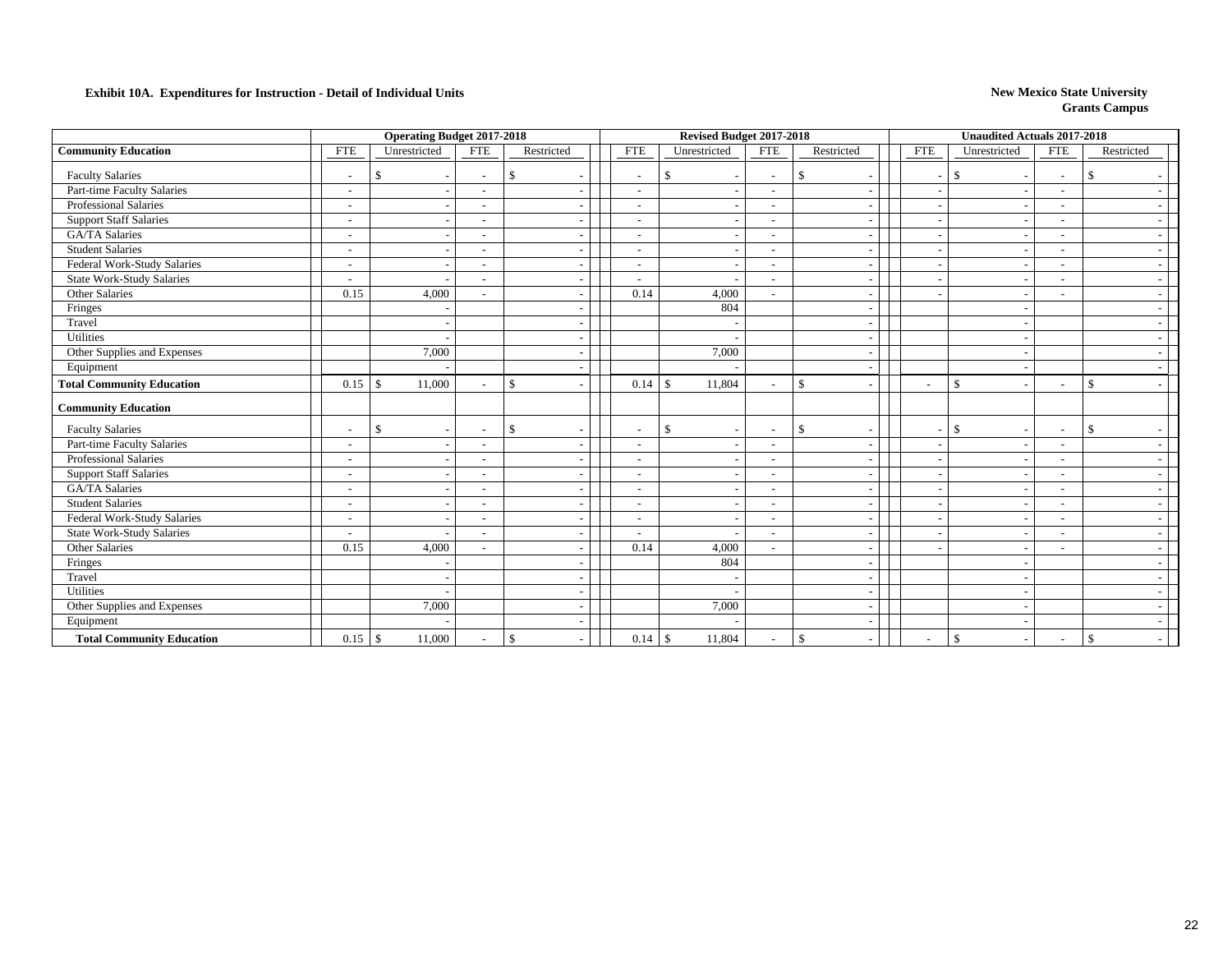|                                               |                          | <b>Operating Budget 2017-2018</b> |                          |                          |                          | Revised Budget 2017-2018                  |                          |                          |                          | <b>Unaudited Actuals 2017-2018</b> |                |                         |
|-----------------------------------------------|--------------------------|-----------------------------------|--------------------------|--------------------------|--------------------------|-------------------------------------------|--------------------------|--------------------------|--------------------------|------------------------------------|----------------|-------------------------|
| <b>Preparation/Remedial Instruction</b>       | <b>FTE</b>               | Unrestricted                      | <b>FTE</b>               | Restricted               | <b>FTE</b>               | Unrestricted                              | <b>FTE</b>               | Restricted               | <b>FTE</b>               | Unrestricted                       | <b>FTE</b>     | Restricted              |
| <b>Faculty Salaries</b>                       |                          | \$                                | $\overline{\phantom{a}}$ | $\mathbf{\hat{S}}$       | $\overline{\phantom{a}}$ | \$                                        | $\blacksquare$           | \$                       | $\overline{\phantom{a}}$ | \$                                 | $\sim$         | \$                      |
| Part-time Faculty Salaries                    | $\overline{\phantom{a}}$ |                                   | 1.58                     | 10,000                   | $\sim$                   |                                           |                          |                          | $\overline{\phantom{a}}$ |                                    | $\sim$         |                         |
| Professional Salaries                         | $\sim$                   | $\sim$                            | 1.65                     | 73,320                   | $\omega$                 | ÷,                                        | 1.37                     | 64,805                   | $\blacksquare$           | $\sim$                             | 1.77           | 83,954                  |
| <b>Support Staff Salaries</b>                 | $\sim$                   |                                   | 1.22                     | 32,857                   | $\overline{\phantom{a}}$ |                                           | 1.09                     | 30,750                   | $\sim$                   | ÷.                                 | 1.27           | 35,779                  |
| GA/TA Salaries                                | $\sim$                   | $\sim$                            | $\sim$                   |                          | $\sim$                   |                                           | $\sim$                   |                          | $\sim$                   | $\overline{a}$                     | $\sim$         |                         |
| <b>Student Salaries</b>                       | $\sim$                   | $\sim$                            | $\blacksquare$           | $\sim$                   | $\blacksquare$           | ÷,                                        | $\equiv$                 | $\overline{\phantom{a}}$ | $\blacksquare$           | ÷.                                 | $\omega$       |                         |
| Federal Work-Study Salaries                   | $\sim$                   | $\sim$                            | $\sim$                   | $\overline{\phantom{a}}$ | $\sim$                   | $\sim$                                    | $\sim$                   |                          | $\sim$                   | ÷.                                 | 0.04           | 681                     |
| <b>State Work-Study Salaries</b>              | $\omega$                 | $\sim$                            | 0.13                     | 2,000                    | $\overline{\phantom{a}}$ | $\sim$                                    | 0.09                     | 1,400                    | $\sim$                   | $\overline{a}$                     | 0.03           | 453                     |
| Other Salaries                                | $\sim$                   |                                   | 1.11                     | 30,000                   | $\bar{a}$                |                                           | 1.12                     | 31,692                   | $\overline{\phantom{a}}$ |                                    | $\sim$         |                         |
| Fringes                                       |                          | $\sim$                            |                          | 48,154                   |                          | ÷,                                        |                          | 41,455                   |                          | $\overline{\phantom{a}}$           |                | 38,703                  |
| Travel                                        |                          | $\omega$                          |                          | 10,429                   |                          | $\overline{\phantom{a}}$                  |                          | 8,565                    |                          | ÷.                                 |                | 3,860                   |
| Utilities                                     |                          |                                   |                          |                          |                          |                                           |                          |                          |                          |                                    |                |                         |
| Other Supplies and Expenses                   |                          | 10                                |                          | 51,417                   |                          | $\sim$                                    |                          | 25,640                   |                          | $\overline{a}$                     |                | 21,998                  |
| Equipment                                     |                          |                                   |                          |                          |                          | ÷.                                        |                          |                          |                          |                                    |                |                         |
| <b>Total Preparation/Remedial Instruction</b> | $\sim$                   | 10<br>$\mathcal{S}$               | 5.69                     | 258,177<br>\$            | $\overline{\phantom{a}}$ | $\mathbf S$                               | 3.67                     | 204,307<br>\$            | $\overline{a}$           | $\mathbf{\hat{S}}$                 | 3.11           | $\mathbb{S}$<br>185,428 |
| <b>ABE Instructional Material</b>             |                          |                                   |                          |                          |                          |                                           |                          |                          |                          |                                    |                |                         |
| <b>Faculty Salaries</b>                       |                          | $\mathbb{S}$                      |                          | \$                       |                          | $\mathbb{S}$                              |                          | \$                       | ÷,                       | $\mathbb{S}$                       | $\bar{a}$      | $\mathbb{S}$            |
| Part-time Faculty Salaries                    | $\sim$                   | $\sim$                            | $\sim$                   | $\sim$                   | $\sim$                   | $\sim$                                    | $\sim$                   | $\sim$                   | $\sim$                   | . —                                | $\sim$         |                         |
| <b>Professional Salaries</b>                  | $\sim$                   |                                   | $\mathcal{L}$            |                          | $\sim$                   |                                           | $\blacksquare$           | $\sim$                   | $\sim$                   |                                    | $\sim$         |                         |
| <b>Support Staff Salaries</b>                 | $\sim$                   | $\sim$                            | ÷,                       |                          | $\overline{\phantom{a}}$ | $\overline{\phantom{a}}$                  | $\overline{\phantom{a}}$ | $\sim$                   | $\overline{\phantom{a}}$ | ÷.                                 | $\mathcal{L}$  |                         |
| GA/TA Salaries                                | $\sim$                   | ÷.                                | in 1919.                 | $\sim$                   | $\sim$                   |                                           | $\sim$                   | $\sim$                   | $\sim$                   | ÷.                                 | $\mathbf{r}$   | $\sim$                  |
| <b>Student Salaries</b>                       | $\sim$                   | $\sim$                            | $\overline{a}$           | $\sim$                   | $\overline{\phantom{a}}$ | ÷,                                        | $\overline{\phantom{a}}$ | $\sim$                   | $\sim$                   | ÷.                                 | $\sim$         | $\sim$                  |
| Federal Work-Study Salaries                   | $\sim$                   | $\sim$                            | $\sim$                   | $\sim$                   | $\sim$                   |                                           | $\sim$                   | $\overline{\phantom{a}}$ | $\sim$                   |                                    | $\sim$         |                         |
| <b>State Work-Study Salaries</b>              | $\sim$                   | $\sim$                            | $\sim$                   | $\sim$                   | $\sim$                   | $\overline{\phantom{a}}$                  | $\sim$                   | $\sim$                   | $\sim$                   |                                    | $\sim$         | $\sim$                  |
| Other Salaries                                | $\sim$                   | $\sim$                            | $\sim$                   | $\sim$                   | $\sim$                   | $\sim$                                    | $\sim$                   | $\sim$                   | $\sim$                   | $\sim$                             | $\sim$         | $\sim$                  |
| Fringes                                       |                          |                                   |                          |                          |                          |                                           |                          |                          |                          |                                    |                |                         |
| Travel                                        |                          | $\sim$                            |                          | $\overline{\phantom{a}}$ |                          | $\overline{a}$                            |                          | $\overline{\phantom{a}}$ |                          | $\sim$                             |                | $\sim$                  |
| Utilities                                     |                          | $\sim$                            |                          | $\overline{\phantom{a}}$ |                          | $\overline{\phantom{a}}$                  |                          |                          |                          | ÷.                                 |                |                         |
| Other Supplies and Expenses                   |                          | $\sim$                            |                          | 3,100                    |                          | ÷,                                        |                          | 3,553                    |                          |                                    |                | 1,710                   |
| Equipment                                     |                          | $\sim$                            |                          |                          |                          | $\sim$                                    |                          |                          |                          | $\overline{\phantom{a}}$           |                |                         |
| <b>Total ABE Instructional Material</b>       |                          | $\mathbf{\hat{S}}$<br>$\sim$      | $\bar{a}$                | $\mathbb{S}$<br>3,100    | $\sim$                   | $\mathcal{S}$<br>$\overline{\phantom{a}}$ | $\sim$                   | 3,553<br>$\mathbf{s}$    | $\overline{\phantom{a}}$ | $\mathbf{s}$<br>$\sim$             | $\sim$         | \$<br>1,710             |
| <b>Adult Basic Education</b>                  |                          |                                   |                          |                          |                          |                                           |                          |                          |                          |                                    |                |                         |
| <b>Faculty Salaries</b>                       |                          | $\mathbb{S}$                      |                          | \$                       |                          | \$                                        |                          | \$                       | L.                       | \$                                 | $\sim$         | \$                      |
| Part-time Faculty Salaries                    | $\blacksquare$           | $\sim$                            | $\sim$                   |                          | $\blacksquare$           | $\overline{\phantom{a}}$                  | $\overline{\phantom{a}}$ |                          | $\overline{\phantom{a}}$ | $\overline{\phantom{a}}$           | $\sim$         |                         |
| <b>Professional Salaries</b>                  | $\sim$                   | $\sim$                            | 1.15                     | 51,000                   | $\sim$                   | $\sim$                                    | 1.06                     | 50,216                   | $\sim$                   | $\sim$                             | 1.46           | 69,365                  |
| <b>Support Staff Salaries</b>                 | $\sim$                   | $\overline{\phantom{a}}$          | 1.00                     | 27,000                   | $\sim$                   |                                           | 0.89                     | 25,211                   | $\sim$                   |                                    | 1.07           | 30,241                  |
| GA/TA Salaries                                | $\sim$                   | $\sim$                            | $\overline{a}$           |                          | $\sim$                   |                                           | ÷.                       |                          | $\overline{\phantom{a}}$ | ÷.                                 | $\omega$       |                         |
| <b>Student Salaries</b>                       | $\sim$                   | $\sim$                            | $\sim$                   | ÷,                       | $\overline{a}$           |                                           | $\mathcal{L}$            | $\sim$                   | $\sim$                   | ÷.                                 | $\mathcal{L}$  |                         |
| Federal Work-Study Salaries                   | $\sim$                   | $\sim$                            | $\sim$                   | $\sim$                   | $\overline{a}$           | ÷.                                        | $\sim$                   | $\sim$                   | $\sim$                   | ÷.                                 | 0.04           | 681                     |
| <b>State Work-Study Salaries</b>              | $\sim$                   | $\sim$                            | 0.13                     | 2,000                    | $\overline{\phantom{a}}$ | $\overline{\phantom{a}}$                  | 0.09                     | 1,400                    | $\sim$                   | $\overline{a}$                     | 0.03           | 453                     |
| Other Salaries                                | $\blacksquare$           | $\sim$                            | 1.11                     | 30,000                   | $\blacksquare$           | $\overline{\phantom{a}}$                  | 1.12                     | 31,692                   | $\overline{\phantom{a}}$ | $\overline{\phantom{a}}$           | $\sim$         |                         |
| Fringes                                       |                          | $\sim$                            |                          | 36,000                   |                          | $\sim$                                    |                          | 34,233                   |                          | $\overline{\phantom{a}}$           |                | 31,481                  |
| Travel                                        |                          | $\sim$                            |                          | 10,429                   |                          |                                           |                          | 5,407                    |                          |                                    |                | 702                     |
| <b>Utilities</b>                              |                          | $\overline{\phantom{a}}$          |                          |                          |                          | $\overline{\phantom{a}}$                  |                          |                          |                          |                                    |                |                         |
| Other Supplies and Expenses                   |                          | $\sim$                            |                          | 23,571                   |                          | ÷,                                        |                          | 21,058                   |                          | ÷.                                 |                | 19,259                  |
| Equipment                                     |                          | ÷.                                |                          |                          |                          | $\sim$                                    |                          |                          |                          |                                    |                |                         |
| <b>Total Adult Basic Education</b>            |                          | $\mathcal{S}$                     | 3.39                     | \$<br>180,000            |                          | $\mathcal{S}$<br>$\overline{a}$           | 3.16                     | 169,217<br>\$            |                          | $\mathcal{S}$                      | $2.60 \,$ \ \$ | 152,182                 |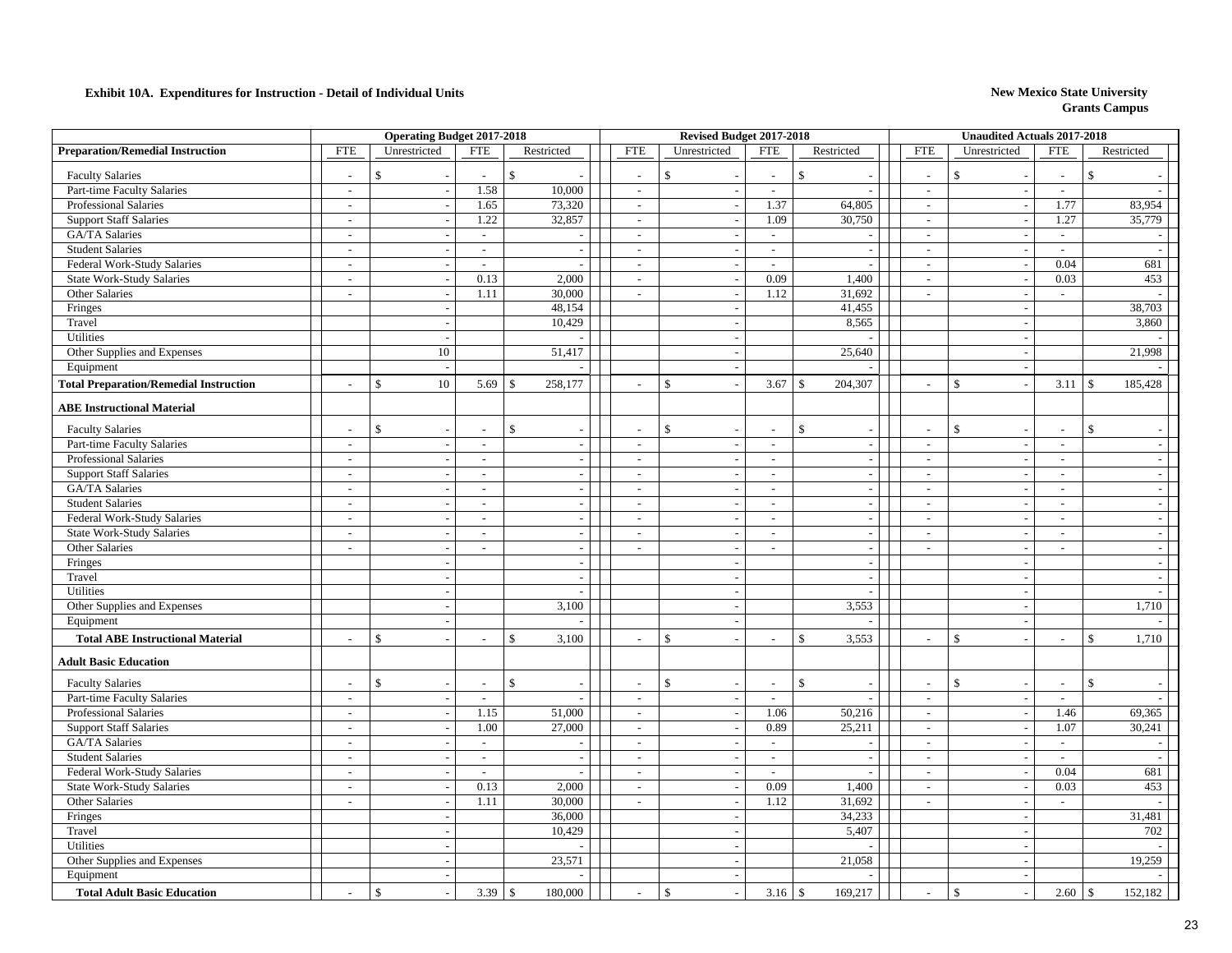|                                                 |                          | <b>Operating Budget 2017-2018</b> |                          |                    |                          | Revised Budget 2017-2018                 |                          |                                | <b>Unaudited Actuals 2017-2018</b>             |                          |              |  |
|-------------------------------------------------|--------------------------|-----------------------------------|--------------------------|--------------------|--------------------------|------------------------------------------|--------------------------|--------------------------------|------------------------------------------------|--------------------------|--------------|--|
| <b>Preparation/Remedial Instruction</b>         | <b>FTE</b>               | Unrestricted                      | FTE                      | Restricted         | <b>FTE</b>               | Unrestricted                             | <b>FTE</b>               | Restricted                     | <b>FTE</b><br>Unrestricted                     | <b>FTE</b>               | Restricted   |  |
| <b>CHE Teacher (TEDC)</b>                       |                          |                                   |                          |                    |                          |                                          |                          |                                |                                                |                          |              |  |
| <b>Faculty Salaries</b>                         | $\overline{\phantom{a}}$ | \$<br>$\overline{\phantom{a}}$    | $\overline{\phantom{a}}$ | $\mathbf{\$}$      | $\sim$                   | \$                                       | $\overline{\phantom{a}}$ | <sup>\$</sup>                  | $\mathbf{\hat{S}}$<br>$\sim$                   | $\overline{\phantom{a}}$ | \$           |  |
| Part-time Faculty Salaries                      | $\overline{\phantom{a}}$ | $\overline{\phantom{a}}$          | $\overline{\phantom{a}}$ |                    |                          | $\overline{\phantom{a}}$                 | $\overline{\phantom{a}}$ | $\blacksquare$                 | $\overline{\phantom{a}}$                       | $\overline{\phantom{a}}$ |              |  |
| <b>Professional Salaries</b>                    |                          |                                   | $\overline{\phantom{a}}$ |                    |                          |                                          | $\overline{\phantom{a}}$ | $\overline{\phantom{a}}$       | $\sim$                                         | $\overline{\phantom{a}}$ |              |  |
| <b>Support Staff Salaries</b>                   |                          |                                   | $\overline{\phantom{a}}$ |                    |                          |                                          | $\overline{a}$           | $\overline{\phantom{a}}$       | $\sim$                                         | $\overline{\phantom{a}}$ |              |  |
| GA/TA Salaries                                  | ٠                        |                                   | $\overline{\phantom{a}}$ |                    |                          |                                          | $\overline{a}$           | $\overline{\phantom{a}}$       | $\sim$                                         | $\overline{\phantom{a}}$ |              |  |
| <b>Student Salaries</b>                         | $\sim$                   |                                   | $\overline{\phantom{a}}$ |                    |                          |                                          | $\overline{a}$           | $\overline{\phantom{a}}$       | $\sim$                                         | $\overline{\phantom{a}}$ |              |  |
| Federal Work-Study Salaries                     |                          |                                   | $\overline{\phantom{a}}$ |                    |                          |                                          | $\overline{a}$           |                                | $\sim$                                         |                          |              |  |
| <b>State Work-Study Salaries</b>                | $\overline{\phantom{a}}$ |                                   | $\overline{\phantom{a}}$ |                    |                          | $\overline{\phantom{a}}$                 | $\overline{a}$           | $\overline{\phantom{a}}$       | $\sim$                                         | $\blacksquare$           |              |  |
| Other Salaries                                  |                          |                                   | $\overline{\phantom{a}}$ |                    |                          |                                          |                          | $\overline{\phantom{a}}$       | $\sim$                                         | ٠                        |              |  |
| Fringes                                         |                          |                                   |                          |                    |                          |                                          |                          | $\sim$                         |                                                |                          |              |  |
| Travel                                          |                          |                                   |                          |                    |                          |                                          |                          | $\blacksquare$                 |                                                |                          |              |  |
| Utilities                                       |                          |                                   |                          |                    |                          |                                          |                          | $\overline{\phantom{a}}$       |                                                |                          |              |  |
| Other Supplies and Expenses                     |                          | 10                                |                          |                    |                          |                                          |                          | $\overline{\phantom{a}}$       |                                                |                          |              |  |
| Equipment                                       |                          |                                   |                          |                    |                          |                                          |                          | $\overline{\phantom{a}}$       |                                                |                          |              |  |
| <b>Total CHE Teacher (TEDC)</b>                 |                          | \$<br>10                          |                          | $\mathbf{\hat{s}}$ |                          | $\mathbb{S}$                             |                          | \$<br>$\overline{a}$           | $\mathbf{\hat{S}}$<br>$\overline{\phantom{a}}$ | $\sim$                   | $\mathbf{s}$ |  |
| <b>Native American Serving Non-Tribal</b>       |                          |                                   |                          |                    |                          |                                          |                          |                                |                                                |                          |              |  |
| <b>Faculty Salaries</b>                         |                          | \$<br>$\sim$                      | $\overline{\phantom{a}}$ | $\mathbf{\$}$      | $\overline{\phantom{a}}$ | \$<br>$\overline{\phantom{a}}$           | $\overline{\phantom{a}}$ | \$<br>$\overline{\phantom{a}}$ | $\mathbb{S}$<br>$\sim$                         | $\overline{\phantom{a}}$ | \$           |  |
| Part-time Faculty Salaries                      | $\overline{\phantom{a}}$ | $\overline{\phantom{a}}$          | 1.58                     | 10,000             | $\sim$                   |                                          |                          |                                | $\sim$                                         | $\sim$                   |              |  |
| Professional Salaries                           | $\sim$                   |                                   | 0.50                     | 22,320             | $\sim$                   |                                          | 0.31                     | 14,589                         | $\sim$                                         | 0.31                     | 14,589       |  |
| <b>Support Staff Salaries</b>                   | $\overline{\phantom{a}}$ | $\overline{\phantom{a}}$          | 0.22                     | 5,857              | $\overline{\phantom{a}}$ |                                          | 0.20                     | 5,539                          | $\sim$                                         | 0.20                     | 5,538        |  |
| GA/TA Salaries                                  | ٠                        |                                   | $\overline{\phantom{a}}$ |                    |                          |                                          | $\overline{\phantom{a}}$ |                                | $\overline{\phantom{a}}$                       | $\overline{\phantom{a}}$ |              |  |
| <b>Student Salaries</b>                         | $\sim$                   |                                   | $\overline{\phantom{a}}$ |                    |                          |                                          | $\overline{\phantom{a}}$ |                                | $\overline{\phantom{a}}$                       | ٠                        |              |  |
| Federal Work-Study Salaries                     | $\overline{\phantom{0}}$ |                                   | $\overline{\phantom{a}}$ |                    |                          |                                          | $\overline{\phantom{a}}$ | $\overline{\phantom{a}}$       | $\overline{\phantom{a}}$                       | $\overline{\phantom{a}}$ |              |  |
| <b>State Work-Study Salaries</b>                | ٠                        |                                   | $\sim$                   |                    | $\sim$                   |                                          | $\sim$                   | $\overline{\phantom{a}}$       | $\sim$                                         | $\sim$                   |              |  |
| Other Salaries                                  |                          |                                   | $\overline{\phantom{a}}$ |                    |                          |                                          | $\overline{a}$           |                                | $\sim$                                         | ÷,                       |              |  |
| Fringes                                         |                          |                                   |                          | 12,154             |                          |                                          |                          | 7,222                          |                                                |                          | 7,222        |  |
| Travel                                          |                          |                                   |                          |                    |                          |                                          |                          | 3,158                          |                                                |                          | 3,158        |  |
| Utilities                                       |                          |                                   |                          |                    |                          |                                          |                          |                                |                                                |                          |              |  |
| Other Supplies and Expenses                     |                          |                                   |                          | 24,746             |                          |                                          |                          | 1,029                          |                                                |                          | 1,029        |  |
| Equipment                                       |                          |                                   |                          |                    |                          |                                          |                          |                                |                                                |                          |              |  |
| <b>Total Native American Serving Non-Tribal</b> |                          | $\mathbb{S}$                      | 2.30                     | 75,077<br>\$       |                          | $\mathbb{S}$<br>$\overline{\phantom{a}}$ | 0.51                     | 31,537<br>\$                   | $\mathbb{S}$<br>$\overline{\phantom{a}}$       | 0.51                     | 31,536<br>\$ |  |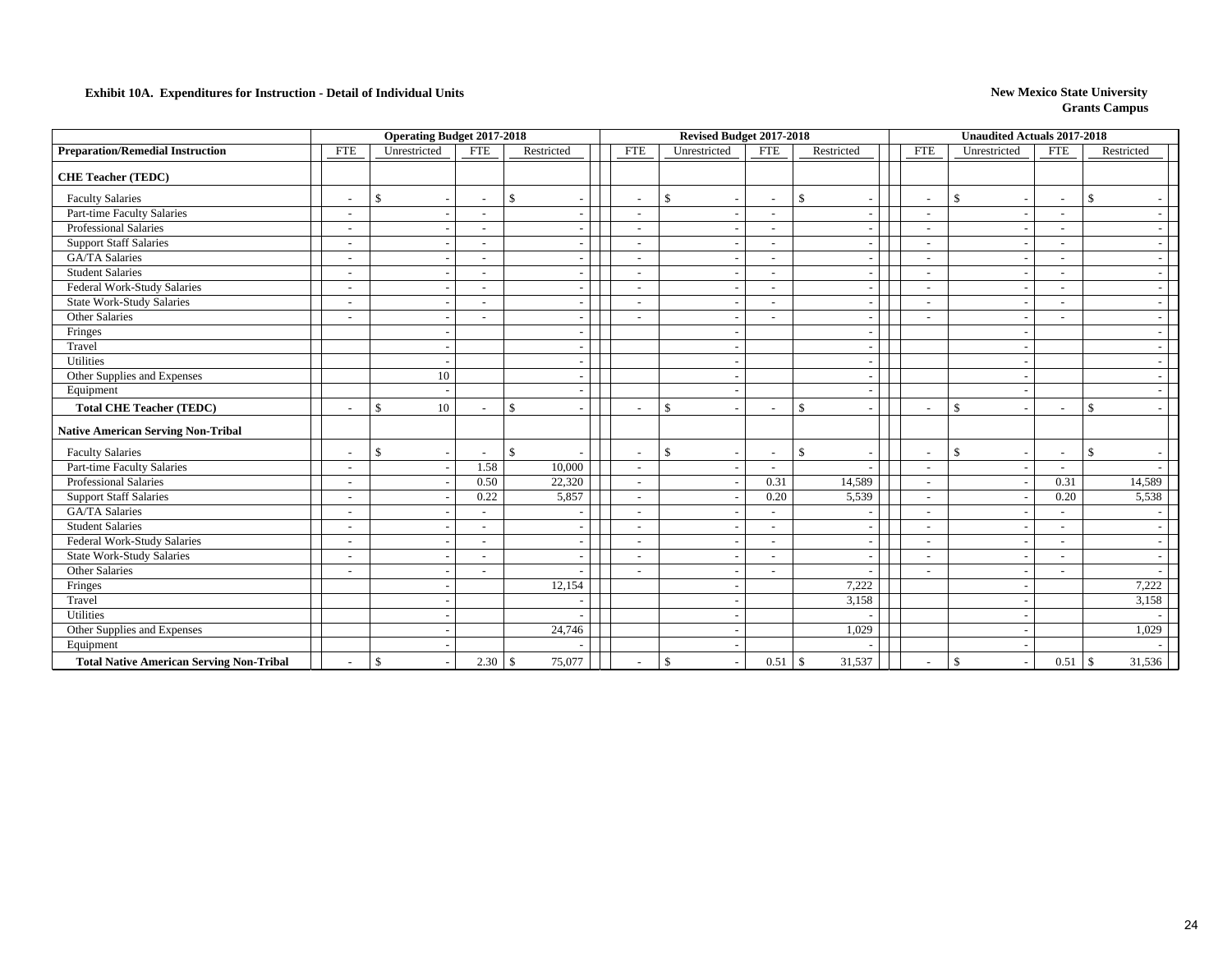#### **Exhibit 11. Summary of Expenditures for Academic Support** New Mexico State University

|                                                        |                          |                    |         | <b>Operating Budget 2017-2018</b> |               |            |                          |               | Revised Budget 2017-2018 |                          |                    |            |                          |              |         | <b>Unaudited Actuals 2017-2018</b> |                    |            |  |
|--------------------------------------------------------|--------------------------|--------------------|---------|-----------------------------------|---------------|------------|--------------------------|---------------|--------------------------|--------------------------|--------------------|------------|--------------------------|--------------|---------|------------------------------------|--------------------|------------|--|
|                                                        | <b>FTE</b>               | Unrestricted       |         | <b>FTE</b>                        |               | Restricted | <b>FTE</b>               |               | Unrestricted             | <b>FTE</b>               |                    | Restricted | <b>FTE</b>               | Unrestricted |         | <b>FTE</b>                         |                    | Restricted |  |
| <b>Libraries</b>                                       |                          |                    |         |                                   |               |            |                          |               |                          |                          |                    |            |                          |              |         |                                    |                    |            |  |
| Library (LRC)                                          | 2.41                     | -\$                | 97,110  | $\sim$                            | \$            |            | 2.24                     | $\mathcal{S}$ | 95,969                   | $\sim$                   | $\mathcal{S}$      |            | $1.83 \tImes$            |              | 84,323  | $\overline{\phantom{a}}$           | <sup>\$</sup>      |            |  |
| Library Materials/Acquisitions                         |                          |                    | 10,000  | $\sim$                            |               |            |                          |               | 10,000                   |                          |                    |            |                          |              | 9,386   | $\overline{\phantom{a}}$           |                    |            |  |
| <b>Total Libraries</b>                                 | 2.41                     | $\mathbf{s}$       | 107,110 | $\overline{a}$                    | \$            |            | 2.24                     | -\$           | 105,969                  | $\sim$                   | $\mathbf{\hat{S}}$ |            |                          |              | 93,709  | $\overline{a}$                     | <sup>\$</sup>      |            |  |
| <b>Educational Media Services</b>                      |                          |                    |         |                                   |               |            |                          |               |                          |                          |                    |            |                          |              |         |                                    |                    |            |  |
| Computer Support                                       | 0.47                     | -S                 | 94,900  | $\sim$                            | \$            |            | 0.44                     | -\$           | 94,900                   |                          | <sup>\$</sup>      |            | 0.44                     | \$           | 99,084  | $\overline{a}$                     | <sup>\$</sup>      |            |  |
| <b>Total Educational Media Services</b>                | 0.47                     | $\mathbf{s}$       | 94,900  | $\blacksquare$                    | $\mathbb{S}$  |            | 0.44                     | <sup>\$</sup> | 94,900                   | $\sim$                   | $\mathcal{S}$      |            |                          |              | 99,084  | $\sim$                             | $\mathcal{S}$      |            |  |
| <b>Ancillary Support</b>                               |                          |                    |         |                                   |               |            |                          |               |                          |                          |                    |            |                          |              |         |                                    |                    |            |  |
| Creative Media Technology                              | $\blacksquare$           | \$                 | 1,000   | $\sim$                            | \$            |            |                          | $\mathbf{s}$  | 1,023                    | $\sim$                   | $\mathbf{\hat{S}}$ |            | $\overline{\phantom{a}}$ | \$           | 983     | $\overline{\phantom{a}}$           | \$                 |            |  |
| Nursing - BSN                                          | $\blacksquare$           |                    | 1,750   | $\blacksquare$                    |               |            |                          |               | 1,750                    | $\sim$                   |                    |            | $\overline{\phantom{a}}$ |              | 1,362   | $\sim$                             |                    |            |  |
| <b>Technology Support</b>                              | $\sim$                   |                    | 53,000  | $\sim$                            |               |            | $\overline{\phantom{a}}$ |               | 50,000                   | $\sim$                   |                    |            | $\overline{\phantom{a}}$ |              | 9,589   | $\sim$                             |                    |            |  |
| Title V                                                | ÷.                       |                    | 3,000   | 17.23                             |               | 575,948    | $\sim$                   |               | 4,000                    | 12.46                    |                    | 574,122    | $\sim$                   |              | 3,016   | 13.44                              |                    | 551,349    |  |
| <b>Total Ancillary Support</b>                         |                          | $\mathbf{\hat{S}}$ | 58,750  | 17.23                             | $\mathcal{S}$ | 575,948    | $\overline{\phantom{a}}$ | -S            | 56,773                   | 12.46                    | - \$               | 574,122    | $\sim$                   | \$           | 14,950  | 13.44                              | \$                 | 551,349    |  |
| <b>Academic Administration</b>                         |                          |                    |         |                                   |               |            |                          |               |                          |                          |                    |            |                          |              |         |                                    |                    |            |  |
| Off Campus Admin/ Support                              |                          | $\mathbb{S}$       | 3,000   | $\sim$                            | \$            |            |                          | \$            |                          | $\sim$                   | $\mathbf{\hat{S}}$ |            |                          | \$           |         | $\overline{a}$                     | <sup>\$</sup>      |            |  |
| VP for Academic Affairs                                | 2.16                     |                    | 106,727 | $\overline{\phantom{a}}$          |               |            | 2.03                     |               | 106,727                  | $\sim$                   |                    |            | 1.94                     |              | 97,028  | $\sim$                             |                    |            |  |
| <b>Total Academic Administration</b>                   | 2.16                     | $\mathbf{s}$       | 109,727 | $\overline{a}$                    | \$            |            | 2.03                     | $\mathcal{S}$ | 106,727                  | $\sim$                   | $\mathbf{\hat{S}}$ |            | $1.94 \tS$               |              | 97,028  | $\overline{a}$                     | <sup>\$</sup>      |            |  |
| <b>Academic Personnel Development</b>                  |                          |                    |         |                                   |               |            |                          |               |                          |                          |                    |            |                          |              |         |                                    |                    |            |  |
| <b>Faculty Development</b>                             |                          | \$                 | 14,290  | $\overline{\phantom{a}}$          | \$            |            | $\overline{\phantom{a}}$ | <sup>\$</sup> | 10,000                   | $\overline{\phantom{a}}$ | \$                 |            | $\sim$                   | \$           | 3,214   | $\overline{\phantom{a}}$           | <sup>\$</sup>      |            |  |
| <b>Total Academic Personnel Development</b>            |                          | \$                 | 14,290  |                                   | $\mathbb{S}$  |            |                          | $\mathcal{L}$ | 10,000                   |                          | $\mathcal{S}$      |            |                          | \$           | 3,214   | $\overline{a}$                     | $\mathcal{S}$      |            |  |
| <b>Course &amp; Curriculum Development</b>             |                          |                    |         |                                   |               |            |                          |               |                          |                          |                    |            |                          |              |         |                                    |                    |            |  |
| Program Development                                    | 0.12                     | $\sqrt{3}$         | 78,396  | $\overline{\phantom{a}}$          | \$            |            | $\overline{\phantom{a}}$ | <sup>\$</sup> | 78,396                   | $\overline{\phantom{a}}$ | $\mathcal{S}$      |            | $\overline{\phantom{a}}$ | \$           | 34,000  |                                    | <sup>\$</sup>      |            |  |
| <b>Total Course &amp; Curriculum Development</b>       | 0.12                     | - \$               | 78,396  | $\sim$                            | $\mathbb{S}$  |            |                          | -\$           | 78,396                   |                          | $\mathbf{\hat{s}}$ |            |                          | $\mathbf{s}$ | 34,000  | $\overline{\phantom{a}}$           | $\mathcal{S}$      |            |  |
| Other Items Not Included in Exhibit 11A's              |                          |                    |         |                                   |               |            |                          |               |                          |                          |                    |            |                          |              |         |                                    |                    |            |  |
| Federal Work-Study Salaries                            | $\overline{\phantom{a}}$ | $\mathbb{S}$       |         | 0.21                              | \$            | 3,400      | $\overline{\phantom{a}}$ | <sup>\$</sup> |                          |                          | $\mathbf{\hat{S}}$ |            | $\sim$                   | \$           |         | 0.04                               | $\mathbf{\hat{S}}$ | 664        |  |
| <b>State Work-Study Salaries</b>                       |                          |                    |         | 0.27                              |               | 4,300      | $\sim$                   |               |                          | 0.35                     |                    | 5,600      | $\overline{a}$           |              |         | 0.20                               |                    | 3,278      |  |
| <b>Fringe Benefits</b>                                 |                          |                    | 71,307  |                                   |               |            |                          |               | 110.114                  |                          |                    |            |                          |              | 66,659  |                                    |                    |            |  |
| <b>Total Other Items Not Included in Exhibit 11A's</b> |                          | $\mathbf{s}$       | 71,307  | 0.48                              | $\mathcal{S}$ | 7,700      |                          | $\mathcal{S}$ | 110,114                  |                          |                    | 5,600      |                          | \$           | 66,659  | 0.24                               | -8                 | 3.942      |  |
| Net Expense for Academic Support in I&G (Exh 2)        |                          |                    | 534,480 | $17.71$ \\$                       |               | 583,648    | 4.71                     | -\$           | 562,879                  | $12.81 \t s$             |                    | 579,722    | $4.21 \t3$               |              | 408,644 | $13.68$ \$                         |                    | 555,291    |  |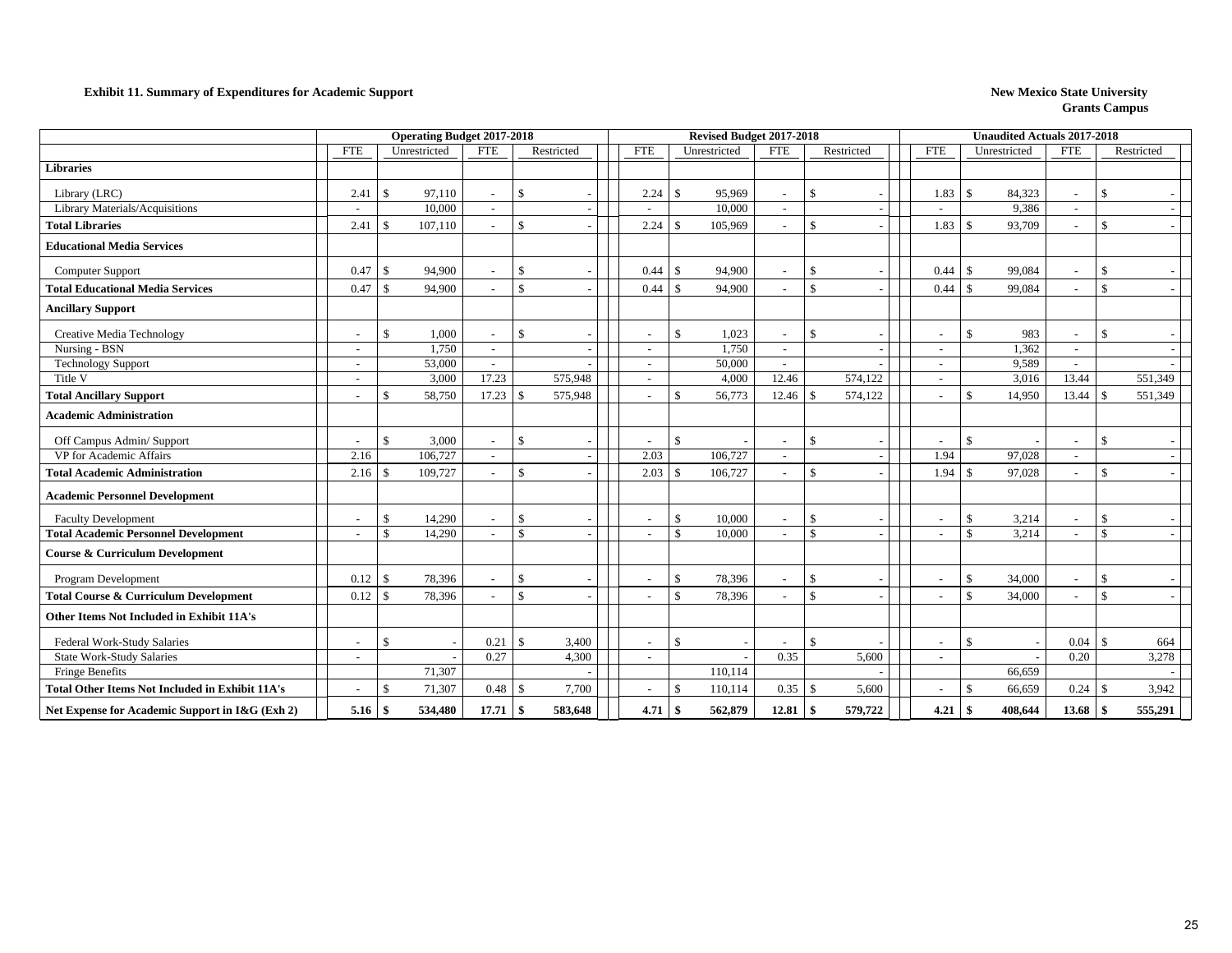#### **Exhibit 11. Summary of Academic Support Salaries New Mexico State University**

|                                            |            | <b>Operating Budget 2017-2018</b> |            |            |            | Revised Budget 2017-2018 |            |            |            | Unaudited Actuals 2017-2018 |                          |            |  |
|--------------------------------------------|------------|-----------------------------------|------------|------------|------------|--------------------------|------------|------------|------------|-----------------------------|--------------------------|------------|--|
| <b>Salaries for Academic Support</b>       | <b>FTE</b> | Unrestricted                      | <b>FTE</b> | Restricted | <b>FTE</b> | Unrestricted             | <b>FTE</b> | Restricted | <b>FTE</b> | Unrestricted                | <b>FTE</b>               | Restricted |  |
| <b>Faculty Salaries</b>                    |            |                                   | 0.34       | 18,000     |            |                          | 0.64       | 32,334     |            |                             | 0.38                     | 19,433     |  |
| Part-time Faculty Salaries                 |            |                                   | 11.34      | 72,000     |            |                          | 6.96       | 48.466     |            |                             | 7.74                     | 53,941     |  |
| <b>Professional Salaries</b>               | 3.73       | 165,677                           | 2.85       | 127,000    | 3.50       | 165,677                  | 3.23       | 153,573    | 3.50       | 165,676                     | 3.14                     | 149,282    |  |
| <b>Support Staff Salaries</b>              | 1.13       | 30,529                            | 1.89       | 51,000     | 1.03       | 29,000                   | 1.57       | 44,473     | 0.69       | 19,482                      | 1.73                     | 48,714     |  |
| <b>GA/TA Salaries</b>                      |            |                                   |            |            |            |                          |            |            |            |                             | $\overline{\phantom{a}}$ |            |  |
| <b>Student Salaries</b>                    |            |                                   | 0.22       | 3.500      |            |                          | 0.06       | 1.021      |            |                             | $\overline{\phantom{a}}$ |            |  |
| Federal Work-Study Salaries                |            |                                   | 0.21       | 3.400      |            |                          |            |            | 0.01       | 164                         | 0.04                     | 664        |  |
| <b>State Work-Study Salaries</b>           | 0.18       | 3.000                             | 0.27       | 4.300      | 0.18       | 3.000                    | 0.35       | 5,600      | 0.01       | 116                         | 0.27                     | 4,468      |  |
| Other Salaries                             | 0.12       | 3,200                             | 0.59       | 16,000     |            |                          |            |            |            |                             | 0.38                     | 10,600     |  |
| <b>Total Salaries for Academic Support</b> | 5.16       | 202,406                           | 17.71      | 295,200    | 4.71       | 197,677                  | 12.81      | 285,467    | 4.21       | 185,438                     | 13.68                    | 287,102    |  |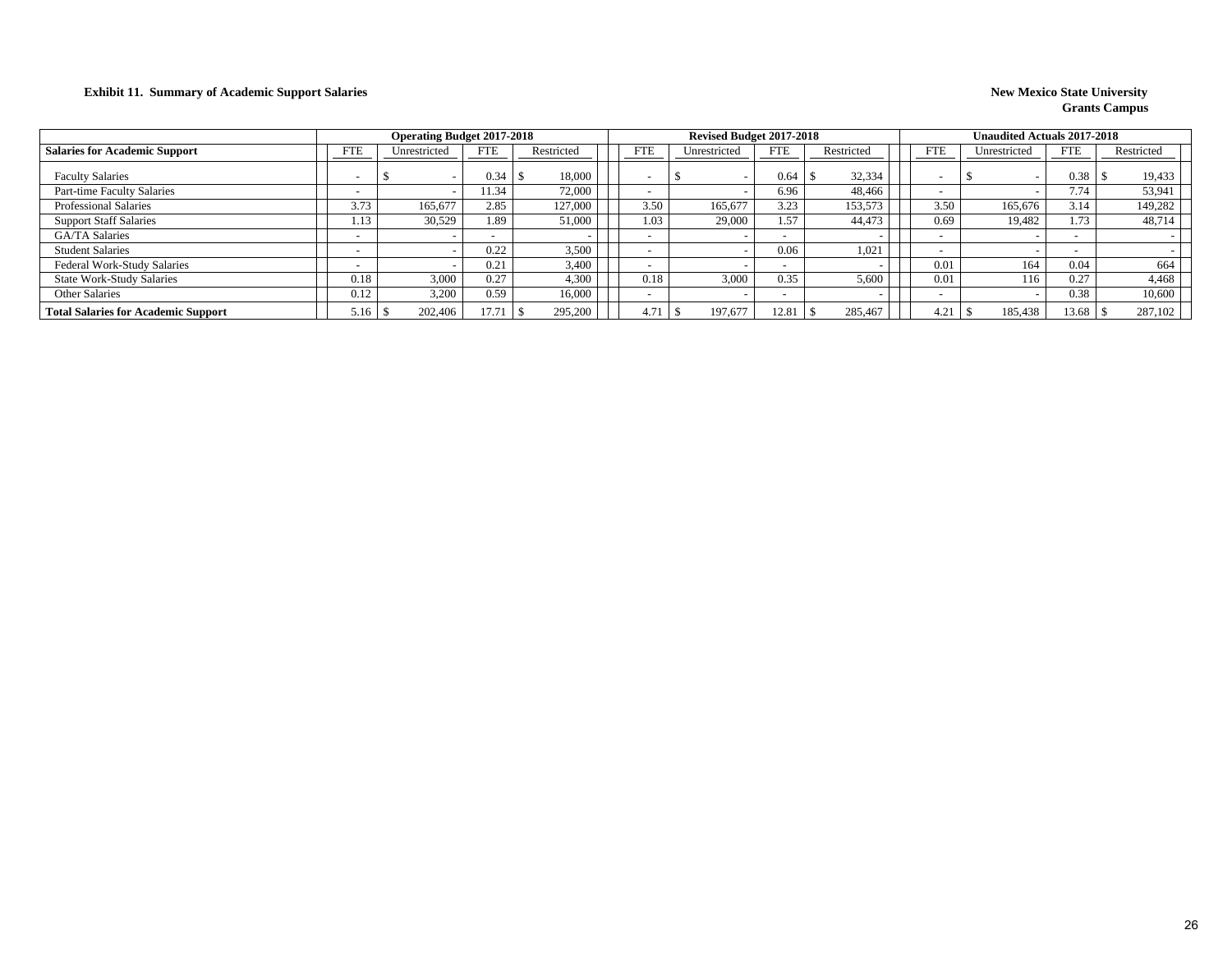#### **Exhibit 11. Summary of Academic Support by Expenditure Category New Mexico State University New Mexico State University**

|                                              |                          | <b>Operating Budget 2017-2018</b> |            |            |            | Revised Budget 2017-2018 |            |            |                          | <b>Unaudited Actuals 2017-2018</b> |            |            |
|----------------------------------------------|--------------------------|-----------------------------------|------------|------------|------------|--------------------------|------------|------------|--------------------------|------------------------------------|------------|------------|
| <b>Summary by Expenditure Category</b>       | <b>FTE</b>               | Unrestricted                      | <b>FTE</b> | Restricted | <b>FTE</b> | Unrestricted             | <b>FTE</b> | Restricted | <b>FTE</b>               | Unrestricted                       | <b>FTE</b> | Restricted |
| <b>Faculty Salaries</b>                      |                          |                                   | 0.34       | 18,000     |            |                          | 0.64       | 32,334     | -                        | $\overline{\phantom{a}}$           | 0.38       | 19,433     |
| Part-time Faculty Salaries                   | $\overline{\phantom{a}}$ |                                   | 11.34      | 72,000     |            |                          | 6.96       | 48,466     | $\overline{\phantom{a}}$ |                                    | 7.74       | 53,941     |
| <b>Professional Salaries</b>                 | 3.73                     | 165,677                           | 2.85       | 127,000    | 3.50       | 165,677                  | 3.23       | 153,573    | 3.50                     | 165,676                            | 3.14       | 149,282    |
| <b>Support Staff Salaries</b>                | 1.13                     | 30,529                            | 1.89       | 51,000     | 1.03       | 29,000                   | .57        | 44,473     | 0.69                     | 19,482                             | 1.73       | 48,714     |
| GA/TA Salaries                               | $\overline{\phantom{0}}$ |                                   |            |            |            |                          |            |            |                          |                                    |            |            |
| <b>Student Salaries</b>                      | $\overline{\phantom{0}}$ |                                   | 0.22       | 3,500      |            |                          | 0.06       | 1,021      |                          | $\overline{\phantom{a}}$           | ۰          |            |
| Federal Work-Study Salaries                  | $\overline{\phantom{0}}$ |                                   | -          |            |            |                          |            |            | 0.01                     | 164                                |            |            |
| <b>State Work-Study Salaries</b>             | 0.18                     | 3,000                             |            |            | 0.18       | 3,000                    |            |            | 0.01                     | 116                                | 0.07       | 1,190      |
| Other Salaries                               | 0.12                     | 3,200                             | 0.59       | 16,000     |            |                          |            |            |                          |                                    | 0.38       | 10,600     |
| Fringes                                      |                          |                                   |            | 88,283     |            |                          |            | 92,689     |                          |                                    |            | 91,259     |
| Travel                                       |                          | 25,790                            |            | 15,000     |            | 21,500                   |            | 1,635      |                          | 5,157                              |            | 10,559     |
| <b>Utilities</b>                             |                          |                                   |            |            |            |                          |            |            |                          |                                    |            |            |
| Other Supplies and Expenses                  |                          | 234,977                           |            | 185,165    |            | 233,588                  |            | 90,736     |                          | 144,923                            |            | 82,495     |
| Equipment                                    |                          |                                   |            |            |            |                          |            | 109,195    |                          | 6,467                              |            | 83,876     |
| <b>Total Summary by Expenditure Category</b> | 5.16                     | 463,173                           | 17.23      | 575,948    | 4.71       | 452,765                  | 12.46      | 574,122    | 4.21                     | 341,985                            | 13.44      | 551,349    |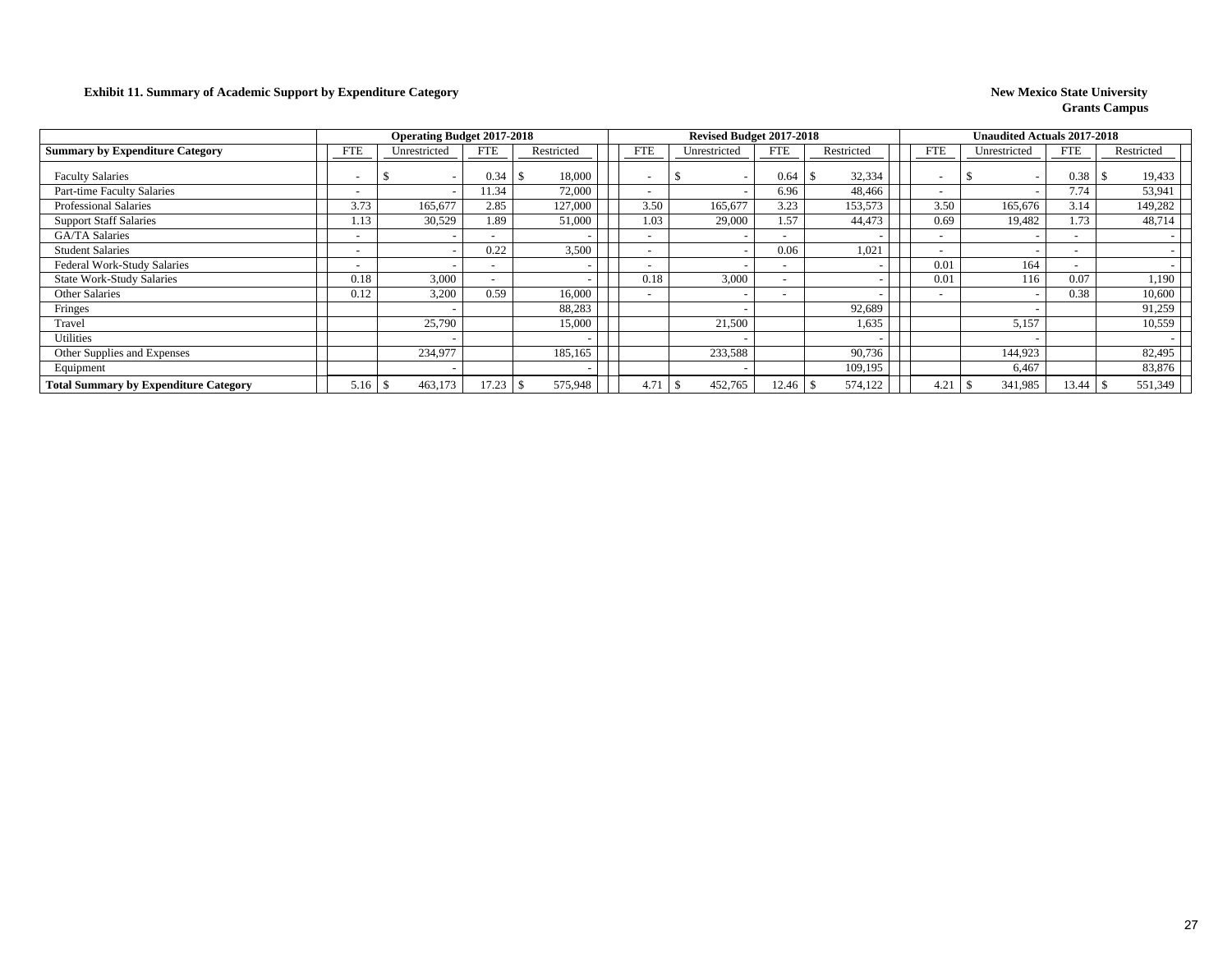|                                             |                             | <b>Operating Budget 2017-2018</b> |                             |                          |                          | Revised Budget 2017-2018 |                             |                                           |                          | <b>Unaudited Actuals 2017-2018</b> |                          |                          |  |
|---------------------------------------------|-----------------------------|-----------------------------------|-----------------------------|--------------------------|--------------------------|--------------------------|-----------------------------|-------------------------------------------|--------------------------|------------------------------------|--------------------------|--------------------------|--|
| Libraries                                   | <b>FTE</b>                  | Unrestricted                      | <b>FTE</b>                  | Restricted               | <b>FTE</b>               | Unrestricted             | <b>FTE</b>                  | Restricted                                | <b>FTE</b>               | Unrestricted                       | <b>FTE</b>               | Restricted               |  |
| <b>Faculty Salaries</b>                     | $\sim$                      | \$<br>$\sim$                      | $\sim$                      | \$                       | $\sim$                   | \$<br>$\sim$             | $\overline{a}$              | S                                         | $\sim$                   | $\mathcal{S}$                      | $\sim$                   | \$                       |  |
| Part-time Faculty Salaries                  |                             |                                   | $\sim$                      |                          |                          |                          | $\bar{\phantom{a}}$         | $\sim$                                    | $\sim$                   |                                    | $\bar{a}$                |                          |  |
| Professional Salaries                       | 1.19                        | 53,000                            | $\mathcal{L}_{\mathcal{A}}$ | ÷,                       | 1.12                     | 53,000                   | $\overline{\phantom{a}}$    | $\overline{\phantom{a}}$                  | 1.12                     | 53,000                             | $\overline{\phantom{a}}$ | $\sim$                   |  |
| <b>Support Staff Salaries</b>               | 1.13                        | 30,529                            | $\sim$                      | $\sim$                   | 1.03                     | 29,000                   | $\sim$                      | $\blacksquare$                            | 0.69                     | 19,482                             | $\sim$                   | $\sim$                   |  |
| GA/TA Salaries                              | $\sim$                      | $\sim$                            | $\sim$                      | $\sim$                   | $\mathcal{L}$            |                          | $\omega$                    | $\sim$                                    | $\sim$                   |                                    | $\overline{a}$           | $\sim$                   |  |
| <b>Student Salaries</b>                     | $\mathcal{L}_{\mathcal{A}}$ | $\sim$                            | $\sim$                      | $\blacksquare$           | $\mathbb{Z}^2$           | $\blacksquare$           | $\mathcal{L}_{\mathcal{A}}$ | $\sim$                                    | $\mathbb{Z}^2$           |                                    | $\blacksquare$           | $\sim$                   |  |
| Federal Work-Study Salaries                 | $\sim$                      | $\sim$                            | $\sim$                      | $\sim$                   | $\sim$                   | $\sim$                   | $\sim$                      | $\sim$                                    | 0.01                     | 164                                | $\sim$                   | $\overline{\phantom{a}}$ |  |
| <b>State Work-Study Salaries</b>            | 0.09                        | 1,500                             | $\sim$                      | $\sim$                   | 0.09                     | 1,500                    | $\sim$                      | $\omega$                                  | 0.01                     | 116                                | $\sim$                   | $\overline{a}$           |  |
| Other Salaries                              | $\sim$                      | $\overline{\phantom{a}}$          | $\sim$                      |                          | $\sim$                   | $\sim$                   | $\bar{a}$                   | $\overline{\phantom{a}}$                  | $\sim$                   | ÷.                                 |                          | $\sim$                   |  |
| Fringes                                     |                             | $\sim$                            |                             | ÷,                       |                          | $\sim$                   |                             | $\Box$                                    |                          |                                    |                          | $\sim$                   |  |
| Travel                                      |                             | 2,000                             |                             | $\sim$                   |                          | 2,000                    |                             | $\sim$                                    |                          | 564                                |                          | $\sim$                   |  |
| <b>Utilities</b>                            |                             |                                   |                             | $\overline{a}$           |                          |                          |                             | $\sim$                                    |                          |                                    |                          | $\sim$                   |  |
| Other Supplies and Expenses                 |                             | 20,081                            |                             | $\sim$                   |                          | 20,469                   |                             | $\sim$                                    |                          | 20,383                             |                          |                          |  |
| Equipment                                   |                             |                                   |                             | $\sim$                   |                          |                          |                             | $\sim$                                    |                          |                                    |                          | $\overline{\phantom{a}}$ |  |
| <b>Total Libraries</b>                      | 2.41                        | 107,110<br>\$                     | $\omega$                    | $\mathbf{\hat{S}}$       | 2.24                     | $\mathbb{S}$<br>105,969  | $\sim$                      | $\mathbf{\hat{S}}$<br>$\overline{a}$      | 1.83                     | 93,709<br>$\mathcal{S}$            | $\overline{a}$           | \$                       |  |
| Library (LRC)                               |                             |                                   |                             |                          |                          |                          |                             |                                           |                          |                                    |                          |                          |  |
| <b>Faculty Salaries</b>                     |                             | \$                                | $\sim$                      | $\mathbf{\hat{s}}$       | $\tilde{\phantom{a}}$    | $\mathbb{S}$             |                             | <sup>\$</sup>                             | $\sim$                   | $\mathbf{\hat{S}}$                 | $\overline{a}$           | \$                       |  |
| Part-time Faculty Salaries                  | $\sim$                      | $\sim$                            | $\sim$                      | $\overline{\phantom{a}}$ | $\sim$                   | $\blacksquare$           | $\blacksquare$              | $\blacksquare$                            | $\overline{\phantom{a}}$ |                                    | $\blacksquare$           | $\sim$                   |  |
| Professional Salaries                       | 1.19                        | 53,000                            | $\sim$                      | $\sim$                   | 1.12                     | 53,000                   | $\sim$                      | $\sim$                                    | 1.12                     | 53,000                             | $\sim$                   | $\overline{\phantom{a}}$ |  |
| <b>Support Staff Salaries</b>               | 1.13                        | 30,529                            | $\omega$                    | $\overline{a}$           | 1.03                     | 29,000                   | $\mathbb{Z}^+$              | $\omega$                                  | 0.69                     | 19,482                             | $\omega$                 | $\overline{\phantom{a}}$ |  |
| GA/TA Salaries                              | $\omega$                    |                                   | $\blacksquare$              |                          | $\blacksquare$           |                          | $\sim$                      | $\overline{\phantom{a}}$                  | $\mathbb{Z}^2$           |                                    | $\sim$                   | $\sim$                   |  |
| <b>Student Salaries</b>                     | $\mathbf{r}$                | $\sim$                            | $\sim$                      |                          | $\omega$                 | $\sim$                   | $\omega$                    | $\sim$                                    | $\mathcal{L}$            |                                    | $\overline{\phantom{a}}$ | $\sim$                   |  |
| Federal Work-Study Salaries                 | $\sim$                      | ÷.                                | $\sim$                      | $\sim$                   | $\omega$                 | $\overline{\phantom{a}}$ | $\mathbb{Z}^+$              | $\sim$                                    | 0.01                     | 164                                | $\mathbf{r}$             | $\sim$                   |  |
| <b>State Work-Study Salaries</b>            | 0.09                        | 1,500                             | $\sim$                      | $\sim$                   | 0.09                     | 1,500                    | $\sim$                      | $\sim$                                    | 0.01                     | 116                                | $\sim$                   | $\sim$                   |  |
| Other Salaries                              | $\sim$                      | $\sim$                            | $\sim$                      | $\sim$                   | $\mathbb{Z}^2$           | $\blacksquare$           | $\sim$                      | $\sim$                                    | $\mathbb{Z}^2$           | $\overline{\phantom{a}}$           | $\blacksquare$           | $\overline{\phantom{a}}$ |  |
| Fringes                                     |                             | $\overline{\phantom{a}}$          |                             | $\overline{a}$           |                          | $\overline{a}$           |                             | $\sim$                                    |                          |                                    |                          | $\overline{\phantom{a}}$ |  |
| Travel                                      |                             | 2,000                             |                             | $\sim$                   |                          | 2,000                    |                             | $\blacksquare$                            |                          | 564                                |                          | $\sim$                   |  |
| <b>Utilities</b>                            |                             |                                   |                             | ÷,                       |                          |                          |                             | $\overline{\phantom{a}}$                  |                          |                                    |                          |                          |  |
| Other Supplies and Expenses                 |                             | 10,081                            |                             | $\overline{a}$           |                          | 10,469                   |                             | $\sim$                                    |                          | 10,997                             |                          | $\sim$                   |  |
| Equipment                                   |                             |                                   |                             | $\sim$                   |                          |                          |                             | $\sim$                                    |                          |                                    |                          | $\sim$                   |  |
| <b>Total Library (LRC)</b>                  | 2.41                        | $\mathbf{\hat{S}}$<br>97,110      | $\sim$                      | $\mathbf{\hat{s}}$       | 2.24                     | $\mathbb{S}$<br>95,969   | $\bar{\phantom{a}}$         | $\mathcal{S}$<br>$\overline{\phantom{a}}$ | 1.83                     | 84,323<br>$\mathbf{\hat{S}}$       | $\overline{a}$           | $\mathbf{s}$<br>$\sim$   |  |
| <b>Library Materials/Acquisitions</b>       |                             |                                   |                             |                          |                          |                          |                             |                                           |                          |                                    |                          |                          |  |
| <b>Faculty Salaries</b>                     |                             | \$<br>$\sim$                      |                             | $\mathbf{\hat{S}}$       |                          | \$                       |                             | \$                                        |                          | $\mathbf S$                        | ÷,                       | \$                       |  |
| Part-time Faculty Salaries                  | $\sim$                      | $\omega$                          | $\sim$                      | $\sim$                   | $\sim$                   | $\overline{\phantom{a}}$ | $\sim$                      | $\overline{\phantom{a}}$                  | $\sim$                   | $\sim$                             | $\sim$                   | $\overline{\phantom{a}}$ |  |
| Professional Salaries                       | $\sim$                      | $\sim$                            | $\sim$                      | $\sim$                   | $\sim$                   | $\overline{a}$           | $\mathbb{Z}^+$              | $\sim$                                    | $\sim$                   | $\overline{a}$                     | $\sim$                   | $\sim$                   |  |
| <b>Support Staff Salaries</b>               | $\sim$                      | $\sim$                            | $\sim$                      | $\sim$                   | $\sim$                   | $\sim$                   | $\sim$                      | $\sim$                                    | $\sim$                   |                                    | $\bar{a}$                | $\sim$                   |  |
| GA/TA Salaries                              | $\sim$                      | $\sim$                            | $\sim$                      | $\sim$                   | $\sim$                   | $\sim$                   | $\sim$                      | $\sim$                                    | $\sim$                   | $\overline{\phantom{a}}$           | $\sim$                   | $\overline{\phantom{a}}$ |  |
| <b>Student Salaries</b>                     | $\sim$                      | $\sim$                            | $\sim$                      |                          | $\sim$                   | $\sim$                   | $\sim$                      | $\sim$                                    | $\sim$                   | ÷.                                 | $\overline{\phantom{a}}$ | $\sim$                   |  |
| Federal Work-Study Salaries                 | $\sim$                      | $\sim$                            | $\sim$                      | $\sim$                   | $\sim$                   | $\overline{\phantom{a}}$ | $\overline{\phantom{a}}$    | $\sim$                                    | $\sim$                   | $\overline{\phantom{a}}$           | $\sim$                   | $\sim$                   |  |
| State Work-Study Salaries                   | $\sim$                      | $\sim$                            | $\sim$                      |                          | $\overline{a}$           | $\sim$                   | $\overline{\phantom{a}}$    | $\blacksquare$                            | $\overline{\phantom{a}}$ |                                    | $\overline{a}$           |                          |  |
| Other Salaries                              | $\sim$                      | $\sim$                            | $\sim$                      | $\sim$                   | $\sim$                   | $\sim$                   | $\sim$                      | $\blacksquare$                            | $\sim$                   | $\sim$                             | $\sim$                   | $\sim$                   |  |
| Fringes                                     |                             | $\sim$                            |                             | $\sim$                   |                          | $\sim$                   |                             | $\sim$                                    |                          | $\overline{\phantom{a}}$           |                          | $\sim$                   |  |
| Travel                                      |                             | $\overline{\phantom{a}}$          |                             | $\sim$                   |                          | $\sim$                   |                             | $\sim$                                    |                          |                                    |                          |                          |  |
| Utilities                                   |                             | $\sim$                            |                             | $\sim$                   |                          | $\blacksquare$           |                             | $\sim$                                    |                          |                                    |                          | $\overline{\phantom{a}}$ |  |
| Other Supplies and Expenses                 |                             | 10,000                            |                             | $\sim$                   |                          | 10,000                   |                             | $\sim$                                    |                          | 9,386                              |                          | $\sim$                   |  |
| Equipment                                   |                             |                                   |                             |                          |                          |                          |                             | $\blacksquare$                            |                          |                                    |                          | $\sim$                   |  |
| <b>Total Library Materials/Acquisitions</b> |                             | $\mathbb{S}$<br>10,000            | $\sim$                      | \$<br>$\sim$             | $\overline{\phantom{a}}$ | $\mathbb{S}$<br>10,000   | $\blacksquare$              | $\mathbb S$<br>$\blacksquare$             | $\sim$                   | $\mathbf S$<br>9,386               | $\sim$                   | $\mathbb{S}$<br>$\sim$   |  |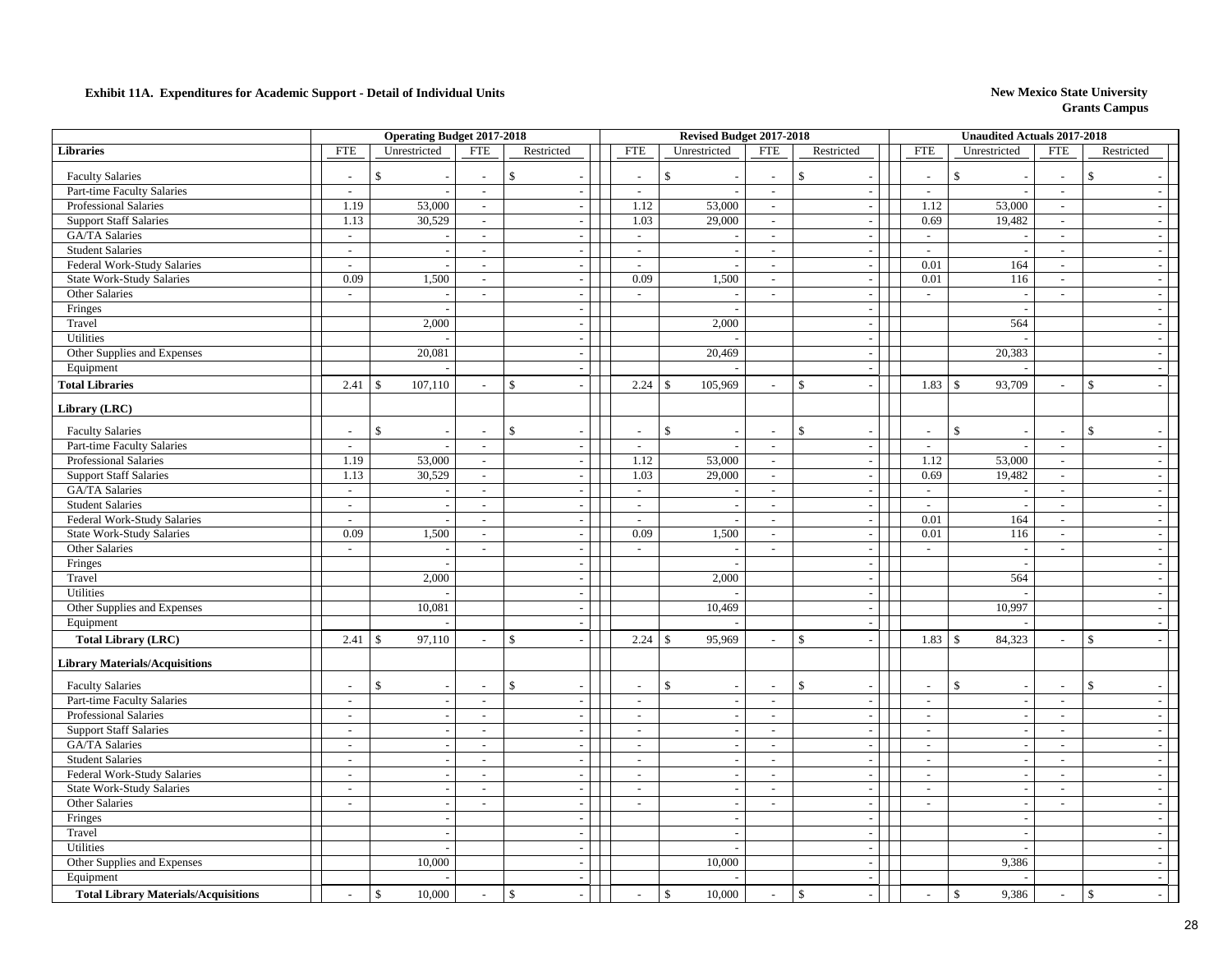|                                         |                          | <b>Operating Budget 2017-2018</b> |                          |              |                          | Revised Budget 2017-2018 |                          |                                |                          | <b>Unaudited Actuals 2017-2018</b> |                          |              |  |
|-----------------------------------------|--------------------------|-----------------------------------|--------------------------|--------------|--------------------------|--------------------------|--------------------------|--------------------------------|--------------------------|------------------------------------|--------------------------|--------------|--|
| <b>Educational Media Services</b>       | <b>FTE</b>               | Unrestricted                      | <b>FTE</b>               | Restricted   | <b>FTE</b>               | Unrestricted             | <b>FTE</b>               | Restricted                     | <b>FTE</b>               | Unrestricted                       | <b>FTE</b>               | Restricted   |  |
| <b>Faculty Salaries</b>                 | $\overline{\phantom{a}}$ | $\mathcal{S}$                     | $\overline{\phantom{a}}$ | $\mathbb{S}$ | $\overline{\phantom{a}}$ | \$                       | $\overline{\phantom{a}}$ | $\mathbb{S}$                   | $\overline{\phantom{a}}$ | $\mathbb{S}$                       | $\blacksquare$           | $\mathbf S$  |  |
| Part-time Faculty Salaries              | $\overline{\phantom{a}}$ |                                   |                          |              | $\overline{\phantom{a}}$ |                          | $\overline{\phantom{a}}$ |                                |                          |                                    | $\overline{\phantom{a}}$ |              |  |
| <b>Professional Salaries</b>            | 0.47                     | 20,800                            | $\sim$                   |              | 0.44                     | 20,800                   | $\overline{\phantom{a}}$ |                                | 0.44                     | 20,800                             | $\overline{\phantom{a}}$ |              |  |
| <b>Support Staff Salaries</b>           | ۰                        |                                   |                          |              | $\sim$                   |                          | $\overline{\phantom{a}}$ | $\overline{\phantom{a}}$       | $\overline{\phantom{a}}$ |                                    | $\overline{\phantom{a}}$ |              |  |
| <b>GA/TA Salaries</b>                   |                          |                                   |                          |              | $\overline{\phantom{a}}$ |                          |                          |                                |                          |                                    | $\overline{\phantom{a}}$ |              |  |
| <b>Student Salaries</b>                 | $\overline{\phantom{a}}$ |                                   |                          |              | $\sim$                   |                          | $\overline{\phantom{a}}$ | $\overline{\phantom{a}}$       | $\sim$                   |                                    | $\sim$                   |              |  |
| Federal Work-Study Salaries             | $\overline{\phantom{a}}$ |                                   |                          |              | $\overline{\phantom{a}}$ |                          | $\overline{\phantom{a}}$ | $\overline{\phantom{a}}$       | $\overline{\phantom{a}}$ |                                    | $\overline{\phantom{a}}$ |              |  |
| <b>State Work-Study Salaries</b>        | $\overline{\phantom{a}}$ |                                   |                          |              | $\overline{\phantom{a}}$ |                          | $\overline{\phantom{a}}$ | $\overline{\phantom{a}}$       | $\overline{\phantom{a}}$ |                                    | $\overline{\phantom{a}}$ |              |  |
| Other Salaries                          |                          |                                   |                          |              | $\overline{\phantom{a}}$ |                          |                          |                                |                          |                                    |                          |              |  |
| Fringes                                 |                          |                                   |                          |              |                          |                          |                          | $\sim$                         |                          |                                    |                          |              |  |
| Travel                                  |                          | 1,500                             |                          |              |                          | 1,500                    |                          | $\blacksquare$                 |                          | 550                                |                          |              |  |
| <b>Utilities</b>                        |                          |                                   |                          |              |                          |                          |                          | $\overline{\phantom{a}}$       |                          |                                    |                          |              |  |
| Other Supplies and Expenses             |                          | 72,600                            |                          |              |                          | 72,600                   |                          | $\blacksquare$                 |                          | 77,734                             |                          |              |  |
| Equipment                               |                          |                                   |                          |              |                          |                          |                          |                                |                          |                                    |                          |              |  |
| <b>Total Educational Media Services</b> | 0.47                     | 94,900<br>$\mathcal{S}$           |                          | $\mathbb{S}$ | 0.44                     | 94,900<br>\$             | $\overline{\phantom{a}}$ | $\mathbb{S}$                   | 0.44                     | 99,084<br>$\mathbb{S}$             | $\sim$                   | $\mathbf{s}$ |  |
| <b>Computer Support</b>                 |                          |                                   |                          |              |                          |                          |                          |                                |                          |                                    |                          |              |  |
| <b>Faculty Salaries</b>                 | ٠                        | <sup>\$</sup>                     |                          | $\mathbb{S}$ | $\sim$                   | \$                       | $\overline{\phantom{a}}$ | \$<br>$\overline{\phantom{a}}$ | $\sim$                   | $\mathbf{\hat{S}}$                 | $\overline{\phantom{a}}$ | \$           |  |
| Part-time Faculty Salaries              | $\overline{\phantom{a}}$ |                                   | $\overline{\phantom{a}}$ |              | $\sim$                   |                          | $\overline{\phantom{a}}$ | $\overline{\phantom{a}}$       | $\overline{\phantom{a}}$ |                                    | $\overline{\phantom{a}}$ |              |  |
| <b>Professional Salaries</b>            | 0.47                     | 20,800                            | $\sim$                   |              | 0.44                     | 20,800                   | $\sim$                   | $\sim$                         | 0.44                     | 20,800                             | $\sim$                   |              |  |
| <b>Support Staff Salaries</b>           | $\overline{a}$           |                                   |                          |              | $\sim$                   |                          |                          |                                |                          |                                    |                          |              |  |
| <b>GA/TA Salaries</b>                   | $\overline{\phantom{a}}$ |                                   | $\overline{\phantom{a}}$ |              | $\overline{\phantom{a}}$ |                          | $\overline{\phantom{a}}$ | ÷                              | $\sim$                   |                                    | $\sim$                   |              |  |
| <b>Student Salaries</b>                 | $\overline{\phantom{a}}$ | $\overline{\phantom{a}}$          |                          |              | $\overline{\phantom{a}}$ | $\overline{\phantom{a}}$ | $\overline{\phantom{a}}$ | $\blacksquare$                 | $\sim$                   | $\overline{\phantom{a}}$           | $\overline{\phantom{a}}$ |              |  |
| Federal Work-Study Salaries             | $\sim$                   |                                   |                          |              | $\sim$                   |                          | $\overline{\phantom{a}}$ | $\overline{\phantom{a}}$       | $\sim$                   |                                    | $\overline{\phantom{a}}$ |              |  |
| <b>State Work-Study Salaries</b>        | $\frac{1}{2}$            |                                   |                          |              | $\overline{\phantom{a}}$ |                          | $\overline{\phantom{a}}$ | $\blacksquare$                 | $\overline{\phantom{a}}$ |                                    | $\overline{\phantom{a}}$ |              |  |
| Other Salaries                          |                          |                                   |                          |              |                          |                          | $\sim$                   | $\overline{\phantom{a}}$       |                          |                                    |                          |              |  |
| Fringes                                 |                          |                                   |                          |              |                          |                          |                          | $\overline{\phantom{a}}$       |                          |                                    |                          |              |  |
| Travel                                  |                          | 1,500                             |                          |              |                          | 1,500                    |                          | $\overline{\phantom{a}}$       |                          | 550                                |                          |              |  |
| <b>Utilities</b>                        |                          |                                   |                          |              |                          |                          |                          | $\sim$                         |                          |                                    |                          |              |  |
| Other Supplies and Expenses             |                          | 72,600                            |                          |              |                          | 72,600                   |                          | $\blacksquare$                 |                          | 77,734                             |                          |              |  |
| Equipment                               |                          |                                   |                          |              |                          |                          |                          |                                |                          |                                    |                          |              |  |
| <b>Total Computer Support</b>           | 0.47                     | 94,900<br>\$                      |                          | $\mathbb{S}$ | 0.44                     | $\mathbb{S}$<br>94,900   |                          | \$<br>$\overline{\phantom{a}}$ | 0.44                     | $\mathcal{S}$<br>99,084            | $\overline{\phantom{a}}$ | \$           |  |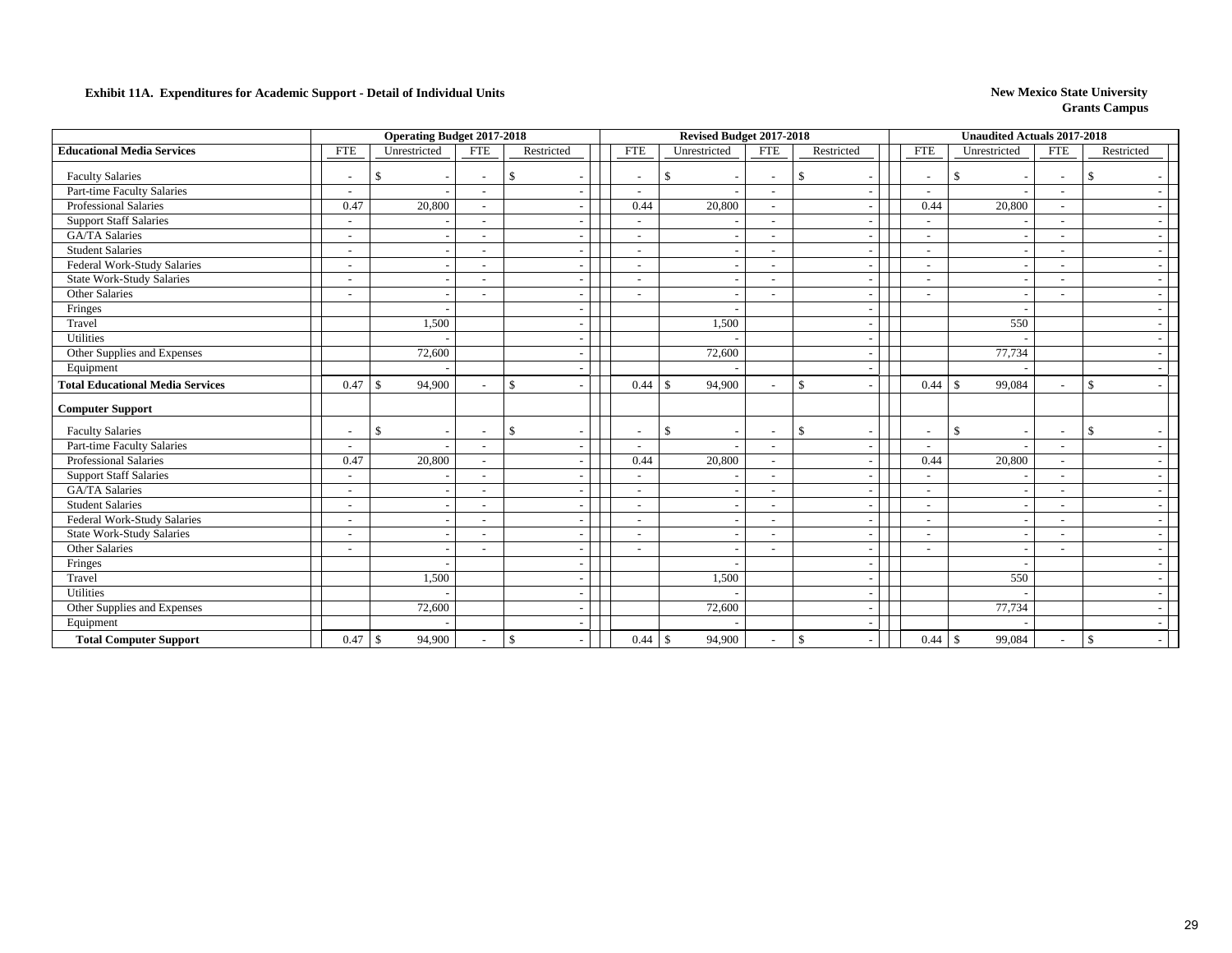|                                        |                          | <b>Operating Budget 2017-2018</b> |                          |                          |                          |               | Revised Budget 2017-2018 |                          |                                                   |                          | Unaudited Actuals 2017-2018 |                             |                          |
|----------------------------------------|--------------------------|-----------------------------------|--------------------------|--------------------------|--------------------------|---------------|--------------------------|--------------------------|---------------------------------------------------|--------------------------|-----------------------------|-----------------------------|--------------------------|
| <b>Ancillary Support</b>               | <b>FTE</b>               | Unrestricted                      | <b>FTE</b>               | Restricted               | <b>FTE</b>               |               | Unrestricted             | <b>FTE</b>               | Restricted                                        | <b>FTE</b>               | Unrestricted                | <b>FTE</b>                  | Restricted               |
| <b>Faculty Salaries</b>                | $\sim$                   | \$                                | 0.34                     | \$<br>18,000             | $\sim$                   | \$            | $\sim$                   | 0.64                     | $\mathbf{s}$<br>32,334                            | $\sim$                   | $\mathbb{S}$<br>÷.          |                             | 19,433                   |
| Part-time Faculty Salaries             | $\overline{\phantom{a}}$ | $\sim$                            | 11.34                    | 72,000                   | $\sim$                   |               | $\overline{\phantom{a}}$ | 6.96                     | 48,466                                            | $\sim$                   | ÷.                          | 7.74                        | 53,941                   |
| <b>Professional Salaries</b>           | $\sim$                   | $\overline{\phantom{a}}$          | 2.85                     | 127,000                  | $\blacksquare$           |               | ÷,                       | 3.23                     | 153,573                                           | $\sim$                   | ÷.                          | 3.14                        | 149,282                  |
| <b>Support Staff Salaries</b>          | $\sim$                   |                                   | 1.89                     | 51,000                   | $\Box$                   |               |                          | 1.57                     | 44,473                                            | $\omega$                 | $\overline{\phantom{a}}$    | 1.73                        | 48,714                   |
| GA/TA Salaries                         | $\sim$                   | $\sim$                            | $\mathbf{r}$             |                          | $\sim$                   |               | ÷,                       | $\mathcal{L}^{\pm}$      |                                                   | $\sim$                   | ÷.                          | $\sim$                      |                          |
| <b>Student Salaries</b>                | $\sim$                   | $\sim$                            | 0.22                     | 3,500                    | $\blacksquare$           |               | $\overline{a}$           | 0.06                     | 1,021                                             | $\omega$                 | ÷.                          | $\sim$                      |                          |
| Federal Work-Study Salaries            | $\sim$                   | $\sim$                            | $\sim$                   | $\overline{\phantom{a}}$ | $\blacksquare$           |               | $\overline{\phantom{a}}$ | $\sim$                   | $\sim$                                            | $\sim$                   | $\overline{\phantom{a}}$    | $\sim$                      |                          |
| <b>State Work-Study Salaries</b>       | $\sim$                   | $\overline{\phantom{a}}$          | $\sim$                   | $\overline{\phantom{a}}$ | $\sim$                   |               | $\overline{\phantom{a}}$ | $\sim$                   | $\overline{\phantom{a}}$                          | $\sim$                   | $\sim$                      | 0.07                        | 1,190                    |
| Other Salaries                         | $\sim$                   | $\sim$                            | 0.59                     | 16,000                   | $\overline{\phantom{a}}$ |               | $\overline{\phantom{a}}$ | $\sim$                   |                                                   | $\blacksquare$           | ÷.                          | 0.38                        | 10,600                   |
| Fringes                                |                          | $\sim$                            |                          | 88,283                   |                          |               | $\overline{\phantom{a}}$ |                          | 92,689                                            |                          | $\overline{\phantom{a}}$    |                             | 91,259                   |
| Travel                                 |                          | $\sim$                            |                          | 15,000                   |                          |               | ÷,                       |                          | 1,635                                             |                          | ÷.                          |                             | 10,559                   |
| Utilities                              |                          | $\sim$                            |                          |                          |                          |               | $\overline{a}$           |                          |                                                   |                          |                             |                             |                          |
| Other Supplies and Expenses            |                          | 58,750                            |                          | 185,165                  |                          |               | 56,773                   |                          | 90,736                                            |                          | 8,483                       |                             | 82,495                   |
| Equipment                              |                          |                                   |                          |                          |                          |               |                          |                          | 109,195                                           |                          | 6,467                       |                             | 83,876                   |
| <b>Total Ancillary Support</b>         | in 1919.                 | 58,750<br>$\mathbb{S}$            | 17.23                    | 575,948<br>\$            | $\overline{a}$           | $\mathbb{S}$  | 56,773                   | 12.46                    | 574,122<br>$\mathbf{\$}$                          | $\sim$                   | 14,950<br>\$                | 13.44                       | \$<br>551,349            |
| <b>Creative Media Technology</b>       |                          |                                   |                          |                          |                          |               |                          |                          |                                                   |                          |                             |                             |                          |
| <b>Faculty Salaries</b>                |                          | $\mathbf{\hat{S}}$                |                          | $\mathbb{S}$             |                          | $\mathbf S$   |                          |                          | $\mathbf{\hat{S}}$                                | ÷,                       | $\mathbb{S}$                | $\overline{\phantom{a}}$    | $\mathbb{S}$             |
| Part-time Faculty Salaries             | $\blacksquare$           | $\sim$                            | $\blacksquare$           | $\sim$                   | $\blacksquare$           |               | $\blacksquare$           | $\blacksquare$           | $\sim$                                            | $\sim$                   | ÷.                          | $\sim$                      | $\overline{\phantom{a}}$ |
| <b>Professional Salaries</b>           | $\sim$                   | $\sim$                            | $\sim$                   | $\sim$                   | $\sim$                   |               | $\sim$                   | $\blacksquare$           | $\sim$                                            | $\sim$                   | ÷.                          | $\sim$                      | $\overline{\phantom{a}}$ |
| <b>Support Staff Salaries</b>          | $\blacksquare$           | $\sim$                            | $\overline{\phantom{a}}$ | $\sim$                   | $\blacksquare$           |               | $\blacksquare$           | $\equiv$                 | $\sim$                                            | $\blacksquare$           | ÷.                          | $\mathcal{L}_{\mathcal{A}}$ | $\sim$                   |
| GA/TA Salaries                         | $\omega$                 | $\sim$                            | $\bar{\phantom{a}}$      | $\sim$                   | $\mathbf{r}$             |               |                          | $\mathcal{L}$            | $\sim$                                            | $\blacksquare$           | $\sim$                      | $\mathcal{L}_{\mathcal{A}}$ | $\sim$                   |
| <b>Student Salaries</b>                | $\sim$                   | $\sim$                            | $\overline{a}$           | $\sim$                   | $\overline{a}$           |               | $\sim$                   | $\sim$                   | $\mathcal{L}_{\mathcal{A}}$                       | $\sim$                   | $\overline{\phantom{a}}$    | $\sim$                      | $\sim$                   |
| Federal Work-Study Salaries            | $\omega$                 | $\sim$                            | $\sim$                   | $\sim$                   | $\blacksquare$           |               | $\overline{\phantom{a}}$ | $\sim$                   | $\sim$                                            | $\sim$                   | ÷.                          | $\sim$                      | $\sim$                   |
| <b>State Work-Study Salaries</b>       | $\sim$                   | $\sim$                            | $\bar{a}$                | $\sim$                   | $\sim$                   |               |                          | $\blacksquare$           | $\overline{\phantom{a}}$                          | $\sim$                   |                             | $\sim$                      |                          |
| Other Salaries                         | $\sim$                   | $\blacksquare$                    | $\blacksquare$           | $\mathbb{L}$             | $\sim$                   |               | $\sim$                   | $\sim$                   | $\sim$                                            | $\sim$                   | $\sim$                      | $\sim$                      | $\sim$                   |
| Fringes                                |                          | $\sim$                            |                          | $\sim$                   |                          |               | $\sim$                   |                          | $\sim$                                            |                          | - 11                        |                             | $\sim$                   |
| Travel                                 |                          | $\sim$                            |                          | $\sim$                   |                          |               | $\overline{\phantom{a}}$ |                          | $\sim$                                            |                          | ٠.                          |                             |                          |
| Utilities                              |                          | $\sim$                            |                          | $\sim$                   |                          |               | $\overline{a}$           |                          | $\mathcal{L}_{\mathcal{A}}$                       |                          | $\overline{a}$              |                             |                          |
| Other Supplies and Expenses            |                          | 1,000                             |                          | $\sim$                   |                          |               | 1,023                    |                          | $\sim$                                            |                          | 983                         |                             | $\sim$                   |
| Equipment                              |                          |                                   |                          | $\mathbb{Z}^2$           |                          |               |                          |                          | $\sim$                                            |                          |                             |                             | $\sim$                   |
| <b>Total Creative Media Technology</b> | $\sim$                   | 1,000<br>$\mathbf{\hat{S}}$       | $\sim$                   | \$<br>$\sim$             | $\sim$                   | $\mathbf S$   | 1,023                    | $\overline{\phantom{a}}$ | $\mathbf{\hat{S}}$<br>$\mathcal{L}_{\mathcal{A}}$ | $\overline{\phantom{a}}$ | 983<br>$\mathbb{S}$         | $\sim$                      | $\mathbb{S}$<br>$\sim$   |
| <b>Nursing - BSN</b>                   |                          |                                   |                          |                          |                          |               |                          |                          |                                                   |                          |                             |                             |                          |
| <b>Faculty Salaries</b>                |                          | $\mathbb{S}$                      | ÷,                       | \$                       | $\sim$                   | \$            |                          | $\sim$                   | \$<br>$\blacksquare$                              | $\overline{a}$           | \$                          | $\sim$                      | \$                       |
| Part-time Faculty Salaries             | $\sim$                   | $\blacksquare$                    | $\omega$                 | $\overline{a}$           | $\blacksquare$           |               | $\overline{a}$           | $\blacksquare$           | $\sim$                                            | $\blacksquare$           | $\sim$                      | $\sim$                      | $\overline{a}$           |
| <b>Professional Salaries</b>           | $\blacksquare$           | $\sim$                            | $\blacksquare$           | $\sim$                   | $\blacksquare$           |               | $\sim$                   | $\sim$                   | $\sim$                                            | $\sim$                   | $\sim$                      | $\sim$                      | $\overline{\phantom{a}}$ |
| <b>Support Staff Salaries</b>          | $\sim$                   | $\sim$                            | $\sim$                   | $\mathbb{Z}^2$           | $\sim$                   |               | $\sim$                   | $\sim$                   | $\sim$                                            | $\sim$                   | $\sim$                      | $\sim$                      | $\sim$                   |
| GA/TA Salaries                         | $\sim$                   | $\sim$                            | $\sim$                   | $\sim$                   | $\sim$                   |               | $\overline{\phantom{a}}$ | $\mathcal{L}$            | $\sim$                                            | $\sim$                   | ÷.                          | $\sim$                      | $\overline{\phantom{a}}$ |
| Student Salaries                       | $\sim$                   |                                   |                          |                          | $\sim$                   |               |                          | ÷,                       | $\sim$                                            | $\overline{\phantom{a}}$ |                             | $\overline{\phantom{a}}$    |                          |
| Federal Work-Study Salaries            | $\sim$                   | $\sim$                            | $\sim$                   | $\sim$                   | $\overline{\phantom{a}}$ |               | ÷,                       | $\mathcal{L}$            | $\mathcal{L}_{\mathcal{A}}$                       | $\sim$                   | $\overline{\phantom{a}}$    | $\sim$                      | $\sim$                   |
| State Work-Study Salaries              | $\sim$                   | $\sim$                            | $\sim$                   | $\sim$                   | $\omega$                 |               | $\overline{a}$           | $\mathbf{r}$             | $\sim$                                            | $\sim$                   | $\sim$                      | $\sim$                      | $\sim$                   |
| Other Salaries                         | $\sim$                   | $\sim$                            | $\sim$                   | $\sim$                   | $\sim$                   |               |                          | $\sim$                   | $\sim$                                            | $\overline{\phantom{a}}$ | ÷.                          | $\sim$                      |                          |
| Fringes                                |                          | $\sim$                            |                          | $\blacksquare$           |                          |               | $\sim$                   |                          | $\sim$                                            |                          | ÷.                          |                             | $\sim$                   |
| Travel                                 |                          | $\sim$                            |                          | $\sim$                   |                          |               | $\sim$                   |                          | $\sim$                                            |                          | $\sim$                      |                             | $\sim$                   |
| <b>Utilities</b>                       |                          | $\sim$                            |                          | $\sim$                   |                          |               | $\overline{\phantom{a}}$ |                          | $\sim$                                            |                          |                             |                             | $\overline{\phantom{a}}$ |
| Other Supplies and Expenses            |                          | 1,750                             |                          | $\sim$                   |                          |               | 1,750                    |                          | $\sim$                                            |                          | 1,362                       |                             |                          |
| Equipment                              |                          |                                   |                          | $\sim$                   |                          |               |                          |                          | $\sim$                                            |                          |                             |                             | $\sim$                   |
| <b>Total Nursing - BSN</b>             |                          | 1,750<br>$\mathbb{S}$             |                          | \$                       |                          | $\mathcal{S}$ | 1,750                    |                          | \$                                                |                          | $\mathcal{S}$<br>1,362      |                             | \$                       |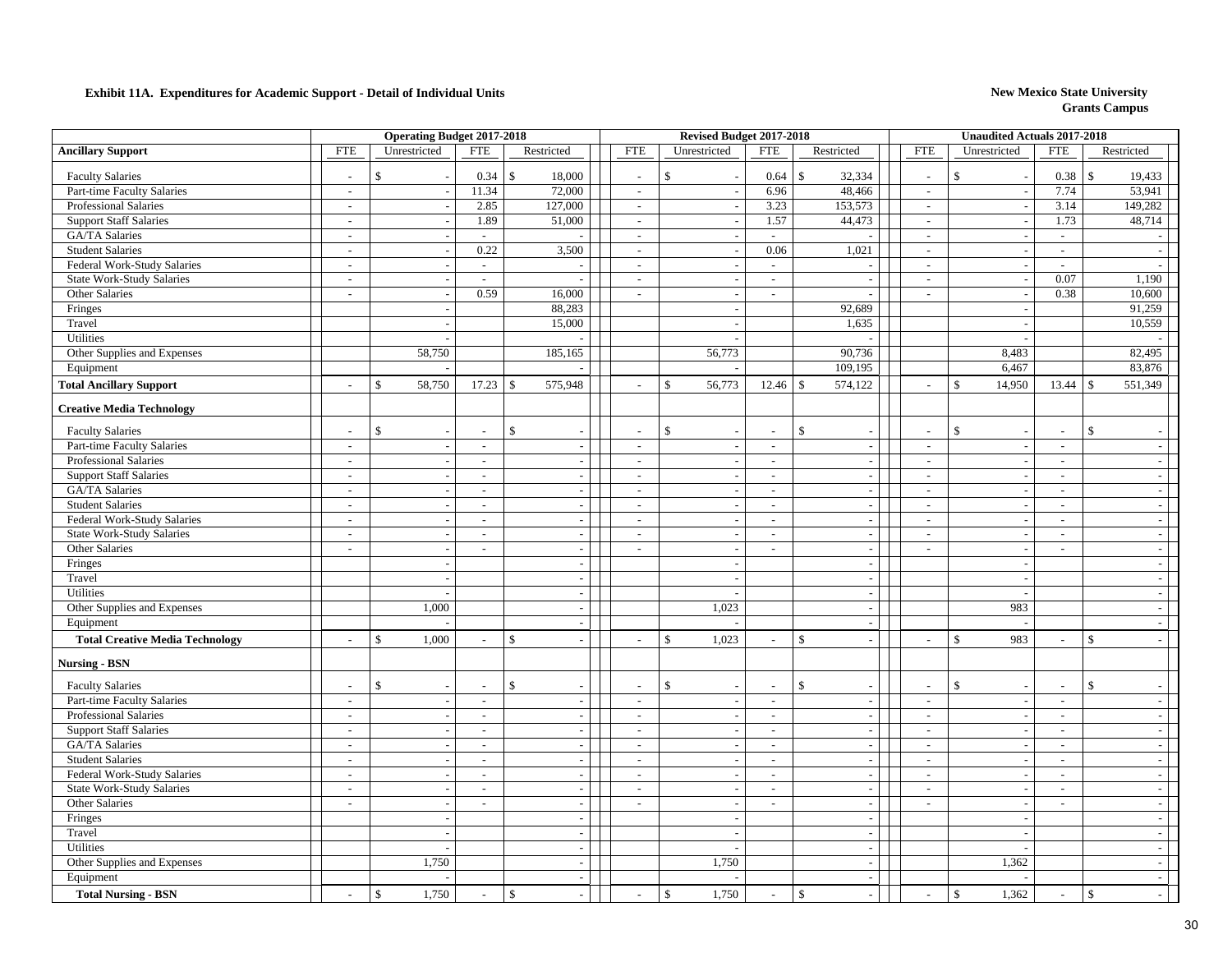|                                  |                          | <b>Operating Budget 2017-2018</b> |                          |                              |            | Revised Budget 2017-2018 |                                                      |                    |                          |                          |                    | <b>Unaudited Actuals 2017-2018</b> |                          |              |                          |
|----------------------------------|--------------------------|-----------------------------------|--------------------------|------------------------------|------------|--------------------------|------------------------------------------------------|--------------------|--------------------------|--------------------------|--------------------|------------------------------------|--------------------------|--------------|--------------------------|
| <b>Ancillary Support</b>         | <b>FTE</b>               | Unrestricted                      | <b>FTE</b>               | Restricted                   | <b>FTE</b> | Unrestricted             | <b>FTE</b>                                           |                    | Restricted               | <b>FTE</b>               |                    | Unrestricted                       | <b>FTE</b>               | Restricted   |                          |
| <b>Technology Support</b>        |                          |                                   |                          |                              |            |                          |                                                      |                    |                          |                          |                    |                                    |                          |              |                          |
| <b>Faculty Salaries</b>          | $\overline{\phantom{a}}$ | \$                                | $\overline{\phantom{a}}$ | $\mathbf{\hat{S}}$           | $\sim$     | \$                       | $\overline{\phantom{a}}$                             | $\mathbb{S}$       |                          | $\overline{\phantom{a}}$ | $\mathbb{S}$       |                                    | $\blacksquare$           | \$           |                          |
| Part-time Faculty Salaries       | $\sim$                   |                                   | $\sim$                   |                              |            |                          | $\sim$                                               |                    | $\overline{\phantom{a}}$ | $\sim$                   |                    |                                    | $\sim$                   |              |                          |
| <b>Professional Salaries</b>     | $\sim$                   |                                   | $\overline{\phantom{a}}$ |                              |            |                          | $\sim$<br>$\sim$                                     |                    | $\sim$                   | $\sim$                   |                    |                                    | $\overline{\phantom{a}}$ |              |                          |
| <b>Support Staff Salaries</b>    | $\sim$                   |                                   | $\overline{\phantom{a}}$ |                              |            |                          | $\sim$                                               |                    |                          | $\sim$                   |                    |                                    | $\overline{\phantom{a}}$ |              |                          |
| GA/TA Salaries                   | $\overline{\phantom{a}}$ |                                   | $\overline{\phantom{a}}$ |                              |            | $\overline{\phantom{a}}$ | $\sim$                                               |                    | $\overline{\phantom{a}}$ | $\overline{\phantom{a}}$ |                    |                                    | $\overline{\phantom{a}}$ |              |                          |
| <b>Student Salaries</b>          | $\overline{\phantom{a}}$ |                                   | $\overline{\phantom{a}}$ |                              |            |                          | $\overline{\phantom{a}}$<br>$\overline{\phantom{a}}$ |                    | $\overline{\phantom{a}}$ | $\sim$                   |                    |                                    | ٠                        |              |                          |
| Federal Work-Study Salaries      | $\overline{\phantom{a}}$ |                                   | $\overline{\phantom{a}}$ |                              |            |                          | $\blacksquare$                                       |                    |                          | $\overline{\phantom{a}}$ |                    |                                    | ٠                        |              |                          |
| <b>State Work-Study Salaries</b> | $\sim$                   |                                   | $\overline{\phantom{a}}$ |                              |            |                          | $\blacksquare$<br>$\overline{\phantom{a}}$           |                    | $\overline{\phantom{a}}$ | $\sim$                   |                    |                                    | $\sim$                   |              |                          |
| Other Salaries                   | $\overline{\phantom{a}}$ |                                   | $\overline{\phantom{a}}$ |                              |            |                          | $\overline{\phantom{a}}$<br>$\overline{\phantom{a}}$ |                    | $\overline{\phantom{a}}$ | $\overline{\phantom{a}}$ |                    |                                    | $\overline{\phantom{0}}$ |              |                          |
| Fringes                          |                          |                                   |                          |                              |            |                          |                                                      |                    | $\overline{\phantom{a}}$ |                          |                    |                                    |                          |              |                          |
| Travel                           |                          |                                   |                          |                              |            | $\overline{\phantom{a}}$ |                                                      |                    | $\overline{\phantom{a}}$ |                          |                    |                                    |                          |              | $\overline{\phantom{a}}$ |
| Utilities                        |                          |                                   |                          |                              |            | $\overline{\phantom{a}}$ |                                                      |                    | $\overline{\phantom{a}}$ |                          |                    |                                    |                          |              | $\sim$                   |
| Other Supplies and Expenses      |                          | 53,000                            |                          |                              |            | 50,000                   |                                                      |                    | $\overline{\phantom{a}}$ |                          |                    | 3,122                              |                          |              | $\sim$                   |
| Equipment                        |                          |                                   |                          |                              |            |                          |                                                      |                    | $\sim$                   |                          |                    | 6,467                              |                          |              | $\sim$                   |
| <b>Total Technology Support</b>  |                          | 53,000<br>\$                      |                          | $\mathcal{S}$                |            | \$<br>50,000             |                                                      | $\mathbf S$        | $\overline{\phantom{a}}$ |                          | $\mathbf{\hat{S}}$ | 9,589                              | $\overline{\phantom{0}}$ | $\mathbf S$  |                          |
| <b>Title V</b>                   |                          |                                   |                          |                              |            |                          |                                                      |                    |                          |                          |                    |                                    |                          |              |                          |
| <b>Faculty Salaries</b>          | $\overline{\phantom{a}}$ | \$                                | 0.34                     | 18,000<br>$\mathbf{\hat{s}}$ | $\sim$     | \$                       | 0.64                                                 | $\mathbf{\hat{S}}$ | 32,334                   | $\sim$                   | $\mathbf{\hat{S}}$ |                                    | 0.38                     | $\mathbb{S}$ | 19,433                   |
| Part-time Faculty Salaries       | $\tilde{\phantom{a}}$    |                                   | 11.34                    | 72,000                       | $\sim$     |                          | 6.96                                                 |                    | 48,466                   | $\overline{\phantom{a}}$ |                    |                                    | 7.74                     |              | 53,941                   |
| <b>Professional Salaries</b>     | $\overline{\phantom{a}}$ |                                   | 2.85                     | 127,000                      | $\sim$     |                          | 3.23                                                 |                    | 153,573                  | $\overline{\phantom{a}}$ |                    |                                    | 3.14                     |              | 149,282                  |
| <b>Support Staff Salaries</b>    | $\overline{\phantom{a}}$ |                                   | 1.89                     | 51,000                       |            |                          | 1.57                                                 |                    | 44,473                   | $\overline{\phantom{a}}$ |                    |                                    | 1.73                     |              | 48,714                   |
| GA/TA Salaries                   | $\overline{\phantom{a}}$ |                                   |                          |                              |            |                          |                                                      |                    |                          | $\overline{\phantom{a}}$ |                    |                                    | $\overline{\phantom{a}}$ |              |                          |
| <b>Student Salaries</b>          | $\overline{\phantom{a}}$ |                                   | 0.22                     | 3,500                        |            |                          | 0.06                                                 |                    | 1,021                    | $\overline{\phantom{a}}$ |                    |                                    | $\blacksquare$           |              |                          |
| Federal Work-Study Salaries      | $\overline{\phantom{a}}$ |                                   |                          |                              |            |                          | $\sim$                                               |                    |                          | $\sim$                   |                    |                                    | $\overline{\phantom{a}}$ |              |                          |
| <b>State Work-Study Salaries</b> | $\sim$                   |                                   |                          |                              |            |                          | $\sim$                                               |                    |                          | $\sim$                   |                    |                                    | 0.07                     |              | 1,190                    |
| Other Salaries                   | $\overline{\phantom{a}}$ |                                   | 0.59                     | 16,000                       |            |                          | $\overline{\phantom{a}}$<br>$\overline{\phantom{a}}$ |                    |                          | $\sim$                   |                    |                                    | 0.38                     |              | 10,600                   |
| Fringes                          |                          |                                   |                          | 88,283                       |            |                          |                                                      |                    | 92,689                   |                          |                    |                                    |                          |              | 91,259                   |
| Travel                           |                          |                                   |                          | 15,000                       |            |                          |                                                      |                    | 1,635                    |                          |                    |                                    |                          |              | 10,559                   |
| <b>Utilities</b>                 |                          |                                   |                          |                              |            | $\overline{\phantom{a}}$ |                                                      |                    |                          |                          |                    |                                    |                          |              |                          |
| Other Supplies and Expenses      |                          | 3,000                             |                          | 185,165                      |            | 4,000                    |                                                      |                    | 90,736                   |                          |                    | 3,016                              |                          |              | 88,557                   |
| Equipment                        |                          |                                   |                          |                              |            |                          |                                                      |                    | 109,195                  |                          |                    |                                    |                          |              | 77,814                   |
| <b>Total Title V</b>             |                          | \$<br>3,000                       | 17.23                    | 575,948<br>\$                |            | \$<br>4,000              | 12.46                                                | $\mathbb{S}$       | 574,122                  |                          | $\mathbb{S}$       | 3,016                              | 13.44                    | \$           | 551,349                  |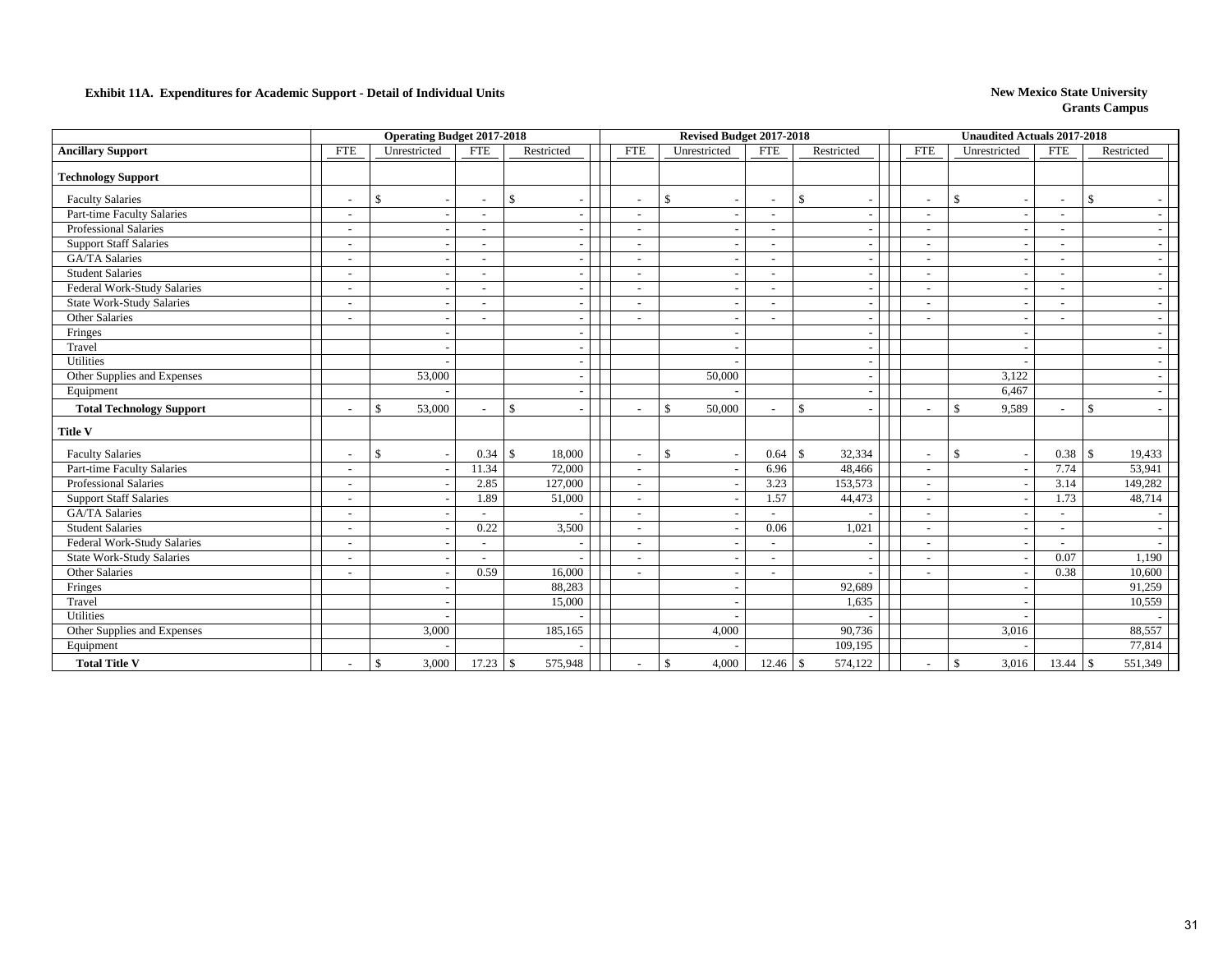|                                        |                          | <b>Operating Budget 2017-2018</b> |                             |                          |                          | Revised Budget 2017-2018 |                                            |                                          |                          | <b>Unaudited Actuals 2017-2018</b> |                             |                          |
|----------------------------------------|--------------------------|-----------------------------------|-----------------------------|--------------------------|--------------------------|--------------------------|--------------------------------------------|------------------------------------------|--------------------------|------------------------------------|-----------------------------|--------------------------|
| <b>Academic Administration</b>         | <b>FTE</b>               | Unrestricted                      | FTE                         | Restricted               | <b>FTE</b>               | Unrestricted             | FTE                                        | Restricted                               | <b>FTE</b>               | Unrestricted                       | <b>FTE</b>                  | Restricted               |
| <b>Faculty Salaries</b>                | $\overline{\phantom{a}}$ | \$<br>$\sim$                      | $\overline{\phantom{a}}$    | \$                       | $\sim$                   | \$                       | $\sim$<br>$\sim$                           | \$<br>$\overline{a}$                     | $\overline{\phantom{a}}$ | $\mathbb{S}$                       | $\sim$                      | \$                       |
| Part-time Faculty Salaries             |                          |                                   | $\blacksquare$              |                          |                          |                          | $\sim$                                     | $\overline{\phantom{a}}$                 |                          |                                    | $\sim$                      |                          |
| Professional Salaries                  | 2.07                     | 91,877                            | $\omega$                    | $\sim$                   | 1.94                     | 91,877                   | $\omega$                                   | $\sim$                                   | 1.94                     | 91,876                             | $\omega$                    |                          |
| <b>Support Staff Salaries</b>          | $\sim$                   |                                   | $\sim$                      | $\overline{a}$           | $\sim$                   |                          | $\sim$<br>$\sim$                           | $\mathcal{L}$                            | $\omega$                 | $\sim$                             | $\sim$                      |                          |
| GA/TA Salaries                         | $\sim$                   | $\sim$                            | $\sim$                      |                          | $\sim$                   |                          | $\mathcal{L}$<br>$\sim$                    | $\sim$                                   | $\omega$                 | $\sim$                             | $\sim$                      |                          |
| <b>Student Salaries</b>                | $\sim$                   | $\sim$                            | $\sim$                      | $\sim$                   | $\sim$                   |                          | $\overline{\phantom{a}}$<br>$\sim$         | $\sim$                                   | $\blacksquare$           | $\blacksquare$                     | $\sim$                      |                          |
| Federal Work-Study Salaries            | $\sim$                   | $\overline{\phantom{a}}$          | $\sim$                      | $\sim$                   | $\sim$                   |                          | $\sim$<br>$\sim$                           | $\mathbb{Z}^2$                           | $\sim$                   | $\sim$                             | $\sim$                      | $\sim$                   |
| State Work-Study Salaries              | 0.09                     | 1,500                             | $\sim$                      | $\overline{\phantom{a}}$ | 0.09                     | 1,500                    | $\sim$                                     | $\blacksquare$                           | $\sim$                   | $\sim$                             | $\sim$                      | $\overline{a}$           |
| Other Salaries                         | $\sim$                   | $\sim$                            | $\sim$                      |                          | $\sim$                   |                          | $\sim$<br>$\sim$                           | $\overline{\phantom{a}}$                 | $\sim$                   | $\sim$                             |                             |                          |
| Fringes                                |                          | $\sim$                            |                             | $\sim$                   |                          |                          | $\sim$                                     | $\overline{\phantom{a}}$                 |                          | $\sim$                             |                             | $\overline{a}$           |
| Travel                                 |                          | 8,000                             |                             | $\sim$                   |                          | 8,000                    |                                            | $\sim$                                   |                          | 1,829                              |                             | $\overline{\phantom{a}}$ |
| Utilities                              |                          |                                   |                             | $\overline{a}$           |                          |                          |                                            | $\sim$                                   |                          |                                    |                             |                          |
| Other Supplies and Expenses            |                          | 8,350                             |                             | $\blacksquare$           |                          | 5,350                    |                                            | $\blacksquare$                           |                          | 3,323                              |                             |                          |
| Equipment                              |                          |                                   |                             | $\overline{a}$           |                          |                          | $\overline{\phantom{a}}$                   | $\sim$                                   |                          |                                    |                             | $\sim$                   |
| <b>Total Academic Administration</b>   | 2.16                     | 109,727<br>\$.                    | $\omega$                    | $\mathbf{\hat{S}}$       | 2.03                     | 106,727<br>\$            | $\mathcal{L}$                              | $\mathbf{\hat{S}}$<br>$\sim$             | 1.94                     | 97,028<br>$\mathbb{S}$             | $\mathcal{L}$               | \$                       |
| <b>Off Campus Admin/ Support</b>       |                          |                                   |                             |                          |                          |                          |                                            |                                          |                          |                                    |                             |                          |
| <b>Faculty Salaries</b>                |                          | $\mathbb{S}$                      | $\sim$                      | $\mathbf{\hat{S}}$       |                          | \$                       |                                            | \$                                       |                          | $\mathcal{S}$                      | $\overline{a}$              | \$                       |
| Part-time Faculty Salaries             | $\sim$                   | $\mathcal{L}_{\mathcal{A}}$       | $\sim$                      | $\sim$                   | $\sim$                   |                          | $\mathbb{L}$<br>$\sim$                     | $\omega$                                 | $\blacksquare$           | $\blacksquare$                     | $\blacksquare$              | $\sim$                   |
| Professional Salaries                  | $\sim$                   | $\sim$                            | $\sim$                      |                          | $\sim$                   |                          | $\sim$<br>$\sim$                           | $\sim$                                   | $\sim$                   | $\overline{a}$                     | $\sim$                      |                          |
| <b>Support Staff Salaries</b>          | $\sim$                   | $\sim$                            | $\blacksquare$              | $\sim$                   | $\sim$                   |                          | $\overline{\phantom{a}}$<br>$\blacksquare$ | $\sim$                                   | $\blacksquare$           | $\sim$                             | $\sim$                      |                          |
| GA/TA Salaries                         | $\mathcal{L}$            | $\sim$                            | $\mathcal{L}_{\mathcal{A}}$ | $\overline{\phantom{a}}$ | $\omega$                 |                          | $\sim$<br>$\sim$                           | $\sim$                                   | $\mathcal{L}$            | $\sim$                             | $\mathbb{Z}^+$              | $\overline{a}$           |
| <b>Student Salaries</b>                | $\sim$                   | $\omega$                          | $\sim$                      | $\overline{a}$           | $\sim$                   |                          | $\sim$<br>$\overline{\phantom{a}}$         | $\overline{\phantom{a}}$                 | $\sim$                   | $\sim$                             | $\sim$                      | $\sim$                   |
| Federal Work-Study Salaries            | $\sim$                   | $\sim$                            | $\sim$                      | $\sim$                   | $\omega$                 |                          | $\sim$<br>$\sim$                           | $\sim$                                   | $\omega$                 | $\sim$                             | $\omega$                    |                          |
| State Work-Study Salaries              | $\sim$                   | $\sim$                            | $\sim$                      | $\overline{\phantom{a}}$ | $\sim$                   |                          | $\sim$<br>$\blacksquare$                   | $\sim$                                   | $\sim$                   | $\sim$                             | $\sim$                      |                          |
| Other Salaries                         | $\sim$                   | $\mathcal{L}_{\mathcal{A}}$       | $\sim$                      | $\sim$                   | $\sim$                   |                          | $\overline{\phantom{a}}$<br>$\sim$         | $\omega$                                 | $\sim$                   | $\blacksquare$                     | $\sim$                      | $\overline{\phantom{a}}$ |
| Fringes                                |                          | $\sim$                            |                             | $\overline{a}$           |                          |                          | $\sim$                                     | $\sim$                                   |                          | $\overline{a}$                     |                             | $\overline{\phantom{a}}$ |
| Travel                                 |                          | $\sim$                            |                             | $\overline{\phantom{a}}$ |                          |                          | $\overline{\phantom{a}}$                   | $\blacksquare$                           |                          | $\sim$                             |                             |                          |
| Utilities                              |                          | $\sim$                            |                             | $\sim$                   |                          |                          | $\sim$                                     | $\blacksquare$                           |                          | $\sim$                             |                             |                          |
| Other Supplies and Expenses            |                          | 3,000                             |                             | $\overline{a}$           |                          |                          | $\overline{a}$                             | $\bar{\phantom{a}}$                      |                          | $\sim$                             |                             |                          |
| Equipment                              |                          |                                   |                             | $\sim$                   |                          |                          | $\sim$                                     | $\sim$                                   |                          | $\sim$                             |                             |                          |
| <b>Total Off Campus Admin/ Support</b> |                          | $\mathsf{\$}$<br>3,000            | $\sim$                      | $\mathbf S$              |                          | \$                       | $\sim$<br>$\overline{\phantom{a}}$         | $\mathbf{s}$<br>$\sim$                   |                          | $\mathcal{S}$                      | ÷,                          | $\hat{\mathbf{S}}$       |
| <b>VP</b> for Academic Affairs         |                          |                                   |                             |                          |                          |                          |                                            |                                          |                          |                                    |                             |                          |
| <b>Faculty Salaries</b>                |                          | \$                                | $\sim$                      | $\mathbf{\hat{S}}$       | $\sim$                   | \$                       | $\sim$                                     | $\mathbf{s}$<br>$\overline{\phantom{a}}$ |                          | $\mathbf{s}$                       | $\sim$                      | \$                       |
| Part-time Faculty Salaries             | $\sim$                   | $\sim$                            | $\sim$                      | $\sim$                   | $\sim$                   |                          | $\sim$<br>$\sim$                           | $\mathbb{Z}^2$                           | $\sim$                   | $\sim$                             | $\mathcal{L}$               | $\overline{\phantom{a}}$ |
| <b>Professional Salaries</b>           | 2.07                     | 91,877                            | $\sim$                      | $\sim$                   | 1.94                     | 91,877                   | $\sim$                                     | $\mathcal{L}$                            | 1.94                     | 91,876                             | $\omega$                    |                          |
| <b>Support Staff Salaries</b>          | $\sim$                   | $\sim$                            | $\blacksquare$              | $\sim$                   | $\sim$                   |                          | $\blacksquare$<br>$\overline{a}$           | $\overline{\phantom{a}}$                 | $\sim$                   | $\sim$                             | $\sim$                      |                          |
| GA/TA Salaries                         | $\sim$                   | $\sim$                            | $\sim$                      | $\sim$                   | $\sim$                   |                          | $\sim$<br>$\sim$                           | $\sim$                                   | $\sim$                   | $\sim$                             | $\sim$                      | $\sim$                   |
| <b>Student Salaries</b>                | $\sim$                   | $\sim$                            | $\sim$                      |                          | $\omega$                 |                          | $\mathcal{L}$<br>$\sim$                    | $\sim$                                   | $\sim$                   | $\sim$                             | $\mathcal{L}$               |                          |
| Federal Work-Study Salaries            | $\sim$                   | $\sim$                            | $\omega$                    | $\overline{a}$           | $\overline{\phantom{a}}$ |                          | $\equiv$<br>$\overline{\phantom{a}}$       | $\blacksquare$                           | $\blacksquare$           | $\sim$                             | $\sim$                      |                          |
| State Work-Study Salaries              | 0.09                     | 1,500                             | $\sim$                      |                          | 0.09                     | 1,500                    | $\mathcal{L}$                              | $\sim$                                   | $\sim$                   | $\sim$                             | $\mathcal{L}^{\mathcal{A}}$ | $\overline{a}$           |
| Other Salaries                         | $\mathbb{Z}^2$           | $\sim$                            | $\sim$                      | $\overline{\phantom{a}}$ | $\sim$                   |                          | $\mathbf{r}$                               | $\sim$                                   | $\mathcal{L}$            | $\sim$                             | $\mathbb{Z}^+$              |                          |
| Fringes                                |                          | $\overline{\phantom{a}}$          |                             | $\sim$                   |                          |                          | $\sim$                                     | $\sim$                                   |                          |                                    |                             |                          |
| Travel                                 |                          | 8,000                             |                             | $\overline{a}$           |                          | 8,000                    |                                            | $\overline{\phantom{a}}$                 |                          | 1,829                              |                             |                          |
| Utilities                              |                          | $\sim$                            |                             | $\sim$                   |                          |                          | $\overline{\phantom{a}}$                   | $\sim$                                   |                          |                                    |                             | $\sim$                   |
| Other Supplies and Expenses            |                          | 5,350                             |                             | $\sim$                   |                          | 5,350                    |                                            | $\sim$                                   |                          | 3,323                              |                             |                          |
| Equipment                              |                          |                                   |                             |                          |                          |                          |                                            | $\blacksquare$                           |                          |                                    |                             |                          |
| <b>Total VP for Academic Affairs</b>   |                          | 106,727                           |                             | $\mathbb{S}$             | 2.03                     | \$<br>106,727            |                                            | \$                                       | 1.94                     | 97,028<br>\$                       | $\overline{a}$              | $\mathbf S$              |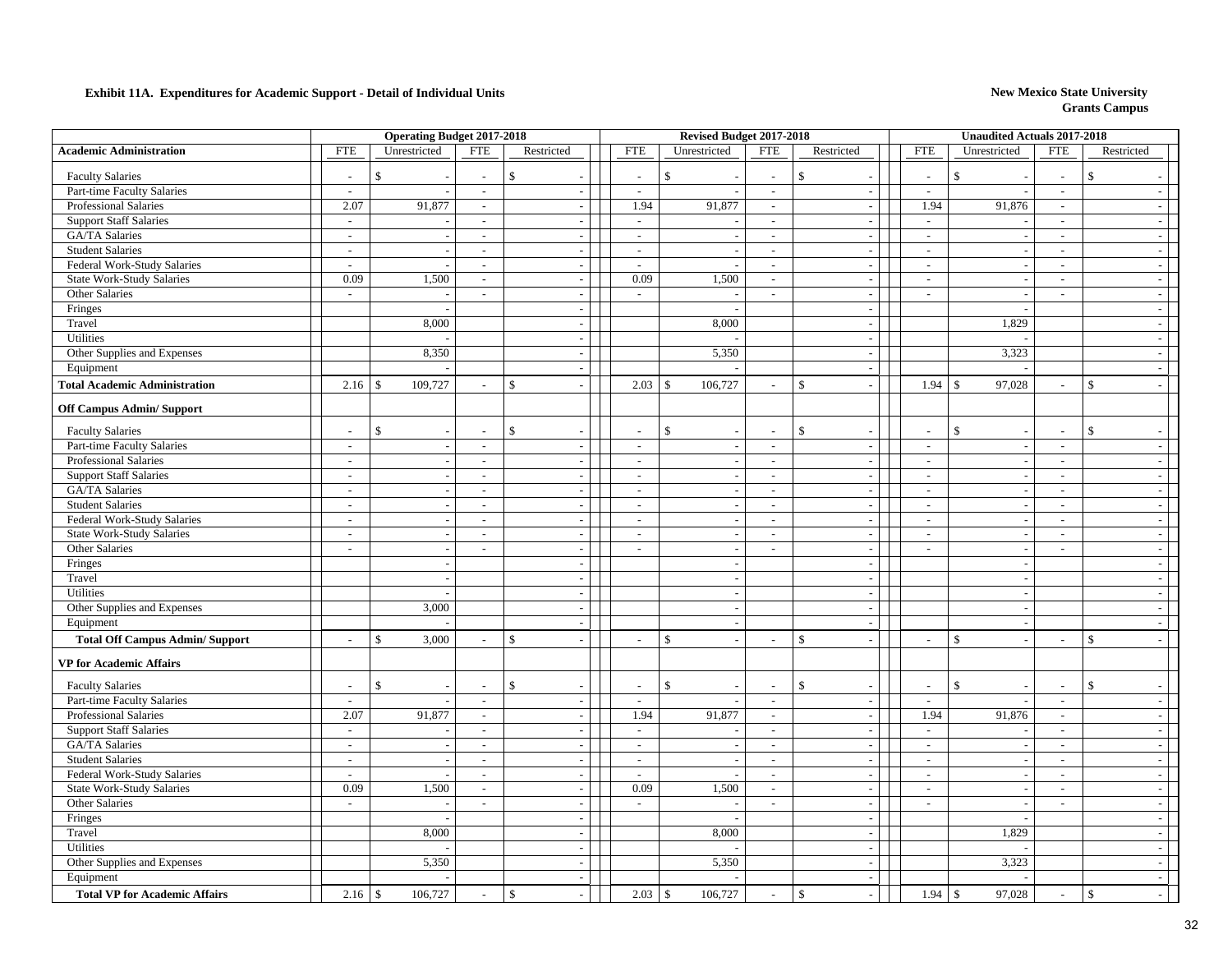|                                             |                          | <b>Operating Budget 2017-2018</b>         |                          |                                           |                          | Revised Budget 2017-2018       |                          |                                        |                          | <b>Unaudited Actuals 2017-2018</b> |                          |               |
|---------------------------------------------|--------------------------|-------------------------------------------|--------------------------|-------------------------------------------|--------------------------|--------------------------------|--------------------------|----------------------------------------|--------------------------|------------------------------------|--------------------------|---------------|
| <b>Academic Personnel Development</b>       | <b>FTE</b>               | Unrestricted                              | <b>FTE</b>               | Restricted                                | <b>FTE</b>               | Unrestricted                   | <b>FTE</b>               | Restricted                             | <b>FTE</b>               | Unrestricted                       | <b>FTE</b>               | Restricted    |
| <b>Faculty Salaries</b>                     | $\overline{\phantom{a}}$ | <sup>\$</sup><br>$\overline{\phantom{a}}$ | $\overline{\phantom{a}}$ | $\mathcal{S}$                             | $\overline{\phantom{a}}$ | \$                             | $\blacksquare$           | \$                                     | $\overline{\phantom{a}}$ | $\mathbb{S}$                       | $\overline{\phantom{a}}$ | <sup>\$</sup> |
| Part-time Faculty Salaries                  | $\overline{\phantom{a}}$ |                                           |                          |                                           | $\overline{\phantom{a}}$ | $\overline{\phantom{a}}$       | $\overline{\phantom{a}}$ |                                        | $\sim$                   |                                    | $\overline{\phantom{a}}$ |               |
| <b>Professional Salaries</b>                | $\sim$                   |                                           | $\overline{\phantom{a}}$ |                                           |                          | $\overline{\phantom{a}}$       | $\overline{\phantom{a}}$ | $\overline{\phantom{a}}$               | $\sim$                   |                                    | $\overline{\phantom{a}}$ |               |
| <b>Support Staff Salaries</b>               | $\overline{\phantom{a}}$ |                                           |                          |                                           | ۰                        | $\overline{\phantom{a}}$       | $\sim$                   | $\sim$                                 | $\overline{\phantom{a}}$ |                                    | $\overline{\phantom{a}}$ |               |
| GA/TA Salaries                              | $\overline{a}$           |                                           |                          |                                           |                          |                                | $\sim$                   |                                        | $\overline{\phantom{a}}$ |                                    |                          |               |
| <b>Student Salaries</b>                     | $\sim$                   |                                           | $\overline{\phantom{a}}$ |                                           | $\overline{\phantom{0}}$ | $\overline{\phantom{a}}$       | $\sim$                   | $\overline{\phantom{a}}$               | $\sim$                   |                                    | $\sim$                   |               |
| Federal Work-Study Salaries                 | $\overline{\phantom{a}}$ |                                           | $\overline{\phantom{a}}$ |                                           |                          | $\overline{\phantom{a}}$       | $\overline{\phantom{a}}$ | $\overline{\phantom{a}}$               | $\overline{\phantom{a}}$ |                                    | $\overline{\phantom{a}}$ |               |
| State Work-Study Salaries                   | $\overline{\phantom{a}}$ |                                           |                          |                                           | $\sim$                   | $\overline{\phantom{a}}$       | $\overline{\phantom{a}}$ | $\overline{\phantom{a}}$               | $\overline{\phantom{a}}$ |                                    | $\overline{\phantom{a}}$ |               |
| Other Salaries                              | $\overline{\phantom{a}}$ |                                           |                          |                                           |                          | $\sim$                         | $\overline{\phantom{a}}$ | $\overline{\phantom{a}}$               |                          |                                    |                          |               |
| Fringes                                     |                          |                                           |                          |                                           |                          |                                |                          |                                        |                          |                                    |                          |               |
| Travel                                      |                          | 14,290                                    |                          | $\overline{\phantom{a}}$                  |                          | 10,000                         |                          | $\overline{\phantom{a}}$               |                          | 2,214                              |                          |               |
| Utilities                                   |                          |                                           |                          |                                           |                          |                                |                          | $\overline{\phantom{a}}$               |                          |                                    |                          |               |
| Other Supplies and Expenses                 |                          |                                           |                          |                                           |                          |                                |                          | $\sim$                                 |                          | 1,000                              |                          |               |
| Equipment                                   |                          |                                           |                          |                                           |                          |                                |                          |                                        |                          |                                    |                          |               |
| <b>Total Academic Personnel Development</b> | $\overline{\phantom{a}}$ | 14,290<br><sup>\$</sup>                   |                          | $\mathbf{s}$                              |                          | \$<br>10,000                   |                          | $\mathbf{s}$                           | $\overline{\phantom{0}}$ | 3,214<br>$\mathbf{\hat{S}}$        | $\overline{\phantom{a}}$ | \$            |
| <b>Faculty Development</b>                  |                          |                                           |                          |                                           |                          |                                |                          |                                        |                          |                                    |                          |               |
| <b>Faculty Salaries</b>                     | $\overline{\phantom{a}}$ | \$<br>$\overline{\phantom{a}}$            | $\overline{\phantom{a}}$ | $\mathcal{S}$                             | $\overline{\phantom{a}}$ | \$<br>$\overline{\phantom{a}}$ | $\overline{\phantom{a}}$ | \$<br>$\overline{\phantom{a}}$         | $\sim$                   | $\mathbb{S}$                       | $\overline{\phantom{a}}$ | <sup>\$</sup> |
| Part-time Faculty Salaries                  | $\overline{\phantom{a}}$ | $\overline{\phantom{a}}$                  | $\overline{\phantom{0}}$ |                                           | $\overline{\phantom{a}}$ | $\sim$                         | $\sim$                   | $\blacksquare$                         | $\overline{\phantom{a}}$ |                                    | $\overline{\phantom{a}}$ |               |
| Professional Salaries                       | $\overline{\phantom{a}}$ |                                           |                          |                                           | $\sim$                   | $\overline{\phantom{a}}$       | $\overline{\phantom{a}}$ | $\overline{\phantom{a}}$               | $\overline{\phantom{a}}$ |                                    | $\overline{\phantom{a}}$ |               |
| <b>Support Staff Salaries</b>               | $\overline{\phantom{a}}$ |                                           | $\overline{\phantom{0}}$ |                                           |                          | $\sim$                         | $\blacksquare$           | $\overline{\phantom{a}}$               | $\overline{\phantom{a}}$ |                                    | $\overline{a}$           |               |
| <b>GA/TA Salaries</b>                       | $\overline{\phantom{a}}$ |                                           |                          |                                           |                          | $\overline{\phantom{a}}$       | $\sim$                   |                                        | $\sim$                   |                                    | $\overline{\phantom{a}}$ |               |
| <b>Student Salaries</b>                     | $\overline{\phantom{a}}$ | $\overline{\phantom{a}}$                  | $\overline{\phantom{0}}$ | $\overline{\phantom{a}}$                  | $\overline{\phantom{a}}$ | $\overline{\phantom{a}}$       | $\overline{\phantom{a}}$ | $\overline{\phantom{a}}$               | $\sim$                   | <b>1</b>                           | $\sim$                   |               |
| Federal Work-Study Salaries                 | $\overline{\phantom{a}}$ |                                           |                          |                                           |                          | $\overline{\phantom{a}}$       | $\sim$                   | $\sim$                                 | $\overline{\phantom{a}}$ |                                    | $\overline{\phantom{a}}$ |               |
| <b>State Work-Study Salaries</b>            | $\overline{\phantom{a}}$ |                                           | $\overline{\phantom{a}}$ |                                           |                          | $\overline{\phantom{a}}$       | $\overline{\phantom{a}}$ | $\overline{\phantom{a}}$               | $\overline{\phantom{a}}$ |                                    | $\overline{\phantom{a}}$ |               |
| <b>Other Salaries</b>                       | $\sim$                   |                                           |                          |                                           |                          | $\overline{\phantom{a}}$       | $\sim$                   | $\overline{\phantom{a}}$               | $\sim$                   |                                    | $\sim$                   |               |
| Fringes                                     |                          |                                           |                          |                                           |                          | $\sim$                         |                          | $\overline{\phantom{a}}$               |                          |                                    |                          |               |
| Travel                                      |                          | 14,290                                    |                          |                                           |                          | 10,000                         |                          | $\sim$                                 |                          | 2,214                              |                          |               |
| <b>Utilities</b>                            |                          |                                           |                          |                                           |                          |                                |                          | $\overline{\phantom{a}}$               |                          |                                    |                          |               |
| Other Supplies and Expenses                 |                          |                                           |                          |                                           |                          |                                |                          |                                        |                          | 1,000                              |                          |               |
| Equipment                                   |                          | $\overline{\phantom{a}}$                  |                          | $\overline{\phantom{a}}$                  |                          | . —                            |                          | $\overline{\phantom{a}}$               |                          |                                    |                          |               |
| <b>Total Faculty Development</b>            | $\overline{\phantom{a}}$ | 14,290<br><sup>\$</sup>                   | $\overline{\phantom{a}}$ | $\mathcal{S}$<br>$\overline{\phantom{a}}$ | $\sim$                   | \$<br>10,000                   | $\overline{\phantom{a}}$ | $\sqrt{2}$<br>$\overline{\phantom{a}}$ | $\overline{\phantom{a}}$ | $\mathbb{S}$<br>3,214              | $\overline{\phantom{a}}$ | <sup>\$</sup> |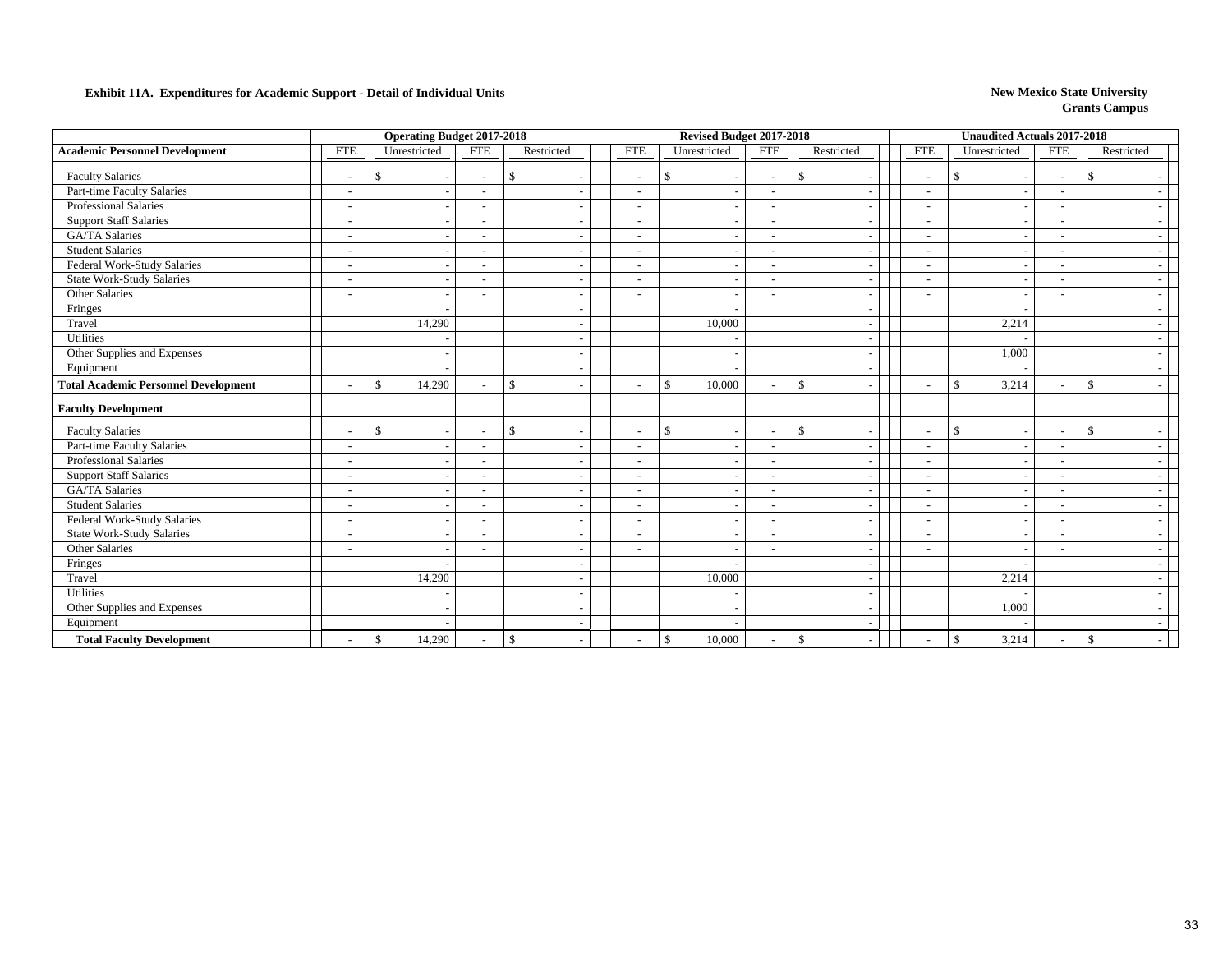|                                                  |                          | <b>Operating Budget 2017-2018</b> |                          |                          |                          | Revised Budget 2017-2018 |                          |                                          |                          | <b>Unaudited Actuals 2017-2018</b> |                          |               |
|--------------------------------------------------|--------------------------|-----------------------------------|--------------------------|--------------------------|--------------------------|--------------------------|--------------------------|------------------------------------------|--------------------------|------------------------------------|--------------------------|---------------|
| <b>Course &amp; Curriculum Development</b>       | <b>FTE</b>               | Unrestricted                      | <b>FTE</b>               | Restricted               | FTE                      | Unrestricted             | <b>FTE</b>               | Restricted                               | <b>FTE</b>               | Unrestricted                       | <b>FTE</b>               | Restricted    |
| <b>Faculty Salaries</b>                          | ٠                        | \$<br>$\overline{\phantom{a}}$    |                          | <sup>\$</sup>            | $\overline{\phantom{a}}$ | \$                       | $\overline{\phantom{a}}$ | \$                                       | $\overline{\phantom{0}}$ | $\mathcal{S}$                      | $\overline{\phantom{a}}$ | \$            |
| Part-time Faculty Salaries                       | $\sim$                   | $\overline{\phantom{a}}$          | $\overline{\phantom{a}}$ |                          | $\overline{\phantom{a}}$ | $\overline{\phantom{a}}$ | $\sim$                   |                                          | $\overline{\phantom{a}}$ |                                    | $\overline{\phantom{a}}$ |               |
| <b>Professional Salaries</b>                     | ٠                        | $\overline{\phantom{a}}$          | $\overline{\phantom{a}}$ |                          | $\overline{\phantom{a}}$ | $\overline{\phantom{a}}$ | $\sim$                   | $\blacksquare$                           | $\sim$                   | $\overline{\phantom{a}}$           | $\overline{\phantom{a}}$ |               |
| <b>Support Staff Salaries</b>                    | $\overline{a}$           | $\overline{\phantom{a}}$          |                          |                          | $\overline{\phantom{a}}$ |                          | $\overline{\phantom{a}}$ | $\overline{\phantom{a}}$                 | $\overline{\phantom{a}}$ |                                    | $\overline{\phantom{a}}$ |               |
| GA/TA Salaries                                   | ٠                        |                                   |                          |                          |                          |                          | $\sim$                   | $\overline{\phantom{a}}$                 | $\sim$                   |                                    |                          |               |
| <b>Student Salaries</b>                          | $\overline{\phantom{a}}$ |                                   |                          |                          | $\overline{\phantom{a}}$ |                          | $\overline{\phantom{a}}$ | $\overline{\phantom{a}}$                 | $\sim$                   |                                    | $\overline{\phantom{a}}$ |               |
| <b>Federal Work-Study Salaries</b>               | $\sim$                   | $\overline{\phantom{a}}$          |                          |                          | $\sim$                   | $\overline{\phantom{a}}$ | $\sim$                   | $\overline{\phantom{a}}$                 | $\overline{\phantom{a}}$ |                                    | $\sim$                   |               |
| <b>State Work-Study Salaries</b>                 | $\overline{\phantom{a}}$ |                                   |                          |                          | $\overline{\phantom{a}}$ |                          | $\sim$                   | $\overline{\phantom{a}}$                 | $\overline{\phantom{a}}$ |                                    | $\overline{\phantom{a}}$ |               |
| Other Salaries                                   | 0.12                     | 3,200                             |                          |                          | $\overline{\phantom{a}}$ |                          | $\overline{\phantom{a}}$ | $\overline{\phantom{a}}$                 | $\overline{\phantom{a}}$ |                                    |                          |               |
| Fringes                                          |                          |                                   |                          |                          |                          |                          |                          | $\overline{\phantom{a}}$                 |                          |                                    |                          |               |
| Travel                                           |                          |                                   |                          |                          |                          | $\sim$                   |                          | $\overline{\phantom{a}}$                 |                          |                                    |                          |               |
| Utilities                                        |                          | $\sim$                            |                          |                          |                          |                          |                          | $\overline{\phantom{a}}$                 |                          |                                    |                          |               |
| Other Supplies and Expenses                      |                          | 75,196                            |                          |                          |                          | 78,396                   |                          | $\overline{a}$                           |                          | 34,000                             |                          |               |
| Equipment                                        |                          |                                   |                          |                          |                          |                          |                          |                                          |                          |                                    |                          |               |
| <b>Total Course &amp; Curriculum Development</b> | 0.12                     | 78,396<br>-\$                     |                          | $\mathbf{s}$             | $\overline{\phantom{a}}$ | 78,396<br>\$             |                          | $\mathbf{s}$                             |                          | $\mathbf{\hat{S}}$<br>34,000       |                          | \$            |
| <b>Program Development</b>                       |                          |                                   |                          |                          |                          |                          |                          |                                          |                          |                                    |                          |               |
| <b>Faculty Salaries</b>                          | $\overline{\phantom{a}}$ | \$<br>$\overline{\phantom{a}}$    |                          | \$                       | $\overline{\phantom{a}}$ | \$                       | $\overline{\phantom{a}}$ | $\mathbb{S}$<br>$\overline{\phantom{a}}$ | $\overline{\phantom{a}}$ | \$                                 | $\overline{\phantom{a}}$ | <sup>\$</sup> |
| Part-time Faculty Salaries                       | $\sim$                   | $\overline{\phantom{a}}$          | $\overline{\phantom{a}}$ |                          | $\overline{\phantom{a}}$ |                          | $\sim$                   | $\overline{\phantom{a}}$                 | $\overline{\phantom{a}}$ |                                    | $\overline{\phantom{a}}$ |               |
| <b>Professional Salaries</b>                     | ٠                        | $\overline{\phantom{a}}$          |                          |                          | $\sim$                   |                          | $\overline{\phantom{a}}$ | $\overline{\phantom{a}}$                 | $\overline{\phantom{a}}$ |                                    | $\overline{\phantom{a}}$ |               |
| <b>Support Staff Salaries</b>                    | $\sim$                   |                                   |                          |                          |                          |                          | $\overline{\phantom{a}}$ |                                          | $\sim$                   |                                    |                          |               |
| <b>GA/TA Salaries</b>                            | $\sim$                   |                                   | $\overline{\phantom{a}}$ |                          | $\sim$                   | $\overline{\phantom{a}}$ | $\sim$                   | $\overline{a}$                           | $\sim$                   |                                    | $\sim$                   |               |
| <b>Student Salaries</b>                          | $\overline{\phantom{a}}$ | $\overline{\phantom{a}}$          |                          |                          | $\overline{\phantom{a}}$ | $\overline{\phantom{a}}$ | $\sim$                   | $\overline{\phantom{a}}$                 | $\sim$                   |                                    | $\overline{\phantom{a}}$ |               |
| Federal Work-Study Salaries                      | $\overline{a}$           | $\overline{\phantom{a}}$          |                          |                          | $\overline{\phantom{a}}$ | $\overline{\phantom{a}}$ | $\overline{\phantom{a}}$ | $\blacksquare$                           | $\sim$                   |                                    | $\overline{\phantom{a}}$ |               |
| <b>State Work-Study Salaries</b>                 | ٠                        |                                   |                          |                          | $\blacksquare$           |                          | $\sim$                   | $\overline{\phantom{a}}$                 | $\overline{\phantom{a}}$ |                                    | $\overline{a}$           |               |
| Other Salaries                                   | 0.12                     | 3,200                             |                          |                          | $\overline{\phantom{a}}$ |                          | $\sim$                   | $\overline{\phantom{a}}$                 | $\sim$                   |                                    |                          |               |
| Fringes                                          |                          |                                   |                          | $\overline{\phantom{a}}$ |                          |                          |                          | $\overline{\phantom{a}}$                 |                          |                                    |                          |               |
| Travel                                           |                          | $\overline{\phantom{a}}$          |                          |                          |                          |                          |                          | $\sim$                                   |                          |                                    |                          |               |
| Utilities                                        |                          |                                   |                          |                          |                          |                          |                          | $\overline{\phantom{a}}$                 |                          |                                    |                          |               |
| Other Supplies and Expenses                      |                          | 75,196                            |                          |                          |                          | 78,396                   |                          | $\overline{\phantom{a}}$                 |                          | 34,000                             |                          |               |
| Equipment                                        |                          |                                   |                          |                          |                          |                          |                          |                                          |                          |                                    |                          |               |
| <b>Total Program Development</b>                 |                          | 78,396                            |                          | $\mathbf{\hat{S}}$       | $\overline{\phantom{a}}$ | \$<br>78,396             |                          | \$                                       |                          | 34,000<br>$\mathbb{S}$             | $\overline{\phantom{a}}$ | \$            |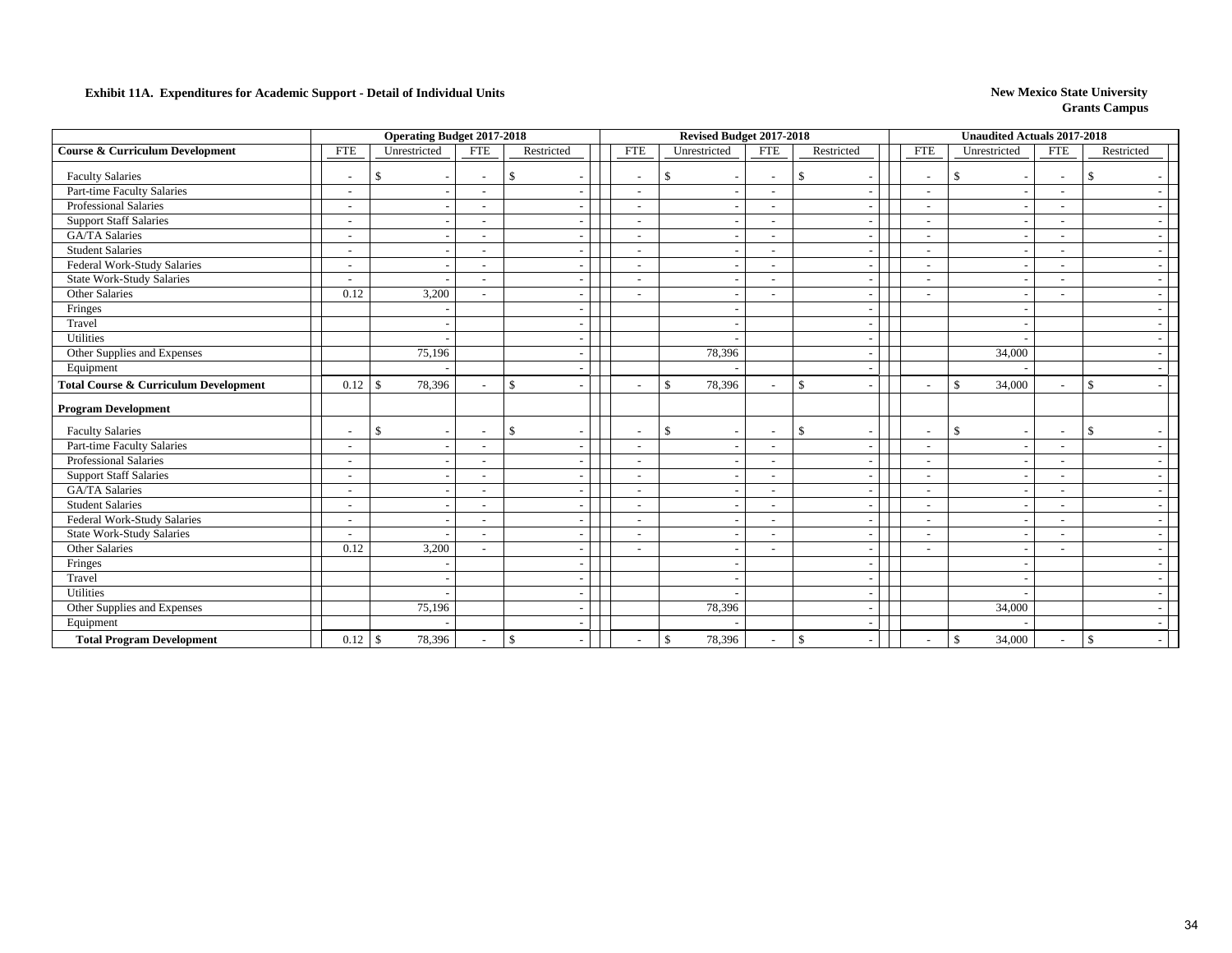### **Exhibit 12. Summary of Expenditures for Student Services New Mexico State University New Mexico State University**

|                                                        |                          | <b>Operating Budget 2017-2018</b> |                          |             |        |            | Revised Budget 2017-2018 |            |                    |                          | <b>Unaudited Actuals 2017-2018</b> |                          |    |            |
|--------------------------------------------------------|--------------------------|-----------------------------------|--------------------------|-------------|--------|------------|--------------------------|------------|--------------------|--------------------------|------------------------------------|--------------------------|----|------------|
|                                                        | <b>FTE</b>               | Unrestricted                      | <b>FTE</b>               | Restricted  |        | <b>FTE</b> | Unrestricted             | <b>FTE</b> | Restricted         | <b>FTE</b>               | Unrestricted                       | <b>FTE</b>               |    | Restricted |
| <b>Student Services Administration</b>                 |                          |                                   |                          |             |        |            |                          |            |                    |                          |                                    |                          |    |            |
| <b>Enrollment Management</b>                           |                          | 16,000<br>S.                      | $\overline{\phantom{a}}$ | \$.         |        |            | 16,000                   |            | $\mathbf{\hat{S}}$ |                          | 12,605<br>\$                       | $\overline{\phantom{a}}$ | D. |            |
| GED Services & Testing                                 | 0.43                     | 13,550                            | $\overline{\phantom{a}}$ |             |        | 0.41       | 13,550                   |            |                    | 0.21                     | 9,996                              | $\overline{\phantom{a}}$ |    |            |
| Recruitment                                            | $\overline{\phantom{0}}$ | 7,900                             | $\overline{\phantom{a}}$ |             |        |            | 7,900                    |            |                    |                          | 6,343                              | $\overline{\phantom{a}}$ |    |            |
| <b>Staff Development</b>                               | $\overline{\phantom{0}}$ | 4,500                             | $\overline{\phantom{a}}$ |             |        |            | 4,500                    |            |                    |                          |                                    | $\overline{\phantom{a}}$ |    |            |
| Student Labs                                           | 2.58                     | 85,940                            | $\overline{\phantom{a}}$ |             |        | 2.45       | 85,940                   |            |                    | 2.45                     | 82,179                             | $\overline{\phantom{a}}$ |    |            |
| <b>Tutoring Center</b>                                 | 1.26                     | 48,600                            | $\overline{\phantom{a}}$ |             |        | 1.10       | 47,099                   |            |                    | 1.01                     | 45,299                             | $\overline{\phantom{a}}$ |    |            |
| <b>Total Student Services Administration</b>           | 4.27                     | 176,490                           | $\overline{\phantom{a}}$ | \$          |        | 3.96       | 174,989                  |            | $\mathbf{s}$       | 3.67                     | 156,422                            | $\sim$                   | ÷. |            |
| <b>Counseling &amp; Career Guidance</b>                |                          |                                   |                          |             |        |            |                          |            |                    |                          |                                    |                          |    |            |
| Counselor's Office                                     | 6.00                     | 222,012<br>-8                     | $\overline{\phantom{a}}$ | S.          |        | 5.79       | 226,602                  |            | -S                 | 5.75                     | 219,075<br><sup>\$</sup>           | $\overline{\phantom{a}}$ | 'N |            |
| <b>Total Counseling &amp; Career Guidance</b>          | 6.00                     | 222,012                           |                          | \$          |        | 5.79       | 226,602                  |            | $\mathcal{S}$      | 5.75                     | 219,075<br>-S                      | $\overline{\phantom{a}}$ | -S |            |
| Other Items Not Included in Exhibit 12A's              |                          |                                   |                          |             |        |            |                          |            |                    |                          |                                    |                          |    |            |
| Federal Work-Study Salaries                            | $\overline{\phantom{0}}$ | \$                                | 0.61                     | -\$         | 9,700  |            |                          | 1.19       | 19,000<br>- \$     | $\overline{\phantom{a}}$ | £.<br>$\overline{\phantom{a}}$     | 1.02                     |    | 16,309     |
| <b>State Work-Study Salaries</b>                       |                          |                                   | 0.69                     |             | 11,000 |            |                          | 0.44       | 7,000              |                          |                                    | 0.24                     |    | 3,771      |
| Fringe Benefits                                        |                          | 117,963                           |                          |             |        |            | 159,600                  |            |                    |                          | 119,204                            |                          |    |            |
| <b>Total Other Items Not Included in Exhibit 12A's</b> | $\overline{\phantom{0}}$ | 117,963<br>-S                     | $1.30 \,$ \ \$           | 20,700      |        |            | 159,600                  | 1.63       | 26,000<br>- \$     |                          | 119,204<br>\$                      | 1.26                     |    | 20,080     |
| Net Expense for Student Services in I&G (Exh 2)        | 10.27                    | 516,465<br>- 36                   | 1.30                     | 20,700<br>S |        | 9.75       | 561,191                  | 1.63       | 26,000<br>- \$     | $9.42 \, \text{S}$       | 494,701                            | 1.26                     |    | 20,080     |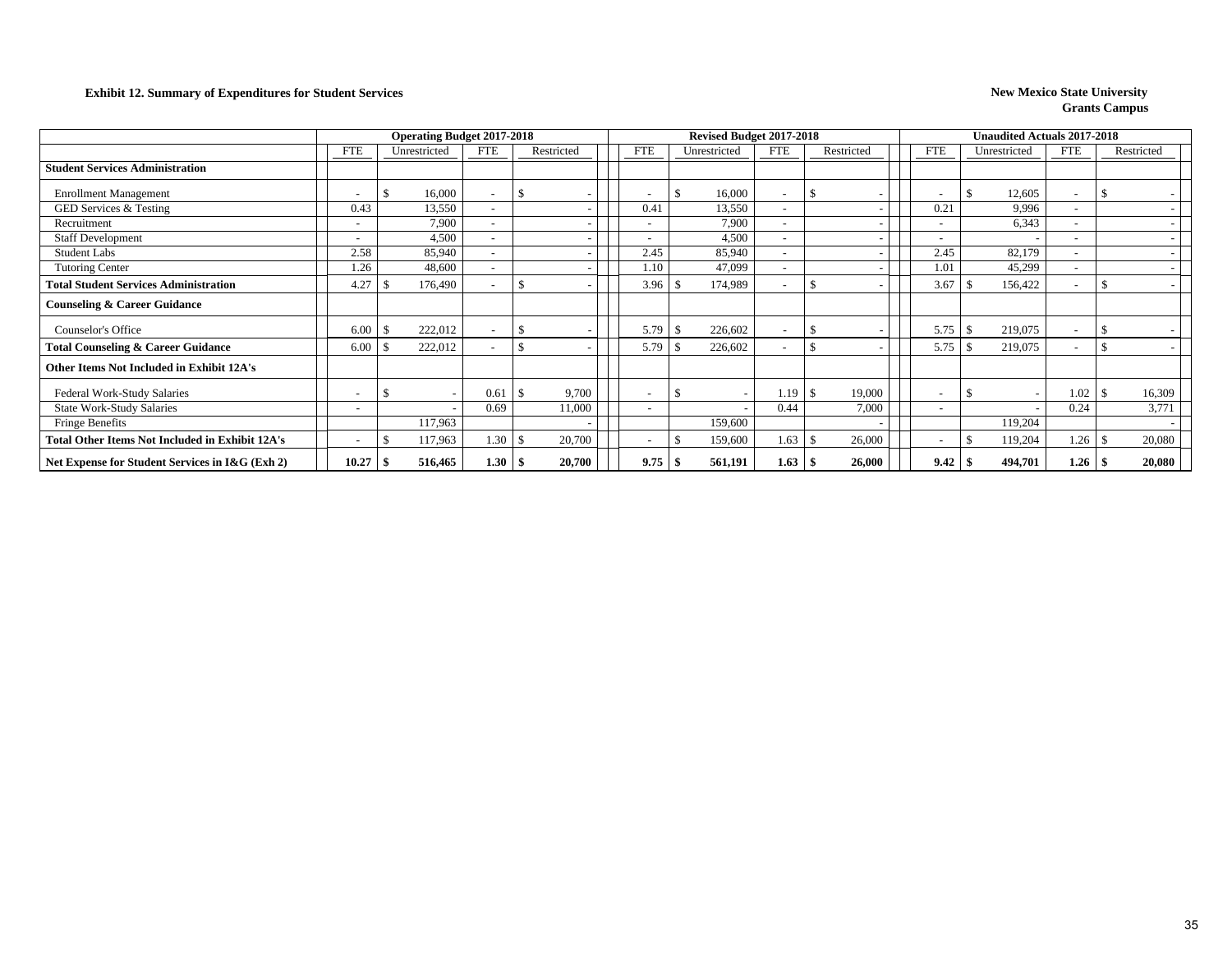### **Exhibit 12. Summary of Student Services Salaries New Mexico State University**

|                                            |                          | <b>Operating Budget 2017-2018</b> |            |            |            | Revised Budget 2017-2018 |                          |            |            | <b>Unaudited Actuals 2017-2018</b> |                          |            |  |
|--------------------------------------------|--------------------------|-----------------------------------|------------|------------|------------|--------------------------|--------------------------|------------|------------|------------------------------------|--------------------------|------------|--|
| <b>Salaries for Student Services</b>       | <b>FTE</b>               | Unrestricted                      | <b>FTE</b> | Restricted | <b>FTE</b> | Unrestricted             | <b>FTE</b>               | Restricted | <b>FTE</b> | Unrestricted                       | <b>FTE</b>               | Restricted |  |
| <b>Faculty Salaries</b>                    | $\overline{\phantom{0}}$ |                                   | <b>.</b>   |            |            |                          | $\overline{\phantom{a}}$ |            |            |                                    | $\overline{\phantom{a}}$ |            |  |
| Part-time Faculty Salaries                 | -                        |                                   |            |            |            |                          |                          |            |            |                                    | $\overline{\phantom{a}}$ |            |  |
| <b>Professional Salaries</b>               | 4.07                     | 180.832                           |            |            | 3.91       | 185.422                  |                          |            | 4.12       | 195.264                            | $\overline{\phantom{a}}$ |            |  |
| <b>Support Staff Salaries</b>              | 5.20                     | 140,170                           |            |            | 4.96       | 140,170                  |                          |            | 4.95       | 139,935                            | $\overline{\phantom{0}}$ |            |  |
| <b>GA/TA Salaries</b>                      |                          |                                   |            |            |            |                          |                          |            |            |                                    | $\overline{\phantom{a}}$ |            |  |
| <b>Student Salaries</b>                    | -                        |                                   |            |            |            |                          |                          |            | 0.01       | 154                                | $\sim$                   |            |  |
| <b>Federal Work-Study Salaries</b>         | $\overline{\phantom{a}}$ |                                   | 0.61       | 9.700      |            |                          | 1.19                     | 19,000     | 0.25       | 4,023                              | 1.02                     | 16,309     |  |
| <b>State Work-Study Salaries</b>           | 0.57                     | 9.000                             | 0.69       | 11.000     | 0.47       | 7.500                    | 0.44                     | 7.000      | 0.09       | 1,502                              | 0.24                     | 3,771      |  |
| <b>Other Salaries</b>                      | 0.43                     | 1,500                             |            |            | 0.41       | 11.500                   |                          |            |            | 114                                | $\overline{\phantom{0}}$ |            |  |
| <b>Total Salaries for Student Services</b> | 10.27                    | 341,502                           | $.30^{-}$  | 20,700     | 9.75       | 344,592                  | . 63                     | 26,000     | 9.42       | 340,992                            | 1.26                     | 20,080     |  |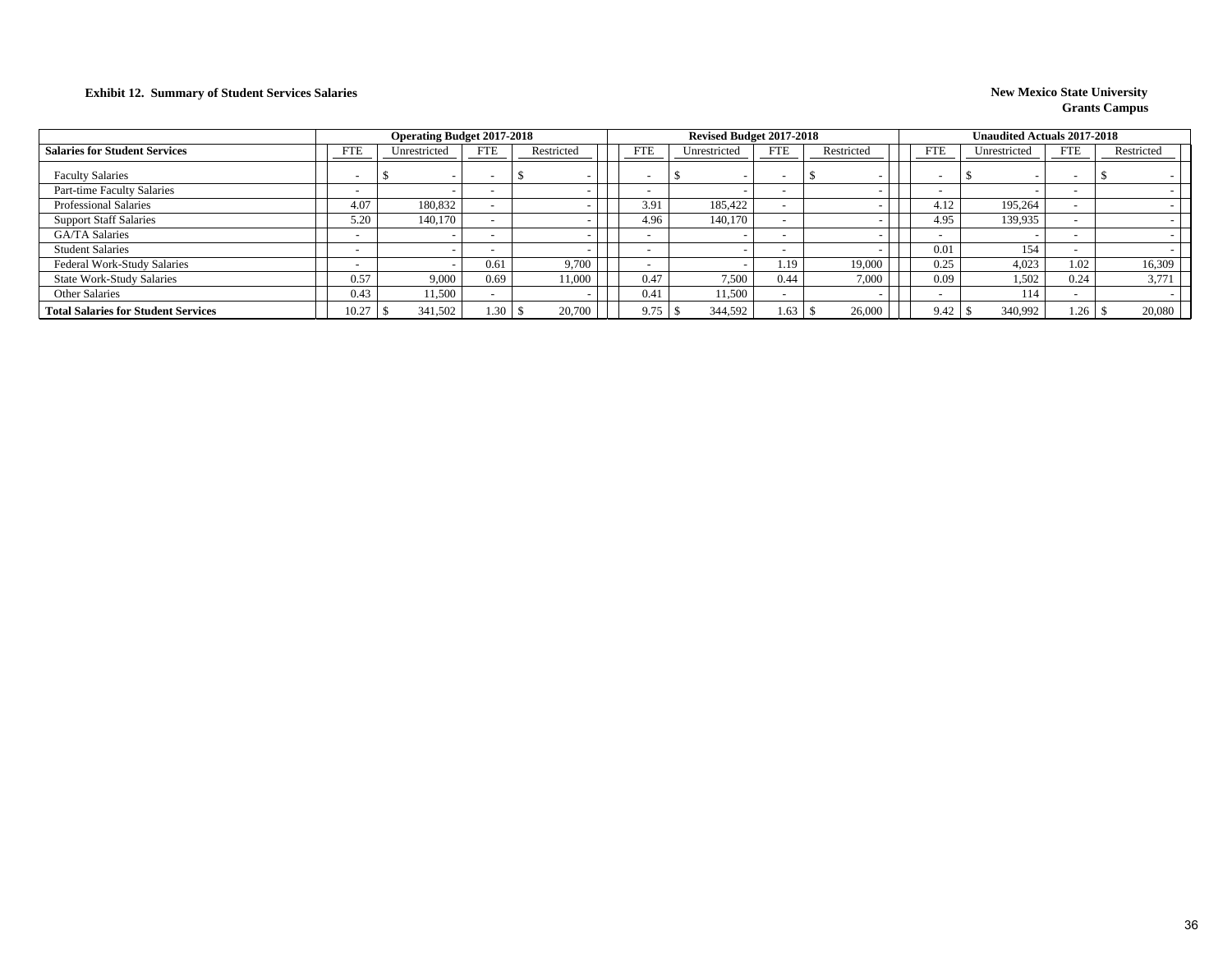### **Exhibit 12. Summary of Student Services by Expenditure Category New Mexico State University**

|                                              |                          | <b>Operating Budget 2017-2018</b> |                          |                          |                          | Revised Budget 2017-2018       |                          |            |                          | <b>Unaudited Actuals 2017-2018</b> |                          |            |  |
|----------------------------------------------|--------------------------|-----------------------------------|--------------------------|--------------------------|--------------------------|--------------------------------|--------------------------|------------|--------------------------|------------------------------------|--------------------------|------------|--|
| <b>Summary by Expenditure Category</b>       | <b>FTE</b>               | Unrestricted                      | <b>FTE</b>               | Restricted               | <b>FTE</b>               | Unrestricted                   | <b>FTE</b>               | Restricted | <b>FTE</b>               | Unrestricted                       | <b>FTE</b>               | Restricted |  |
| <b>Faculty Salaries</b>                      |                          |                                   | $\overline{\phantom{a}}$ |                          | $\overline{\phantom{0}}$ | S.<br>$\overline{\phantom{a}}$ | $\sim$                   |            | $\overline{\phantom{a}}$ | $\overline{\phantom{0}}$           | $\sim$                   |            |  |
| Part-time Faculty Salaries                   |                          |                                   |                          |                          | -                        |                                | $\overline{\phantom{a}}$ |            |                          |                                    | $\overline{\phantom{a}}$ |            |  |
| <b>Professional Salaries</b>                 | 4.07                     | 180,832                           |                          |                          | 3.91                     | 185,422                        | $\overline{\phantom{a}}$ |            | 4.12                     | 195,264                            | $\overline{\phantom{0}}$ |            |  |
| <b>Support Staff Salaries</b>                | 5.20                     | 140,170                           | $\overline{\phantom{a}}$ | $\overline{\phantom{0}}$ | 4.96                     | 140,170                        | $\overline{\phantom{a}}$ |            | 4.95                     | 139,935                            | $\overline{\phantom{0}}$ |            |  |
| GA/TA Salaries                               | $\overline{\phantom{a}}$ |                                   | <b>.</b>                 | $\overline{\phantom{a}}$ | $\overline{\phantom{a}}$ |                                | $\overline{\phantom{a}}$ |            | <b>.</b>                 | $\overline{\phantom{0}}$           | $\overline{\phantom{a}}$ |            |  |
| <b>Student Salaries</b>                      | $\overline{\phantom{a}}$ |                                   |                          | $\overline{\phantom{0}}$ | $\overline{\phantom{a}}$ |                                | $\overline{\phantom{a}}$ |            | 0.01                     | 154                                | $\overline{\phantom{0}}$ |            |  |
| Federal Work-Study Salaries                  | $\overline{\phantom{a}}$ |                                   |                          | $\overline{\phantom{a}}$ |                          |                                | $\overline{\phantom{a}}$ |            | 0.25                     | 4,023                              | $\overline{\phantom{a}}$ |            |  |
| <b>State Work-Study Salaries</b>             | 0.57                     | 9,000                             |                          | $\overline{\phantom{0}}$ | 0.47                     | 7,500                          | $\overline{\phantom{0}}$ |            | 0.09                     | 1,502                              | $\overline{\phantom{0}}$ |            |  |
| Other Salaries                               | 0.43                     | 11,500                            |                          | $\overline{\phantom{a}}$ | 0.41                     | 11,500                         | $\overline{\phantom{a}}$ |            | $\overline{\phantom{a}}$ | 114                                | $\overline{\phantom{0}}$ |            |  |
| Fringes                                      |                          |                                   |                          | $\overline{\phantom{0}}$ |                          |                                |                          |            |                          |                                    |                          |            |  |
| Travel                                       |                          | 8,500                             |                          | $\overline{\phantom{0}}$ |                          | 8,500                          |                          |            |                          | 3,809                              |                          |            |  |
| Utilities                                    |                          |                                   |                          | $\overline{\phantom{0}}$ |                          |                                |                          |            |                          |                                    |                          |            |  |
| Other Supplies and Expenses                  |                          | 48,500                            |                          | $\overline{\phantom{a}}$ |                          | 48.499                         |                          |            |                          | 30,696                             |                          |            |  |
| Equipment                                    |                          |                                   |                          | $\overline{\phantom{a}}$ |                          |                                |                          |            |                          |                                    |                          |            |  |
| <b>Total Summary by Expenditure Category</b> | 10.27                    | 398,502<br><b>S</b>               |                          |                          |                          | 401,591                        |                          |            | 9.42                     | 375,497                            | $\sim$                   |            |  |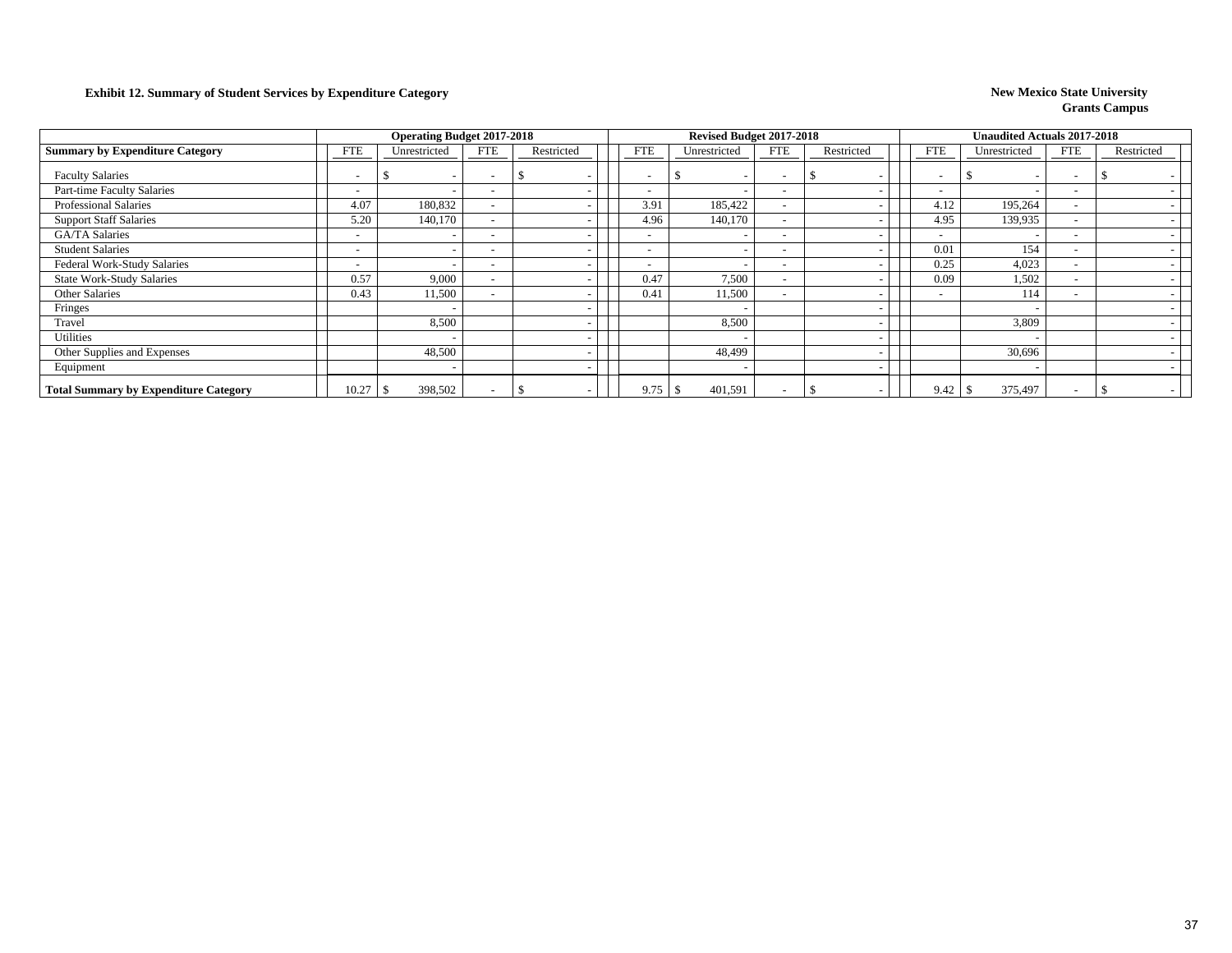|                                                 |            | <b>Operating Budget 2017-2018</b> |                |                                    |                | Revised Budget 2017-2018                 |                          |                                |                             | <b>Unaudited Actuals 2017-2018</b> |                |                          |
|-------------------------------------------------|------------|-----------------------------------|----------------|------------------------------------|----------------|------------------------------------------|--------------------------|--------------------------------|-----------------------------|------------------------------------|----------------|--------------------------|
| <b>Student Services Administration</b>          | <b>FTE</b> | Unrestricted                      | <b>FTE</b>     | Restricted                         | <b>FTE</b>     | Unrestricted                             | <b>FTE</b>               | Restricted                     | <b>FTE</b>                  | Unrestricted                       | <b>FTE</b>     | Restricted               |
| <b>Faculty Salaries</b>                         | $\sim$     | \$<br>$\sim$                      | $\sim$         | \$                                 | $\sim$         | $\mathbb{S}$<br>$\overline{\phantom{a}}$ | $\sim$                   | \$<br>$\overline{\phantom{a}}$ | $\sim$                      | \$                                 | $\sim$         | \$                       |
| Part-time Faculty Salaries                      | $\sim$     |                                   | $\sim$         | $\sim$                             | $\sim$         |                                          | $\mathbf{r}$             | $\sim$                         | $\sim$                      |                                    | $\sim$         |                          |
| Professional Salaries                           | 1.58       | 70,200                            | $\blacksquare$ | $\overline{\phantom{a}}$           | 1.48           | 70,200                                   | $\blacksquare$           | $\sim$                         | 1.69                        | 80,042                             | $\sim$         |                          |
| <b>Support Staff Salaries</b>                   | 1.88       | 50,640                            | $\blacksquare$ | $\overline{a}$                     | 1.79           | 50,640                                   | $\omega_{\rm c}$         | $\sim$                         | 1.79                        | 50,638                             | $\sim$         |                          |
| GA/TA Salaries                                  | $\sim$     | $\overline{a}$                    | $\overline{a}$ | $\overline{a}$                     | $\mathcal{L}$  |                                          | $\overline{a}$           | $\sim$                         | $\mathcal{L}^{\mathcal{A}}$ |                                    | $\sim$         | $\sim$                   |
| <b>Student Salaries</b>                         | $\sim$     | $\sim$                            | $\mathcal{L}$  | $\overline{a}$                     | $\omega$       | $\tilde{\phantom{a}}$                    | $\omega$                 | $\sim$                         | $\sim$                      |                                    | $\sim$         |                          |
| Federal Work-Study Salaries                     | $\sim$     | $\sim$                            | $\sim$         | $\overline{a}$                     | $\sim$         | $\overline{\phantom{a}}$                 | $\sim$                   | $\sim$                         | 0.12                        | 1,940                              | $\sim$         | $\sim$                   |
| <b>State Work-Study Salaries</b>                | 0.38       | 6,000                             | $\sim$         | $\overline{\phantom{a}}$           | 0.28           | 4,500                                    | $\sim$                   | $\sim$                         | 0.07                        | 1,163                              | $\sim$         | $\sim$                   |
| Other Salaries                                  | 0.43       | 11,500                            | $\sim$         | $\sim$                             | 0.41           | 11,500                                   | $\mathcal{L}$            | $\sim$                         | $\sim$                      |                                    | $\sim$         | $\sim$                   |
| Fringes                                         |            | $\sim$                            |                | $\overline{\phantom{a}}$           |                |                                          |                          | $\mathbb{Z}^2$                 |                             |                                    |                |                          |
| Travel                                          |            | 6,150                             |                | $\sim$                             |                | 6,150                                    |                          | $\sim$                         |                             | 3,091                              |                |                          |
| Utilities                                       |            |                                   |                | $\overline{a}$                     |                |                                          |                          | $\sim$                         |                             |                                    |                | $\sim$                   |
| Other Supplies and Expenses                     |            | 32,000                            |                | $\overline{\phantom{a}}$           |                | 31,999                                   |                          | $\sim$                         |                             | 19,548                             |                |                          |
| Equipment                                       |            |                                   |                | $\sim$                             |                |                                          |                          | $\sim$                         |                             |                                    |                | $\sim$                   |
| <b>Total Student Services Administration</b>    | 4.27       | 176,490<br>\$                     | $\sim$         | $\mathbf S$                        | 3.96           | 174,989<br>$\mathbb{S}$                  | $\overline{a}$           | $\mathbf{s}$<br>$\sim$         | 3.67                        | $\mathbf{\hat{S}}$<br>156,422      | $\mathcal{L}$  | $\mathbb{S}$             |
| <b>Enrollment Management</b>                    |            |                                   |                |                                    |                |                                          |                          |                                |                             |                                    |                |                          |
| <b>Faculty Salaries</b>                         |            | $\mathbf{\hat{S}}$<br>$\sim$      | $\sim$         | $\mathbb{S}$                       |                | $\mathbb{S}$                             | $\overline{a}$           | $\mathbb{S}$                   | $\overline{\phantom{a}}$    | $\mathbf{\hat{S}}$                 | $\sim$         | $\mathbb{S}$             |
| Part-time Faculty Salaries                      | $\sim$     | $\sim$                            | $\sim$         | $\sim$                             | $\omega$       | $\sim$                                   | $\mathcal{L}$            | $\sim$                         | $\sim$                      | $\overline{\phantom{a}}$           | $\sim$         |                          |
| Professional Salaries                           | $\sim$     | $\sim$                            | $\sim$         | $\overline{\phantom{a}}$           | $\sim$         | $\sim$                                   | $\sim$                   | $\sim$                         | $\sim$                      | ÷.                                 | $\sim$         | $\sim$                   |
| <b>Support Staff Salaries</b>                   | $\sim$     | $\mathcal{L}_{\mathcal{A}}$       | $\sim$         | $\sim$                             | $\sim$         | $\overline{\phantom{a}}$                 | $\sim$                   | $\sim$                         | $\sim$                      | $\overline{\phantom{a}}$           | $\sim$         | $\sim$                   |
| GA/TA Salaries                                  | $\sim$     | $\sim$                            | $\blacksquare$ |                                    |                |                                          | $\blacksquare$           | $\sim$                         | $\sim$                      |                                    | $\sim$         |                          |
| <b>Student Salaries</b>                         | $\sim$     | $\blacksquare$                    | $\sim$         | J.                                 | $\sim$         | $\overline{\phantom{a}}$                 | $\sim$                   | $\sim$                         | $\blacksquare$              | $\overline{\phantom{a}}$           | $\blacksquare$ | $\sim$                   |
| Federal Work-Study Salaries                     | $\sim$     | $\sim$                            | $\sim$         | $\overline{a}$                     | $\sim$         | $\overline{\phantom{a}}$                 | $\omega$                 | $\sim$                         | $\sim$                      | $\sim$                             | $\sim$         | $\sim$                   |
| <b>State Work-Study Salaries</b>                | $\sim$     | $\overline{\phantom{a}}$          | $\overline{a}$ | $\overline{a}$                     | $\sim$         |                                          | $\overline{a}$           | $\sim$                         | $\blacksquare$              | $\overline{a}$                     | $\sim$         | $\sim$                   |
| Other Salaries                                  | $\sim$     | $\sim$                            | $\blacksquare$ | $\blacksquare$                     | $\blacksquare$ | $\overline{\phantom{a}}$                 | $\blacksquare$           | $\sim$                         | $\blacksquare$              | ÷,                                 | $\sim$         |                          |
| Fringes<br>Travel                               |            | $\sim$                            |                | $\sim$                             |                | $\sim$                                   |                          | $\sim$                         |                             |                                    |                | $\overline{\phantom{a}}$ |
| <b>Utilities</b>                                |            | $\sim$<br>$\sim$                  |                | $\overline{\phantom{a}}$<br>$\sim$ |                | $\sim$<br>L.                             |                          | $\sim$<br>$\sim$               |                             | 2,726                              |                | $\overline{\phantom{a}}$ |
| Other Supplies and Expenses                     |            | 16,000                            |                | $\sim$                             |                | 16,000                                   |                          | $\omega$                       |                             | 9,879                              |                |                          |
| Equipment                                       |            |                                   |                | $\sim$                             |                |                                          |                          | $\sim$                         |                             |                                    |                | $\sim$                   |
|                                                 |            | $\mathbb{S}$                      |                | $\mathbf{\hat{S}}$                 |                | $\mathbb{S}$                             |                          | $\mathbb{S}$                   |                             | $\mathcal{S}$                      |                | $\mathbf{s}$             |
| <b>Total Enrollment Management</b>              | $\sim$     | 16,000                            | $\sim$         | $\overline{a}$                     | $\sim$         | 16,000                                   | $\overline{\phantom{a}}$ | $\sim$                         | $\tilde{\phantom{a}}$       | 12,605                             | $\sim$         | $\sim$                   |
| <b>GED Services &amp; Testing</b>               |            |                                   |                |                                    |                |                                          |                          |                                |                             |                                    |                |                          |
| <b>Faculty Salaries</b>                         |            | \$                                |                | \$                                 |                | $\mathbb{S}$                             |                          | $\mathbf{\hat{S}}$             |                             | \$                                 |                | \$                       |
| Part-time Faculty Salaries                      | $\sim$     | $\blacksquare$                    | $\blacksquare$ | $\overline{\phantom{a}}$           | $\sim$         | $\overline{\phantom{a}}$                 | $\mathcal{L}$            | $\omega$                       | $\sim$                      |                                    | $\sim$         | $\sim$                   |
| Professional Salaries                           | $\sim$     | $\sim$                            | $\sim$         | $\sim$                             | $\omega$       | $\sim$                                   | $\sim$                   | $\sim$                         | 0.21                        | 9,842                              | $\sim$         | $\sim$                   |
| <b>Support Staff Salaries</b>                   | $\sim$     | $\sim$                            | $\blacksquare$ | $\sim$                             | $\sim$         |                                          | $\blacksquare$           | $\sim$                         | $\sim$                      |                                    | $\sim$         |                          |
| GA/TA Salaries                                  | $\sim$     | $\sim$                            | $\sim$         | $\sim$                             | $\sim$         | $\sim$                                   | $\sim$                   | $\sim$                         | $\sim$                      | $\overline{\phantom{a}}$           | $\sim$         | $\sim$                   |
| <b>Student Salaries</b>                         | $\sim$     | $\sim$                            | $\sim$         | $\overline{\phantom{a}}$           | $\sim$         | ÷                                        | $\sim$                   | $\sim$                         | $\sim$                      | - 11                               | $\sim$         | $\overline{\phantom{a}}$ |
| Federal Work-Study Salaries                     | $\sim$     | $\overline{\phantom{a}}$          | $\blacksquare$ | $\sim$                             | $\sim$         | $\overline{\phantom{a}}$                 | $\omega$                 | $\sim$                         | $\blacksquare$              | ÷.                                 | $\blacksquare$ | $\sim$                   |
| State Work-Study Salaries                       | $\sim$     |                                   | $\mathcal{L}$  | $\overline{a}$                     | $\sim$         |                                          | $\omega$                 | $\mathcal{L}_{\mathcal{A}}$    | $\overline{\phantom{a}}$    |                                    | $\mathcal{L}$  | $\sim$                   |
| Other Salaries                                  | 0.43       | 11,500                            | $\blacksquare$ | $\sim$                             | 0.41           | 11,500                                   | $\omega$                 | $\sim$                         | $\sim$                      | $\overline{\phantom{a}}$           | $\sim$         | $\sim$                   |
| Fringes                                         |            | $\overline{a}$                    |                | $\sim$                             |                |                                          |                          | $\sim$                         |                             | $\overline{\phantom{a}}$           |                | $\sim$                   |
| Travel                                          |            | 750                               |                | $\sim$                             |                | 750                                      |                          | $\sim$                         |                             | $\sim$                             |                |                          |
| <b>Utilities</b><br>Other Supplies and Expenses |            | $\overline{a}$                    |                | $\blacksquare$<br>$\sim$           |                | 1,300                                    |                          | $\sim$                         |                             | ÷.                                 |                | $\sim$<br>$\sim$         |
| Equipment                                       |            | 1,300                             |                |                                    |                |                                          |                          | $\sim$<br>$\blacksquare$       |                             | 154                                |                |                          |
|                                                 |            |                                   |                |                                    |                |                                          |                          |                                |                             |                                    |                |                          |
| <b>Total GED Services &amp; Testing</b>         | 0.43       | $\mathcal{S}$<br>13,550           | $\sim$         | $\mathcal{S}$<br>$\sim$            | $0.41 \,$ \$   | 13,550                                   | $\sim$                   | $\mathbb{S}$<br>$\sim$         | 0.21                        | $\mathcal{S}$<br>9,996             | $\sim$         | $\mathbb{S}$<br>$\sim$   |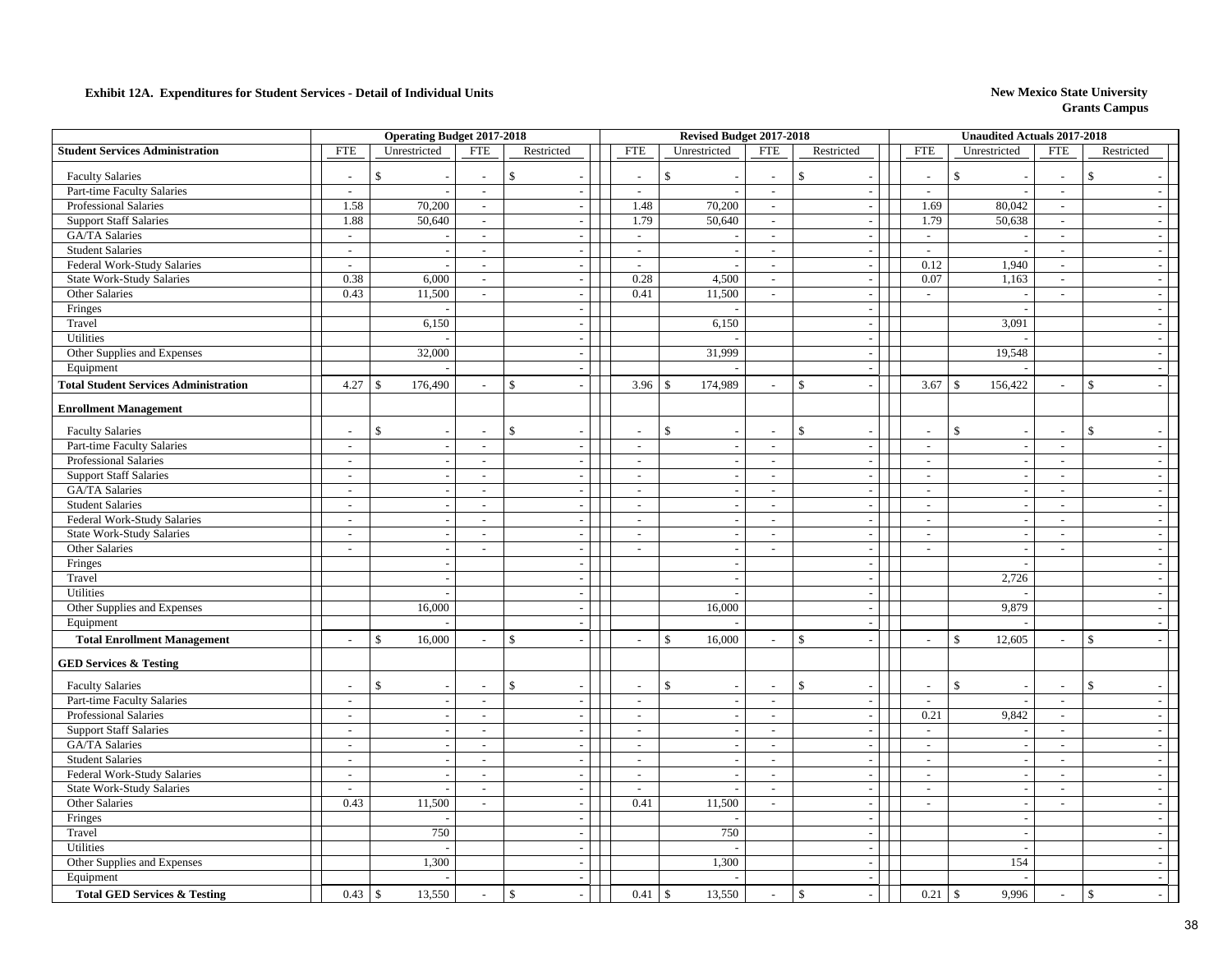|                                        |                          | <b>Operating Budget 2017-2018</b> |                             |                                |                | Revised Budget 2017-2018                 |                             |                             |                          | <b>Unaudited Actuals 2017-2018</b>       |                             |                          |    |
|----------------------------------------|--------------------------|-----------------------------------|-----------------------------|--------------------------------|----------------|------------------------------------------|-----------------------------|-----------------------------|--------------------------|------------------------------------------|-----------------------------|--------------------------|----|
| <b>Student Services Administration</b> | <b>FTE</b>               | Unrestricted                      | FTE                         | Restricted                     | <b>FTE</b>     | Unrestricted                             | <b>FTE</b>                  | Restricted                  | <b>FTE</b>               | Unrestricted                             | FTE                         | Restricted               |    |
| Recruitment                            |                          |                                   |                             |                                |                |                                          |                             |                             |                          |                                          |                             |                          |    |
| <b>Faculty Salaries</b>                | ÷,                       | $\mathbb{S}$                      | $\overline{\phantom{a}}$    | $\mathbb{S}$<br>$\sim$         |                | $\mathbb{S}$<br>$\overline{\phantom{a}}$ | $\overline{\phantom{a}}$    | \$                          | $\overline{\phantom{a}}$ | $\mathbb{S}$                             |                             | \$                       |    |
| Part-time Faculty Salaries             | $\overline{a}$           | $\sim$                            | $\sim$                      | $\sim$                         | $\sim$         | $\overline{\phantom{a}}$                 | $\mathcal{L}$               | $\sim$                      | $\sim$                   | $\sim$                                   | $\mathbb{Z}^2$              | $\sim$                   |    |
| <b>Professional Salaries</b>           | $\sim$                   | $\sim$                            | $\sim$                      | $\sim$                         | $\sim$         | $\sim$                                   | $\sim$                      | $\sim$                      | $\sim$                   |                                          | $\blacksquare$              |                          |    |
| <b>Support Staff Salaries</b>          | $\sim$                   | $\sim$                            | $\sim$                      | $\omega$                       | $\sim$         | $\overline{\phantom{a}}$                 | $\sim$                      | $\mathcal{L}_{\mathcal{A}}$ | $\sim$                   | $\sim$                                   | $\sim$                      | $\sim$                   |    |
| GA/TA Salaries                         | $\sim$                   | $\sim$                            | $\mathcal{L}_{\mathcal{A}}$ | $\sim$                         | $\sim$         | - 11                                     | $\sim$                      | $\sim$                      | $\sim$                   | $\sim$                                   | $\blacksquare$              | $\sim$                   |    |
| <b>Student Salaries</b>                | $\bar{\phantom{a}}$      | $\blacksquare$                    | $\omega$                    | $\overline{\phantom{a}}$       | $\mathbb{L}$   | $\overline{\phantom{a}}$                 | $\mathbb{Z}^2$              | $\overline{\phantom{a}}$    | $\sim$                   | $\sim$                                   | $\sim$                      | $\sim$                   |    |
| Federal Work-Study Salaries            | $\bar{z}$                | $\overline{\phantom{a}}$          | $\sim$                      | $\sim$                         | $\mathbb{L}$   | $\overline{\phantom{a}}$                 | $\omega$                    | $\blacksquare$              | $\blacksquare$           | $\sim$                                   | $\sim$                      | $\sim$                   |    |
| State Work-Study Salaries              | $\overline{\phantom{a}}$ | $\sim$                            | $\mathbb{L}$                | $\mathcal{L}_{\mathcal{A}}$    | $\sim$         | $\sim$                                   | $\sim$                      | $\blacksquare$              | $\sim$                   | $\sim$                                   | $\sim$                      | $\sim$                   |    |
| Other Salaries                         | $\sim$                   | $\overline{\phantom{a}}$          | $\sim$                      | $\overline{\phantom{a}}$       | $\sim$         | $\sim$                                   | $\sim$                      | $\sim$                      | $\sim$                   | $\overline{\phantom{a}}$                 | $\sim$                      | $\sim$                   |    |
| Fringes                                |                          |                                   |                             | $\overline{\phantom{a}}$       |                |                                          |                             | $\blacksquare$              |                          |                                          |                             | $\sim$                   |    |
| Travel                                 |                          | 1,100                             |                             | $\sim$                         |                | 1,100                                    |                             | $\sim$                      |                          | 292                                      |                             | $\sim$                   |    |
| Utilities                              |                          |                                   |                             | $\mathcal{L}_{\mathcal{A}}$    |                |                                          |                             | $\mathcal{L}$               |                          |                                          |                             |                          |    |
| Other Supplies and Expenses            |                          | 6,800                             |                             | $\overline{\phantom{a}}$       |                | 6,800                                    |                             | $\sim$                      |                          | 6,051                                    |                             | $\sim$                   |    |
| Equipment                              |                          |                                   |                             | $\mathbb{Z}$                   |                |                                          |                             | $\blacksquare$              |                          |                                          |                             |                          |    |
| <b>Total Recruitment</b>               | $\overline{a}$           | 7,900<br>\$                       | $\sim$                      | \$<br>$\sim$                   | ÷.             | $\mathbb{S}$<br>7,900                    | $\sim$                      | \$<br>$\overline{a}$        | $\overline{\phantom{a}}$ | 6,343<br>$\mathbf{s}$                    | $\sim$                      | \$                       |    |
| <b>Staff Development</b>               |                          |                                   |                             |                                |                |                                          |                             |                             |                          |                                          |                             |                          |    |
| <b>Faculty Salaries</b>                | $\overline{a}$           | \$                                | $\overline{a}$              | \$<br>$\sim$                   |                | $\mathbf S$                              | $\sim$                      | \$                          | $\overline{\phantom{a}}$ | $\mathbb{S}$                             |                             | \$                       |    |
| Part-time Faculty Salaries             | $\sim$                   | $\overline{\phantom{a}}$          | $\omega$                    | $\sim$                         | $\sim$         | $\overline{\phantom{a}}$                 | $\sim$                      | $\sim$                      | $\sim$                   | $\sim$                                   | $\sim$                      | $\sim$                   |    |
| Professional Salaries                  | $\sim$                   | $\overline{\phantom{a}}$          | $\sim$                      | $\sim$                         | $\sim$         | $\overline{\phantom{a}}$                 | $\sim$                      | $\sim$                      | $\sim$                   |                                          | $\blacksquare$              | $\sim$                   |    |
| <b>Support Staff Salaries</b>          | $\bar{a}$                | $\overline{\phantom{a}}$          | $\mathcal{L}_{\mathcal{A}}$ | $\overline{\phantom{a}}$       | $\sim$         | ÷.                                       | $\mathcal{L}_{\mathcal{A}}$ | $\sim$                      | $\sim$                   | $\overline{\phantom{a}}$                 | $\sim$                      | $\sim$                   |    |
| GA/TA Salaries                         | $\overline{\phantom{a}}$ | $\sim$                            | $\omega$                    | $\mathbb{Z}$                   | $\omega$       | $\overline{\phantom{a}}$                 | $\sim$                      | $\bar{\phantom{a}}$         | $\omega$                 |                                          | $\mathcal{L}_{\mathcal{A}}$ | $\mathbb{Z}^2$           |    |
| <b>Student Salaries</b>                | $\blacksquare$           | $\sim$                            | $\sim$                      | $\sim$                         | $\mathbb{L}$   | $\overline{\phantom{a}}$                 | $\mathbb{Z}^2$              | $\mathbb{Z}^2$              | $\blacksquare$           | $\sim$                                   | $\sim$                      | $\sim$                   |    |
| Federal Work-Study Salaries            | $\bar{z}$                | $\overline{\phantom{a}}$          | $\mathcal{L}_{\mathcal{A}}$ | $\mathcal{L}_{\mathcal{A}}$    | $\mathbb{L}$   | $\overline{\phantom{a}}$                 | $\mathbb{Z}^2$              | $\omega$                    | $\blacksquare$           | $\overline{\phantom{a}}$                 | $\mathcal{L}_{\mathcal{A}}$ | $\overline{\phantom{a}}$ |    |
| <b>State Work-Study Salaries</b>       | $\sim$                   | $\overline{\phantom{a}}$          | $\sim$                      | $\sim$                         | $\sim$         |                                          | $\sim$                      | $\sim$                      | $\sim$                   | $\overline{\phantom{a}}$                 | $\sim$                      | $\sim$                   |    |
| Other Salaries                         | $\overline{\phantom{a}}$ | $\overline{\phantom{a}}$          | $\sim$                      | $\sim$                         | $\blacksquare$ | ÷,                                       | $\sim$                      | $\blacksquare$              | $\blacksquare$           | $\overline{\phantom{a}}$                 | $\blacksquare$              |                          |    |
| Fringes                                |                          | $\overline{\phantom{a}}$          |                             | $\sim$                         |                |                                          |                             | $\overline{\phantom{a}}$    |                          | $\sim$                                   |                             | $\sim$                   |    |
| Travel                                 |                          | 4,000                             |                             | $\sim$                         |                | 4,000                                    |                             |                             |                          |                                          |                             |                          |    |
| Utilities                              |                          | $\sim$                            |                             | $\overline{\phantom{a}}$       |                |                                          |                             | $\sim$                      |                          | $\overline{a}$                           |                             |                          |    |
| Other Supplies and Expenses            |                          | 500                               |                             | $\overline{\phantom{a}}$       |                | 500                                      |                             | $\omega$                    |                          | $\sim$                                   |                             | $\sim$                   |    |
| Equipment                              |                          |                                   |                             | $\mathbf{r}$                   |                |                                          |                             | $\mathcal{L}$               |                          | $\sim$                                   |                             |                          |    |
| <b>Total Staff Development</b>         | $\sim$                   | \$<br>4,500                       | $\mathcal{L}_{\mathcal{A}}$ | \$<br>$\sim$                   | $\mathbb{L}$   | $\mathbb{S}$<br>4,500                    | $\sim$                      | \$<br>$\sim$                | $\blacksquare$           | $\mathbb{S}$<br>$\overline{\phantom{a}}$ | $\sim$                      | $\mathcal{S}$            |    |
| <b>Student Labs</b>                    |                          |                                   |                             |                                |                |                                          |                             |                             |                          |                                          |                             |                          |    |
| <b>Faculty Salaries</b>                |                          | $\mathbb{S}$                      | $\overline{a}$              | $\mathbb{S}$                   |                | $\mathbf S$                              |                             | \$                          | $\sim$                   | $\mathbb{S}$                             |                             | <sup>\$</sup>            |    |
| Part-time Faculty Salaries             | $\sim$                   | $\overline{\phantom{a}}$          | $\sim$                      | $\mathcal{L}_{\mathcal{A}}$    | $\sim$         | ÷,                                       | $\sim$                      | $\omega$                    | $\sim$                   | $\sim$                                   | $\sim$                      | $\sim$                   |    |
| Professional Salaries                  | 0.70                     | 31,200                            | $\mathcal{L}_{\mathcal{A}}$ | $\mathcal{L}_{\mathcal{A}}$    | 0.66           | 31,200                                   | $\sim$                      | $\sim$                      | 0.66                     | 31,200                                   | $\blacksquare$              | $\sim$                   |    |
| <b>Support Staff Salaries</b>          | 1.88                     | 50,640                            | $\mathcal{L}_{\mathcal{A}}$ | $\bar{\phantom{a}}$            | 1.79           | 50,640                                   | $\sim$                      | $\overline{\phantom{a}}$    | 1.79                     | 50,638                                   | $\omega$                    | $\sim$                   |    |
| GA/TA Salaries                         | $\mathbf{r}$             | $\sim$                            | $\sim$                      | $\sim$                         | $\sim$         |                                          | $\mathbf{u}$                | $\sim$                      | $\sim$                   | $\sim$                                   | $\sim$                      | $\sim$                   |    |
| <b>Student Salaries</b>                | $\bar{\phantom{a}}$      | $\sim$                            | $\mathcal{L}_{\mathcal{A}}$ | $\sim$                         | $\mathbb{L}$   |                                          | $\sim$                      | $\blacksquare$              | $\blacksquare$           |                                          | $\equiv$                    |                          |    |
| Federal Work-Study Salaries            | $\sim$                   | $\sim$                            | $\sim$                      | $\mathcal{L}_{\mathcal{A}}$    | $\sim$         | $\sim$                                   | $\sim$                      | $\sim$                      | $\sim$                   | $\overline{\phantom{a}}$                 | $\sim$                      | $\sim$                   |    |
| State Work-Study Salaries              | $\overline{a}$           |                                   | $\blacksquare$              | $\mathbb{Z}$                   | $\blacksquare$ | $\sim$                                   | $\sim$                      | $\blacksquare$              | $\blacksquare$           |                                          | $\blacksquare$              | $\sim$                   |    |
| Other Salaries                         | $\overline{a}$           | $\sim$                            | $\mathcal{L}^{\mathcal{A}}$ | $\sim$                         | $\sim$         | $\overline{\phantom{a}}$                 | $\sim$                      | $\sim$                      | $\sim$                   | $\sim$                                   | $\sim$                      | $\sim$                   |    |
| Fringes                                |                          | $\sim$                            |                             | $\mathcal{L}_{\mathcal{A}}$    |                | $\sim$                                   |                             | $\sim$                      |                          | $\sim$                                   |                             | $\sim$                   |    |
| Travel                                 |                          | $\sim$                            |                             | $\mathcal{L}_{\mathcal{A}}$    |                | ÷.                                       |                             | $\sim$                      |                          | $\sim$                                   |                             | $\sim$                   |    |
| Utilities                              |                          | $\sim$                            |                             | $\mathbb{Z}$                   |                |                                          |                             | $\blacksquare$              |                          |                                          |                             |                          |    |
| Other Supplies and Expenses            |                          | 4,100                             |                             | $\sim$                         |                | 4,100                                    |                             | $\sim$                      |                          | 341                                      |                             | $\sim$                   |    |
| Equipment                              |                          |                                   |                             | $\sim$                         |                |                                          |                             | $\sim$                      |                          | $\overline{\phantom{a}}$                 |                             | $\sim$                   |    |
|                                        |                          |                                   | $\sim$                      | $\mathbb{S}$<br>$\overline{a}$ |                | \$                                       | $\sim$                      | \$<br>$\overline{a}$        |                          | 82,179<br>$\mathbb{S}$                   | $\sim$                      | \$                       |    |
| <b>Total Student Labs</b>              |                          | 85,940                            |                             |                                | 2.45           | 85,940                                   |                             |                             | 2.45                     |                                          |                             | $\sim$                   | 39 |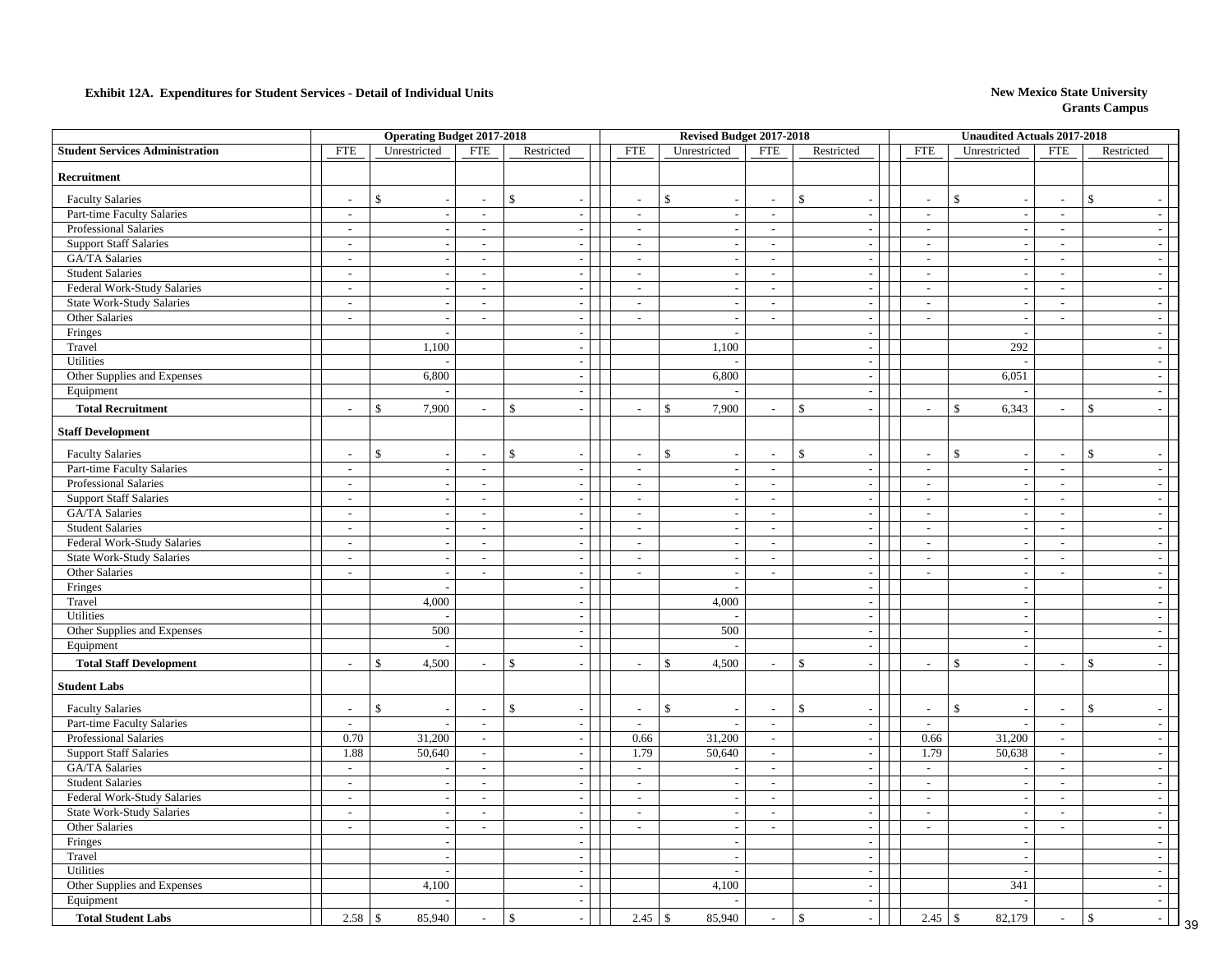|                                        |                          | <b>Operating Budget 2017-2018</b> |                          |            |                          | Revised Budget 2017-2018 |                          |                          |                          | <b>Unaudited Actuals 2017-2018</b> |                          |            |  |
|----------------------------------------|--------------------------|-----------------------------------|--------------------------|------------|--------------------------|--------------------------|--------------------------|--------------------------|--------------------------|------------------------------------|--------------------------|------------|--|
| <b>Student Services Administration</b> | <b>FTE</b>               | Unrestricted                      | FTE                      | Restricted | FTE                      | Unrestricted             | <b>FTE</b>               | Restricted               | <b>FTE</b>               | Unrestricted                       | FTE                      | Restricted |  |
| <b>Tutoring Center</b>                 |                          |                                   |                          |            |                          |                          |                          |                          |                          |                                    |                          |            |  |
| <b>Faculty Salaries</b>                |                          | $\overline{\phantom{a}}$          |                          | -S         | $\overline{\phantom{a}}$ |                          | $\overline{\phantom{0}}$ | $\overline{\phantom{a}}$ | $\overline{\phantom{a}}$ | s                                  | $\overline{\phantom{a}}$ |            |  |
| Part-time Faculty Salaries             | -                        | -                                 |                          |            | $\overline{\phantom{0}}$ |                          | $\overline{\phantom{0}}$ | $\overline{\phantom{a}}$ | $\sim$                   |                                    | $\overline{\phantom{a}}$ |            |  |
| <b>Professional Salaries</b>           | 0.88                     | 39,000                            | $\overline{\phantom{0}}$ |            | 0.82                     | 39,000                   | $\overline{\phantom{0}}$ | $\overline{\phantom{a}}$ | 0.82                     | 39,000                             | $\overline{\phantom{a}}$ |            |  |
| <b>Support Staff Salaries</b>          | $\overline{\phantom{a}}$ | $\overline{\phantom{a}}$          | $\sim$                   |            | $\overline{\phantom{a}}$ |                          | $\overline{\phantom{a}}$ | $\overline{\phantom{a}}$ | $\overline{\phantom{a}}$ |                                    | $\overline{\phantom{a}}$ |            |  |
| GA/TA Salaries                         | $\overline{\phantom{a}}$ | $\overline{\phantom{a}}$          | $\sim$                   |            | $\overline{\phantom{a}}$ |                          | $\overline{\phantom{a}}$ | $\overline{\phantom{a}}$ | $\overline{\phantom{0}}$ |                                    | $\overline{\phantom{a}}$ |            |  |
| <b>Student Salaries</b>                | $\overline{\phantom{a}}$ | $\overline{\phantom{a}}$          | $\overline{\phantom{0}}$ |            | $\overline{\phantom{0}}$ |                          | $\overline{\phantom{0}}$ | $\overline{\phantom{a}}$ | $\overline{\phantom{a}}$ |                                    | $\overline{\phantom{0}}$ |            |  |
| Federal Work-Study Salaries            | $\overline{\phantom{a}}$ | $\overline{\phantom{0}}$          | $\overline{\phantom{0}}$ |            | $\overline{\phantom{a}}$ | - -                      | $\overline{\phantom{0}}$ | $\overline{\phantom{a}}$ | 0.12                     | 1,940                              | $\sim$                   |            |  |
| <b>State Work-Study Salaries</b>       | 0.38                     | 6,000                             |                          |            | 0.28                     | 4,500                    | $\overline{\phantom{0}}$ | $\overline{\phantom{a}}$ | 0.07                     | 1,163                              | $\overline{\phantom{a}}$ |            |  |
| Other Salaries                         | $\overline{\phantom{a}}$ | $\overline{\phantom{a}}$          |                          |            | $\overline{\phantom{a}}$ |                          | $\overline{\phantom{0}}$ | $\overline{\phantom{a}}$ | $\overline{\phantom{a}}$ |                                    | $\overline{\phantom{a}}$ |            |  |
| Fringes                                |                          |                                   |                          |            |                          |                          |                          | $\overline{\phantom{a}}$ |                          |                                    |                          |            |  |
| Travel                                 |                          | 300                               |                          |            |                          | 300                      |                          | $\overline{\phantom{a}}$ |                          | 73                                 |                          |            |  |
| <b>Utilities</b>                       |                          | $\overline{\phantom{a}}$          |                          |            |                          |                          |                          | $\overline{\phantom{a}}$ |                          |                                    |                          |            |  |
| Other Supplies and Expenses            |                          | 3,300                             |                          |            |                          | 3,299                    |                          | $\overline{\phantom{a}}$ |                          | 3,123                              |                          |            |  |
| Equipment                              |                          | $\overline{\phantom{a}}$          |                          |            |                          |                          |                          | $\overline{\phantom{a}}$ |                          |                                    |                          |            |  |
| <b>Total Tutoring Center</b>           | 1.26                     | 48,600                            |                          |            | 1.10                     | 47,099<br>\$             |                          | $\overline{\phantom{a}}$ | 1.01                     | 45,299<br>- 75                     |                          |            |  |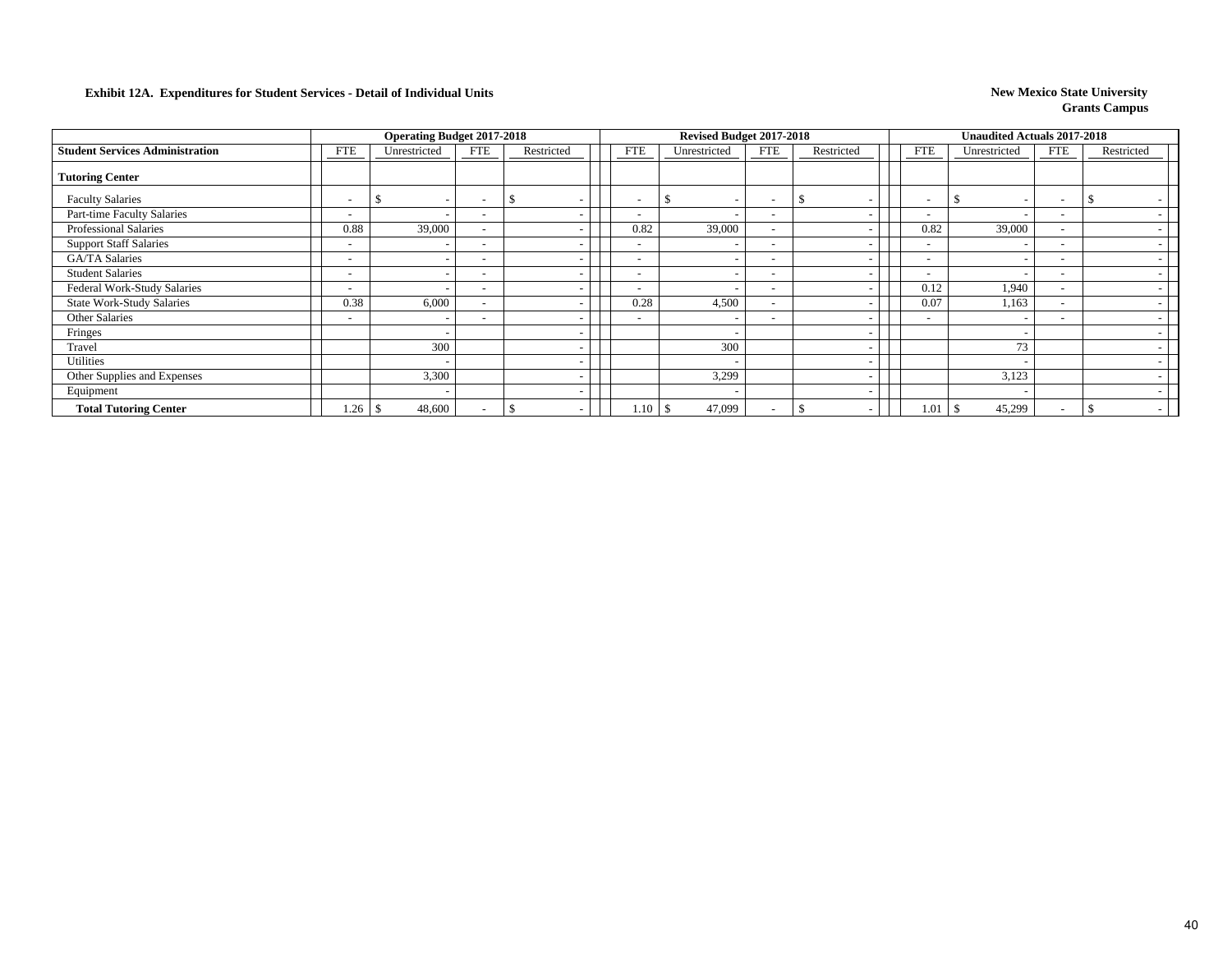|                                               |                          | <b>Operating Budget 2017-2018</b> |                          |               |                          | Revised Budget 2017-2018                 |                          |                                           |                                 | <b>Unaudited Actuals 2017-2018</b> |                          |            |  |
|-----------------------------------------------|--------------------------|-----------------------------------|--------------------------|---------------|--------------------------|------------------------------------------|--------------------------|-------------------------------------------|---------------------------------|------------------------------------|--------------------------|------------|--|
| <b>Counseling &amp; Career Guidance</b>       | <b>FTE</b>               | Unrestricted                      | <b>FTE</b>               | Restricted    | <b>FTE</b>               | Unrestricted                             | <b>FTE</b>               | Restricted                                | <b>FTE</b>                      | Unrestricted                       | <b>FTE</b>               | Restricted |  |
| <b>Faculty Salaries</b>                       | $\overline{\phantom{a}}$ | \$<br>$\overline{\phantom{a}}$    | $\overline{\phantom{a}}$ | <sup>\$</sup> | $\overline{\phantom{a}}$ | $\mathbb{S}$<br>$\overline{\phantom{a}}$ | $\overline{\phantom{a}}$ | - \$<br>$\overline{\phantom{a}}$          | -\$<br>$\overline{\phantom{a}}$ |                                    | $\overline{\phantom{a}}$ | \$.        |  |
| Part-time Faculty Salaries                    | $\overline{\phantom{a}}$ |                                   |                          |               |                          |                                          |                          | $\overline{\phantom{a}}$                  |                                 |                                    | $\blacksquare$           |            |  |
| <b>Professional Salaries</b>                  | 2.49                     | 110.632                           | $\overline{\phantom{a}}$ |               | 2.43                     | 115.222                                  | $\sim$                   | $\overline{\phantom{a}}$                  | 2.43                            | 115.222                            | $\blacksquare$           |            |  |
| <b>Support Staff Salaries</b>                 | 3.32                     | 89,530                            | $\overline{\phantom{a}}$ |               | 3.17                     | 89,530                                   | $\sim$                   | $\blacksquare$                            | 3.16                            | 89,297                             | ÷                        |            |  |
| <b>GA/TA Salaries</b>                         | $\overline{\phantom{a}}$ |                                   |                          |               |                          |                                          | $\overline{\phantom{a}}$ |                                           |                                 |                                    | $\overline{\phantom{a}}$ |            |  |
| <b>Student Salaries</b>                       | $\overline{\phantom{a}}$ |                                   | $\overline{\phantom{a}}$ |               | $\sim$                   | $\overline{\phantom{a}}$                 | $\blacksquare$           | $\overline{\phantom{a}}$                  | 0.01                            | 154                                | $\overline{\phantom{a}}$ |            |  |
| Federal Work-Study Salaries                   | $\sim$                   |                                   | $\sim$                   |               | $\sim$                   | $\sim$                                   | $\sim$                   | $\sim$                                    | 0.13                            | 2,083                              | ٠                        |            |  |
| <b>State Work-Study Salaries</b>              | 0.19                     | 3,000                             |                          |               | 0.19                     | 3,000                                    | $\sim$                   |                                           | 0.02                            | 339                                | $\overline{\phantom{a}}$ |            |  |
| Other Salaries                                | $\overline{\phantom{a}}$ |                                   |                          |               |                          |                                          | $\overline{\phantom{a}}$ | $\overline{\phantom{a}}$                  |                                 | 114                                | $\overline{\phantom{0}}$ |            |  |
| Fringes                                       |                          |                                   |                          |               |                          |                                          |                          |                                           |                                 |                                    |                          |            |  |
| Travel                                        |                          | 2,350                             |                          |               |                          | 2,350                                    |                          | $\overline{\phantom{a}}$                  |                                 | 718                                |                          |            |  |
| Utilities                                     |                          |                                   |                          |               |                          |                                          |                          |                                           |                                 |                                    |                          |            |  |
| Other Supplies and Expenses                   |                          | 16,500                            |                          |               |                          | 16,500                                   |                          |                                           |                                 | 11,148                             |                          |            |  |
| Equipment                                     |                          |                                   |                          |               |                          |                                          |                          |                                           |                                 |                                    |                          |            |  |
| <b>Total Counseling &amp; Career Guidance</b> | 6.00                     | 222,012<br><sup>\$</sup>          |                          | <sup>\$</sup> | 5.79                     | 226,602<br>\$                            |                          | $\mathcal{S}$                             | 5.75<br>$\mathcal{S}$           | 219,075                            | $\overline{\phantom{a}}$ | \$         |  |
| <b>Counselor's Office</b>                     |                          |                                   |                          |               |                          |                                          |                          |                                           |                                 |                                    |                          |            |  |
| <b>Faculty Salaries</b>                       | $\overline{\phantom{a}}$ | \$                                | $\overline{\phantom{a}}$ | <sup>\$</sup> |                          | \$                                       |                          | <sup>\$</sup><br>$\overline{\phantom{a}}$ | $\mathbb{S}$                    |                                    | $\overline{\phantom{a}}$ | \$         |  |
| Part-time Faculty Salaries                    | $\overline{\phantom{a}}$ |                                   |                          |               | $\sim$                   |                                          |                          | $\overline{\phantom{a}}$                  |                                 |                                    | $\overline{\phantom{a}}$ |            |  |
| <b>Professional Salaries</b>                  | 2.49                     | 110,632                           |                          |               | 2.43                     | 115,222                                  |                          |                                           | 2.43                            | 115,222                            | $\blacksquare$           |            |  |
| <b>Support Staff Salaries</b>                 | 3.32                     | 89,530                            | $\overline{\phantom{a}}$ |               | 3.17                     | 89,530                                   | $\sim$                   |                                           | 3.16                            | 89,297                             | $\overline{\phantom{a}}$ |            |  |
| GA/TA Salaries                                | $\sim$                   |                                   | $\overline{\phantom{a}}$ |               | $\sim$                   |                                          | $\overline{\phantom{a}}$ | $\overline{\phantom{a}}$                  |                                 |                                    | $\overline{\phantom{a}}$ |            |  |
| <b>Student Salaries</b>                       | $\overline{\phantom{a}}$ |                                   | $\overline{\phantom{a}}$ |               |                          | $\overline{\phantom{a}}$                 | $\overline{\phantom{a}}$ | $\overline{\phantom{a}}$                  | 0.01                            | 154                                | $\overline{\phantom{a}}$ |            |  |
| Federal Work-Study Salaries                   | $\sim$                   |                                   |                          |               | $\overline{\phantom{a}}$ |                                          |                          | $\overline{\phantom{a}}$                  | 0.13                            | 2,083                              | $\sim$                   |            |  |
| <b>State Work-Study Salaries</b>              | 0.19                     | 3,000                             |                          |               | 0.19                     | 3,000                                    | $\sim$                   | $\sim$                                    | 0.02                            | 339                                | ÷                        |            |  |
| Other Salaries                                |                          |                                   |                          |               |                          |                                          |                          |                                           |                                 | 114                                | $\overline{\phantom{a}}$ |            |  |
| Fringes                                       |                          |                                   |                          |               |                          |                                          |                          | $\blacksquare$                            |                                 |                                    |                          |            |  |
| Travel                                        |                          | 2,350                             |                          |               |                          | 2,350                                    |                          | $\sim$                                    |                                 | 718                                |                          |            |  |
| <b>Utilities</b>                              |                          |                                   |                          |               |                          |                                          |                          | $\overline{\phantom{a}}$                  |                                 |                                    |                          |            |  |
| Other Supplies and Expenses                   |                          | 16,500                            |                          |               |                          | 16,500                                   |                          | $\overline{\phantom{a}}$                  |                                 | 11,148                             |                          |            |  |
| Equipment                                     |                          |                                   |                          |               |                          |                                          |                          |                                           |                                 |                                    |                          |            |  |
| <b>Total Counselor's Office</b>               | $6.00$ \ \ \$            | 222,012                           |                          | $\mathbb{S}$  | 5.79                     | \$<br>226,602                            |                          | \$                                        | 5.75<br>$\mathbb{S}$            | 219,075                            | $\blacksquare$           | \$         |  |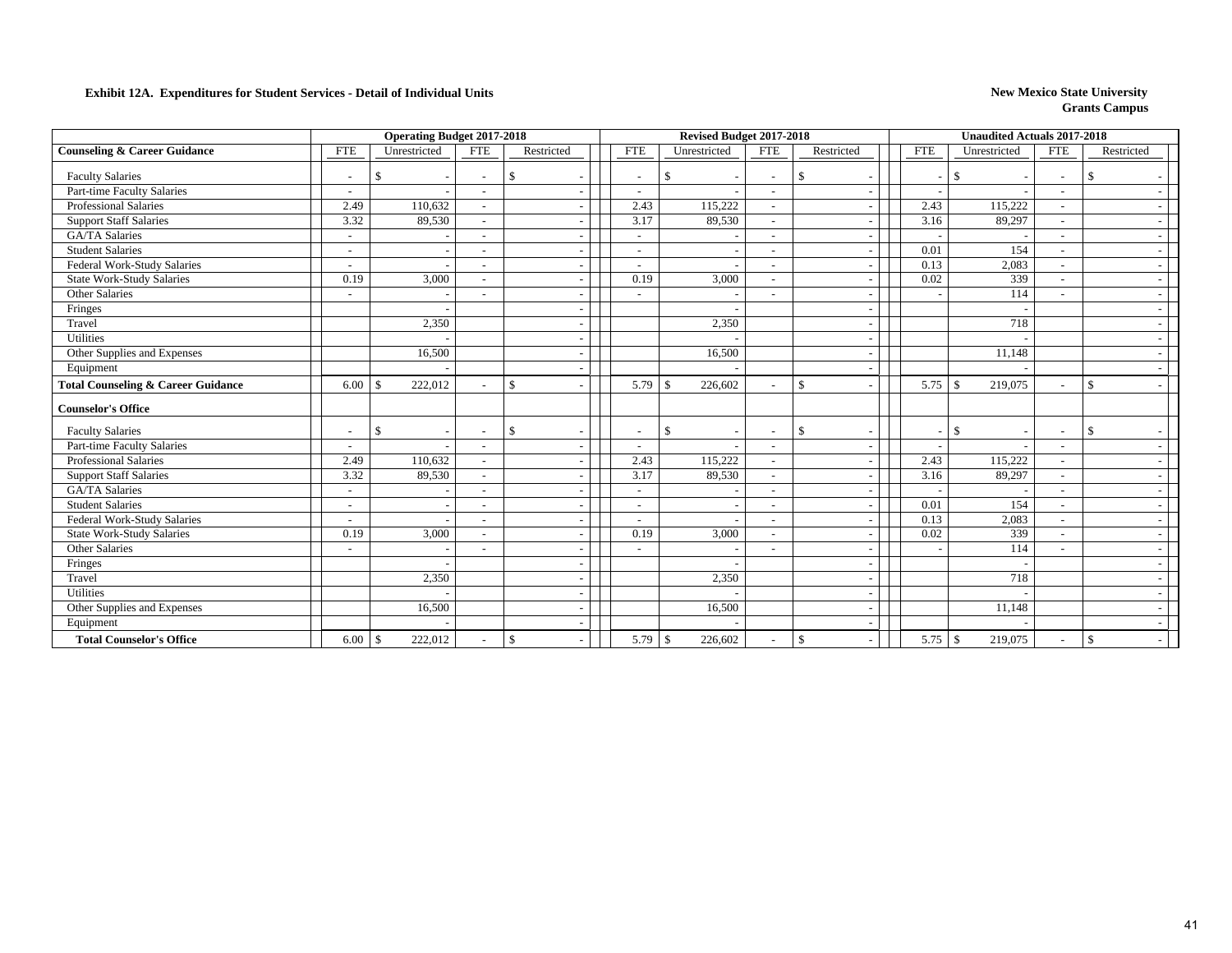### **Exhibit 13. Summary of Expenditures for Institutional Support** New Mexico State University

|                                                        |            | <b>Operating Budget 2017-2018</b> |                          |               |            |                          |                    | Revised Budget 2017-2018 |                          |               |       |                          | <b>Unaudited Actuals 2017-2018</b> |                              |               |            |  |
|--------------------------------------------------------|------------|-----------------------------------|--------------------------|---------------|------------|--------------------------|--------------------|--------------------------|--------------------------|---------------|-------|--------------------------|------------------------------------|------------------------------|---------------|------------|--|
|                                                        | <b>FTE</b> | Unrestricted                      | <b>FTE</b>               |               | Restricted | <b>FTE</b>               |                    | Unrestricted             | <b>FTE</b>               | Restricted    |       | <b>FTE</b>               | Unrestricted                       | <b>FTE</b>                   |               | Restricted |  |
| <b>Executive Management</b>                            |            |                                   |                          |               |            |                          |                    |                          |                          |               |       |                          |                                    |                              |               |            |  |
| Campus Director's Office                               | 3.90       | 192,369<br>$\mathcal{S}$          | $\sim$                   | $\mathbb{S}$  |            | 3.55                     | $\mathcal{S}$      | 187,334                  | $\overline{\phantom{a}}$ | -\$           |       | 3.55                     | 185,036<br><b>S</b>                | $\overline{\phantom{a}}$     | \$            |            |  |
| Coordinator for Research & Planning                    | 0.53       | 26,516                            |                          |               |            | 0.63                     |                    | 32,692                   |                          |               |       | 0.58                     | 27,462                             |                              |               |            |  |
| <b>Total Executive Management</b>                      | 4.43       | 218.885<br>- \$                   |                          | \$            |            | 4.18                     | -\$                | 220,026                  | $\overline{\phantom{a}}$ | $\mathbb{S}$  |       | $4.13 \t S$              | 212,498                            | $\qquad \qquad \blacksquare$ | <sup>\$</sup> |            |  |
| <b>Fiscal Operations</b>                               |            |                                   |                          |               |            |                          |                    |                          |                          |               |       |                          |                                    |                              |               |            |  |
| <b>Business Office</b>                                 | 3.51       | 136,027<br>$\mathbf{s}$           | $\overline{\phantom{a}}$ | \$            |            | 3.33                     | $\mathcal{S}$      | 136,027                  | $\overline{\phantom{a}}$ | <sup>\$</sup> |       |                          | 117,371                            | ٠                            | \$            |            |  |
| <b>Uncollectible Accounts</b>                          |            | 115,000                           | $\overline{\phantom{a}}$ |               |            |                          |                    | 115,000                  |                          |               |       |                          | 74,511                             | ٠                            |               |            |  |
| <b>Total Fiscal Operations</b>                         | 3.51       | 251,027<br>-\$                    | $\overline{\phantom{a}}$ | \$            |            | 3.33                     | -\$                | 251,027                  | $\overline{\phantom{a}}$ | $\mathcal{S}$ |       |                          | 191,882                            | $\overline{\phantom{a}}$     | \$            |            |  |
| <b>General Admin &amp; Logistical Services</b>         |            |                                   |                          |               |            |                          |                    |                          |                          |               |       |                          |                                    |                              |               |            |  |
| County Administrative Tax Levy                         |            | 7,000<br>\$                       | $\sim$                   | \$            |            |                          | $\mathbf{\hat{S}}$ | 10,000                   |                          | <sup>\$</sup> |       | ÷,                       | \$<br>8,874                        | $\overline{\phantom{a}}$     | $\mathbb{S}$  |            |  |
| Las Cruces Campus Overhead                             | $\sim$     | 281,000                           | $\sim$                   |               |            | $\overline{\phantom{a}}$ |                    | 265,400                  | $\sim$                   |               |       | $\sim$                   | 265,400                            | $\sim$                       |               |            |  |
| Professional Development                               |            | 8,544                             | $\overline{\phantom{a}}$ |               |            |                          |                    | 8,544                    | $\overline{\phantom{a}}$ |               |       | ۰                        | 2.120                              | $\sim$                       |               |            |  |
| Publications/ Advertising                              |            | 35,000                            |                          |               |            |                          |                    | 35,000                   | $\overline{\phantom{a}}$ |               |       | ÷                        | 17,110                             | ٠                            |               |            |  |
| <b>Total General Admin &amp; Logistical Services</b>   |            | 331,544<br><sup>\$</sup>          | $\sim$                   | \$            |            |                          |                    | 318,944                  | $\sim$                   | $\mathcal{S}$ |       |                          | 293,504<br>\$                      | ٠                            | <sup>\$</sup> |            |  |
| <b>Public Relations/Development</b>                    |            |                                   |                          |               |            |                          |                    |                          |                          |               |       |                          |                                    |                              |               |            |  |
| <b>Administrative Publications</b>                     |            | 9,000<br>$\mathbf{\hat{S}}$       | $\sim$                   | $\mathbb{S}$  |            |                          | $\mathcal{S}$      | 9,000                    | $\sim$                   | <sup>\$</sup> |       | $\overline{\phantom{a}}$ | \$                                 | $\qquad \qquad \blacksquare$ | <sup>\$</sup> |            |  |
| Commencement                                           |            | 3,000                             |                          |               |            |                          |                    | 3,000                    |                          |               |       |                          | 2,156                              |                              |               |            |  |
| Dues & Memberships                                     |            | 20,000                            | $\overline{\phantom{a}}$ |               |            |                          |                    | 20,000                   | $\overline{\phantom{a}}$ |               |       | $\overline{\phantom{a}}$ | 13,970                             | $\overline{\phantom{a}}$     |               |            |  |
| <b>Public Relations</b>                                |            | 4,500                             | $\sim$                   |               | 1,000      | $\overline{\phantom{a}}$ |                    | 4,500                    | $\overline{\phantom{a}}$ |               |       | $\overline{\phantom{a}}$ | 2,800                              | ٠                            |               |            |  |
| <b>Total Public Relations/Development</b>              |            | 36,500<br>-\$                     | $\overline{\phantom{a}}$ | $\mathbb{S}$  | 1,000      | $\overline{\phantom{a}}$ | $\mathcal{S}$      | 36,500                   | $\sim$                   | $\mathcal{S}$ |       | $\overline{\phantom{a}}$ | \$<br>18,926                       | $\overline{\phantom{a}}$     | $\mathcal{S}$ |            |  |
| Other Items Not Included in Exhibit 13A's              |            |                                   |                          |               |            |                          |                    |                          |                          |               |       |                          |                                    |                              |               |            |  |
| Federal Work-Study Salaries                            |            | \$                                | $\overline{\phantom{a}}$ | \$            |            | $\overline{\phantom{a}}$ | <sup>\$</sup>      |                          | $\overline{\phantom{a}}$ | -\$           |       | $\overline{\phantom{a}}$ | \$                                 | ٠                            | \$            |            |  |
| State Work-Study Salaries                              |            |                                   |                          |               |            |                          |                    |                          | 0.31                     |               | 4,900 |                          |                                    | 0.17                         |               | 2,709      |  |
| <b>Fringe Benefits</b>                                 |            | 118,860                           |                          |               |            |                          |                    | 167.871                  |                          |               |       |                          | 108.367                            |                              |               |            |  |
| <b>Total Other Items Not Included in Exhibit 13A's</b> |            | 118,860<br>-\$                    |                          | \$            |            |                          | -\$                | 167,871                  | 0.31                     | -\$           | 4,900 |                          | \$<br>108,367                      | 0.17                         |               | 2,709      |  |
| Net Expense for Institutional Support in I&G (Exh 2)   | 7.94       | -\$<br>956,816                    |                          | $\mathbf{\$}$ | 1.000      | 7.51                     | \$                 | 994,368                  | 0.31                     | -\$           | 4,900 | $7.26 \pm \$$            | 825,177                            | 0.17                         | -\$           | 2,709      |  |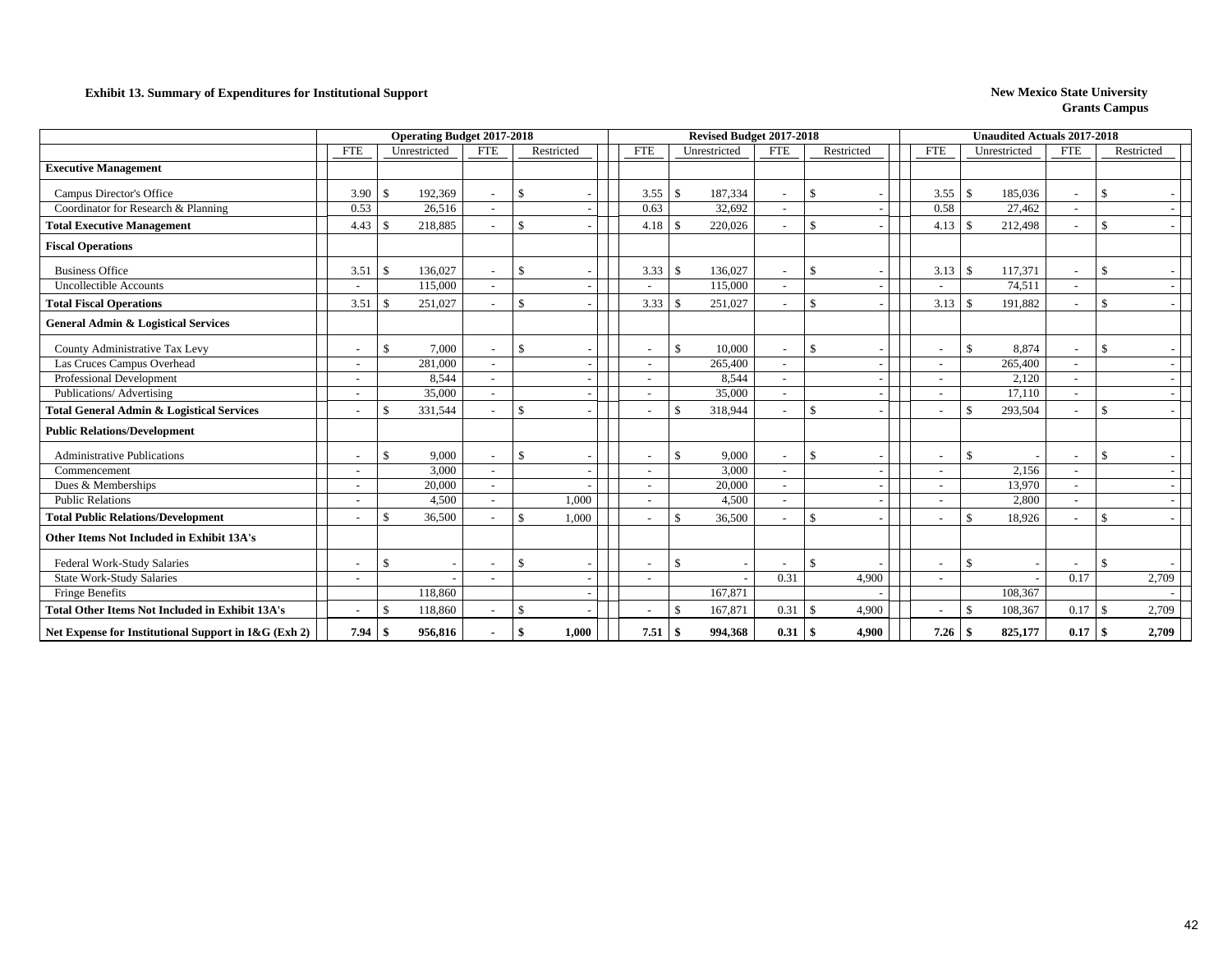### **Exhibit 13. Summary of Institutional Support by Expenditure Category New Mexico State University New Mexico State University**

|                                                 |            | <b>Operating Budget 2017-2018</b> |                          |            |                          | Revised Budget 2017-2018 |                          |            |                          | <b>Unaudited Actuals 2017-2018</b> |                          |            |
|-------------------------------------------------|------------|-----------------------------------|--------------------------|------------|--------------------------|--------------------------|--------------------------|------------|--------------------------|------------------------------------|--------------------------|------------|
| <b>Salaries for Institutional Support</b>       | <b>FTE</b> | Unrestricted                      | <b>FTE</b>               | Restricted | <b>FTE</b>               | Unrestricted             | <b>FTE</b>               | Restricted | <b>FTE</b>               | Unrestricted                       | <b>FTE</b>               | Restricted |
| <b>Faculty Salaries</b>                         | -          |                                   | - -                      |            |                          | $\sim$                   | $\sim$                   |            | $\overline{\phantom{0}}$ |                                    | $\overline{\phantom{a}}$ |            |
| Part-time Faculty Salaries                      |            |                                   |                          |            |                          |                          | $\overline{\phantom{0}}$ |            | $\overline{\phantom{a}}$ |                                    |                          |            |
| <b>Professional Salaries</b>                    | 5.67       | 251.885                           |                          |            | 5.34                     | 253,026                  |                          |            | 5.21                     | 247.106                            |                          |            |
| <b>Support Staff Salaries</b>                   | 2.18       | 58,796                            |                          |            | 2.08                     | 58,796                   |                          |            | 1.90                     | 53,724                             | $\overline{\phantom{0}}$ |            |
| <b>GA/TA Salaries</b>                           |            |                                   | $\overline{\phantom{0}}$ |            | $\overline{\phantom{0}}$ |                          | $\overline{\phantom{0}}$ |            | 0.08                     | 2,828                              | $\overline{\phantom{0}}$ |            |
| <b>Student Salaries</b>                         |            |                                   |                          |            |                          |                          |                          |            | $\overline{\phantom{0}}$ |                                    |                          |            |
| Federal Work-Study Salaries                     |            |                                   | -                        |            |                          |                          | $\overline{\phantom{0}}$ |            | $\overline{\phantom{a}}$ |                                    | $\overline{\phantom{a}}$ |            |
| <b>State Work-Study Salaries</b>                | 0.09       | 1.500                             |                          |            | 0.09                     | 1,500                    | 0.31                     | 4.900      | 0.07                     | 1.079                              | 0.17                     | 2,709      |
| <b>Other Salaries</b>                           |            |                                   |                          |            |                          |                          |                          |            | $\overline{\phantom{a}}$ | 81                                 |                          |            |
| <b>Total Salaries for Institutional Support</b> | 7.94       | 312,181                           |                          |            | 7.51                     | 313,322                  | 0.31                     | 4.900      | 7.26                     | 304,818                            | 0.17                     | 2,709      |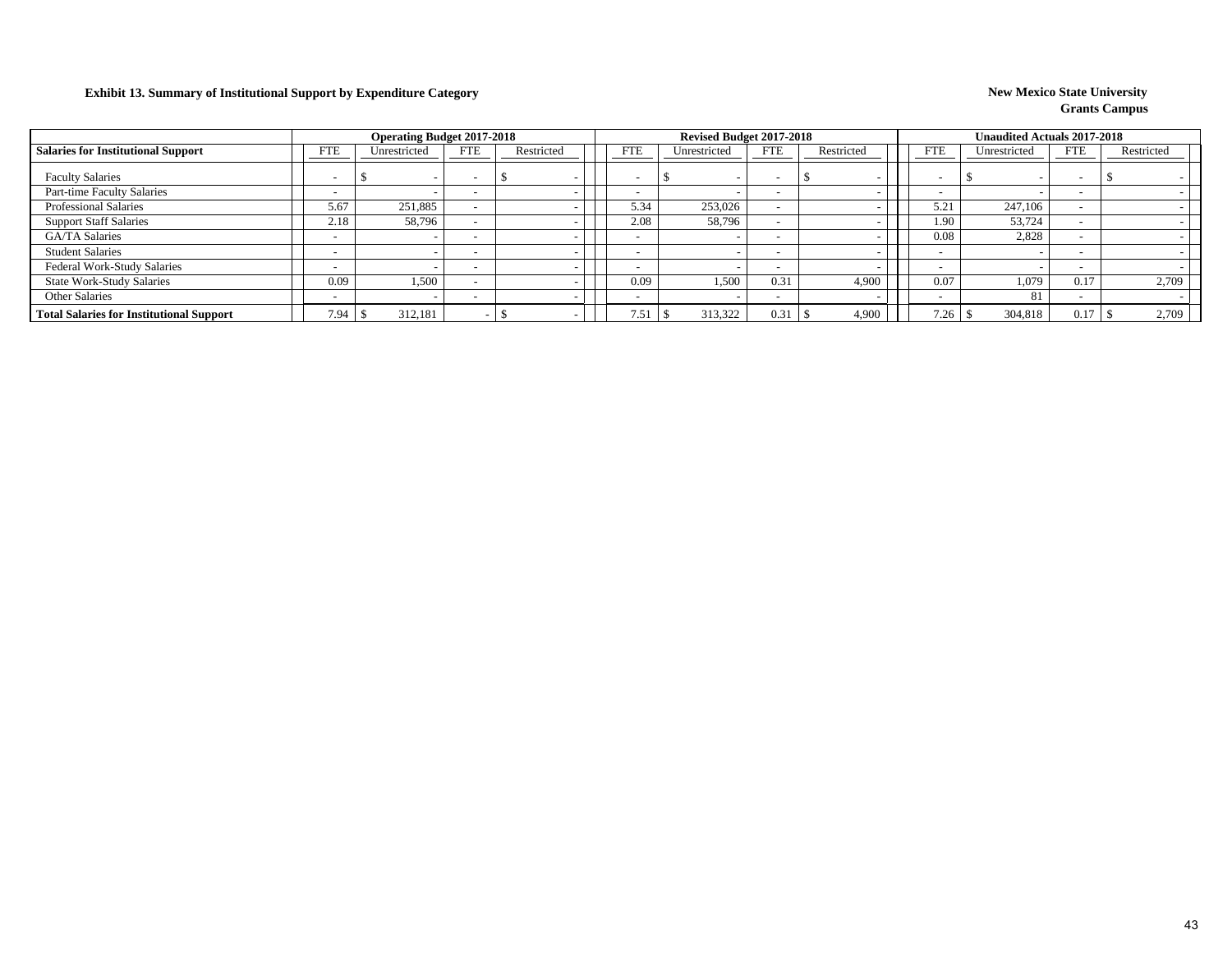### **Exhibit 13. Summary of Institutional Support by Expenditure Category New Mexico State University New Mexico State University**

|                                              |                          | <b>Operating Budget 2017-2018</b> |                          |            |                          | Revised Budget 2017-2018 |                          |                          |                          | <b>Unaudited Actuals 2017-2018</b> |                          |            |
|----------------------------------------------|--------------------------|-----------------------------------|--------------------------|------------|--------------------------|--------------------------|--------------------------|--------------------------|--------------------------|------------------------------------|--------------------------|------------|
| <b>Summary by Expenditure Category</b>       | <b>FTE</b>               | Unrestricted                      | <b>FTE</b>               | Restricted | <b>FTE</b>               | Unrestricted             | <b>FTE</b>               | Restricted               | <b>FTE</b>               | Unrestricted                       | <b>FTE</b>               | Restricted |
| <b>Faculty Salaries</b>                      | $\overline{\phantom{a}}$ |                                   | $\overline{\phantom{a}}$ |            |                          | $\overline{\phantom{a}}$ | $\overline{\phantom{a}}$ |                          | $\overline{\phantom{a}}$ |                                    | $\overline{\phantom{a}}$ |            |
| Part-time Faculty Salaries                   | $\overline{\phantom{0}}$ |                                   | $\overline{\phantom{0}}$ |            | $\sim$                   | $\overline{\phantom{0}}$ | $\overline{\phantom{0}}$ |                          | $\overline{\phantom{a}}$ |                                    | $\overline{\phantom{a}}$ |            |
| <b>Professional Salaries</b>                 | 5.67                     | 251,885                           | $\overline{\phantom{a}}$ |            | 5.34                     | 253,026                  | $\overline{\phantom{0}}$ |                          | 5.21                     | 247,106                            | $\overline{\phantom{a}}$ |            |
| <b>Support Staff Salaries</b>                | 2.18                     | 58,796                            | $\overline{\phantom{a}}$ |            | 2.08                     | 58,796                   | $\overline{\phantom{0}}$ | $\overline{\phantom{0}}$ | 1.90                     | 53,724                             | $\overline{\phantom{a}}$ |            |
| <b>GA/TA Salaries</b>                        | $\overline{\phantom{0}}$ |                                   | $\overline{\phantom{0}}$ |            | $\overline{\phantom{0}}$ |                          | $\overline{\phantom{0}}$ |                          | 0.08                     | 2,828                              | $\overline{\phantom{a}}$ |            |
| <b>Student Salaries</b>                      | <b>-</b>                 |                                   | $\overline{\phantom{0}}$ |            | $\overline{\phantom{0}}$ | $\overline{\phantom{a}}$ | $\overline{\phantom{0}}$ |                          | $\overline{\phantom{a}}$ |                                    | $\overline{\phantom{a}}$ |            |
| Federal Work-Study Salaries                  |                          |                                   | $\overline{\phantom{0}}$ |            |                          | $\overline{\phantom{0}}$ | $\overline{\phantom{0}}$ |                          | $\overline{\phantom{a}}$ |                                    | $\overline{\phantom{a}}$ |            |
| <b>State Work-Study Salaries</b>             | 0.09                     | 1,500                             |                          |            | 0.09                     | 1,500                    | $\overline{\phantom{0}}$ |                          | 0.07                     | 1,079                              | $\overline{\phantom{a}}$ |            |
| <b>Other Salaries</b>                        | $\overline{\phantom{0}}$ |                                   | $\overline{\phantom{a}}$ |            | $\sim$                   |                          | $\overline{\phantom{a}}$ |                          | $\overline{\phantom{a}}$ | 81                                 | $\overline{\phantom{a}}$ |            |
| Fringes                                      |                          |                                   |                          |            |                          |                          |                          |                          |                          |                                    |                          |            |
| Travel                                       |                          | 18,000                            |                          |            |                          | 18,000                   |                          | $\overline{\phantom{a}}$ |                          | 16,753                             |                          |            |
| <b>Utilities</b>                             |                          |                                   |                          |            |                          |                          |                          | $\overline{\phantom{a}}$ |                          |                                    |                          |            |
| Other Supplies and Expenses                  |                          | 507,775                           |                          | 1,000      |                          | 495,175                  |                          | $\overline{\phantom{0}}$ |                          | 395,239                            |                          |            |
| Equipment                                    |                          |                                   |                          |            |                          |                          |                          |                          |                          |                                    |                          |            |
| <b>Total Summary by Expenditure Category</b> | 7.94                     | 837,956                           |                          | 1,000      | 7.51                     | 826,497<br>- 35          |                          |                          | 7.26                     | 716,810<br>ъ                       | $\overline{\phantom{a}}$ |            |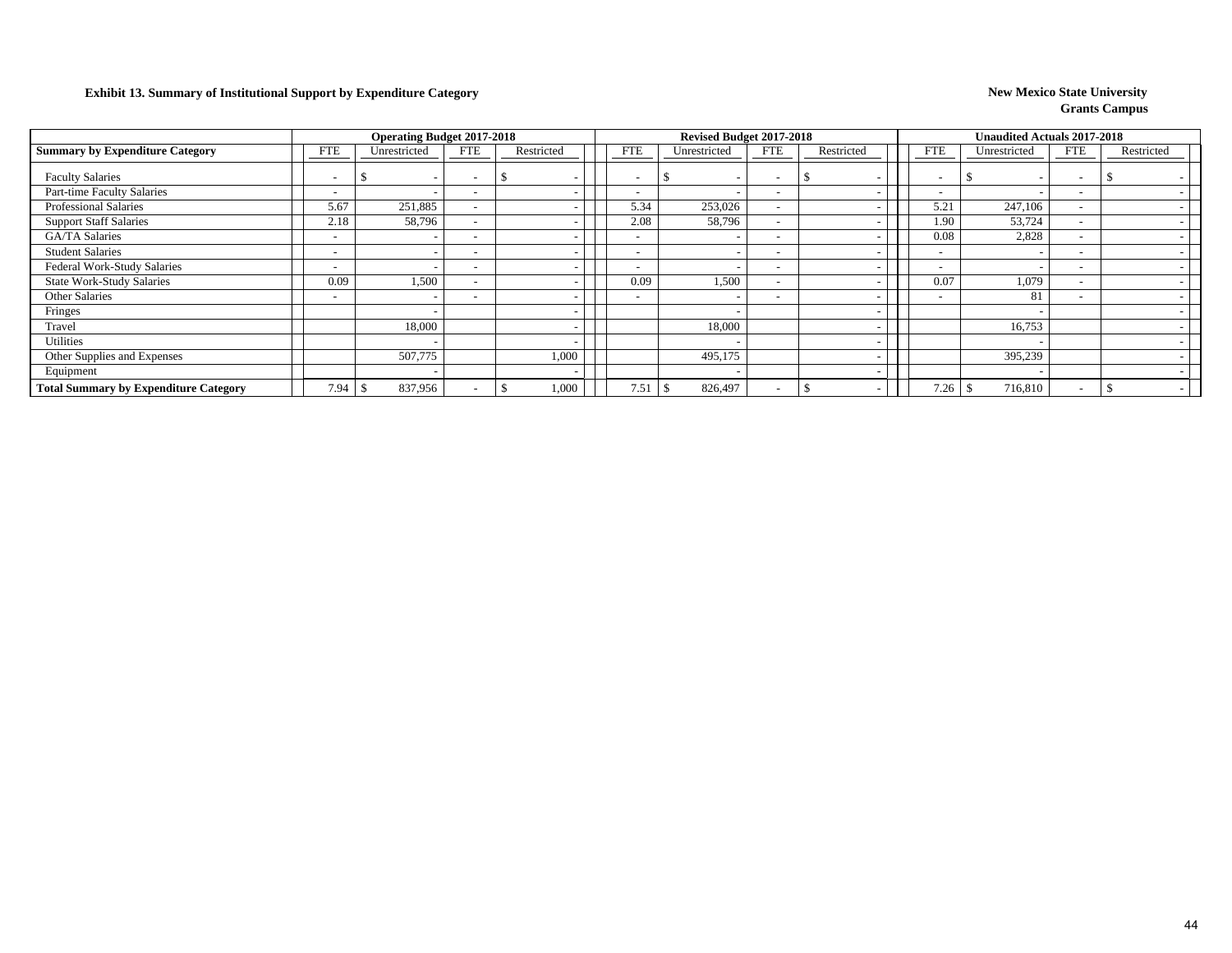|                                                      |                | <b>Operating Budget 2017-2018</b> |                             |                          |                | Revised Budget 2017-2018 |                             |                                           | <b>Unaudited Actuals 2017-2018</b>                   |                          |                          |
|------------------------------------------------------|----------------|-----------------------------------|-----------------------------|--------------------------|----------------|--------------------------|-----------------------------|-------------------------------------------|------------------------------------------------------|--------------------------|--------------------------|
| <b>Executive Management</b>                          | <b>FTE</b>     | Unrestricted                      | <b>FTE</b>                  | Restricted               | <b>FTE</b>     | Unrestricted             | <b>FTE</b>                  | Restricted                                | <b>FTE</b><br>Unrestricted                           | <b>FTE</b>               | Restricted               |
| <b>Faculty Salaries</b>                              | $\sim$         | \$<br>$\overline{\phantom{a}}$    | $\sim$                      | \$                       | $\sim$         | \$<br>$\sim$             | $\sim$                      | <sup>\$</sup><br>$\overline{\phantom{a}}$ | $\mathcal{S}$<br>$\sim$                              | $\blacksquare$           | \$                       |
| Part-time Faculty Salaries                           | $\sim$         |                                   | $\sim$                      |                          | $\sim$         |                          | $\sim$                      | $\bar{a}$                                 | $\overline{a}$                                       | $\overline{a}$           |                          |
| Professional Salaries                                | 4.43           | 196,885                           | $\blacksquare$              | $\sim$                   | 4.18           | 198,026                  | $\sim$                      | $\overline{\phantom{a}}$                  | 192,106<br>4.05                                      | $\blacksquare$           |                          |
| <b>Support Staff Salaries</b>                        | $\mathcal{L}$  |                                   | $\sim$                      | $\sim$                   | $\sim$         |                          | $\sim$                      | $\mathcal{L}_{\mathcal{A}}$               | $\sim$                                               | $\sim$                   |                          |
| GA/TA Salaries                                       | $\sim$         | $\overline{\phantom{a}}$          | $\sim$                      |                          | $\sim$         | $\sim$                   | $\sim$                      | $\sim$                                    | 2,828<br>0.08                                        | $\sim$                   | $\sim$                   |
| <b>Student Salaries</b>                              | $\sim$         | $\overline{\phantom{a}}$          | $\sim$                      | $\sim$                   | $\sim$         | $\sim$                   | $\omega$                    | $\sim$                                    | $\sim$                                               | $\mathcal{L}$            |                          |
| Federal Work-Study Salaries                          | $\sim$         | $\sim$                            | $\sim$                      | $\sim$                   | $\sim$         | $\sim$                   | $\sim$                      | $\sim$                                    | $\sim$<br>$\overline{\phantom{a}}$                   | $\sim$                   | $\overline{\phantom{a}}$ |
| <b>State Work-Study Salaries</b>                     | $\sim$         | $\sim$                            | $\sim$                      | $\sim$                   | $\sim$         | $\sim$                   | $\sim$                      | $\sim$                                    | $\sim$<br>$\overline{\phantom{a}}$                   | $\sim$                   | $\sim$                   |
| Other Salaries                                       | $\sim$         | $\sim$                            | $\overline{\phantom{a}}$    |                          |                | $\overline{\phantom{a}}$ | $\overline{a}$              | $\overline{\phantom{a}}$                  | $\overline{\phantom{a}}$                             | $\sim$                   | $\sim$                   |
| Fringes                                              |                | $\overline{\phantom{a}}$          |                             | ÷,                       |                | $\sim$                   |                             | $\overline{\phantom{a}}$                  |                                                      |                          | $\sim$                   |
| Travel                                               |                | 13,000                            |                             | $\sim$                   |                | 13,000                   |                             | $\mathcal{L}_{\mathcal{A}}$               | 13,884                                               |                          | $\sim$                   |
| Utilities                                            |                |                                   |                             | $\sim$                   |                |                          |                             | $\sim$                                    |                                                      |                          | $\sim$                   |
| Other Supplies and Expenses                          |                | 9,000                             |                             | $\sim$                   |                | 9,000                    |                             | $\sim$                                    | 3,680                                                |                          |                          |
| Equipment                                            |                |                                   |                             | $\sim$                   |                |                          |                             | $\blacksquare$                            |                                                      |                          | $\overline{\phantom{a}}$ |
| <b>Total Executive Management</b>                    | 4.43           | 218,885<br>\$                     | $\sim$                      | $\mathbf{\hat{S}}$       | 4.18           | $\mathbb{S}$<br>220,026  | $\sim$                      | \$<br>$\sim$                              | 4.13<br>$\mathcal{S}$<br>212,498                     | $\overline{a}$           | $\mathbb{S}$             |
| <b>Campus Director's Office</b>                      |                |                                   |                             |                          |                |                          |                             |                                           |                                                      |                          |                          |
| <b>Faculty Salaries</b>                              |                | $\mathbb{S}$<br>$\sim$            | J.                          | $\mathbf{\hat{s}}$       | $\sim$         | $\mathbb{S}$             |                             | $\mathbf{\hat{S}}$                        | $\mathbf S$<br>$\sim$                                | $\bar{a}$                | \$                       |
| Part-time Faculty Salaries                           | $\sim$         | $\sim$                            | $\sim$                      | $\overline{\phantom{a}}$ | $\blacksquare$ | $\overline{\phantom{a}}$ | $\blacksquare$              | $\sim$                                    | $\blacksquare$                                       | $\blacksquare$           | $\sim$                   |
| Professional Salaries                                | 3.90           | 173,369                           | $\sim$                      | $\sim$                   | 3.55           | 168,334                  | $\sim$                      | $\sim$                                    | 168,334<br>3.55                                      | $\sim$                   | $\sim$                   |
| <b>Support Staff Salaries</b>                        | $\sim$         |                                   | $\blacksquare$              | $\sim$                   | $\sim$         | $\overline{\phantom{a}}$ | $\overline{\phantom{a}}$    | $\blacksquare$                            | $\sim$                                               | $\blacksquare$           | $\sim$                   |
| GA/TA Salaries                                       | $\mathbb{Z}^2$ | $\overline{\phantom{a}}$          | $\omega$                    | $\sim$                   | $\omega$       | $\sim$                   | $\mathbb{Z}^+$              | $\sim$                                    | $\omega$<br>$\overline{\phantom{a}}$                 | $\equiv$                 | $\sim$                   |
| <b>Student Salaries</b>                              | $\sim$         | $\omega$                          | $\sim$                      | $\overline{a}$           | $\sim$         | $\sim$                   | $\sim$                      | $\blacksquare$                            | $\sim$<br>$\overline{\phantom{a}}$                   | $\sim$                   | $\sim$                   |
| Federal Work-Study Salaries                          | $\sim$         | $\sim$                            | $\omega$                    | $\sim$                   | $\sim$         | $\sim$                   | $\omega$                    | $\sim$                                    | $\sim$<br>$\overline{\phantom{a}}$                   | $\omega$                 | $\sim$                   |
| State Work-Study Salaries                            | $\sim$         | $\overline{\phantom{a}}$          | $\sim$                      | $\sim$                   | $\sim$         | $\sim$                   | $\bar{a}$                   | $\sim$                                    | $\sim$                                               | $\sim$                   |                          |
| Other Salaries                                       | $\sim$         | $\overline{\phantom{a}}$          | $\sim$                      | $\sim$                   | $\sim$         | $\blacksquare$           | $\sim$                      | $\sim$                                    | $\overline{\phantom{a}}$<br>$\sim$                   | $\blacksquare$           | $\sim$                   |
| Fringes                                              |                | $\sim$                            |                             | $\overline{\phantom{a}}$ |                | $\sim$                   |                             | $\overline{\phantom{a}}$                  |                                                      |                          | $\sim$                   |
| Travel                                               |                | 12,000                            |                             | $\overline{\phantom{a}}$ |                | 12,000                   |                             | $\sim$                                    | 13,022                                               |                          | $\sim$                   |
| Utilities                                            |                |                                   |                             | $\sim$                   |                |                          |                             | $\mathcal{L}_{\mathcal{A}}$               |                                                      |                          | $\sim$                   |
| Other Supplies and Expenses                          |                | 7,000                             |                             | $\sim$                   |                | 7,000                    |                             | $\sim$                                    | 3,680                                                |                          |                          |
| Equipment                                            |                |                                   |                             | $\overline{a}$           |                |                          |                             | $\sim$                                    |                                                      |                          | $\sim$                   |
| <b>Total Campus Director's Office</b>                | 3.90           | 192,369<br>\$                     | $\sim$                      | $\mathcal{S}$            |                | 187,334                  | $\bar{\phantom{a}}$         | $\mathcal{S}$<br>$\bar{a}$                | 3.55<br>$\mathbf{\hat{s}}$<br>185,036                | $\bar{a}$                | $\mathbf{s}$             |
| <b>Coordinator for Research &amp; Planning</b>       |                |                                   |                             |                          |                |                          |                             |                                           |                                                      |                          |                          |
| <b>Faculty Salaries</b>                              |                | \$<br>$\sim$                      | $\sim$                      | \$                       | $\sim$         | $\mathbb{S}$             | $\overline{a}$              | \$<br>$\blacksquare$                      | $\mathbb{S}$<br>$\sim$                               | $\blacksquare$           | \$                       |
| Part-time Faculty Salaries                           | $\sim$         | $\sim$                            | $\sim$                      | $\sim$                   | $\sim$         | $\overline{\phantom{a}}$ | $\sim$                      | $\sim$                                    | $\sim$                                               | $\sim$                   | $\sim$                   |
| Professional Salaries                                | 0.53           | 23,516                            | $\mathcal{L}_{\mathcal{A}}$ | $\blacksquare$           | 0.63           | 29,692                   | $\mathcal{L}_{\mathcal{A}}$ | $\mathcal{L}_{\mathcal{A}}$               | 23,772<br>0.50                                       | $\sim$                   | $\sim$                   |
| <b>Support Staff Salaries</b>                        | $\sim$         | $\overline{a}$                    | $\sim$                      | $\sim$                   | $\sim$         | $\overline{a}$           | $\sim$                      | $\bar{a}$                                 | $\sim$                                               | $\sim$                   | $\sim$                   |
| GA/TA Salaries                                       | $\sim$         | $\sim$                            | $\sim$                      |                          | $\sim$         | $\sim$                   | $\sim$                      | $\sim$                                    | 2,828<br>0.08                                        | $\overline{\phantom{a}}$ | $\overline{\phantom{a}}$ |
| <b>Student Salaries</b>                              | $\sim$         | $\sim$                            | $\sim$                      |                          | $\sim$         | $\sim$                   | $\bar{a}$                   | $\sim$                                    | $\blacksquare$                                       | $\sim$                   | $\sim$                   |
| Federal Work-Study Salaries                          | $\mathcal{L}$  | $\sim$                            | $\mathcal{L}$               | ÷,                       | $\sim$         | $\overline{\phantom{a}}$ | $\omega$                    | $\sim$                                    | $\omega$<br>÷,                                       | $\overline{\phantom{a}}$ | $\sim$                   |
| <b>State Work-Study Salaries</b>                     | $\sim$         | $\sim$                            | $\sim$                      | $\sim$                   | $\sim$         | $\sim$                   | $\omega$                    | $\sim$                                    | $\sim$<br>$\overline{a}$                             | $\sim$                   | $\sim$                   |
| Other Salaries                                       | $\sim$         | $\sim$                            | $\mathcal{L}$               | $\overline{a}$           | $\overline{a}$ | $\sim$                   | $\sim$                      | $\sim$                                    | $\overline{\phantom{a}}$<br>$\overline{\phantom{a}}$ | $\overline{a}$           | $\sim$                   |
| Fringes                                              |                | $\sim$                            |                             | $\blacksquare$           |                | $\overline{\phantom{a}}$ |                             | $\sim$                                    | $\overline{\phantom{a}}$                             |                          | $\sim$                   |
| Travel                                               |                | 1,000                             |                             | $\sim$                   |                | 1,000                    |                             | $\sim$                                    | 862                                                  |                          | $\sim$                   |
| Utilities                                            |                | $\overline{a}$                    |                             | $\overline{\phantom{a}}$ |                |                          |                             | $\sim$                                    | $\sim$                                               |                          | $\overline{\phantom{a}}$ |
| Other Supplies and Expenses                          |                | 2,000                             |                             | $\sim$                   |                | 2,000                    |                             | $\sim$                                    |                                                      |                          | $\sim$                   |
| Equipment                                            |                |                                   |                             | $\overline{a}$           |                |                          |                             | $\overline{\phantom{a}}$                  |                                                      |                          | $\sim$                   |
| <b>Total Coordinator for Research &amp; Planning</b> | 0.53           | \$<br>26,516                      | $\sim$                      | \$                       |                | 32,692                   |                             | $\mathcal{S}$<br>$\mathbb{Z}^2$           | $\mathcal{S}$<br>27,462<br>0.58                      | $\sim$                   | $\mathbf S$<br>$\sim$    |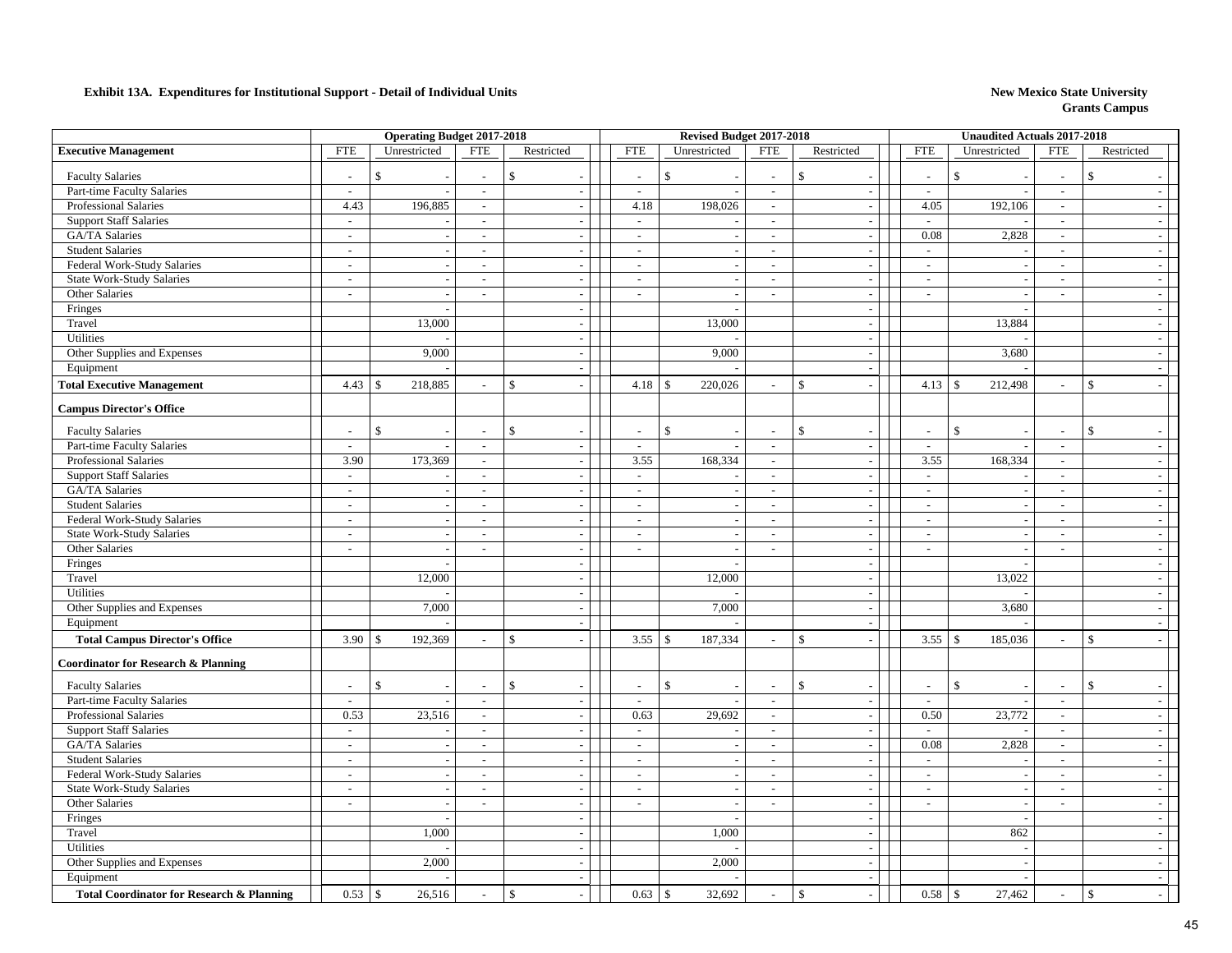|                                     | <b>Operating Budget 2017-2018</b> |                                |                             |                          |                    | Revised Budget 2017-2018 |                             |                                           |                            | Unaudited Actuals 2017-2018 |                          |                          |  |
|-------------------------------------|-----------------------------------|--------------------------------|-----------------------------|--------------------------|--------------------|--------------------------|-----------------------------|-------------------------------------------|----------------------------|-----------------------------|--------------------------|--------------------------|--|
| <b>Fiscal Operations</b>            | <b>FTE</b>                        | Unrestricted                   | <b>FTE</b>                  | Restricted               | <b>FTE</b>         | Unrestricted             | <b>FTE</b>                  | Restricted                                | <b>FTE</b>                 | Unrestricted                | <b>FTE</b>               | Restricted               |  |
| <b>Faculty Salaries</b>             | $\overline{\phantom{a}}$          | \$<br>$\overline{\phantom{a}}$ | $\sim$                      | \$                       | $\sim$             | \$<br>$\sim$             | $\sim$                      | <sup>\$</sup><br>$\overline{\phantom{a}}$ | $\mathcal{S}$<br>$\sim$    |                             | $\blacksquare$           | \$                       |  |
| Part-time Faculty Salaries          | $\sim$                            |                                | $\sim$                      |                          | $\sim$             |                          | $\sim$                      | $\sim$                                    | $\overline{\phantom{a}}$   |                             | $\sim$                   |                          |  |
| Professional Salaries               | 1.24                              | 55,000                         | $\blacksquare$              | ÷,                       | 1.16               | 55,000                   | $\sim$                      | $\overline{\phantom{a}}$                  | 1.16                       | 55,000                      | $\blacksquare$           |                          |  |
| <b>Support Staff Salaries</b>       | 2.18                              | 58,796                         | $\omega$                    | $\overline{a}$           | 2.08               | 58,796                   | $\mathbb{Z}^+$              | $\blacksquare$                            | 1.90                       | 53,724                      | $\mathbf{r}$             | $\sim$                   |  |
| GA/TA Salaries                      | $\sim$                            | $\overline{\phantom{a}}$       | $\mathcal{L}$               |                          | $\sim$             |                          | $\sim$                      | $\sim$                                    | $\sim$                     |                             | $\overline{a}$           | $\sim$                   |  |
| <b>Student Salaries</b>             | $\sim$                            | $\sim$                         | $\mathcal{L}$               | $\sim$                   | $\sim$             | $\overline{\phantom{a}}$ | $\omega$                    | $\sim$                                    | $\sim$                     | $\sim$                      | $\omega$                 |                          |  |
| Federal Work-Study Salaries         | $\sim$                            | $\sim$                         | $\sim$                      | $\sim$                   | $\sim$             | $\overline{\phantom{a}}$ | $\sim$                      | $\sim$                                    | $\sim$                     |                             | $\sim$                   | $\overline{\phantom{a}}$ |  |
| State Work-Study Salaries           | 0.09                              | 1,500                          | $\sim$                      | $\overline{\phantom{a}}$ | 0.09               | 1,500                    | $\sim$                      | $\sim$                                    | 0.07                       | 1,079                       | $\sim$                   | $\sim$                   |  |
| Other Salaries                      | $\sim$                            | $\sim$                         | $\sim$                      |                          | $\sim$             | $\overline{\phantom{a}}$ | $\overline{a}$              | $\overline{\phantom{a}}$                  | $\overline{\phantom{a}}$   | 81                          | $\sim$                   | $\sim$                   |  |
| Fringes                             |                                   | $\sim$                         |                             | ÷,                       |                    | $\sim$                   |                             | $\overline{\phantom{a}}$                  |                            |                             |                          | $\sim$                   |  |
| Travel                              |                                   | 2,000                          |                             | $\sim$                   |                    | 2,000                    |                             | $\mathcal{L}_{\mathcal{A}}$               |                            | 720                         |                          | $\sim$                   |  |
| Utilities                           |                                   |                                |                             | $\sim$                   |                    |                          |                             | $\mathcal{L}_{\mathcal{A}}$               |                            |                             |                          | $\sim$                   |  |
| Other Supplies and Expenses         |                                   | 133,731                        |                             | $\sim$                   |                    | 133,731                  |                             | $\sim$                                    |                            | 81,278                      |                          |                          |  |
| Equipment                           |                                   |                                |                             | $\sim$                   |                    |                          |                             | $\sim$                                    |                            |                             |                          | $\overline{\phantom{a}}$ |  |
|                                     |                                   |                                |                             |                          |                    |                          |                             | $\mathbf{\hat{S}}$                        |                            |                             |                          |                          |  |
| <b>Total Fiscal Operations</b>      | 3.51                              | 251,027<br>$\mathbf{\hat{S}}$  | $\mathcal{L}$               | $\mathbf{\hat{S}}$       | 3.33               | $\mathbb{S}$<br>251,027  | $\sim$                      | $\sim$                                    | 3.13<br>$\mathcal{S}$      | 191,882                     | $\overline{a}$           | $\mathbb{S}$             |  |
| <b>Business Office</b>              |                                   |                                |                             |                          |                    |                          |                             |                                           |                            |                             |                          |                          |  |
| <b>Faculty Salaries</b>             |                                   | $\mathbb{S}$<br>$\sim$         | J.                          | $\mathbf{\hat{s}}$       | $\sim$             | $\mathbb{S}$             |                             | $\mathbf{\hat{S}}$                        | $\mathbf S$<br>$\sim$      |                             | $\bar{a}$                | $\mathbf{\hat{S}}$       |  |
| Part-time Faculty Salaries          | $\sim$                            | $\overline{\phantom{a}}$       | $\sim$                      | $\overline{\phantom{a}}$ | $\mathbb{Z}^2$     | $\blacksquare$           | $\sim$                      | $\blacksquare$                            | $\blacksquare$             |                             | $\blacksquare$           | $\sim$                   |  |
| Professional Salaries               | 1.24                              | 55,000                         | $\sim$                      | $\sim$                   | 1.16               | 55,000                   | $\sim$                      | $\sim$                                    | 1.16                       | 55,000                      | $\sim$                   | $\sim$                   |  |
| <b>Support Staff Salaries</b>       | 2.18                              | 58,796                         | $\sim$                      | $\overline{\phantom{a}}$ | 2.08               | 58,796                   | $\omega$                    | $\blacksquare$                            | 1.90                       | 53,724                      | $\blacksquare$           | $\overline{\phantom{a}}$ |  |
| GA/TA Salaries                      | $\omega$                          |                                | $\omega$                    | $\sim$                   | $\omega$           |                          | $\mathbb{Z}^+$              | $\sim$                                    | $\omega$                   |                             | $\mathbf{r}$             | $\sim$                   |  |
| <b>Student Salaries</b>             | $\sim$                            | $\sim$                         | $\sim$                      | $\overline{a}$           | $\mathcal{L}$      | $\sim$                   | $\sim$                      | $\overline{\phantom{a}}$                  | $\sim$                     |                             | $\sim$                   | $\sim$                   |  |
| Federal Work-Study Salaries         | $\sim$                            | $\overline{\phantom{a}}$       | $\omega$                    | $\sim$                   | $\sim$             | $\sim$                   | $\omega$                    | $\sim$                                    | $\sim$                     |                             | $\omega$                 | $\sim$                   |  |
| <b>State Work-Study Salaries</b>    | 0.09                              | 1,500                          | $\sim$                      | $\sim$                   | 0.09               | 1,500                    | $\mathcal{L}_{\mathcal{A}}$ | $\sim$                                    | 0.07                       | 1,079                       | $\sim$                   | $\sim$                   |  |
| Other Salaries                      | $\sim$                            | $\sim$                         | $\sim$                      | $\sim$                   | $\omega$           | $\overline{\phantom{a}}$ | $\sim$                      | $\blacksquare$                            | $\sim$                     | 81                          | $\blacksquare$           | $\sim$                   |  |
| Fringes                             |                                   | $\overline{\phantom{a}}$       |                             | $\overline{\phantom{a}}$ |                    | $\overline{\phantom{a}}$ |                             | $\sim$                                    |                            |                             |                          | $\sim$                   |  |
| Travel                              |                                   | 2,000                          |                             | $\sim$                   |                    | 2,000                    |                             | $\blacksquare$                            |                            | 720                         |                          | $\sim$                   |  |
| Utilities                           |                                   |                                |                             | $\sim$                   |                    |                          |                             | $\mathcal{L}_{\mathcal{A}}$               |                            |                             |                          | $\sim$                   |  |
| Other Supplies and Expenses         |                                   | 18,731                         |                             | $\sim$                   |                    | 18,731                   |                             | $\sim$                                    |                            | 6,767                       |                          | $\sim$                   |  |
| Equipment                           |                                   |                                |                             | $\sim$                   |                    |                          |                             | $\sim$                                    |                            |                             |                          | $\sim$                   |  |
| <b>Total Business Office</b>        | 3.51                              | 136,027<br>$\mathbf{\hat{S}}$  | $\sim$                      | $\mathbf{\hat{s}}$       | $3.33 \, \text{S}$ | 136,027                  | $\bar{\phantom{a}}$         | $\mathbf{\hat{S}}$<br>$\overline{a}$      | 3.13<br>$\mathbf{\hat{s}}$ | 117,371                     | $\bar{a}$                | $\mathbf{s}$<br>$\sim$   |  |
| <b>Uncollectible Accounts</b>       |                                   |                                |                             |                          |                    |                          |                             |                                           |                            |                             |                          |                          |  |
| <b>Faculty Salaries</b>             | $\sim$                            | \$<br>$\sim$                   | in 1919.                    | \$                       | $\sim$             | \$                       | $\overline{a}$              | \$<br>$\blacksquare$                      | $\mathbb{S}$<br>÷.         |                             | $\sim$                   | \$                       |  |
| Part-time Faculty Salaries          | $\sim$                            | $\sim$                         | $\sim$                      | $\sim$                   | $\sim$             | $\overline{\phantom{a}}$ | $\sim$                      | $\sim$                                    | $\sim$                     | $\sim$                      | $\sim$                   | $\sim$                   |  |
| Professional Salaries               | $\mathbb{Z}^2$                    | $\sim$                         | $\mathcal{L}_{\mathcal{A}}$ | $\blacksquare$           | $\mathbb{Z}^2$     | $\sim$                   | $\mathcal{L}_{\mathcal{A}}$ | $\mathcal{L}_{\mathcal{A}}$               | $\mathbb{Z}^2$             | $\overline{\phantom{a}}$    | $\mathbb{Z}^2$           | $\sim$                   |  |
| <b>Support Staff Salaries</b>       | $\sim$                            | $\overline{\phantom{a}}$       | $\sim$                      | ÷,                       | $\sim$             | $\sim$                   | $\sim$                      | $\sim$                                    | $\sim$                     | ÷.                          | $\sim$                   | $\sim$                   |  |
| GA/TA Salaries                      | $\sim$                            | $\sim$                         | $\sim$                      |                          | $\sim$             | $\overline{\phantom{a}}$ | $\sim$                      | $\sim$                                    | $\sim$                     | $\overline{\phantom{a}}$    | $\sim$                   | $\overline{\phantom{a}}$ |  |
| <b>Student Salaries</b>             | $\sim$                            | $\overline{\phantom{a}}$       | $\sim$                      |                          |                    |                          | $\bar{a}$                   | $\sim$                                    | $\blacksquare$             |                             | $\bar{a}$                | $\sim$                   |  |
| Federal Work-Study Salaries         | $\mathbf{r}$                      | $\sim$                         | $\mathcal{L}$               | $\overline{a}$           | $\sim$             | $\overline{\phantom{a}}$ | $\mathbb{Z}^+$              | $\sim$                                    | $\sim$                     | $\sim$                      | $\overline{\phantom{a}}$ | $\sim$                   |  |
| <b>State Work-Study Salaries</b>    | $\sim$                            | $\sim$                         | $\sim$                      | $\sim$                   | $\sim$             | $\sim$                   | $\omega$                    | $\sim$                                    | $\sim$                     | $\overline{a}$              | $\sim$                   | $\sim$                   |  |
| Other Salaries                      | $\sim$                            | $\sim$                         | $\sim$                      | $\sim$                   | $\overline{a}$     | $\sim$                   | $\sim$                      | $\sim$                                    | $\overline{\phantom{a}}$   | $\sim$                      | $\overline{a}$           | $\sim$                   |  |
| Fringes                             |                                   | $\sim$                         |                             | $\blacksquare$           |                    | $\sim$                   |                             | $\sim$                                    |                            | $\overline{\phantom{a}}$    |                          | $\sim$                   |  |
| Travel                              |                                   | $\overline{\phantom{a}}$       |                             | $\sim$                   |                    | $\sim$                   |                             | $\sim$                                    |                            | ÷.                          |                          | $\sim$                   |  |
| Utilities                           |                                   | $\sim$                         |                             | $\sim$                   |                    | $\sim$                   |                             | $\sim$                                    |                            |                             |                          | $\overline{\phantom{a}}$ |  |
| Other Supplies and Expenses         |                                   | 115,000                        |                             | $\sim$                   |                    | 115,000                  |                             | $\overline{\phantom{a}}$                  |                            | 74,511                      |                          | $\sim$                   |  |
| Equipment                           |                                   |                                |                             | $\sim$                   |                    |                          |                             | $\Box$                                    |                            |                             |                          | $\sim$                   |  |
|                                     |                                   |                                |                             |                          |                    |                          |                             |                                           |                            |                             |                          |                          |  |
| <b>Total Uncollectible Accounts</b> |                                   | \$<br>115,000                  | $\sim$                      | \$                       |                    | \$<br>115,000            |                             | $\mathbf{\hat{S}}$<br>$\sim$              | $\mathcal{S}$<br>$\sim$    | 74,511                      | $\sim$                   | \$<br>$\sim$             |  |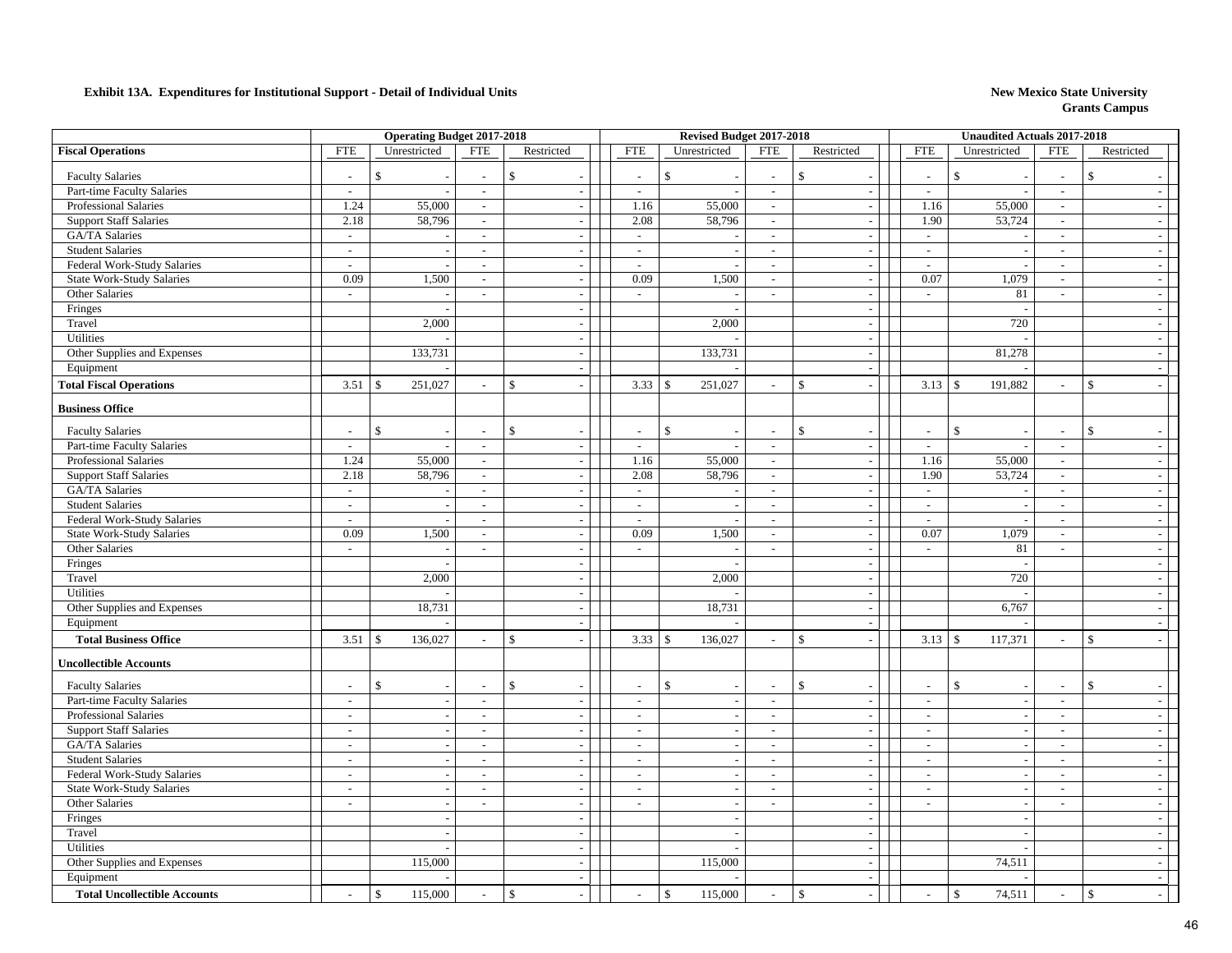|                                                      |                             | <b>Operating Budget 2017-2018</b> |                |                                      |                          |              |                          | Revised Budget 2017-2018    |                                           |                          | Unaudited Actuals 2017-2018   |                          |                          |  |
|------------------------------------------------------|-----------------------------|-----------------------------------|----------------|--------------------------------------|--------------------------|--------------|--------------------------|-----------------------------|-------------------------------------------|--------------------------|-------------------------------|--------------------------|--------------------------|--|
| <b>General Admin &amp; Logistical Services</b>       | <b>FTE</b>                  | Unrestricted                      | FTE            | Restricted                           | <b>FTE</b>               | Unrestricted |                          | <b>FTE</b>                  | Restricted                                | <b>FTE</b>               | Unrestricted                  | <b>FTE</b>               | Restricted               |  |
| <b>Faculty Salaries</b>                              |                             | \$<br>$\sim$                      | $\sim$         | \$                                   | $\overline{\phantom{a}}$ | \$           | $\sim$                   | $\overline{a}$              | <sup>\$</sup><br>$\blacksquare$           | $\sim$                   | $\mathcal{S}$                 | $\sim$                   | \$                       |  |
| Part-time Faculty Salaries                           | $\sim$                      |                                   | $\blacksquare$ |                                      | $\tilde{\phantom{a}}$    |              | $\sim$                   | $\bar{\phantom{a}}$         | $\sim$                                    | $\sim$                   |                               | $\bar{a}$                |                          |  |
| Professional Salaries                                | $\mathcal{L}_{\mathcal{A}}$ | $\overline{\phantom{a}}$          | $\sim$         |                                      | $\blacksquare$           |              | $\overline{\phantom{a}}$ | $\mathcal{L}_{\mathcal{A}}$ | $\blacksquare$                            | $\blacksquare$           | ÷,                            | $\Box$                   | $\overline{a}$           |  |
| <b>Support Staff Salaries</b>                        | $\sim$                      | $\sim$                            | $\sim$         | $\sim$                               | $\sim$                   |              | $\sim$                   | $\sim$                      | $\sim$                                    | $\sim$                   | $\overline{a}$                | $\sim$                   | $\sim$                   |  |
| GA/TA Salaries                                       | $\sim$                      | $\overline{\phantom{a}}$          | $\sim$         | $\sim$                               | $\sim$                   |              | $\sim$                   | $\sim$                      | $\sim$                                    | $\sim$                   |                               | $\sim$                   |                          |  |
| <b>Student Salaries</b>                              | $\sim$                      | $\sim$                            | $\blacksquare$ | $\overline{\phantom{a}}$             | $\sim$                   |              | $\blacksquare$           | $\sim$                      | $\sim$                                    | $\mathbb{Z}^2$           | $\sim$                        | $\blacksquare$           | $\sim$                   |  |
| Federal Work-Study Salaries                          | $\sim$                      | $\sim$                            | $\sim$         | $\sim$                               | $\sim$                   |              | $\sim$                   | $\sim$                      | $\sim$                                    | $\sim$                   | ÷.                            | $\sim$                   | $\overline{a}$           |  |
| <b>State Work-Study Salaries</b>                     | $\sim$                      | $\sim$                            | $\sim$         | $\sim$                               | $\sim$                   |              | $\blacksquare$           | $\sim$                      | $\sim$                                    | $\sim$                   | $\sim$                        | $\sim$                   | $\overline{\phantom{a}}$ |  |
| Other Salaries                                       |                             | $\sim$                            | $\sim$         |                                      |                          |              |                          | $\bar{\phantom{a}}$         | $\overline{\phantom{a}}$                  |                          |                               |                          |                          |  |
| Fringes                                              |                             | $\sim$                            |                | $\overline{a}$                       |                          |              | $\overline{a}$           |                             | $\overline{\phantom{a}}$                  |                          |                               |                          | $\sim$                   |  |
| Travel                                               |                             | 3,000                             |                | $\sim$                               |                          |              | 3,000                    |                             | $\sim$                                    |                          | 2,120                         |                          | $\sim$                   |  |
| Utilities                                            |                             |                                   |                | $\sim$                               |                          |              |                          |                             | $\sim$                                    |                          |                               |                          | $\sim$                   |  |
| Other Supplies and Expenses                          |                             | 328,544                           |                | $\blacksquare$                       |                          |              | 315,944                  |                             | $\sim$                                    |                          | 291,384                       |                          |                          |  |
| Equipment                                            |                             |                                   |                | $\sim$                               |                          |              |                          |                             | $\sim$                                    |                          |                               |                          | $\overline{\phantom{a}}$ |  |
| <b>Total General Admin &amp; Logistical Services</b> | $\sim$                      | 331,544<br>\$                     | $\omega$       | $\mathbf{\hat{s}}$<br>$\overline{a}$ | $\omega$                 | $\mathbb{S}$ | 318,944                  | $\mathbb{Z}^+$              | <sup>\$</sup><br>$\sim$                   | $\omega$                 | 293,504<br>$\mathbf{\hat{S}}$ | $\bar{\phantom{a}}$      | $\mathbf{s}$             |  |
| <b>County Administrative Tax Levy</b>                |                             |                                   |                |                                      |                          |              |                          |                             |                                           |                          |                               |                          |                          |  |
| <b>Faculty Salaries</b>                              |                             | \$<br>$\overline{\phantom{a}}$    |                | \$                                   |                          | \$           |                          |                             | \$                                        | $\sim$                   | $\mathcal{S}$                 | L,                       | \$                       |  |
| Part-time Faculty Salaries                           | $\sim$                      | $\sim$                            | $\sim$         | $\sim$                               | $\sim$                   |              | $\sim$                   | $\sim$                      | $\blacksquare$                            | $\sim$                   | $\overline{\phantom{a}}$      | $\bar{a}$                | $\sim$                   |  |
| Professional Salaries                                | $\sim$                      | $\sim$                            | $\sim$         |                                      | $\sim$                   |              | $\sim$                   | $\sim$                      | $\sim$                                    | $\sim$                   | $\overline{a}$                | $\sim$                   | $\sim$                   |  |
| <b>Support Staff Salaries</b>                        | $\sim$                      | $\sim$                            | $\blacksquare$ | $\sim$                               | $\sim$                   |              | $\overline{\phantom{a}}$ | $\omega$                    | $\sim$                                    | $\blacksquare$           | $\overline{\phantom{a}}$      | $\blacksquare$           | $\sim$                   |  |
| GA/TA Salaries                                       | $\sim$                      | $\sim$                            | $\sim$         | $\overline{a}$                       | $\sim$                   |              | $\sim$                   | $\omega$                    | $\sim$                                    | $\overline{\phantom{a}}$ |                               | $\overline{\phantom{a}}$ | $\sim$                   |  |
| <b>Student Salaries</b>                              | $\sim$                      | $\omega$                          | $\sim$         | $\sim$                               | $\sim$                   |              | $\sim$                   | $\sim$                      | $\blacksquare$                            | $\sim$                   | $\sim$                        | $\sim$                   | $\overline{\phantom{a}}$ |  |
| Federal Work-Study Salaries                          | $\sim$                      | $\overline{\phantom{a}}$          | $\sim$         |                                      | $\sim$                   |              | $\sim$                   | $\omega$                    | $\sim$                                    | $\omega$                 |                               | $\sim$                   | $\overline{\phantom{a}}$ |  |
| State Work-Study Salaries                            | $\sim$                      | $\overline{\phantom{a}}$          | $\sim$         | $\sim$                               | $\tilde{\phantom{a}}$    |              | $\sim$                   | $\bar{a}$                   | $\sim$                                    | $\sim$                   | $\overline{\phantom{a}}$      | $\bar{a}$                | $\sim$                   |  |
| Other Salaries                                       | $\sim$                      | $\sim$                            | $\sim$         | $\sim$                               | $\sim$                   |              | $\sim$                   | $\sim$                      | $\blacksquare$                            | $\sim$                   | $\overline{\phantom{a}}$      | $\sim$                   | $\sim$                   |  |
| Fringes                                              |                             | $\sim$                            |                | $\overline{a}$                       |                          |              | $\sim$                   |                             | $\sim$                                    |                          | $\overline{\phantom{a}}$      |                          | $\overline{\phantom{a}}$ |  |
| Travel                                               |                             | $\sim$                            |                | $\sim$                               |                          |              | $\overline{\phantom{a}}$ |                             | $\sim$                                    |                          | $\sim$                        |                          | $\overline{\phantom{a}}$ |  |
| Utilities                                            |                             | $\sim$                            |                | ÷,                                   |                          |              | $\sim$                   |                             | $\overline{\phantom{a}}$                  |                          |                               |                          | $\sim$                   |  |
| Other Supplies and Expenses                          |                             | 7,000                             |                | in 1919.                             |                          |              | 10,000                   |                             | $\sim$                                    |                          | 8,874                         |                          | $\sim$                   |  |
| Equipment                                            |                             | $\sim$                            |                | $\sim$                               |                          |              | $\overline{\phantom{a}}$ |                             | $\sim$                                    |                          |                               |                          | $\overline{\phantom{a}}$ |  |
| <b>Total County Administrative Tax Levy</b>          |                             | 7,000<br>\$                       | $\sim$         | $\mathbf{\hat{S}}$                   |                          | $\mathbb{S}$ | 10,000                   | $\bar{\phantom{a}}$         | \$<br>$\blacksquare$                      | $\sim$                   | $\mathbf S$<br>8,874          | $\bar{a}$                | ${\mathbb S}$            |  |
| <b>Las Cruces Campus Overhead</b>                    |                             |                                   |                |                                      |                          |              |                          |                             |                                           |                          |                               |                          |                          |  |
| <b>Faculty Salaries</b>                              |                             | \$<br>$\sim$                      | $\sim$         | $\mathbf{\hat{s}}$                   | $\sim$                   | \$           |                          | $\overline{a}$              | <sup>\$</sup><br>$\overline{\phantom{a}}$ | $\sim$                   | $\mathbf{\hat{S}}$            | $\sim$                   | \$                       |  |
| Part-time Faculty Salaries                           | $\sim$                      | $\sim$                            | $\sim$         | $\sim$                               | $\sim$                   |              | $\sim$                   | $\sim$                      | $\sim$                                    | $\sim$                   | $\sim$                        | $\sim$                   | $\sim$                   |  |
| Professional Salaries                                | $\sim$                      | $\sim$                            | $\mathcal{L}$  | $\sim$                               | $\sim$                   |              | $\sim$                   | $\omega$                    | $\mathcal{L}_{\mathcal{A}}$               | $\omega$                 | $\sim$                        | $\omega$                 |                          |  |
| <b>Support Staff Salaries</b>                        | $\sim$                      | $\sim$                            | $\sim$         | $\overline{\phantom{a}}$             | $\sim$                   |              | $\blacksquare$           | $\sim$                      | $\sim$                                    | $\blacksquare$           | $\overline{\phantom{a}}$      | $\blacksquare$           | $\sim$                   |  |
| GA/TA Salaries                                       | $\sim$                      | $\sim$                            | $\sim$         | $\sim$                               | $\sim$                   |              | $\sim$                   | $\sim$                      | $\sim$                                    | $\sim$                   | $\overline{\phantom{a}}$      | $\sim$                   | $\overline{\phantom{a}}$ |  |
| <b>Student Salaries</b>                              | $\sim$                      | $\overline{\phantom{a}}$          | $\sim$         |                                      | $\sim$                   |              | $\sim$                   | $\omega$                    | $\sim$                                    | $\sim$                   |                               | $\sim$                   | $\sim$                   |  |
| Federal Work-Study Salaries                          | $\blacksquare$              | $\sim$                            | $\blacksquare$ |                                      | $\sim$                   |              | $\overline{\phantom{a}}$ | $\sim$                      | $\overline{\phantom{a}}$                  | $\blacksquare$           |                               | $\blacksquare$           | $\sim$                   |  |
| State Work-Study Salaries                            | $\overline{a}$              | $\sim$                            | $\sim$         | $\overline{a}$                       | $\sim$                   |              | $\overline{a}$           | $\mathcal{L}^{\mathcal{A}}$ | $\sim$                                    | $\overline{a}$           | $\overline{a}$                | $\overline{a}$           | $\sim$                   |  |
| Other Salaries                                       | $\sim$                      | $\omega$                          | $\sim$         | $\sim$                               | $\sim$                   |              | $\sim$                   | $\mathbb{Z}^+$              | $\blacksquare$                            | $\sim$                   | $\sim$                        | $\bar{\phantom{a}}$      | $\sim$                   |  |
| Fringes                                              |                             | $\sim$                            |                | $\sim$                               |                          |              | $\sim$                   |                             | $\sim$                                    |                          |                               |                          | $\sim$                   |  |
| Travel                                               |                             | $\sim$                            |                | $\sim$                               |                          |              | $\sim$                   |                             | $\sim$                                    |                          |                               |                          |                          |  |
| Utilities                                            |                             | $\sim$                            |                | $\sim$                               |                          |              | $\sim$                   |                             | $\sim$                                    |                          |                               |                          | $\overline{\phantom{a}}$ |  |
| Other Supplies and Expenses                          |                             | 281,000                           |                | $\sim$                               |                          |              | 265,400                  |                             | $\sim$                                    |                          | 265,400                       |                          | $\sim$                   |  |
| Equipment                                            |                             |                                   |                | $\overline{\phantom{a}}$             |                          |              |                          |                             | $\overline{\phantom{a}}$                  |                          |                               |                          | $\overline{\phantom{a}}$ |  |
| <b>Total Las Cruces Campus Overhead</b>              |                             | 281,000<br>\$                     | $\sim$         | \$                                   |                          | \$           | 265,400                  |                             | \$                                        |                          | $\mathcal{S}$<br>265,400      | $\sim$                   | \$<br>$\sim$             |  |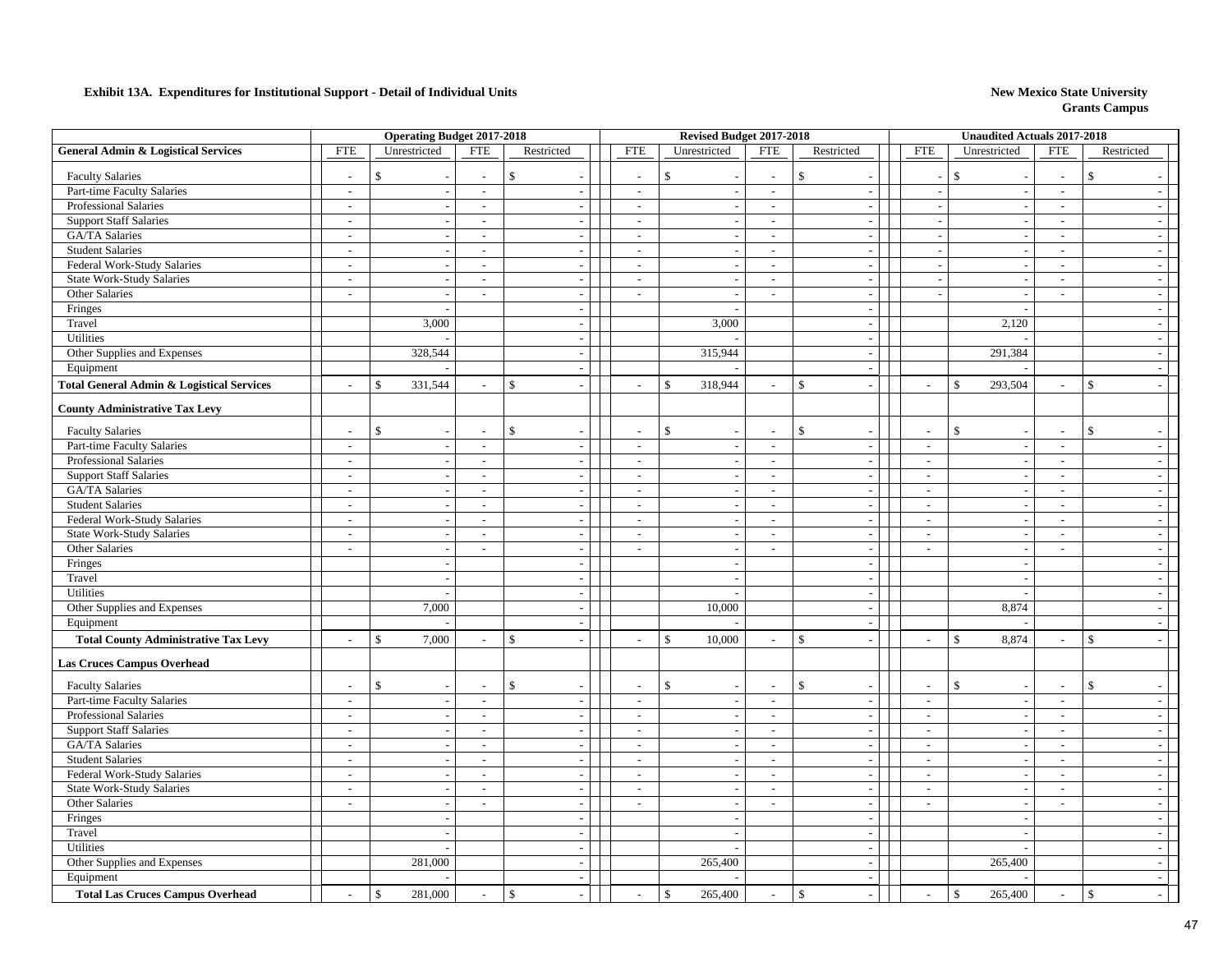|                                                |                          | <b>Operating Budget 2017-2018</b> |                          |                          |                          | Revised Budget 2017-2018       |                          |                                |                          | <b>Unaudited Actuals 2017-2018</b>       |                          |               |  |
|------------------------------------------------|--------------------------|-----------------------------------|--------------------------|--------------------------|--------------------------|--------------------------------|--------------------------|--------------------------------|--------------------------|------------------------------------------|--------------------------|---------------|--|
| <b>General Admin &amp; Logistical Services</b> | <b>FTE</b>               | Unrestricted                      | <b>FTE</b>               | Restricted               | <b>FTE</b>               | Unrestricted                   | <b>FTE</b>               | Restricted                     | <b>FTE</b>               | Unrestricted                             | <b>FTE</b>               | Restricted    |  |
| <b>Professional Development</b>                |                          |                                   |                          |                          |                          |                                |                          |                                |                          |                                          |                          |               |  |
| <b>Faculty Salaries</b>                        | $\overline{\phantom{a}}$ | \$<br>$\sim$                      | $\overline{\phantom{a}}$ | $\mathbb{S}$             | $\overline{\phantom{a}}$ | \$<br>$\overline{\phantom{a}}$ | $\sim$                   | \$<br>$\overline{\phantom{a}}$ | $\sim$                   | $\mathbb{S}$<br>$\overline{\phantom{a}}$ | $\sim$                   | <sup>\$</sup> |  |
| Part-time Faculty Salaries                     | $\sim$                   |                                   | $\overline{\phantom{a}}$ |                          | $\sim$                   | $\overline{\phantom{a}}$       | $\overline{\phantom{a}}$ | $\overline{a}$                 | $\overline{\phantom{a}}$ |                                          | $\sim$                   |               |  |
| <b>Professional Salaries</b>                   | $\overline{\phantom{a}}$ |                                   | $\overline{\phantom{a}}$ |                          | $\overline{\phantom{a}}$ | $\overline{\phantom{a}}$       | $\overline{\phantom{a}}$ | $\overline{a}$                 | $\sim$                   |                                          | $\overline{\phantom{a}}$ |               |  |
| <b>Support Staff Salaries</b>                  | $\overline{\phantom{a}}$ |                                   |                          |                          | $\sim$                   | $\overline{\phantom{a}}$       | $\overline{\phantom{a}}$ | $\blacksquare$                 | $\overline{\phantom{a}}$ |                                          | $\sim$                   |               |  |
| GA/TA Salaries                                 | $\overline{\phantom{a}}$ |                                   |                          |                          |                          | $\overline{\phantom{a}}$       | $\blacksquare$           | $\overline{\phantom{a}}$       | $\overline{\phantom{a}}$ |                                          | $\overline{a}$           |               |  |
| <b>Student Salaries</b>                        | $\overline{\phantom{a}}$ |                                   |                          |                          |                          |                                | $\overline{\phantom{a}}$ |                                | $\overline{\phantom{a}}$ |                                          | $\overline{\phantom{a}}$ |               |  |
| Federal Work-Study Salaries                    | $\overline{\phantom{a}}$ |                                   | $\sim$                   |                          |                          | $\overline{\phantom{a}}$       | $\overline{\phantom{a}}$ | $\overline{\phantom{a}}$       | $\sim$                   |                                          | $\overline{a}$           |               |  |
| State Work-Study Salaries                      | $\sim$                   |                                   |                          |                          |                          | $\overline{\phantom{a}}$       | $\sim$                   |                                | $\sim$                   |                                          | $\overline{a}$           |               |  |
| Other Salaries                                 | $\sim$                   |                                   | $\overline{\phantom{a}}$ |                          |                          | $\overline{\phantom{a}}$       | $\overline{\phantom{a}}$ | $\sim$                         | $\sim$                   |                                          | $\sim$                   |               |  |
| Fringes                                        |                          |                                   |                          |                          |                          | . —                            |                          | $\blacksquare$                 |                          |                                          |                          |               |  |
| Travel                                         |                          | 3,000                             |                          |                          |                          | 3,000                          |                          |                                |                          | 2,120                                    |                          |               |  |
| <b>Utilities</b>                               |                          |                                   |                          |                          |                          |                                |                          |                                |                          |                                          |                          |               |  |
| Other Supplies and Expenses                    |                          | 5,544                             |                          |                          |                          | 5,544                          |                          | $\overline{\phantom{a}}$       |                          |                                          |                          |               |  |
| Equipment                                      |                          |                                   |                          |                          |                          |                                |                          |                                |                          |                                          |                          |               |  |
| <b>Total Professional Development</b>          | $\overline{\phantom{a}}$ | 8,544<br>\$                       |                          | $\mathbf{s}$             |                          | 8,544<br>\$                    |                          | $\mathbb{S}$<br>$\sim$         | $\sim$                   | $\mathbf{\hat{S}}$<br>2,120              | $\overline{a}$           | \$            |  |
| <b>Publications/Advertising</b>                |                          |                                   |                          |                          |                          |                                |                          |                                |                          |                                          |                          |               |  |
| <b>Faculty Salaries</b>                        | $\overline{\phantom{a}}$ | \$<br>$\sim$                      | $\overline{\phantom{a}}$ | $\mathbb{S}$             | $\overline{\phantom{a}}$ | \$<br>$\overline{\phantom{a}}$ | $\overline{\phantom{a}}$ | \$<br>$\overline{\phantom{a}}$ | $\overline{\phantom{a}}$ | $\mathbb{S}$<br><b>.</b>                 | $\overline{\phantom{a}}$ | \$            |  |
| Part-time Faculty Salaries                     | $\overline{\phantom{a}}$ | $\overline{\phantom{a}}$          | $\overline{\phantom{a}}$ |                          | $\overline{\phantom{0}}$ | $\overline{\phantom{a}}$       | $\overline{\phantom{a}}$ | $\blacksquare$                 | $\overline{\phantom{a}}$ |                                          | $\overline{\phantom{a}}$ |               |  |
| Professional Salaries                          | $\overline{\phantom{a}}$ |                                   |                          |                          | $\sim$                   |                                | $\overline{\phantom{a}}$ | $\overline{\phantom{a}}$       | $\overline{\phantom{a}}$ |                                          | $\overline{a}$           |               |  |
| <b>Support Staff Salaries</b>                  | ٠                        |                                   |                          |                          |                          |                                | $\sim$                   |                                |                          |                                          |                          |               |  |
| <b>GA/TA Salaries</b>                          | $\overline{\phantom{a}}$ |                                   | $\sim$                   |                          | $\sim$                   | $\overline{\phantom{a}}$       | $\overline{\phantom{a}}$ | $\overline{\phantom{a}}$       | $\sim$                   |                                          | $\sim$                   |               |  |
| <b>Student Salaries</b>                        | $\overline{\phantom{a}}$ |                                   |                          |                          |                          | $\overline{\phantom{a}}$       | $\blacksquare$           |                                | $\sim$                   |                                          |                          |               |  |
| Federal Work-Study Salaries                    | $\overline{\phantom{a}}$ |                                   | $\overline{\phantom{a}}$ |                          | $\sim$                   | $\overline{\phantom{a}}$       | $\sim$                   | $\overline{\phantom{a}}$       | $\sim$                   |                                          | $\sim$                   |               |  |
| <b>State Work-Study Salaries</b>               | $\overline{\phantom{a}}$ |                                   | $\overline{\phantom{a}}$ |                          | $\sim$                   | $\overline{\phantom{a}}$       | $\overline{\phantom{a}}$ | $\overline{\phantom{a}}$       | $\sim$                   |                                          | $\sim$                   |               |  |
| <b>Other Salaries</b>                          | $\overline{\phantom{a}}$ |                                   |                          |                          |                          | $\overline{\phantom{a}}$       | $\overline{\phantom{a}}$ |                                | $\overline{\phantom{a}}$ |                                          | $\sim$                   |               |  |
| Fringes                                        |                          |                                   |                          |                          |                          | $\overline{\phantom{a}}$       |                          | $\overline{\phantom{a}}$       |                          |                                          |                          |               |  |
| Travel                                         |                          |                                   |                          |                          |                          | $\overline{\phantom{a}}$       |                          | $\overline{\phantom{a}}$       |                          |                                          |                          |               |  |
| Utilities                                      |                          |                                   |                          | $\overline{\phantom{a}}$ |                          | $\overline{\phantom{a}}$       |                          | $\overline{\phantom{a}}$       |                          |                                          |                          |               |  |
| Other Supplies and Expenses                    |                          | 35,000                            |                          | $\overline{\phantom{a}}$ |                          | 35,000                         |                          | $\overline{\phantom{a}}$       |                          | 17,110                                   |                          |               |  |
| Equipment                                      |                          |                                   |                          | $\overline{\phantom{a}}$ |                          |                                |                          | $\overline{\phantom{a}}$       |                          |                                          |                          |               |  |
| <b>Total Publications/ Advertising</b>         |                          | 35,000<br>\$                      |                          | $\mathbb{S}$             |                          | \$<br>35,000                   |                          | \$                             |                          | $\mathbb{S}$<br>17,110                   | $\overline{a}$           | \$            |  |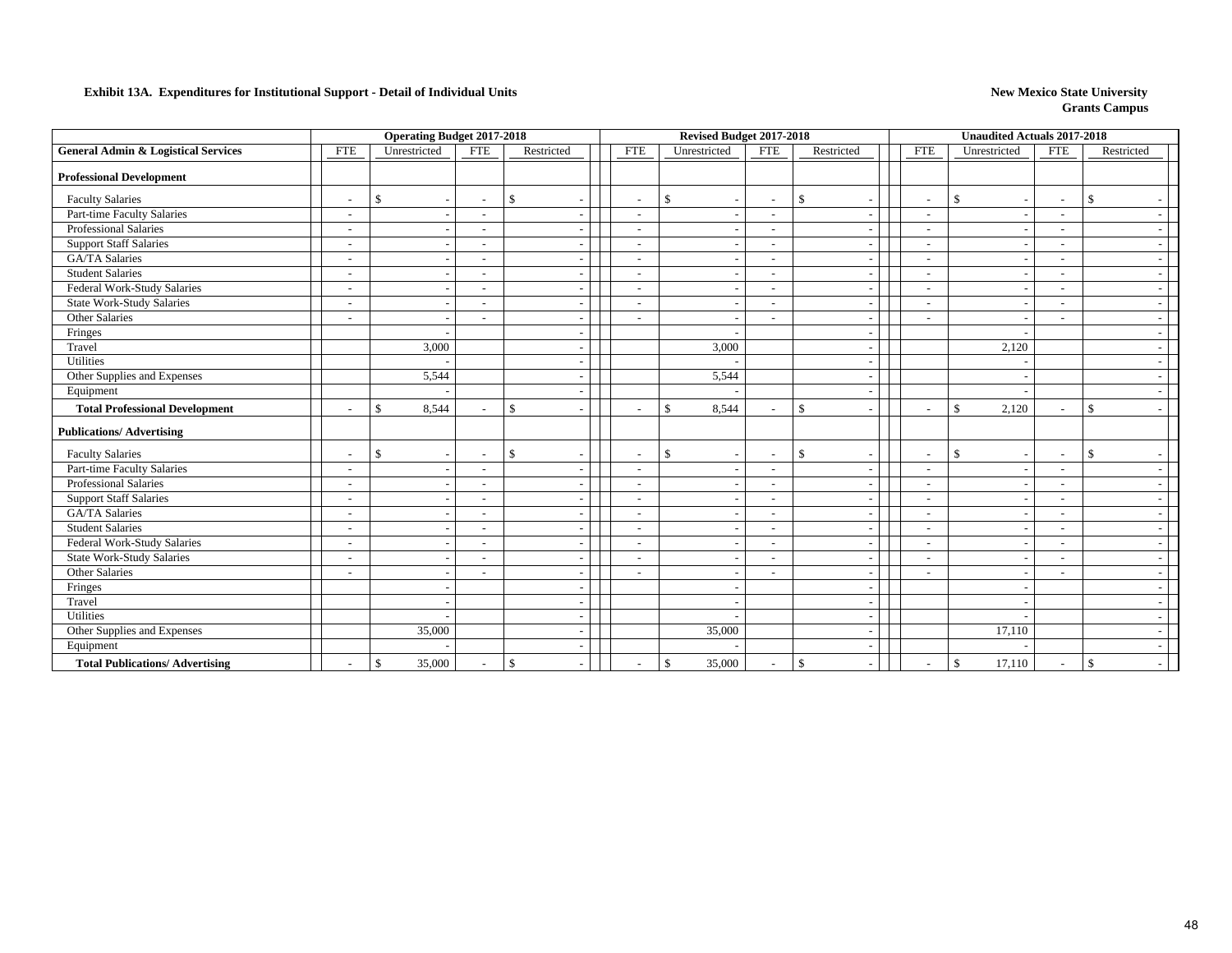|                                           |                          | <b>Operating Budget 2017-2018</b> |                          |                              | Revised Budget 2017-2018 |                             |                                |                             |                                 |                          | Unaudited Actuals 2017-2018    |                             |                    |                          |
|-------------------------------------------|--------------------------|-----------------------------------|--------------------------|------------------------------|--------------------------|-----------------------------|--------------------------------|-----------------------------|---------------------------------|--------------------------|--------------------------------|-----------------------------|--------------------|--------------------------|
| <b>Public Relations/Development</b>       | <b>FTE</b>               | Unrestricted                      | <b>FTE</b>               | Restricted                   |                          | <b>FTE</b>                  | Unrestricted                   | <b>FTE</b>                  | Restricted                      | <b>FTE</b>               | Unrestricted                   | <b>FTE</b>                  | Restricted         |                          |
| <b>Faculty Salaries</b>                   | $\overline{\phantom{a}}$ | \$<br>$\overline{\phantom{a}}$    | $\sim$                   | $\mathbf{\hat{S}}$           |                          | $\sim$                      | \$<br>$\overline{\phantom{a}}$ | $\sim$                      | $\mathbb{S}$<br>$\blacksquare$  |                          | \$<br>$\sim$                   | $\sim$                      | \$                 |                          |
| Part-time Faculty Salaries                | $\sim$                   | $\sim$                            | $\sim$                   | $\sim$                       |                          | $\sim$                      | $\sim$                         | $\mathcal{L}$               | $\bar{\phantom{a}}$             |                          | $\sim$                         | $\sim$                      |                    |                          |
| Professional Salaries                     | $\blacksquare$           | $\overline{\phantom{a}}$          | $\blacksquare$           | $\blacksquare$               |                          | $\blacksquare$              | $\overline{\phantom{a}}$       | $\blacksquare$              | $\blacksquare$                  | $\overline{\phantom{a}}$ | $\overline{\phantom{a}}$       | $\blacksquare$              |                    |                          |
| <b>Support Staff Salaries</b>             | $\overline{a}$           | $\sim$                            | $\sim$                   | $\omega$                     |                          | $\sim$                      | $\sim$                         | $\sim$                      | $\sim$                          | $\sim$                   | $\sim$                         | $\sim$                      |                    |                          |
| GA/TA Salaries                            | $\sim$                   | $\sim$                            | $\sim$                   | $\sim$                       |                          | $\sim$                      | $\sim$                         | $\sim$                      | $\sim$                          | $\overline{\phantom{a}}$ | $\sim$                         | $\sim$                      |                    |                          |
| <b>Student Salaries</b>                   | $\sim$                   | $\sim$                            | $\sim$                   | $\sim$                       |                          | $\sim$                      | $\sim$                         | $\omega$                    | $\mathcal{L}$                   | $\sim$                   | $\sim$                         | $\sim$                      |                    | $\overline{a}$           |
| Federal Work-Study Salaries               | $\sim$                   | $\sim$                            | $\sim$                   | $\sim$                       |                          | $\sim$                      | $\overline{\phantom{a}}$       | $\sim$                      | $\sim$                          | $\sim$                   | $\sim$                         | $\sim$                      |                    | $\overline{\phantom{a}}$ |
| State Work-Study Salaries                 | $\sim$                   | $\sim$                            | $\sim$                   | $\mathcal{L}_{\mathcal{A}}$  |                          | $\sim$                      | $\sim$                         | $\sim$                      | $\sim$                          | $\sim$                   | $\sim$                         | $\sim$                      |                    | $\sim$                   |
| Other Salaries                            | $\sim$                   |                                   | $\overline{\phantom{a}}$ | $\blacksquare$               |                          | $\mathcal{L}_{\mathcal{A}}$ | $\overline{\phantom{a}}$       | $\sim$                      | $\overline{\phantom{a}}$        |                          | $\overline{\phantom{a}}$       | $\sim$                      |                    |                          |
| Fringes                                   |                          | $\sim$                            |                          | $\sim$                       |                          |                             | $\sim$                         |                             | $\blacksquare$                  |                          | $\sim$                         |                             |                    | $\sim$                   |
| Travel                                    |                          | $\sim$                            |                          | $\mathcal{L}$                |                          |                             | $\overline{a}$                 |                             | $\sim$                          |                          | 29                             |                             |                    | $\sim$                   |
| Utilities                                 |                          | $\sim$                            |                          | $\sim$                       |                          |                             | $\overline{\phantom{a}}$       |                             | $\sim$                          |                          | $\sim$                         |                             |                    |                          |
| Other Supplies and Expenses               |                          | 36,500                            |                          | 1,000                        |                          |                             | 36,500                         |                             | $\mathcal{L}$                   |                          | 18,897                         |                             |                    |                          |
| Equipment                                 |                          | $\sim$                            |                          | $\sim$                       |                          |                             | $\overline{\phantom{a}}$       |                             | $\mathcal{L}_{\mathcal{A}}$     |                          |                                |                             |                    | $\overline{\phantom{a}}$ |
| <b>Total Public Relations/Development</b> | $\sim$                   | 36,500<br>\$                      | $\sim$                   | 1,000<br>\$                  |                          | $\mathbb{Z}^2$              | 36,500<br>\$                   | $\omega$                    | $\mathbf S$<br>$\overline{a}$   | $\omega$                 | $\mathbb{S}$<br>18,926         | $\overline{\phantom{a}}$    | $\mathbf{\hat{S}}$ |                          |
| <b>Administrative Publications</b>        |                          |                                   |                          |                              |                          |                             |                                |                             |                                 |                          |                                |                             |                    |                          |
| <b>Faculty Salaries</b>                   |                          | $\mathbf S$                       |                          | $\mathbf{\hat{S}}$           |                          | $\sim$                      | \$                             | $\sim$                      | $\mathbf{s}$                    |                          | $\mathbf S$                    | ÷,                          | $\mathbf{s}$       |                          |
| Part-time Faculty Salaries                | $\sim$                   | $\mathcal{L}_{\mathcal{A}}$       | $\blacksquare$           | $\sim$                       |                          | $\sim$                      | $\sim$                         | $\sim$                      | $\mathcal{L}_{\mathcal{A}}$     | $\sim$                   | $\sim$                         | $\sim$                      |                    |                          |
| Professional Salaries                     | $\sim$                   | $\sim$                            | $\sim$                   | $\sim$                       |                          | $\sim$                      | $\sim$                         | $\sim$                      | $\sim$                          | $\sim$                   | $\sim$                         | $\sim$                      |                    | $\sim$                   |
| <b>Support Staff Salaries</b>             | $\omega$                 | $\sim$                            | $\blacksquare$           | $\omega$                     |                          | $\omega$                    | $\overline{\phantom{a}}$       | $\omega$                    | $\sim$                          | $\sim$                   | $\omega$                       | $\omega$                    |                    |                          |
| GA/TA Salaries                            | $\overline{\phantom{a}}$ | $\sim$                            | $\sim$                   | $\mathbb{L}$                 |                          | $\sim$                      | $\overline{\phantom{a}}$       | $\sim$                      | $\blacksquare$                  | $\omega$                 | $\overline{\phantom{a}}$       | $\mathcal{L}_{\mathcal{A}}$ |                    | $\overline{a}$           |
| <b>Student Salaries</b>                   | $\omega$                 | $\sim$                            | $\sim$                   | $\blacksquare$               |                          | $\sim$                      | $\overline{a}$                 | $\sim$                      | $\sim$                          | $\sim$                   | $\sim$                         | $\sim$                      |                    | $\overline{\phantom{a}}$ |
| Federal Work-Study Salaries               | $\sim$                   | $\sim$                            | $\sim$                   | $\omega$                     |                          | $\sim$                      | $\overline{a}$                 | $\sim$                      | $\sim$                          | $\omega$                 | $\sim$                         | $\sim$                      |                    |                          |
| State Work-Study Salaries                 | $\tilde{\phantom{a}}$    | $\sim$                            | $\sim$                   | $\mathcal{L}_{\mathcal{A}}$  |                          | $\sim$                      | $\sim$                         | $\sim$                      | $\mathcal{L}$                   | $\sim$                   | $\sim$                         | $\blacksquare$              |                    | $\sim$                   |
| Other Salaries                            | $\sim$                   | $\sim$                            | $\sim$                   | $\sim$                       |                          | $\sim$                      | $\overline{\phantom{a}}$       | $\sim$                      | $\blacksquare$                  | $\sim$                   | $\sim$                         | $\sim$                      |                    | $\sim$                   |
| Fringes                                   |                          | $\sim$                            |                          | $\sim$                       |                          |                             | $\overline{\phantom{a}}$       |                             | $\sim$                          |                          | $\overline{\phantom{a}}$       |                             |                    |                          |
| Travel                                    |                          | $\sim$                            |                          | $\sim$                       |                          |                             | $\sim$                         |                             | $\overline{\phantom{a}}$        |                          | $\sim$                         |                             |                    |                          |
| Utilities                                 |                          | $\overline{\phantom{a}}$          |                          | $\overline{\phantom{a}}$     |                          |                             | $\sim$                         |                             | $\sim$                          |                          | $\sim$                         |                             |                    |                          |
| Other Supplies and Expenses               |                          | 9,000                             |                          | $\sim$                       |                          |                             | 9,000                          |                             | $\sim$                          |                          | $\sim$                         |                             |                    |                          |
| Equipment                                 |                          |                                   |                          | $\sim$                       |                          |                             | $\sim$                         |                             | $\sim$                          |                          | $\sim$                         |                             |                    |                          |
| <b>Total Administrative Publications</b>  |                          | $\mathbb{S}$<br>9,000             | $\sim$                   | $\mathbf{\hat{S}}$<br>$\sim$ |                          | $\sim$                      | \$<br>9,000                    | $\sim$                      | $\mathcal{S}$<br>$\overline{a}$ | $\sim$                   | $\mathbf{s}$<br>$\sim$         | $\sim$                      | $\mathbf{s}$       |                          |
| Commencement                              |                          |                                   |                          |                              |                          |                             |                                |                             |                                 |                          |                                |                             |                    |                          |
| <b>Faculty Salaries</b>                   | $\blacksquare$           | \$<br>$\sim$                      | $\sim$                   | $\mathcal{S}$                |                          | $\sim$                      | \$<br>$\overline{\phantom{a}}$ | $\sim$                      | $\mathbb{S}$<br>÷,              | $\sim$                   | \$<br>$\overline{\phantom{a}}$ | $\blacksquare$              | \$                 |                          |
| Part-time Faculty Salaries                | $\sim$                   | $\sim$                            | $\sim$                   | $\omega$                     |                          | $\sim$                      | $\sim$                         | $\omega$                    | $\sim$                          | $\omega$                 | $\sim$                         | $\sim$                      |                    |                          |
| Professional Salaries                     | $\sim$                   | $\overline{\phantom{a}}$          | $\sim$                   | $\sim$                       |                          | $\mathbb{Z}^2$              | $\sim$                         | $\mathcal{L}_{\mathcal{A}}$ | $\sim$                          | $\blacksquare$           | $\overline{\phantom{a}}$       | $\mathcal{L}_{\mathcal{A}}$ |                    |                          |
| <b>Support Staff Salaries</b>             | $\sim$                   | $\sim$                            | $\sim$                   | $\sim$                       |                          | $\sim$                      | $\sim$                         | $\sim$                      | $\sim$                          | $\sim$                   | $\sim$                         | $\sim$                      |                    |                          |
| GA/TA Salaries                            | $\sim$                   | $\overline{\phantom{a}}$          | $\sim$                   | $\sim$                       |                          | $\sim$                      | $\sim$                         | $\sim$                      | $\blacksquare$                  | $\sim$                   | $\sim$                         | $\sim$                      |                    | <b>.</b>                 |
| <b>Student Salaries</b>                   | $\overline{\phantom{a}}$ |                                   | $\sim$                   | $\blacksquare$               |                          | $\sim$                      | $\sim$                         | $\sim$                      | $\sim$                          | $\sim$                   | $\overline{\phantom{a}}$       | $\blacksquare$              |                    |                          |
| Federal Work-Study Salaries               | $\mathbf{r}$             | $\sim$                            | $\sim$                   | $\mathcal{L}$                |                          | $\sim$                      | $\sim$                         | $\sim$                      | $\sim$                          | $\sim$                   | $\sim$                         | $\overline{a}$              |                    | $\sim$                   |
| <b>State Work-Study Salaries</b>          | $\sim$                   | $\sim$                            | $\sim$                   | $\sim$                       |                          | $\sim$                      | $\sim$                         | $\sim$                      | $\sim$                          | $\sim$                   | $\overline{a}$                 | $\sim$                      |                    | $\overline{\phantom{a}}$ |
| Other Salaries                            | $\sim$                   | $\sim$                            | $\sim$                   | $\sim$                       |                          | $\sim$                      | $\sim$                         | $\sim$                      | $\sim$                          | $\sim$                   | $\sim$                         | $\sim$                      |                    | $\overline{a}$           |
| Fringes                                   |                          | $\overline{\phantom{a}}$          |                          | $\sim$                       |                          |                             | $\sim$                         |                             | $\blacksquare$                  |                          | $\overline{\phantom{a}}$       |                             |                    | $\overline{\phantom{a}}$ |
| Travel                                    |                          | $\sim$                            |                          | $\sim$                       |                          |                             | $\sim$                         |                             | $\sim$                          |                          | 29                             |                             |                    | $\overline{a}$           |
| Utilities                                 |                          | $\sim$                            |                          | $\sim$                       |                          |                             | $\sim$                         |                             | $\sim$                          |                          | $\sim$                         |                             |                    | $\overline{\phantom{a}}$ |
| Other Supplies and Expenses               |                          | 3,000                             |                          | $\mathbb{L}$                 |                          |                             | 3,000                          |                             | $\overline{\phantom{a}}$        |                          | 2,127                          |                             |                    |                          |
| Equipment                                 |                          |                                   |                          | $\sim$                       |                          |                             |                                |                             | $\blacksquare$                  |                          |                                |                             |                    | $\overline{a}$           |
| <b>Total Commencement</b>                 |                          | \$<br>3,000                       | $\sim$                   | \$<br>$\overline{a}$         |                          | $\sim$                      | \$<br>3,000                    | $\sim$                      | $\mathbb{S}$                    |                          | \$<br>2,156                    | $\sim$                      | $\mathbb{S}$       |                          |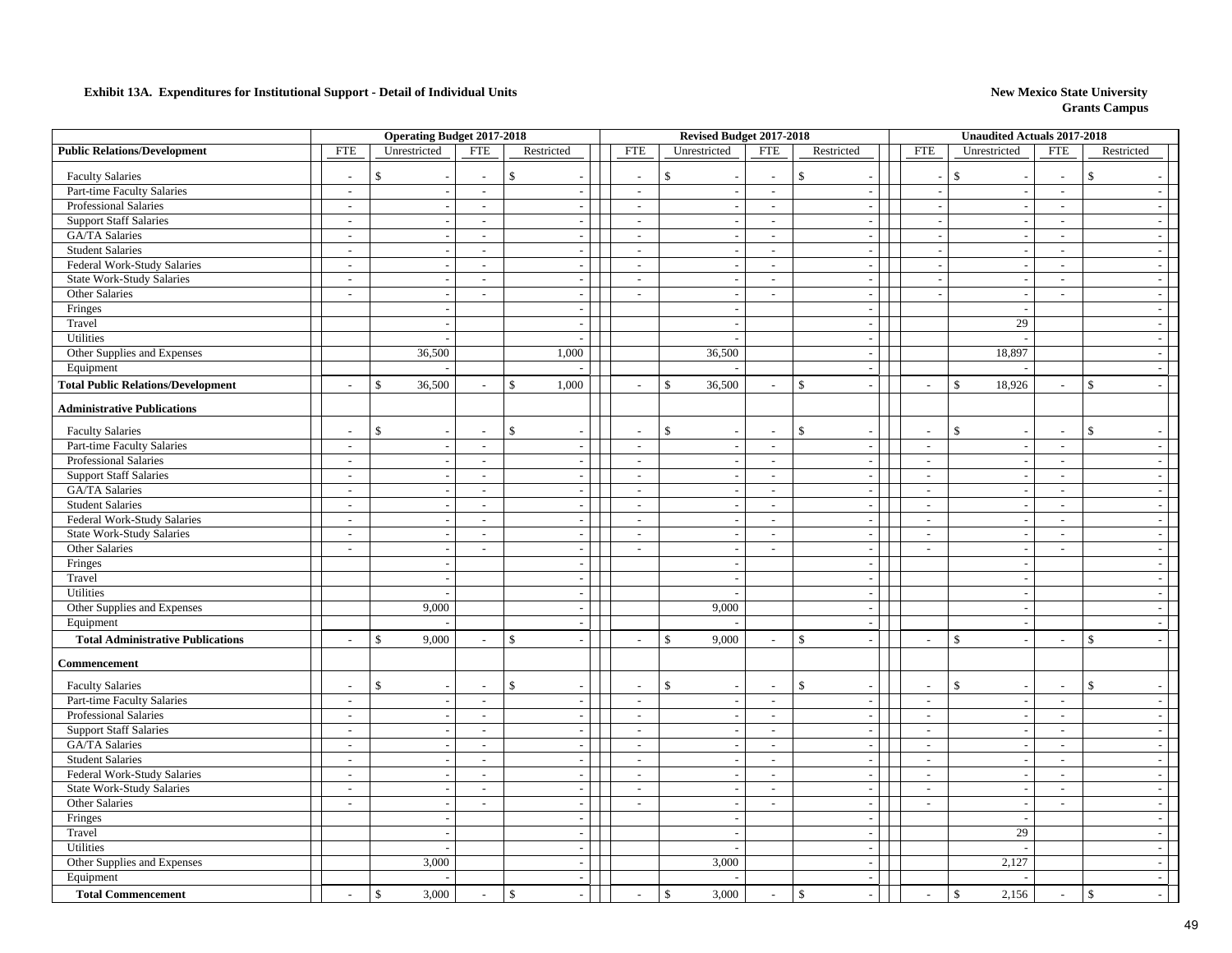|                                     |                          | <b>Operating Budget 2017-2018</b> |                          |                       |                          | Revised Budget 2017-2018                 |                          |                                          |            |                              | <b>Unaudited Actuals 2017-2018</b> |                          |                          |  |
|-------------------------------------|--------------------------|-----------------------------------|--------------------------|-----------------------|--------------------------|------------------------------------------|--------------------------|------------------------------------------|------------|------------------------------|------------------------------------|--------------------------|--------------------------|--|
| <b>Public Relations/Development</b> | <b>FTE</b>               | Unrestricted                      | <b>FTE</b>               | Restricted            | <b>FTE</b>               | Unrestricted                             | <b>FTE</b>               | Restricted                               | <b>FTE</b> |                              | Unrestricted                       | <b>FTE</b>               | Restricted               |  |
| Dues & Memberships                  |                          |                                   |                          |                       |                          |                                          |                          |                                          |            |                              |                                    |                          |                          |  |
| <b>Faculty Salaries</b>             | $\overline{\phantom{a}}$ | \$<br>$\sim$                      | $\sim$                   | $\mathbf{s}$          | $\sim$                   | \$<br>$\overline{\phantom{a}}$           | $\blacksquare$           | $\mathbb{S}$<br>$\overline{\phantom{a}}$ |            | $\mathcal{S}$<br>$\sim$      |                                    | $\overline{\phantom{a}}$ | \$.                      |  |
| Part-time Faculty Salaries          | $\sim$                   |                                   | $\overline{\phantom{a}}$ |                       | $\sim$                   | $\sim$                                   | $\overline{\phantom{a}}$ | $\overline{\phantom{a}}$                 |            | $\overline{\phantom{a}}$     |                                    | $\sim$                   |                          |  |
| <b>Professional Salaries</b>        | $\sim$                   |                                   | $\overline{\phantom{a}}$ |                       |                          | $\overline{\phantom{a}}$                 | $\overline{\phantom{a}}$ | $\sim$                                   |            | $\sim$                       |                                    | $\overline{\phantom{a}}$ |                          |  |
| <b>Support Staff Salaries</b>       | $\overline{\phantom{a}}$ |                                   | $\overline{\phantom{a}}$ |                       |                          | $\sim$                                   | $\overline{\phantom{a}}$ | $\blacksquare$                           |            | $\overline{\phantom{a}}$     |                                    | $\overline{\phantom{a}}$ |                          |  |
| GA/TA Salaries                      | $\overline{\phantom{a}}$ |                                   | $\overline{\phantom{a}}$ |                       |                          |                                          | $\overline{\phantom{a}}$ | $\overline{\phantom{a}}$                 |            | $\overline{\phantom{a}}$     |                                    | $\overline{\phantom{a}}$ |                          |  |
| <b>Student Salaries</b>             | $\overline{\phantom{a}}$ |                                   | $\overline{\phantom{a}}$ |                       |                          |                                          | $\overline{\phantom{a}}$ |                                          |            | $\overline{\phantom{a}}$     |                                    | $\overline{\phantom{0}}$ |                          |  |
| Federal Work-Study Salaries         | $\overline{\phantom{a}}$ |                                   | $\sim$                   |                       |                          | $\sim$                                   | $\sim$                   | $\overline{\phantom{a}}$                 |            | $\overline{\phantom{a}}$     |                                    | $\sim$                   |                          |  |
| State Work-Study Salaries           | $\sim$                   |                                   | $\overline{\phantom{a}}$ |                       |                          |                                          | $\sim$                   |                                          |            | $\sim$                       |                                    | $\overline{\phantom{a}}$ |                          |  |
| Other Salaries                      | $\sim$                   |                                   | $\overline{\phantom{a}}$ |                       |                          | $\overline{\phantom{a}}$                 | $\sim$                   | $\blacksquare$                           |            | $\sim$                       |                                    | $\sim$                   |                          |  |
| Fringes                             |                          |                                   |                          |                       |                          |                                          |                          | $\blacksquare$                           |            |                              |                                    |                          |                          |  |
| Travel                              |                          |                                   |                          |                       |                          |                                          |                          | $\overline{\phantom{a}}$                 |            |                              |                                    |                          |                          |  |
| Utilities                           |                          |                                   |                          |                       |                          |                                          |                          | $\blacksquare$                           |            |                              |                                    |                          |                          |  |
| Other Supplies and Expenses         |                          | 20,000                            |                          |                       |                          | 20,000                                   |                          | $\overline{\phantom{a}}$                 |            |                              | 13,970                             |                          |                          |  |
| Equipment                           |                          |                                   |                          |                       |                          |                                          |                          |                                          |            |                              |                                    |                          |                          |  |
| <b>Total Dues &amp; Memberships</b> | $\sim$                   | $\mathbb{S}$<br>20,000            |                          | $\mathbf{\hat{S}}$    |                          | $\mathbb{S}$<br>20,000                   |                          | $\mathbf{s}$<br>$\overline{a}$           |            | $\mathbf{\hat{S}}$<br>$\sim$ | 13,970                             | $\sim$                   | $\mathbb{S}$             |  |
| <b>Public Relations</b>             |                          |                                   |                          |                       |                          |                                          |                          |                                          |            |                              |                                    |                          |                          |  |
| <b>Faculty Salaries</b>             | $\overline{\phantom{a}}$ | \$<br>$\overline{\phantom{a}}$    | $\overline{\phantom{a}}$ | $\mathbf{s}$          | $\overline{\phantom{0}}$ | $\mathbb{S}$<br>$\overline{\phantom{a}}$ | $\overline{\phantom{a}}$ | \$<br>$\overline{\phantom{a}}$           |            | $\mathbf{\hat{S}}$<br>$\sim$ |                                    | $\overline{\phantom{a}}$ | $\mathbf{s}$             |  |
| Part-time Faculty Salaries          | $\overline{\phantom{a}}$ | $\overline{\phantom{a}}$          | $\overline{\phantom{a}}$ |                       | $\sim$                   |                                          | $\overline{\phantom{a}}$ | $\blacksquare$                           |            | $\overline{\phantom{a}}$     |                                    | $\overline{\phantom{a}}$ |                          |  |
| <b>Professional Salaries</b>        | $\overline{\phantom{a}}$ |                                   | $\overline{\phantom{a}}$ |                       |                          |                                          | $\overline{\phantom{a}}$ | $\overline{\phantom{a}}$                 |            | $\overline{\phantom{a}}$     |                                    | $\sim$                   |                          |  |
| <b>Support Staff Salaries</b>       | $\overline{\phantom{a}}$ |                                   | $\overline{\phantom{a}}$ |                       |                          |                                          |                          |                                          |            | $\sim$                       |                                    |                          |                          |  |
| <b>GA/TA Salaries</b>               | $\overline{\phantom{a}}$ |                                   | $\overline{\phantom{a}}$ |                       | $\sim$                   | $\overline{\phantom{a}}$                 | $\sim$                   | $\blacksquare$                           |            | $\overline{\phantom{a}}$     |                                    | $\blacksquare$           |                          |  |
| <b>Student Salaries</b>             | $\overline{\phantom{a}}$ |                                   | $\overline{\phantom{a}}$ |                       |                          | $\overline{\phantom{a}}$                 | $\sim$                   | $\overline{\phantom{a}}$                 |            | $\overline{\phantom{a}}$     |                                    | $\overline{\phantom{a}}$ |                          |  |
| Federal Work-Study Salaries         | $\overline{\phantom{a}}$ |                                   | $\overline{\phantom{a}}$ |                       |                          | $\overline{\phantom{a}}$                 | $\sim$                   | $\blacksquare$                           |            | $\overline{\phantom{a}}$     |                                    | $\sim$                   |                          |  |
| <b>State Work-Study Salaries</b>    | $\overline{\phantom{a}}$ |                                   | $\overline{\phantom{a}}$ |                       | $\sim$                   | $\overline{\phantom{a}}$                 | $\sim$                   | $\overline{\phantom{a}}$                 |            | $\sim$                       |                                    | $\blacksquare$           |                          |  |
| <b>Other Salaries</b>               | $\overline{\phantom{a}}$ |                                   | $\overline{\phantom{a}}$ |                       |                          | $\overline{\phantom{a}}$                 | $\sim$                   | $\overline{\phantom{a}}$                 |            | $\overline{\phantom{a}}$     |                                    | $\overline{\phantom{a}}$ |                          |  |
| Fringes                             |                          |                                   |                          |                       |                          | $\overline{\phantom{a}}$                 |                          | $\overline{\phantom{a}}$                 |            |                              |                                    |                          |                          |  |
| Travel                              |                          |                                   |                          |                       |                          | $\overline{\phantom{a}}$                 |                          | $\sim$                                   |            |                              |                                    |                          |                          |  |
| Utilities                           |                          |                                   |                          |                       |                          | $\overline{\phantom{a}}$                 |                          | $\overline{\phantom{a}}$                 |            |                              |                                    |                          | $\overline{\phantom{a}}$ |  |
| Other Supplies and Expenses         |                          | 4,500                             |                          | 1,000                 |                          | 4,500                                    |                          | $\overline{\phantom{a}}$                 |            |                              | 2,800                              |                          | $\overline{\phantom{a}}$ |  |
| Equipment                           |                          |                                   |                          |                       |                          |                                          |                          | $\overline{\phantom{a}}$                 |            |                              |                                    |                          | $\sim$                   |  |
| <b>Total Public Relations</b>       | $\sim$                   | \$<br>4,500                       |                          | $\mathbb{S}$<br>1,000 |                          | \$<br>4,500                              |                          | \$                                       |            | $\mathbb{S}$                 | 2,800                              | $\blacksquare$           | \$                       |  |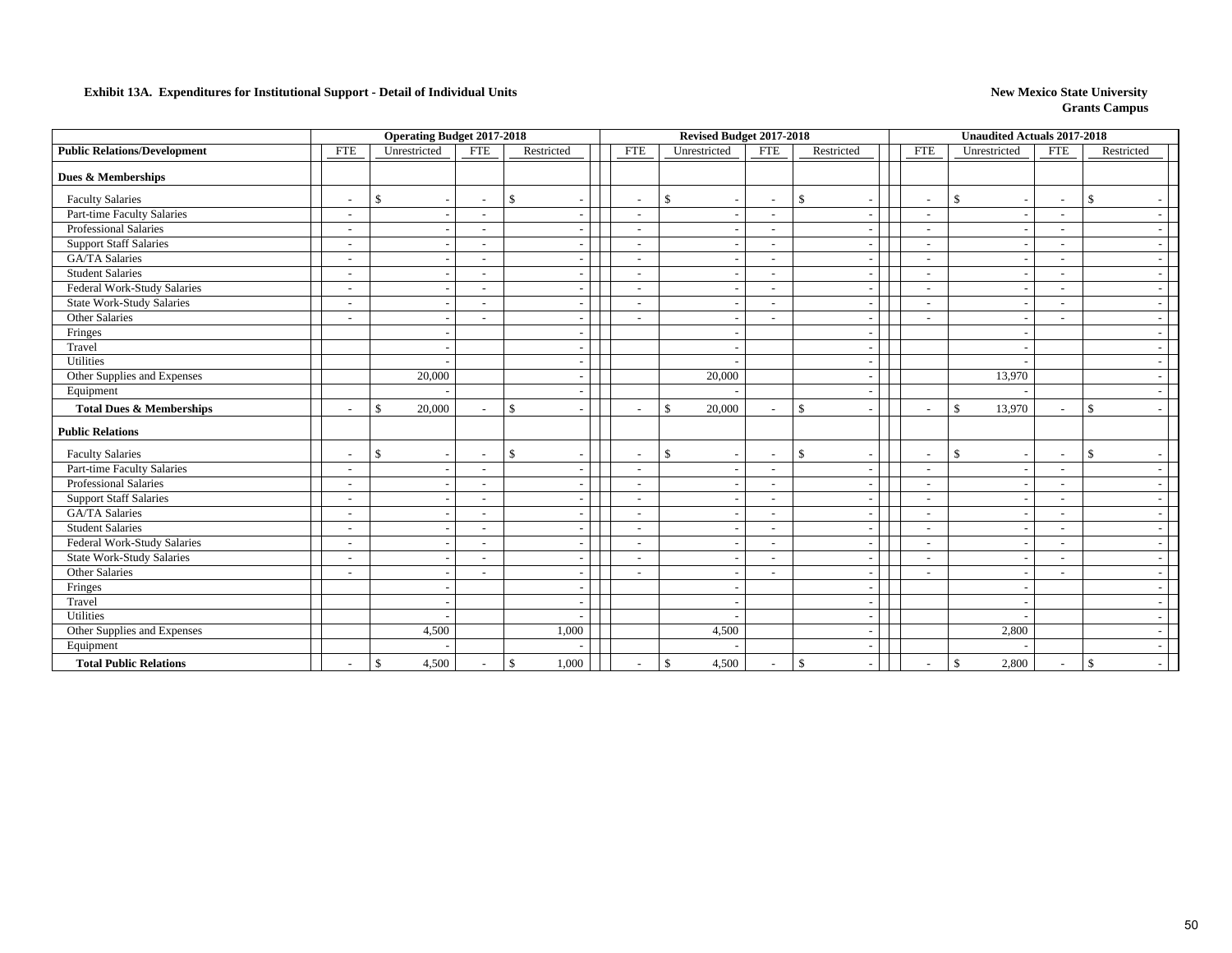### **Exhibit 14. Summary of Expenditures for Operation and Maintenance of Plant New Mexico State University New Mexico State University**

|                                                        | <b>Operating Budget 2017-2018</b> |    |              |                          |    |            |  |            |               | Revised Budget 2017-2018 |                          |                        |     |                          |     | <b>Unaudited Actuals 2017-2018</b> |                          |              |            |  |
|--------------------------------------------------------|-----------------------------------|----|--------------|--------------------------|----|------------|--|------------|---------------|--------------------------|--------------------------|------------------------|-----|--------------------------|-----|------------------------------------|--------------------------|--------------|------------|--|
|                                                        | <b>FTE</b>                        |    | Unrestricted | <b>FTE</b>               |    | Restricted |  | <b>FTE</b> |               | Unrestricted             | <b>FTE</b>               | Restricted             |     | <b>FTE</b>               |     | Unrestricted                       | <b>FTE</b>               |              | Restricted |  |
| <b>Physical Plant Administration</b>                   |                                   |    |              |                          |    |            |  |            |               |                          |                          |                        |     |                          |     |                                    |                          |              |            |  |
| Plant Maintenance                                      | 4.74                              | -S | 282,918      | $\overline{\phantom{a}}$ | \$ |            |  | 4.51       | -\$           | 282,918                  | $\overline{\phantom{a}}$ | \$                     |     | 3.74                     | -\$ | 185,387                            | $\overline{\phantom{a}}$ | \$           |            |  |
| <b>Total Physical Plant Administration</b>             |                                   |    | 282,918      |                          | \$ |            |  | 4.51       | -8            | 282,918                  | $\sim$                   | $\mathbb{S}$           |     | 3.74                     | \$. | 185,387                            | $\overline{\phantom{a}}$ | \$           |            |  |
| <b>Utilities</b>                                       |                                   |    |              |                          |    |            |  |            |               |                          |                          |                        |     |                          |     |                                    |                          |              |            |  |
| Electricity                                            | $\sim$                            | \$ | 136,000      |                          | \$ |            |  |            | $\mathcal{L}$ | 136,000                  |                          | $\mathbf{\hat{S}}$     |     | $\overline{\phantom{a}}$ | \$  | 134,504                            | $\sim$                   | \$.          |            |  |
| Fuel                                                   | $\sim$                            |    | 50,000       | $\overline{\phantom{a}}$ |    |            |  |            |               | 50,000                   |                          |                        |     | $\overline{\phantom{a}}$ |     | 21,955                             | $\overline{\phantom{a}}$ |              |            |  |
| Garbage Disposal                                       |                                   |    | 11,000       |                          |    |            |  |            |               | 11,000                   |                          |                        |     |                          |     | 7,978                              | $\overline{\phantom{a}}$ |              |            |  |
| Sewer                                                  | $\overline{\phantom{a}}$          |    | 9,000        |                          |    |            |  |            |               | 9,000                    |                          |                        |     |                          |     | 2,924                              |                          |              |            |  |
| Water                                                  |                                   |    | 11,500       |                          |    |            |  |            |               | 11,500                   |                          |                        |     |                          |     | 5,948                              |                          |              |            |  |
| <b>Total Utilities</b>                                 | $\overline{\phantom{a}}$          | £. | 217,500      |                          | \$ |            |  |            | -\$           | 217,500                  |                          | $\mathbf{\hat{S}}$     |     | $\overline{a}$           | S   | 173,309                            | $\overline{\phantom{a}}$ | \$           |            |  |
| Landscape & Grounds Maintenance                        |                                   |    |              |                          |    |            |  |            |               |                          |                          |                        |     |                          |     |                                    |                          |              |            |  |
| Grounds                                                | $\overline{\phantom{a}}$          | \$ | 1,000        | ٠                        | \$ |            |  |            | $\mathcal{S}$ | 1,000                    | $\overline{\phantom{a}}$ | $\mathbb{S}$           |     | $\overline{a}$           | \$  |                                    | $\overline{\phantom{a}}$ | $\mathbb{S}$ |            |  |
| <b>Total Landscape &amp; Grounds Maintenance</b>       | $\overline{\phantom{a}}$          | \$ | 1,000        | ٠                        | \$ |            |  |            | $\mathcal{S}$ | 1,000                    |                          | $\mathbf{\hat{S}}$     |     | $\overline{\phantom{a}}$ | \$. |                                    | $\sim$                   | \$           |            |  |
| Other Items Not Included in Exhibit 14A's              |                                   |    |              |                          |    |            |  |            |               |                          |                          |                        |     |                          |     |                                    |                          |              |            |  |
| Federal Work-Study Salaries                            | $\sim$                            | \$ |              | 0.21                     | \$ | 3,400      |  |            | $\mathcal{S}$ |                          | 0.12                     | 1,900<br>$\mathcal{S}$ |     | $\overline{\phantom{a}}$ | S.  |                                    | 0.08                     |              | 1,344      |  |
| <b>State Work-Study Salaries</b>                       | $\sim$                            |    |              | 0.09                     |    | 1,400      |  |            |               |                          | 0.01                     |                        | 200 | $\overline{\phantom{a}}$ |     |                                    | 0.07                     |              | 1,059      |  |
| Fringe Benefits                                        |                                   |    | 71,176       |                          |    |            |  |            |               | 91,175                   |                          |                        |     |                          |     | 43,434                             |                          |              |            |  |
| Property Insurance                                     |                                   |    | 25,000       |                          |    |            |  |            |               | 25,000                   |                          |                        |     |                          |     | 20,879                             |                          |              |            |  |
| <b>Total Other Items Not Included in Exhibit 14A's</b> |                                   | \$ | 96,176       | 0.30                     | \$ | 4,800      |  |            | -\$           | 116,175                  |                          | 2,100                  |     | $\overline{\phantom{a}}$ | \$  | 64,313                             | 0.15                     | -\$          | 2,403      |  |
| Net Expense for O&M of Plant in I&G (Exh 2)            | $4.74 \pm$                        |    | 597,594      | 0.30                     | \$ | 4,800      |  | 4.51       |               | 617.593                  | $0.13 \pm$ \$            | 2,100                  |     | 3.74                     | \$  | 423,009                            | $0.15$ \$                |              | 2,403      |  |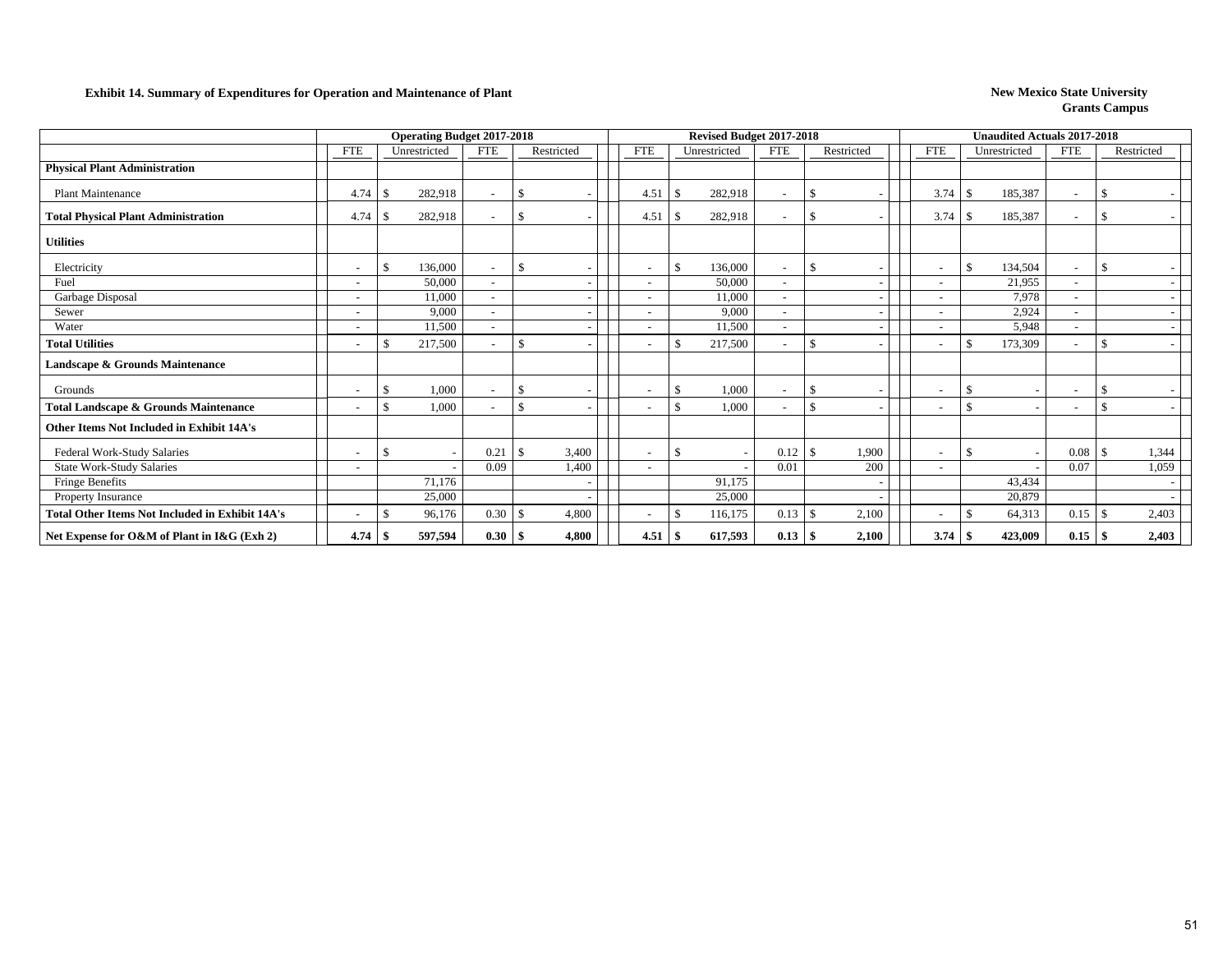### **Exhibit 14. Summary of Operation and Maintenance of Plant Salaries New Mexico State University New Mexico State University**

|                                                              |                | <b>Operating Budget 2017-2018</b> |            |            |            | Revised Budget 2017-2018 |                          |            |            | <b>Unaudited Actuals 2017-2018</b> |                          |            |  |
|--------------------------------------------------------------|----------------|-----------------------------------|------------|------------|------------|--------------------------|--------------------------|------------|------------|------------------------------------|--------------------------|------------|--|
| <b>Salaries for Operation and Maintenance of Plant</b>       | <b>FTE</b>     | Unrestricted                      | <b>FTE</b> | Restricted | <b>FTE</b> | Unrestricted             | <b>FTE</b>               | Restricted | <b>FTE</b> | Unrestricted                       | <b>FTE</b>               | Restricted |  |
| <b>Faculty Salaries</b>                                      |                |                                   | -          |            |            |                          | $\overline{\phantom{a}}$ |            |            |                                    | $\overline{\phantom{a}}$ |            |  |
| Part-time Faculty Salaries                                   |                |                                   |            |            |            |                          |                          |            |            |                                    |                          |            |  |
| <b>Professional Salaries</b>                                 | 1.09           | 48,600                            |            |            | 1.02       | 48,600                   |                          |            | 1.01       | 47,850                             |                          |            |  |
| <b>Support Staff Salaries</b>                                | 3.34           | 90,162                            |            |            | 3.19       | 90,162                   |                          |            | 2.67       | 75,389                             |                          |            |  |
| GA/TA Salaries                                               |                |                                   |            |            |            |                          |                          |            |            |                                    | -                        |            |  |
| <b>Student Salaries</b>                                      |                |                                   |            |            |            |                          |                          |            |            |                                    |                          |            |  |
| Federal Work-Study Salaries                                  | -              |                                   | 0.21       | 3.400      |            |                          | 0.12                     | 1.900      | 0.02       | 332                                | 0.08                     | 1,344      |  |
| <b>State Work-Study Salaries</b>                             | 0.09           | 1.500                             | 0.09       | 1.400      | 0.09       | 1.500                    | 0.01                     | 200        | 0.03       | 422                                | 0.07                     | 1,059      |  |
| Other Salaries                                               | 0.22           | 6,000                             |            |            | 0.21       | 6.000                    |                          |            | 0.01       | 315                                | $\overline{\phantom{a}}$ |            |  |
| <b>Total Salaries for Operation and Maintenance of Plant</b> | $4.74 \,$ \ \$ | 146,262                           | 0.30       | 4,800      | 4.51       | 146.262                  | 0.13                     | 2,100      | 3.74       | 124,308                            | 0.15                     | 2,403      |  |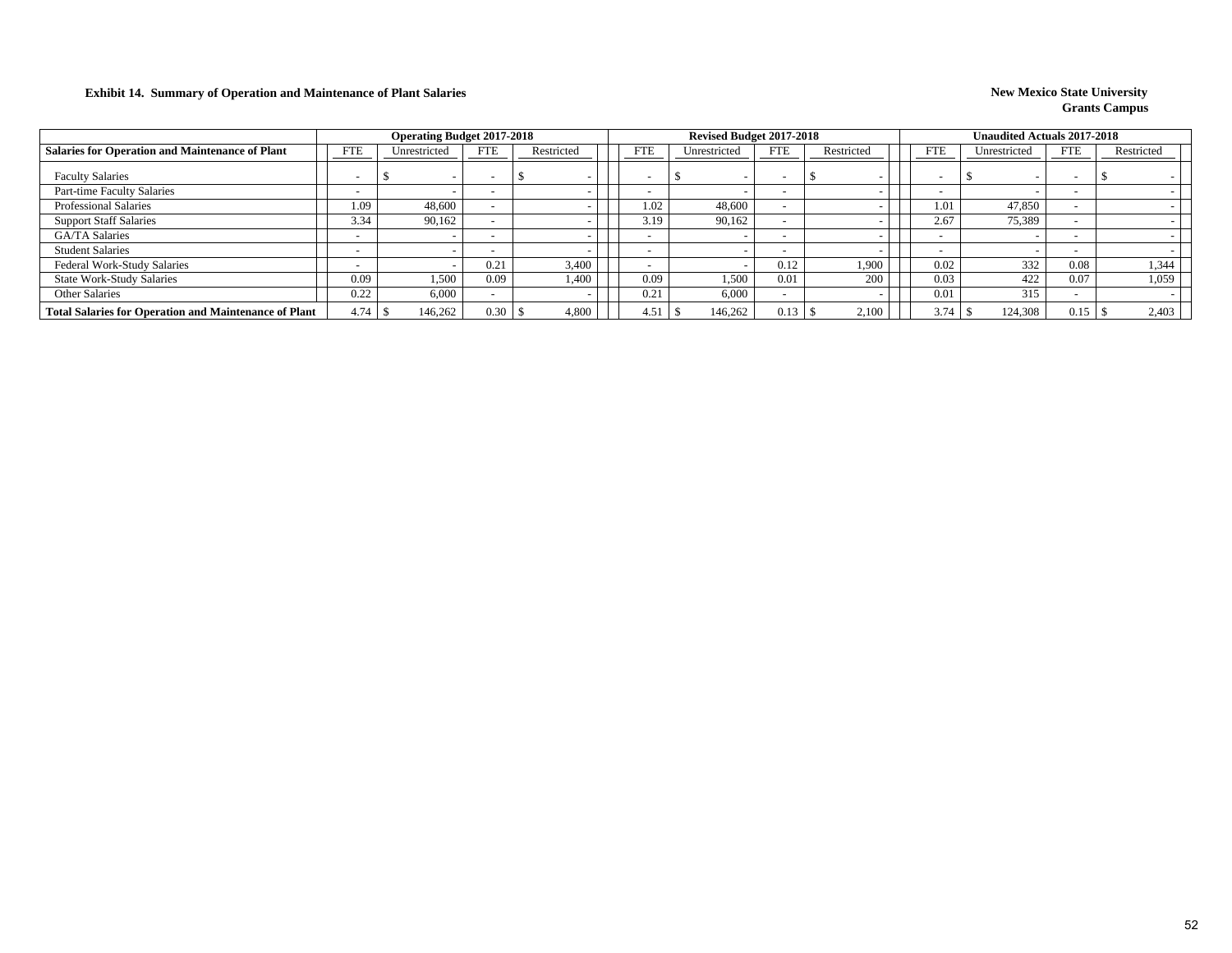### **Exhibit 14. Summary of Operation and Maintenance of Plant by Expenditure Category** New Mexico State University

|                                              |                          | <b>Operating Budget 2017-2018</b> |                          |                          |                          | Revised Budget 2017-2018 |                          |            |            | <b>Unaudited Actuals 2017-2018</b> |                          |            |  |
|----------------------------------------------|--------------------------|-----------------------------------|--------------------------|--------------------------|--------------------------|--------------------------|--------------------------|------------|------------|------------------------------------|--------------------------|------------|--|
| <b>Summary by Expenditure Category</b>       | <b>FTE</b>               | Unrestricted                      | <b>FTE</b>               | Restricted               | <b>FTE</b>               | Unrestricted             | <b>FTE</b>               | Restricted | <b>FTE</b> | Unrestricted                       | <b>FTE</b>               | Restricted |  |
| <b>Faculty Salaries</b>                      | -                        |                                   | $\overline{\phantom{a}}$ | $\overline{\phantom{0}}$ | -                        | $\overline{\phantom{a}}$ | $\overline{\phantom{a}}$ |            |            |                                    | $\overline{\phantom{0}}$ |            |  |
| Part-time Faculty Salaries                   | $\overline{\phantom{0}}$ |                                   |                          | $\overline{\phantom{a}}$ | -                        |                          | $\overline{\phantom{a}}$ |            |            |                                    | -                        |            |  |
| <b>Professional Salaries</b>                 | 1.09                     | 48,600                            | $\overline{\phantom{a}}$ | $\overline{\phantom{a}}$ | 1.02                     | 48,600                   | $\overline{\phantom{a}}$ |            | 1.01       | 47,850                             | $\overline{\phantom{0}}$ |            |  |
| <b>Support Staff Salaries</b>                | 3.34                     | 90,162                            | $\overline{\phantom{0}}$ |                          | 3.19                     | 90,162                   | $\overline{\phantom{a}}$ |            | 2.67       | 75,389                             | $\overline{\phantom{0}}$ |            |  |
| GA/TA Salaries                               | $\overline{\phantom{0}}$ |                                   |                          |                          | -                        |                          | $\overline{\phantom{0}}$ |            |            |                                    | $\overline{\phantom{a}}$ |            |  |
| <b>Student Salaries</b>                      | $\overline{\phantom{a}}$ |                                   | $\overline{\phantom{a}}$ | $\overline{\phantom{a}}$ | $\overline{\phantom{a}}$ | $\overline{\phantom{0}}$ | $\overline{\phantom{a}}$ |            |            |                                    | $\overline{\phantom{a}}$ |            |  |
| Federal Work-Study Salaries                  | $\overline{\phantom{0}}$ |                                   | <b>.</b>                 | $\overline{\phantom{0}}$ | $\overline{\phantom{a}}$ |                          | $\overline{\phantom{a}}$ |            | 0.02       | 332                                | $\overline{\phantom{0}}$ |            |  |
| <b>State Work-Study Salaries</b>             | 0.09                     | 1,500                             |                          | $\overline{\phantom{0}}$ | 0.09                     | 1,500                    |                          |            | 0.03       | 422                                | $\overline{\phantom{a}}$ |            |  |
| Other Salaries                               | 0.22                     | 6,000                             |                          |                          | 0.21                     | 6,000                    |                          |            | 0.01       | 315                                |                          |            |  |
| Fringes                                      |                          |                                   |                          | $\overline{\phantom{a}}$ |                          |                          |                          |            |            |                                    |                          |            |  |
| Travel                                       |                          | 3,000                             |                          | $\overline{\phantom{0}}$ |                          | 3,000                    |                          |            |            | 77                                 |                          |            |  |
| Utilities                                    |                          | 217,500                           |                          | $\overline{\phantom{0}}$ |                          | 217,500                  |                          |            |            | 173,309                            |                          |            |  |
| Other Supplies and Expenses                  |                          | 134,656                           |                          | $\overline{\phantom{a}}$ |                          | 134,656                  |                          |            |            | 61,002                             |                          |            |  |
| Equipment                                    |                          |                                   |                          | $\overline{\phantom{0}}$ |                          |                          |                          |            |            |                                    |                          |            |  |
| <b>Total Summary by Expenditure Category</b> | 4.74                     | 501,418<br>-S                     |                          |                          | 4.51                     | 501,418                  |                          |            | 3.74       | 358,696                            | $\overline{\phantom{0}}$ |            |  |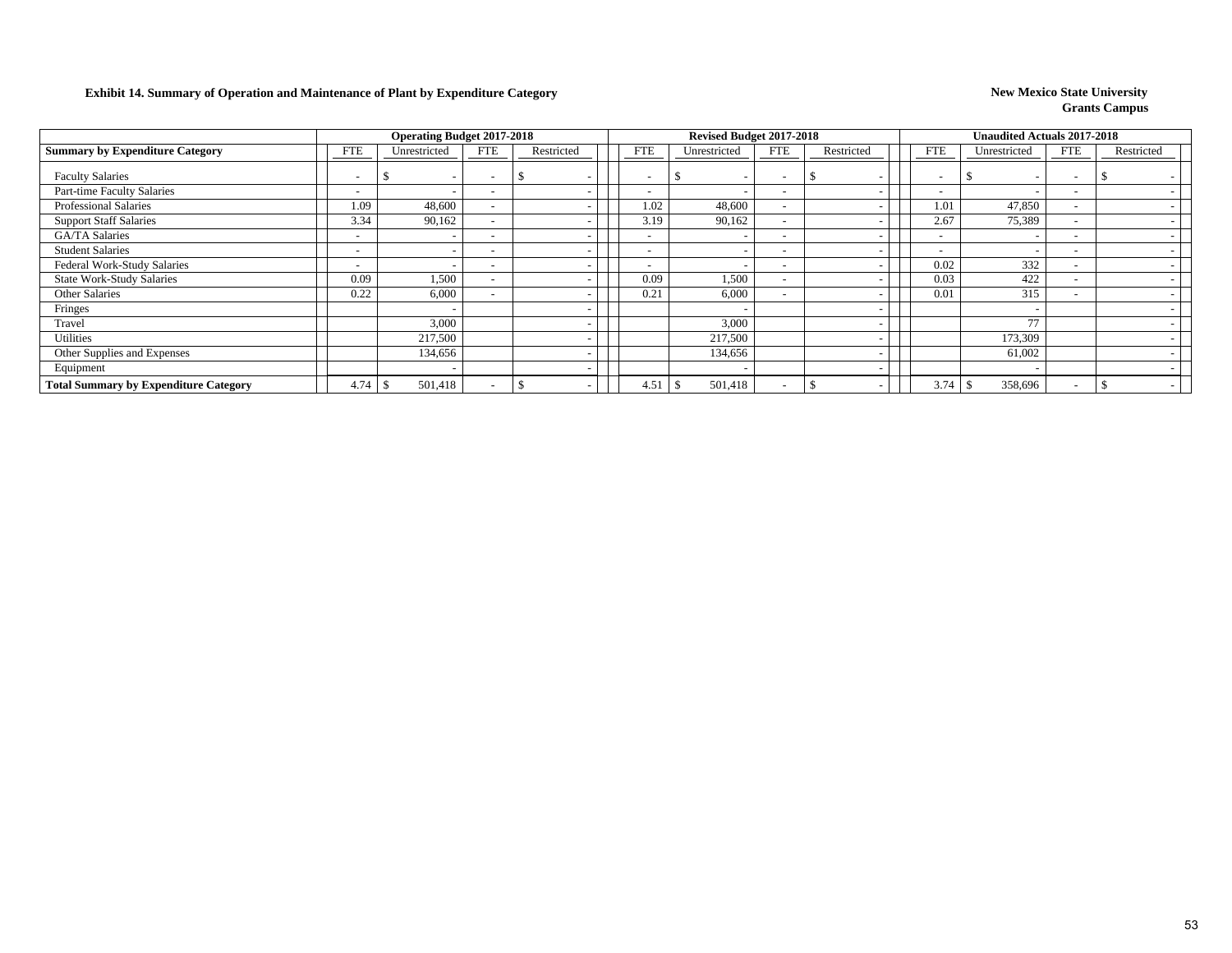|                                            |                          | <b>Operating Budget 2017-2018</b> |            |                                 |                          | Revised Budget 2017-2018 |                          |                                          |                          | <b>Unaudited Actuals 2017-2018</b> |                          |              |  |
|--------------------------------------------|--------------------------|-----------------------------------|------------|---------------------------------|--------------------------|--------------------------|--------------------------|------------------------------------------|--------------------------|------------------------------------|--------------------------|--------------|--|
| <b>Physical Plant Administration</b>       | <b>FTE</b>               | Unrestricted                      | <b>FTE</b> | Restricted                      | <b>FTE</b>               | Unrestricted             | <b>FTE</b>               | Restricted                               | <b>FTE</b>               | Unrestricted                       | <b>FTE</b>               | Restricted   |  |
| <b>Faculty Salaries</b>                    |                          | -\$<br>$\overline{\phantom{a}}$   | $\sim$     | \$                              | $\sim$                   | \$.                      | $\sim$                   | $\mathbf{s}$                             | $\overline{\phantom{a}}$ | -S                                 | $\sim$                   | \$           |  |
| Part-time Faculty Salaries                 | $\overline{\phantom{a}}$ |                                   |            |                                 | $\blacksquare$           |                          | $\overline{\phantom{a}}$ | $\sim$                                   | $\overline{\phantom{a}}$ |                                    | $\overline{\phantom{a}}$ |              |  |
| <b>Professional Salaries</b>               | 1.09                     | 48.600                            |            |                                 | 1.02                     | 48,600                   | $\sim$                   | $\overline{\phantom{a}}$                 | 1.01                     | 47,850                             | $\sim$                   |              |  |
| <b>Support Staff Salaries</b>              | 3.34                     | 90,162                            |            |                                 | 3.19                     | 90,162                   | $\sim$                   | $\overline{\phantom{a}}$                 | 2.67                     | 75,389                             | $\overline{\phantom{a}}$ |              |  |
| GA/TA Salaries                             | $\sim$                   |                                   |            |                                 | $\overline{\phantom{a}}$ |                          | $\sim$                   | $\sim$                                   | $\blacksquare$           |                                    | $\overline{\phantom{a}}$ |              |  |
| <b>Student Salaries</b>                    |                          |                                   |            |                                 |                          |                          |                          |                                          |                          |                                    |                          |              |  |
| Federal Work-Study Salaries                | $\overline{\phantom{a}}$ |                                   |            |                                 | -                        |                          | $\sim$                   | $\overline{\phantom{a}}$                 | 0.02                     | 332                                | $\overline{\phantom{a}}$ |              |  |
| <b>State Work-Study Salaries</b>           | 0.09                     | 1.500                             |            |                                 | 0.09                     | 1.500                    | $\sim$                   | $\overline{\phantom{a}}$                 | 0.03                     | 422                                | $\overline{\phantom{a}}$ |              |  |
| <b>Other Salaries</b>                      | 0.22                     | 6.000                             |            |                                 | 0.21                     | 6,000                    |                          |                                          | 0.01                     | 315                                | $\sim$                   |              |  |
| Fringes                                    |                          |                                   |            |                                 |                          |                          |                          | $\sim$                                   |                          |                                    |                          |              |  |
| Travel                                     |                          | 3.000                             |            |                                 |                          | 3,000                    |                          | $\overline{\phantom{a}}$                 |                          | 77                                 |                          |              |  |
| Utilities                                  |                          |                                   |            |                                 |                          |                          |                          | $\overline{\phantom{a}}$                 |                          |                                    |                          |              |  |
| Other Supplies and Expenses                |                          | 133,656                           |            |                                 |                          | 133,656                  |                          | $\sim$                                   |                          | 61,002                             |                          |              |  |
| Equipment                                  |                          |                                   |            |                                 |                          |                          |                          |                                          |                          |                                    |                          |              |  |
| <b>Total Physical Plant Administration</b> | 4.74                     | 282,918<br>-\$                    |            | \$                              | 4.51                     | 282,918<br>$\mathbb{S}$  | $\sim$                   | $\mathbb{S}$<br>$\sim$                   | 3.74                     | 185,387<br>$\mathcal{S}$           | $\sim$                   | $\mathbf{s}$ |  |
| <b>Plant Maintenance</b>                   |                          |                                   |            |                                 |                          |                          |                          |                                          |                          |                                    |                          |              |  |
| <b>Faculty Salaries</b>                    |                          | $\mathcal{S}$<br>$\sim$           |            | $\mathbf{s}$                    | $\blacksquare$           | $\mathcal{S}$<br>$\sim$  | $\sim$                   | $\mathbf{s}$<br>$\overline{\phantom{a}}$ | $\sim$                   | $\mathbb{S}$                       | $\overline{\phantom{a}}$ | \$           |  |
| Part-time Faculty Salaries                 |                          |                                   |            |                                 | $\frac{1}{2}$            |                          |                          | $\overline{\phantom{a}}$                 | $\blacksquare$           |                                    | $\overline{\phantom{a}}$ |              |  |
| <b>Professional Salaries</b>               | 1.09                     | 48.600                            |            |                                 | 1.02                     | 48,600                   | $\sim$                   | $\sim$                                   | 1.01                     | 47.850                             | $\sim$                   |              |  |
| <b>Support Staff Salaries</b>              | 3.34                     | 90,162                            |            |                                 | 3.19                     | 90,162                   | $\sim$                   | $\overline{\phantom{a}}$                 | 2.67                     | 75,389                             | $\sim$                   |              |  |
| GA/TA Salaries                             | $\sim$                   |                                   |            |                                 | ۰                        |                          | $\overline{\phantom{a}}$ | $\sim$                                   | $\sim$                   |                                    | $\overline{\phantom{a}}$ |              |  |
| <b>Student Salaries</b>                    | $\overline{\phantom{a}}$ | $\sim$                            |            |                                 | ۰                        |                          | $\overline{\phantom{a}}$ | $\overline{\phantom{a}}$                 |                          |                                    | $\overline{\phantom{a}}$ |              |  |
| Federal Work-Study Salaries                | $\overline{\phantom{a}}$ |                                   |            |                                 | -                        |                          | $\overline{\phantom{a}}$ |                                          | 0.02                     | 332                                | $\overline{\phantom{a}}$ |              |  |
| <b>State Work-Study Salaries</b>           | 0.09                     | 1,500                             |            |                                 | 0.09                     | 1,500                    | $\sim$                   | $\overline{\phantom{a}}$                 | 0.03                     | 422                                | $\overline{\phantom{a}}$ |              |  |
| Other Salaries                             | 0.22                     | 6,000                             |            |                                 | 0.21                     | 6,000                    | $\sim$                   | $\overline{\phantom{a}}$                 | 0.01                     | 315                                | $\sim$                   |              |  |
| Fringes                                    |                          |                                   |            |                                 |                          |                          |                          |                                          |                          |                                    |                          |              |  |
| Travel                                     |                          | 3,000                             |            | $\overline{\phantom{a}}$        |                          | 3,000                    |                          | $\sim$                                   |                          | 77                                 |                          |              |  |
| Utilities                                  |                          |                                   |            |                                 |                          |                          |                          | $\overline{\phantom{a}}$                 |                          |                                    |                          |              |  |
| Other Supplies and Expenses                |                          | 133,656                           |            |                                 |                          | 133,656                  |                          |                                          |                          | 61,002                             |                          |              |  |
| Equipment                                  |                          |                                   |            | $\overline{\phantom{a}}$        |                          |                          |                          | $\overline{\phantom{a}}$                 |                          |                                    |                          |              |  |
| <b>Total Plant Maintenance</b>             | 4.74                     | 282,918<br>-\$                    |            | $\mathcal{S}$<br>$\overline{a}$ | 4.51                     | \$<br>282,918            |                          | $\mathbb{S}$<br>$\overline{\phantom{a}}$ | 3.74                     | \$<br>185,387                      | $\sim$                   | $\mathbf{s}$ |  |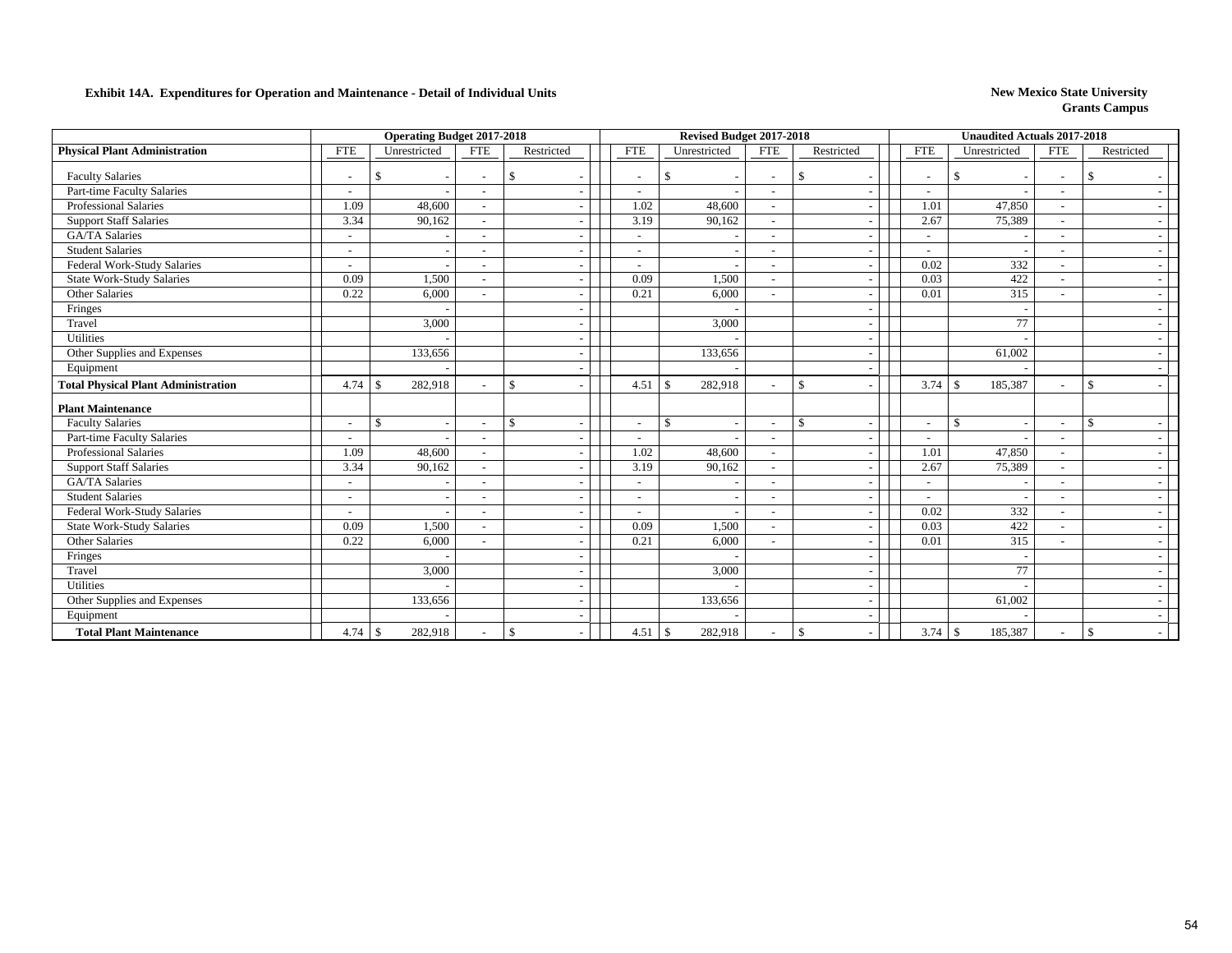|                                  |                          | <b>Operating Budget 2017-2018</b> |                             |                              |                | Revised Budget 2017-2018       |                          |                                          |                          | <b>Unaudited Actuals 2017-2018</b> |                                       |                    |                          |
|----------------------------------|--------------------------|-----------------------------------|-----------------------------|------------------------------|----------------|--------------------------------|--------------------------|------------------------------------------|--------------------------|------------------------------------|---------------------------------------|--------------------|--------------------------|
| <b>Utilities</b>                 | <b>FTE</b>               | Unrestricted                      | <b>FTE</b>                  | Restricted                   | <b>FTE</b>     | Unrestricted                   | <b>FTE</b>               | Restricted                               | <b>FTE</b>               | Unrestricted                       | FTE                                   | Restricted         |                          |
| <b>Faculty Salaries</b>          | $\overline{a}$           | \$<br>$\overline{\phantom{a}}$    | $\sim$                      | $\mathbb{S}$                 | $\sim$         | \$<br>$\overline{\phantom{a}}$ | $\sim$                   | \$<br>÷                                  | $\sim$                   | \$                                 | $\overline{\phantom{a}}$<br>$\sim$    | \$                 |                          |
| Part-time Faculty Salaries       | $\sim$                   | $\sim$                            | $\sim$                      | $\sim$                       | $\sim$         | $\overline{\phantom{a}}$       | $\sim$                   | $\sim$                                   | $\sim$                   |                                    | $\sim$<br>$\overline{\phantom{a}}$    |                    |                          |
| <b>Professional Salaries</b>     | $\omega$                 | $\sim$                            | $\sim$                      | $\sim$                       | $\sim$         | $\sim$                         | $\omega$                 | $\sim$                                   | $\omega$                 |                                    | $\sim$<br>$\sim$                      |                    |                          |
| <b>Support Staff Salaries</b>    | $\overline{\phantom{a}}$ |                                   | $\sim$                      | $\sim$                       | $\sim$         |                                | $\overline{\phantom{a}}$ | $\blacksquare$                           | $\sim$                   |                                    | $\sim$<br>$\sim$                      |                    |                          |
| GA/TA Salaries                   | $\overline{\phantom{a}}$ | $\overline{\phantom{a}}$          | $\sim$                      | $\sim$                       | $\blacksquare$ |                                | $\sim$                   | $\blacksquare$                           | $\overline{\phantom{a}}$ |                                    | $\equiv$<br>$\overline{\phantom{a}}$  |                    |                          |
| <b>Student Salaries</b>          | $\sim$                   | $\sim$                            | $\mathbf{r}$                | $\sim$                       | $\sim$         | $\overline{\phantom{a}}$       | $\sim$                   | $\sim$                                   | $\sim$                   |                                    | $\sim$<br>$\sim$                      |                    |                          |
| Federal Work-Study Salaries      | $\sim$                   | $\sim$                            | $\sim$                      | $\sim$                       | $\sim$         | $\sim$                         | $\sim$                   | $\sim$                                   | $\sim$                   |                                    | $\sim$<br>$\sim$                      |                    |                          |
| <b>State Work-Study Salaries</b> | $\sim$                   | $\overline{a}$                    | $\sim$                      | $\sim$                       | $\sim$         | $\overline{a}$                 | $\sim$                   | $\sim$                                   | $\sim$                   |                                    | $\sim$<br>$\sim$                      |                    |                          |
| Other Salaries                   | $\sim$                   | $\overline{\phantom{a}}$          | $\sim$                      | $\omega$                     | $\sim$         | $\overline{\phantom{a}}$       | $\sim$                   | $\sim$                                   | $\sim$                   |                                    | $\sim$<br>$\sim$                      |                    |                          |
| Fringes                          |                          | $\sim$                            |                             | $\sim$                       |                | $\overline{\phantom{a}}$       |                          | $\mathcal{L}_{\mathcal{A}}$              |                          |                                    | $\sim$                                |                    |                          |
| Travel                           |                          |                                   |                             | $\sim$                       |                | $\overline{\phantom{a}}$       |                          | $\mathcal{L}$                            |                          |                                    | $\sim$                                |                    | $\sim$                   |
| Utilities                        |                          | 217,500                           |                             | $\sim$                       |                | 217,500                        |                          | $\sim$                                   |                          | 173,309                            |                                       |                    | $\overline{a}$           |
| Other Supplies and Expenses      |                          | $\overline{\phantom{a}}$          |                             | $\sim$                       |                | - 11                           |                          | $\sim$                                   |                          |                                    | $\overline{\phantom{a}}$              |                    | $\overline{\phantom{a}}$ |
| Equipment                        |                          |                                   |                             | $\sim$                       |                | $\overline{\phantom{a}}$       |                          | $\blacksquare$                           |                          |                                    | $\overline{\phantom{a}}$              |                    | $\overline{\phantom{a}}$ |
| <b>Total Utilities</b>           | $\bar{a}$                | \$<br>217,500                     | $\sim$                      | $\mathbb{S}$<br>$\sim$       | $\sim$         | \$<br>217,500                  | $\sim$                   | $\mathbf{s}$<br>$\overline{\phantom{a}}$ | $\sim$                   | $\mathbb{S}$<br>173,309            | $\sim$                                | $\mathbf{\hat{S}}$ |                          |
| Electricity                      |                          |                                   |                             |                              |                |                                |                          |                                          |                          |                                    |                                       |                    |                          |
| <b>Faculty Salaries</b>          | $\blacksquare$           | \$<br>$\overline{\phantom{a}}$    | $\sim$                      | $\mathbb{S}$<br>$\sim$       | $\sim$         | \$<br>$\overline{\phantom{a}}$ | $\blacksquare$           | \$<br>$\sim$                             | $\blacksquare$           | \$                                 | $\sim$<br>$\sim$                      | $\mathbb{S}$       |                          |
| Part-time Faculty Salaries       | ÷,                       | $\blacksquare$                    | $\mathcal{L}_{\mathcal{A}}$ | $\omega$                     | $\blacksquare$ | $\sim$                         | $\blacksquare$           | $\overline{\phantom{a}}$                 | $\blacksquare$           |                                    | $\equiv$<br>$\blacksquare$            |                    |                          |
| Professional Salaries            | $\overline{\phantom{a}}$ | $\overline{\phantom{a}}$          | $\sim$                      | $\sim$                       | $\blacksquare$ | $\sim$                         | $\sim$                   | $\sim$                                   | $\blacksquare$           |                                    | $\blacksquare$<br>$\sim$              |                    | $\overline{\phantom{a}}$ |
| <b>Support Staff Salaries</b>    | $\sim$                   | $\overline{\phantom{a}}$          | $\sim$                      | $\sim$                       | $\sim$         | $\sim$                         | $\sim$                   | $\sim$                                   | $\sim$                   |                                    | $\sim$<br>$\sim$                      |                    | $\sim$                   |
| GA/TA Salaries                   | $\sim$                   | $\sim$                            | $\sim$                      | $\sim$                       | $\sim$         | $\sim$                         | $\sim$                   | $\sim$                                   | $\sim$                   |                                    | $\sim$<br>$\sim$                      |                    |                          |
| <b>Student Salaries</b>          | $\sim$                   | $\sim$                            | $\sim$                      | $\sim$                       | $\sim$         | $\overline{\phantom{a}}$       | $\sim$                   | $\sim$                                   | $\sim$                   |                                    | $\sim$<br>$\sim$                      |                    |                          |
| Federal Work-Study Salaries      | $\mathbb{L}$             | $\sim$                            | $\sim$                      | $\sim$                       | $\sim$         | $\overline{\phantom{a}}$       | $\sim$                   | $\mathcal{L}_{\mathcal{A}}$              | $\omega$                 |                                    | $\mathcal{L}_{\mathcal{A}}$<br>$\sim$ |                    |                          |
| <b>State Work-Study Salaries</b> | $\blacksquare$           | $\sim$                            | $\sim$                      | $\sim$                       | $\sim$         | $\overline{\phantom{a}}$       | $\sim$                   | $\sim$                                   | $\blacksquare$           |                                    | $\blacksquare$<br>$\sim$              |                    |                          |
| Other Salaries                   | $\sim$                   | $\overline{\phantom{a}}$          | $\sim$                      | $\sim$                       | $\sim$         | $\sim$                         | $\sim$                   | $\blacksquare$                           | $\sim$                   |                                    | $\blacksquare$<br>$\sim$              |                    | $\overline{\phantom{a}}$ |
| Fringes                          |                          | $\overline{\phantom{a}}$          |                             | $\sim$                       |                | $\overline{\phantom{a}}$       |                          | $\sim$                                   |                          |                                    | $\sim$                                |                    |                          |
| Travel                           |                          |                                   |                             | $\sim$                       |                | $\overline{\phantom{a}}$       |                          | $\sim$                                   |                          |                                    | $\overline{\phantom{a}}$              |                    |                          |
| Utilities                        |                          | 136,000                           |                             | $\sim$                       |                | 136,000                        |                          | $\sim$                                   |                          | 134,504                            |                                       |                    |                          |
| Other Supplies and Expenses      |                          |                                   |                             | $\sim$                       |                |                                |                          | $\blacksquare$                           |                          |                                    |                                       |                    |                          |
| Equipment                        |                          |                                   |                             | $\omega$                     |                | $\overline{\phantom{a}}$       |                          | $\sim$                                   |                          |                                    |                                       |                    | $\overline{a}$           |
| <b>Total Electricity</b>         | $\overline{\phantom{a}}$ | \$<br>136,000                     | $\sim$                      | $\mathbb{S}$<br>$\sim$       | $\sim$         | \$<br>136,000                  | $\sim$                   | $\mathcal{S}$<br>$\sim$                  | $\sim$                   | $\mathbf{\hat{S}}$<br>134,504      | $\mathcal{L}_{\mathcal{A}}$           | $\mathbf{s}$       | $\sim$                   |
| <b>Fuel</b>                      |                          |                                   |                             |                              |                |                                |                          |                                          |                          |                                    |                                       |                    |                          |
| <b>Faculty Salaries</b>          | $\overline{\phantom{a}}$ | $\mathbb{S}$<br>$\sim$            | $\sim$                      | $\mathbf{\hat{S}}$<br>$\sim$ | $\sim$         | \$<br>$\overline{\phantom{a}}$ | $\sim$                   | $\mathbf{\hat{S}}$<br>$\blacksquare$     | $\sim$                   | $\mathbb{S}$                       | $\sim$<br>$\sim$                      | $\mathbf{s}$       |                          |
| Part-time Faculty Salaries       | $\sim$                   | $\overline{\phantom{a}}$          | $\sim$                      | $\sim$                       | $\sim$         | $\overline{\phantom{a}}$       | $\sim$                   | $\sim$                                   | $\mathbf{r}$             |                                    | $\sim$<br>$\overline{\phantom{a}}$    |                    |                          |
| <b>Professional Salaries</b>     | $\sim$                   | $\overline{\phantom{a}}$          | $\sim$                      | $\sim$                       | $\sim$         | $\overline{\phantom{a}}$       | $\sim$                   | $\sim$                                   | $\omega$                 |                                    | $\sim$<br>$\sim$                      |                    |                          |
| <b>Support Staff Salaries</b>    | $\sim$                   |                                   | $\sim$                      | $\sim$                       | $\sim$         | $\overline{\phantom{a}}$       | $\omega$                 | $\mathcal{L}_{\mathcal{A}}$              | $\omega$                 |                                    | $\sim$<br>$\sim$                      |                    |                          |
| GA/TA Salaries                   | $\overline{\phantom{a}}$ |                                   | $\sim$                      | $\sim$                       | $\sim$         | $\overline{\phantom{a}}$       | $\sim$                   | $\overline{\phantom{a}}$                 | $\omega$                 |                                    | $\sim$<br>$\sim$                      |                    |                          |
| <b>Student Salaries</b>          | $\sim$                   | $\overline{\phantom{a}}$          | $\sim$                      | $\sim$                       | $\sim$         | $\sim$                         | $\sim$                   | $\mathcal{L}_{\mathcal{A}}$              | $\sim$                   |                                    | $\sim$<br>$\sim$                      |                    | $\overline{\phantom{a}}$ |
| Federal Work-Study Salaries      | $\sim$                   | $\overline{\phantom{a}}$          | $\sim$                      | $\sim$                       | $\sim$         | $\sim$                         | $\sim$                   | $\sim$                                   | $\sim$                   |                                    | $\sim$<br>$\sim$                      |                    | $\overline{\phantom{a}}$ |
| <b>State Work-Study Salaries</b> | $\overline{\phantom{a}}$ | $\overline{\phantom{a}}$          | $\sim$                      | $\sim$                       | $\sim$         | $\sim$                         | $\omega$                 | $\mathcal{L}_{\mathcal{A}}$              | $\omega$                 |                                    | $\sim$<br>$\sim$                      |                    | $\overline{\phantom{a}}$ |
| Other Salaries                   | $\overline{\phantom{a}}$ | $\overline{\phantom{a}}$          | $\sim$                      | $\sim$                       | $\sim$         | $\overline{\phantom{a}}$       | $\overline{\phantom{a}}$ | $\sim$                                   | $\sim$                   |                                    | $\blacksquare$<br>$\sim$              |                    |                          |
| Fringes                          |                          | $\overline{\phantom{a}}$          |                             | $\blacksquare$               |                | $\sim$                         |                          | $\blacksquare$                           |                          |                                    | $\blacksquare$                        |                    |                          |
| Travel                           |                          |                                   |                             | $\mathbb{Z}^+$               |                | $\overline{\phantom{a}}$       |                          | $\blacksquare$                           |                          |                                    | ÷.                                    |                    | $\overline{a}$           |
| <b>Utilities</b>                 |                          | 50,000                            |                             | $\sim$                       |                | 50,000                         |                          | $\sim$                                   |                          | 21,955                             |                                       |                    |                          |
| Other Supplies and Expenses      |                          |                                   |                             | $\sim$                       |                |                                |                          | $\sim$                                   |                          |                                    |                                       |                    |                          |
| Equipment                        |                          |                                   |                             | $\sim$                       |                | $\sim$                         |                          | $\mathbf{r}$                             |                          |                                    | $\sim$                                |                    | $\sim$                   |
| <b>Total Fuel</b>                |                          | \$<br>50,000                      |                             | $\mathbb{S}$                 | $\sim$         | \$<br>50,000                   |                          | $\mathbf{\hat{S}}$                       |                          | 21,955<br>\$                       | $\sim$                                | $\mathbb{S}$       |                          |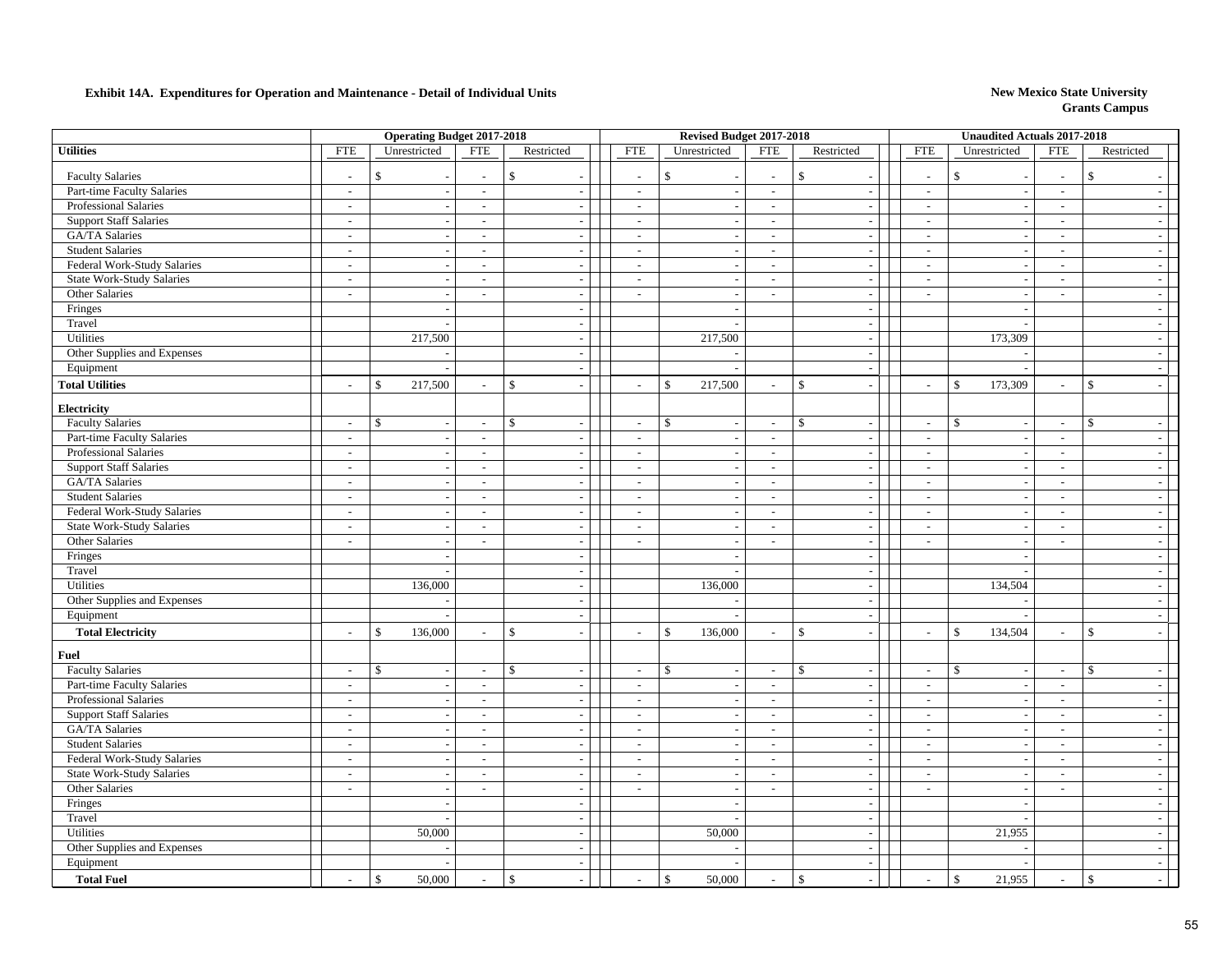| <b>FTE</b><br>Unrestricted<br>FTE<br><b>FTE</b><br>Unrestricted<br><b>FTE</b><br><b>FTE</b><br>Unrestricted<br>FTE<br>Restricted<br>Restricted<br>Restricted<br><b>Garbage Disposal</b><br><b>Faculty Salaries</b><br>\$<br>$\mathbb{S}$<br>\$<br>$\mathbb{S}$<br>$\mathbb{S}$<br>$\mathbb{S}$<br>$\overline{\phantom{a}}$<br>$\sim$<br>$\blacksquare$<br>$\sim$<br>$\blacksquare$<br>$\overline{\phantom{a}}$<br>$\sim$<br>$\sim$<br>$\blacksquare$<br>$\sim$<br>$\sim$<br>Part-time Faculty Salaries<br>$\blacksquare$<br>$\mathbb{L}$<br>$\blacksquare$<br>$\mathbb{L}$<br>$\blacksquare$<br>$\sim$<br>$\omega$<br>$\Box$<br>$\blacksquare$<br>$\mathbb{L}$<br>$\mathcal{L}_{\mathcal{A}}$<br>Professional Salaries<br>$\sim$<br>$\sim$<br>$\sim$<br>$\sim$<br>$\sim$<br>$\sim$<br>$\sim$<br>$\overline{\phantom{a}}$<br>$\sim$<br>$\overline{a}$<br>$\sim$<br>$\overline{\phantom{a}}$<br><b>Support Staff Salaries</b><br>$\mathbf{r}$<br>$\sim$<br>$\sim$<br>$\omega$<br>$\sim$<br>$\sim$<br>$\sim$<br>$\omega$<br>$\sim$<br>$\sim$<br>$\overline{a}$<br>$\sim$<br>GA/TA Salaries<br>$\sim$<br>$\sim$<br>$\blacksquare$<br>$\sim$<br>$\sim$<br>$\sim$<br>$\sim$<br>$\sim$<br>$\blacksquare$<br>$\sim$<br>$\sim$<br>$\sim$<br><b>Student Salaries</b><br>$\sim$<br>$\sim$<br>$\sim$<br>$\sim$<br>$\sim$<br>$\sim$<br>$\sim$<br>$\bar{a}$<br>$\sim$<br>$\sim$<br>$\sim$<br>$\overline{\phantom{a}}$<br>Federal Work-Study Salaries<br>$\sim$<br>$\mathcal{L}_{\mathcal{A}}$<br>$\sim$<br>$\blacksquare$<br>$\sim$<br>$\sim$<br>$\sim$<br>$\sim$<br>$\sim$<br>$\sim$<br>$\sim$<br><b>.</b><br><b>State Work-Study Salaries</b><br>$\overline{\phantom{a}}$<br>$\blacksquare$<br>$\sim$<br>$\overline{\phantom{a}}$<br>$\sim$<br>$\sim$<br>$\overline{\phantom{a}}$<br>$\blacksquare$<br>$\sim$<br>$\sim$<br>$\overline{\phantom{a}}$<br>$\overline{\phantom{a}}$<br>Other Salaries<br>$\mathbf{r}$<br>$\sim$<br>$\sim$<br>$\sim$<br>$\blacksquare$<br>$\overline{\phantom{a}}$<br>$\sim$<br>$\mathcal{L}$<br>$\omega$<br>$\blacksquare$<br>$\mathcal{L}$<br>Fringes<br>$\sim$<br>$\sim$<br>$\sim$<br>$\sim$<br>$\overline{\phantom{a}}$<br>$\sim$<br>Travel<br>$\sim$<br>$\omega$<br>$\sim$<br>$\sim$<br>$\sim$<br>$\overline{\phantom{a}}$<br>Utilities<br>11,000<br>11,000<br>7,978<br>$\sim$<br>$\mathcal{L}_{\mathcal{A}}$<br>$\overline{\phantom{a}}$<br>Other Supplies and Expenses<br>$\sim$<br>$\sim$<br>$\sim$<br>$\sim$<br>$\overline{a}$<br>$\sim$<br>Equipment<br>$\sim$<br>$\overline{a}$<br>$\sim$<br>- 1<br>$\sim$<br>$\mathbb{S}$<br>11,000<br>$\mathsf{\$}$<br>\$<br>11,000<br>$\mathbf{s}$<br>$\mathbb{S}$<br>7,978<br>$\mathbf S$<br><b>Total Garbage Disposal</b><br>$\bar{a}$<br>$\overline{\phantom{a}}$<br>$\sim$<br>$\sim$<br>$\sim$<br>$\omega$<br>$\sim$<br>$\mathcal{L}$<br><b>Sewer</b><br><b>Faculty Salaries</b><br>\$<br>\$<br>\$<br>\$<br>\$<br>\$<br>$\overline{\phantom{a}}$<br>$\sim$<br>$\sim$<br>$\sim$<br>$\sim$<br>$\mathcal{L}$<br>$\sim$<br>$\sim$<br>$\mathcal{L}_{\mathcal{A}}$<br>$\sim$<br>$\sim$<br>Part-time Faculty Salaries<br>$\sim$<br>$\blacksquare$<br>$\sim$<br>$\sim$<br>$\overline{\phantom{a}}$<br>$\sim$<br>$\sim$<br>$\sim$<br>$\sim$<br>$\sim$<br>$\sim$<br>$\sim$<br>Professional Salaries<br>$\sim$<br>$\sim$<br>$\sim$<br>$\sim$<br>$\sim$<br>$\sim$<br>$\sim$<br>$\sim$<br>$\sim$<br>$\sim$<br>$\overline{a}$<br>$\sim$<br><b>Support Staff Salaries</b><br>$\sim$<br>$\sim$<br>$\sim$<br>$\sim$<br>$\sim$<br>$\overline{\phantom{a}}$<br>$\sim$<br>$\sim$<br>$\overline{\phantom{a}}$<br>$\sim$<br>$\overline{\phantom{a}}$<br>$\sim$<br>GA/TA Salaries<br>$\sim$<br>$\sim$<br>$\sim$<br>$\sim$<br>$\sim$<br>$\overline{\phantom{a}}$<br>$\sim$<br>$\sim$<br>$\sim$<br>$\sim$<br>$\sim$<br>$\overline{\phantom{a}}$<br><b>Student Salaries</b><br>$\sim$<br>$\sim$<br>$\sim$<br>$\sim$<br>$\sim$<br>$\sim$<br>$\sim$<br>$\sim$<br>$\sim$<br>$\sim$<br>$\sim$<br>$\sim$<br>Federal Work-Study Salaries<br>$\mathbb{Z}^2$<br>$\mathbb{L}$<br>$\sim$<br>$\mathcal{L}_{\mathcal{A}}$<br>$\mathbb{L}$<br>$\sim$<br>$\blacksquare$<br>$\blacksquare$<br>$\sim$<br>$\blacksquare$<br>$\sim$<br>$\overline{\phantom{a}}$<br>State Work-Study Salaries<br>$\sim$<br>$\sim$<br>$\sim$<br>$\sim$<br>$\omega$<br>$\mathcal{L}$<br>$\sim$<br>$\sim$<br>$\blacksquare$<br>$\sim$<br>Other Salaries<br>$\omega$<br>$\mathcal{L}_{\mathcal{A}}$<br>$\sim$<br>$\mathbb{Z}^2$<br>$\sim$<br>$\mathcal{L}_{\mathcal{A}}$<br>$\overline{\phantom{a}}$<br>$\sim$<br>$\mathbb{L}$<br>$\sim$<br>$\overline{a}$<br>$\sim$<br>Fringes<br>$\sim$<br>$\sim$<br>$\sim$<br>$\sim$<br>$\sim$<br>$\overline{a}$<br>Travel<br>$\overline{\phantom{a}}$<br>$\sim$<br>$\sim$<br>$\sim$<br>$\overline{\phantom{a}}$<br>$\overline{\phantom{a}}$<br>Utilities<br>9,000<br>9,000<br>2,924<br>$\blacksquare$<br>$\sim$<br>$\sim$<br>Other Supplies and Expenses<br>$\sim$<br>$\sim$<br>$\sim$<br>$\overline{\phantom{a}}$<br>$\sim$<br>$\sim$<br>Equipment<br>$\omega$<br>$\mathbb{L}$<br>$\sim$<br>$\overline{\phantom{a}}$<br>$\sim$<br>$\mathbb{S}$<br>9,000<br>\$<br>\$<br>9,000<br>$\mathbb{S}$<br>$\mathbb{S}$<br>2,924<br>$\mathbb{S}$<br><b>Total Sewer</b><br>$\mathcal{L}$<br>$\sim$<br>$\sim$<br>$\sim$<br>$\sim$<br>$\sim$<br>$\sim$<br>$\overline{a}$<br>Water<br><b>Faculty Salaries</b><br>\$<br>$\mathbb{S}$<br>\$<br>\$<br>\$<br>\$<br>$\omega$<br>$\omega$<br>$\omega$<br>$\bar{\phantom{a}}$<br>$\sim$<br>$\omega$<br>$\blacksquare$<br>$\mathcal{L}_{\mathcal{A}}$<br>$\overline{\phantom{a}}$<br>$\mathcal{L}_{\mathcal{A}}$<br>$\overline{\phantom{a}}$<br>$\overline{\phantom{a}}$<br>Part-time Faculty Salaries<br>$\sim$<br>$\sim$<br>$\sim$<br>$\sim$<br>$\sim$<br>$\sim$<br>$\sim$<br>$\omega$<br>$\sim$<br>$\sim$<br>$\sim$<br>$\overline{a}$<br>Professional Salaries<br>$\sim$<br>$\sim$<br>$\sim$<br>$\sim$<br>$\sim$<br>$\omega$<br>$\sim$<br>$\omega$<br>$\sim$<br>$\sim$<br>$\sim$<br><b>Support Staff Salaries</b><br>$\sim$<br>$\sim$<br>$\sim$<br>$\blacksquare$<br>$\sim$<br>$\sim$<br>$\sim$<br>$\sim$<br>$\blacksquare$<br>$\sim$<br>$\sim$<br>$\overline{\phantom{a}}$<br>GA/TA Salaries<br>$\mathcal{L}_{\mathcal{A}}$<br>$\sim$<br>$\sim$<br>$\sim$<br>$\sim$<br>$\overline{\phantom{a}}$<br>$\sim$<br>$\sim$<br>$\sim$<br>$\sim$<br>$\sim$<br>$\sim$<br><b>Student Salaries</b><br>$\sim$<br>$\blacksquare$<br>$\mathbb{L}$<br>$\blacksquare$<br>$\blacksquare$<br>$\mathcal{L}_{\mathcal{A}}$<br>$\sim$<br>$\overline{\phantom{a}}$<br>$\sim$<br>$\overline{\phantom{a}}$<br>$\sim$<br>$\overline{\phantom{a}}$<br>Federal Work-Study Salaries<br>$\sim$<br>$\blacksquare$<br>$\sim$<br>$\blacksquare$<br>$\blacksquare$<br>$\sim$<br>$\sim$<br>$\blacksquare$<br>$\sim$<br>$\blacksquare$<br>$\sim$<br>$\sim$<br><b>State Work-Study Salaries</b><br>$\sim$<br>$\sim$<br>$\mathcal{L}$<br>$\mathbf{r}$<br>$\mathbf{r}$<br>$\sim$<br>$\omega$<br>$\sim$<br>$\overline{\phantom{a}}$<br>$\sim$<br>$\sim$<br>$\sim$<br>Other Salaries<br>$\sim$<br>$\mathcal{L}_{\mathcal{A}}$<br>$\sim$<br>$\sim$<br>$\sim$<br>$\sim$<br>$\mathcal{L}_{\mathcal{A}}$<br>$\omega$<br>$\sim$<br>$\sim$<br>$\sim$<br>$\sim$<br>Fringes<br>$\sim$<br>$\sim$<br>$\sim$<br>$\sim$<br>$\sim$<br>$\overline{\phantom{a}}$<br>Travel<br>$\sim$<br>$\sim$<br>$\overline{a}$<br>$\sim$<br>$\overline{\phantom{a}}$<br><b>Utilities</b><br>11,500<br>11,500<br>5,948<br>$\sim$<br>$\mathcal{L}_{\mathcal{A}}$<br>$\overline{\phantom{a}}$<br>Other Supplies and Expenses<br>$\mathcal{L}_{\mathcal{A}}$<br>$\sim$<br>$\overline{\phantom{a}}$<br>$\overline{\phantom{a}}$<br>$\overline{\phantom{a}}$<br>Equipment<br>$\blacksquare$<br>$\sim$<br>$\blacksquare$<br>$\sim$<br>$\mathbf{\hat{S}}$<br>$\mathbb{S}$<br>$\$$<br>$\mathbb{S}$<br>11,500<br>\$<br>11,500<br>5,948<br>$\mathbb{S}$<br><b>Total Water</b><br>$\sim$<br>$\sim$<br>$\sim$<br>$\blacksquare$<br>$\sim$<br>$\sim$<br>$\sim$<br>$\sim$ |                  |  | <b>Operating Budget 2017-2018</b> |  | Revised Budget 2017-2018 |  |  | Unaudited Actuals 2017-2018 |  |  |
|--------------------------------------------------------------------------------------------------------------------------------------------------------------------------------------------------------------------------------------------------------------------------------------------------------------------------------------------------------------------------------------------------------------------------------------------------------------------------------------------------------------------------------------------------------------------------------------------------------------------------------------------------------------------------------------------------------------------------------------------------------------------------------------------------------------------------------------------------------------------------------------------------------------------------------------------------------------------------------------------------------------------------------------------------------------------------------------------------------------------------------------------------------------------------------------------------------------------------------------------------------------------------------------------------------------------------------------------------------------------------------------------------------------------------------------------------------------------------------------------------------------------------------------------------------------------------------------------------------------------------------------------------------------------------------------------------------------------------------------------------------------------------------------------------------------------------------------------------------------------------------------------------------------------------------------------------------------------------------------------------------------------------------------------------------------------------------------------------------------------------------------------------------------------------------------------------------------------------------------------------------------------------------------------------------------------------------------------------------------------------------------------------------------------------------------------------------------------------------------------------------------------------------------------------------------------------------------------------------------------------------------------------------------------------------------------------------------------------------------------------------------------------------------------------------------------------------------------------------------------------------------------------------------------------------------------------------------------------------------------------------------------------------------------------------------------------------------------------------------------------------------------------------------------------------------------------------------------------------------------------------------------------------------------------------------------------------------------------------------------------------------------------------------------------------------------------------------------------------------------------------------------------------------------------------------------------------------------------------------------------------------------------------------------------------------------------------------------------------------------------------------------------------------------------------------------------------------------------------------------------------------------------------------------------------------------------------------------------------------------------------------------------------------------------------------------------------------------------------------------------------------------------------------------------------------------------------------------------------------------------------------------------------------------------------------------------------------------------------------------------------------------------------------------------------------------------------------------------------------------------------------------------------------------------------------------------------------------------------------------------------------------------------------------------------------------------------------------------------------------------------------------------------------------------------------------------------------------------------------------------------------------------------------------------------------------------------------------------------------------------------------------------------------------------------------------------------------------------------------------------------------------------------------------------------------------------------------------------------------------------------------------------------------------------------------------------------------------------------------------------------------------------------------------------------------------------------------------------------------------------------------------------------------------------------------------------------------------------------------------------------------------------------------------------------------------------------------------------------------------------------------------------------------------------------------------------------------------------------------------------------------------------------------------------------------------------------------------------------------------------------------------------------------------------------------------------------------------------------------------------------------------------------------------------------------------------------------------------------------------------------------------------------------------------------------------------------------------------------------------------------------------------------------------------------------------------------------------------------------------------------------------------------------------------------------------------------------------------------------------------------------------------------------------------------------------------------------------------------------------------------------------------------------------------------------------------------------------------------------------------------------------------------------------------------------------------------------------------------------------------------------------------------------------------------------------------------------------------------------------------------------------------------------------------------------------------------------------------------------------------------------------------------------------------------------------------------------------------------------------------------------------------------------------------------------------------------------------------------------------------------------------------------------------------------------------------------------------------------------------------------------------------------------------------------------------------------------------------------------------------------------------------------------------------------------------------------------------------------------------------------------------------------------------------------------------------------|------------------|--|-----------------------------------|--|--------------------------|--|--|-----------------------------|--|--|
|                                                                                                                                                                                                                                                                                                                                                                                                                                                                                                                                                                                                                                                                                                                                                                                                                                                                                                                                                                                                                                                                                                                                                                                                                                                                                                                                                                                                                                                                                                                                                                                                                                                                                                                                                                                                                                                                                                                                                                                                                                                                                                                                                                                                                                                                                                                                                                                                                                                                                                                                                                                                                                                                                                                                                                                                                                                                                                                                                                                                                                                                                                                                                                                                                                                                                                                                                                                                                                                                                                                                                                                                                                                                                                                                                                                                                                                                                                                                                                                                                                                                                                                                                                                                                                                                                                                                                                                                                                                                                                                                                                                                                                                                                                                                                                                                                                                                                                                                                                                                                                                                                                                                                                                                                                                                                                                                                                                                                                                                                                                                                                                                                                                                                                                                                                                                                                                                                                                                                                                                                                                                                                                                                                                                                                                                                                                                                                                                                                                                                                                                                                                                                                                                                                                                                                                                                                                                                                                                                                                                                                                                                                                                                                                                                                                                                                                                                                                                                                                                                                                                                                                                                                                                                                                                                                                                                                                                                                                                                        | <b>Utilities</b> |  |                                   |  |                          |  |  |                             |  |  |
|                                                                                                                                                                                                                                                                                                                                                                                                                                                                                                                                                                                                                                                                                                                                                                                                                                                                                                                                                                                                                                                                                                                                                                                                                                                                                                                                                                                                                                                                                                                                                                                                                                                                                                                                                                                                                                                                                                                                                                                                                                                                                                                                                                                                                                                                                                                                                                                                                                                                                                                                                                                                                                                                                                                                                                                                                                                                                                                                                                                                                                                                                                                                                                                                                                                                                                                                                                                                                                                                                                                                                                                                                                                                                                                                                                                                                                                                                                                                                                                                                                                                                                                                                                                                                                                                                                                                                                                                                                                                                                                                                                                                                                                                                                                                                                                                                                                                                                                                                                                                                                                                                                                                                                                                                                                                                                                                                                                                                                                                                                                                                                                                                                                                                                                                                                                                                                                                                                                                                                                                                                                                                                                                                                                                                                                                                                                                                                                                                                                                                                                                                                                                                                                                                                                                                                                                                                                                                                                                                                                                                                                                                                                                                                                                                                                                                                                                                                                                                                                                                                                                                                                                                                                                                                                                                                                                                                                                                                                                                        |                  |  |                                   |  |                          |  |  |                             |  |  |
|                                                                                                                                                                                                                                                                                                                                                                                                                                                                                                                                                                                                                                                                                                                                                                                                                                                                                                                                                                                                                                                                                                                                                                                                                                                                                                                                                                                                                                                                                                                                                                                                                                                                                                                                                                                                                                                                                                                                                                                                                                                                                                                                                                                                                                                                                                                                                                                                                                                                                                                                                                                                                                                                                                                                                                                                                                                                                                                                                                                                                                                                                                                                                                                                                                                                                                                                                                                                                                                                                                                                                                                                                                                                                                                                                                                                                                                                                                                                                                                                                                                                                                                                                                                                                                                                                                                                                                                                                                                                                                                                                                                                                                                                                                                                                                                                                                                                                                                                                                                                                                                                                                                                                                                                                                                                                                                                                                                                                                                                                                                                                                                                                                                                                                                                                                                                                                                                                                                                                                                                                                                                                                                                                                                                                                                                                                                                                                                                                                                                                                                                                                                                                                                                                                                                                                                                                                                                                                                                                                                                                                                                                                                                                                                                                                                                                                                                                                                                                                                                                                                                                                                                                                                                                                                                                                                                                                                                                                                                                        |                  |  |                                   |  |                          |  |  |                             |  |  |
|                                                                                                                                                                                                                                                                                                                                                                                                                                                                                                                                                                                                                                                                                                                                                                                                                                                                                                                                                                                                                                                                                                                                                                                                                                                                                                                                                                                                                                                                                                                                                                                                                                                                                                                                                                                                                                                                                                                                                                                                                                                                                                                                                                                                                                                                                                                                                                                                                                                                                                                                                                                                                                                                                                                                                                                                                                                                                                                                                                                                                                                                                                                                                                                                                                                                                                                                                                                                                                                                                                                                                                                                                                                                                                                                                                                                                                                                                                                                                                                                                                                                                                                                                                                                                                                                                                                                                                                                                                                                                                                                                                                                                                                                                                                                                                                                                                                                                                                                                                                                                                                                                                                                                                                                                                                                                                                                                                                                                                                                                                                                                                                                                                                                                                                                                                                                                                                                                                                                                                                                                                                                                                                                                                                                                                                                                                                                                                                                                                                                                                                                                                                                                                                                                                                                                                                                                                                                                                                                                                                                                                                                                                                                                                                                                                                                                                                                                                                                                                                                                                                                                                                                                                                                                                                                                                                                                                                                                                                                                        |                  |  |                                   |  |                          |  |  |                             |  |  |
|                                                                                                                                                                                                                                                                                                                                                                                                                                                                                                                                                                                                                                                                                                                                                                                                                                                                                                                                                                                                                                                                                                                                                                                                                                                                                                                                                                                                                                                                                                                                                                                                                                                                                                                                                                                                                                                                                                                                                                                                                                                                                                                                                                                                                                                                                                                                                                                                                                                                                                                                                                                                                                                                                                                                                                                                                                                                                                                                                                                                                                                                                                                                                                                                                                                                                                                                                                                                                                                                                                                                                                                                                                                                                                                                                                                                                                                                                                                                                                                                                                                                                                                                                                                                                                                                                                                                                                                                                                                                                                                                                                                                                                                                                                                                                                                                                                                                                                                                                                                                                                                                                                                                                                                                                                                                                                                                                                                                                                                                                                                                                                                                                                                                                                                                                                                                                                                                                                                                                                                                                                                                                                                                                                                                                                                                                                                                                                                                                                                                                                                                                                                                                                                                                                                                                                                                                                                                                                                                                                                                                                                                                                                                                                                                                                                                                                                                                                                                                                                                                                                                                                                                                                                                                                                                                                                                                                                                                                                                                        |                  |  |                                   |  |                          |  |  |                             |  |  |
|                                                                                                                                                                                                                                                                                                                                                                                                                                                                                                                                                                                                                                                                                                                                                                                                                                                                                                                                                                                                                                                                                                                                                                                                                                                                                                                                                                                                                                                                                                                                                                                                                                                                                                                                                                                                                                                                                                                                                                                                                                                                                                                                                                                                                                                                                                                                                                                                                                                                                                                                                                                                                                                                                                                                                                                                                                                                                                                                                                                                                                                                                                                                                                                                                                                                                                                                                                                                                                                                                                                                                                                                                                                                                                                                                                                                                                                                                                                                                                                                                                                                                                                                                                                                                                                                                                                                                                                                                                                                                                                                                                                                                                                                                                                                                                                                                                                                                                                                                                                                                                                                                                                                                                                                                                                                                                                                                                                                                                                                                                                                                                                                                                                                                                                                                                                                                                                                                                                                                                                                                                                                                                                                                                                                                                                                                                                                                                                                                                                                                                                                                                                                                                                                                                                                                                                                                                                                                                                                                                                                                                                                                                                                                                                                                                                                                                                                                                                                                                                                                                                                                                                                                                                                                                                                                                                                                                                                                                                                                        |                  |  |                                   |  |                          |  |  |                             |  |  |
|                                                                                                                                                                                                                                                                                                                                                                                                                                                                                                                                                                                                                                                                                                                                                                                                                                                                                                                                                                                                                                                                                                                                                                                                                                                                                                                                                                                                                                                                                                                                                                                                                                                                                                                                                                                                                                                                                                                                                                                                                                                                                                                                                                                                                                                                                                                                                                                                                                                                                                                                                                                                                                                                                                                                                                                                                                                                                                                                                                                                                                                                                                                                                                                                                                                                                                                                                                                                                                                                                                                                                                                                                                                                                                                                                                                                                                                                                                                                                                                                                                                                                                                                                                                                                                                                                                                                                                                                                                                                                                                                                                                                                                                                                                                                                                                                                                                                                                                                                                                                                                                                                                                                                                                                                                                                                                                                                                                                                                                                                                                                                                                                                                                                                                                                                                                                                                                                                                                                                                                                                                                                                                                                                                                                                                                                                                                                                                                                                                                                                                                                                                                                                                                                                                                                                                                                                                                                                                                                                                                                                                                                                                                                                                                                                                                                                                                                                                                                                                                                                                                                                                                                                                                                                                                                                                                                                                                                                                                                                        |                  |  |                                   |  |                          |  |  |                             |  |  |
|                                                                                                                                                                                                                                                                                                                                                                                                                                                                                                                                                                                                                                                                                                                                                                                                                                                                                                                                                                                                                                                                                                                                                                                                                                                                                                                                                                                                                                                                                                                                                                                                                                                                                                                                                                                                                                                                                                                                                                                                                                                                                                                                                                                                                                                                                                                                                                                                                                                                                                                                                                                                                                                                                                                                                                                                                                                                                                                                                                                                                                                                                                                                                                                                                                                                                                                                                                                                                                                                                                                                                                                                                                                                                                                                                                                                                                                                                                                                                                                                                                                                                                                                                                                                                                                                                                                                                                                                                                                                                                                                                                                                                                                                                                                                                                                                                                                                                                                                                                                                                                                                                                                                                                                                                                                                                                                                                                                                                                                                                                                                                                                                                                                                                                                                                                                                                                                                                                                                                                                                                                                                                                                                                                                                                                                                                                                                                                                                                                                                                                                                                                                                                                                                                                                                                                                                                                                                                                                                                                                                                                                                                                                                                                                                                                                                                                                                                                                                                                                                                                                                                                                                                                                                                                                                                                                                                                                                                                                                                        |                  |  |                                   |  |                          |  |  |                             |  |  |
|                                                                                                                                                                                                                                                                                                                                                                                                                                                                                                                                                                                                                                                                                                                                                                                                                                                                                                                                                                                                                                                                                                                                                                                                                                                                                                                                                                                                                                                                                                                                                                                                                                                                                                                                                                                                                                                                                                                                                                                                                                                                                                                                                                                                                                                                                                                                                                                                                                                                                                                                                                                                                                                                                                                                                                                                                                                                                                                                                                                                                                                                                                                                                                                                                                                                                                                                                                                                                                                                                                                                                                                                                                                                                                                                                                                                                                                                                                                                                                                                                                                                                                                                                                                                                                                                                                                                                                                                                                                                                                                                                                                                                                                                                                                                                                                                                                                                                                                                                                                                                                                                                                                                                                                                                                                                                                                                                                                                                                                                                                                                                                                                                                                                                                                                                                                                                                                                                                                                                                                                                                                                                                                                                                                                                                                                                                                                                                                                                                                                                                                                                                                                                                                                                                                                                                                                                                                                                                                                                                                                                                                                                                                                                                                                                                                                                                                                                                                                                                                                                                                                                                                                                                                                                                                                                                                                                                                                                                                                                        |                  |  |                                   |  |                          |  |  |                             |  |  |
|                                                                                                                                                                                                                                                                                                                                                                                                                                                                                                                                                                                                                                                                                                                                                                                                                                                                                                                                                                                                                                                                                                                                                                                                                                                                                                                                                                                                                                                                                                                                                                                                                                                                                                                                                                                                                                                                                                                                                                                                                                                                                                                                                                                                                                                                                                                                                                                                                                                                                                                                                                                                                                                                                                                                                                                                                                                                                                                                                                                                                                                                                                                                                                                                                                                                                                                                                                                                                                                                                                                                                                                                                                                                                                                                                                                                                                                                                                                                                                                                                                                                                                                                                                                                                                                                                                                                                                                                                                                                                                                                                                                                                                                                                                                                                                                                                                                                                                                                                                                                                                                                                                                                                                                                                                                                                                                                                                                                                                                                                                                                                                                                                                                                                                                                                                                                                                                                                                                                                                                                                                                                                                                                                                                                                                                                                                                                                                                                                                                                                                                                                                                                                                                                                                                                                                                                                                                                                                                                                                                                                                                                                                                                                                                                                                                                                                                                                                                                                                                                                                                                                                                                                                                                                                                                                                                                                                                                                                                                                        |                  |  |                                   |  |                          |  |  |                             |  |  |
|                                                                                                                                                                                                                                                                                                                                                                                                                                                                                                                                                                                                                                                                                                                                                                                                                                                                                                                                                                                                                                                                                                                                                                                                                                                                                                                                                                                                                                                                                                                                                                                                                                                                                                                                                                                                                                                                                                                                                                                                                                                                                                                                                                                                                                                                                                                                                                                                                                                                                                                                                                                                                                                                                                                                                                                                                                                                                                                                                                                                                                                                                                                                                                                                                                                                                                                                                                                                                                                                                                                                                                                                                                                                                                                                                                                                                                                                                                                                                                                                                                                                                                                                                                                                                                                                                                                                                                                                                                                                                                                                                                                                                                                                                                                                                                                                                                                                                                                                                                                                                                                                                                                                                                                                                                                                                                                                                                                                                                                                                                                                                                                                                                                                                                                                                                                                                                                                                                                                                                                                                                                                                                                                                                                                                                                                                                                                                                                                                                                                                                                                                                                                                                                                                                                                                                                                                                                                                                                                                                                                                                                                                                                                                                                                                                                                                                                                                                                                                                                                                                                                                                                                                                                                                                                                                                                                                                                                                                                                                        |                  |  |                                   |  |                          |  |  |                             |  |  |
|                                                                                                                                                                                                                                                                                                                                                                                                                                                                                                                                                                                                                                                                                                                                                                                                                                                                                                                                                                                                                                                                                                                                                                                                                                                                                                                                                                                                                                                                                                                                                                                                                                                                                                                                                                                                                                                                                                                                                                                                                                                                                                                                                                                                                                                                                                                                                                                                                                                                                                                                                                                                                                                                                                                                                                                                                                                                                                                                                                                                                                                                                                                                                                                                                                                                                                                                                                                                                                                                                                                                                                                                                                                                                                                                                                                                                                                                                                                                                                                                                                                                                                                                                                                                                                                                                                                                                                                                                                                                                                                                                                                                                                                                                                                                                                                                                                                                                                                                                                                                                                                                                                                                                                                                                                                                                                                                                                                                                                                                                                                                                                                                                                                                                                                                                                                                                                                                                                                                                                                                                                                                                                                                                                                                                                                                                                                                                                                                                                                                                                                                                                                                                                                                                                                                                                                                                                                                                                                                                                                                                                                                                                                                                                                                                                                                                                                                                                                                                                                                                                                                                                                                                                                                                                                                                                                                                                                                                                                                                        |                  |  |                                   |  |                          |  |  |                             |  |  |
|                                                                                                                                                                                                                                                                                                                                                                                                                                                                                                                                                                                                                                                                                                                                                                                                                                                                                                                                                                                                                                                                                                                                                                                                                                                                                                                                                                                                                                                                                                                                                                                                                                                                                                                                                                                                                                                                                                                                                                                                                                                                                                                                                                                                                                                                                                                                                                                                                                                                                                                                                                                                                                                                                                                                                                                                                                                                                                                                                                                                                                                                                                                                                                                                                                                                                                                                                                                                                                                                                                                                                                                                                                                                                                                                                                                                                                                                                                                                                                                                                                                                                                                                                                                                                                                                                                                                                                                                                                                                                                                                                                                                                                                                                                                                                                                                                                                                                                                                                                                                                                                                                                                                                                                                                                                                                                                                                                                                                                                                                                                                                                                                                                                                                                                                                                                                                                                                                                                                                                                                                                                                                                                                                                                                                                                                                                                                                                                                                                                                                                                                                                                                                                                                                                                                                                                                                                                                                                                                                                                                                                                                                                                                                                                                                                                                                                                                                                                                                                                                                                                                                                                                                                                                                                                                                                                                                                                                                                                                                        |                  |  |                                   |  |                          |  |  |                             |  |  |
|                                                                                                                                                                                                                                                                                                                                                                                                                                                                                                                                                                                                                                                                                                                                                                                                                                                                                                                                                                                                                                                                                                                                                                                                                                                                                                                                                                                                                                                                                                                                                                                                                                                                                                                                                                                                                                                                                                                                                                                                                                                                                                                                                                                                                                                                                                                                                                                                                                                                                                                                                                                                                                                                                                                                                                                                                                                                                                                                                                                                                                                                                                                                                                                                                                                                                                                                                                                                                                                                                                                                                                                                                                                                                                                                                                                                                                                                                                                                                                                                                                                                                                                                                                                                                                                                                                                                                                                                                                                                                                                                                                                                                                                                                                                                                                                                                                                                                                                                                                                                                                                                                                                                                                                                                                                                                                                                                                                                                                                                                                                                                                                                                                                                                                                                                                                                                                                                                                                                                                                                                                                                                                                                                                                                                                                                                                                                                                                                                                                                                                                                                                                                                                                                                                                                                                                                                                                                                                                                                                                                                                                                                                                                                                                                                                                                                                                                                                                                                                                                                                                                                                                                                                                                                                                                                                                                                                                                                                                                                        |                  |  |                                   |  |                          |  |  |                             |  |  |
|                                                                                                                                                                                                                                                                                                                                                                                                                                                                                                                                                                                                                                                                                                                                                                                                                                                                                                                                                                                                                                                                                                                                                                                                                                                                                                                                                                                                                                                                                                                                                                                                                                                                                                                                                                                                                                                                                                                                                                                                                                                                                                                                                                                                                                                                                                                                                                                                                                                                                                                                                                                                                                                                                                                                                                                                                                                                                                                                                                                                                                                                                                                                                                                                                                                                                                                                                                                                                                                                                                                                                                                                                                                                                                                                                                                                                                                                                                                                                                                                                                                                                                                                                                                                                                                                                                                                                                                                                                                                                                                                                                                                                                                                                                                                                                                                                                                                                                                                                                                                                                                                                                                                                                                                                                                                                                                                                                                                                                                                                                                                                                                                                                                                                                                                                                                                                                                                                                                                                                                                                                                                                                                                                                                                                                                                                                                                                                                                                                                                                                                                                                                                                                                                                                                                                                                                                                                                                                                                                                                                                                                                                                                                                                                                                                                                                                                                                                                                                                                                                                                                                                                                                                                                                                                                                                                                                                                                                                                                                        |                  |  |                                   |  |                          |  |  |                             |  |  |
|                                                                                                                                                                                                                                                                                                                                                                                                                                                                                                                                                                                                                                                                                                                                                                                                                                                                                                                                                                                                                                                                                                                                                                                                                                                                                                                                                                                                                                                                                                                                                                                                                                                                                                                                                                                                                                                                                                                                                                                                                                                                                                                                                                                                                                                                                                                                                                                                                                                                                                                                                                                                                                                                                                                                                                                                                                                                                                                                                                                                                                                                                                                                                                                                                                                                                                                                                                                                                                                                                                                                                                                                                                                                                                                                                                                                                                                                                                                                                                                                                                                                                                                                                                                                                                                                                                                                                                                                                                                                                                                                                                                                                                                                                                                                                                                                                                                                                                                                                                                                                                                                                                                                                                                                                                                                                                                                                                                                                                                                                                                                                                                                                                                                                                                                                                                                                                                                                                                                                                                                                                                                                                                                                                                                                                                                                                                                                                                                                                                                                                                                                                                                                                                                                                                                                                                                                                                                                                                                                                                                                                                                                                                                                                                                                                                                                                                                                                                                                                                                                                                                                                                                                                                                                                                                                                                                                                                                                                                                                        |                  |  |                                   |  |                          |  |  |                             |  |  |
|                                                                                                                                                                                                                                                                                                                                                                                                                                                                                                                                                                                                                                                                                                                                                                                                                                                                                                                                                                                                                                                                                                                                                                                                                                                                                                                                                                                                                                                                                                                                                                                                                                                                                                                                                                                                                                                                                                                                                                                                                                                                                                                                                                                                                                                                                                                                                                                                                                                                                                                                                                                                                                                                                                                                                                                                                                                                                                                                                                                                                                                                                                                                                                                                                                                                                                                                                                                                                                                                                                                                                                                                                                                                                                                                                                                                                                                                                                                                                                                                                                                                                                                                                                                                                                                                                                                                                                                                                                                                                                                                                                                                                                                                                                                                                                                                                                                                                                                                                                                                                                                                                                                                                                                                                                                                                                                                                                                                                                                                                                                                                                                                                                                                                                                                                                                                                                                                                                                                                                                                                                                                                                                                                                                                                                                                                                                                                                                                                                                                                                                                                                                                                                                                                                                                                                                                                                                                                                                                                                                                                                                                                                                                                                                                                                                                                                                                                                                                                                                                                                                                                                                                                                                                                                                                                                                                                                                                                                                                                        |                  |  |                                   |  |                          |  |  |                             |  |  |
|                                                                                                                                                                                                                                                                                                                                                                                                                                                                                                                                                                                                                                                                                                                                                                                                                                                                                                                                                                                                                                                                                                                                                                                                                                                                                                                                                                                                                                                                                                                                                                                                                                                                                                                                                                                                                                                                                                                                                                                                                                                                                                                                                                                                                                                                                                                                                                                                                                                                                                                                                                                                                                                                                                                                                                                                                                                                                                                                                                                                                                                                                                                                                                                                                                                                                                                                                                                                                                                                                                                                                                                                                                                                                                                                                                                                                                                                                                                                                                                                                                                                                                                                                                                                                                                                                                                                                                                                                                                                                                                                                                                                                                                                                                                                                                                                                                                                                                                                                                                                                                                                                                                                                                                                                                                                                                                                                                                                                                                                                                                                                                                                                                                                                                                                                                                                                                                                                                                                                                                                                                                                                                                                                                                                                                                                                                                                                                                                                                                                                                                                                                                                                                                                                                                                                                                                                                                                                                                                                                                                                                                                                                                                                                                                                                                                                                                                                                                                                                                                                                                                                                                                                                                                                                                                                                                                                                                                                                                                                        |                  |  |                                   |  |                          |  |  |                             |  |  |
|                                                                                                                                                                                                                                                                                                                                                                                                                                                                                                                                                                                                                                                                                                                                                                                                                                                                                                                                                                                                                                                                                                                                                                                                                                                                                                                                                                                                                                                                                                                                                                                                                                                                                                                                                                                                                                                                                                                                                                                                                                                                                                                                                                                                                                                                                                                                                                                                                                                                                                                                                                                                                                                                                                                                                                                                                                                                                                                                                                                                                                                                                                                                                                                                                                                                                                                                                                                                                                                                                                                                                                                                                                                                                                                                                                                                                                                                                                                                                                                                                                                                                                                                                                                                                                                                                                                                                                                                                                                                                                                                                                                                                                                                                                                                                                                                                                                                                                                                                                                                                                                                                                                                                                                                                                                                                                                                                                                                                                                                                                                                                                                                                                                                                                                                                                                                                                                                                                                                                                                                                                                                                                                                                                                                                                                                                                                                                                                                                                                                                                                                                                                                                                                                                                                                                                                                                                                                                                                                                                                                                                                                                                                                                                                                                                                                                                                                                                                                                                                                                                                                                                                                                                                                                                                                                                                                                                                                                                                                                        |                  |  |                                   |  |                          |  |  |                             |  |  |
|                                                                                                                                                                                                                                                                                                                                                                                                                                                                                                                                                                                                                                                                                                                                                                                                                                                                                                                                                                                                                                                                                                                                                                                                                                                                                                                                                                                                                                                                                                                                                                                                                                                                                                                                                                                                                                                                                                                                                                                                                                                                                                                                                                                                                                                                                                                                                                                                                                                                                                                                                                                                                                                                                                                                                                                                                                                                                                                                                                                                                                                                                                                                                                                                                                                                                                                                                                                                                                                                                                                                                                                                                                                                                                                                                                                                                                                                                                                                                                                                                                                                                                                                                                                                                                                                                                                                                                                                                                                                                                                                                                                                                                                                                                                                                                                                                                                                                                                                                                                                                                                                                                                                                                                                                                                                                                                                                                                                                                                                                                                                                                                                                                                                                                                                                                                                                                                                                                                                                                                                                                                                                                                                                                                                                                                                                                                                                                                                                                                                                                                                                                                                                                                                                                                                                                                                                                                                                                                                                                                                                                                                                                                                                                                                                                                                                                                                                                                                                                                                                                                                                                                                                                                                                                                                                                                                                                                                                                                                                        |                  |  |                                   |  |                          |  |  |                             |  |  |
|                                                                                                                                                                                                                                                                                                                                                                                                                                                                                                                                                                                                                                                                                                                                                                                                                                                                                                                                                                                                                                                                                                                                                                                                                                                                                                                                                                                                                                                                                                                                                                                                                                                                                                                                                                                                                                                                                                                                                                                                                                                                                                                                                                                                                                                                                                                                                                                                                                                                                                                                                                                                                                                                                                                                                                                                                                                                                                                                                                                                                                                                                                                                                                                                                                                                                                                                                                                                                                                                                                                                                                                                                                                                                                                                                                                                                                                                                                                                                                                                                                                                                                                                                                                                                                                                                                                                                                                                                                                                                                                                                                                                                                                                                                                                                                                                                                                                                                                                                                                                                                                                                                                                                                                                                                                                                                                                                                                                                                                                                                                                                                                                                                                                                                                                                                                                                                                                                                                                                                                                                                                                                                                                                                                                                                                                                                                                                                                                                                                                                                                                                                                                                                                                                                                                                                                                                                                                                                                                                                                                                                                                                                                                                                                                                                                                                                                                                                                                                                                                                                                                                                                                                                                                                                                                                                                                                                                                                                                                                        |                  |  |                                   |  |                          |  |  |                             |  |  |
|                                                                                                                                                                                                                                                                                                                                                                                                                                                                                                                                                                                                                                                                                                                                                                                                                                                                                                                                                                                                                                                                                                                                                                                                                                                                                                                                                                                                                                                                                                                                                                                                                                                                                                                                                                                                                                                                                                                                                                                                                                                                                                                                                                                                                                                                                                                                                                                                                                                                                                                                                                                                                                                                                                                                                                                                                                                                                                                                                                                                                                                                                                                                                                                                                                                                                                                                                                                                                                                                                                                                                                                                                                                                                                                                                                                                                                                                                                                                                                                                                                                                                                                                                                                                                                                                                                                                                                                                                                                                                                                                                                                                                                                                                                                                                                                                                                                                                                                                                                                                                                                                                                                                                                                                                                                                                                                                                                                                                                                                                                                                                                                                                                                                                                                                                                                                                                                                                                                                                                                                                                                                                                                                                                                                                                                                                                                                                                                                                                                                                                                                                                                                                                                                                                                                                                                                                                                                                                                                                                                                                                                                                                                                                                                                                                                                                                                                                                                                                                                                                                                                                                                                                                                                                                                                                                                                                                                                                                                                                        |                  |  |                                   |  |                          |  |  |                             |  |  |
|                                                                                                                                                                                                                                                                                                                                                                                                                                                                                                                                                                                                                                                                                                                                                                                                                                                                                                                                                                                                                                                                                                                                                                                                                                                                                                                                                                                                                                                                                                                                                                                                                                                                                                                                                                                                                                                                                                                                                                                                                                                                                                                                                                                                                                                                                                                                                                                                                                                                                                                                                                                                                                                                                                                                                                                                                                                                                                                                                                                                                                                                                                                                                                                                                                                                                                                                                                                                                                                                                                                                                                                                                                                                                                                                                                                                                                                                                                                                                                                                                                                                                                                                                                                                                                                                                                                                                                                                                                                                                                                                                                                                                                                                                                                                                                                                                                                                                                                                                                                                                                                                                                                                                                                                                                                                                                                                                                                                                                                                                                                                                                                                                                                                                                                                                                                                                                                                                                                                                                                                                                                                                                                                                                                                                                                                                                                                                                                                                                                                                                                                                                                                                                                                                                                                                                                                                                                                                                                                                                                                                                                                                                                                                                                                                                                                                                                                                                                                                                                                                                                                                                                                                                                                                                                                                                                                                                                                                                                                                        |                  |  |                                   |  |                          |  |  |                             |  |  |
|                                                                                                                                                                                                                                                                                                                                                                                                                                                                                                                                                                                                                                                                                                                                                                                                                                                                                                                                                                                                                                                                                                                                                                                                                                                                                                                                                                                                                                                                                                                                                                                                                                                                                                                                                                                                                                                                                                                                                                                                                                                                                                                                                                                                                                                                                                                                                                                                                                                                                                                                                                                                                                                                                                                                                                                                                                                                                                                                                                                                                                                                                                                                                                                                                                                                                                                                                                                                                                                                                                                                                                                                                                                                                                                                                                                                                                                                                                                                                                                                                                                                                                                                                                                                                                                                                                                                                                                                                                                                                                                                                                                                                                                                                                                                                                                                                                                                                                                                                                                                                                                                                                                                                                                                                                                                                                                                                                                                                                                                                                                                                                                                                                                                                                                                                                                                                                                                                                                                                                                                                                                                                                                                                                                                                                                                                                                                                                                                                                                                                                                                                                                                                                                                                                                                                                                                                                                                                                                                                                                                                                                                                                                                                                                                                                                                                                                                                                                                                                                                                                                                                                                                                                                                                                                                                                                                                                                                                                                                                        |                  |  |                                   |  |                          |  |  |                             |  |  |
|                                                                                                                                                                                                                                                                                                                                                                                                                                                                                                                                                                                                                                                                                                                                                                                                                                                                                                                                                                                                                                                                                                                                                                                                                                                                                                                                                                                                                                                                                                                                                                                                                                                                                                                                                                                                                                                                                                                                                                                                                                                                                                                                                                                                                                                                                                                                                                                                                                                                                                                                                                                                                                                                                                                                                                                                                                                                                                                                                                                                                                                                                                                                                                                                                                                                                                                                                                                                                                                                                                                                                                                                                                                                                                                                                                                                                                                                                                                                                                                                                                                                                                                                                                                                                                                                                                                                                                                                                                                                                                                                                                                                                                                                                                                                                                                                                                                                                                                                                                                                                                                                                                                                                                                                                                                                                                                                                                                                                                                                                                                                                                                                                                                                                                                                                                                                                                                                                                                                                                                                                                                                                                                                                                                                                                                                                                                                                                                                                                                                                                                                                                                                                                                                                                                                                                                                                                                                                                                                                                                                                                                                                                                                                                                                                                                                                                                                                                                                                                                                                                                                                                                                                                                                                                                                                                                                                                                                                                                                                        |                  |  |                                   |  |                          |  |  |                             |  |  |
|                                                                                                                                                                                                                                                                                                                                                                                                                                                                                                                                                                                                                                                                                                                                                                                                                                                                                                                                                                                                                                                                                                                                                                                                                                                                                                                                                                                                                                                                                                                                                                                                                                                                                                                                                                                                                                                                                                                                                                                                                                                                                                                                                                                                                                                                                                                                                                                                                                                                                                                                                                                                                                                                                                                                                                                                                                                                                                                                                                                                                                                                                                                                                                                                                                                                                                                                                                                                                                                                                                                                                                                                                                                                                                                                                                                                                                                                                                                                                                                                                                                                                                                                                                                                                                                                                                                                                                                                                                                                                                                                                                                                                                                                                                                                                                                                                                                                                                                                                                                                                                                                                                                                                                                                                                                                                                                                                                                                                                                                                                                                                                                                                                                                                                                                                                                                                                                                                                                                                                                                                                                                                                                                                                                                                                                                                                                                                                                                                                                                                                                                                                                                                                                                                                                                                                                                                                                                                                                                                                                                                                                                                                                                                                                                                                                                                                                                                                                                                                                                                                                                                                                                                                                                                                                                                                                                                                                                                                                                                        |                  |  |                                   |  |                          |  |  |                             |  |  |
|                                                                                                                                                                                                                                                                                                                                                                                                                                                                                                                                                                                                                                                                                                                                                                                                                                                                                                                                                                                                                                                                                                                                                                                                                                                                                                                                                                                                                                                                                                                                                                                                                                                                                                                                                                                                                                                                                                                                                                                                                                                                                                                                                                                                                                                                                                                                                                                                                                                                                                                                                                                                                                                                                                                                                                                                                                                                                                                                                                                                                                                                                                                                                                                                                                                                                                                                                                                                                                                                                                                                                                                                                                                                                                                                                                                                                                                                                                                                                                                                                                                                                                                                                                                                                                                                                                                                                                                                                                                                                                                                                                                                                                                                                                                                                                                                                                                                                                                                                                                                                                                                                                                                                                                                                                                                                                                                                                                                                                                                                                                                                                                                                                                                                                                                                                                                                                                                                                                                                                                                                                                                                                                                                                                                                                                                                                                                                                                                                                                                                                                                                                                                                                                                                                                                                                                                                                                                                                                                                                                                                                                                                                                                                                                                                                                                                                                                                                                                                                                                                                                                                                                                                                                                                                                                                                                                                                                                                                                                                        |                  |  |                                   |  |                          |  |  |                             |  |  |
|                                                                                                                                                                                                                                                                                                                                                                                                                                                                                                                                                                                                                                                                                                                                                                                                                                                                                                                                                                                                                                                                                                                                                                                                                                                                                                                                                                                                                                                                                                                                                                                                                                                                                                                                                                                                                                                                                                                                                                                                                                                                                                                                                                                                                                                                                                                                                                                                                                                                                                                                                                                                                                                                                                                                                                                                                                                                                                                                                                                                                                                                                                                                                                                                                                                                                                                                                                                                                                                                                                                                                                                                                                                                                                                                                                                                                                                                                                                                                                                                                                                                                                                                                                                                                                                                                                                                                                                                                                                                                                                                                                                                                                                                                                                                                                                                                                                                                                                                                                                                                                                                                                                                                                                                                                                                                                                                                                                                                                                                                                                                                                                                                                                                                                                                                                                                                                                                                                                                                                                                                                                                                                                                                                                                                                                                                                                                                                                                                                                                                                                                                                                                                                                                                                                                                                                                                                                                                                                                                                                                                                                                                                                                                                                                                                                                                                                                                                                                                                                                                                                                                                                                                                                                                                                                                                                                                                                                                                                                                        |                  |  |                                   |  |                          |  |  |                             |  |  |
|                                                                                                                                                                                                                                                                                                                                                                                                                                                                                                                                                                                                                                                                                                                                                                                                                                                                                                                                                                                                                                                                                                                                                                                                                                                                                                                                                                                                                                                                                                                                                                                                                                                                                                                                                                                                                                                                                                                                                                                                                                                                                                                                                                                                                                                                                                                                                                                                                                                                                                                                                                                                                                                                                                                                                                                                                                                                                                                                                                                                                                                                                                                                                                                                                                                                                                                                                                                                                                                                                                                                                                                                                                                                                                                                                                                                                                                                                                                                                                                                                                                                                                                                                                                                                                                                                                                                                                                                                                                                                                                                                                                                                                                                                                                                                                                                                                                                                                                                                                                                                                                                                                                                                                                                                                                                                                                                                                                                                                                                                                                                                                                                                                                                                                                                                                                                                                                                                                                                                                                                                                                                                                                                                                                                                                                                                                                                                                                                                                                                                                                                                                                                                                                                                                                                                                                                                                                                                                                                                                                                                                                                                                                                                                                                                                                                                                                                                                                                                                                                                                                                                                                                                                                                                                                                                                                                                                                                                                                                                        |                  |  |                                   |  |                          |  |  |                             |  |  |
|                                                                                                                                                                                                                                                                                                                                                                                                                                                                                                                                                                                                                                                                                                                                                                                                                                                                                                                                                                                                                                                                                                                                                                                                                                                                                                                                                                                                                                                                                                                                                                                                                                                                                                                                                                                                                                                                                                                                                                                                                                                                                                                                                                                                                                                                                                                                                                                                                                                                                                                                                                                                                                                                                                                                                                                                                                                                                                                                                                                                                                                                                                                                                                                                                                                                                                                                                                                                                                                                                                                                                                                                                                                                                                                                                                                                                                                                                                                                                                                                                                                                                                                                                                                                                                                                                                                                                                                                                                                                                                                                                                                                                                                                                                                                                                                                                                                                                                                                                                                                                                                                                                                                                                                                                                                                                                                                                                                                                                                                                                                                                                                                                                                                                                                                                                                                                                                                                                                                                                                                                                                                                                                                                                                                                                                                                                                                                                                                                                                                                                                                                                                                                                                                                                                                                                                                                                                                                                                                                                                                                                                                                                                                                                                                                                                                                                                                                                                                                                                                                                                                                                                                                                                                                                                                                                                                                                                                                                                                                        |                  |  |                                   |  |                          |  |  |                             |  |  |
|                                                                                                                                                                                                                                                                                                                                                                                                                                                                                                                                                                                                                                                                                                                                                                                                                                                                                                                                                                                                                                                                                                                                                                                                                                                                                                                                                                                                                                                                                                                                                                                                                                                                                                                                                                                                                                                                                                                                                                                                                                                                                                                                                                                                                                                                                                                                                                                                                                                                                                                                                                                                                                                                                                                                                                                                                                                                                                                                                                                                                                                                                                                                                                                                                                                                                                                                                                                                                                                                                                                                                                                                                                                                                                                                                                                                                                                                                                                                                                                                                                                                                                                                                                                                                                                                                                                                                                                                                                                                                                                                                                                                                                                                                                                                                                                                                                                                                                                                                                                                                                                                                                                                                                                                                                                                                                                                                                                                                                                                                                                                                                                                                                                                                                                                                                                                                                                                                                                                                                                                                                                                                                                                                                                                                                                                                                                                                                                                                                                                                                                                                                                                                                                                                                                                                                                                                                                                                                                                                                                                                                                                                                                                                                                                                                                                                                                                                                                                                                                                                                                                                                                                                                                                                                                                                                                                                                                                                                                                                        |                  |  |                                   |  |                          |  |  |                             |  |  |
|                                                                                                                                                                                                                                                                                                                                                                                                                                                                                                                                                                                                                                                                                                                                                                                                                                                                                                                                                                                                                                                                                                                                                                                                                                                                                                                                                                                                                                                                                                                                                                                                                                                                                                                                                                                                                                                                                                                                                                                                                                                                                                                                                                                                                                                                                                                                                                                                                                                                                                                                                                                                                                                                                                                                                                                                                                                                                                                                                                                                                                                                                                                                                                                                                                                                                                                                                                                                                                                                                                                                                                                                                                                                                                                                                                                                                                                                                                                                                                                                                                                                                                                                                                                                                                                                                                                                                                                                                                                                                                                                                                                                                                                                                                                                                                                                                                                                                                                                                                                                                                                                                                                                                                                                                                                                                                                                                                                                                                                                                                                                                                                                                                                                                                                                                                                                                                                                                                                                                                                                                                                                                                                                                                                                                                                                                                                                                                                                                                                                                                                                                                                                                                                                                                                                                                                                                                                                                                                                                                                                                                                                                                                                                                                                                                                                                                                                                                                                                                                                                                                                                                                                                                                                                                                                                                                                                                                                                                                                                        |                  |  |                                   |  |                          |  |  |                             |  |  |
|                                                                                                                                                                                                                                                                                                                                                                                                                                                                                                                                                                                                                                                                                                                                                                                                                                                                                                                                                                                                                                                                                                                                                                                                                                                                                                                                                                                                                                                                                                                                                                                                                                                                                                                                                                                                                                                                                                                                                                                                                                                                                                                                                                                                                                                                                                                                                                                                                                                                                                                                                                                                                                                                                                                                                                                                                                                                                                                                                                                                                                                                                                                                                                                                                                                                                                                                                                                                                                                                                                                                                                                                                                                                                                                                                                                                                                                                                                                                                                                                                                                                                                                                                                                                                                                                                                                                                                                                                                                                                                                                                                                                                                                                                                                                                                                                                                                                                                                                                                                                                                                                                                                                                                                                                                                                                                                                                                                                                                                                                                                                                                                                                                                                                                                                                                                                                                                                                                                                                                                                                                                                                                                                                                                                                                                                                                                                                                                                                                                                                                                                                                                                                                                                                                                                                                                                                                                                                                                                                                                                                                                                                                                                                                                                                                                                                                                                                                                                                                                                                                                                                                                                                                                                                                                                                                                                                                                                                                                                                        |                  |  |                                   |  |                          |  |  |                             |  |  |
|                                                                                                                                                                                                                                                                                                                                                                                                                                                                                                                                                                                                                                                                                                                                                                                                                                                                                                                                                                                                                                                                                                                                                                                                                                                                                                                                                                                                                                                                                                                                                                                                                                                                                                                                                                                                                                                                                                                                                                                                                                                                                                                                                                                                                                                                                                                                                                                                                                                                                                                                                                                                                                                                                                                                                                                                                                                                                                                                                                                                                                                                                                                                                                                                                                                                                                                                                                                                                                                                                                                                                                                                                                                                                                                                                                                                                                                                                                                                                                                                                                                                                                                                                                                                                                                                                                                                                                                                                                                                                                                                                                                                                                                                                                                                                                                                                                                                                                                                                                                                                                                                                                                                                                                                                                                                                                                                                                                                                                                                                                                                                                                                                                                                                                                                                                                                                                                                                                                                                                                                                                                                                                                                                                                                                                                                                                                                                                                                                                                                                                                                                                                                                                                                                                                                                                                                                                                                                                                                                                                                                                                                                                                                                                                                                                                                                                                                                                                                                                                                                                                                                                                                                                                                                                                                                                                                                                                                                                                                                        |                  |  |                                   |  |                          |  |  |                             |  |  |
|                                                                                                                                                                                                                                                                                                                                                                                                                                                                                                                                                                                                                                                                                                                                                                                                                                                                                                                                                                                                                                                                                                                                                                                                                                                                                                                                                                                                                                                                                                                                                                                                                                                                                                                                                                                                                                                                                                                                                                                                                                                                                                                                                                                                                                                                                                                                                                                                                                                                                                                                                                                                                                                                                                                                                                                                                                                                                                                                                                                                                                                                                                                                                                                                                                                                                                                                                                                                                                                                                                                                                                                                                                                                                                                                                                                                                                                                                                                                                                                                                                                                                                                                                                                                                                                                                                                                                                                                                                                                                                                                                                                                                                                                                                                                                                                                                                                                                                                                                                                                                                                                                                                                                                                                                                                                                                                                                                                                                                                                                                                                                                                                                                                                                                                                                                                                                                                                                                                                                                                                                                                                                                                                                                                                                                                                                                                                                                                                                                                                                                                                                                                                                                                                                                                                                                                                                                                                                                                                                                                                                                                                                                                                                                                                                                                                                                                                                                                                                                                                                                                                                                                                                                                                                                                                                                                                                                                                                                                                                        |                  |  |                                   |  |                          |  |  |                             |  |  |
|                                                                                                                                                                                                                                                                                                                                                                                                                                                                                                                                                                                                                                                                                                                                                                                                                                                                                                                                                                                                                                                                                                                                                                                                                                                                                                                                                                                                                                                                                                                                                                                                                                                                                                                                                                                                                                                                                                                                                                                                                                                                                                                                                                                                                                                                                                                                                                                                                                                                                                                                                                                                                                                                                                                                                                                                                                                                                                                                                                                                                                                                                                                                                                                                                                                                                                                                                                                                                                                                                                                                                                                                                                                                                                                                                                                                                                                                                                                                                                                                                                                                                                                                                                                                                                                                                                                                                                                                                                                                                                                                                                                                                                                                                                                                                                                                                                                                                                                                                                                                                                                                                                                                                                                                                                                                                                                                                                                                                                                                                                                                                                                                                                                                                                                                                                                                                                                                                                                                                                                                                                                                                                                                                                                                                                                                                                                                                                                                                                                                                                                                                                                                                                                                                                                                                                                                                                                                                                                                                                                                                                                                                                                                                                                                                                                                                                                                                                                                                                                                                                                                                                                                                                                                                                                                                                                                                                                                                                                                                        |                  |  |                                   |  |                          |  |  |                             |  |  |
|                                                                                                                                                                                                                                                                                                                                                                                                                                                                                                                                                                                                                                                                                                                                                                                                                                                                                                                                                                                                                                                                                                                                                                                                                                                                                                                                                                                                                                                                                                                                                                                                                                                                                                                                                                                                                                                                                                                                                                                                                                                                                                                                                                                                                                                                                                                                                                                                                                                                                                                                                                                                                                                                                                                                                                                                                                                                                                                                                                                                                                                                                                                                                                                                                                                                                                                                                                                                                                                                                                                                                                                                                                                                                                                                                                                                                                                                                                                                                                                                                                                                                                                                                                                                                                                                                                                                                                                                                                                                                                                                                                                                                                                                                                                                                                                                                                                                                                                                                                                                                                                                                                                                                                                                                                                                                                                                                                                                                                                                                                                                                                                                                                                                                                                                                                                                                                                                                                                                                                                                                                                                                                                                                                                                                                                                                                                                                                                                                                                                                                                                                                                                                                                                                                                                                                                                                                                                                                                                                                                                                                                                                                                                                                                                                                                                                                                                                                                                                                                                                                                                                                                                                                                                                                                                                                                                                                                                                                                                                        |                  |  |                                   |  |                          |  |  |                             |  |  |
|                                                                                                                                                                                                                                                                                                                                                                                                                                                                                                                                                                                                                                                                                                                                                                                                                                                                                                                                                                                                                                                                                                                                                                                                                                                                                                                                                                                                                                                                                                                                                                                                                                                                                                                                                                                                                                                                                                                                                                                                                                                                                                                                                                                                                                                                                                                                                                                                                                                                                                                                                                                                                                                                                                                                                                                                                                                                                                                                                                                                                                                                                                                                                                                                                                                                                                                                                                                                                                                                                                                                                                                                                                                                                                                                                                                                                                                                                                                                                                                                                                                                                                                                                                                                                                                                                                                                                                                                                                                                                                                                                                                                                                                                                                                                                                                                                                                                                                                                                                                                                                                                                                                                                                                                                                                                                                                                                                                                                                                                                                                                                                                                                                                                                                                                                                                                                                                                                                                                                                                                                                                                                                                                                                                                                                                                                                                                                                                                                                                                                                                                                                                                                                                                                                                                                                                                                                                                                                                                                                                                                                                                                                                                                                                                                                                                                                                                                                                                                                                                                                                                                                                                                                                                                                                                                                                                                                                                                                                                                        |                  |  |                                   |  |                          |  |  |                             |  |  |
|                                                                                                                                                                                                                                                                                                                                                                                                                                                                                                                                                                                                                                                                                                                                                                                                                                                                                                                                                                                                                                                                                                                                                                                                                                                                                                                                                                                                                                                                                                                                                                                                                                                                                                                                                                                                                                                                                                                                                                                                                                                                                                                                                                                                                                                                                                                                                                                                                                                                                                                                                                                                                                                                                                                                                                                                                                                                                                                                                                                                                                                                                                                                                                                                                                                                                                                                                                                                                                                                                                                                                                                                                                                                                                                                                                                                                                                                                                                                                                                                                                                                                                                                                                                                                                                                                                                                                                                                                                                                                                                                                                                                                                                                                                                                                                                                                                                                                                                                                                                                                                                                                                                                                                                                                                                                                                                                                                                                                                                                                                                                                                                                                                                                                                                                                                                                                                                                                                                                                                                                                                                                                                                                                                                                                                                                                                                                                                                                                                                                                                                                                                                                                                                                                                                                                                                                                                                                                                                                                                                                                                                                                                                                                                                                                                                                                                                                                                                                                                                                                                                                                                                                                                                                                                                                                                                                                                                                                                                                                        |                  |  |                                   |  |                          |  |  |                             |  |  |
|                                                                                                                                                                                                                                                                                                                                                                                                                                                                                                                                                                                                                                                                                                                                                                                                                                                                                                                                                                                                                                                                                                                                                                                                                                                                                                                                                                                                                                                                                                                                                                                                                                                                                                                                                                                                                                                                                                                                                                                                                                                                                                                                                                                                                                                                                                                                                                                                                                                                                                                                                                                                                                                                                                                                                                                                                                                                                                                                                                                                                                                                                                                                                                                                                                                                                                                                                                                                                                                                                                                                                                                                                                                                                                                                                                                                                                                                                                                                                                                                                                                                                                                                                                                                                                                                                                                                                                                                                                                                                                                                                                                                                                                                                                                                                                                                                                                                                                                                                                                                                                                                                                                                                                                                                                                                                                                                                                                                                                                                                                                                                                                                                                                                                                                                                                                                                                                                                                                                                                                                                                                                                                                                                                                                                                                                                                                                                                                                                                                                                                                                                                                                                                                                                                                                                                                                                                                                                                                                                                                                                                                                                                                                                                                                                                                                                                                                                                                                                                                                                                                                                                                                                                                                                                                                                                                                                                                                                                                                                        |                  |  |                                   |  |                          |  |  |                             |  |  |
|                                                                                                                                                                                                                                                                                                                                                                                                                                                                                                                                                                                                                                                                                                                                                                                                                                                                                                                                                                                                                                                                                                                                                                                                                                                                                                                                                                                                                                                                                                                                                                                                                                                                                                                                                                                                                                                                                                                                                                                                                                                                                                                                                                                                                                                                                                                                                                                                                                                                                                                                                                                                                                                                                                                                                                                                                                                                                                                                                                                                                                                                                                                                                                                                                                                                                                                                                                                                                                                                                                                                                                                                                                                                                                                                                                                                                                                                                                                                                                                                                                                                                                                                                                                                                                                                                                                                                                                                                                                                                                                                                                                                                                                                                                                                                                                                                                                                                                                                                                                                                                                                                                                                                                                                                                                                                                                                                                                                                                                                                                                                                                                                                                                                                                                                                                                                                                                                                                                                                                                                                                                                                                                                                                                                                                                                                                                                                                                                                                                                                                                                                                                                                                                                                                                                                                                                                                                                                                                                                                                                                                                                                                                                                                                                                                                                                                                                                                                                                                                                                                                                                                                                                                                                                                                                                                                                                                                                                                                                                        |                  |  |                                   |  |                          |  |  |                             |  |  |
|                                                                                                                                                                                                                                                                                                                                                                                                                                                                                                                                                                                                                                                                                                                                                                                                                                                                                                                                                                                                                                                                                                                                                                                                                                                                                                                                                                                                                                                                                                                                                                                                                                                                                                                                                                                                                                                                                                                                                                                                                                                                                                                                                                                                                                                                                                                                                                                                                                                                                                                                                                                                                                                                                                                                                                                                                                                                                                                                                                                                                                                                                                                                                                                                                                                                                                                                                                                                                                                                                                                                                                                                                                                                                                                                                                                                                                                                                                                                                                                                                                                                                                                                                                                                                                                                                                                                                                                                                                                                                                                                                                                                                                                                                                                                                                                                                                                                                                                                                                                                                                                                                                                                                                                                                                                                                                                                                                                                                                                                                                                                                                                                                                                                                                                                                                                                                                                                                                                                                                                                                                                                                                                                                                                                                                                                                                                                                                                                                                                                                                                                                                                                                                                                                                                                                                                                                                                                                                                                                                                                                                                                                                                                                                                                                                                                                                                                                                                                                                                                                                                                                                                                                                                                                                                                                                                                                                                                                                                                                        |                  |  |                                   |  |                          |  |  |                             |  |  |
|                                                                                                                                                                                                                                                                                                                                                                                                                                                                                                                                                                                                                                                                                                                                                                                                                                                                                                                                                                                                                                                                                                                                                                                                                                                                                                                                                                                                                                                                                                                                                                                                                                                                                                                                                                                                                                                                                                                                                                                                                                                                                                                                                                                                                                                                                                                                                                                                                                                                                                                                                                                                                                                                                                                                                                                                                                                                                                                                                                                                                                                                                                                                                                                                                                                                                                                                                                                                                                                                                                                                                                                                                                                                                                                                                                                                                                                                                                                                                                                                                                                                                                                                                                                                                                                                                                                                                                                                                                                                                                                                                                                                                                                                                                                                                                                                                                                                                                                                                                                                                                                                                                                                                                                                                                                                                                                                                                                                                                                                                                                                                                                                                                                                                                                                                                                                                                                                                                                                                                                                                                                                                                                                                                                                                                                                                                                                                                                                                                                                                                                                                                                                                                                                                                                                                                                                                                                                                                                                                                                                                                                                                                                                                                                                                                                                                                                                                                                                                                                                                                                                                                                                                                                                                                                                                                                                                                                                                                                                                        |                  |  |                                   |  |                          |  |  |                             |  |  |
|                                                                                                                                                                                                                                                                                                                                                                                                                                                                                                                                                                                                                                                                                                                                                                                                                                                                                                                                                                                                                                                                                                                                                                                                                                                                                                                                                                                                                                                                                                                                                                                                                                                                                                                                                                                                                                                                                                                                                                                                                                                                                                                                                                                                                                                                                                                                                                                                                                                                                                                                                                                                                                                                                                                                                                                                                                                                                                                                                                                                                                                                                                                                                                                                                                                                                                                                                                                                                                                                                                                                                                                                                                                                                                                                                                                                                                                                                                                                                                                                                                                                                                                                                                                                                                                                                                                                                                                                                                                                                                                                                                                                                                                                                                                                                                                                                                                                                                                                                                                                                                                                                                                                                                                                                                                                                                                                                                                                                                                                                                                                                                                                                                                                                                                                                                                                                                                                                                                                                                                                                                                                                                                                                                                                                                                                                                                                                                                                                                                                                                                                                                                                                                                                                                                                                                                                                                                                                                                                                                                                                                                                                                                                                                                                                                                                                                                                                                                                                                                                                                                                                                                                                                                                                                                                                                                                                                                                                                                                                        |                  |  |                                   |  |                          |  |  |                             |  |  |
|                                                                                                                                                                                                                                                                                                                                                                                                                                                                                                                                                                                                                                                                                                                                                                                                                                                                                                                                                                                                                                                                                                                                                                                                                                                                                                                                                                                                                                                                                                                                                                                                                                                                                                                                                                                                                                                                                                                                                                                                                                                                                                                                                                                                                                                                                                                                                                                                                                                                                                                                                                                                                                                                                                                                                                                                                                                                                                                                                                                                                                                                                                                                                                                                                                                                                                                                                                                                                                                                                                                                                                                                                                                                                                                                                                                                                                                                                                                                                                                                                                                                                                                                                                                                                                                                                                                                                                                                                                                                                                                                                                                                                                                                                                                                                                                                                                                                                                                                                                                                                                                                                                                                                                                                                                                                                                                                                                                                                                                                                                                                                                                                                                                                                                                                                                                                                                                                                                                                                                                                                                                                                                                                                                                                                                                                                                                                                                                                                                                                                                                                                                                                                                                                                                                                                                                                                                                                                                                                                                                                                                                                                                                                                                                                                                                                                                                                                                                                                                                                                                                                                                                                                                                                                                                                                                                                                                                                                                                                                        |                  |  |                                   |  |                          |  |  |                             |  |  |
|                                                                                                                                                                                                                                                                                                                                                                                                                                                                                                                                                                                                                                                                                                                                                                                                                                                                                                                                                                                                                                                                                                                                                                                                                                                                                                                                                                                                                                                                                                                                                                                                                                                                                                                                                                                                                                                                                                                                                                                                                                                                                                                                                                                                                                                                                                                                                                                                                                                                                                                                                                                                                                                                                                                                                                                                                                                                                                                                                                                                                                                                                                                                                                                                                                                                                                                                                                                                                                                                                                                                                                                                                                                                                                                                                                                                                                                                                                                                                                                                                                                                                                                                                                                                                                                                                                                                                                                                                                                                                                                                                                                                                                                                                                                                                                                                                                                                                                                                                                                                                                                                                                                                                                                                                                                                                                                                                                                                                                                                                                                                                                                                                                                                                                                                                                                                                                                                                                                                                                                                                                                                                                                                                                                                                                                                                                                                                                                                                                                                                                                                                                                                                                                                                                                                                                                                                                                                                                                                                                                                                                                                                                                                                                                                                                                                                                                                                                                                                                                                                                                                                                                                                                                                                                                                                                                                                                                                                                                                                        |                  |  |                                   |  |                          |  |  |                             |  |  |
|                                                                                                                                                                                                                                                                                                                                                                                                                                                                                                                                                                                                                                                                                                                                                                                                                                                                                                                                                                                                                                                                                                                                                                                                                                                                                                                                                                                                                                                                                                                                                                                                                                                                                                                                                                                                                                                                                                                                                                                                                                                                                                                                                                                                                                                                                                                                                                                                                                                                                                                                                                                                                                                                                                                                                                                                                                                                                                                                                                                                                                                                                                                                                                                                                                                                                                                                                                                                                                                                                                                                                                                                                                                                                                                                                                                                                                                                                                                                                                                                                                                                                                                                                                                                                                                                                                                                                                                                                                                                                                                                                                                                                                                                                                                                                                                                                                                                                                                                                                                                                                                                                                                                                                                                                                                                                                                                                                                                                                                                                                                                                                                                                                                                                                                                                                                                                                                                                                                                                                                                                                                                                                                                                                                                                                                                                                                                                                                                                                                                                                                                                                                                                                                                                                                                                                                                                                                                                                                                                                                                                                                                                                                                                                                                                                                                                                                                                                                                                                                                                                                                                                                                                                                                                                                                                                                                                                                                                                                                                        |                  |  |                                   |  |                          |  |  |                             |  |  |
|                                                                                                                                                                                                                                                                                                                                                                                                                                                                                                                                                                                                                                                                                                                                                                                                                                                                                                                                                                                                                                                                                                                                                                                                                                                                                                                                                                                                                                                                                                                                                                                                                                                                                                                                                                                                                                                                                                                                                                                                                                                                                                                                                                                                                                                                                                                                                                                                                                                                                                                                                                                                                                                                                                                                                                                                                                                                                                                                                                                                                                                                                                                                                                                                                                                                                                                                                                                                                                                                                                                                                                                                                                                                                                                                                                                                                                                                                                                                                                                                                                                                                                                                                                                                                                                                                                                                                                                                                                                                                                                                                                                                                                                                                                                                                                                                                                                                                                                                                                                                                                                                                                                                                                                                                                                                                                                                                                                                                                                                                                                                                                                                                                                                                                                                                                                                                                                                                                                                                                                                                                                                                                                                                                                                                                                                                                                                                                                                                                                                                                                                                                                                                                                                                                                                                                                                                                                                                                                                                                                                                                                                                                                                                                                                                                                                                                                                                                                                                                                                                                                                                                                                                                                                                                                                                                                                                                                                                                                                                        |                  |  |                                   |  |                          |  |  |                             |  |  |
|                                                                                                                                                                                                                                                                                                                                                                                                                                                                                                                                                                                                                                                                                                                                                                                                                                                                                                                                                                                                                                                                                                                                                                                                                                                                                                                                                                                                                                                                                                                                                                                                                                                                                                                                                                                                                                                                                                                                                                                                                                                                                                                                                                                                                                                                                                                                                                                                                                                                                                                                                                                                                                                                                                                                                                                                                                                                                                                                                                                                                                                                                                                                                                                                                                                                                                                                                                                                                                                                                                                                                                                                                                                                                                                                                                                                                                                                                                                                                                                                                                                                                                                                                                                                                                                                                                                                                                                                                                                                                                                                                                                                                                                                                                                                                                                                                                                                                                                                                                                                                                                                                                                                                                                                                                                                                                                                                                                                                                                                                                                                                                                                                                                                                                                                                                                                                                                                                                                                                                                                                                                                                                                                                                                                                                                                                                                                                                                                                                                                                                                                                                                                                                                                                                                                                                                                                                                                                                                                                                                                                                                                                                                                                                                                                                                                                                                                                                                                                                                                                                                                                                                                                                                                                                                                                                                                                                                                                                                                                        |                  |  |                                   |  |                          |  |  |                             |  |  |
|                                                                                                                                                                                                                                                                                                                                                                                                                                                                                                                                                                                                                                                                                                                                                                                                                                                                                                                                                                                                                                                                                                                                                                                                                                                                                                                                                                                                                                                                                                                                                                                                                                                                                                                                                                                                                                                                                                                                                                                                                                                                                                                                                                                                                                                                                                                                                                                                                                                                                                                                                                                                                                                                                                                                                                                                                                                                                                                                                                                                                                                                                                                                                                                                                                                                                                                                                                                                                                                                                                                                                                                                                                                                                                                                                                                                                                                                                                                                                                                                                                                                                                                                                                                                                                                                                                                                                                                                                                                                                                                                                                                                                                                                                                                                                                                                                                                                                                                                                                                                                                                                                                                                                                                                                                                                                                                                                                                                                                                                                                                                                                                                                                                                                                                                                                                                                                                                                                                                                                                                                                                                                                                                                                                                                                                                                                                                                                                                                                                                                                                                                                                                                                                                                                                                                                                                                                                                                                                                                                                                                                                                                                                                                                                                                                                                                                                                                                                                                                                                                                                                                                                                                                                                                                                                                                                                                                                                                                                                                        |                  |  |                                   |  |                          |  |  |                             |  |  |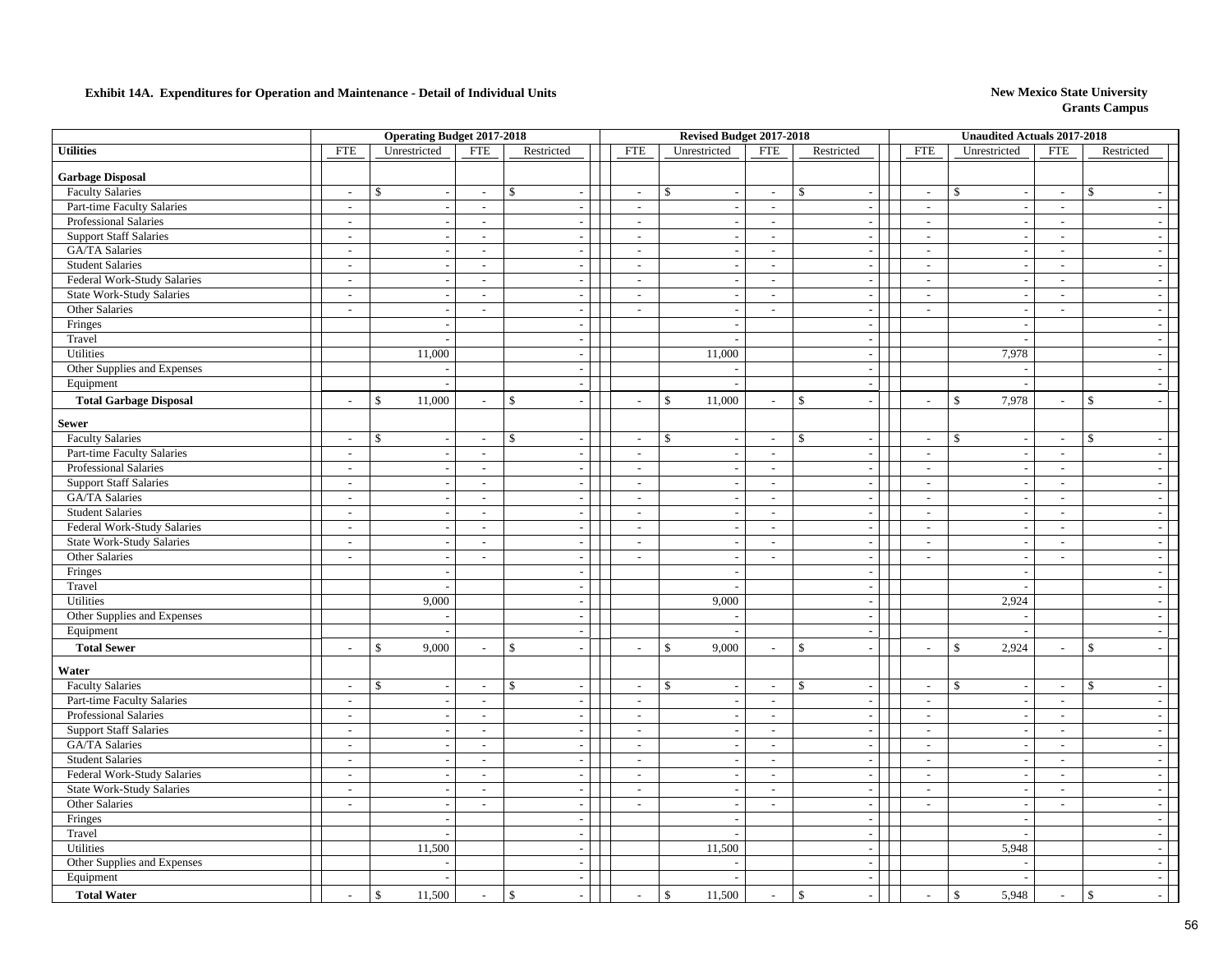|                                                  |                          |                       | <b>Operating Budget 2017-2018</b>                    |                                |                          | Revised Budget 2017-2018                 |                          |                                            |                                    | <b>Unaudited Actuals 2017-2018</b> |                          |               |  |
|--------------------------------------------------|--------------------------|-----------------------|------------------------------------------------------|--------------------------------|--------------------------|------------------------------------------|--------------------------|--------------------------------------------|------------------------------------|------------------------------------|--------------------------|---------------|--|
| Landscape & Grounds Maintenance                  | <b>FTE</b>               | Unrestricted          | <b>FTE</b>                                           | Restricted                     | <b>FTE</b>               | Unrestricted                             | <b>FTE</b>               | Restricted                                 | <b>FTE</b>                         | Unrestricted                       | <b>FTE</b>               | Restricted    |  |
| <b>Faculty Salaries</b>                          | $\overline{\phantom{a}}$ | <sup>\$</sup>         | $\blacksquare$<br>$\overline{\phantom{a}}$           | <sup>\$</sup>                  | $\overline{\phantom{a}}$ | \$                                       | $\overline{\phantom{a}}$ | \$                                         | $\overline{\phantom{a}}$           | $\mathbb{S}$                       | $\blacksquare$           | $\mathcal{S}$ |  |
| Part-time Faculty Salaries                       | $\overline{\phantom{a}}$ |                       | $\overline{\phantom{a}}$                             |                                | $\overline{\phantom{a}}$ | $\overline{\phantom{a}}$                 | $\overline{\phantom{a}}$ | $\overline{\phantom{a}}$                   | $\overline{\phantom{a}}$           |                                    | $\overline{\phantom{a}}$ |               |  |
| <b>Professional Salaries</b>                     | $\overline{\phantom{a}}$ |                       | $\overline{\phantom{a}}$                             |                                | $\overline{\phantom{a}}$ |                                          | $\overline{\phantom{a}}$ | $\blacksquare$                             | $\sim$                             |                                    | $\overline{\phantom{a}}$ |               |  |
| <b>Support Staff Salaries</b>                    | $\overline{\phantom{a}}$ |                       |                                                      |                                | $\sim$                   |                                          | $\overline{\phantom{a}}$ | $\overline{a}$                             | $\sim$                             |                                    | $\sim$                   |               |  |
| <b>GA/TA Salaries</b>                            | $\overline{\phantom{a}}$ |                       | $\overline{\phantom{a}}$                             |                                | $\overline{\phantom{a}}$ |                                          | $\overline{\phantom{a}}$ | $\blacksquare$                             | $\sim$                             |                                    | $\blacksquare$           |               |  |
| <b>Student Salaries</b>                          | $\sim$                   |                       | $\overline{\phantom{a}}$                             |                                | $\sim$                   |                                          | $\sim$                   | $\sim$                                     | $\sim$                             |                                    | $\sim$                   |               |  |
| Federal Work-Study Salaries                      | $\overline{\phantom{a}}$ |                       | $\sim$                                               |                                | $\sim$                   |                                          | $\overline{\phantom{a}}$ | $\sim$                                     | $\sim$                             |                                    |                          |               |  |
| <b>State Work-Study Salaries</b>                 | $\overline{\phantom{a}}$ |                       |                                                      |                                | $\overline{\phantom{a}}$ | $\overline{\phantom{a}}$                 | $\overline{\phantom{a}}$ |                                            |                                    |                                    | $\overline{\phantom{a}}$ |               |  |
| Other Salaries                                   | $\overline{\phantom{a}}$ |                       | $\overline{\phantom{a}}$<br>$\overline{\phantom{a}}$ |                                | $\sim$                   |                                          | $\overline{\phantom{a}}$ | $\overline{\phantom{a}}$<br>$\blacksquare$ | $\sim$<br>$\overline{\phantom{a}}$ |                                    | $\overline{\phantom{a}}$ |               |  |
| Fringes                                          |                          |                       | $\frac{1}{2}$                                        |                                |                          |                                          |                          | $\overline{\phantom{a}}$                   |                                    |                                    |                          |               |  |
| Travel                                           |                          |                       |                                                      |                                |                          |                                          |                          |                                            |                                    |                                    |                          |               |  |
| Utilities                                        |                          |                       | $\overline{\phantom{a}}$                             |                                |                          |                                          |                          | $\overline{\phantom{a}}$                   |                                    |                                    |                          |               |  |
|                                                  |                          | 1,000                 | $\sim$                                               | $\overline{\phantom{a}}$       |                          | 1,000                                    |                          | $\blacksquare$                             |                                    |                                    |                          |               |  |
| Other Supplies and Expenses                      |                          |                       |                                                      |                                |                          |                                          |                          | $\blacksquare$                             |                                    |                                    |                          |               |  |
| Equipment                                        |                          |                       |                                                      |                                |                          |                                          |                          |                                            |                                    |                                    |                          |               |  |
| <b>Total Landscape &amp; Grounds Maintenance</b> | $\overline{\phantom{a}}$ | 1,000<br>$\mathbb{S}$ |                                                      | \$                             | $\overline{\phantom{a}}$ | $\mathbb{S}$<br>1,000                    | $\overline{\phantom{a}}$ | $\mathbb{S}$<br>$\blacksquare$             | $\overline{\phantom{a}}$           | $\mathbb{S}$                       | $\overline{\phantom{a}}$ | \$            |  |
| <b>Grounds</b>                                   |                          |                       |                                                      |                                |                          |                                          |                          |                                            |                                    |                                    |                          |               |  |
| <b>Faculty Salaries</b>                          | $\overline{\phantom{a}}$ | $\mathbf S$           | $\sim$<br>$\overline{\phantom{a}}$                   | \$<br>$\overline{\phantom{a}}$ | $\overline{\phantom{a}}$ | $\mathbb{S}$<br>$\overline{\phantom{a}}$ | $\overline{\phantom{a}}$ | $\mathbf{\hat{s}}$<br>$\blacksquare$       | $\sim$                             | $\mathbb{S}$                       | $\overline{\phantom{a}}$ | \$            |  |
| Part-time Faculty Salaries                       |                          |                       | $\overline{\phantom{a}}$                             |                                | $\overline{\phantom{a}}$ |                                          | $\overline{\phantom{a}}$ | $\blacksquare$                             | $\overline{\phantom{a}}$           |                                    | $\overline{\phantom{a}}$ |               |  |
| <b>Professional Salaries</b>                     | $\overline{\phantom{a}}$ |                       |                                                      |                                | $\sim$                   |                                          | $\overline{\phantom{a}}$ | $\sim$                                     | $\overline{\phantom{a}}$           |                                    |                          |               |  |
| <b>Support Staff Salaries</b>                    | $\overline{\phantom{a}}$ |                       |                                                      |                                | $\overline{\phantom{a}}$ |                                          | $\overline{\phantom{a}}$ | $\overline{\phantom{a}}$                   | $\overline{\phantom{a}}$           |                                    | $\overline{\phantom{a}}$ |               |  |
| GA/TA Salaries                                   | $\sim$                   |                       | $\overline{\phantom{a}}$                             |                                | $\sim$                   |                                          | $\overline{\phantom{a}}$ | $\blacksquare$                             | $\overline{\phantom{a}}$           |                                    | $\overline{\phantom{a}}$ |               |  |
| <b>Student Salaries</b>                          | $\sim$                   |                       | $\sim$                                               |                                | $\sim$                   |                                          | $\overline{\phantom{a}}$ | $\overline{\phantom{a}}$                   | $\overline{\phantom{a}}$           |                                    |                          |               |  |
| Federal Work-Study Salaries                      | $\overline{\phantom{a}}$ |                       | $\overline{\phantom{a}}$<br>$\overline{\phantom{a}}$ |                                | $\overline{\phantom{a}}$ | $\overline{\phantom{a}}$                 | $\overline{\phantom{a}}$ | $\overline{\phantom{a}}$                   | $\sim$                             |                                    | $\overline{\phantom{a}}$ |               |  |
| <b>State Work-Study Salaries</b>                 | $\overline{\phantom{a}}$ |                       | $\overline{\phantom{a}}$                             |                                | $\overline{\phantom{a}}$ | $\overline{\phantom{a}}$                 | $\overline{\phantom{a}}$ | $\blacksquare$                             | $\overline{\phantom{a}}$           |                                    | $\sim$                   |               |  |
| Other Salaries                                   | $\overline{\phantom{a}}$ |                       | $\overline{\phantom{a}}$                             |                                | $\overline{\phantom{a}}$ |                                          | $\sim$                   | $\sim$                                     | $\sim$                             |                                    | $\overline{\phantom{a}}$ |               |  |
| Fringes                                          |                          |                       | $\overline{\phantom{a}}$                             |                                |                          |                                          |                          | $\overline{\phantom{a}}$                   |                                    |                                    |                          |               |  |
| Travel                                           |                          |                       | $\overline{\phantom{a}}$                             | $\overline{\phantom{a}}$       |                          |                                          |                          | $\overline{\phantom{a}}$                   |                                    |                                    |                          |               |  |
| Utilities                                        |                          |                       | $\sim$                                               |                                |                          |                                          |                          | $\overline{\phantom{a}}$                   |                                    |                                    |                          |               |  |
| Other Supplies and Expenses                      |                          | 1,000                 |                                                      |                                |                          | 1,000                                    |                          | $\overline{\phantom{a}}$                   |                                    |                                    |                          |               |  |
| Equipment                                        |                          |                       |                                                      | $\overline{\phantom{a}}$       |                          |                                          |                          | $\overline{\phantom{a}}$                   |                                    |                                    |                          |               |  |
| <b>Total Grounds</b>                             | $\sim$                   | 1,000<br>\$           |                                                      | $\mathcal{S}$                  | $\overline{\phantom{a}}$ | $\mathbb{S}$<br>1,000                    | $\overline{\phantom{a}}$ | $\mathbb{S}$<br>$\overline{\phantom{a}}$   |                                    | \$                                 | $\overline{\phantom{a}}$ | <sup>\$</sup> |  |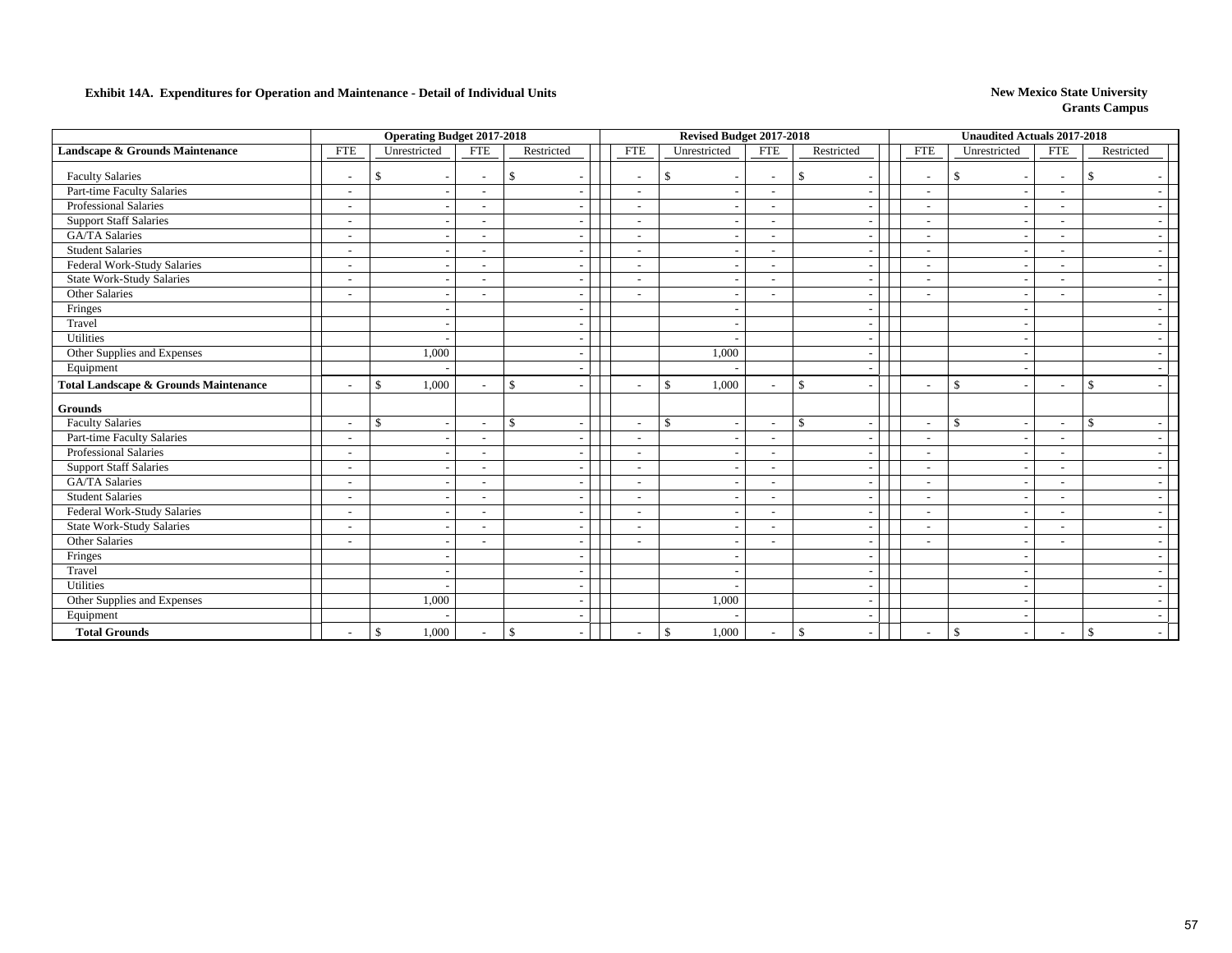#### **Exhibit 15. Summary of Student Social and Cultural Development Activities New Mexico State University New Mexico State University**

|                                        |                          | <b>Operating Budget 2017-2018</b> |                          |                          | Revised Budget 2017-2018 |                              |                          | <b>Unaudited Actuals 2017-2018</b>       |            |                          |                          |              |
|----------------------------------------|--------------------------|-----------------------------------|--------------------------|--------------------------|--------------------------|------------------------------|--------------------------|------------------------------------------|------------|--------------------------|--------------------------|--------------|
|                                        | <b>FTE</b>               | Unrestricted                      | <b>FTE</b>               | Restricted               | <b>FTE</b>               | Unrestricted                 | <b>FTE</b>               | Restricted                               | <b>FTE</b> | Unrestricted             | <b>FTE</b>               | Restricted   |
| <b>Revenues:</b>                       |                          |                                   |                          |                          |                          |                              |                          |                                          |            |                          |                          |              |
| Tuition and Fees                       |                          | \$<br>15,000                      |                          | $\mathbb{S}$             |                          | $\mathbf{\hat{S}}$<br>15,000 |                          | $\mathbb{S}$<br>$\overline{\phantom{a}}$ |            | $\mathbb{S}$<br>5,030    |                          | $\mathbb{S}$ |
| Govt Appropriations - Federal          |                          |                                   |                          |                          |                          |                              |                          | $\sim$                                   |            |                          |                          |              |
| Govt Appropriations - State            |                          |                                   |                          | $\sim$                   |                          | $\overline{\phantom{a}}$     |                          | $\sim$                                   |            | $\overline{\phantom{a}}$ |                          |              |
| Govt Appropriations - Local            |                          |                                   |                          | $\overline{\phantom{a}}$ |                          |                              |                          | $\overline{\phantom{a}}$                 |            |                          |                          |              |
| Govt Grants and Contracts - Federal    |                          | $\overline{\phantom{a}}$          |                          |                          |                          |                              |                          | $\sim$                                   |            |                          |                          |              |
| Govt Grants and Contracts - State      |                          |                                   |                          | 100                      |                          |                              |                          | $\overline{\phantom{a}}$                 |            |                          |                          |              |
| Govt Grants and Contracts - Local      |                          |                                   |                          | $\overline{\phantom{a}}$ |                          |                              |                          | $\overline{\phantom{a}}$                 |            | ۰.                       |                          |              |
| Private Gifts, Grants and Contracts    |                          | $\overline{\phantom{a}}$          |                          | $\overline{\phantom{a}}$ |                          | $\overline{\phantom{a}}$     |                          | $\overline{\phantom{a}}$                 |            | $\sim$                   |                          |              |
| Endowment, Land, Permanent Fund Income |                          |                                   |                          | $\overline{\phantom{a}}$ |                          |                              |                          | $\overline{\phantom{a}}$                 |            |                          |                          |              |
| Sales and Services                     |                          |                                   |                          |                          |                          |                              |                          | $\sim$                                   |            |                          |                          |              |
| Other Sources                          |                          | 1,000                             |                          | $\overline{\phantom{a}}$ |                          | 500                          |                          | $\overline{\phantom{a}}$                 |            | 345                      |                          |              |
| <b>Total Revenue</b>                   |                          | 16,000                            |                          | 100                      |                          | 15,500                       |                          | $\overline{\phantom{a}}$                 |            | 5,375                    |                          |              |
| <b>Beginning Balance</b>               |                          | 54,584                            |                          |                          |                          | 56,279                       |                          |                                          |            | 56,279                   |                          |              |
| <b>Total Available</b>                 |                          | 70,584                            |                          | 100                      |                          | 71,779                       |                          |                                          |            | 61,654                   |                          |              |
| <b>Expenditures:</b>                   |                          |                                   |                          |                          |                          |                              |                          |                                          |            |                          |                          |              |
| <b>Faculty Salaries</b>                | $\overline{\phantom{a}}$ |                                   | $\sim$                   |                          | $\sim$                   |                              | $\sim$                   | $\sim$                                   | $\sim$     | $\overline{\phantom{a}}$ | $\sim$                   |              |
| Part-Time Instructor Salaries          | $\overline{\phantom{a}}$ |                                   | $\overline{a}$           |                          | $\sim$                   |                              | $\sim$                   | $\sim$                                   | $\sim$     | $\overline{\phantom{a}}$ | $\sim$                   |              |
| Professional Salaries                  | $\overline{\phantom{a}}$ | $\overline{a}$                    | $\overline{\phantom{a}}$ | $\sim$                   | $\sim$                   | $\overline{\phantom{a}}$     | $\sim$                   | $\sim$                                   | $\sim$     | $\overline{\phantom{a}}$ | $\sim$                   |              |
| <b>Support Staff Salaries</b>          | $\sim$                   | $\sim$                            | $\overline{\phantom{a}}$ | $\overline{\phantom{a}}$ | $\sim$                   |                              | $\sim$                   | $\sim$                                   | $\sim$     | $\sim$                   | $\sim$                   |              |
| <b>GA/TA Salaries</b>                  | $\overline{a}$           |                                   | $\blacksquare$           |                          | $\overline{\phantom{a}}$ |                              | $\sim$                   | $\overline{\phantom{a}}$                 | $\sim$     |                          | $\sim$                   |              |
| <b>Student Salaries</b>                | $\overline{\phantom{a}}$ |                                   | $\overline{\phantom{a}}$ | $\overline{a}$           | $\overline{\phantom{a}}$ | $\overline{\phantom{a}}$     | $\sim$                   | $\sim$                                   | $\sim$     | $\overline{\phantom{a}}$ | $\sim$                   |              |
| Federal Work-Study Salaries            | $\sim$                   |                                   | $\blacksquare$           |                          | $\sim$                   |                              | $\overline{\phantom{a}}$ | $\overline{\phantom{a}}$                 | $\sim$     |                          | $\blacksquare$           |              |
| <b>State Work-Study Salaries</b>       | 0.15                     | 2,400                             | $\overline{a}$           | 100                      | $\sim$                   |                              | $\sim$                   | $\sim$                                   | $\sim$     |                          | $\sim$                   |              |
| Other Salaries                         | $\overline{\phantom{a}}$ |                                   | $\overline{\phantom{a}}$ |                          | $\blacksquare$           | $\overline{\phantom{a}}$     | $\overline{\phantom{a}}$ | $\overline{\phantom{a}}$                 | $\sim$     | $\overline{\phantom{a}}$ | $\overline{\phantom{a}}$ |              |
| <b>Total Salaries</b>                  | 0.15                     | 2,400                             | $\sim$                   | 100                      | $\sim$                   |                              | $\overline{\phantom{a}}$ | $\sim$                                   | $\sim$     |                          | $\sim$                   |              |
| Fringes                                |                          | 24                                |                          | $\overline{\phantom{a}}$ |                          |                              |                          | $\overline{\phantom{a}}$                 |            |                          |                          |              |
| Travel                                 |                          | 7,500                             |                          |                          |                          | 3,000                        |                          | $\sim$                                   |            | 1,202                    |                          |              |
| Utilities                              |                          |                                   |                          | $\overline{a}$           |                          |                              |                          | $\overline{\phantom{a}}$                 |            |                          |                          |              |
| <b>Institutional Support Charges</b>   |                          |                                   |                          | $\overline{a}$           |                          |                              |                          | $\sim$                                   |            |                          |                          |              |
| Other Supplies and Expenses            |                          | 13,500                            |                          | $\sim$                   |                          | 20,000                       |                          | $\sim$                                   |            | 9,774                    |                          |              |
| Equipment                              |                          |                                   |                          |                          |                          |                              |                          | $\overline{\phantom{a}}$                 |            |                          |                          |              |
| <b>Total Expenditures</b>              |                          | 23,424                            |                          | 100                      |                          | 23,000                       |                          |                                          |            | 10,976                   |                          |              |
| <b>Transfer To or (From):</b>          |                          |                                   |                          |                          |                          |                              |                          |                                          |            |                          |                          |              |
| Non-Mandatory                          |                          |                                   |                          |                          |                          |                              |                          |                                          |            |                          |                          |              |
| Student Social and Cultural            |                          |                                   |                          | $\overline{\phantom{a}}$ |                          |                              |                          | $\overline{\phantom{a}}$                 |            |                          |                          |              |
| Student Aid                            |                          | 3,000                             |                          | $\overline{\phantom{a}}$ |                          | 3,000                        |                          | $\sim$                                   |            | 3,000                    |                          |              |
| Total Non-Mandatory                    |                          | 3,000                             |                          |                          |                          | 3,000                        |                          | $\overline{\phantom{a}}$                 |            | 3,000                    |                          |              |
| <b>Total Transfers</b>                 |                          | 3,000                             |                          |                          |                          | 3,000                        |                          |                                          |            | 3,000                    |                          |              |
| <b>Ending Balance</b>                  |                          | 44,160                            |                          |                          |                          | 45,779                       |                          |                                          |            | 47,678                   |                          |              |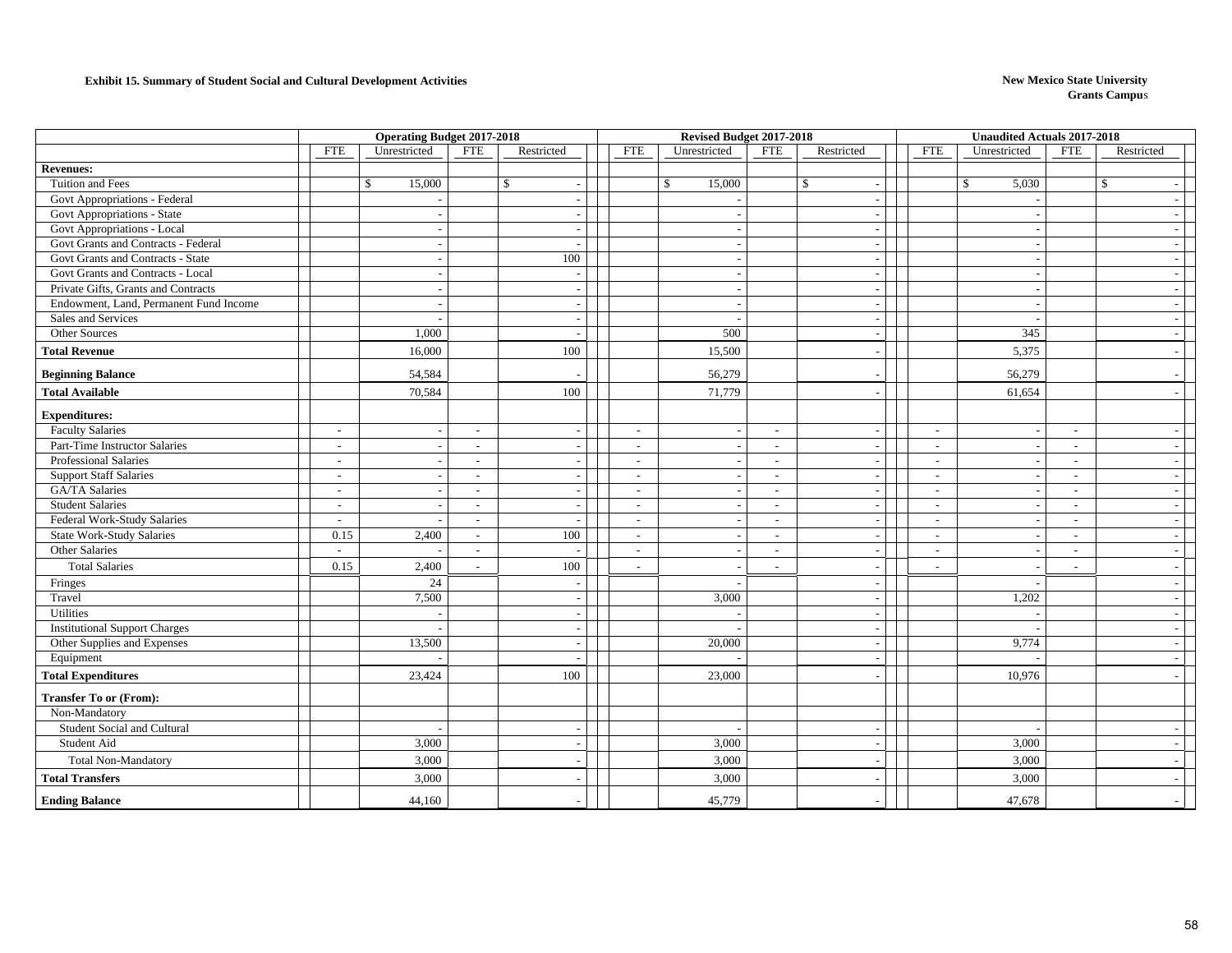#### **Exhibit 15A. Student Social and Cultural Development - Detail of Individual Units New Mexico State University**

|                                                               |                                  | <b>Operating Budget 2017-2018</b> |                  |                          |                                    | Revised Budget 2017-2018 |                          |                          |                          | <b>Unaudited Actuals 2017-2018</b> |                  |                          |  |
|---------------------------------------------------------------|----------------------------------|-----------------------------------|------------------|--------------------------|------------------------------------|--------------------------|--------------------------|--------------------------|--------------------------|------------------------------------|------------------|--------------------------|--|
| <b>Student Social and Cultural Development Activities</b>     | <b>FTE</b>                       | Unrestricted                      | <b>FTE</b>       | Restricted               | <b>FTE</b>                         | Unrestricted             | <b>FTE</b>               | Restricted               | <b>FTE</b>               | Unrestricted                       | <b>FTE</b>       | Restricted               |  |
| <b>Revenues:</b>                                              |                                  |                                   |                  |                          |                                    |                          |                          |                          |                          |                                    |                  |                          |  |
| Tuition and Fees                                              |                                  | \$<br>15,000                      |                  | $\mathbb{S}$             |                                    | \$<br>15,000             |                          | \$                       |                          | \$<br>5,030                        |                  | $\mathbb{S}$             |  |
| Govt Appropriations - Federal                                 |                                  |                                   |                  | $\sim$                   |                                    |                          |                          |                          |                          |                                    |                  |                          |  |
| Govt Appropriations - State                                   |                                  |                                   |                  |                          |                                    |                          |                          |                          |                          |                                    |                  |                          |  |
| Govt Appropriations - Local                                   |                                  |                                   |                  |                          |                                    |                          |                          |                          |                          |                                    |                  |                          |  |
| Govt Grants and Contracts - Federal                           |                                  |                                   |                  | $\sim$                   |                                    | $\sim$                   |                          |                          |                          |                                    |                  |                          |  |
| Govt Grants and Contracts - State                             |                                  |                                   |                  | $\sim$                   |                                    | $\sim$                   |                          |                          |                          |                                    |                  |                          |  |
| Govt Grants and Contracts - Local                             |                                  | $\sim$                            |                  | $\sim$                   |                                    | $\sim$                   |                          |                          |                          | $\overline{\phantom{a}}$           |                  |                          |  |
| Private Gifts, Grants and Contracts                           |                                  |                                   |                  |                          |                                    |                          |                          |                          |                          |                                    |                  |                          |  |
| Endowment, Land, Permanent Fund Income                        |                                  |                                   |                  | $\sim$                   |                                    | $\sim$                   |                          |                          |                          |                                    |                  |                          |  |
| Sales and Services                                            |                                  |                                   |                  | $\sim$                   |                                    |                          |                          |                          |                          |                                    |                  |                          |  |
| Other Sources                                                 |                                  | 1,000                             |                  | $\sim$                   |                                    | 500                      |                          |                          |                          | 345                                |                  |                          |  |
| <b>Total Revenue</b>                                          |                                  | 16,000                            |                  |                          |                                    | 15,500                   |                          |                          |                          | 5,375                              |                  |                          |  |
| <b>Beginning Balance</b>                                      |                                  | 54,584                            |                  |                          |                                    | 56,279                   |                          |                          |                          | 56,279                             |                  |                          |  |
| <b>Total Available</b>                                        |                                  | 70,584                            |                  |                          |                                    | 71,779                   |                          |                          |                          | 61,654                             |                  |                          |  |
|                                                               |                                  |                                   |                  |                          |                                    |                          |                          |                          |                          |                                    |                  |                          |  |
| <b>Expenditures:</b>                                          |                                  |                                   |                  |                          |                                    |                          |                          |                          |                          |                                    |                  |                          |  |
| <b>Faculty Salaries</b>                                       | $\sim$                           | $\overline{\phantom{a}}$          | $\sim$           | $\overline{\phantom{a}}$ | $\overline{a}$                     | $\sim$                   | $\sim$                   |                          | $\overline{a}$           | $\sim$                             | $\sim$           |                          |  |
| Part-Time Instructor Salaries<br><b>Professional Salaries</b> | $\sim$                           | $\overline{\phantom{a}}$          | $\sim$           | $\sim$                   | $\sim$                             | $\overline{\phantom{a}}$ | $\sim$                   |                          | $\sim$                   |                                    | $\sim$           |                          |  |
|                                                               | $\sim$                           | $\overline{\phantom{a}}$          | $\sim$           | $\sim$                   | $\overline{a}$                     | $\overline{\phantom{a}}$ | $\sim$                   |                          | $\sim$                   | $\sim$                             | $\sim$           | $\overline{\phantom{a}}$ |  |
| <b>Support Staff Salaries</b><br>GA/TA Salaries               | $\sim$                           |                                   | $\sim$           | $\sim$                   | $\sim$                             |                          | $\sim$                   |                          | $\sim$                   |                                    | $\sim$           |                          |  |
| <b>Student Salaries</b>                                       | $\sim$<br>$\sim$                 |                                   | $\sim$<br>$\sim$ | $\sim$<br>$\sim$         | $\overline{\phantom{a}}$<br>$\sim$ | $\overline{\phantom{a}}$ | $\sim$<br>$\sim$         |                          | $\blacksquare$<br>$\sim$ | $\bar{a}$                          | $\sim$<br>$\sim$ |                          |  |
| Federal Work-Study Salaries                                   |                                  |                                   | $\sim$           | $\sim$                   |                                    | $\sim$                   | $\overline{\phantom{a}}$ |                          |                          |                                    | $\sim$           |                          |  |
| <b>State Work-Study Salaries</b>                              | $\overline{\phantom{a}}$<br>0.15 | 2,400                             | $\sim$           | $\sim$                   | $\overline{\phantom{a}}$<br>$\sim$ |                          | $\sim$                   |                          | $\sim$<br>$\sim$         |                                    | $\sim$           |                          |  |
| Other Salaries                                                | $\sim$                           |                                   | $\sim$           | $\sim$                   | $\sim$                             | $\overline{\phantom{a}}$ | $\sim$                   |                          | $\sim$                   | $\sim$                             | $\sim$           |                          |  |
| <b>Total Salaries</b>                                         | 0.15                             | 2,400                             | $\sim$           |                          | $\sim$                             |                          |                          |                          | ÷,                       |                                    | $\sim$           |                          |  |
|                                                               |                                  |                                   |                  |                          |                                    |                          |                          |                          |                          |                                    |                  |                          |  |
| Fringes                                                       |                                  | 24                                |                  |                          |                                    |                          |                          |                          |                          |                                    |                  |                          |  |
| Travel                                                        |                                  | 7,500                             |                  | $\sim$                   |                                    | 3,000                    |                          | $\overline{\phantom{a}}$ |                          | 1,202                              |                  | $\overline{\phantom{a}}$ |  |
| Utilities                                                     |                                  |                                   |                  | $\sim$                   |                                    | $\overline{a}$           |                          |                          |                          |                                    |                  | $\overline{\phantom{a}}$ |  |
| <b>Institutional Support Charges</b><br>Purchase for Resale   |                                  |                                   |                  | $\sim$<br>$\sim$         |                                    |                          |                          | $\sim$                   |                          |                                    |                  |                          |  |
| Other Supplies and Expenses                                   |                                  | 13,500                            |                  |                          |                                    | 20,000                   |                          |                          |                          | 9,774                              |                  |                          |  |
| Equipment                                                     |                                  |                                   |                  | $\overline{\phantom{a}}$ |                                    |                          |                          |                          |                          |                                    |                  | $\overline{\phantom{a}}$ |  |
| <b>Total Expenditures</b>                                     |                                  | 23,424                            |                  |                          |                                    | 23,000                   |                          |                          |                          | 10,976                             |                  |                          |  |
|                                                               |                                  |                                   |                  |                          |                                    |                          |                          |                          |                          |                                    |                  |                          |  |
| <b>Transfer To or (From):</b>                                 |                                  |                                   |                  |                          |                                    |                          |                          |                          |                          |                                    |                  |                          |  |
| Non-Mandatory                                                 |                                  |                                   |                  |                          |                                    |                          |                          |                          |                          |                                    |                  |                          |  |
| Student Social and Cultural                                   |                                  |                                   |                  | $\sim$                   |                                    |                          |                          |                          |                          |                                    |                  |                          |  |
| Student Aid                                                   |                                  | 3,000                             |                  | $\sim$                   |                                    | 3,000                    |                          |                          |                          | 3,000                              |                  |                          |  |
| <b>Total Non-Mandatory</b>                                    |                                  | 3,000                             |                  |                          |                                    | 3,000                    |                          |                          |                          | 3,000                              |                  |                          |  |
| <b>Total Transfers</b>                                        |                                  | 3,000                             |                  |                          |                                    | 3,000                    |                          |                          |                          | 3,000                              |                  |                          |  |
| <b>Ending Balance</b>                                         |                                  | 44,160                            |                  |                          |                                    | 45,779                   |                          |                          |                          | 47,678                             |                  |                          |  |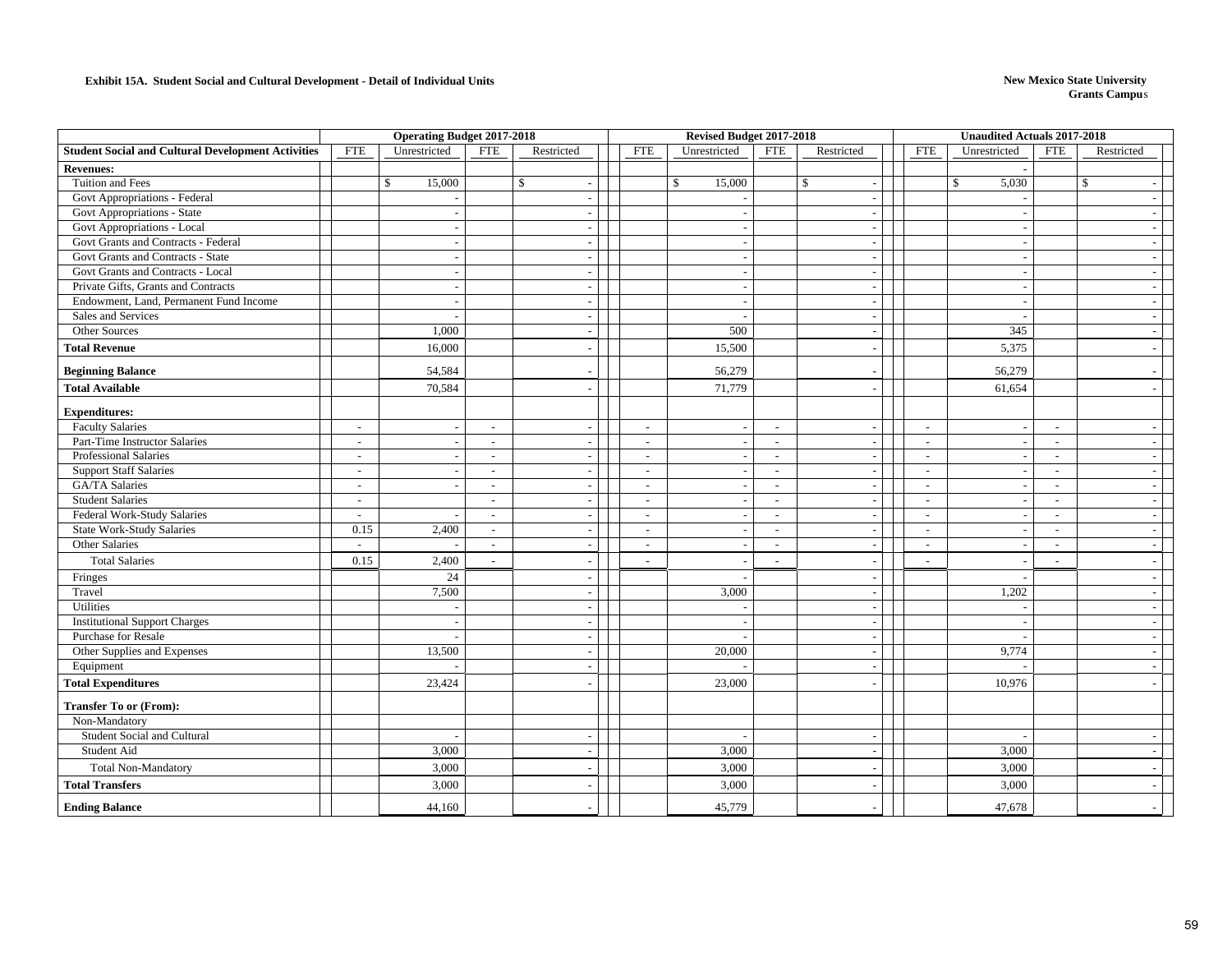|                                        |                          | <b>Operating Budget 2017-2018</b> |            |                          |                          | Revised Budget 2017-2018 |                |                          |                | <b>Unaudited Actuals 2017-2018</b> |                          |            |  |
|----------------------------------------|--------------------------|-----------------------------------|------------|--------------------------|--------------------------|--------------------------|----------------|--------------------------|----------------|------------------------------------|--------------------------|------------|--|
|                                        | <b>FTE</b>               | Unrestricted                      | <b>FTE</b> | Restricted               | <b>FTE</b>               | Unrestricted             | <b>FTE</b>     | Restricted               | <b>FTE</b>     | Unrestricted                       | <b>FTE</b>               | Restricted |  |
| <b>Revenues:</b>                       |                          |                                   |            |                          |                          |                          |                |                          |                |                                    |                          |            |  |
| Tuition and Fees                       |                          | $\mathbb{S}$                      |            | $\mathsf{\$}$            |                          | $\mathbb{S}$             |                | \$                       |                | $\mathbb{S}$                       |                          | \$         |  |
| Govt Appropriations - Federal          |                          | $\sim$                            |            |                          |                          |                          |                |                          |                |                                    |                          |            |  |
| Govt Appropriations - State            |                          | $\overline{\phantom{a}}$          |            |                          |                          | $\sim$                   |                | $\overline{\phantom{a}}$ |                |                                    |                          |            |  |
| Govt Appropriations - Local            |                          | $\overline{\phantom{a}}$          |            |                          |                          |                          |                |                          |                |                                    |                          |            |  |
| Govt Grants and Contracts - Federal    |                          | $\sim$                            |            | 32,159                   |                          | $\overline{a}$           |                | 33,376                   |                | ÷.                                 |                          | 21,837     |  |
| Govt Grants and Contracts - State      |                          | $\sim$                            |            | 152,474                  |                          |                          |                | 160,069                  |                |                                    |                          | 146,911    |  |
| Govt Grants and Contracts - Local      |                          |                                   |            |                          |                          |                          |                |                          |                |                                    |                          |            |  |
| Private Gifts, Grants and Contracts    |                          | $\sim$                            |            | $\sim$                   |                          | $\overline{\phantom{a}}$ |                | $\sim$                   |                | $\overline{\phantom{a}}$           |                          | 658        |  |
| Endowment, Land, Permanent Fund Income |                          | $\sim$                            |            |                          |                          |                          |                | $\sim$                   |                |                                    |                          |            |  |
| Sales and Services                     |                          |                                   |            |                          |                          |                          |                |                          |                |                                    |                          |            |  |
| Other Sources                          |                          | 1,860                             |            | $\overline{\phantom{a}}$ |                          | 1,860                    |                |                          |                | 500                                |                          |            |  |
| <b>Total Revenue</b>                   |                          | 1,860                             |            | 184,633                  |                          | 1,860                    |                | 193,445                  |                | 500                                |                          | 169,406    |  |
| <b>Beginning Balance</b>               |                          | 5,242                             |            |                          |                          | 9,501                    |                |                          |                | 9,501                              |                          |            |  |
| <b>Total Available</b>                 |                          | 7,102                             |            | 184,633                  |                          | 11,361                   |                | 193,445                  |                | 10.001                             |                          | 169,406    |  |
| <b>Expenditures:</b>                   |                          |                                   |            |                          |                          |                          |                |                          |                |                                    |                          |            |  |
| <b>Faculty Salaries</b>                | $\overline{\phantom{a}}$ | $\sim$                            | $\sim$     |                          | $\sim$                   |                          | $\sim$         |                          | $\blacksquare$ |                                    | $\sim$                   | 90         |  |
| Part-Time Insstructor Salaries         | $\sim$                   |                                   | $\sim$     |                          | $\sim$                   | $\sim$                   | $\sim$         |                          | $\sim$         |                                    | $\sim$                   |            |  |
| <b>Professional Salaries</b>           | $\sim$                   | $\sim$                            | 2.32       | 103,245                  | $\bar{a}$                | $\sim$                   | 2.17           | 103,244                  | $\sim$         | $\overline{\phantom{a}}$           | 2.12                     | 100,460    |  |
| <b>Support Staff Salaries</b>          | $\overline{\phantom{a}}$ |                                   |            |                          | $\overline{a}$           |                          | $\sim$         |                          | $\blacksquare$ |                                    | $\blacksquare$           |            |  |
| GA/TA Salaries                         | $\overline{a}$           |                                   |            |                          | $\sim$                   |                          | $\sim$         |                          | $\blacksquare$ |                                    | $\sim$                   |            |  |
| <b>Student Salaries</b>                | $\overline{\phantom{a}}$ | $\sim$                            |            |                          | $\blacksquare$           | $\sim$                   | $\blacksquare$ | $\sim$                   | $\sim$         |                                    | $\sim$                   |            |  |
| Federal Work-Study Salaries            | $\sim$                   |                                   |            |                          | $\sim$                   |                          | $\sim$         | $\sim$                   | $\sim$         |                                    | $\overline{\phantom{a}}$ |            |  |
| <b>State Work-Study Salaries</b>       | $\sim$                   | $\sim$                            | $\sim$     |                          | $\blacksquare$           | $\sim$                   | $\sim$         | $\sim$                   | $\sim$         |                                    | $\sim$                   |            |  |
| Other Salaries                         | $\sim$                   | $\sim$                            |            |                          | $\overline{\phantom{a}}$ | $\overline{\phantom{a}}$ | $\sim$         | $\sim$                   | $\sim$         |                                    | 0.02                     | 700        |  |
| <b>Total Salaries</b>                  | $\overline{\phantom{a}}$ |                                   | 2.32       | 103,245                  | $\overline{a}$           |                          | 2.17           | 103,244                  | $\sim$         |                                    | 2.14                     | 101,250    |  |
| Fringes                                |                          |                                   |            | 37,684                   |                          |                          |                | 37,684                   |                |                                    |                          | 36,436     |  |
| Travel                                 |                          | $\overline{a}$                    |            | 9,050                    |                          | $\sim$                   |                | 14,050                   |                | ÷.                                 |                          | 5,439      |  |
| Utilities                              |                          | $\sim$                            |            |                          |                          | $\sim$                   |                |                          |                |                                    |                          | 6,468      |  |
| <b>Institutional Support Charges</b>   |                          |                                   |            |                          |                          |                          |                |                          |                |                                    |                          |            |  |
| Other Supplies and Expenses            |                          | 3,000                             |            | 34,654                   |                          | 6,000                    |                | 38,467                   |                | 998                                |                          | 19,813     |  |
| Equipment                              |                          |                                   |            |                          |                          |                          |                |                          |                |                                    |                          |            |  |
| <b>Total Expenditures</b>              |                          | 3,000                             |            | 184,633                  |                          | 6,000                    |                | 193,445                  |                | 998                                |                          | 169,406    |  |
| <b>Transfer To or (From):</b>          |                          |                                   |            |                          |                          |                          |                |                          |                |                                    |                          |            |  |
| Non-Mandatory                          |                          |                                   |            |                          |                          |                          |                |                          |                |                                    |                          |            |  |
| Instruction and General                |                          | (2,000)                           |            |                          |                          | (5,000)                  |                |                          |                | (2,000)                            |                          |            |  |
| Public Service                         |                          |                                   |            | $\sim$                   |                          |                          |                | $\sim$                   |                |                                    |                          |            |  |
| <b>Total Non-Mandatory</b>             |                          | (2,000)                           |            |                          |                          | (5,000)                  |                |                          |                | (2,000)                            |                          |            |  |
| <b>Total Transfers</b>                 |                          | (2,000)                           |            |                          |                          | (5,000)                  |                |                          |                | (2,000)                            |                          |            |  |
| <b>Ending Balance</b>                  |                          | 6,102                             |            |                          |                          | 10,361                   |                |                          |                | 11,003                             |                          |            |  |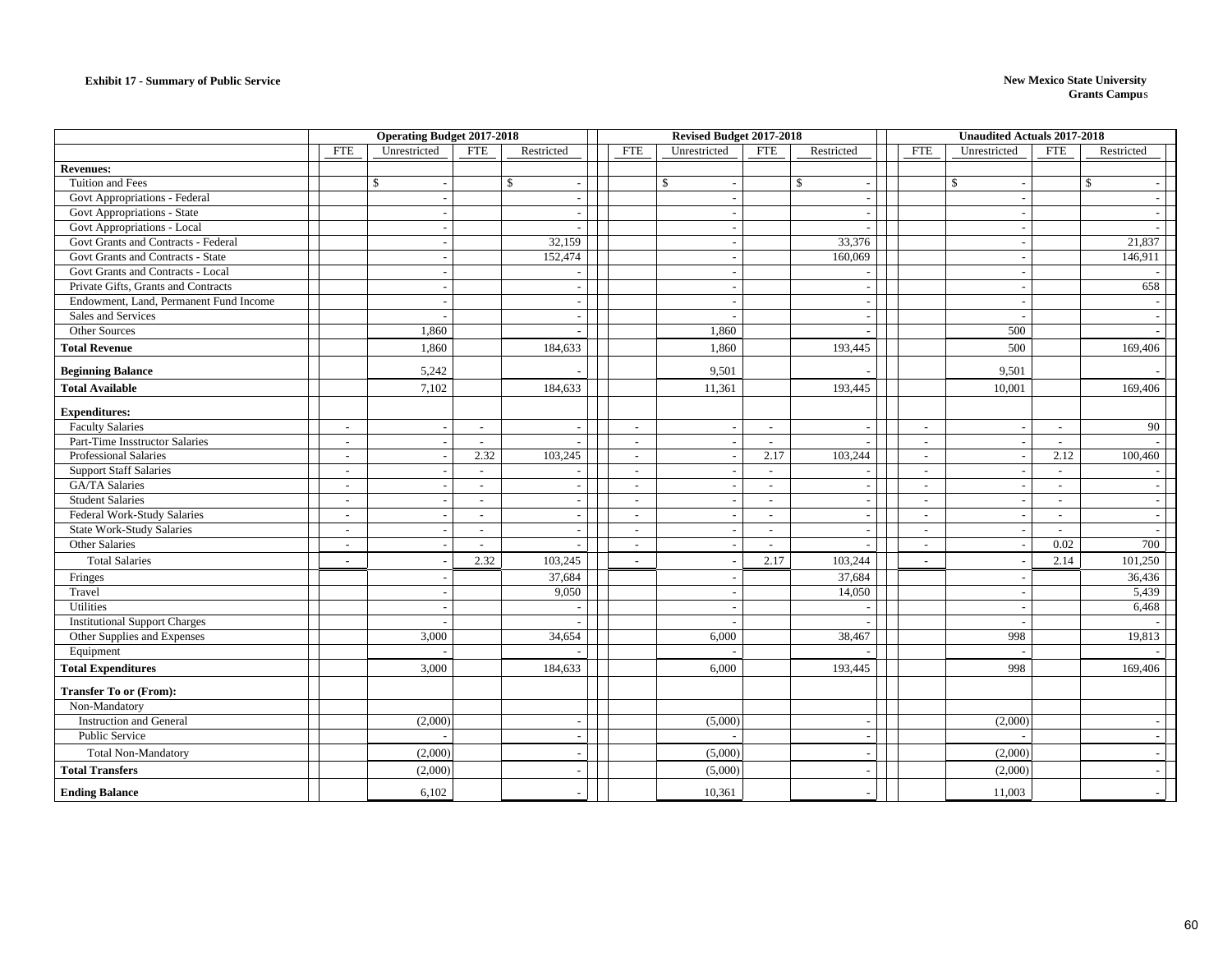#### **Exhibit 17A. Public Service - Detail of Individual Units**

#### **New Mexico State University Grants Campu**<sup>s</sup>

|                                                             |                                                      | <b>Operating Budget 2017-2018</b> |                          |                          |                                                      | Revised Budget 2017-2018                             |                                    |                          |                          | <b>Unaudited Actuals 2017-2018</b> |                                    |                                    |  |
|-------------------------------------------------------------|------------------------------------------------------|-----------------------------------|--------------------------|--------------------------|------------------------------------------------------|------------------------------------------------------|------------------------------------|--------------------------|--------------------------|------------------------------------|------------------------------------|------------------------------------|--|
| <b>Other Public Service</b>                                 | <b>FTE</b>                                           | Unrestricted                      | <b>FTE</b>               | Restricted               | <b>FTE</b>                                           | Unrestricted                                         | <b>FTE</b>                         | Restricted               | FTE                      | Unrestricted                       | <b>FTE</b>                         | Restricted                         |  |
| <b>Revenues:</b>                                            |                                                      |                                   |                          |                          |                                                      |                                                      |                                    |                          |                          |                                    |                                    |                                    |  |
| Tuition and Fees                                            |                                                      | $\mathsf{\$}$                     | \$                       |                          |                                                      | $\mathbf{\hat{S}}$                                   |                                    | $\mathbb{S}$<br>$\sim$   |                          | $\mathbb{S}$                       |                                    | \$                                 |  |
| Govt Appropriations - Federal                               |                                                      |                                   |                          |                          |                                                      |                                                      |                                    |                          |                          |                                    |                                    |                                    |  |
| Govt Appropriations - State                                 |                                                      |                                   |                          | $\sim$                   |                                                      |                                                      |                                    | $\sim$                   |                          |                                    |                                    |                                    |  |
| Govt Appropriations - Local                                 |                                                      |                                   |                          |                          |                                                      |                                                      |                                    |                          |                          |                                    |                                    |                                    |  |
| Govt Grants and Contracts - Federal                         |                                                      | $\overline{\phantom{a}}$          |                          | 11,470                   |                                                      |                                                      |                                    | 11,470                   |                          |                                    |                                    | 50                                 |  |
| Govt Grants and Contracts - State                           |                                                      |                                   |                          |                          |                                                      |                                                      |                                    | $\overline{\phantom{a}}$ |                          |                                    |                                    | $\sim$                             |  |
| Govt Grants and Contracts - Local                           |                                                      |                                   |                          |                          |                                                      |                                                      |                                    |                          |                          |                                    |                                    |                                    |  |
| Private Gifts, Grants and Contracts                         |                                                      | $\overline{\phantom{a}}$          |                          |                          |                                                      | $\overline{a}$                                       |                                    | $\sim$                   |                          |                                    |                                    | 658                                |  |
| Endowment, Land, Permanent Fund Income                      |                                                      |                                   |                          |                          |                                                      |                                                      |                                    | $\overline{a}$           |                          |                                    |                                    |                                    |  |
| Sales and Services                                          |                                                      |                                   |                          |                          |                                                      | $\overline{\phantom{a}}$                             |                                    | $\overline{\phantom{a}}$ |                          |                                    |                                    |                                    |  |
| Other Sources                                               |                                                      |                                   |                          |                          |                                                      |                                                      |                                    | $\sim$                   |                          |                                    |                                    |                                    |  |
| <b>Total Revenue</b>                                        |                                                      |                                   |                          | 11,470                   |                                                      |                                                      |                                    | 11,470                   |                          |                                    |                                    | 708                                |  |
| <b>Beginning Balance</b>                                    |                                                      | 1,003                             |                          |                          |                                                      | 3,192                                                |                                    |                          |                          | 3,192                              |                                    |                                    |  |
| <b>Total Available</b>                                      |                                                      | 1,003                             |                          | 11,470                   |                                                      | 3,192                                                |                                    | 11,470                   |                          | 3,192                              |                                    | 708                                |  |
|                                                             |                                                      |                                   |                          |                          |                                                      |                                                      |                                    |                          |                          |                                    |                                    |                                    |  |
| <b>Expenditures:</b>                                        |                                                      |                                   |                          |                          |                                                      |                                                      |                                    |                          |                          |                                    |                                    |                                    |  |
| <b>Faculty Salaries</b>                                     | $\blacksquare$                                       | $\overline{\phantom{a}}$          | $\overline{\phantom{a}}$ |                          | $\overline{a}$                                       | $\overline{\phantom{a}}$                             | $\overline{a}$                     | $\sim$                   | $\sim$                   | $\overline{\phantom{a}}$           | $\sim$                             | 90                                 |  |
| Part-Time Insstructor Salaries                              | $\overline{\phantom{a}}$                             |                                   | $\sim$                   |                          | $\sim$                                               | $\overline{\phantom{a}}$                             | $\overline{a}$                     | $\overline{\phantom{a}}$ | $\sim$                   |                                    | $\sim$                             |                                    |  |
| Professional Salaries                                       | $\sim$                                               |                                   | $\sim$                   |                          | $\sim$                                               |                                                      | $\overline{a}$                     | $\sim$                   | $\sim$                   |                                    | $\sim$                             |                                    |  |
| <b>Support Staff Salaries</b>                               | $\sim$                                               |                                   | $\overline{\phantom{a}}$ |                          | $\sim$                                               | $\overline{\phantom{a}}$                             | $\sim$                             | $\sim$                   | $\sim$                   | $\overline{\phantom{a}}$           | $\sim$                             | $\overline{\phantom{a}}$           |  |
| GA/TA Salaries<br><b>Student Salaries</b>                   | $\overline{a}$                                       |                                   |                          |                          | $\overline{\phantom{a}}$                             |                                                      | $\overline{a}$                     | $\overline{\phantom{a}}$ | $\sim$                   |                                    | $\overline{\phantom{a}}$           |                                    |  |
| Federal Work-Study Salaries                                 | $\overline{\phantom{a}}$<br>$\overline{\phantom{a}}$ |                                   | $\blacksquare$<br>$\sim$ |                          | $\overline{\phantom{a}}$<br>$\overline{\phantom{a}}$ | $\overline{\phantom{a}}$<br>$\overline{\phantom{a}}$ | $\sim$<br>$\overline{\phantom{a}}$ | $\sim$<br>$\sim$         | $\sim$<br>$\sim$         | $\overline{\phantom{a}}$           | $\overline{\phantom{a}}$<br>$\sim$ | $\sim$                             |  |
| <b>State Work-Study Salaries</b>                            | $\sim$                                               |                                   | $\sim$                   |                          | $\sim$                                               |                                                      | $\sim$                             | $\sim$                   | $\sim$                   |                                    | $\sim$                             |                                    |  |
| Other Salaries                                              | $\overline{\phantom{a}}$                             | $\overline{\phantom{a}}$          | $\sim$                   |                          | $\sim$                                               | $\sim$                                               | $\sim$                             | $\sim$                   | $\sim$                   | $\overline{\phantom{a}}$           | $\sim$                             |                                    |  |
| <b>Total Salaries</b>                                       |                                                      |                                   |                          |                          |                                                      |                                                      |                                    |                          |                          |                                    |                                    | 90                                 |  |
|                                                             | $\overline{\phantom{0}}$                             |                                   |                          |                          |                                                      | $\overline{\phantom{a}}$                             | $\sim$                             | $\overline{\phantom{a}}$ | $\overline{\phantom{a}}$ |                                    | $\sim$                             |                                    |  |
| Fringes                                                     |                                                      |                                   |                          |                          |                                                      |                                                      |                                    |                          |                          |                                    |                                    | 18                                 |  |
| Travel                                                      |                                                      |                                   |                          | $\overline{\phantom{a}}$ |                                                      | $\overline{\phantom{a}}$                             |                                    | $\sim$                   |                          | $\overline{\phantom{a}}$           |                                    |                                    |  |
| Utilities                                                   |                                                      |                                   |                          | $\sim$<br>$\sim$         |                                                      | $\overline{\phantom{a}}$<br>$\sim$                   |                                    | $\sim$<br>$\sim$         |                          |                                    |                                    | $\overline{\phantom{a}}$<br>$\sim$ |  |
| <b>Institutional Support Charges</b><br>Purchase for Resale |                                                      |                                   |                          |                          |                                                      |                                                      |                                    | $\overline{\phantom{a}}$ |                          |                                    |                                    |                                    |  |
| Other Supplies and Expenses                                 |                                                      | 2,000                             |                          | 11,470                   |                                                      | 5,000                                                |                                    | 11,470                   |                          | 961                                |                                    | 600                                |  |
| Equipment                                                   |                                                      |                                   |                          |                          |                                                      |                                                      |                                    |                          |                          |                                    |                                    |                                    |  |
| <b>Total Expenditures</b>                                   |                                                      | 2,000                             |                          | 11,470                   |                                                      | 5,000                                                |                                    | 11,470                   |                          | 961                                |                                    | 708                                |  |
|                                                             |                                                      |                                   |                          |                          |                                                      |                                                      |                                    |                          |                          |                                    |                                    |                                    |  |
| <b>Transfer To or (From):</b>                               |                                                      |                                   |                          |                          |                                                      |                                                      |                                    |                          |                          |                                    |                                    |                                    |  |
| Non-Mandatory                                               |                                                      |                                   |                          |                          |                                                      |                                                      |                                    |                          |                          |                                    |                                    |                                    |  |
| <b>Instruction and General</b>                              |                                                      | (2,000)                           |                          |                          |                                                      | (5,000)                                              |                                    | $\overline{\phantom{a}}$ |                          | (2,000)                            |                                    |                                    |  |
| Public Service                                              |                                                      |                                   |                          | $\sim$                   |                                                      |                                                      |                                    | $\overline{\phantom{a}}$ |                          |                                    |                                    |                                    |  |
| Total Non-Mandatory                                         |                                                      | (2,000)                           |                          |                          |                                                      | (5,000)                                              |                                    | $\overline{\phantom{a}}$ |                          | (2,000)                            |                                    |                                    |  |
| <b>Total Transfers</b>                                      |                                                      | (2,000)                           |                          |                          |                                                      | (5,000)                                              |                                    |                          |                          | (2,000)                            |                                    |                                    |  |
| <b>Ending Balance</b>                                       |                                                      | 1,003                             |                          |                          |                                                      | 3,192                                                |                                    |                          |                          | 4,231                              |                                    |                                    |  |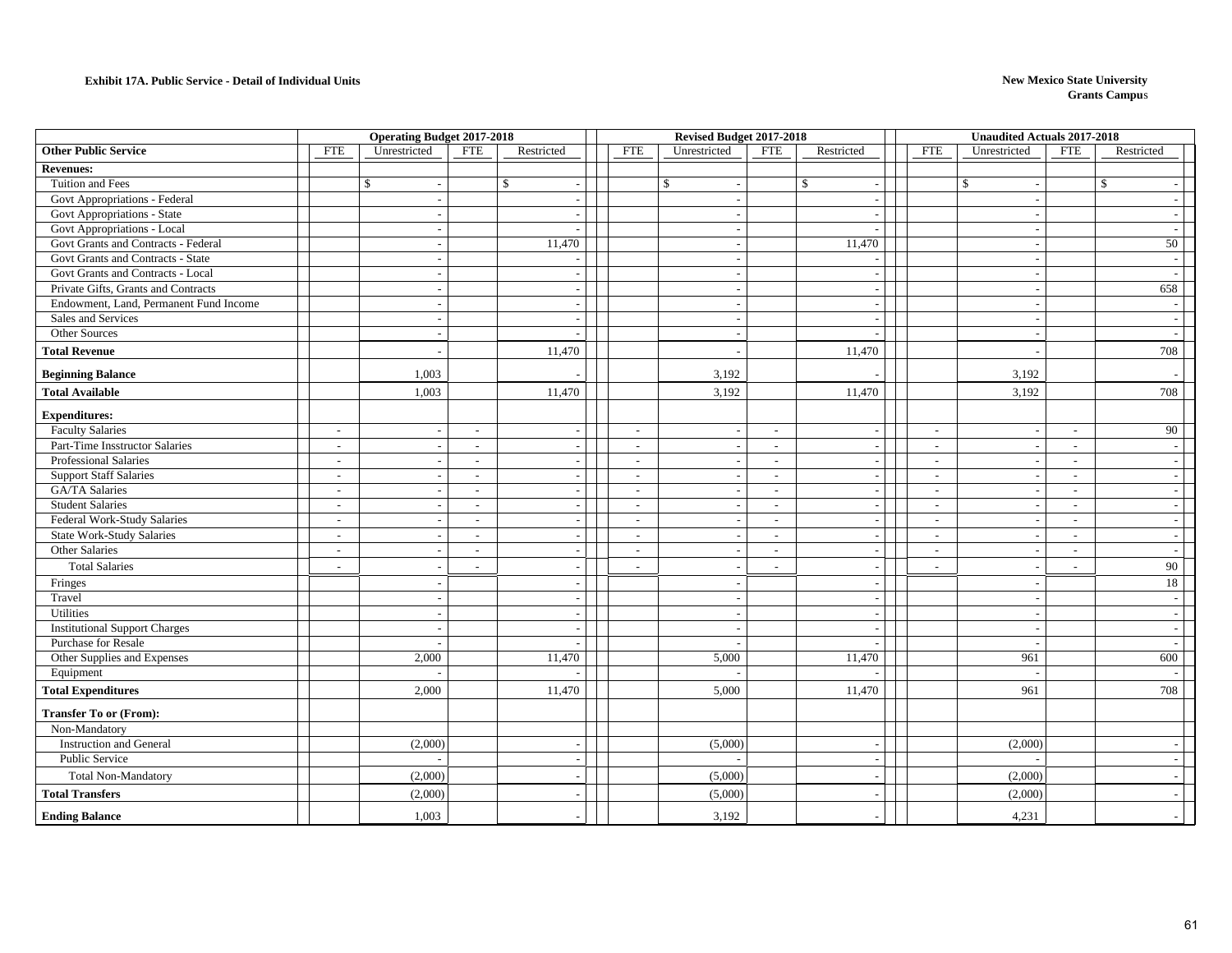#### **Exhibit 17A. Public Service - Detail of Individual Units**

#### **New Mexico State University Grants Campu**<sup>s</sup>

|                                          | <b>Operating Budget 2017-2018</b><br><b>FTE</b><br>Unrestricted<br><b>FTE</b><br>Restricted |              |                          |                          |  |                          | Revised Budget 2017-2018 |                          |                          |                          | <b>Unaudited Actuals 2017-2018</b> |                          |              |  |
|------------------------------------------|---------------------------------------------------------------------------------------------|--------------|--------------------------|--------------------------|--|--------------------------|--------------------------|--------------------------|--------------------------|--------------------------|------------------------------------|--------------------------|--------------|--|
| <b>Small Business Development Center</b> |                                                                                             |              |                          |                          |  | <b>FTE</b>               | Unrestricted             | <b>FTE</b>               | Restricted               | <b>FTE</b>               | Unrestricted                       | <b>FTE</b>               | Restricted   |  |
| <b>Revenues:</b>                         |                                                                                             |              |                          |                          |  |                          |                          |                          |                          |                          |                                    |                          |              |  |
| Tuition and Fees                         |                                                                                             | $\mathbb{S}$ |                          | \$                       |  |                          | $\mathbb{S}$             |                          | $\mathbb{S}$             |                          | $\mathbb{S}$                       |                          | $\mathbb{S}$ |  |
| Govt Appropriations - Federal            |                                                                                             |              |                          |                          |  |                          |                          |                          | $\overline{\phantom{a}}$ |                          |                                    |                          |              |  |
| Govt Appropriations - State              |                                                                                             | $\sim$       |                          |                          |  |                          |                          |                          | $\sim$                   |                          |                                    |                          |              |  |
| Govt Appropriations - Local              |                                                                                             |              |                          |                          |  |                          |                          |                          |                          |                          |                                    |                          |              |  |
| Govt Grants and Contracts - Federal      |                                                                                             |              |                          | 20,689                   |  |                          |                          |                          | 21,906                   |                          |                                    |                          | 21,787       |  |
| Govt Grants and Contracts - State        |                                                                                             |              |                          | 152,474                  |  |                          |                          |                          | 160,069                  |                          |                                    |                          | 146,911      |  |
| Govt Grants and Contracts - Local        |                                                                                             |              |                          |                          |  |                          |                          |                          |                          |                          |                                    |                          |              |  |
| Private Gifts, Grants and Contracts      |                                                                                             |              |                          |                          |  |                          |                          |                          | $\overline{\phantom{a}}$ |                          |                                    |                          |              |  |
| Endowment, Land, Permanent Fund Income   |                                                                                             |              |                          |                          |  |                          |                          |                          |                          |                          |                                    |                          |              |  |
| Sales and Services                       |                                                                                             |              |                          |                          |  |                          |                          |                          | $\overline{\phantom{a}}$ |                          |                                    |                          |              |  |
| Other Sources                            |                                                                                             | 1,860        |                          |                          |  |                          | 1,860                    |                          |                          |                          | 500                                |                          |              |  |
| <b>Total Revenue</b>                     |                                                                                             | 1,860        |                          | 173,163                  |  |                          | 1,860                    |                          | 181,975                  |                          | 500                                |                          | 168,698      |  |
| <b>Beginning Balance</b>                 |                                                                                             | 4,239        |                          |                          |  |                          | 6,309                    |                          |                          |                          | 6,309                              |                          |              |  |
| <b>Total Available</b>                   |                                                                                             | 6,099        |                          | 173,163                  |  |                          | 8,169                    |                          | 181,975                  |                          | 6,809                              |                          | 168,698      |  |
| <b>Expenditures:</b>                     |                                                                                             |              |                          |                          |  |                          |                          |                          |                          |                          |                                    |                          |              |  |
| <b>Faculty Salaries</b>                  | $\sim$                                                                                      |              | $\overline{\phantom{a}}$ |                          |  | $\sim$                   |                          | $\sim$                   |                          | $\sim$                   |                                    | $\sim$                   |              |  |
| Part-Time Insstructor Salaries           | $\overline{a}$                                                                              | $\sim$       | $\sim$                   |                          |  | $\sim$                   |                          | $\overline{a}$           |                          | $\sim$                   | $\overline{\phantom{a}}$           | $\sim$                   |              |  |
| <b>Professional Salaries</b>             | $\overline{a}$                                                                              |              | 2.32                     | 103,245                  |  | $\sim$                   |                          | 2.17                     | 103,244                  | $\sim$                   |                                    | 2.12                     | 100,460      |  |
| <b>Support Staff Salaries</b>            | $\overline{\phantom{a}}$                                                                    |              | $\sim$                   |                          |  | $\overline{\phantom{a}}$ |                          | $\sim$                   |                          | $\sim$                   |                                    | $\sim$                   |              |  |
| GA/TA Salaries                           | $\overline{a}$                                                                              |              | $\overline{\phantom{a}}$ |                          |  | $\overline{a}$           |                          | $\sim$                   |                          | $\sim$                   |                                    | $\overline{\phantom{a}}$ |              |  |
| <b>Student Salaries</b>                  | $\overline{a}$                                                                              |              | $\overline{a}$           |                          |  | $\overline{\phantom{a}}$ |                          | $\sim$                   |                          | $\overline{\phantom{a}}$ |                                    | $\overline{\phantom{a}}$ |              |  |
| Federal Work-Study Salaries              | $\overline{\phantom{a}}$                                                                    |              | $\overline{\phantom{a}}$ |                          |  | $\sim$                   |                          | $\sim$                   |                          | $\overline{\phantom{a}}$ |                                    | $\overline{\phantom{a}}$ |              |  |
| <b>State Work-Study Salaries</b>         | $\overline{a}$                                                                              |              | $\overline{a}$           |                          |  | $\overline{\phantom{a}}$ |                          | $\sim$                   |                          | $\sim$                   |                                    | $\sim$                   |              |  |
| Other Salaries                           | $\overline{\phantom{a}}$                                                                    |              | $\overline{\phantom{a}}$ |                          |  |                          |                          | $\overline{\phantom{0}}$ |                          | $\overline{\phantom{a}}$ |                                    | 0.02                     | 700          |  |
| <b>Total Salaries</b>                    | $\overline{a}$                                                                              |              | 2.32                     | 103,245                  |  | $\overline{a}$           |                          | 2.17                     | 103,244                  | $\sim$                   |                                    | 2.14                     | 101,160      |  |
| Fringes                                  |                                                                                             |              |                          | 37,684                   |  |                          |                          |                          | 37,684                   |                          |                                    |                          | 36,418       |  |
| Travel                                   |                                                                                             |              |                          | 9,050                    |  |                          |                          |                          | 14,050                   |                          |                                    |                          | 5,439        |  |
| Utilities                                |                                                                                             |              |                          |                          |  |                          | $\overline{\phantom{a}}$ |                          |                          |                          | $\overline{\phantom{a}}$           |                          | 6,468        |  |
| <b>Institutional Support Charges</b>     |                                                                                             |              |                          |                          |  |                          |                          |                          |                          |                          |                                    |                          |              |  |
| Other Supplies and Expenses              |                                                                                             | 1,000        |                          | 23,184                   |  |                          | 1,000                    |                          | 26,997                   |                          | 37                                 |                          | 19,213       |  |
| Equipment                                |                                                                                             |              |                          |                          |  |                          |                          |                          |                          |                          |                                    |                          |              |  |
| <b>Total Expenditures</b>                |                                                                                             | 1,000        |                          | 173,163                  |  |                          | 1,000                    |                          | 181,975                  |                          | 37                                 |                          | 168,698      |  |
| <b>Transfer To or (From):</b>            |                                                                                             |              |                          |                          |  |                          |                          |                          |                          |                          |                                    |                          |              |  |
| Non-Mandatory                            |                                                                                             |              |                          |                          |  |                          |                          |                          |                          |                          |                                    |                          |              |  |
| Public Service                           |                                                                                             |              |                          | $\overline{\phantom{a}}$ |  |                          |                          |                          | $\overline{\phantom{a}}$ |                          |                                    |                          |              |  |
| Total Non-Mandatory                      |                                                                                             |              |                          |                          |  |                          |                          |                          |                          |                          |                                    |                          |              |  |
| <b>Total Transfers</b>                   |                                                                                             |              |                          |                          |  |                          |                          |                          |                          |                          |                                    |                          |              |  |
| <b>Ending Balance</b>                    |                                                                                             | 5,099        |                          |                          |  |                          | 7,169                    |                          |                          |                          | 6,772                              |                          |              |  |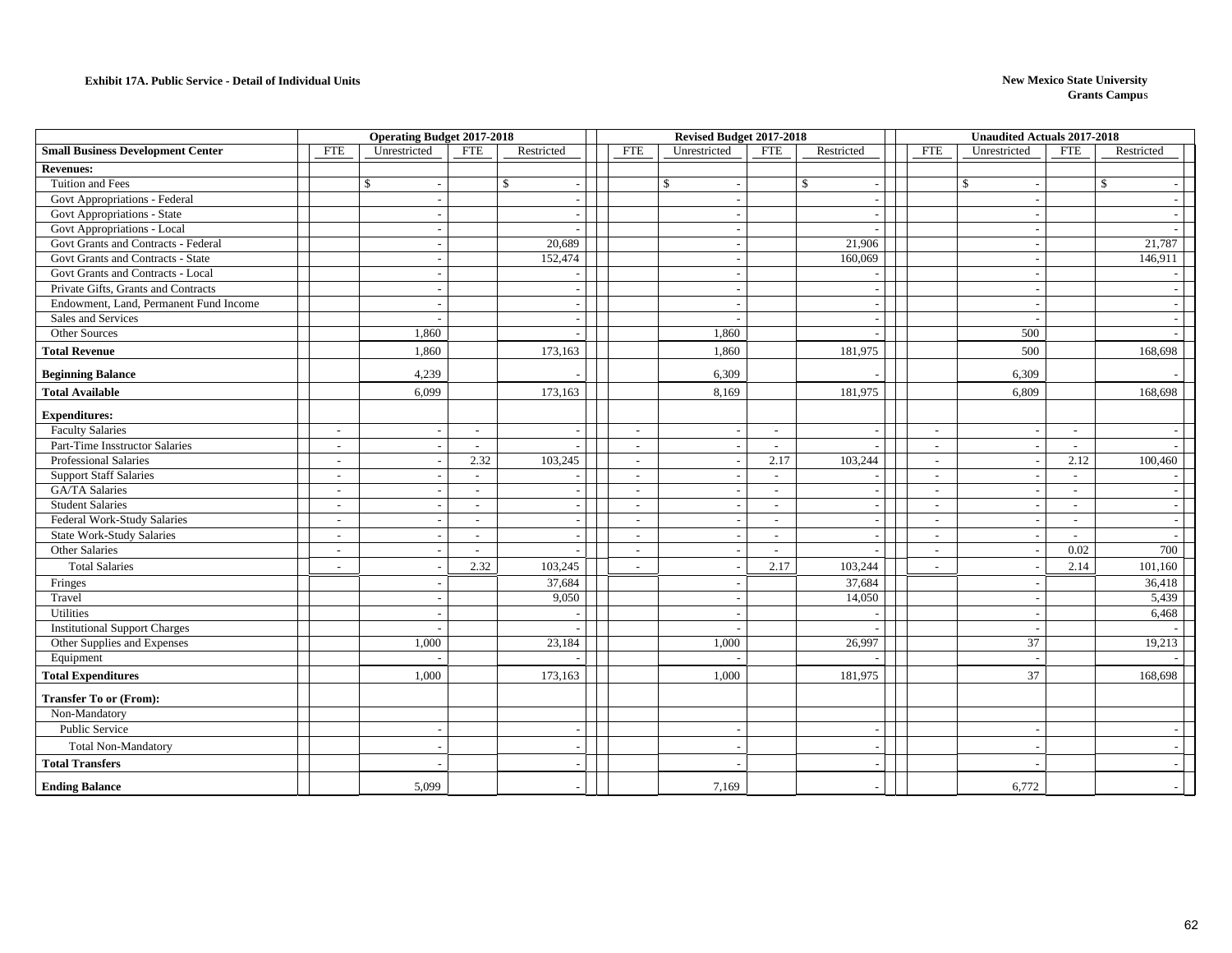#### **Exhibit 18. Summary of Internal Service Departments New Mexico State University**

|                                                   |                          | <b>Operating Budget 2017-2018</b> |                          |                          |                          | Revised Budget 2017-2018 |                          |                          |                          | <b>Unaudited Actuals 2017-2018</b> |                          |                          |  |
|---------------------------------------------------|--------------------------|-----------------------------------|--------------------------|--------------------------|--------------------------|--------------------------|--------------------------|--------------------------|--------------------------|------------------------------------|--------------------------|--------------------------|--|
|                                                   | <b>FTE</b>               | Unrestricted                      | <b>FTE</b>               | Restricted               | <b>FTE</b>               | Unrestricted             | <b>FTE</b>               | Restricted               | <b>FTE</b>               | Unrestricted                       | <b>FTE</b>               | Restricted               |  |
| <b>Revenues:</b>                                  |                          |                                   |                          |                          |                          |                          |                          |                          |                          |                                    |                          |                          |  |
| Tuition and Fees                                  |                          | $\mathbb{S}$<br>$\sim$            |                          | $\mathbb{S}$             |                          | $\mathbb{S}$<br>$\sim$   |                          | $\mathbb{S}$             |                          | $\mathbb{S}$                       |                          | $\mathbb{S}$             |  |
| Govt Appropriations - Federal                     |                          |                                   |                          |                          |                          | $\overline{\phantom{a}}$ |                          | $\sim$                   |                          |                                    |                          |                          |  |
| Govt Appropriations - State                       |                          | $\sim$                            |                          |                          |                          | $\overline{\phantom{a}}$ |                          | $\overline{\phantom{a}}$ |                          |                                    |                          |                          |  |
| Govt Appropriations - Local                       |                          |                                   |                          |                          |                          |                          |                          | $\overline{\phantom{a}}$ |                          |                                    |                          |                          |  |
| Govt Grants and Contracts - Federal               |                          | $\sim$                            |                          |                          |                          | $\overline{\phantom{a}}$ |                          | $\overline{\phantom{a}}$ |                          | $\overline{\phantom{a}}$           |                          |                          |  |
| Govt Grants and Contracts - State                 |                          | ÷                                 |                          |                          |                          |                          |                          | $\overline{a}$           |                          |                                    |                          |                          |  |
| Govt Grants and Contracts - Local                 |                          | $\sim$                            |                          |                          |                          | $\overline{\phantom{a}}$ |                          | $\overline{\phantom{a}}$ |                          | $\overline{\phantom{a}}$           |                          | $\sim$                   |  |
| Private Gifts, Grants and Contracts               |                          | $\overline{\phantom{a}}$          |                          |                          |                          | $\overline{\phantom{a}}$ |                          | $\sim$                   |                          |                                    |                          | $\sim$                   |  |
| Endowment, Land, Permanent Fund Income            |                          | $\overline{\phantom{a}}$          |                          | $\overline{\phantom{a}}$ |                          | $\overline{\phantom{a}}$ |                          | $\overline{\phantom{a}}$ |                          | $\overline{\phantom{a}}$           |                          | $\sim$                   |  |
| Sales and Services                                |                          | $\sim$                            |                          | $\sim$                   |                          | $\sim$                   |                          | $\sim$                   |                          | 1,643                              |                          | $\sim$                   |  |
| Other Sources                                     |                          | $\overline{a}$                    |                          | $\overline{a}$           |                          | 1,643                    |                          | $\sim$                   |                          |                                    |                          | $\sim$                   |  |
| <b>Total Revenue</b>                              |                          |                                   |                          |                          |                          | 1,643                    |                          | $\overline{\phantom{a}}$ |                          | 1,643                              |                          |                          |  |
| <b>Beginning Balance</b>                          |                          | 49,929                            |                          |                          |                          | 56,605                   |                          |                          |                          | 56,605                             |                          |                          |  |
| <b>Total Available</b>                            |                          | 49,929                            |                          |                          |                          | 58,248                   |                          |                          |                          | 58,248                             |                          |                          |  |
| <b>Expenditures:</b>                              |                          |                                   |                          |                          |                          |                          |                          |                          |                          |                                    |                          |                          |  |
| <b>Faculty Salaries</b>                           | $\sim$                   |                                   | $\sim$                   |                          | $\sim$                   | $\overline{\phantom{a}}$ | $\sim$                   | $\overline{\phantom{a}}$ | $\sim$                   |                                    | $\sim$                   |                          |  |
| Part-Time Instructor Salaries                     | $\overline{\phantom{a}}$ |                                   | $\sim$                   |                          | $\sim$                   | $\overline{\phantom{a}}$ | $\sim$                   | $\overline{\phantom{a}}$ | $\sim$                   | $\overline{\phantom{a}}$           | $\sim$                   |                          |  |
| <b>Professional Salaries</b>                      | $\overline{\phantom{a}}$ |                                   | $\overline{\phantom{a}}$ |                          | $\sim$                   |                          | $\overline{\phantom{a}}$ | $\overline{a}$           | $\overline{\phantom{a}}$ |                                    | $\sim$                   |                          |  |
| <b>Support Staff Salaries</b>                     | $\overline{\phantom{a}}$ |                                   | $\overline{a}$           |                          | $\overline{\phantom{a}}$ | $\overline{\phantom{a}}$ | $\overline{\phantom{a}}$ | $\overline{\phantom{a}}$ | $\overline{\phantom{a}}$ | $\overline{\phantom{a}}$           | $\sim$                   | $\overline{\phantom{a}}$ |  |
| <b>GA/TA</b> Salaries                             | $\sim$                   |                                   | $\overline{a}$           |                          |                          |                          | $\sim$                   | $\overline{a}$           | $\sim$                   |                                    | $\sim$                   | $\sim$                   |  |
| <b>Student Salaries</b>                           | $\sim$                   | $\overline{\phantom{a}}$          | $\sim$                   | $\overline{\phantom{a}}$ | $\sim$                   | $\sim$                   | $\sim$                   | $\overline{\phantom{a}}$ | $\overline{\phantom{a}}$ | $\overline{\phantom{a}}$           | $\sim$                   | $\sim$                   |  |
| Federal Work-Study Salaries                       | $\sim$                   |                                   | $\sim$                   | $\overline{\phantom{a}}$ | $\overline{\phantom{a}}$ | $\overline{\phantom{a}}$ | $\sim$                   | $\overline{\phantom{a}}$ | $\overline{\phantom{a}}$ | $\overline{\phantom{a}}$           | $\overline{\phantom{a}}$ | $\sim$                   |  |
| <b>State Work-Study Salaries</b>                  | $\overline{\phantom{a}}$ |                                   | $\overline{\phantom{a}}$ | $\overline{\phantom{a}}$ | $\overline{\phantom{a}}$ | $\sim$                   | $\sim$                   | $\overline{\phantom{a}}$ | $\overline{\phantom{a}}$ | $\overline{\phantom{a}}$           | $\sim$                   | $\sim$                   |  |
| Other Salaries                                    | $\sim$                   | $\sim$                            | $\overline{\phantom{a}}$ | $\overline{a}$           | $\sim$                   | $\sim$                   | $\sim$                   | $\sim$                   | $\sim$                   | $\overline{\phantom{a}}$           | $\sim$                   | $\sim$                   |  |
| <b>Total Salaries</b>                             | $\sim$                   |                                   | $\overline{a}$           |                          | $\sim$                   | $\overline{\phantom{a}}$ | $\sim$                   | $\overline{\phantom{a}}$ | $\sim$                   |                                    | $\sim$                   |                          |  |
| Fringes                                           |                          | $\overline{\phantom{a}}$          |                          | $\sim$                   |                          | $\overline{\phantom{a}}$ |                          | $\overline{\phantom{a}}$ |                          | $\overline{\phantom{a}}$           |                          | $\sim$                   |  |
| Travel                                            |                          |                                   |                          | $\sim$                   |                          | $\sim$                   |                          | $\sim$                   |                          | 5                                  |                          |                          |  |
| Utilities                                         |                          |                                   |                          |                          |                          | $\overline{\phantom{a}}$ |                          | $\overline{\phantom{a}}$ |                          |                                    |                          |                          |  |
| <b>Institutional Support Charges</b>              |                          |                                   |                          |                          |                          | $\overline{\phantom{a}}$ |                          | $\overline{a}$           |                          |                                    |                          |                          |  |
| Other Supplies and Expenses                       |                          | 81,000                            |                          | $\overline{a}$           |                          | 91,000                   |                          | $\sim$                   |                          | 53,542                             |                          |                          |  |
| Equipment                                         |                          |                                   |                          | $\sim$                   |                          |                          |                          | $\overline{\phantom{a}}$ |                          |                                    |                          |                          |  |
| <b>Total Expenditures</b>                         |                          | 81,000                            |                          |                          |                          | 91,000                   |                          |                          |                          | 53,547                             |                          |                          |  |
| <b>Internal Departmental Credits</b>              |                          | (86,000)                          |                          |                          |                          | (82, 725)                |                          |                          |                          | (65, 818)                          |                          |                          |  |
| <b>Total Expenditures net of Internal Credits</b> |                          | (5,000)                           |                          |                          |                          | 8,275                    |                          |                          |                          | (12,271)                           |                          |                          |  |
| <b>Transfer To or (From):</b>                     |                          |                                   |                          |                          |                          |                          |                          |                          |                          |                                    |                          |                          |  |
| Non-Mandatory                                     |                          |                                   |                          |                          |                          |                          |                          |                          |                          |                                    |                          |                          |  |
| <b>Internal Service</b>                           |                          |                                   |                          |                          |                          |                          |                          | $\overline{a}$           |                          |                                    |                          |                          |  |
| Renewal and Replacement                           |                          | 10,000                            |                          |                          |                          | 10,435                   |                          | $\overline{a}$           |                          | 10,434                             |                          |                          |  |
| <b>Total Non-Mandatory</b>                        |                          | 10,000                            |                          |                          |                          | 10,435                   |                          | ÷                        |                          | 10,434                             |                          |                          |  |
| <b>Total Transfers</b>                            |                          | 10,000                            |                          |                          |                          | 10,435                   |                          |                          |                          | 10,434                             |                          |                          |  |
| <b>Ending Balance</b>                             |                          | 44,929                            |                          |                          |                          | 39,538                   |                          |                          |                          | 60,085                             |                          |                          |  |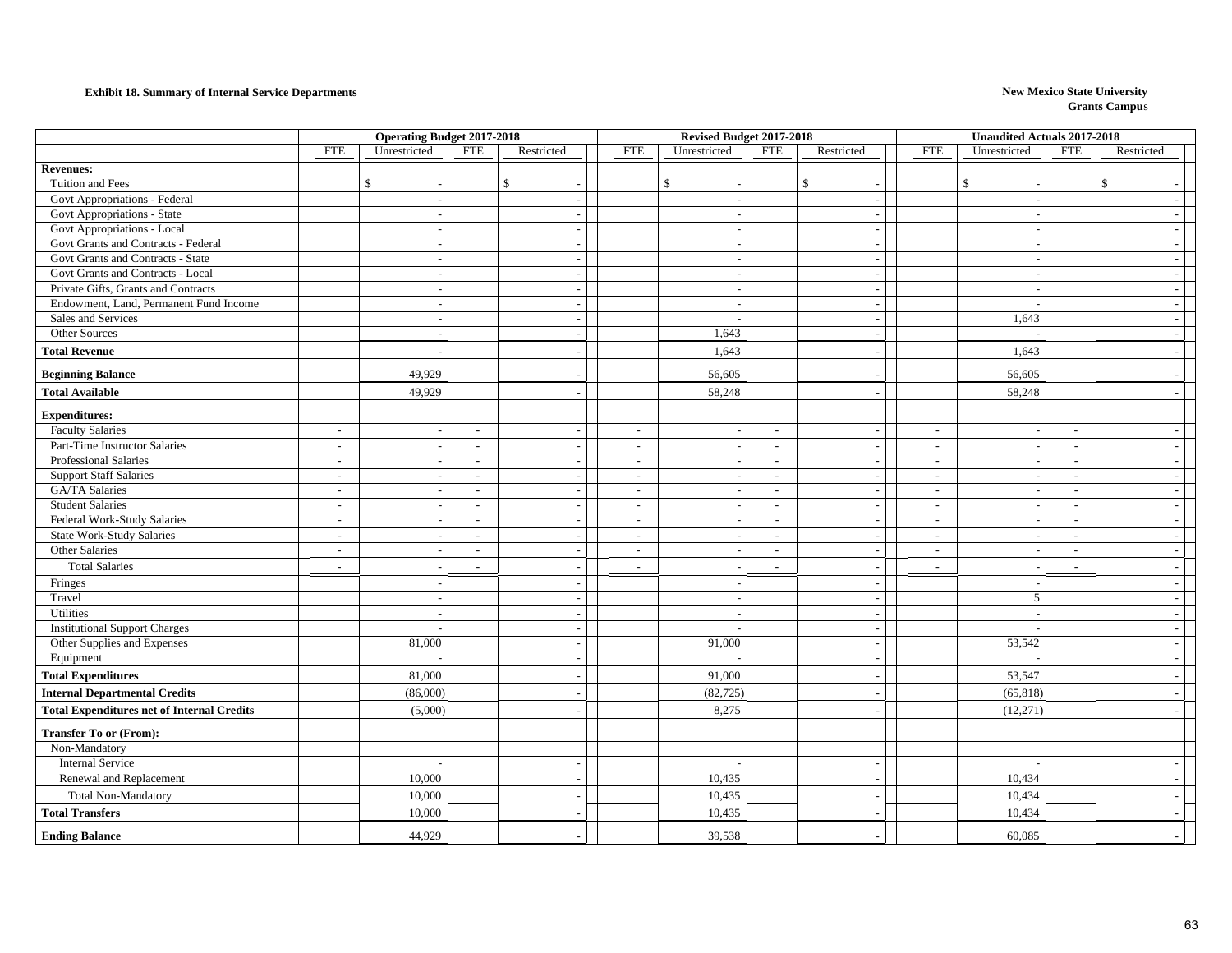#### **Exhibit 18A. Internal Service Departments - Detail of Individual Units New Mexico State University**

|                                                   |                          | <b>Operating Budget 2017-2018</b> |            |                          |                                      | Revised Budget 2017-2018           |            | <b>Unaudited Actuals 2017-2018</b>       |                |                          |
|---------------------------------------------------|--------------------------|-----------------------------------|------------|--------------------------|--------------------------------------|------------------------------------|------------|------------------------------------------|----------------|--------------------------|
| <b>Automotive Service</b>                         | <b>FTE</b>               | Unrestricted                      | <b>FTE</b> | Restricted               | Unrestricted<br><b>FTE</b>           | <b>FTE</b><br>Restricted           | <b>FTE</b> | Unrestricted                             | <b>FTE</b>     | Restricted               |
| <b>Revenues:</b>                                  |                          |                                   |            |                          |                                      |                                    |            |                                          |                |                          |
| Tuition and Fees                                  |                          | \$<br>$\sim$                      |            | $\mathbb{S}$<br>$\sim$   | \$<br>$\overline{\phantom{a}}$       | $\mathbb{S}$<br>$\sim$             |            | $\mathbb{S}$<br>$\overline{\phantom{a}}$ |                | \$                       |
| Govt Appropriations - Federal                     |                          | $\sim$                            |            | $\sim$                   | $\overline{\phantom{a}}$             | $\sim$                             |            | $\sim$                                   |                |                          |
| Govt Appropriations - State                       |                          | $\sim$                            |            | $\sim$                   | $\overline{a}$                       | $\sim$                             |            | $\overline{a}$                           |                |                          |
| Govt Appropriations - Local                       |                          |                                   |            |                          |                                      |                                    |            |                                          |                |                          |
| Govt Grants and Contracts - Federal               |                          | $\sim$                            |            | $\sim$                   | $\overline{\phantom{a}}$             | $\sim$                             |            | $\overline{\phantom{a}}$                 |                |                          |
| Govt Grants and Contracts - State                 |                          | $\overline{\phantom{a}}$          |            | $\sim$                   | $\overline{\phantom{a}}$             | $\sim$                             |            | $\overline{\phantom{a}}$                 |                |                          |
| Govt Grants and Contracts - Local                 |                          | $\sim$                            |            | $\sim$                   | $\overline{a}$                       | $\sim$                             |            | $\overline{a}$                           |                |                          |
| Private Gifts, Grants and Contracts               |                          | $\sim$                            |            | $\sim$                   |                                      | ÷,                                 |            |                                          |                |                          |
| Endowment, Land, Permanent Fund Income            |                          | $\overline{\phantom{a}}$          |            | $\sim$                   |                                      | $\overline{\phantom{a}}$           |            |                                          |                |                          |
| Sales and Services                                |                          | $\sim$                            |            | $\sim$                   |                                      | $\tilde{\phantom{a}}$              |            | 1,643                                    |                |                          |
| Other Sources                                     |                          | $\sim$                            |            | $\sim$                   | 1,643                                | $\overline{\phantom{a}}$           |            |                                          |                |                          |
| <b>Total Revenue</b>                              |                          |                                   |            |                          | 1,643                                | $\sim$                             |            | 1,643                                    |                |                          |
| <b>Beginning Balance</b>                          |                          | 16,695                            |            |                          | 20,128                               |                                    |            | 20,128                                   |                |                          |
| <b>Total Available</b>                            |                          | 16,695                            |            |                          | 21,771                               |                                    |            | 21,771                                   |                |                          |
| <b>Expenditures:</b>                              |                          |                                   |            |                          |                                      |                                    |            |                                          |                |                          |
| <b>Faculty Salaries</b>                           | $\sim$                   | $\sim$                            | $\sim$     | $\sim$                   | $\sim$<br>$\sim$                     | $\sim$<br>$\blacksquare$           | $\sim$     | $\sim$                                   | $\sim$         |                          |
| Part-Time Instructor Salaries                     | $\overline{\phantom{a}}$ | $\sim$                            | $\sim$     | $\sim$                   | $\sim$<br>$\sim$                     | $\sim$<br>$\sim$                   | $\sim$     | $\sim$                                   | $\sim$         |                          |
| <b>Professional Salaries</b>                      | $\tilde{\phantom{a}}$    | $\sim$                            | $\sim$     | $\sim$                   | $\sim$                               | $\sim$<br>$\sim$                   | $\sim$     | $\sim$                                   | $\sim$         |                          |
| <b>Support Staff Salaries</b>                     | $\overline{a}$           | $\sim$                            | $\sim$     | $\sim$                   | $\sim$<br>$\overline{\phantom{a}}$   | $\sim$<br>$\sim$                   | $\sim$     | $\overline{\phantom{a}}$                 | $\sim$         |                          |
| <b>GA/TA Salaries</b>                             | $\sim$                   | $\sim$                            | $\sim$     | $\sim$                   | $\omega$<br>$\overline{\phantom{a}}$ | $\sim$<br>$\overline{\phantom{a}}$ | $\sim$     | $\sim$                                   | $\sim$         | $\overline{\phantom{a}}$ |
| <b>Student Salaries</b>                           | $\sim$                   | $\sim$                            | $\sim$     | $\sim$                   | $\blacksquare$<br>$\sim$             | $\blacksquare$<br>$\sim$           | $\sim$     | $\sim$                                   | $\sim$         | $\sim$                   |
| Federal Work-Study Salaries                       | $\overline{a}$           | $\sim$                            |            | $\sim$                   | $\overline{\phantom{a}}$             | $\overline{a}$<br>$\sim$           | $\sim$     |                                          | $\overline{a}$ |                          |
| <b>State Work-Study Salaries</b>                  | $\tilde{\phantom{a}}$    | $\sim$                            | $\sim$     | $\sim$                   | $\tilde{\phantom{a}}$<br>$\sim$      | $\sim$<br>$\sim$                   | $\sim$     | $\overline{\phantom{a}}$                 | $\blacksquare$ | $\overline{\phantom{a}}$ |
| Other Salaries                                    | ÷,                       | $\sim$                            |            | $\sim$                   | $\sim$                               | $\overline{\phantom{a}}$<br>$\sim$ | $\sim$     | $\overline{\phantom{a}}$                 | $\overline{a}$ |                          |
| <b>Total Salaries</b>                             | $\tilde{\phantom{a}}$    | $\sim$                            | $\sim$     |                          | $\sim$                               | $\sim$<br>÷,                       | $\sim$     | $\sim$                                   | $\sim$         |                          |
| Fringes                                           |                          | $\sim$                            |            | $\overline{\phantom{a}}$ | $\sim$                               | $\blacksquare$                     |            | $\overline{\phantom{a}}$                 |                | $\overline{\phantom{a}}$ |
| Travel                                            |                          | $\sim$                            |            | $\sim$                   | $\overline{\phantom{a}}$             | $\sim$                             |            | 5                                        |                | $\overline{\phantom{a}}$ |
| Utilities                                         |                          | $\sim$                            |            | $\sim$                   | $\sim$                               | $\sim$                             |            | $\sim$                                   |                | $\sim$                   |
| <b>Institutional Support Charges</b>              |                          | $\overline{\phantom{a}}$          |            | $\sim$                   | $\overline{a}$                       | $\sim$                             |            |                                          |                | $\sim$                   |
| Other Supplies and Expenses                       |                          | 12,000                            |            | $\sim$                   | 14,000                               | $\sim$                             |            | 8,425                                    |                |                          |
| Equipment                                         |                          |                                   |            | $\sim$                   |                                      | $\sim$                             |            |                                          |                | $\overline{\phantom{a}}$ |
| <b>Total Expenditures</b>                         |                          | 12,000                            |            |                          | 14,000                               | $\overline{a}$                     |            | 8,430                                    |                |                          |
| <b>Internal Departmental Credits</b>              |                          | (15,000)                          |            |                          | (15,000)                             | $\sim$                             |            | (13,276)                                 |                |                          |
| <b>Total Expenditures net of Internal Credits</b> |                          | (3,000)                           |            |                          | (1,000)                              |                                    |            | (4,846)                                  |                |                          |
| <b>Transfer To or (From):</b>                     |                          |                                   |            |                          |                                      |                                    |            |                                          |                |                          |
| Non-Mandatory                                     |                          |                                   |            |                          |                                      |                                    |            |                                          |                |                          |
| <b>Internal Service</b>                           |                          |                                   |            | $\sim$                   |                                      | $\sim$                             |            |                                          |                |                          |
| Renewal and Replacement                           |                          | 10,000                            |            | $\sim$                   | 10,435                               | $\blacksquare$                     |            | 10,434                                   |                |                          |
| <b>Total Non-Mandatory</b>                        |                          | 10,000                            |            | $\sim$                   | 10,435                               | $\sim$                             |            | 10,434                                   |                |                          |
| <b>Total Transfers</b>                            |                          | 10,000                            |            |                          | 10,435                               |                                    |            | 10,434                                   |                |                          |
| <b>Ending Balance</b>                             |                          | 9,695                             |            |                          | 12,336                               |                                    |            | 16,183                                   |                |                          |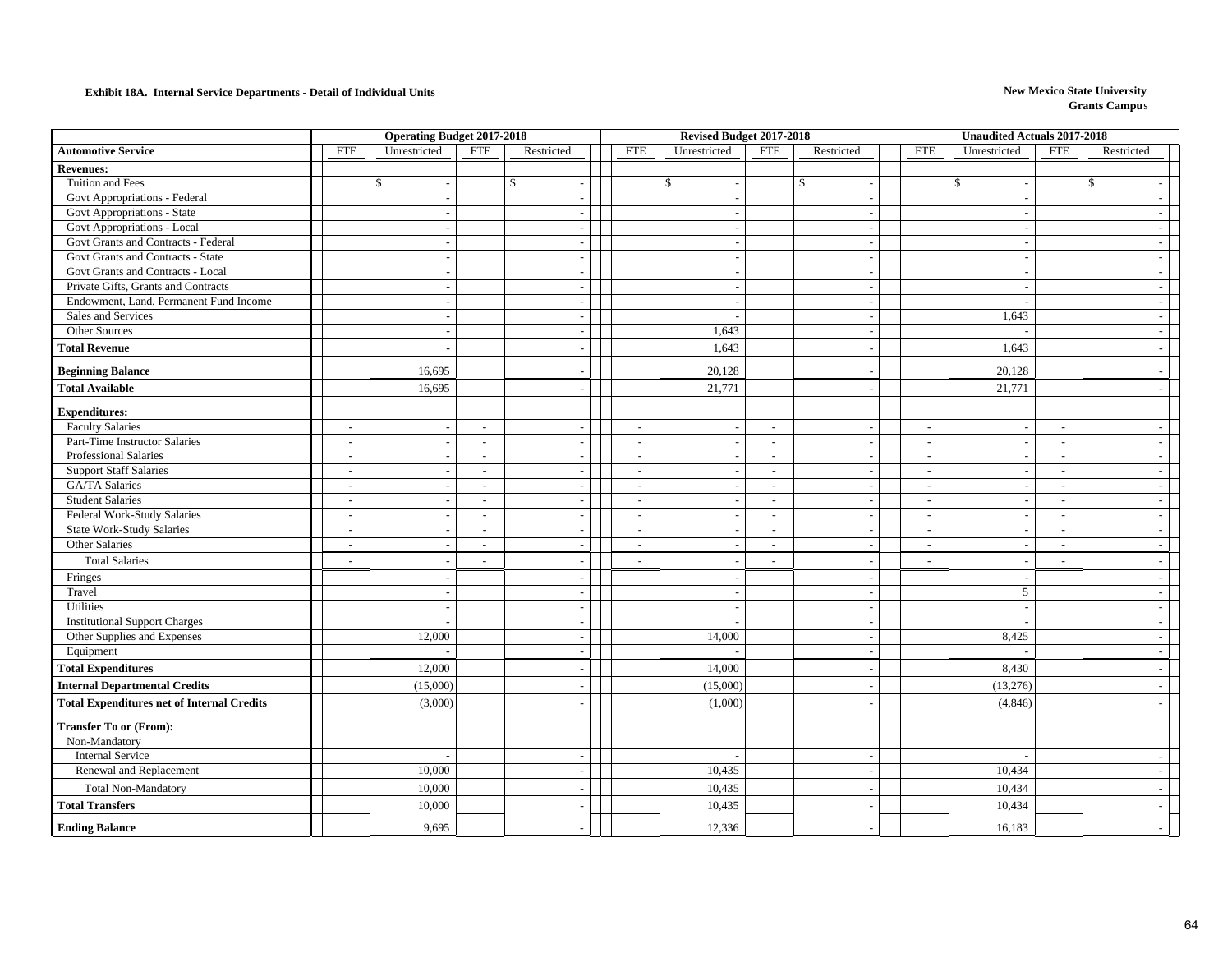### **Exhibit 18A. Internal Service Departments - Detail of Individual Units New Mexico State University New Mexico State University**

|                                                                                           |                          | <b>Operating Budget 2017-2018</b>         |                                            |                                |                          | Revised Budget 2017-2018       |                          |                          |                          | Unaudited Actuals 2017-2018                          |                          |                                                      |
|-------------------------------------------------------------------------------------------|--------------------------|-------------------------------------------|--------------------------------------------|--------------------------------|--------------------------|--------------------------------|--------------------------|--------------------------|--------------------------|------------------------------------------------------|--------------------------|------------------------------------------------------|
| Communications                                                                            | <b>FTE</b>               | Unrestricted                              | FTE                                        | Restricted                     | <b>FTE</b>               | Unrestricted                   | FTE                      | Restricted               | <b>FTE</b>               | Unrestricted                                         | FTE                      | Restricted                                           |
| <b>Revenues:</b>                                                                          |                          |                                           |                                            |                                |                          |                                |                          |                          |                          |                                                      |                          |                                                      |
| Tuition and Fees                                                                          |                          | $\mathcal{S}$<br>$\overline{\phantom{a}}$ |                                            | \$<br>$\overline{\phantom{a}}$ |                          | \$<br>$\overline{\phantom{a}}$ |                          | \$<br>$\sim$             |                          | \$<br>$\sim$                                         |                          | \$                                                   |
| Govt Appropriations - Federal                                                             |                          | $\overline{\phantom{a}}$                  |                                            | $\sim$                         |                          | $\overline{\phantom{a}}$       |                          | $\sim$                   |                          | $\sim$                                               |                          | $\sim$                                               |
| Govt Appropriations - State                                                               |                          |                                           |                                            | $\sim$                         |                          |                                |                          | $\sim$                   |                          | $\sim$                                               |                          | $\sim$                                               |
| Govt Appropriations - Local                                                               |                          |                                           |                                            | $\sim$                         |                          | $\overline{\phantom{a}}$       |                          | $\sim$                   |                          | $\sim$                                               |                          |                                                      |
| Govt Grants and Contracts - Federal                                                       |                          |                                           |                                            | $\sim$                         |                          |                                |                          | $\sim$                   |                          | $\sim$                                               |                          |                                                      |
| Govt Grants and Contracts - State                                                         |                          | $\sim$                                    |                                            | $\overline{\phantom{a}}$       |                          |                                |                          | $\overline{\phantom{a}}$ |                          | $\sim$                                               |                          | $\sim$                                               |
| Govt Grants and Contracts - Local                                                         |                          |                                           |                                            | $\sim$                         |                          |                                |                          | $\sim$                   |                          | $\overline{\phantom{a}}$                             |                          | $\overline{\phantom{a}}$                             |
| Private Gifts, Grants and Contracts                                                       |                          | $\overline{\phantom{a}}$                  |                                            | $\sim$                         |                          | $\sim$                         |                          | $\sim$                   |                          | $\sim$                                               |                          | $\sim$                                               |
| Endowment, Land, Permanent Fund Income                                                    |                          | $\blacksquare$                            |                                            | $\blacksquare$                 |                          | $\sim$                         |                          | $\sim$                   |                          | $\sim$                                               |                          | $\overline{\phantom{a}}$                             |
| Sales and Services                                                                        |                          |                                           |                                            | $\sim$                         |                          |                                |                          | $\overline{\phantom{a}}$ |                          | $\overline{\phantom{a}}$                             |                          |                                                      |
| Other Sources                                                                             |                          |                                           |                                            | $\overline{\phantom{a}}$       |                          |                                |                          | $\overline{\phantom{a}}$ |                          | $\overline{\phantom{a}}$                             |                          |                                                      |
| <b>Total Revenue</b>                                                                      |                          |                                           |                                            | $\sim$                         |                          |                                |                          | $\sim$                   |                          |                                                      |                          |                                                      |
| <b>Beginning Balance</b>                                                                  |                          | 33,234                                    |                                            |                                |                          | 33,042                         |                          | $\overline{\phantom{a}}$ |                          | 33,042                                               |                          |                                                      |
| <b>Total Available</b>                                                                    |                          | 33,234                                    |                                            |                                |                          | 33,042                         |                          | $\overline{\phantom{a}}$ |                          | 33,042                                               |                          |                                                      |
|                                                                                           |                          |                                           |                                            |                                |                          |                                |                          |                          |                          |                                                      |                          |                                                      |
| <b>Expenditures:</b>                                                                      |                          |                                           |                                            |                                |                          |                                |                          |                          |                          |                                                      |                          |                                                      |
| <b>Faculty Salaries</b>                                                                   | $\sim$                   | $\overline{\phantom{a}}$                  | $\overline{\phantom{a}}$                   | $\sim$                         | $\overline{\phantom{a}}$ | $\overline{\phantom{a}}$       | $\overline{\phantom{a}}$ | $\overline{\phantom{a}}$ | $\overline{\phantom{a}}$ | $\sim$                                               | $\sim$                   | $\overline{\phantom{a}}$                             |
| Part-Time Instructor Salaries                                                             | $\sim$                   | $\overline{\phantom{a}}$                  | $\overline{\phantom{a}}$                   | $\sim$                         | $\overline{\phantom{a}}$ | $\sim$                         | $\sim$                   | $\sim$                   | $\blacksquare$           | $\sim$                                               | $\sim$                   | $\sim$                                               |
| Professional Salaries                                                                     | $\overline{\phantom{a}}$ |                                           | $\sim$                                     | $\sim$                         | $\overline{\phantom{a}}$ |                                | $\sim$                   | $\sim$                   | $\blacksquare$           | $\overline{\phantom{a}}$                             | $\sim$                   | $\sim$                                               |
| <b>Support Staff Salaries</b>                                                             | $\sim$                   | $\overline{\phantom{a}}$                  | $\blacksquare$                             | $\overline{\phantom{a}}$       | $\overline{\phantom{a}}$ | $\overline{\phantom{a}}$       | $\sim$                   | $\overline{\phantom{a}}$ | $\overline{\phantom{a}}$ | $\sim$                                               | $\sim$                   | $\sim$                                               |
| GA/TA Salaries<br><b>Student Salaries</b>                                                 | $\overline{\phantom{a}}$ |                                           | $\overline{\phantom{a}}$                   | $\sim$                         | $\blacksquare$           |                                | ÷,                       | $\sim$                   | $\blacksquare$           | $\overline{\phantom{a}}$                             | $\sim$                   | $\sim$                                               |
|                                                                                           | $\sim$                   | $\overline{\phantom{a}}$                  | $\blacksquare$                             | $\blacksquare$                 | $\sim$                   | $\sim$                         | $\sim$                   | $\sim$                   | $\sim$                   | $\sim$                                               | $\sim$                   | $\sim$                                               |
| Federal Work-Study Salaries<br>State Work-Study Salaries                                  | $\sim$<br>$\sim$         | $\sim$                                    | $\overline{\phantom{a}}$<br>$\blacksquare$ | $\sim$<br>$\sim$               | $\sim$                   | $\sim$<br>$\sim$               | $\sim$<br>$\sim$         | $\sim$                   | $\sim$<br>$\blacksquare$ | $\sim$                                               | $\overline{\phantom{a}}$ | $\overline{\phantom{a}}$<br>$\overline{\phantom{a}}$ |
| Other Salaries                                                                            | $\sim$                   | $\overline{\phantom{a}}$                  | $\blacksquare$                             | $\sim$                         | $\sim$<br>$\blacksquare$ | $\sim$                         | $\sim$                   | $\sim$<br>$\sim$         | $\bar{a}$                | $\sim$<br>$\sim$                                     | $\sim$<br>$\sim$         | $\sim$                                               |
| <b>Total Salaries</b>                                                                     |                          |                                           |                                            |                                |                          |                                |                          |                          |                          |                                                      |                          |                                                      |
|                                                                                           |                          |                                           |                                            | $\overline{\phantom{a}}$       |                          |                                |                          | $\sim$                   |                          | $\overline{\phantom{a}}$                             |                          |                                                      |
| Fringes<br>Travel                                                                         |                          |                                           |                                            | $\sim$                         |                          | $\sim$                         |                          | $\sim$                   |                          | $\sim$                                               |                          | $\sim$                                               |
| Utilities                                                                                 |                          |                                           |                                            | $\sim$<br>$\sim$               |                          | $\sim$                         |                          | $\overline{\phantom{a}}$ |                          | $\overline{\phantom{a}}$<br>$\overline{\phantom{a}}$ |                          | $\sim$<br>$\sim$                                     |
| <b>Institutional Support Charges</b>                                                      |                          |                                           |                                            | $\blacksquare$                 |                          | $\sim$                         |                          | $\sim$<br>$\sim$         |                          | $\overline{\phantom{a}}$                             |                          |                                                      |
| Other Supplies and Expenses                                                               |                          | 31,000                                    |                                            | $\sim$                         |                          | 35,000                         |                          | $\sim$                   |                          | 21,540                                               |                          | $\sim$                                               |
| Equipment                                                                                 |                          |                                           |                                            | $\sim$                         |                          | $\sim$                         |                          | $\sim$                   |                          |                                                      |                          | $\sim$                                               |
| <b>Total Expenditures</b>                                                                 |                          | 31,000                                    |                                            | $\sim$                         |                          | 35,000                         |                          | $\sim$                   |                          | 21,540                                               |                          |                                                      |
|                                                                                           |                          |                                           |                                            |                                |                          |                                |                          |                          |                          |                                                      |                          |                                                      |
| <b>Internal Departmental Credits</b><br><b>Total Expenditures net of Internal Credits</b> |                          | (31,000)                                  |                                            | $\overline{\phantom{a}}$       |                          | (27, 725)<br>7,275             |                          | $\overline{\phantom{a}}$ |                          | (24, 953)<br>(3, 413)                                |                          |                                                      |
|                                                                                           |                          |                                           |                                            |                                |                          |                                |                          |                          |                          |                                                      |                          |                                                      |
| <b>Transfer To or (From):</b>                                                             |                          |                                           |                                            |                                |                          |                                |                          |                          |                          |                                                      |                          |                                                      |
| Non-Mandatory                                                                             |                          |                                           |                                            |                                |                          |                                |                          |                          |                          |                                                      |                          |                                                      |
| <b>Internal Service</b>                                                                   |                          |                                           |                                            | $\overline{\phantom{a}}$       |                          | $\overline{\phantom{a}}$       |                          | $\sim$                   |                          | $\overline{\phantom{a}}$                             |                          |                                                      |
| Total Non-Mandatory                                                                       |                          |                                           |                                            |                                |                          |                                |                          |                          |                          |                                                      |                          |                                                      |
| <b>Total Transfers</b>                                                                    |                          |                                           |                                            |                                |                          |                                |                          |                          |                          |                                                      |                          |                                                      |
| <b>Ending Balance</b>                                                                     |                          | 33,234                                    |                                            |                                |                          | 25,767                         |                          |                          |                          | 36,455                                               |                          |                                                      |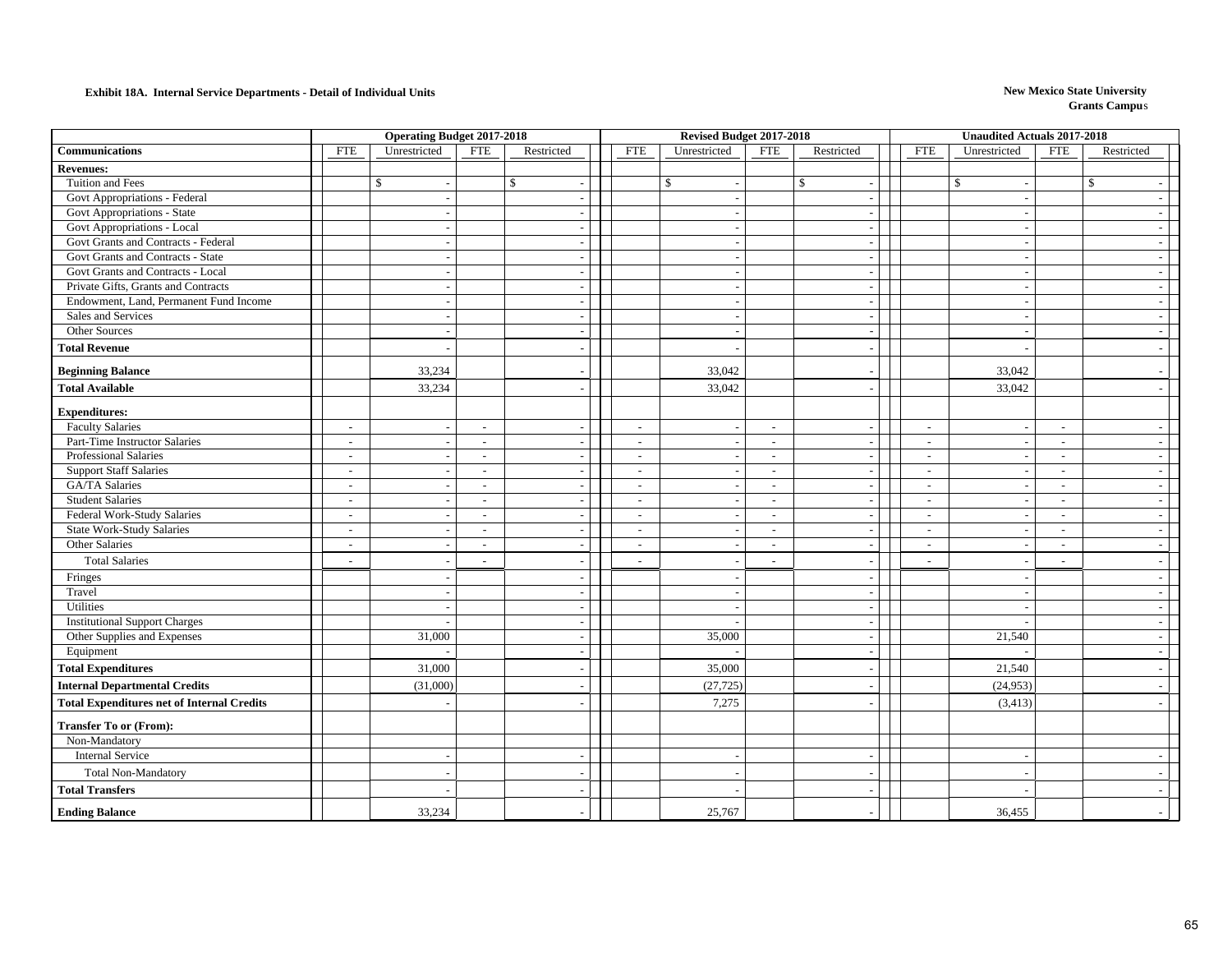#### **Exhibit 18A. Internal Service Departments - Detail of Individual Units New Mexico State University**

|                                                   |                          | <b>Operating Budget 2017-2018</b> |                |                          |                                    | Revised Budget 2017-2018                             |                          | <b>Unaudited Actuals 2017-2018</b> |                          |            |
|---------------------------------------------------|--------------------------|-----------------------------------|----------------|--------------------------|------------------------------------|------------------------------------------------------|--------------------------|------------------------------------|--------------------------|------------|
| <b>Duplicating Services</b>                       | <b>FTE</b>               | Unrestricted                      | <b>FTE</b>     | Restricted               | <b>FTE</b><br>Unrestricted         | <b>FTE</b><br>Restricted                             | <b>FTE</b>               | Unrestricted                       | <b>FTE</b>               | Restricted |
| <b>Revenues:</b>                                  |                          |                                   |                |                          |                                    |                                                      |                          |                                    |                          |            |
| Tuition and Fees                                  |                          | $\mathbb{S}$<br>$\sim$            |                | $\mathbf{s}$<br>$\sim$   | \$<br>$\overline{a}$               | $\mathbf{s}$<br>$\sim$                               |                          | $\mathbb{S}$<br>$\sim$             |                          | \$         |
| Govt Appropriations - Federal                     |                          | $\sim$                            |                | $\sim$                   | $\overline{\phantom{a}}$           | $\sim$                                               |                          | $\overline{\phantom{a}}$           |                          |            |
| Govt Appropriations - State                       |                          | $\sim$                            |                | $\sim$                   | $\overline{\phantom{a}}$           | $\overline{\phantom{a}}$                             |                          | $\overline{\phantom{a}}$           |                          |            |
| Govt Appropriations - Local                       |                          | $\sim$                            |                | $\sim$                   |                                    | $\sim$                                               |                          |                                    |                          |            |
| Govt Grants and Contracts - Federal               |                          | $\sim$                            |                | $\sim$                   | $\overline{\phantom{a}}$           | $\blacksquare$                                       |                          | $\overline{\phantom{a}}$           |                          |            |
| Govt Grants and Contracts - State                 |                          | $\sim$                            |                | $\sim$                   | $\overline{\phantom{a}}$           | $\overline{\phantom{a}}$                             |                          | $\overline{\phantom{a}}$           |                          |            |
| Govt Grants and Contracts - Local                 |                          |                                   |                |                          |                                    | $\sim$                                               |                          |                                    |                          |            |
| Private Gifts, Grants and Contracts               |                          | $\sim$                            |                | $\sim$                   |                                    | $\sim$                                               |                          |                                    |                          |            |
| Endowment, Land, Permanent Fund Income            |                          | $\sim$                            |                | $\sim$                   | $\overline{\phantom{a}}$           | $\sim$                                               |                          |                                    |                          |            |
| Sales and Services                                |                          | $\sim$                            |                | $\sim$                   | $\sim$                             | $\overline{\phantom{a}}$                             |                          |                                    |                          |            |
| Other Sources                                     |                          | $\overline{\phantom{a}}$          |                | $\sim$                   | $\sim$                             | $\overline{\phantom{a}}$                             |                          |                                    |                          |            |
| <b>Total Revenue</b>                              |                          |                                   |                |                          |                                    | $\overline{\phantom{a}}$                             |                          |                                    |                          |            |
| <b>Beginning Balance</b>                          |                          |                                   |                |                          | 3,435                              |                                                      |                          | 3,435                              |                          |            |
| <b>Total Available</b>                            |                          |                                   |                |                          | 3,435                              |                                                      |                          | 3,435                              |                          |            |
| <b>Expenditures:</b>                              |                          |                                   |                |                          |                                    |                                                      |                          |                                    |                          |            |
| <b>Faculty Salaries</b>                           | $\sim$                   | $\sim$                            | $\sim$         | $\sim$                   | $\sim$<br>$\sim$                   | $\sim$<br>$\sim$                                     | $\sim$                   | $\overline{\phantom{a}}$           | $\sim$                   |            |
| Part-Time Instructor Salaries                     | $\tilde{\phantom{a}}$    | $\sim$                            | $\sim$         | $\sim$                   | $\overline{\phantom{a}}$<br>$\sim$ | $\overline{a}$<br>$\sim$                             | $\sim$                   | $\sim$                             | $\mathcal{L}$            |            |
| <b>Professional Salaries</b>                      | $\tilde{\phantom{a}}$    | $\sim$                            | $\sim$         | $\sim$                   | $\sim$<br>$\sim$                   | $\blacksquare$<br>$\sim$                             | $\sim$                   | $\overline{\phantom{a}}$           | $\sim$                   |            |
| <b>Support Staff Salaries</b>                     | $\sim$                   | $\sim$                            | $\sim$         | $\sim$                   | $\sim$<br>$\overline{\phantom{a}}$ | $\sim$<br>$\sim$                                     | $\sim$                   | $\overline{\phantom{a}}$           | $\sim$                   |            |
| GA/TA Salaries                                    | $\sim$                   | $\sim$                            | $\sim$         | $\sim$                   | $\sim$<br>$\sim$                   | $\sim$<br>$\sim$                                     | $\sim$                   | $\sim$                             | $\sim$                   |            |
| <b>Student Salaries</b>                           | $\sim$                   | $\sim$                            | $\overline{a}$ | $\overline{\phantom{a}}$ | $\sim$<br>$\overline{\phantom{a}}$ | $\overline{\phantom{a}}$<br>$\overline{\phantom{a}}$ | $\sim$                   | $\overline{\phantom{a}}$           | $\sim$                   |            |
| Federal Work-Study Salaries                       | $\sim$                   | $\sim$                            | $\sim$         | $\sim$                   | $\sim$<br>$\sim$                   | $\sim$<br>$\overline{\phantom{a}}$                   | $\sim$                   | $\overline{a}$                     | $\sim$                   |            |
| <b>State Work-Study Salaries</b>                  | $\blacksquare$           | $\overline{\phantom{a}}$          |                | $\blacksquare$           | $\blacksquare$<br>$\sim$           | $\blacksquare$<br>$\sim$                             | $\sim$                   | $\sim$                             | $\blacksquare$           |            |
| Other Salaries                                    | $\overline{\phantom{a}}$ | $\overline{\phantom{a}}$          |                | $\sim$                   | $\sim$                             | $\sim$<br>$\sim$                                     | $\overline{\phantom{a}}$ |                                    | $\overline{\phantom{a}}$ |            |
| <b>Total Salaries</b>                             | $\overline{a}$           | $\sim$                            | $\sim$         |                          | $\overline{a}$                     | $\sim$<br>$\overline{a}$                             | $\overline{a}$           |                                    | $\overline{a}$           |            |
| Fringes                                           |                          | $\sim$                            |                | $\sim$                   | $\overline{\phantom{a}}$           | $\sim$                                               |                          | $\sim$                             |                          |            |
| Travel                                            |                          | $\sim$                            |                | $\sim$                   |                                    | $\sim$                                               |                          |                                    |                          |            |
| Utilities                                         |                          | $\sim$                            |                | $\sim$                   | $\overline{\phantom{a}}$           | $\sim$                                               |                          |                                    |                          |            |
| <b>Institutional Support Charges</b>              |                          | $\sim$                            |                | $\sim$                   | $\overline{\phantom{a}}$           | $\blacksquare$                                       |                          |                                    |                          |            |
| Other Supplies and Expenses                       |                          | 38,000                            |                |                          | 42,000                             | $\sim$                                               |                          | 23,577                             |                          |            |
| Equipment                                         |                          |                                   |                | $\sim$                   |                                    | $\blacksquare$                                       |                          |                                    |                          |            |
| <b>Total Expenditures</b>                         |                          | 38,000                            |                |                          | 42,000                             | $\sim$                                               |                          | 23,577                             |                          |            |
| <b>Internal Departmental Credits</b>              |                          | (40,000)                          |                |                          | (40,000)                           | $\overline{a}$                                       |                          | (27, 589)                          |                          |            |
| <b>Total Expenditures net of Internal Credits</b> |                          | (2,000)                           |                |                          | 2,000                              | $\overline{a}$                                       |                          | (4,012)                            |                          |            |
| <b>Transfer To or (From):</b>                     |                          |                                   |                |                          |                                    |                                                      |                          |                                    |                          |            |
| Non-Mandatory                                     |                          |                                   |                |                          |                                    |                                                      |                          |                                    |                          |            |
| <b>Internal Service</b>                           |                          | $\sim$                            |                | $\sim$                   | $\overline{\phantom{a}}$           | $\blacksquare$                                       |                          |                                    |                          |            |
| Total Non-Mandatory                               |                          | $\sim$                            |                |                          |                                    |                                                      |                          |                                    |                          |            |
| <b>Total Transfers</b>                            |                          |                                   |                |                          |                                    |                                                      |                          |                                    |                          |            |
| <b>Ending Balance</b>                             |                          | 2,000                             |                |                          | 1,435                              |                                                      |                          | 7,447                              |                          |            |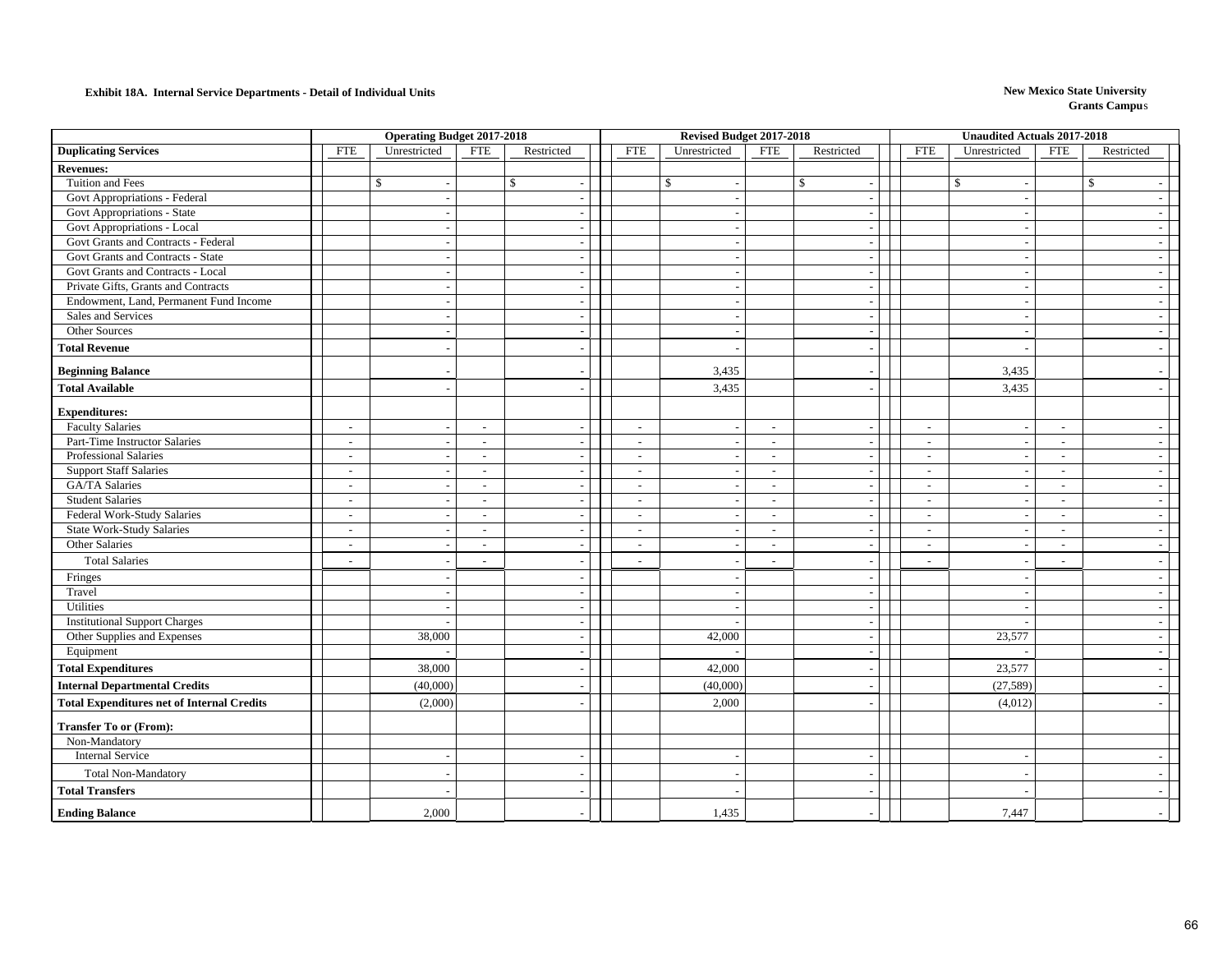#### **Exhibit 19. Summary of Student Aid Grants and Stipends New Mexico State University**

|                                                      |                                    | <b>Operating Budget 2017-2018</b> |               |                          | Revised Budget 2017-2018 |               | Unaudited Actuals 2017-2018 |                  |  |
|------------------------------------------------------|------------------------------------|-----------------------------------|---------------|--------------------------|--------------------------|---------------|-----------------------------|------------------|--|
|                                                      | Unrestricted                       | Restricted                        | Unrestricted  |                          | Restricted               |               | Unrestricted                | Restricted       |  |
| <b>Revenues</b>                                      |                                    |                                   |               |                          |                          |               |                             |                  |  |
| Govt Grants & Contracts - Federal:                   |                                    |                                   |               |                          |                          |               |                             |                  |  |
| <b>Instruction and General Program Stipends</b>      | $\mathbb{S}$<br>$\sim$             | $\mathbb{S}$                      | $\mathcal{S}$ |                          | $\mathcal{S}$            | $\mathcal{S}$ | $\omega$                    | $\mathbb{S}$     |  |
| Work Study - External                                | $\sim$                             | $\overline{a}$                    |               | $\sim$                   | $\overline{a}$           |               | $\sim$                      | $\sim$           |  |
| Supplemental Educational Opportunity Grants          | $\sim$                             | 15.000                            |               | $\sim$                   | 12.000                   |               | $\equiv$                    | 9.365            |  |
| Pell Grants                                          | $\sim$                             | 1,000,000                         |               | $\sim$                   | 920,000                  |               | $\equiv$                    | 932,118          |  |
| Other Federal Programs                               | $\sim$                             | 19,500                            |               | $\sim$                   | 19,500                   |               | $\sim$                      |                  |  |
| Govt Grants & Contracts - State:                     |                                    |                                   |               |                          |                          |               |                             |                  |  |
| Work Study - External                                | $\sim$                             | $\sim$                            |               | $\sim$                   | $\overline{a}$           |               | $\omega$                    | $\sim$           |  |
| NM Leveraging Ed Assist Prgm (LEAP)                  | $\sim$                             | 95,000                            |               | $\blacksquare$           | 80,000                   |               | $\omega$                    | 72,029           |  |
| Other State Programs(Day Care/CHE Leg/St. Success)   | $\sim$                             | 77,000                            |               | $\sim$                   | 50,000                   |               | $\sim$                      | 26,166           |  |
| Private Gifts, Grants & Contracts:                   |                                    |                                   |               |                          |                          |               |                             |                  |  |
| <b>Instruction and General Program Stipends</b>      | $\sim$                             | $\omega$                          |               | $\omega$                 | $\omega$                 |               | $\sim$                      | 500              |  |
| Work Study - External                                | $\sim$                             | $\sim$                            |               | $\sim$                   | $\sim$                   |               | $\equiv$                    | $\sim$           |  |
| Gifts for Scholarships and Fellowships               | $\sim$                             | $\sim$                            |               | $\sim$                   | $\sim$                   |               | $\sim$                      | 100              |  |
| Endowment, Land, & Perm Income                       |                                    |                                   |               |                          |                          |               |                             |                  |  |
| <b>Instruction and General Program Stipends</b>      | $\sim$                             |                                   |               | $\sim$                   |                          |               | $\sim$                      |                  |  |
| Other Endowment Funded Aid                           | $\sim$                             | 10,000                            |               | $\sim$                   | 12,000                   |               | $\sim$                      | 6,039            |  |
| <b>State Govt Appropriations</b>                     | $\sim$                             | $\sim$                            |               | $\sim$                   |                          |               | $\sim$                      |                  |  |
| <b>Total Revenue</b>                                 | $\sim$                             | 1,216,500                         |               | $\omega$                 | 1,093,500                |               | $\blacksquare$              | 1,046,317        |  |
| <b>Beginning Balance</b>                             | $\sim$                             |                                   |               | 579                      |                          |               | 579                         |                  |  |
| <b>Total Available</b>                               |                                    | 1,216,500                         |               | 579                      | 1,093,500                |               | 579                         | 1,046,317        |  |
| <b>Expenditures</b>                                  |                                    |                                   |               |                          |                          |               |                             |                  |  |
| Instruction and General Program Stipends - Federal   |                                    |                                   |               |                          | $\sim$                   |               | $\sim$                      |                  |  |
| Federal Work Study - External                        | $\sim$<br>$\sim$                   | $\sim$<br>$\sim$                  |               | $\blacksquare$           | $\sim$                   |               | $\sim$                      | $\sim$<br>$\sim$ |  |
|                                                      |                                    | 15,000                            |               | $\sim$                   | 12,000                   |               |                             | 9,365            |  |
| Supplemental Educational Opportunity Grants          | $\overline{\phantom{a}}$           |                                   |               | $\overline{\phantom{a}}$ |                          |               | $\sim$                      |                  |  |
| Pell Grants<br>Other Federal Programs (NSF, ONR)     | $\omega$                           | 1,000,000<br>19,500               |               | $\omega$                 | 920,000                  |               | $\omega$                    | 932,118          |  |
|                                                      | $\omega$                           |                                   |               | $\sim$                   | 19,500                   |               | $\omega$                    | $\sim$           |  |
| State Work Study - External                          | $\sim$                             | $\sim$                            |               | $\sim$                   | ÷.                       |               | $\omega$                    | $\sim$           |  |
| NM Leveraging Ed Assist Prgm (LEAP)                  | $\sim$                             | 95,000                            |               | $\sim$                   | 80,000                   |               | $\sim$                      | 72,029           |  |
| NMSU Scholarship                                     | $\overline{\phantom{a}}$<br>$\sim$ |                                   |               | $\sim$                   |                          |               | $\overline{\phantom{a}}$    |                  |  |
| NM Lottery (Success) Scholarships                    |                                    | 61,000                            |               | $\sim$                   | 40,000                   |               | $\omega$                    | 16,117           |  |
| State 3% Scholarships                                | 52.242                             | $\sim$                            |               | 52,242                   | $\overline{a}$           |               | 52.242                      | $\sim$           |  |
| Scholarships and Educational Programming             | $\sim$                             | $\blacksquare$                    |               | $\sim$                   | $\blacksquare$           |               | $\sim$                      | $\equiv$         |  |
| Other State Programs(Day Care/CHE Leg/Affordability) | $\sim$                             | 16,000                            |               | $\sim$                   | 10,000                   |               | $\sim$                      | 10,049           |  |
| Private Instruction and General Program Stipends     | $\sim$                             | $\sim$                            |               | $\sim$                   | $\sim$                   |               | $\sim$                      | 500              |  |
| Private Work Study - External                        | $\sim$                             | $\sim$                            |               | $\omega$                 | $\omega$                 |               | $\sim$                      |                  |  |
| Scholarships from Private Gifts                      | $\omega$                           | $\sim$                            |               | $\sim$                   | $\omega$                 |               | $\omega$                    | 100              |  |
| Endowment Instruction and General Program Stipends   | $\sim$                             | $\sim$                            |               | $\sim$                   | $\sim$                   |               | $\sim$                      | $\sim$           |  |
| Scholarships from Endowments                         | $\sim$                             | 10,000                            |               | $\sim$                   | 12,000                   |               | $\sim$                      | 6,039            |  |
| Special Scholarships                                 | 3,000                              |                                   |               | 3,000                    |                          |               | 3,000                       |                  |  |
| <b>Total Expenditures</b>                            | 55,242                             | 1,216,500                         |               | 55,242                   | 1,093,500                |               | 55,242                      | 1,046,317        |  |
| <b>Transfer To or (From)</b>                         |                                    |                                   |               |                          |                          |               |                             |                  |  |
| Non-Mandatory                                        |                                    |                                   |               |                          |                          |               |                             |                  |  |
| Student Social and Cultural                          | (3,000)                            | $\sim$                            |               | (3,000)                  | $\sim$                   |               | (3,000)                     | $\sim$           |  |
| Subtotal Non-Mandatory                               | (3,000)                            | $\sim$                            |               | (3,000)                  | $\omega$                 |               | (3,000)                     | $\omega$         |  |
| Required                                             |                                    |                                   |               |                          |                          |               |                             |                  |  |
| I & G<br><b>Subtotal Required</b>                    | (52, 242)<br>(52, 242)             | $\sim$<br>$\sim$                  |               | (52, 242)<br>(52, 242)   | $\sim$<br>$\omega$       |               | (52, 242)<br>(52, 242)      | $\sim$<br>$\sim$ |  |
| <b>Total Transfers</b>                               | (55, 242)                          | $\sim$                            |               | (55, 242)                | $\sim$                   |               | (55, 242)                   | $\sim$           |  |
| <b>Ending Balance</b>                                | $\sim$                             | $\sim$                            |               | 579                      | $\blacksquare$           |               | 579                         | $\sim$           |  |
|                                                      |                                    |                                   |               |                          |                          |               |                             |                  |  |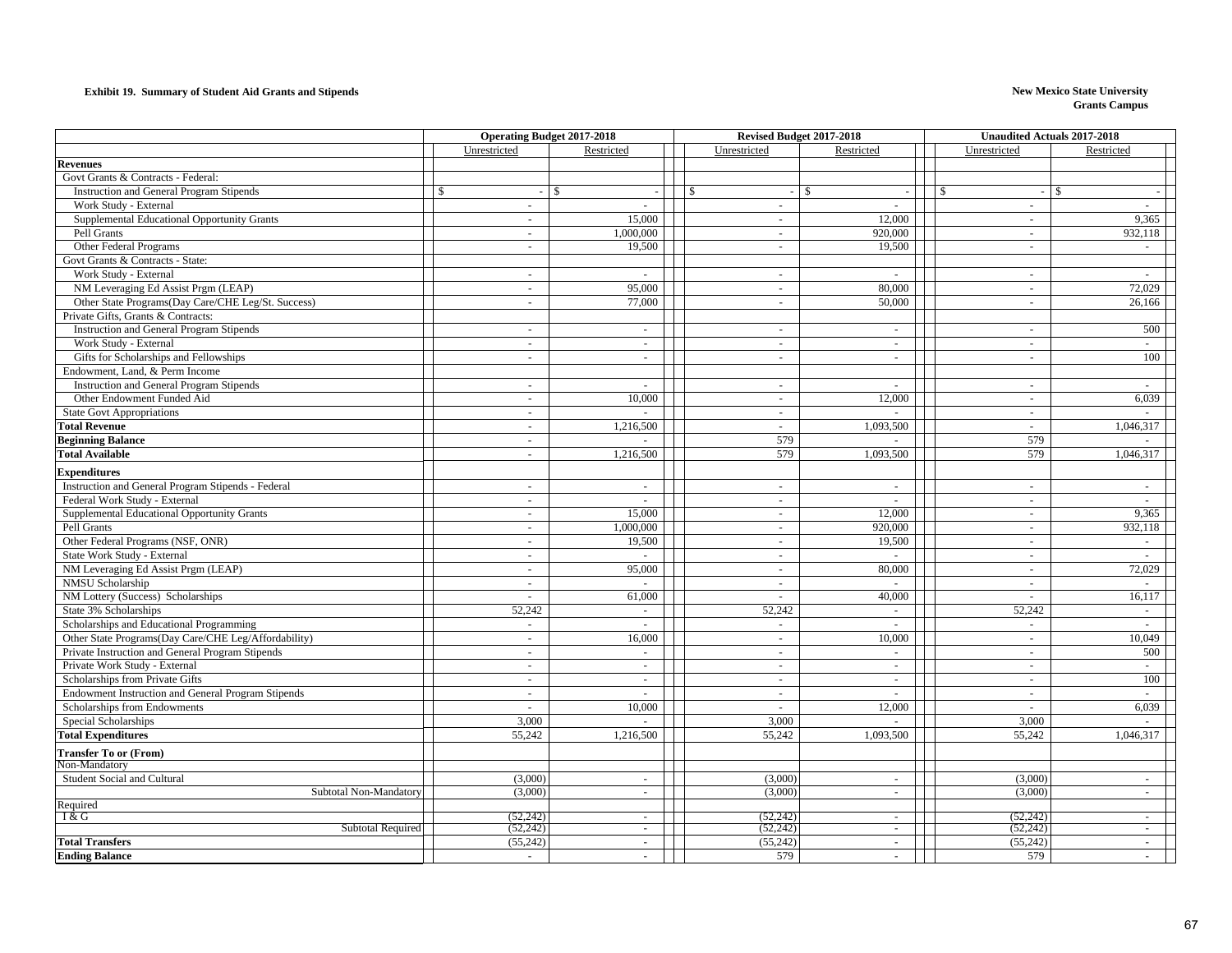### **Exhibit 20. Summary of Auxiliary Enterprises** New Mexico State University

|                                        |                          | <b>Operating Budget 2017-2018</b> |                |                          |                          | Revised Budget 2017-2018 |                          |                                |                          | <b>Unaudited Actuals 2017-2018</b> |                          |                          |  |
|----------------------------------------|--------------------------|-----------------------------------|----------------|--------------------------|--------------------------|--------------------------|--------------------------|--------------------------------|--------------------------|------------------------------------|--------------------------|--------------------------|--|
|                                        | <b>FTE</b>               | Unrestricted                      | <b>FTE</b>     | Restricted               | <b>FTE</b>               | Unrestricted             | <b>FTE</b>               | Restricted                     | <b>FTE</b>               | Unrestricted                       | <b>FTE</b>               | Restricted               |  |
| <b>Revenues:</b>                       |                          |                                   |                |                          |                          |                          |                          |                                |                          |                                    |                          |                          |  |
| Tuition and Fees                       |                          | $\mathsf{\$}$                     |                | $\mathbb{S}$             |                          | $\mathbb{S}$             |                          | $\mathbf{s}$<br>$\blacksquare$ |                          | $\mathbb{S}$                       |                          | $\mathbb{S}$             |  |
| Govt Appropriations - Federal          |                          |                                   |                |                          |                          |                          |                          | $\sim$                         |                          |                                    |                          |                          |  |
| Govt Appropriations - State            |                          |                                   |                | $\overline{\phantom{a}}$ |                          | $\overline{\phantom{a}}$ |                          | $\overline{\phantom{a}}$       |                          | $\overline{\phantom{a}}$           |                          |                          |  |
| Govt Appropriations - Local            |                          |                                   |                |                          |                          |                          |                          | $\sim$                         |                          |                                    |                          |                          |  |
| Govt Grants and Contracts - Federal    |                          |                                   |                | $\overline{\phantom{a}}$ |                          | $\overline{\phantom{a}}$ |                          | $\sim$                         |                          |                                    |                          |                          |  |
| Govt Grants and Contracts - State      |                          | $\overline{\phantom{a}}$          |                | $\overline{\phantom{a}}$ |                          |                          |                          | $\blacksquare$                 |                          |                                    |                          |                          |  |
| Govt Grants and Contracts - Local      |                          |                                   |                |                          |                          |                          |                          | $\sim$                         |                          |                                    |                          |                          |  |
| Private Gifts, Grants and Contracts    |                          | $\overline{\phantom{a}}$          |                | $\overline{\phantom{a}}$ |                          | $\overline{a}$           |                          | $\overline{\phantom{a}}$       |                          | $\overline{\phantom{a}}$           |                          |                          |  |
| Endowment, Land, Permanent Fund Income |                          |                                   |                |                          |                          |                          |                          | $\blacksquare$                 |                          |                                    |                          |                          |  |
| Sales and Services                     |                          | 37,000                            |                | $\overline{\phantom{a}}$ |                          | 30,000                   |                          | $\sim$                         |                          | 2,659                              |                          | $\overline{a}$           |  |
| Other Sources                          |                          | 5,000                             |                | $\overline{a}$           |                          |                          |                          | $\sim$                         |                          | 267                                |                          |                          |  |
| <b>Total Revenue</b>                   |                          | 42,000                            |                |                          |                          | 30,000                   |                          | $\sim$                         |                          | 2,926                              |                          |                          |  |
| <b>Beginning Balance</b>               |                          | 67,870                            |                |                          |                          | 76,662                   |                          |                                |                          | 76,662                             |                          |                          |  |
| <b>Total Available</b>                 |                          | 109,870                           |                |                          |                          | 106,662                  |                          | $\overline{\phantom{a}}$       |                          | 79,588                             |                          |                          |  |
|                                        |                          |                                   |                |                          |                          |                          |                          |                                |                          |                                    |                          |                          |  |
| <b>Expenditures:</b>                   |                          |                                   |                |                          |                          |                          |                          |                                |                          |                                    |                          |                          |  |
| <b>Faculty Salaries</b>                | $\overline{\phantom{a}}$ | $\overline{\phantom{a}}$          | $\sim$         | $\overline{\phantom{a}}$ | $\sim$                   | $\sim$                   | $\sim$                   | $\overline{\phantom{a}}$       | $\sim$                   | $\sim$                             | $\sim$                   | $\overline{\phantom{a}}$ |  |
| Part-Time Instructor Salaries          | $\blacksquare$           |                                   | $\blacksquare$ |                          | $\sim$                   |                          | $\overline{\phantom{a}}$ | $\overline{\phantom{a}}$       | $\overline{\phantom{a}}$ |                                    | $\sim$                   |                          |  |
| Professional Salaries                  | $\overline{\phantom{a}}$ |                                   | $\blacksquare$ |                          | $\overline{\phantom{a}}$ | $\overline{\phantom{a}}$ | $\sim$                   | $\overline{\phantom{a}}$       | $\overline{\phantom{a}}$ | $\overline{\phantom{a}}$           | $\overline{\phantom{a}}$ |                          |  |
| <b>Support Staff Salaries</b>          | $\blacksquare$           | $\overline{\phantom{a}}$          | $\blacksquare$ | $\sim$                   | $\sim$                   | $\sim$                   | $\overline{\phantom{a}}$ | $\overline{\phantom{a}}$       | $\overline{\phantom{a}}$ | $\overline{\phantom{a}}$           | $\overline{\phantom{a}}$ | $\sim$                   |  |
| GA/TA Salaries                         | $\overline{\phantom{a}}$ |                                   | $\blacksquare$ | $\overline{\phantom{a}}$ | $\sim$                   |                          | $\sim$                   | $\sim$                         | $\sim$                   |                                    | $\overline{\phantom{a}}$ | $\overline{\phantom{a}}$ |  |
| <b>Student Salaries</b>                | $\sim$                   | $\sim$                            | $\sim$         | $\sim$                   | $\sim$                   | $\sim$                   | $\sim$                   | $\sim$                         | $\sim$                   | $\sim$                             | $\sim$                   | $\sim$                   |  |
| Federal Work-Study Salaries            | $\sim$                   |                                   | $\sim$         |                          | $\overline{\phantom{a}}$ |                          | $\sim$                   | $\sim$                         | $\sim$                   |                                    | $\sim$                   |                          |  |
| <b>State Work-Study Salaries</b>       | $\overline{a}$           |                                   | $\overline{a}$ |                          | $\sim$                   |                          | $\sim$                   | $\sim$                         | $\sim$                   | $\overline{a}$                     | $\sim$                   |                          |  |
| Other Salaries                         | $\overline{a}$           | $\sim$                            | $\overline{a}$ | $\sim$                   |                          | $\sim$                   | $\sim$                   | $\overline{\phantom{a}}$       | $\overline{\phantom{a}}$ | $\sim$                             | $\sim$                   | $\overline{\phantom{a}}$ |  |
| <b>Total Salaries</b>                  | $\sim$                   |                                   | $\sim$         |                          |                          |                          | $\sim$                   | $\overline{a}$                 | $\sim$                   |                                    |                          |                          |  |
| Fringes                                |                          |                                   |                |                          |                          |                          |                          | $\sim$                         |                          |                                    |                          |                          |  |
| Travel                                 |                          |                                   |                | $\overline{\phantom{a}}$ |                          | $\sim$                   |                          | $\overline{\phantom{a}}$       |                          | $\overline{\phantom{a}}$           |                          | $\sim$                   |  |
| Utilities                              |                          |                                   |                |                          |                          | $\overline{\phantom{a}}$ |                          | $\blacksquare$                 |                          |                                    |                          |                          |  |
| <b>Institutional Support Charges</b>   |                          |                                   |                | $\overline{\phantom{a}}$ |                          | $\overline{\phantom{a}}$ |                          | $\overline{\phantom{a}}$       |                          |                                    |                          |                          |  |
| Purchase for Resale                    |                          | 50,000                            |                | $\overline{\phantom{a}}$ |                          | 30,000                   |                          | $\overline{\phantom{a}}$       |                          | 3,733                              |                          | $\sim$                   |  |
| Other Supplies and Expenses            |                          |                                   |                | $\overline{\phantom{a}}$ |                          | $\overline{\phantom{a}}$ |                          | $\sim$                         |                          |                                    |                          | $\sim$                   |  |
| Equipment                              |                          |                                   |                | $\sim$                   |                          | $\overline{\phantom{a}}$ |                          | $\sim$                         |                          |                                    |                          | $\sim$                   |  |
| <b>Total Expenditures</b>              |                          | 50,000                            |                |                          |                          | 30,000                   |                          | $\overline{\phantom{a}}$       |                          | 3,733                              |                          |                          |  |
| <b>Transfer To or (From):</b>          |                          |                                   |                |                          |                          |                          |                          |                                |                          |                                    |                          |                          |  |
| Non-Mandatory                          |                          |                                   |                |                          |                          |                          |                          |                                |                          |                                    |                          |                          |  |
| <b>Auxiliary Enterprises</b>           |                          |                                   |                |                          |                          |                          |                          | $\overline{\phantom{a}}$       |                          |                                    |                          |                          |  |
| Renewal and Replacement                |                          | 10,000                            |                |                          |                          | 10,000                   |                          | $\sim$                         |                          | 10,000                             |                          |                          |  |
| <b>Total Non-Mandatory</b>             |                          | 10,000                            |                |                          |                          | 10,000                   |                          |                                |                          | 10,000                             |                          |                          |  |
| <b>Total Transfers</b>                 |                          | 10,000                            |                |                          |                          | 10,000                   |                          |                                |                          | 10,000                             |                          |                          |  |
| <b>Ending Balance</b>                  |                          | 49,870                            |                |                          |                          | 66,662                   |                          |                                |                          | 65,855                             |                          |                          |  |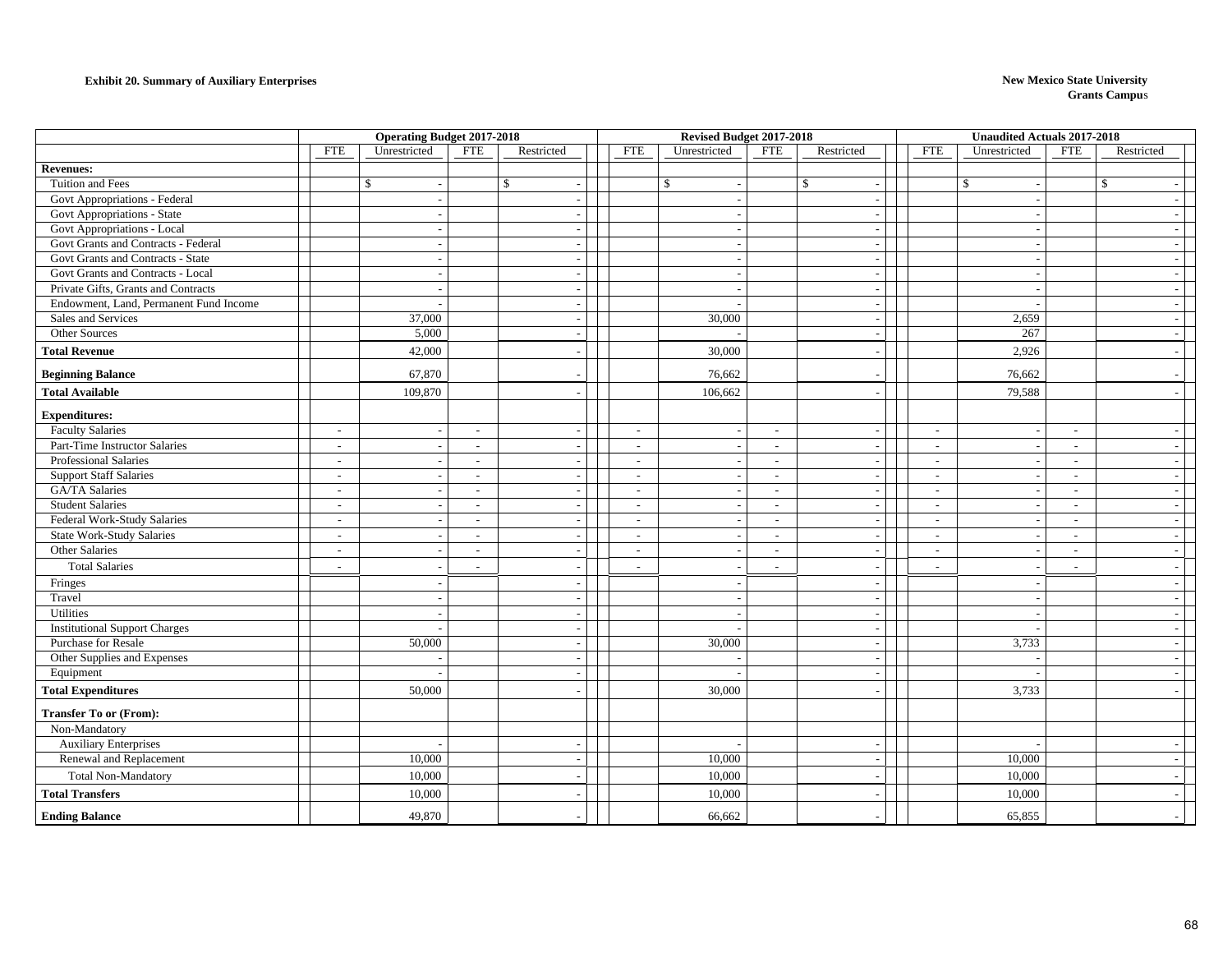#### **Exhibit 20A. Auxiliary Enterprises - Detail of Individual Units New Mexico State University**

|                                           |                          | <b>Operating Budget 2017-2018</b>  |                  |                                    |                          | Revised Budget 2017-2018 |                  |                                                      |                          | <b>Unaudited Actuals 2017-2018</b> |                                    |                          |  |
|-------------------------------------------|--------------------------|------------------------------------|------------------|------------------------------------|--------------------------|--------------------------|------------------|------------------------------------------------------|--------------------------|------------------------------------|------------------------------------|--------------------------|--|
| <b>Bookstore Administration</b>           | <b>FTE</b>               | Unrestricted                       | <b>FTE</b>       | Restricted                         | <b>FTE</b>               | Unrestricted             | <b>FTE</b>       | Restricted                                           | <b>FTE</b>               | Unrestricted                       | <b>FTE</b>                         | Restricted               |  |
| <b>Revenues:</b>                          |                          |                                    |                  |                                    |                          |                          |                  |                                                      |                          |                                    |                                    |                          |  |
| Tuition and Fees                          |                          | \$<br>$\overline{\phantom{a}}$     |                  | $\mathbb{S}$                       |                          | $\mathbb{S}$             |                  | \$                                                   |                          | \$                                 |                                    | $\mathbb{S}$             |  |
| Govt Appropriations - Federal             |                          | $\sim$                             |                  |                                    |                          |                          |                  |                                                      |                          |                                    |                                    |                          |  |
| Govt Appropriations - State               |                          | $\overline{\phantom{a}}$           |                  |                                    |                          |                          |                  | $\overline{\phantom{a}}$                             |                          | $\overline{\phantom{a}}$           |                                    |                          |  |
| Govt Appropriations - Local               |                          | $\sim$                             |                  |                                    |                          |                          |                  |                                                      |                          |                                    |                                    |                          |  |
| Govt Grants and Contracts - Federal       |                          | $\overline{\phantom{a}}$           |                  | $\sim$                             |                          | $\sim$                   |                  | $\overline{\phantom{a}}$                             |                          |                                    |                                    | $\overline{\phantom{a}}$ |  |
| Govt Grants and Contracts - State         |                          | $\overline{\phantom{a}}$           |                  | $\blacksquare$                     |                          |                          |                  | $\overline{\phantom{a}}$                             |                          |                                    |                                    |                          |  |
| Govt Grants and Contracts - Local         |                          | $\overline{\phantom{a}}$           |                  |                                    |                          |                          |                  | $\overline{\phantom{a}}$                             |                          |                                    |                                    |                          |  |
| Private Gifts, Grants and Contracts       |                          | $\overline{\phantom{a}}$           |                  | $\blacksquare$                     |                          | $\sim$                   |                  | $\overline{\phantom{a}}$                             |                          |                                    |                                    | $\sim$                   |  |
| Endowment, Land, Permanent Fund Income    |                          |                                    |                  | $\overline{\phantom{a}}$           |                          |                          |                  | $\sim$                                               |                          |                                    |                                    | $\sim$                   |  |
| Sales and Services                        |                          | 37,000                             |                  | $\overline{\phantom{a}}$           |                          | 30,000                   |                  | $\overline{\phantom{a}}$                             |                          | 2,659                              |                                    | $\sim$                   |  |
| Other Sources                             |                          | 5,000                              |                  |                                    |                          |                          |                  | $\overline{\phantom{a}}$                             |                          | 267                                |                                    |                          |  |
| <b>Total Revenue</b>                      |                          | 42,000                             |                  | $\sim$                             |                          | 30,000                   |                  |                                                      |                          | 2,926                              |                                    |                          |  |
| <b>Beginning Balance</b>                  |                          | 67,870                             |                  |                                    |                          | 76,662                   |                  |                                                      |                          | 76,662                             |                                    |                          |  |
| <b>Total Available</b>                    |                          | 109,870                            |                  |                                    |                          | 106,662                  |                  |                                                      |                          | 79,588                             |                                    |                          |  |
|                                           |                          |                                    |                  |                                    |                          |                          |                  |                                                      |                          |                                    |                                    |                          |  |
| <b>Expenditures:</b>                      |                          |                                    |                  |                                    |                          |                          |                  |                                                      |                          |                                    |                                    |                          |  |
| <b>Faculty Salaries</b>                   | $\sim$                   | $\overline{\phantom{a}}$           | $\sim$           | $\blacksquare$                     | $\sim$                   | $\overline{\phantom{a}}$ | $\sim$           | $\overline{\phantom{a}}$                             | $\overline{\phantom{a}}$ | $\overline{\phantom{a}}$           | $\sim$                             | $\sim$                   |  |
| Part-Time Instructor Salaries             | $\sim$                   | $\overline{a}$                     | $\sim$           |                                    | $\sim$                   |                          | $\sim$           |                                                      | $\sim$                   |                                    | $\sim$                             |                          |  |
| <b>Professional Salaries</b>              | $\sim$                   | $\overline{\phantom{a}}$           | $\sim$           | $\sim$                             | $\sim$                   |                          | $\sim$           | $\overline{\phantom{a}}$                             | $\sim$                   |                                    | $\sim$                             |                          |  |
| <b>Support Staff Salaries</b>             | $\sim$                   | $\sim$                             | $\sim$           | $\overline{\phantom{a}}$           | $\sim$                   |                          | $\sim$           | $\sim$                                               | $\sim$                   | $\overline{\phantom{a}}$           | $\sim$                             | $\sim$                   |  |
| GA/TA Salaries<br><b>Student Salaries</b> | $\overline{\phantom{a}}$ | $\overline{\phantom{a}}$           | $\sim$           | $\sim$                             | $\overline{\phantom{a}}$ |                          | $\sim$           | $\overline{\phantom{a}}$                             | $\sim$                   |                                    | $\overline{\phantom{a}}$           | $\overline{\phantom{a}}$ |  |
| Federal Work-Study Salaries               | $\sim$<br>$\sim$         | $\sim$                             | $\sim$           | $\sim$                             | $\sim$<br>$\sim$         | $\sim$                   | $\sim$<br>$\sim$ | $\overline{\phantom{a}}$                             | $\blacksquare$<br>$\sim$ | $\sim$                             | $\overline{\phantom{a}}$<br>$\sim$ | $\sim$                   |  |
| State Work-Study Salaries                 | $\sim$                   | $\sim$<br>$\overline{\phantom{a}}$ | $\sim$<br>$\sim$ |                                    | $\overline{a}$           |                          | $\sim$           |                                                      | $\sim$                   |                                    | $\sim$                             |                          |  |
| Other Salaries                            | $\sim$                   | $\overline{\phantom{a}}$           | $\sim$           | $\overline{\phantom{a}}$           | $\sim$                   | $\sim$                   | $\sim$           | $\overline{\phantom{a}}$                             | $\overline{\phantom{a}}$ | $\sim$                             | $\sim$                             | $\sim$                   |  |
| <b>Total Salaries</b>                     | $\sim$                   |                                    |                  |                                    |                          |                          | $\sim$           |                                                      | $\overline{a}$           |                                    | $\sim$                             |                          |  |
|                                           |                          | $\sim$                             | $\sim$           |                                    |                          |                          |                  |                                                      |                          |                                    |                                    |                          |  |
| Fringes                                   |                          | $\overline{\phantom{a}}$           |                  | $\sim$                             |                          | $\sim$                   |                  | $\overline{\phantom{a}}$                             |                          |                                    |                                    | $\overline{\phantom{a}}$ |  |
| Travel<br>Utilities                       |                          | $\overline{a}$                     |                  |                                    |                          | $\sim$                   |                  | $\sim$                                               |                          |                                    |                                    | $\sim$                   |  |
| <b>Institutional Support Charges</b>      |                          | $\overline{\phantom{a}}$           |                  | $\overline{\phantom{a}}$           |                          |                          |                  | $\overline{\phantom{a}}$                             |                          |                                    |                                    | $\overline{\phantom{a}}$ |  |
| Purchase for Resale                       |                          | 50,000                             |                  |                                    |                          | 30,000                   |                  | $\overline{\phantom{a}}$                             |                          | 3,733                              |                                    | $\sim$                   |  |
| Other Supplies and Expenses               |                          |                                    |                  | $\overline{\phantom{a}}$<br>$\sim$ |                          |                          |                  | $\overline{\phantom{a}}$<br>$\overline{\phantom{a}}$ |                          |                                    |                                    | $\sim$                   |  |
| Equipment                                 |                          |                                    |                  |                                    |                          |                          |                  | $\overline{\phantom{a}}$                             |                          |                                    |                                    |                          |  |
| <b>Total Expenditures</b>                 |                          | 50,000                             |                  |                                    |                          | 30,000                   |                  |                                                      |                          | 3,733                              |                                    |                          |  |
|                                           |                          |                                    |                  |                                    |                          |                          |                  |                                                      |                          |                                    |                                    |                          |  |
| <b>Transfer To or (From):</b>             |                          |                                    |                  |                                    |                          |                          |                  |                                                      |                          |                                    |                                    |                          |  |
| Non-Mandatory                             |                          |                                    |                  |                                    |                          |                          |                  |                                                      |                          |                                    |                                    |                          |  |
| <b>Auxiliary Enterprises</b>              |                          |                                    |                  |                                    |                          |                          |                  |                                                      |                          |                                    |                                    |                          |  |
| Renewal and Replacement                   |                          | 10,000                             |                  | $\sim$                             |                          | 10,000                   |                  | $\sim$                                               |                          | 10,000                             |                                    |                          |  |
| <b>Total Non-Mandatory</b>                |                          | 10,000                             |                  |                                    |                          | 10,000                   |                  |                                                      |                          | 10,000                             |                                    |                          |  |
| <b>Total Transfers</b>                    |                          | 10,000                             |                  |                                    |                          | 10,000                   |                  |                                                      |                          | 10,000                             |                                    |                          |  |
| <b>Ending Balance</b>                     |                          | 49,870                             |                  |                                    |                          | 66,662                   |                  |                                                      |                          | 65,855                             |                                    |                          |  |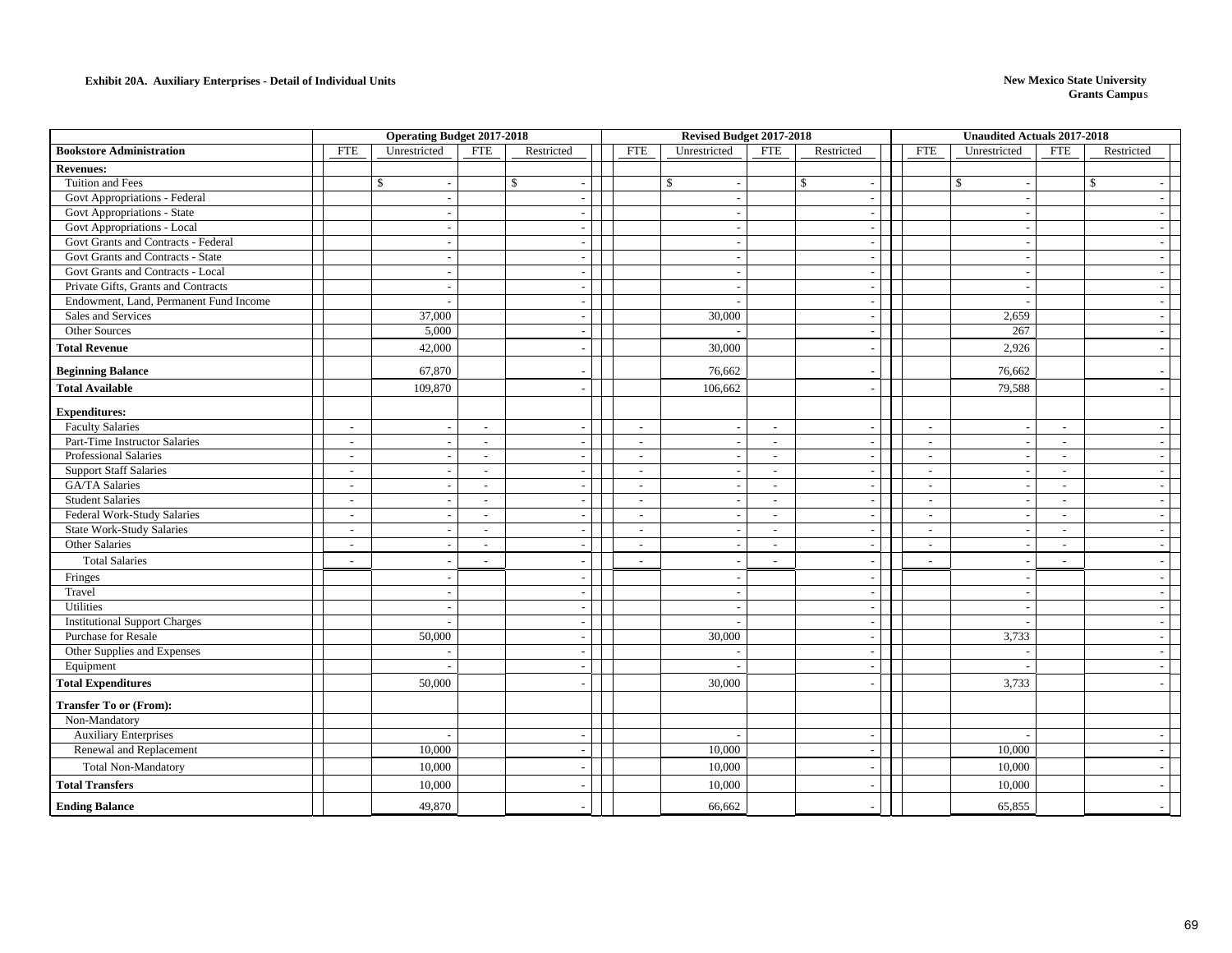### **Exhibit I. Summary of Capital Outlay** New Mexico State University

|                                             |                              | <b>Operating Budget 2017-2018</b> | Revised Budget 2017-2018 |                          | <b>Unaudited Actuals 2017-2018</b> |                             |  |  |  |
|---------------------------------------------|------------------------------|-----------------------------------|--------------------------|--------------------------|------------------------------------|-----------------------------|--|--|--|
|                                             | Unrestricted                 | Restricted                        | Unrestricted             | Restricted               | Unrestricted                       | Restricted                  |  |  |  |
|                                             |                              |                                   |                          |                          |                                    |                             |  |  |  |
| <b>Revenues</b>                             |                              |                                   |                          |                          |                                    |                             |  |  |  |
| Allocated                                   |                              |                                   |                          |                          |                                    |                             |  |  |  |
| All Revenue                                 | 7,704,923 \$<br>$\mathbb{S}$ |                                   | $1,400,000$ \$<br>\$     | $\overline{\phantom{a}}$ | $910,836$ \$<br>\$                 | $\overline{\phantom{a}}$    |  |  |  |
| Unallocated                                 |                              |                                   |                          |                          |                                    |                             |  |  |  |
| Interest on Investments                     |                              |                                   |                          | $\sim$                   |                                    |                             |  |  |  |
| <b>Total Revenues (Exh 1)</b>               | 7,704,923                    | $\blacksquare$                    | 1,400,000                | $\blacksquare$           | 910,836                            | $\blacksquare$              |  |  |  |
|                                             |                              |                                   |                          |                          |                                    |                             |  |  |  |
| <b>Beginning Balance (Exh 1)</b>            | 9,622,758                    |                                   | 9,270,127                |                          | 9,270,127                          |                             |  |  |  |
| <b>Total Available (Exh 1)</b>              | 17,327,681                   | $\sim$                            | 10,670,127               | $\blacksquare$           | 10,180,963                         | $\blacksquare$              |  |  |  |
|                                             |                              |                                   |                          |                          |                                    |                             |  |  |  |
| <b>Expenditures</b>                         |                              |                                   |                          |                          |                                    |                             |  |  |  |
| Allocated                                   |                              |                                   |                          |                          |                                    |                             |  |  |  |
| Minor Projects                              | 130,000                      | $\sim$                            | 100,000                  | $\mathbf{r}$             | 133,882                            | $\mathbf{r}$                |  |  |  |
| Major Projects                              | 7,704,923                    | $\overline{\phantom{a}}$          | 6,000,000                | $\overline{\phantom{a}}$ | 4,365,939                          | $\blacksquare$              |  |  |  |
| Unallocated                                 |                              |                                   |                          |                          |                                    |                             |  |  |  |
| Minor Projects                              | $\mathbf{r}$                 | $\sim$                            | 10,000                   | $\sim$                   | (102, 493)                         | $\sim$                      |  |  |  |
| <b>Total Expenditures (Exh 1)</b>           | 7,834,923                    | $\blacksquare$                    | 6,110,000                | $\blacksquare$           | 4,397,328                          | $\blacksquare$              |  |  |  |
|                                             |                              |                                   |                          |                          |                                    |                             |  |  |  |
| <b>Transfers</b>                            |                              |                                   |                          |                          |                                    |                             |  |  |  |
| Non-Mandatory                               |                              |                                   |                          |                          |                                    |                             |  |  |  |
| Allocated                                   |                              |                                   |                          |                          |                                    |                             |  |  |  |
| I & G                                       | $\overline{\phantom{a}}$     | $\sim$                            | $\blacksquare$           | $\overline{\phantom{a}}$ | $\sim$                             | $\overline{\phantom{a}}$    |  |  |  |
| Unallocated                                 |                              |                                   |                          |                          |                                    |                             |  |  |  |
| I & G                                       | $\sim$                       |                                   | $\overline{\phantom{a}}$ | $\overline{\phantom{a}}$ |                                    |                             |  |  |  |
| Subtotal Non-Mandatory                      | $\blacksquare$               | $\blacksquare$                    | $\blacksquare$           | $\overline{\phantom{a}}$ | $\sim$                             | $\mathcal{L}_{\mathcal{A}}$ |  |  |  |
| Required                                    |                              |                                   |                          |                          |                                    |                             |  |  |  |
| Allocated                                   |                              |                                   |                          |                          |                                    |                             |  |  |  |
| $\rm I\,\&\, G$                             | (13, 681)                    | $\sim$                            | (13, 681)                | $\overline{\phantom{a}}$ | (13, 681)                          | $\overline{\phantom{a}}$    |  |  |  |
| Subtotal Required                           | (13,681)                     | $\sim$                            | (13,681)                 | $\sim$                   | (13, 681)                          |                             |  |  |  |
|                                             |                              |                                   |                          |                          |                                    |                             |  |  |  |
| <b>Total Net Transfers (Exh 1)</b>          | (13,681)                     | $\blacksquare$                    | (13, 681)                | $\blacksquare$           | (13, 681)                          | $\blacksquare$              |  |  |  |
|                                             |                              |                                   |                          |                          |                                    |                             |  |  |  |
|                                             |                              |                                   |                          |                          |                                    |                             |  |  |  |
| <b>Total Expenditures and Net Transfers</b> | 7,821,242                    | $\blacksquare$                    | 6,096,319                | $\blacksquare$           | 4,383,647                          | $\blacksquare$              |  |  |  |
|                                             |                              |                                   |                          |                          |                                    |                             |  |  |  |
|                                             |                              |                                   |                          |                          |                                    |                             |  |  |  |
| <b>Ending Balance (Exh 1)</b>               | 9,506,439                    | $\blacksquare$                    | 4,573,808                | $\overline{\phantom{a}}$ | 5,797,316                          | $\blacksquare$              |  |  |  |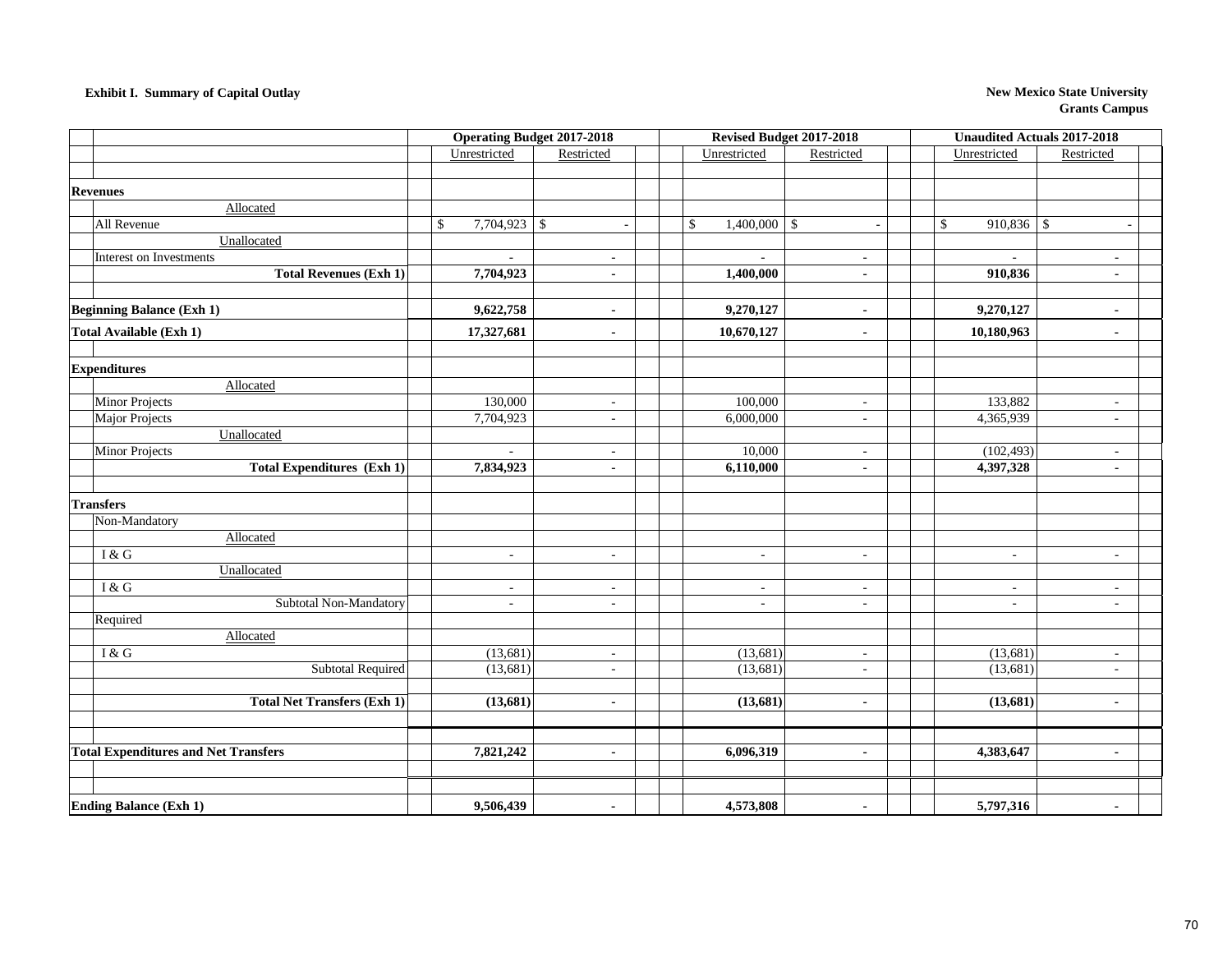### **Exhibit II. Summary of Renewals and Replacement New Mexico State University New Mexico State University**

|                                             | <b>Operating Budget 2017-2018</b> |                          |                | Revised Budget 2017-2018 | <b>Unaudited Actuals 2017-2018</b> |                          |  |  |  |  |
|---------------------------------------------|-----------------------------------|--------------------------|----------------|--------------------------|------------------------------------|--------------------------|--|--|--|--|
|                                             | Unrestricted                      | Restricted               | Unrestricted   | Restricted               | Unrestricted                       | Restricted               |  |  |  |  |
|                                             |                                   |                          |                |                          |                                    |                          |  |  |  |  |
| <b>Revenues</b>                             |                                   |                          |                |                          |                                    |                          |  |  |  |  |
| Other Sources                               | \$                                | $\sqrt[6]{\frac{1}{2}}$  | \$             | \$                       | \$                                 | \$                       |  |  |  |  |
| <b>Total Revenues (Exh 1)</b>               | $\blacksquare$                    | $\overline{\phantom{a}}$ | $\blacksquare$ | $\blacksquare$           |                                    | $\blacksquare$           |  |  |  |  |
| <b>Beginning Balance (Exh 1)</b>            | 2,694,598                         | $\blacksquare$           | 2,957,500      | $\blacksquare$           | 2,957,500                          | ٠                        |  |  |  |  |
|                                             |                                   |                          |                |                          |                                    |                          |  |  |  |  |
| <b>Total Available (Exh 1)</b>              | 2,694,598                         | $\blacksquare$           | 2,957,500      | $\blacksquare$           | 2,957,500                          | $\overline{\phantom{a}}$ |  |  |  |  |
|                                             |                                   |                          |                |                          |                                    |                          |  |  |  |  |
| <b>Expenditures</b>                         |                                   |                          |                |                          |                                    |                          |  |  |  |  |
| Funds for Building Renewal                  | 700,000                           | $\sim$                   | 300,000        | $\sim$                   | 11,470                             | $\overline{\phantom{a}}$ |  |  |  |  |
| Funds for Internal Service Departments      | $\sim$                            | $\overline{\phantom{a}}$ |                | $\blacksquare$           | 24,298                             | $\sim$                   |  |  |  |  |
| <b>Total Expenditures (Exh 1)</b>           | 700,000                           | $\blacksquare$           | 300,000        | $\blacksquare$           | 35,768                             | $\blacksquare$           |  |  |  |  |
| <b>Transfers</b>                            |                                   |                          |                |                          |                                    |                          |  |  |  |  |
| Non-Mandatory                               |                                   |                          |                |                          |                                    |                          |  |  |  |  |
| I & G                                       | $\sim$                            | $\sim$                   | (360,000)      | $\sim$                   | (360,000)                          | ÷.                       |  |  |  |  |
| <b>Internal Service</b>                     | (10,000)                          | $\overline{\phantom{a}}$ | (10, 435)      | $\bar{a}$                | (10, 434)                          | ÷.                       |  |  |  |  |
| <b>Auxiliary Enterprises</b>                | (10,000)                          | ÷                        | (10,000)       | $\overline{\phantom{a}}$ | (10,000)                           | ÷.                       |  |  |  |  |
| Subtotal Non-Mandatory                      | (20,000)                          | $\sim$                   | (380, 435)     | $\sim$                   | (380, 434)                         | ÷.                       |  |  |  |  |
| Required                                    |                                   |                          |                |                          |                                    |                          |  |  |  |  |
| I & G                                       | (249, 565)                        | $\sim$                   | (249, 565)     | $\sim$                   | (249, 565)                         | $\overline{\phantom{a}}$ |  |  |  |  |
| <b>Subtotal Required</b>                    | (249, 565)                        | $\sim$                   | (249, 565)     | $\overline{\phantom{a}}$ | (249, 565)                         | ÷.                       |  |  |  |  |
| <b>Total Net Transfers (Exh 1)</b>          | (269, 565)                        | $\blacksquare$           | (630,000)      | $\blacksquare$           | (629,999)                          | $\overline{\phantom{a}}$ |  |  |  |  |
|                                             |                                   |                          |                |                          |                                    |                          |  |  |  |  |
| <b>Total Expenditures and Net Transfers</b> | 430,435                           | $\blacksquare$           | (330,000)      | $\blacksquare$           | (594, 231)                         | $\overline{\phantom{0}}$ |  |  |  |  |
|                                             |                                   |                          |                |                          |                                    |                          |  |  |  |  |
| <b>Ending Balance (Exh 1)</b>               | 2,264,163                         | $\blacksquare$           | 3,287,500      | $\blacksquare$           | 3,551,731                          | $\blacksquare$           |  |  |  |  |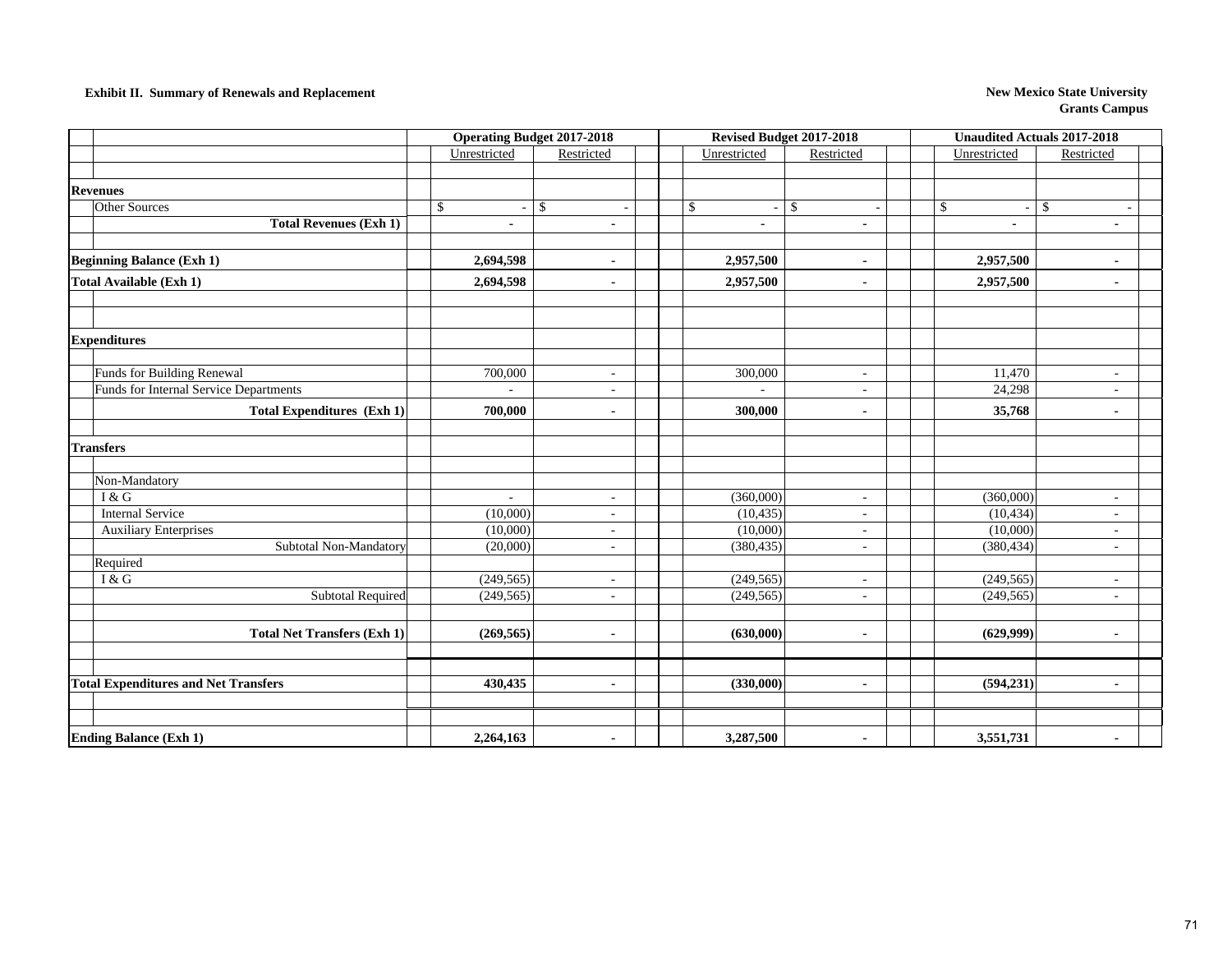#### **Exhibit a. Summary of Current Funds Revenue by Source New Mexico State University New Mexico State University**

|                                        | <b>Operating Budget 2017-2018</b> |                          | Revised Budget 2017-2018    |                          | Unaudited Actuals 2017-2018 |                          |  |
|----------------------------------------|-----------------------------------|--------------------------|-----------------------------|--------------------------|-----------------------------|--------------------------|--|
|                                        | Unrestricted                      | Restricted               | Unrestricted                | Restricted               | Unrestricted                | Restricted               |  |
| <b>Total Current Funds Revenue</b>     |                                   |                          |                             |                          |                             |                          |  |
| Instruction and General (Exh 2)        | 4,562,600                         | 914,425                  | 4,523,025                   | 895,729                  | 4,614,732                   | 813,039                  |  |
| Student Social & Cultural (Exh 15)     | 16,000                            | 100                      | 15,500                      | $\sim$                   | 5,375                       | $\sim$                   |  |
| Research (Exh 16)                      | $\sim$                            | $\overline{\phantom{a}}$ | $\sim$                      |                          | $\sim$                      | $\sim$                   |  |
| Public Service (Exh 17)                | 1,860                             | 184,633                  | 1,860                       | 193,445                  | 500                         | 169,406                  |  |
| Internal Service Departments (Exh 18)  | $\sim$                            |                          | 1,643                       |                          | 1,643                       |                          |  |
| Student Aid, Grants, Stipends (Exh 19) | $\sim$                            | 1,216,500                | $\sim$                      | 1,093,500                |                             | 1,046,317                |  |
| Auxiliary Enterprises (Exh 20)         | 42,000                            |                          | 30,000                      |                          | 2,926                       |                          |  |
| <b>Total Current Funds Revenue</b>     | 4,622,460                         | 2,315,658                | 4,572,028                   | 2,182,674                | 4,625,176                   | 2,028,762                |  |
|                                        |                                   |                          |                             |                          |                             |                          |  |
| <b>Tuition and Fees Income</b>         |                                   |                          |                             |                          |                             |                          |  |
| Instruction and General (Exh 2)        | 948,000                           | $\sim$                   | 905,625                     | $\sim$                   | 913,075                     | $\sim$                   |  |
| Student Social & Cultural (Exh 15)     | 15,000                            | $\overline{a}$           | 15,000                      | $\sim$                   | 5,030                       | $\sim$                   |  |
| Research (Exh 16)                      | $\sim$                            | $\sim$                   | $\sim$                      | $\sim$                   | $\sim$                      | $\sim$                   |  |
| Public Service (Exh 17)                | $\sim$                            | $\sim$                   | $\sim$                      | $\sim$                   | $\sim$                      | $\sim$                   |  |
| Internal Service Departments (Exh 18)  | $\sim$                            | $\overline{\phantom{a}}$ | $\sim$                      | $\sim$                   | $\sim$                      | $\sim$                   |  |
| Student Aid, Grants, Stipends (Exh 19) | $\sim$                            | $\sim$                   | $\sim$                      | $\sim$                   | $\overline{a}$              | $\sim$                   |  |
| Auxiliary Enterprises (Exh 20)         | $\overline{\phantom{a}}$          | $\overline{\phantom{a}}$ | $\sim$                      | $\sim$                   | $\overline{a}$              | $\sim$                   |  |
| <b>Total Tuition and Fees Income</b>   | 963,000                           | $\blacksquare$           | 920,625                     | $\mathbf{r}$             | 918,105                     | $\blacksquare$           |  |
|                                        |                                   |                          |                             |                          |                             |                          |  |
| <b>Federal Govt Appropriations</b>     |                                   |                          |                             |                          |                             |                          |  |
| Instruction and General (Exh 2)        | $\sim$                            | $\overline{a}$           | $\sim$                      | $\sim$                   | $\sim$                      | $\sim$                   |  |
| Student Social & Cultural (Exh 15)     | $\sim$                            | $\overline{a}$           | $\sim$                      | $\sim$                   | $\sim$                      | $\sim$                   |  |
| Research (Exh 16)                      | $\sim$                            | $\overline{a}$           | $\overline{a}$              | $\sim$                   | $\overline{a}$              | $\sim$                   |  |
| Public Service (Exh 17)                | $\sim$                            | $\sim$                   | $\sim$                      | $\sim$                   | $\sim$                      | $\sim$                   |  |
| Internal Service Departments (Exh 18)  | $\sim$                            | $\overline{a}$           | $\overline{a}$              | $\sim$                   | $\overline{a}$              | $\sim$                   |  |
| Student Aid, Grants, Stipends (Exh 19) | $\sim$                            | $\sim$                   | $\sim$                      | $\sim$                   | $\sim$                      | $\sim$                   |  |
| Auxiliary Enterprises (Exh 20)         | $\sim$                            | $\sim$                   | $\sim$                      | $\sim$                   | $\sim$                      | $\overline{\phantom{a}}$ |  |
| <b>Total Fed Govt Appropriations</b>   | $\blacksquare$                    | $\sim$                   | $\sim$                      | $\sim$                   | $\blacksquare$              | $\sim$                   |  |
|                                        |                                   |                          |                             |                          |                             |                          |  |
| <b>State Govt Appropriations</b>       |                                   |                          |                             |                          |                             |                          |  |
| Instruction and General (Exh 2)        | 3,320,100                         | $\overline{\phantom{a}}$ | 3,320,100                   | $\sim$                   | 3,362,850                   | $\sim$                   |  |
| Student Social & Cultural (Exh 15)     | $\sim$                            | $\sim$                   | $\overline{a}$              | $\overline{\phantom{a}}$ | $\overline{a}$              | $\sim$                   |  |
| Research (Exh 16)                      |                                   | $\overline{\phantom{a}}$ | $\sim$                      | $\sim$                   | $\sim$                      | $\sim$                   |  |
| Public Service (Exh 17)                | $\sim$                            | $\sim$                   | $\mathcal{L}^{\mathcal{A}}$ | $\sim$                   | $\overline{a}$              | $\sim$                   |  |
| Internal Service Departments (Exh 18)  | $\sim$                            | $\sim$                   | $\sim$                      | $\sim$                   | $\overline{a}$              | $\sim$                   |  |
| Student Aid, Grants, Stipends (Exh 19) | $\sim$                            | $\overline{a}$           | $\sim$                      | $\sim$                   | $\overline{a}$              | $\sim$                   |  |
| <b>Auxiliary Enterprises (Exh 20)</b>  | $\sim$                            | $\overline{a}$           | $\overline{a}$              | $\sim$                   | $\overline{a}$              | $\sim$                   |  |
| <b>Total State Govt Appropriations</b> | 3,320,100                         | $\overline{a}$           | 3,320,100                   | $\sim$                   | 3,362,850                   | $\sim$                   |  |
|                                        |                                   |                          |                             |                          |                             |                          |  |
| <b>Local Govt Appropriations</b>       |                                   |                          |                             |                          |                             |                          |  |
| Instruction and General (Exh 2)        | 240,000                           | $\sim$                   | 240,000                     | $\sim$                   | 277,836                     | $\sim$                   |  |
| Student Social & Cultural (Exh 15)     | $\sim$                            | $\overline{\phantom{a}}$ | $\sim$                      | $\overline{a}$           | $\overline{\phantom{a}}$    | $\sim$                   |  |
| Research (Exh 16)                      | $\sim$                            | $\sim$                   | $\sim$                      | $\sim$                   | $\sim$                      | $\sim$                   |  |
| Public Service (Exh 17)                | $\sim$                            | $\overline{\phantom{a}}$ | $\sim$                      | $\sim$                   | $\overline{\phantom{a}}$    | $\overline{\phantom{a}}$ |  |
| Internal Service Departments (Exh 18)  | $\sim$                            | $\overline{a}$           | $\overline{a}$              | $\sim$                   | $\overline{a}$              | $\sim$                   |  |
| Student Aid, Grants, Stipends (Exh 19) | $\sim$                            | $\overline{a}$           | $\sim$                      | $\sim$                   | $\overline{a}$              |                          |  |
| Auxiliary Enterprises (Exh 20)         | $\sim$                            | $\sim$                   | $\overline{a}$              | $\sim$                   | $\overline{a}$              | $\sim$                   |  |
| <b>Total Local Govt Appropriations</b> | 240,000                           | $\overline{a}$           | 240,000                     | $\sim$                   | 277,836                     | $\sim$                   |  |
|                                        |                                   |                          |                             |                          |                             |                          |  |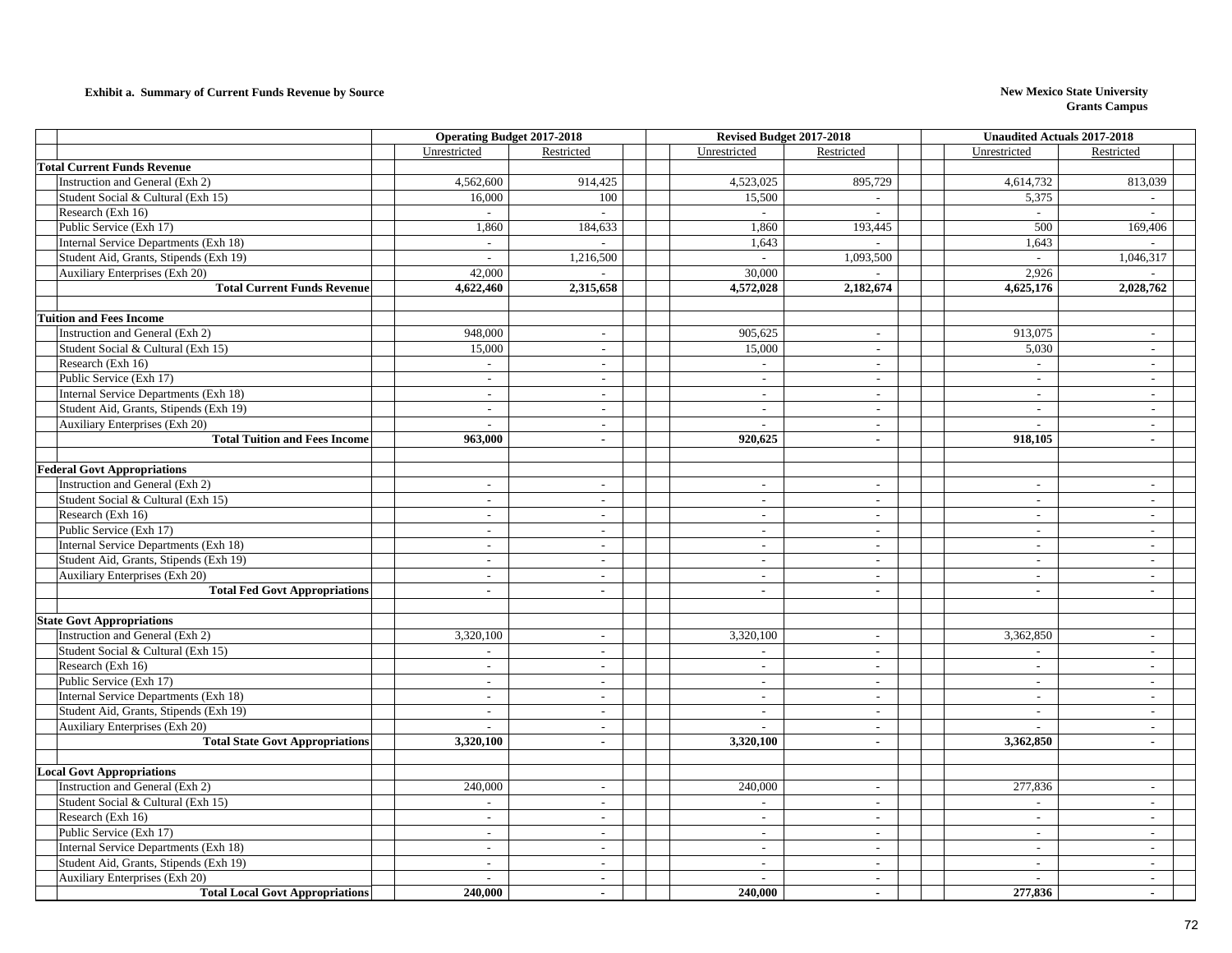#### **Exhibit a. Summary of Current Funds Revenue by Source New Mexico State University New Mexico State University**

| Unrestricted<br>Unrestricted<br>Restricted<br>Unrestricted<br>Restricted<br>Restricted<br><b>Federal Govt Grants &amp; Contracts</b><br>300<br>753,659<br>300<br>705,823<br>266<br>Instruction and General (Exh 2)<br>682,800<br>Student Social & Cultural (Exh 15)<br>$\sim$<br>$\sim$<br>$\sim$<br>$\sim$<br>$\sim$<br>$\sim$<br>Research (Exh 16)<br>$\overline{\phantom{a}}$<br>$\sim$<br>$\sim$<br>$\sim$<br>$\sim$<br>Public Service (Exh 17)<br>32,159<br>33,376<br>21,837<br>$\sim$<br>$\sim$<br>$\sim$<br>Internal Service Departments (Exh 18)<br>$\sim$<br>$\sim$<br>$\overline{\phantom{a}}$<br>Student Aid, Grants, Stipends (Exh 19)<br>1,034,500<br>951,500<br>941,483<br>$\sim$<br>$\sim$<br>$\sim$<br>Auxiliary Enterprises (Exh 20)<br>$\overline{\phantom{a}}$<br>$\overline{a}$ |
|-----------------------------------------------------------------------------------------------------------------------------------------------------------------------------------------------------------------------------------------------------------------------------------------------------------------------------------------------------------------------------------------------------------------------------------------------------------------------------------------------------------------------------------------------------------------------------------------------------------------------------------------------------------------------------------------------------------------------------------------------------------------------------------------------------|
|                                                                                                                                                                                                                                                                                                                                                                                                                                                                                                                                                                                                                                                                                                                                                                                                     |
|                                                                                                                                                                                                                                                                                                                                                                                                                                                                                                                                                                                                                                                                                                                                                                                                     |
|                                                                                                                                                                                                                                                                                                                                                                                                                                                                                                                                                                                                                                                                                                                                                                                                     |
|                                                                                                                                                                                                                                                                                                                                                                                                                                                                                                                                                                                                                                                                                                                                                                                                     |
|                                                                                                                                                                                                                                                                                                                                                                                                                                                                                                                                                                                                                                                                                                                                                                                                     |
|                                                                                                                                                                                                                                                                                                                                                                                                                                                                                                                                                                                                                                                                                                                                                                                                     |
|                                                                                                                                                                                                                                                                                                                                                                                                                                                                                                                                                                                                                                                                                                                                                                                                     |
|                                                                                                                                                                                                                                                                                                                                                                                                                                                                                                                                                                                                                                                                                                                                                                                                     |
|                                                                                                                                                                                                                                                                                                                                                                                                                                                                                                                                                                                                                                                                                                                                                                                                     |
| 300<br>1,820,318<br>300<br>1,690,699<br>266<br>1,646,120<br>Total Federal Govt G & C                                                                                                                                                                                                                                                                                                                                                                                                                                                                                                                                                                                                                                                                                                                |
|                                                                                                                                                                                                                                                                                                                                                                                                                                                                                                                                                                                                                                                                                                                                                                                                     |
| <b>State Govt Grants &amp; Contracts</b>                                                                                                                                                                                                                                                                                                                                                                                                                                                                                                                                                                                                                                                                                                                                                            |
| Instruction and General (Exh 2)<br>159,766<br>174,906<br>124,404<br>$\sim$<br>$\sim$<br>$\sim$                                                                                                                                                                                                                                                                                                                                                                                                                                                                                                                                                                                                                                                                                                      |
| Student Social & Cultural (Exh 15)<br>100<br>$\sim$<br>$\mathcal{L}$<br>$\sim$<br>$\overline{\phantom{a}}$<br>$\sim$                                                                                                                                                                                                                                                                                                                                                                                                                                                                                                                                                                                                                                                                                |
| Research (Exh 16)<br>$\sim$<br>$\sim$<br>$\sim$<br>$\sim$<br>$\sim$<br>$\sim$                                                                                                                                                                                                                                                                                                                                                                                                                                                                                                                                                                                                                                                                                                                       |
| Public Service (Exh 17)<br>152,474<br>146,911<br>160,069<br>$\sim$<br>$\overline{\phantom{a}}$<br>$\overline{\phantom{a}}$                                                                                                                                                                                                                                                                                                                                                                                                                                                                                                                                                                                                                                                                          |
| Internal Service Departments (Exh 18)<br>$\mathbb{Z}^{\mathbb{Z}}$<br>$\sim$<br>$\sim$<br>$\sim$<br>$\sim$<br>$\sim$                                                                                                                                                                                                                                                                                                                                                                                                                                                                                                                                                                                                                                                                                |
| Student Aid, Grants, Stipends (Exh 19)<br>130,000<br>172,000<br>98,195<br>$\sim$<br>$\sim$<br>$\overline{\phantom{a}}$                                                                                                                                                                                                                                                                                                                                                                                                                                                                                                                                                                                                                                                                              |
| Auxiliary Enterprises (Exh 20)<br>$\sim$<br>$\sim$<br>$\sim$                                                                                                                                                                                                                                                                                                                                                                                                                                                                                                                                                                                                                                                                                                                                        |
| 464,975<br>Total State Govt G & C<br>484,340<br>369,510<br>$\blacksquare$<br>$\blacksquare$<br>$\blacksquare$                                                                                                                                                                                                                                                                                                                                                                                                                                                                                                                                                                                                                                                                                       |
|                                                                                                                                                                                                                                                                                                                                                                                                                                                                                                                                                                                                                                                                                                                                                                                                     |
| <b>Local Govt Grants &amp; Contracts</b>                                                                                                                                                                                                                                                                                                                                                                                                                                                                                                                                                                                                                                                                                                                                                            |
| Instruction and General (Exh 2)<br>$\sim$<br>$\sim$<br>$\sim$<br>$\blacksquare$<br>$\sim$<br>$\sim$                                                                                                                                                                                                                                                                                                                                                                                                                                                                                                                                                                                                                                                                                                 |
| Student Social & Cultural (Exh 15)<br>$\overline{a}$<br>$\sim$<br>$\sim$<br>$\sim$<br>$\sim$<br>$\sim$                                                                                                                                                                                                                                                                                                                                                                                                                                                                                                                                                                                                                                                                                              |
| Research (Exh 16)<br>$\sim$<br>$\sim$<br>$\sim$<br>$\sim$<br>$\overline{a}$<br>$\sim$                                                                                                                                                                                                                                                                                                                                                                                                                                                                                                                                                                                                                                                                                                               |
| Public Service (Exh 17)<br>$\mathcal{L}$<br>$\sim$<br>$\overline{a}$<br>$\sim$<br>$\overline{a}$<br>$\sim$                                                                                                                                                                                                                                                                                                                                                                                                                                                                                                                                                                                                                                                                                          |
| Internal Service Departments (Exh 18)<br>$\sim$<br>$\sim$<br>$\overline{\phantom{a}}$<br>$\sim$<br>$\sim$<br>$\sim$                                                                                                                                                                                                                                                                                                                                                                                                                                                                                                                                                                                                                                                                                 |
| Student Aid, Grants, Stipends (Exh 19)<br>$\overline{\phantom{a}}$<br>$\sim$<br>$\sim$<br>$\blacksquare$<br>$\sim$<br>$\sim$                                                                                                                                                                                                                                                                                                                                                                                                                                                                                                                                                                                                                                                                        |
| Auxiliary Enterprises (Exh 20)<br>$\sim$<br>$\overline{\phantom{a}}$<br>$\sim$<br>$\sim$<br>$\sim$<br>$\sim$                                                                                                                                                                                                                                                                                                                                                                                                                                                                                                                                                                                                                                                                                        |
| Total Local Govt G & C<br>$\mathbf{r}$<br>$\blacksquare$<br>$\blacksquare$<br>$\mathbf{r}$<br>$\blacksquare$<br>$\sim$                                                                                                                                                                                                                                                                                                                                                                                                                                                                                                                                                                                                                                                                              |
|                                                                                                                                                                                                                                                                                                                                                                                                                                                                                                                                                                                                                                                                                                                                                                                                     |
| Private Gifts, Grants & Contracts                                                                                                                                                                                                                                                                                                                                                                                                                                                                                                                                                                                                                                                                                                                                                                   |
| Instruction and General (Exh 2)<br>1,000<br>15,000<br>5,835<br>$\overline{a}$<br>$\sim$<br>$\overline{\phantom{a}}$                                                                                                                                                                                                                                                                                                                                                                                                                                                                                                                                                                                                                                                                                 |
| Student Social & Cultural (Exh 15)<br>$\mathbb{L}$<br>$\sim$<br>$\overline{a}$<br>$\sim$<br>$\sim$<br>$\sim$                                                                                                                                                                                                                                                                                                                                                                                                                                                                                                                                                                                                                                                                                        |
| Research (Exh 16)<br>$\overline{\phantom{a}}$<br>$\overline{\phantom{a}}$<br>$\mathbf{r}$<br>$\sim$<br>$\sim$<br>$\overline{\phantom{a}}$                                                                                                                                                                                                                                                                                                                                                                                                                                                                                                                                                                                                                                                           |
| Public Service (Exh 17)<br>658<br>$\sim$<br>$\sim$<br>$\sim$<br>$\sim$<br>$\overline{\phantom{a}}$                                                                                                                                                                                                                                                                                                                                                                                                                                                                                                                                                                                                                                                                                                  |
| Internal Service Departments (Exh 18)<br>$\mathbb{Z}^{\mathbb{Z}}$<br>$\mathcal{L}^{\pm}$<br>$\sim$<br>$\mathcal{L}_{\mathcal{A}}$<br>$\mathbb{L}$<br>$\overline{a}$                                                                                                                                                                                                                                                                                                                                                                                                                                                                                                                                                                                                                                |
| Student Aid, Grants, Stipends (Exh 19)<br>600<br>$\sim$<br>$\sim$<br>$\sim$<br>$\sim$<br>$\overline{a}$                                                                                                                                                                                                                                                                                                                                                                                                                                                                                                                                                                                                                                                                                             |
| Auxiliary Enterprises (Exh 20)<br>$\sim$<br>$\sim$<br>$\sim$<br>$\sim$<br>$\sim$<br>$\sim$                                                                                                                                                                                                                                                                                                                                                                                                                                                                                                                                                                                                                                                                                                          |
| Total Private Gifts, G & C<br>1,000<br>15,000<br>7,093<br>$\sim$<br>$\blacksquare$<br>$\blacksquare$                                                                                                                                                                                                                                                                                                                                                                                                                                                                                                                                                                                                                                                                                                |
|                                                                                                                                                                                                                                                                                                                                                                                                                                                                                                                                                                                                                                                                                                                                                                                                     |
| Endow, Land & Perm Fund Income                                                                                                                                                                                                                                                                                                                                                                                                                                                                                                                                                                                                                                                                                                                                                                      |
| Instruction and General (Exh 2)<br>$\sim$<br>$\sim$<br>$\sim$<br>$\sim$<br>$\sim$<br>$\sim$                                                                                                                                                                                                                                                                                                                                                                                                                                                                                                                                                                                                                                                                                                         |
| Student Social & Cultural (Exh 15)<br>$\sim$<br>$\sim$<br>$\overline{\phantom{a}}$<br>$\overline{\phantom{a}}$<br>$\overline{\phantom{a}}$<br>$\sim$                                                                                                                                                                                                                                                                                                                                                                                                                                                                                                                                                                                                                                                |
| Research (Exh 16)<br>$\overline{\phantom{a}}$<br>$\sim$<br>$\sim$<br>$\sim$<br>$\sim$<br>$\sim$                                                                                                                                                                                                                                                                                                                                                                                                                                                                                                                                                                                                                                                                                                     |
| Public Service (Exh 17)<br>$\overline{a}$<br>$\sim$<br>$\overline{\phantom{a}}$<br>$\sim$                                                                                                                                                                                                                                                                                                                                                                                                                                                                                                                                                                                                                                                                                                           |
| Internal Service Departments (Exh 18)<br>$\overline{\phantom{a}}$<br>$\overline{\phantom{a}}$<br>$\overline{\phantom{a}}$<br>$\overline{\phantom{a}}$<br>$\mathcal{L}_{\mathcal{A}}$<br>$\sim$                                                                                                                                                                                                                                                                                                                                                                                                                                                                                                                                                                                                      |
| Student Aid, Grants, Stipends (Exh 19)<br>12,000<br>10,000<br>6,039<br>$\sim$<br>$\overline{\phantom{a}}$<br>$\sim$                                                                                                                                                                                                                                                                                                                                                                                                                                                                                                                                                                                                                                                                                 |
| Auxiliary Enterprises (Exh 20)<br>$\overline{a}$<br>$\sim$<br>$\sim$<br>$\overline{a}$                                                                                                                                                                                                                                                                                                                                                                                                                                                                                                                                                                                                                                                                                                              |
| 12,000<br>6,039<br><b>Total Endow, Land &amp; Perm Funds</b><br>10.000<br>$\sim$<br>$\blacksquare$<br>$\sim$                                                                                                                                                                                                                                                                                                                                                                                                                                                                                                                                                                                                                                                                                        |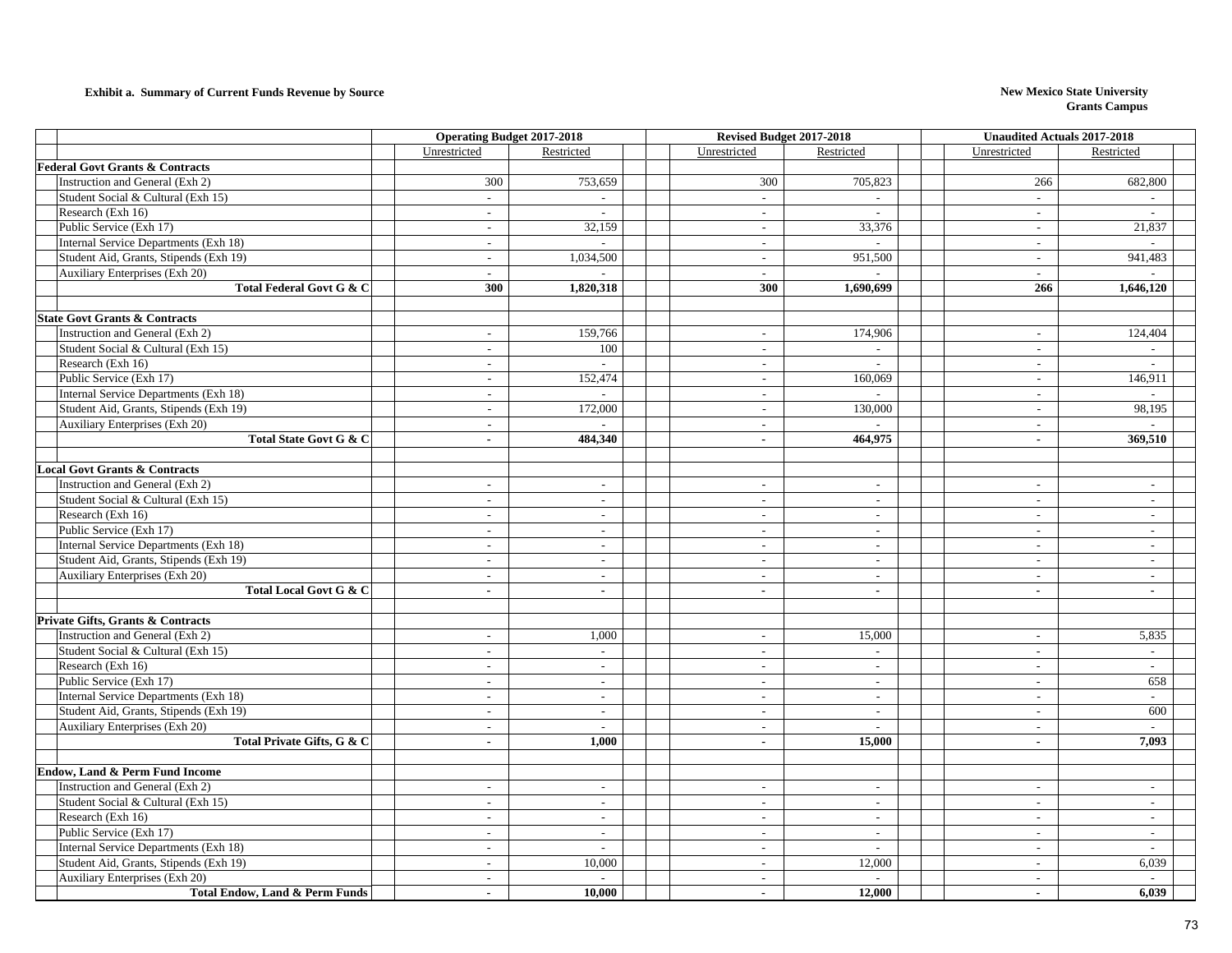#### **Exhibit a. Summary of Current Funds Revenue by Source New Mexico State University New Mexico State University**

|                                                  | <b>Operating Budget 2017-2018</b> |                          | Revised Budget 2017-2018 |                          | <b>Unaudited Actuals 2017-2018</b> |                          |  |
|--------------------------------------------------|-----------------------------------|--------------------------|--------------------------|--------------------------|------------------------------------|--------------------------|--|
|                                                  | Unrestricted                      | Restricted               | Unrestricted             | Restricted               | Unrestricted                       | Restricted               |  |
| <b>Sales &amp; Services</b>                      |                                   |                          |                          |                          |                                    |                          |  |
| Instruction and General (Exh 2)                  | $\overline{\phantom{a}}$          | $\overline{\phantom{a}}$ |                          | $\sim$                   | $\overline{\phantom{a}}$           | $\sim$                   |  |
| Student Social & Cultural (Exh 15)               | $\overline{\phantom{a}}$          | $\overline{\phantom{a}}$ | $\overline{\phantom{a}}$ | $\overline{\phantom{a}}$ | $\overline{\phantom{a}}$           | $\sim$                   |  |
| Research (Exh 16)                                |                                   | $\overline{a}$           | $\overline{\phantom{a}}$ | $\overline{\phantom{a}}$ | $\overline{\phantom{a}}$           |                          |  |
| Public Service (Exh 17)                          | $\overline{\phantom{a}}$          | $\overline{\phantom{a}}$ | $\overline{\phantom{a}}$ | $\sim$                   | $\overline{\phantom{a}}$           | $\sim$                   |  |
| Internal Service Departments (Exh 18)            | $\overline{\phantom{a}}$          | $\overline{\phantom{a}}$ | $\overline{\phantom{a}}$ | $\overline{\phantom{a}}$ | 1,643                              | $\sim$                   |  |
| Student Aid, Grants, Stipends (Exh 19)           |                                   | $\overline{\phantom{a}}$ | $\overline{\phantom{a}}$ | $\overline{\phantom{a}}$ | $\overline{\phantom{a}}$           | $\sim$                   |  |
| Auxiliary Enterprises (Exh 20)                   | 37,000                            | $\overline{\phantom{a}}$ | 30,000                   | $\overline{\phantom{a}}$ | 2,659                              | $\overline{\phantom{a}}$ |  |
| <b>Total Sales &amp; Services</b>                | 37,000                            | ۰                        | 30.000                   | $\blacksquare$           | 4.302                              | $\sim$                   |  |
|                                                  |                                   |                          |                          |                          |                                    |                          |  |
| <b>Other Sources</b>                             |                                   |                          |                          |                          |                                    |                          |  |
| Instruction and General (Exh 2)                  | 54,200                            | -                        | 57,000                   | $\overline{\phantom{a}}$ | 60,705                             |                          |  |
| Student Social & Cultural (Exh 15)               | 1.000                             | $\overline{a}$           | 500                      | $\overline{\phantom{a}}$ | 345                                |                          |  |
| Research (Exh 16)                                |                                   | $\overline{\phantom{a}}$ |                          | $\overline{\phantom{a}}$ |                                    | $\sim$                   |  |
| Public Service (Exh 17)                          | 1,860                             | $\overline{\phantom{a}}$ | 1.860                    | $\overline{\phantom{a}}$ | 500                                | $\sim$                   |  |
| Internal Service Departments (Exh 18)            | $\sim$                            | $\overline{\phantom{a}}$ | 1.643                    | $\overline{\phantom{a}}$ | $\overline{a}$                     | $\overline{\phantom{a}}$ |  |
| Student Aid, Grants, Stipends (Exh 19)           | $\sim$                            | $\overline{\phantom{a}}$ | $\sim$                   | $\sim$                   |                                    | $\sim$                   |  |
| Auxiliary Enterprises (Exh 20)                   | 5.000                             | $\overline{\phantom{0}}$ |                          | $\overline{\phantom{a}}$ | 267                                |                          |  |
| <b>Total Other Sources</b>                       | 62.060                            | $\blacksquare$           | 61.003                   | $\sim$                   | 61,817                             | $\blacksquare$           |  |
| <b>Total Current Funds Revenue (by category)</b> |                                   |                          |                          |                          |                                    |                          |  |
| Tuition and Fees Income                          | 963,000                           | $\overline{\phantom{a}}$ | 920,625                  | $\sim$                   | 918,105                            | $\sim$                   |  |
| Federal Govt Appropriations                      |                                   | $\overline{\phantom{a}}$ |                          | $\overline{\phantom{a}}$ |                                    | $\sim$                   |  |
| <b>State Govt Appropriations</b>                 | 3.320.100                         | $\overline{\phantom{a}}$ | 3.320.100                | $\overline{\phantom{a}}$ | 3.362.850                          | $\overline{\phantom{a}}$ |  |
| <b>Local Govt Appropriations</b>                 | 240,000                           | $\overline{a}$           | 240,000                  | $\overline{a}$           | 277,836                            | $\sim$                   |  |
| Federal Govt Grant & Contracts                   | 300                               | 1,820,318                | 300                      | 1,690,699                | 266                                | 1,646,120                |  |
| <b>State Govt Grant &amp; Contracts</b>          | $\overline{\phantom{a}}$          | 484,340                  | $\overline{\phantom{a}}$ | 464,975                  |                                    | 369,510                  |  |
| Local Govt Grant & Contracts                     | $\overline{\phantom{a}}$          |                          | $\overline{\phantom{a}}$ |                          | $\overline{\phantom{a}}$           |                          |  |
| Private Gifts, Grant & Contracts                 |                                   | 1,000                    | $\overline{\phantom{a}}$ | 15,000                   | $\overline{\phantom{a}}$           | 7,093                    |  |
| Endow, Land & Perm Fund Income                   |                                   | 10,000                   |                          | 12,000                   |                                    | 6,039                    |  |
| Sales & Services                                 | 37,000                            | $\sim$                   | 30,000                   | $\overline{\phantom{a}}$ | 4.302                              | $\sim$                   |  |
| Other Sources                                    | 62,060                            | $\overline{a}$           | 61,003                   |                          | 61,817                             |                          |  |
| <b>Total Current Funds Revenue</b>               | 4,622,460                         | 2,315,658                | 4,572,028                | 2,182,674                | 4,625,176                          | 2,028,762                |  |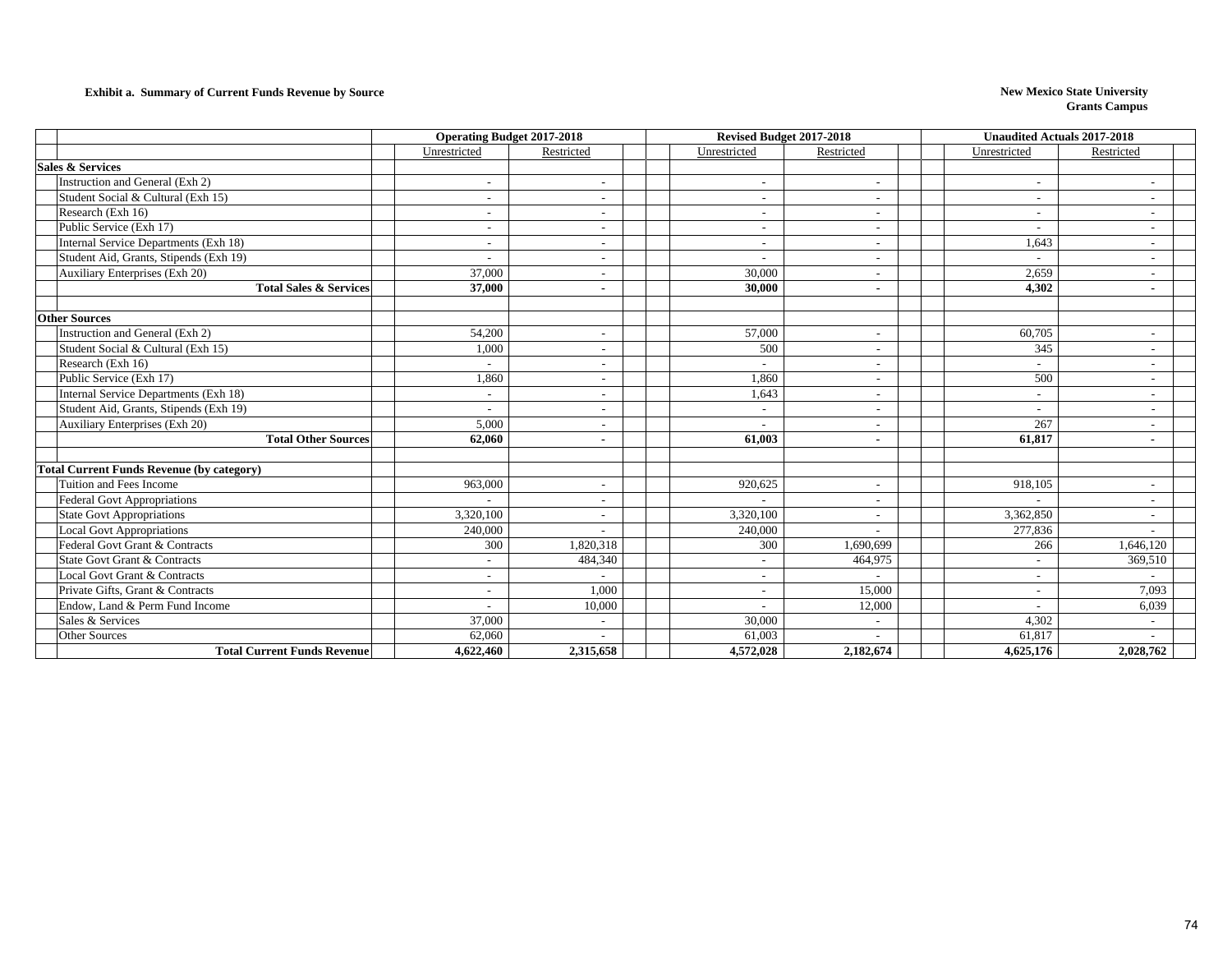#### **Exhibit b. Summary of Salaries in All Current Funds New Mexico State University**

|                                                | <b>Operating Budget 2017-2018</b> |                          |                             | Revised Budget 2017-2018 |                          |                             |                          |                          | <b>Unaudited Actuals 2017-2018</b> |                          |                             |                             |                          |
|------------------------------------------------|-----------------------------------|--------------------------|-----------------------------|--------------------------|--------------------------|-----------------------------|--------------------------|--------------------------|------------------------------------|--------------------------|-----------------------------|-----------------------------|--------------------------|
|                                                | <b>FTE</b>                        | Unrestricted             | <b>FTE</b>                  | Restricted               | <b>FTE</b>               | Unrestricted                | <b>FTE</b>               | Restricted               |                                    | <b>FTE</b>               | Unrestricted                | <b>FTE</b>                  | Restricted               |
| <b>Summary of Total Salaries</b>               |                                   |                          |                             |                          |                          |                             |                          |                          |                                    |                          |                             |                             |                          |
| Instruction (Exh 10)                           | 82.74                             | 1,208,196                | 6.89                        | 167,277                  | 77.03                    | 1,201,442                   | 5.72                     | 161,347                  |                                    | 61.30                    | 1,022,636                   | 4.80                        | 148,320                  |
| Academic Support (Exh 11)                      | 5.16                              | 202,406                  | 17.71                       | 295,200                  | 4.71                     | 197,677                     | 12.81                    | 285,467                  |                                    | 4.21                     | 185,438                     | 13.68                       | 287,102                  |
| Student Services (Exh 12)                      | 10.27                             | 341,502                  | 1.30                        | 20,700                   | 9.75                     | 344,592                     | 1.63                     | 26,000                   |                                    | 9.42                     | 340,992                     | 1.26                        | 20,080                   |
| Institutional Support (Exh 13)                 | 7.94                              | 312,181                  | $\mathcal{L}_{\mathcal{A}}$ | $\overline{a}$           | 7.51                     | 313,322                     | 0.31                     | 4,900                    |                                    | 7.26                     | 304,818                     | 0.17                        | 2,709                    |
| Operation & Maintenance of Plant (Exh 14)      | 4.74                              | 146,262                  | 0.30                        | 4,800                    | 4.51                     | 146,262                     | 0.13                     | 2,100                    |                                    | 3.74                     | 124,308                     | 0.15                        | 2,403                    |
| Student Social & Cultural (Exh 15)             | 0.15                              | 2,400                    | $\mathcal{L}_{\mathcal{A}}$ | 100                      | $\sim$                   | $\sim$                      | $\sim$                   | $\sim$                   |                                    | $\sim$                   | $\sim$                      | $\sim$                      | $\sim$                   |
| Research (Exh 16)                              | $\mathcal{L}$                     | $\sim$                   | $\mathbb{Z}^{\mathbb{Z}}$   | $\overline{\phantom{a}}$ | $\sim$                   | $\omega$                    | $\sim$                   | $\sim$                   |                                    | $\sim$                   | $\sim$                      | $\sim$                      | $\sim$                   |
| Public Service (Exh 17)                        | $\sim$                            | $\omega$                 | 2.32                        | 103,245                  | $\mathcal{L}$            | $\mathcal{L}_{\mathcal{A}}$ | 2.17                     | 103,244                  |                                    | $\overline{\phantom{a}}$ | $\overline{\phantom{a}}$    | 2.14                        | 101,250                  |
| Internal Service Departments (Exh 18)          | $\sim$                            | $\omega$                 | $\mathbb{Z}^{\mathbb{Z}}$   | $\overline{a}$           | $\mathcal{L}$            | $\omega$                    | $\sim$                   |                          |                                    | $\overline{\phantom{a}}$ | $\omega$                    | $\sim$                      |                          |
| Auxiliary Enterprises (Exh 20)                 | $\overline{a}$                    | $\sim$                   | $\mathcal{L}^{\mathcal{A}}$ |                          | $\sim$                   | $\overline{a}$              | $\mathbb{Z}^2$           | $\overline{a}$           |                                    | $\overline{a}$           | $\overline{a}$              | $\sim$                      | $\overline{\phantom{a}}$ |
| <b>Total of Salaries</b>                       | 111.00                            | 2.212.947                | 28.52                       | 591.322                  | 103.51                   | 2,203,295                   | 22.77                    | 583,058                  |                                    | 85.93                    | 1,978,192                   | 22.20                       | 561,864                  |
|                                                |                                   |                          |                             |                          |                          |                             |                          |                          |                                    |                          |                             |                             |                          |
| <b>Faculty Salaries</b>                        |                                   |                          |                             |                          |                          |                             |                          |                          |                                    |                          |                             |                             |                          |
| Instruction (Exh 10)                           | 13.98                             | 734,209                  | $\overline{\phantom{a}}$    |                          | 14.35                    | 727,457                     | $\sim$                   | $\sim$                   |                                    | 13.23                    | 670,811                     | $\sim$                      |                          |
| Academic Support (Exh 11)                      | $\sim$                            | $\sim$                   | 0.34                        | 18,000                   | $\sim$                   | $\omega$                    | 0.64                     | 32,334                   |                                    | $\sim$                   | $\sim$                      | 0.38                        | 19,433                   |
| Student Services (Exh 12)                      | $\sim$                            | $\sim$                   | $\mathcal{L}_{\mathcal{A}}$ | $\sim$                   | $\sim$                   | $\mathcal{L}$               | $\sim$                   | $\sim$                   |                                    | $\sim$                   | $\sim$                      | $\sim$                      | $\sim$                   |
| Institutional Support (Exh 13)                 | $\sim$                            | $\sim$                   | $\sim$                      | $\sim$                   | $\sim$                   | $\omega$ .                  | $\sim$                   | $\sim$                   |                                    | $\overline{\phantom{a}}$ | $\sim$                      | $\sim$                      | $\sim$                   |
| Operation & Maintenance of Plant (Exh 14)      | $\overline{\phantom{a}}$          | $\blacksquare$           | $\mathcal{L}$               | $\sim$                   | $\blacksquare$           | $\blacksquare$              | $\sim$                   | $\overline{\phantom{a}}$ |                                    | $\overline{\phantom{a}}$ | $\blacksquare$              | $\overline{\phantom{a}}$    | $\overline{\phantom{a}}$ |
| Student Social & Cultural (Exh 15)             | $\sim$                            | $\mathcal{L}$            | $\overline{a}$              | $\blacksquare$           | $\frac{1}{2}$            | $\mathcal{L}$               | $\blacksquare$           | $\overline{a}$           |                                    | $\overline{\phantom{a}}$ | $\mathcal{L}_{\mathcal{A}}$ | $\mathcal{L}$               | $\blacksquare$           |
| Research (Exh 16)                              | $\sim$                            | $\sim$                   | $\mathcal{L}^{\mathcal{A}}$ | $\sim$                   | $\sim$                   | $\mathcal{L}^{\mathcal{A}}$ | $\sim$                   | $\sim$                   |                                    | $\overline{a}$           | $\sim$                      | $\sim$                      | $\sim$                   |
| Public Service (Exh 17)                        | $\sim$                            | $\sim$                   | $\overline{\phantom{a}}$    | $\overline{\phantom{a}}$ | $\sim$                   | $\sim$                      | $\overline{\phantom{a}}$ | $\sim$                   |                                    | $\sim$                   | $\sim$                      | $\sim$                      | 90                       |
| Internal Service Departments (Exh 18)          | $\sim$                            | $\overline{\phantom{a}}$ | $\sim$                      | $\sim$                   | $\sim$                   | $\overline{\phantom{a}}$    | $\sim$                   | $\overline{\phantom{a}}$ |                                    | $\overline{\phantom{a}}$ | $\overline{\phantom{a}}$    | $\sim$                      | $\overline{\phantom{a}}$ |
| Auxiliary Enterprises (Exh 20)                 |                                   |                          | $\overline{\phantom{a}}$    |                          | $\overline{a}$           | $\blacksquare$              | $\sim$                   |                          |                                    | ÷.                       | $\overline{\phantom{a}}$    | $\sim$                      |                          |
| <b>Total of Faculty Salaries</b>               | 13.98                             | 734,209                  | 0.34                        | 18,000                   | 14.35                    | 727,457                     | 0.64                     | 32,334                   |                                    | 13.23                    | 670,811                     | 0.38                        | 19,523                   |
|                                                |                                   |                          |                             |                          |                          |                             |                          |                          |                                    |                          |                             |                             |                          |
| <b>Part-Time Instructors Salaries</b>          |                                   |                          |                             |                          |                          |                             |                          |                          |                                    |                          |                             |                             |                          |
| Instruction (Exh 10)                           | 66.47                             | 421,987                  | 1.58                        | 10,000                   | 60.36                    | 420,485                     | $\sim$                   | $\sim$                   |                                    | 47.05                    | 327,732                     | $\sim$                      | $\sim$                   |
| Academic Support (Exh 11)                      | $\sim$                            | $\sim$                   | 11.34                       | 72,000                   | $\overline{\phantom{a}}$ | $\mathcal{L}$               | 6.96                     | 48,466                   |                                    | $\sim$                   | $\overline{\phantom{a}}$    | 7.74                        | 53,941                   |
| Student Services (Exh 12)                      | $\sim$                            | $\overline{\phantom{a}}$ | $\mathcal{L}$               | $\overline{\phantom{a}}$ | $\overline{\phantom{a}}$ | $\overline{\phantom{a}}$    | $\mathcal{L}$            | $\overline{a}$           |                                    | $\overline{a}$           | $\mathcal{L}$               | $\mathcal{L}$               |                          |
| Institutional Support (Exh 13)                 | $\sim$                            | $\sim$                   | $\mathbb{Z}^{\mathbb{Z}}$   | $\sim$                   | $\overline{a}$           | $\overline{a}$              | $\sim$                   | $\overline{a}$           |                                    | $\overline{a}$           | $\mathbf{r}$                | $\mathcal{L}$               | $\sim$                   |
| Operation & Maintenance of Plant (Exh 14)      | $\sim$                            | $\sim$                   | $\mathbb{L}^+$              | $\sim$                   | $\sim$                   | $\mathcal{L}$               | $\sim$                   | $\sim$                   |                                    | $\sim$                   | $\mathcal{L}$               | $\mathcal{L}_{\mathcal{A}}$ | $\sim$                   |
| Student Social & Cultural (Exh 15)             | $\overline{\phantom{a}}$          | $\sim$                   | $\mathcal{L}_{\mathcal{A}}$ | $\sim$                   | $\sim$                   | $\mathcal{L}_{\mathcal{A}}$ | $\sim$                   | $\sim$                   |                                    | $\overline{\phantom{a}}$ | $\mathcal{L}_{\mathcal{A}}$ | $\sim$                      | $\sim$                   |
| Research (Exh 16)                              | $\sim$                            | $\sim$                   | $\sim$                      | $\sim$                   | $\overline{a}$           | $\overline{\phantom{a}}$    | $\sim$                   | $\overline{a}$           |                                    | $\sim$                   | $\sim$                      | $\sim$                      | $\sim$                   |
| Public Service (Exh 17)                        | $\sim$                            | $\overline{\phantom{a}}$ | $\overline{\phantom{a}}$    | $\sim$                   | $\overline{a}$           | $\mathcal{L}_{\mathcal{A}}$ | $\mathbb{L}$             | $\sim$                   |                                    | $\overline{a}$           | $\overline{\phantom{a}}$    | $\sim$                      | $\overline{\phantom{a}}$ |
| Internal Service Departments (Exh 18)          | $\sim$                            | $\omega$                 | $\mathbb{Z}^+$              | $\sim$                   | $\sim$                   | $\overline{\phantom{a}}$    | $\sim$                   | $\overline{a}$           |                                    | $\overline{\phantom{a}}$ | $\mathbf{r}$                | $\mathcal{L}^{\pm}$         | $\overline{\phantom{a}}$ |
| Auxiliary Enterprises (Exh 20)                 | $\overline{a}$                    | $\sim$                   | $\sim$                      | $\overline{\phantom{a}}$ | $\sim$                   | $\overline{\phantom{a}}$    | $\sim$                   | $\sim$                   |                                    | $\sim$                   | $\mathcal{L}_{\mathcal{A}}$ | $\sim$                      | $\sim$                   |
| <b>Total of Part-Time Instructors Salaries</b> | 66.47                             | 421,987                  | 12.92                       | 82,000                   | 60.36                    | 420,485                     | 6.96                     | 48,466                   |                                    | 47.05                    | 327,732                     | 7.74                        | 53,941                   |
|                                                |                                   |                          |                             |                          |                          |                             |                          |                          |                                    |                          |                             |                             |                          |
| <b>Professional Salaries</b>                   |                                   |                          |                             |                          |                          |                             |                          |                          |                                    |                          |                             |                             |                          |
| Instruction (Exh 10)                           | $\sim$                            | $\omega$                 | 1.65                        | 73,320                   | $\sim$                   | $\mathbf{r}$                | 1.37                     | 64,805                   |                                    | 0.03                     | 1,650                       | 1.77                        | 84,185                   |
| Academic Support (Exh 11)                      | 3.73                              | 165,677                  | 2.85                        | 127,000                  | 3.50                     | 165,677                     | 3.23                     | 153,573                  |                                    | 3.50                     | 165,676                     | 3.14                        | 149,282                  |
| Student Services (Exh 12)                      | 4.07                              | 180,832                  | $\mathcal{L}_{\mathcal{A}}$ | $\sim$                   | 3.91                     | 185,422                     | $\sim$                   | $\sim$                   |                                    | 4.12                     | 195,264                     | $\sim$                      | $\sim$                   |
| Institutional Support (Exh 13)                 | 5.67                              | 251,885                  | $\omega$                    | $\sim$                   | 5.34                     | 253,026                     | $\sim$                   | $\overline{\phantom{a}}$ |                                    | 5.21                     | 247,106                     | $\sim$                      | $\sim$                   |
| Operation & Maintenance of Plant (Exh 14)      | 1.09                              | 48,600                   | $\sim$                      | $\sim$                   | 1.02                     | 48,600                      | $\sim$                   | $\sim$                   |                                    | 1.01                     | 47,850                      | $\sim$                      | $\sim$                   |
| Student Social & Cultural (Exh 15)             | $\sim$                            | $\overline{\phantom{a}}$ | $\mathbb{L}^+$              |                          | $\sim$                   | $\overline{\phantom{a}}$    | $\sim$                   |                          |                                    | $\overline{\phantom{a}}$ | $\overline{\phantom{a}}$    | $\sim$                      |                          |
| Research (Exh 16)                              | $\sim$                            | $\sim$                   | $\sim$                      | $\sim$                   | $\overline{a}$           | $\mathcal{L}_{\mathcal{A}}$ | $\sim$                   | $\sim$                   |                                    | $\overline{a}$           | $\mathcal{L}_{\mathcal{A}}$ | $\sim$                      | $\sim$                   |
| Public Service (Exh 17)                        | $\sim$                            | $\sim$                   | 2.32                        | 103,245                  | $\sim$                   | $\omega$                    | 2.17                     | 103,244                  |                                    | $\sim$                   | $\omega$                    | 2.12                        | 100,460                  |
| Internal Service Departments (Exh 18)          | $\overline{\phantom{a}}$          | $\overline{\phantom{a}}$ | $\sim$                      | $\overline{\phantom{a}}$ | $\blacksquare$           | $\blacksquare$              | $\sim$                   | $\frac{1}{2}$            |                                    | $\overline{\phantom{a}}$ | $\overline{\phantom{a}}$    | $\sim$                      | $\overline{\phantom{a}}$ |
| Auxiliary Enterprises (Exh 20)                 | $\sim$                            | $\sim$                   | $\sim$                      | $\sim$                   | $\overline{a}$           | $\sim$                      | $\sim$                   | $\sim$                   |                                    | $\overline{\phantom{a}}$ | $\sim$                      | $\sim$                      | $\sim$                   |
| <b>Total of Professional Salaries</b>          | 14.56                             | 646.994                  | 6.82                        | 303,565                  | 13.77                    | 652,725                     | 6.77                     | 321,622                  |                                    | 13.87                    | 657,546                     | 7.03                        | 333,927                  |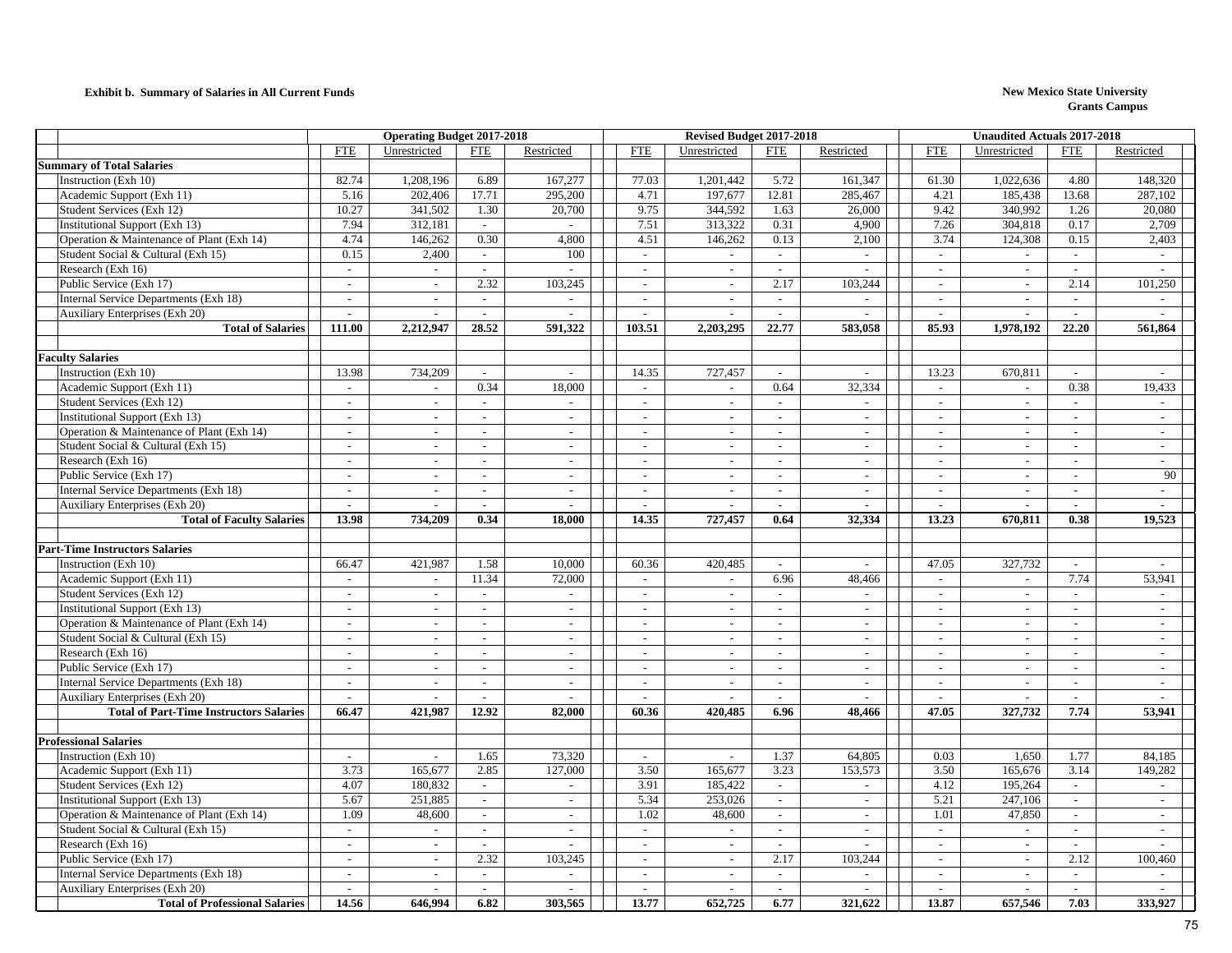#### **Exhibit b. Summary of Salaries in All Current Funds New Mexico State University**

|                                             | <b>Operating Budget 2017-2018</b> |                               |                             |                                            | Revised Budget 2017-2018                   |                                       |                             |                                                      |                                    | <b>Unaudited Actuals 2017-2018</b> |                             |                                    |  |
|---------------------------------------------|-----------------------------------|-------------------------------|-----------------------------|--------------------------------------------|--------------------------------------------|---------------------------------------|-----------------------------|------------------------------------------------------|------------------------------------|------------------------------------|-----------------------------|------------------------------------|--|
|                                             | <b>FTE</b>                        | Unrestricted                  | <b>FTE</b>                  | Restricted                                 | <b>FTE</b>                                 | Unrestricted                          | <b>FTE</b>                  | Restricted                                           | <b>FTE</b>                         | Unrestricted                       | <b>FTE</b>                  | Restricted                         |  |
| <b>Support Staff Salaries</b>               |                                   |                               |                             |                                            |                                            |                                       |                             |                                                      |                                    |                                    |                             |                                    |  |
| Instruction (Exh 10)                        | $\mathcal{L}$                     | $\sim$                        | 1.22                        | 32,857                                     | $\sim$                                     |                                       | 1.09                        | 30,750                                               |                                    | $\sim$                             | 1.27                        | 35,779                             |  |
| Academic Support (Exh 11)                   | 1.13                              | 30,529                        | 1.89                        | 51,000                                     | 1.03                                       | 29,000                                | 1.57                        | 44,473                                               | 0.69                               | 19,482                             | 1.73                        | 48,714                             |  |
| Student Services (Exh 12)                   | 5.20                              | 140,170                       | $\mathcal{L}^{\mathcal{A}}$ | $\sim$                                     | 4.96                                       | 140.170                               | $\sim$                      | $\overline{a}$                                       | 4.95                               | 139,935                            | $\sim$                      | $\sim$                             |  |
| <b>Institutional Support (Exh 13)</b>       | 2.18                              | 58,796                        | $\sim$                      | $\overline{\phantom{a}}$                   | 2.08                                       | 58,796                                | $\sim$                      | $\overline{\phantom{a}}$                             | 1.90                               | 53,724                             | $\sim$                      | $\sim$                             |  |
| Operation & Maintenance of Plant (Exh 14)   | 3.34                              | 90,162                        | $\mathbb{Z}^{\mathbb{Z}}$   | $\sim$                                     | 3.19                                       | 90,162                                | $\sim$                      | $\overline{\phantom{a}}$                             | 2.67                               | 75,389                             | $\mathcal{L}_{\mathcal{A}}$ | $\sim$                             |  |
| Student Social & Cultural (Exh 15)          | $\overline{\phantom{a}}$          | $\sim$                        | $\sim$                      | $\sim$                                     | $\sim$                                     | $\sim$                                | $\sim$                      | $\sim$                                               | $\sim$                             | $\sim$                             | $\sim$                      | $\sim$                             |  |
| Research (Exh 16)                           | $\mathcal{L}$                     | $\overline{\phantom{a}}$      | $\sim$                      | $\overline{\phantom{a}}$                   | $\overline{\phantom{a}}$                   | $\mathcal{L}_{\mathcal{A}}$           | $\sim$                      | $\overline{\phantom{a}}$                             | $\overline{\phantom{a}}$           | $\sim$                             | $\overline{\phantom{a}}$    | $\overline{\phantom{a}}$           |  |
| Public Service (Exh 17)                     | $\mathcal{L}$                     | $\mathbb{Z}^{\mathbb{Z}}$     | $\mathbb{Z}^2$              | $\sim$                                     | $\overline{\phantom{a}}$                   | $\mathbb{Z}^{\mathbb{Z}}$             | $\mathbb{Z}^+$              | $\sim$                                               | $\sim$                             | $\mathbb{Z}^2$                     | $\mathbb{Z}^+$              | $\sim$                             |  |
| Internal Service Departments (Exh 18)       | $\mathcal{L}$                     | $\mathbf{r}$                  | $\sim$                      | $\sim$                                     | $\overline{\phantom{a}}$                   | $\omega$                              | $\sim$                      | $\mathbf{r}$                                         | $\sim$                             | $\sim$                             | $\sim$                      | $\sim$                             |  |
| Auxiliary Enterprises (Exh 20)              | $\sim$                            | $\sim$                        | $\sim$                      |                                            | $\sim$                                     | $\overline{\phantom{a}}$              | $\sim$                      |                                                      | $\sim$                             | $\sim$                             | $\sim$                      | $\sim$                             |  |
| <b>Total of Support Staff Salaries</b>      | 11.85                             | 319,657                       | 3.11                        | 83,857                                     | 11.26                                      | 318,128                               | 2.66                        | 75,223                                               | 10.21                              | 288,530                            | 3.00                        | 84,493                             |  |
|                                             |                                   |                               |                             |                                            |                                            |                                       |                             |                                                      |                                    |                                    |                             |                                    |  |
| <b>GA/TA Salaries</b>                       |                                   |                               |                             |                                            |                                            |                                       |                             |                                                      |                                    |                                    |                             |                                    |  |
| Instruction (Exh 10)                        | $\overline{\phantom{a}}$          | $\sim$                        | $\sim$                      | $\sim$                                     | $\sim$                                     | $\sim$                                | $\sim$                      | $\sim$                                               | $\sim$                             | $\sim$                             | $\sim$                      | $\sim$                             |  |
| Academic Support (Exh 11)                   | $\sim$                            | $\mathcal{L}_{\mathcal{A}}$   | $\sim$                      | $\sim$                                     | $\sim$                                     | $\sim$                                | $\sim$                      | $\overline{\phantom{a}}$                             | $\sim$                             | $\sim$                             | $\mathcal{L}_{\mathcal{A}}$ | $\sim$                             |  |
| Student Services (Exh 12)                   | $\overline{\phantom{a}}$          | $\sim$                        | $\sim$                      | $\overline{\phantom{a}}$                   | $\sim$                                     | $\sim$                                | $\sim$                      | $\overline{\phantom{a}}$                             | $\overline{\phantom{a}}$           | $\sim$                             | $\overline{\phantom{a}}$    | $\sim$                             |  |
| Institutional Support (Exh 13)              | $\overline{\phantom{a}}$          | $\mathcal{L}_{\mathcal{A}}$   | $\sim$                      | $\overline{\phantom{a}}$                   | $\overline{a}$                             | $\sim$                                | $\sim$                      | $\overline{\phantom{a}}$                             | 0.08                               | 2,828                              | $\mathbf{r}$                | $\sim$                             |  |
| Operation & Maintenance of Plant (Exh 14)   | $\sim$                            | $\sim$                        |                             | $\overline{\phantom{a}}$                   | $\sim$                                     | $\mathcal{L}$                         | $\overline{\phantom{a}}$    | $\overline{a}$                                       | $\sim$                             | $\sim$                             | $\overline{\phantom{a}}$    | $\sim$                             |  |
| Student Social & Cultural (Exh 15)          | $\sim$                            | $\mathcal{L}_{\mathcal{A}}$   | $\overline{\phantom{a}}$    | $\overline{\phantom{a}}$                   | $\overline{\phantom{a}}$                   | $\mathcal{L}_{\mathcal{A}}$           | $\overline{\phantom{a}}$    | $\overline{\phantom{a}}$                             | $\overline{\phantom{a}}$           | $\mathcal{L}_{\mathcal{A}}$        | $\mathcal{L}$               | $\overline{\phantom{a}}$           |  |
| Research (Exh 16)                           | $\mathcal{L}$                     | $\sim$                        | $\mathcal{L}$               | $\sim$                                     | $\overline{a}$                             | $\mathcal{L}^{\pm}$                   | $\sim$                      | $\overline{a}$                                       | $\overline{a}$                     | $\sim$                             | $\omega$                    | $\sim$                             |  |
| Public Service (Exh 17)                     | $\sim$                            | $\sim$                        | $\overline{\phantom{a}}$    | $\sim$                                     | $\sim$                                     | $\sim$                                | $\overline{\phantom{a}}$    | $\sim$                                               | $\sim$                             | $\sim$                             | $\sim$                      | $\sim$                             |  |
| Internal Service Departments (Exh 18)       | $\overline{\phantom{a}}$          | $\sim$                        | $\overline{\phantom{a}}$    | $\sim$                                     | $\sim$                                     | $\sim$                                | $\sim$                      | $\sim$                                               | $\sim$                             | $\sim$                             | $\sim$                      | $\sim$                             |  |
| Auxiliary Enterprises (Exh 20)              | $\overline{\phantom{a}}$          | $\sim$                        | $\sim$                      | $\overline{\phantom{a}}$                   | $\sim$                                     | $\sim$                                | $\sim$                      | $\sim$                                               | $\blacksquare$                     | $\sim$                             | $\sim$                      | $\sim$                             |  |
| <b>Total of GA/TA Salaries</b>              | $\mathbf{r}$                      | $\mathbf{r}$                  | $\mathbf{r}$                | $\sim$                                     | ä,                                         | $\mathbf{r}$                          | $\blacksquare$              | $\mathbf{r}$                                         | 0.08                               | 2,828                              | $\mathbf{r}$                | $\mathbf{r}$                       |  |
|                                             |                                   |                               |                             |                                            |                                            |                                       |                             |                                                      |                                    |                                    |                             |                                    |  |
| <b>Student Salaries</b>                     |                                   |                               |                             |                                            |                                            |                                       |                             |                                                      |                                    |                                    |                             |                                    |  |
| Instruction (Exh 10)                        | $\overline{\phantom{a}}$          | $\sim$                        | $\sim$                      | $\overline{\phantom{a}}$                   | $\overline{\phantom{a}}$                   | $\mathcal{L}_{\mathcal{A}}$           | $\sim$                      | $\blacksquare$                                       | 0.06                               | 1,019                              | $\overline{\phantom{a}}$    | $\sim$                             |  |
| Academic Support (Exh 11)                   | $\overline{\phantom{a}}$          | $\sim$                        | 0.22                        | 3,500                                      | $\sim$                                     | $\sim$                                | 0.06                        | 1,021                                                | $\sim$                             | $\sim$                             | $\overline{\phantom{a}}$    | $\sim$                             |  |
| Student Services (Exh 12)                   | $\sim$                            | $\overline{\phantom{a}}$      | $\overline{\phantom{a}}$    | $\overline{\phantom{a}}$                   | $\overline{a}$                             | $\sim$                                | $\sim$                      | $\overline{\phantom{a}}$                             | 0.01                               | 154                                | $\overline{\phantom{a}}$    | $\overline{\phantom{a}}$           |  |
| Institutional Support (Exh 13)              | $\sim$                            | $\mathcal{L}$                 | $\sim$                      | $\sim$                                     | $\overline{\phantom{a}}$                   | $\blacksquare$                        | $\mathbb{Z}^{\mathbb{Z}}$   | $\overline{\phantom{a}}$                             | $\overline{\phantom{a}}$           | $\mathbb{L}$                       | $\mathcal{L}$               | $\sim$                             |  |
| Operation & Maintenance of Plant (Exh 14)   | $\mathcal{L}$                     | $\mathbb{Z}^2$                | $\mathcal{L}$               | $\sim$                                     | $\overline{a}$                             | $\mathcal{L}^{\pm}$                   | $\sim$                      | $\overline{a}$                                       | $\overline{a}$                     | $\sim$                             | $\overline{a}$              | $\sim$                             |  |
| Student Social & Cultural (Exh 15)          | $\sim$                            | $\sim$                        | $\sim$                      | $\sim$                                     | $\sim$                                     | $\sim$                                | $\sim$                      | $\overline{\phantom{a}}$                             | $\sim$                             | $\sim$                             | $\mathcal{L}_{\mathcal{A}}$ | $\sim$                             |  |
| Research (Exh 16)                           | $\overline{\phantom{a}}$          | $\sim$                        | $\sim$                      | $\sim$                                     | $\sim$                                     | $\sim$                                | $\sim$                      | $\sim$                                               | $\sim$                             | $\sim$                             | $\overline{\phantom{a}}$    | $\sim$                             |  |
| Public Service (Exh 17)                     | $\overline{\phantom{a}}$          | $\mathcal{L}^{\pm}$           | $\sim$                      | $\sim$                                     | $\sim$                                     | $\sim$                                | $\sim$                      | $\sim$                                               | $\sim$                             | $\mathcal{L}_{\mathcal{A}}$        | $\mathbf{r}$                | $\sim$                             |  |
| Internal Service Departments (Exh 18)       | $\sim$                            | $\mathcal{L}$                 | $\mathbb{L}$                | $\sim$                                     | $\overline{\phantom{a}}$                   | $\mathbf{r}$                          | $\mathcal{L}_{\mathcal{A}}$ | $\overline{a}$                                       | $\overline{\phantom{a}}$           | $\mathbb{L}$                       | $\mathbf{r}$                | $\overline{\phantom{a}}$           |  |
| Auxiliary Enterprises (Exh 20)              | $\overline{a}$                    | $\omega$                      | $\sim$                      | $\sim$                                     | $\overline{a}$                             | $\mathcal{L}^{\pm}$                   | $\sim$                      | $\overline{\phantom{a}}$                             | $\sim$                             | $\sim$                             | $\overline{a}$              | $\sim$                             |  |
| <b>Total of Student Salaries</b>            | $\sim$                            | $\sim$                        | 0.22                        | 3,500                                      | $\sim$                                     | $\sim$                                | 0.06                        | 1,021                                                | 0.07                               | 1,173                              | $\sim$                      | $\sim$                             |  |
|                                             |                                   |                               |                             |                                            |                                            |                                       |                             |                                                      |                                    |                                    |                             |                                    |  |
| <b>Federal Work Study Salaries</b>          |                                   |                               |                             |                                            |                                            |                                       |                             |                                                      |                                    |                                    |                             |                                    |  |
| Instruction (Exh 10)                        | $\sim$                            | $\sim$                        | 0.23                        | 3,600                                      | 0.03                                       | 500                                   | 0.86                        | 13,700                                               | 0.22                               | 3,619                              | 1.19                        | 19,196                             |  |
| Academic Support (Exh 11)                   | $\sim$                            | $\blacksquare$                | 0.21                        | 3,400                                      | $\overline{a}$                             | $\mathbb{L}$                          | $\mathbb{Z}$                |                                                      | 0.01                               | 164                                | 0.04                        | 664                                |  |
|                                             | $\mathcal{L}$                     | $\mathbb{Z}^2$                | 0.61                        | 9,700                                      | $\mathcal{L}$                              | $\mathbb{Z}^+$                        | 1.19                        | 19,000                                               | 0.25                               | 4,023                              | 1.02                        | 16,309                             |  |
| Student Services (Exh 12)                   |                                   |                               |                             |                                            |                                            |                                       |                             |                                                      |                                    |                                    |                             |                                    |  |
| Institutional Support (Exh 13)              | $\sim$                            | $\sim$                        | $\sim$<br>0.21              | $\sim$                                     | $\sim$                                     | $\mathcal{L}$                         | $\sim$<br>0.12              | $\sim$<br>1,900                                      | $\sim$<br>0.02                     | $\sim$<br>332                      | $\sim$<br>0.08              | $\sim$                             |  |
| Operation & Maintenance of Plant (Exh 14)   | $\overline{\phantom{a}}$          | $\mathbb{L}^{\mathbb{N}}$     |                             | 3,400                                      | $\overline{\phantom{a}}$                   | $\sim$                                |                             |                                                      |                                    |                                    |                             | 1,344                              |  |
| Student Social & Cultural (Exh 15)          | $\overline{\phantom{a}}$          | $\mathbf{r}$                  | $\sim$                      | $\overline{\phantom{a}}$                   | $\sim$                                     | $\omega$                              | $\sim$                      | $\overline{\phantom{a}}$                             | $\overline{\phantom{a}}$           | $\sim$                             | $\sim$<br>$\mathbf{r}$      | $\sim$                             |  |
| Research (Exh 16)                           | $\sim$<br>$\sim$                  | $\mathcal{L}$<br>$\mathbf{r}$ | $\mathbb{L}$<br>$\sim$      | $\overline{\phantom{a}}$<br>$\overline{a}$ | $\overline{\phantom{a}}$<br>$\overline{a}$ | $\mathcal{L}_{\mathcal{A}}$<br>$\sim$ | $\overline{\phantom{a}}$    | $\overline{\phantom{a}}$<br>$\overline{\phantom{a}}$ | $\overline{\phantom{a}}$<br>$\sim$ | $\mathbb{L}$<br>$\sim$             |                             | $\overline{\phantom{a}}$<br>$\sim$ |  |
| Public Service (Exh 17)                     |                                   |                               |                             |                                            |                                            |                                       | $\sim$                      |                                                      |                                    |                                    | $\sim$                      |                                    |  |
| Internal Service Departments (Exh 18)       | $\sim$                            | $\mathcal{L}$                 | $\sim$                      | $\overline{\phantom{a}}$                   | $\overline{\phantom{a}}$                   | $\mathcal{L}$                         | $\sim$                      | $\overline{\phantom{a}}$                             | $\sim$                             | $\sim$                             | $\mathcal{L}_{\mathcal{A}}$ | $\sim$                             |  |
| Auxiliary Enterprises (Exh 20)              | $\overline{\phantom{a}}$          | $\mathcal{L}_{\mathcal{A}}$   | $\mathcal{L}_{\mathcal{A}}$ | $\overline{a}$                             | $\overline{a}$                             | $\mathcal{L}_{\mathcal{A}}$           | $\sim$                      | $\overline{a}$                                       | $\blacksquare$                     | $\mathcal{L}_{\mathcal{A}}$        | $\overline{\phantom{a}}$    | $\blacksquare$                     |  |
| <b>Total of Federal Work Study Salaries</b> | $\sim$                            | $\sim$                        | 1.26                        | 20,100                                     | 0.03                                       | 500                                   | 2.17                        | 34,600                                               | 0.50                               | 8,138                              | 2.33                        | 37,513                             |  |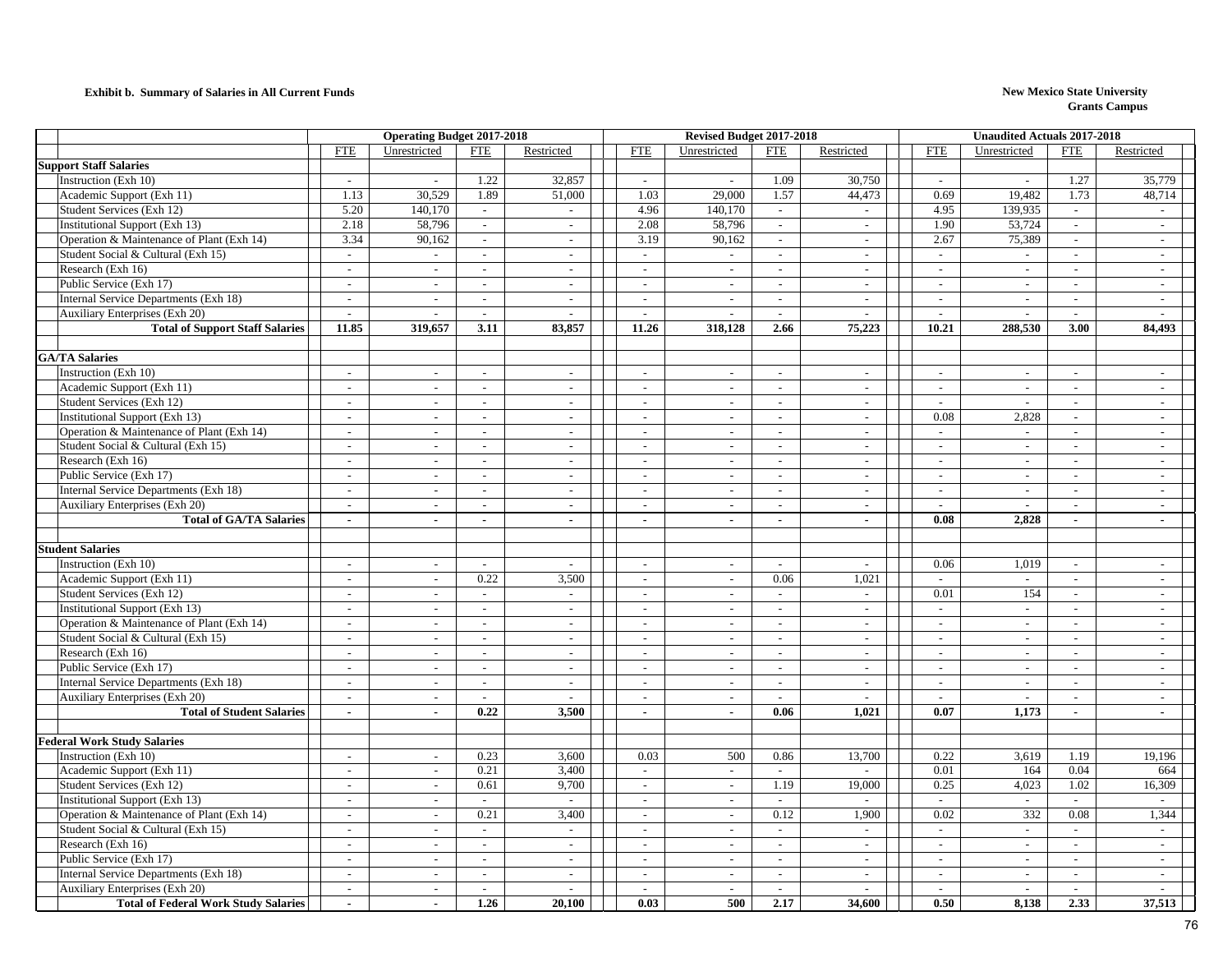#### **Exhibit b. Summary of Salaries in All Current Funds New Mexico State University**

|                                           | <b>Operating Budget 2017-2018</b> |                          |                          |                          | Revised Budget 2017-2018 |                          |                          |                          | <b>Unaudited Actuals 2017-2018</b> |              |                          |                          |
|-------------------------------------------|-----------------------------------|--------------------------|--------------------------|--------------------------|--------------------------|--------------------------|--------------------------|--------------------------|------------------------------------|--------------|--------------------------|--------------------------|
|                                           | <b>FTE</b>                        | Unrestricted             | <b>FTE</b>               | Restricted               | <b>FTE</b>               | Unrestricted             | <b>FTE</b>               | Restricted               | <b>FTE</b>                         | Unrestricted | <b>FTE</b>               | Restricted               |
| <b>State Work Study Salaries</b>          |                                   |                          |                          |                          |                          |                          |                          |                          |                                    |              |                          |                          |
| Instruction (Exh 10)                      | 0.91                              | 15,000                   | 1.10                     | 17,500                   | 0.98                     | 16,000                   | 1.28                     | 20,400                   | 0.19                               | 3,015        | 0.57                     | 9,160                    |
| Academic Support (Exh 11)                 | 0.18                              | 3,000                    | 0.27                     | 4,300                    | 0.18                     | 3,000                    | 0.35                     | 5,600                    | 0.01                               | 116          | 0.27                     | 4,468                    |
| Student Services (Exh 12)                 | 0.57                              | 9.000                    | 0.69                     | 11,000                   | 0.47                     | 7.500                    | 0.44                     | 7.000                    | 0.09                               | 1.502        | 0.24                     | 3,771                    |
| <b>Institutional Support (Exh 13)</b>     | 0.09                              | 1,500                    |                          |                          | 0.09                     | 1,500                    | 0.31                     | 4,900                    | 0.07                               | 1,079        | 0.17                     | 2,709                    |
| Operation & Maintenance of Plant (Exh 14) | 0.09                              | 1,500                    | 0.09                     | 1,400                    | 0.09                     | 1,500                    | 0.01                     | 200                      | 0.03                               | 422          | 0.07                     | 1,059                    |
| Student Social & Cultural (Exh 15)        | 0.15                              | 2,400                    |                          | 100                      |                          |                          | $\sim$                   |                          |                                    | $\sim$       | ÷.                       |                          |
| Research (Exh 16)                         | $\overline{\phantom{a}}$          | $\overline{\phantom{0}}$ | $\sim$                   | $\overline{a}$           | $\overline{a}$           | $\sim$                   | $\sim$                   | $\sim$                   |                                    | $\sim$       | $\overline{\phantom{0}}$ | $\sim$                   |
| Public Service (Exh 17)                   | $\overline{\phantom{a}}$          | $\overline{\phantom{0}}$ | $\sim$                   | $\blacksquare$           | $\overline{\phantom{a}}$ | $\sim$                   | $\sim$                   | $\blacksquare$           | $\overline{\phantom{a}}$           | $\sim$       | $\sim$                   | $\sim$                   |
| Internal Service Departments (Exh 18)     | $\overline{\phantom{a}}$          | $\sim$                   | $\overline{\phantom{a}}$ | $\overline{\phantom{a}}$ | ÷                        | $\sim$                   | $\sim$                   | $\overline{\phantom{a}}$ | $\blacksquare$                     | $\sim$       | $\overline{\phantom{a}}$ | $\overline{\phantom{a}}$ |
| Auxiliary Enterprises (Exh 20)            |                                   |                          |                          |                          |                          |                          |                          |                          |                                    |              |                          |                          |
| <b>Total of State Work Study Salaries</b> | 1.99                              | 32,400                   | 2.15                     | 34,300                   | 1.81                     | 29,500                   | 2.39                     | 38,100                   | 0.39                               | 6,134        | 1.32                     | 21,167                   |
|                                           |                                   |                          |                          |                          |                          |                          |                          |                          |                                    |              |                          |                          |
| <b>Other Salaries</b>                     |                                   |                          |                          |                          |                          |                          |                          |                          |                                    |              |                          |                          |
| Instruction (Exh 10)                      | 1.38                              | 37,000                   | 1.11                     | 30,000                   | 1.31                     | 37,000                   | 1.12                     | 31,692                   | 0.52                               | 14,790       |                          |                          |
| Academic Support (Exh 11)                 | 0.12                              | 3,200                    | 0.59                     | 16,000                   |                          |                          | $\sim$                   |                          |                                    |              | 0.38                     | 10,600                   |
| Student Services (Exh 12)                 | 0.43                              | 11,500                   | $\sim$                   |                          | 0.41                     | 11,500                   | $\sim$                   |                          | $\overline{a}$                     | 114          | $\sim$                   |                          |
| <b>Institutional Support (Exh 13)</b>     | $\sim$                            | $\sim$                   | $\sim$                   | $\sim$                   | $\sim$                   | $\sim$                   | $\sim$                   | $\blacksquare$           | $\overline{a}$                     | 81           | $\overline{\phantom{a}}$ | $\overline{\phantom{a}}$ |
| Operation & Maintenance of Plant (Exh 14) | 0.22                              | 6,000                    | $\sim$                   | $\blacksquare$           | 0.21                     | 6,000                    | $\sim$                   | $\overline{a}$           | 0.01                               | 315          | $\blacksquare$           | $\sim$                   |
| Student Social & Cultural (Exh 15)        | $\overline{\phantom{a}}$          | $\blacksquare$           | $\overline{\phantom{a}}$ | $\overline{\phantom{a}}$ | $\overline{a}$           | $\overline{\phantom{a}}$ | $\overline{\phantom{a}}$ | $\overline{\phantom{a}}$ | $\sim$                             | $\sim$       | $\blacksquare$           | $\sim$                   |
| Research (Exh 16)                         | $\overline{\phantom{a}}$          | $\overline{\phantom{a}}$ |                          | $\overline{\phantom{a}}$ | $\overline{\phantom{0}}$ | $\overline{\phantom{a}}$ | $\overline{\phantom{a}}$ | $\overline{\phantom{a}}$ |                                    | $\sim$       | ÷.                       |                          |
| Public Service (Exh 17)                   | $\overline{\phantom{a}}$          | $\overline{a}$           |                          | $\blacksquare$           | $\overline{a}$           | $\sim$                   | $\overline{\phantom{a}}$ | $\overline{a}$           | $\overline{a}$                     | $\sim$       | 0.02                     | 700                      |
| Internal Service Departments (Exh 18)     | $\overline{\phantom{a}}$          | $\overline{a}$           | $\overline{a}$           | $\blacksquare$           | $\overline{a}$           | $\sim$                   | $\overline{\phantom{a}}$ | $\overline{\phantom{a}}$ | $\sim$                             | $\sim$       | $\sim$                   |                          |
| Auxiliary Enterprises (Exh 20)            |                                   |                          |                          |                          |                          |                          | $\overline{\phantom{a}}$ |                          |                                    |              |                          |                          |
| <b>Total of Other Salaries</b>            | 2.15                              | 57,700                   | 1.70                     | 46.000                   | 1.93                     | 54.500                   | 1.12                     | 31,692                   | 0.53                               | 15,300       | 0.40                     | 11,300                   |
|                                           |                                   |                          |                          |                          |                          |                          |                          |                          |                                    |              |                          |                          |
| <b>Summary of Salaries (by type)</b>      |                                   |                          |                          |                          |                          |                          |                          |                          |                                    |              |                          |                          |
| <b>Faculty Salaries</b>                   | 13.98                             | 734.209                  | 0.34                     | 18,000                   | 14.35                    | 727,457                  | 0.64                     | 32.334                   | 13.23                              | 670.811      | 0.38                     | 19.523                   |
| Part-Time Instructors Salaries            | 66.47                             | 421,987                  | 12.92                    | 82,000                   | 60.36                    | 420,485                  | 6.96                     | 48,466                   | 47.05                              | 327,732      | 7.74                     | 53,941                   |
| Professional Salaries                     | 14.56                             | 646,994                  | 6.82                     | 303,565                  | 13.77                    | 652,725                  | 6.77                     | 321,622                  | 13.87                              | 657,546      | 7.03                     | 333,927                  |
| <b>Support Staff Salaries</b>             | 11.85                             | 319,657                  | 3.11                     | 83,857                   | 11.26                    | 318,128                  | 2.66                     | 75,223                   | 10.21                              | 288,530      | 3.00                     | 84,493                   |
| <b>GA/TA Salaries</b>                     | $\sim$                            | $\sim$                   | $\sim$                   | $\sim$                   | $\sim$                   | $\sim$                   | $\sim$                   |                          | 0.08                               | 2,828        | $\sim$                   | $\sim$                   |
| <b>Student Salaries</b>                   | $\overline{\phantom{a}}$          |                          | 0.22                     | 3,500                    |                          |                          | 0.06                     | 1,021                    | 0.07                               | 1,173        | $\sim$                   |                          |
| Federal Work Study Salaries               |                                   |                          | 1.26                     | 20,100                   | 0.03                     | 500                      | 2.17                     | 34,600                   | 0.50                               | 8,138        | 2.33                     | 37,513                   |
| <b>State Work Study Salaries</b>          | 1.99                              | 32,400                   | 2.15                     | 34,300                   | 1.81                     | 29,500                   | 2.39                     | 38,100                   | 0.39                               | 6,134        | 1.32                     | 21,167                   |
| <b>Other Salaries</b>                     | 2.15                              | 57,700                   | 1.70                     | 46,000                   | 1.93                     | 54,500                   | 1.12                     | 31,692                   | 0.53                               | 15,300       | 0.40                     | 11,300                   |
| <b>Total of Salaries (by type)</b>        | 111.00                            | 2,212,947                | 28.52                    | 591,322                  | 103.51                   | 2,203,295                | 22.77                    | 583,058                  | 85.93                              | 1,978,192    | 22.20                    | 561,864                  |